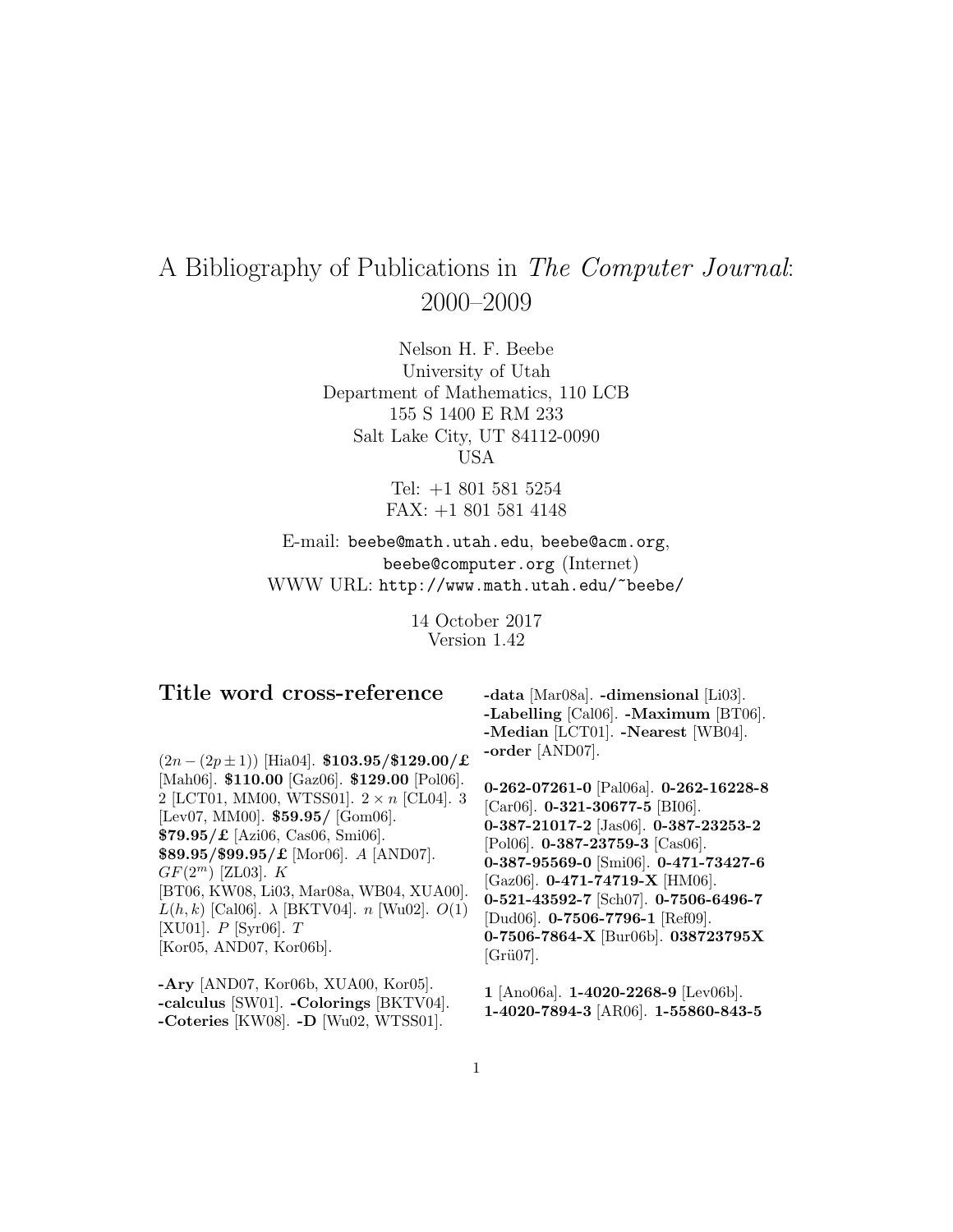[Gom06]. **1-59749-076-8** [Har07]. **1-85233-704-4** [Azi06]. **1-85233-836-9** [Mor06].

**2003** [BA04]. **2005** [Ano06a]. **2006** [Mai07]. **21** [Ang05, Par05]. **27.99/US**\$**44.95** [Dud06]. **29.00/**\$**50.00** [Sch07]. **2nd** [Rei04].

**3-540-20854-2** [Poe06]. **3-540-23342-3** [Sch06]. **3-540-23894-8** [Pal06b]. **3-540-23949-9** [Bur06a]. **3-540-25059-X** [Mah06]. **3-540-28583-0** [Vak06]. **30.50/**£ [Bur06a]. **30/**\$**60** [Gei09]. **31** [Ano06a]. **32.50/US**\$**58.00** [Vak06]. **32.99/**\$**59.95** [Har07]. **34.55/US**\$**117.00** [Pal06b]. **38.50/**\$**59.95** [Mar09]. **39.95/**\$**49.95** [Bur06a].

**4-Bit** [YSHP08]. **44.94/**£ [Vak06]. **44.95/**\$**49.95/**£ [Bur06b]. **45.00/**£ [Azi06]. **469pp** [Poe06]. **47.95/**£ [Har07]. **49.95/**£ [Sch06].

**50.00/** [Cas06]. **512** [AD07]. **5th** [ZSP<sup>+</sup>04].

**64.95/** [Gaz06].

**7** [AA05, Ang05, GPLF05].

**91.70/US** [Gaz06]. **978-0-321-26877-8** [Har09a]. **978-0-387-29959-4** [Mar09]. **978-0-470-00765-5** [Har09b]. **978-0-521-43592-5** [Sch07]. **978-0-521-87310-9** [Gei09].

**A.** [Ano07a, Lev06b]. **Abelian** [Had04]. **Abnormality** [GVB<sup>+</sup>09]. **Abstention** [JLL02]. **Abstract** [Bar04, BS03, FFPS06, Roc04]. **Abstraction** [HSGS09, Tof02]. **Academic** [AR06, Lev06b]. **Access** [CT07, CLO01a, CLO01b, GB03, PSS09, SG00, Tho05b, WPMK07]. **Accessing**

[ACL03]. **Accurate** [ELDJ05, VHE08]. **Achieving** [SSS04]. **Acknowledgement** [Ano05a, Ano06a]. **Across** [CSS04]. **Action** [Col04]. **Action-Practical** [Col04]. **Active** [HSM09, LS04, Pan05]. **Activity** [CQX<sup>+</sup>09, SJ05]. **Acyclic** [Luk01]. **Ad** [AACP09, ABC<sup>+</sup>07, BDV07, Bet04, Meg09, WTLS02, LCK09]. **Adaptable** [AK00]. **Adaptation** [SA09]. **Adapting** [PPK08, PCW05, Cas06]. **Adaptive** [GO06, JL07, Wu02]. **Adaptivity** [Gel06]. **Addison** [BI06, Har09a]. **Adjusting** [BO05]. **Admission** [CV03]. **Adopting** [Owe03]. **aDORe** [VBL<sup>+</sup>05]. **Advanced** [Dud06, Lan05, Mor06, Pie05, Car06]. **Advances** [LZ07]. **Advice** [GO06]. **Affinity** [TH05]. **Affinity-Based** [TH05]. **Affordance** [CT08]. **against** [HNZI02, Hie03, KK06]. **Age** [Kov03]. **Ageing** [SJ02]. **Agent** [EY04, Kor06a, Ld01, PKSA06, Seh04, DL04]. **Agent-based** [EY04]. **Agents** [TKLH04]. **Aggregation** [CMV08, Her06, STH<sup>+</sup>09]. **agreed** [Ano06a]. **Agreement** [HS07, Tan07, Tse05, YWW09, Tse07]. **Aguado** [VR04]. **Akenine** [Rei04]. **Akenine-M¨oller** [Rei04]. **Akker** [Hol05]. **AKTiveSA** [SRS<sup>+</sup>07]. **Alberto** [VR04]. **Aldo** [Gom06]. **Algebra** [BBD01]. **Algorithm** [ADA00, Bal02b, BDK07, CMTK05, Cha05b, CV03, CLH07, CC00b, GP07, GPPR03, GM09, Kor06b, KP02, LCK09, LIPP01, LPS<sup>+</sup>08, LCT01, Rin03, SNLZ09, SG00, TC04, WLLW06, YWB07, You00, WN95]. **Algorithmic** [DH08, GHNS04]. **Algorithmics** [GK08]. **Algorithms**  $[AD07, AAL+01, ABPBO6, BT06, Bur06a,$ CW08, CKM03, CG02, CPChX04, CL04, CV05, DFH+05, DO05, GK08, GS03, GS08, GNT08, HNW08, LFG<sup>+</sup>03, LPC09, Mah06, Mar08b, Mor06, PL02, RSW02, San02a, SAS02, SSL08, ST08, Tad08, XU01, Bur05, DLL06, Hro05, Rot06, TKL05, Smi06].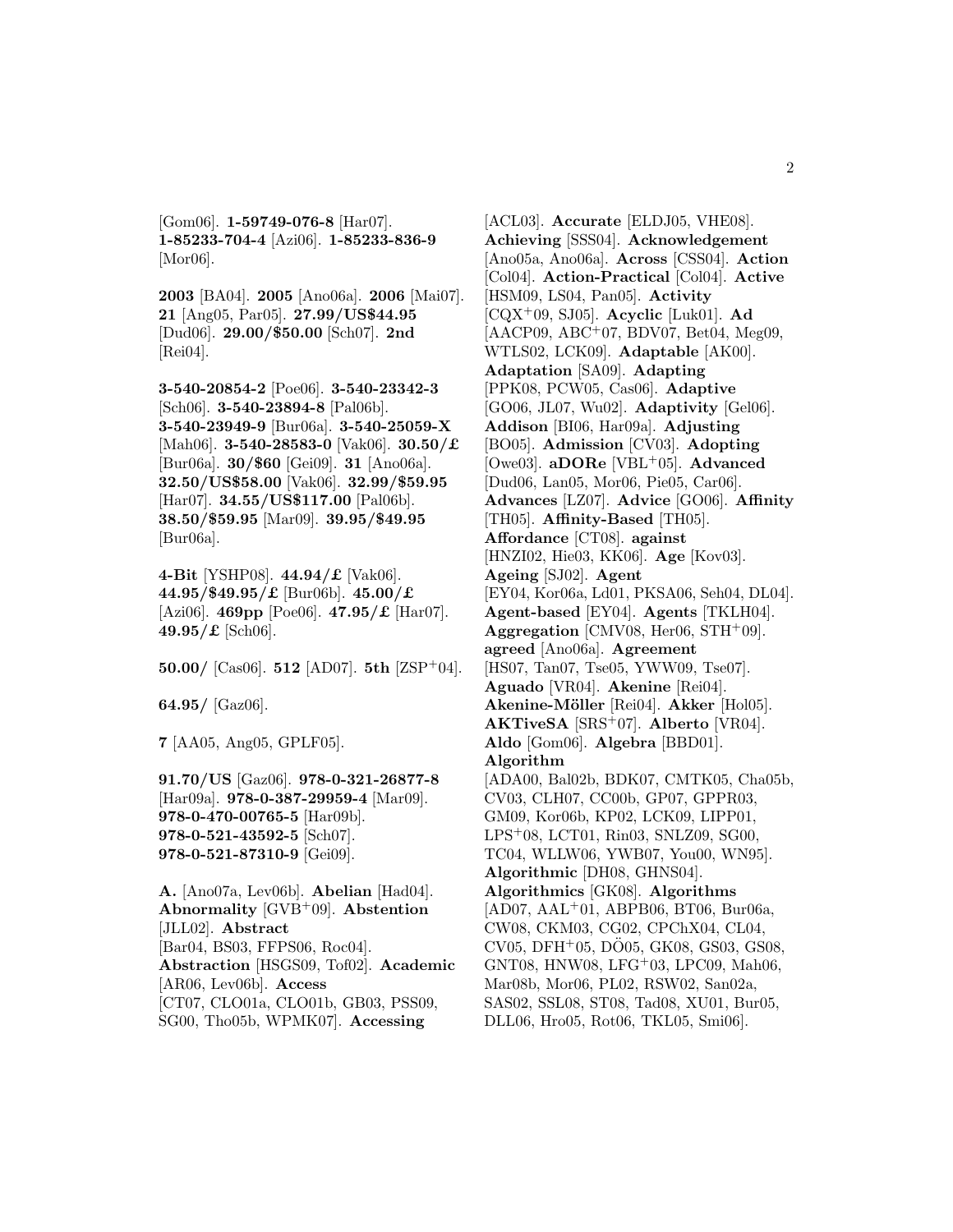**Aliased** [RFM09]. **Allies** [MH06]. **Allocation** [CCM05, SAA06]. **Allowing** [JLL02]. **Alpha** [GR07]. **Alternator** [LL07]. **American** [Lom02]. **AMULET** [Fur02]. **Analyses** [GPM02]. **Analysis** [AD07, BFGW02, BF04, BBD01, Bur06a, Car03, Car08, CG02, CP00, FS07b, HMP<sup>+</sup>02, JWLQ09, Kor06a, LPS<sup>+</sup>08, Li08, MSK02, MM00, RF05, SF04, SSL08, TFN07, BS03, GSG07, Hro05, McC07, Har09b, Ref09, Roc04]. **Analytical** [BB05, ZC02]. **Analytics** [Ref09]. **Analyzing** [Bar04, De 04a, HD02, Pal06a, GM05, GKKP04]. **Andamudi** [Jas06]. **Andy** [Fit04]. **Annotated** [Cal06]. **Anonymous** [HSHI06]. **Antoniou** [Ger05]. **Aperiodic** [KL02a, Lev05]. **Application** [BBQV07, CMCS09, SFC09]. **Applications** [BCKM01, BCGH05, DH08, GCDB01, HOM08, HiOSG08, HH05, KKK<sup>+</sup>01, KW03, Lam04, LPC09, Man07, Mor06, Pet07, RMJ04, RFM09, STH<sup>+</sup>09, SFVFM06, Zea00, vRW08, CFB<sup>+</sup>03, CVS04, TKL05, Gom06]. **Applied** [MTO<sup>+</sup>07]. **Applying** [Alo04, ZTP03]. **Appreciation** [Lav09, ca09]. **Approach** [BF04, BHJ06, Cha05b, CL04, CMV08, De 04a, EKWMM02, For08, HC02a, JM08, KK07, Kon01, LLL09, LN07, MV05, VvdAtH07, Vir03, YLK06, GKKP04, Spe04, AR06]. **Approximate** [CV05]. **Approximation** [Mar08b]. **Approximations** [BKTV04, DFGI01]. **Arbitrary** [CDPV06, DGT04]. **Architecture** [ACL03, CV04, GBR01, Gut04, HD02, HU08, HH05, LLL07, LLL09, LZ04b, Pan05, Uzu04, ZL03]. **Architectures** [KLLB04, ZWP03]. **Area** [Cha05b]. **Arguments** [Nob00]. **Arithmetic** [Sta02, ZL03]. **Array** [DM05, GPM02, KL04, PL02]. **Arrays** [Tho05b, TFN07]. **Art** [For04a, Mar05]. **Artificial** [GS08, Lev07, LZ07]. **Ary** [AND07, Kor06b, Kor05, XUA00]. **ASN.1** [Rin03]. **Aspect**

[CEK03, Col04, PFT05, RB03, SK03]. **Aspect-Oriented** [Col04, PFT05, CEK03, RB03, SK03]. **AspectJ** [Col04]. **Aspects** [Gaz06, LO03, vWJM06]. **Aspectual** [LO03]. **Assembly** [Bar04]. **Assignment** [Cha05b]. **Association** [CL05]. **Assurance** [Che01, CC06, DGPT01, GCDB01, Mis04a, TJ01, XK01, Gal04]. **Assuring** [OC02]. **Asynchronous** [Bal02a, BFGW02, EB02, GB03]. **ATM** [Rus06, Zea00]. **Atomic** [CNV06, MA06]. **Attacks** [CCD07, HNZI02, KK06, SF04]. **August** [BCH<sup>+</sup>05, Vak06]. **Australia** [ZSP<sup>+</sup>04]. **Authenticated** [Chi08, HS07, Tse07]. **Authentication** [CJ03, CWY05, HSHI06, HL07]. **Authority** [JLL02]. **Automata** [Ipa05, LZ04b]. **Automated** [DHHG06, JWLQ09, MPXT06, SZ09]. **Automatic**  $[CQX^{+}09, Spe04, Tad08, You00, AR06].$ **Automation** [ZCHL09]. **Availability** [FS07a, FS07b, KW08]. **Average** [Li08]. **Average-Case** [Li08]. **Award** [Ano08]. **Aware** [BLMM06, HPCC<sup>+</sup>04, SCJ<sup>+</sup>05, TGSR07, Zea00]. **Awareness** [CCCL04, SRS<sup>+</sup>07]. **Axiom** [ML06]. **Axis** [For04a]. **B** [Lev06b, Mis04b, Sch07]. **Backtracking** [TC03]. **Bad** [Pip05]. **Balancing** [LC07, WTSS01, San02a]. **Balsa** [EB02]. **Bandwidth** [CSS04, HLL09, MSK02].

#### **Based**

[AO09, ADA00, BCGH05, CV03, CZCD09, CQX<sup>+</sup>09, CT07, CW09, CV05, ED09, ED10, Eom08, GHNS04, HGDD05, Her06, HSM09, Jas07, JWLQ09, JCL05, Kor00, LCBK04, LLL09, LZ04b, MH06, Meg09, MC05, MD09, PSS09, TH05, UA02, VBL<sup>+</sup>05, VvdAtH07, YLW09, YE05, ASDOK01, CMS02, CSS04, CHG07, CC00a, CC00b, EY04, FWLC04, KP04, LH01, LB01, Ngu01, OL07, The03,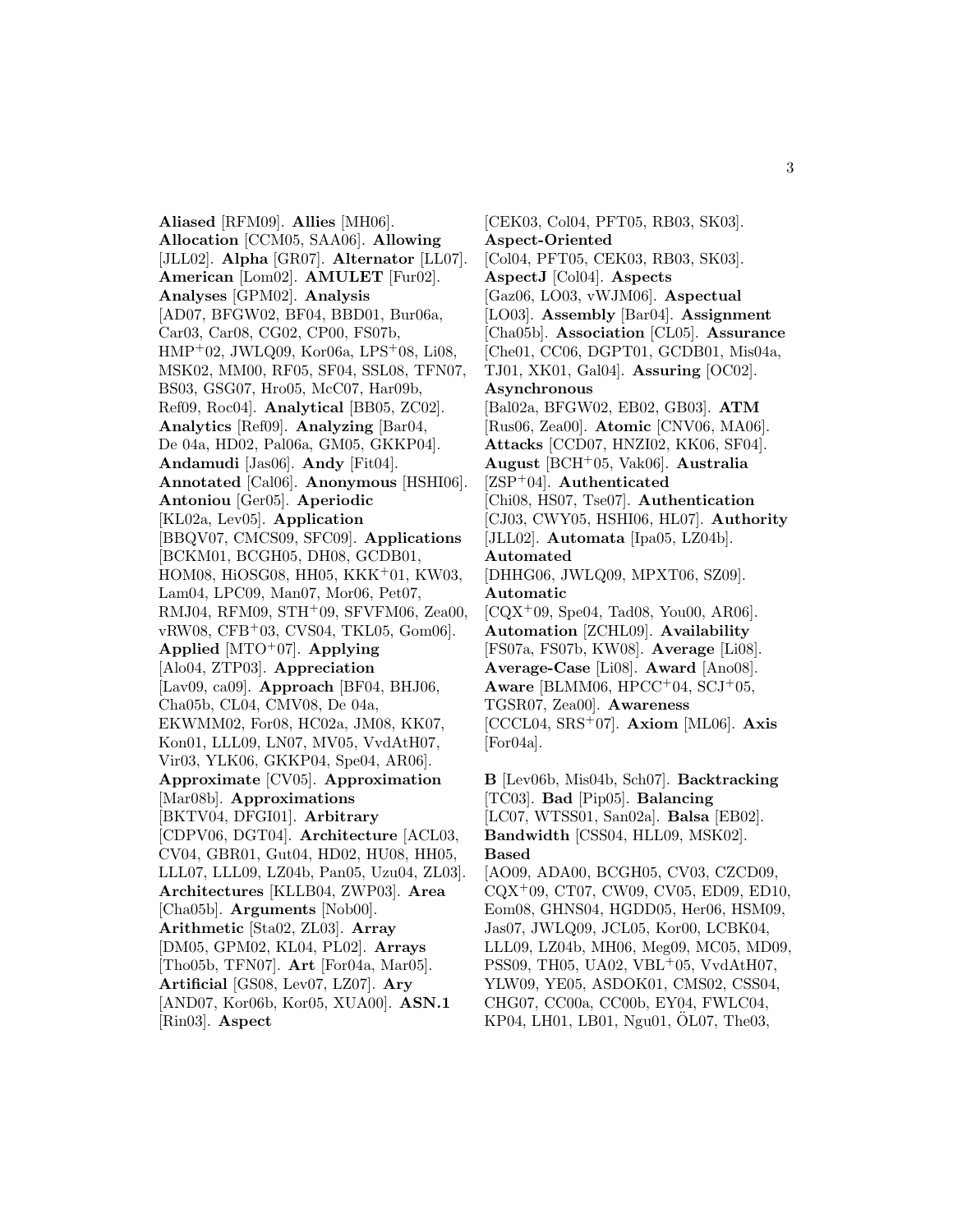TYH04, WB04, WKwH03, Wu04, YLK06]. **Basic** [Geo04]. **Basis** [GOS07]. **Battlespace** [GHGJ<sup>+</sup>07]. **Bayer** [GGA09]. **Bayer-sampled** [GGA09]. **Bayesian** [LSY05, NLGP07, PCRZ09]. **BCS** [CY08]. **bed** [ABC<sup>+</sup>07]. **Beginnings** [Dav01]. **Behavioral** [ADA00, Mar08a]. **behaviors** [KS05]. **Belief** [Li07, LB01]. **Bellahséne** [Vak06]. **Bellare** [Cho07]. **Benchmark** [The03]. **Benjamin** [Car06]. **Beowulf** [Hul05]. **Bergman** [Sta02]. **Berners** [Jor07]. **Berners-Lee** [Jor07]. **Bertot** [Poe06]. **Best** [Ano08]. **Between** [Mar08a, Ano06a, HTT06]. **Beyond** [HiOSG08, Sch03b, See04]. **BGM** [Alb04]. **Bi** [YSHP08]. **Bi-Directional** [YSHP08]. **Bibliography** [Cal06]. **Bidimensionality** [DH08]. **Bijection** [JV07]. **Bill** [Pol06]. **Binary** [Bal02a, Luc04, SM02]. **Bincode** [CC00b]. **Bincode-based** [CC00b]. **Biobjective** [DO05]. **Biopolymer** [CHL<sup>+</sup>08]. **Bit** [YSHP08]. **Bitstreams** [KF05]. **Blind** [MS07, SFC09]. **Block** [Bal02a]. **Blocking** [YLK06]. **Blocking-based** [YLK06]. **Blogs** [HM06, SI06]. **Bloom** [LSS02]. **BLRL** [ELDJ05, VHE08]. **Bluetooth** [LTL04]. **Boerger** [Roc04]. **Bon** [Hol05]. **Bongio** [Gom06]. **Book** [Agg02, AR06, Alh03, Alo04, Ama02a, Ama02b, Amb02, Arc02, Aye03, Azi06, BI06, Bas03, Ber02a, Ber02b, BA04, Bob02, Bon02, Bon03, Bot02, Bot03, Bur06a, Bur06b, Car06, Cas06, hC02b, Chu02, Con04, Dam03, De 04a, De 03, Dec02, Dud06, Fit04, For02, FM02b, Gaz06, Gei09, Ger05, Gla03, Gom06, Gro02, Grü07, HM06, Har07, Har09b, Har09a, Hib03, Hir04, Hol05, Hro03, Hun03a, Hun03b, Iwa02, Jas06, Kel04, Ker04, Kir02, Lam04, Lan03, Leo03, Lev06b, Lho04, Lim02, Lio03a, Lio03b, Loc02, Lom03, Lui03, Mac03, Mah06, Mar09, Mar05, Men02, Meo03a, Meo03b, Mic03, Mis03, Mis04b, Mis04a, Mon02a, Mon02b, Mor06, Mot02, Mun02, Nap02, O'K02, Out02,

Pal06a, Pal06b, Phi04, Poe06, Pol06, Pom02, Pon02, Por03a, Por03b, Pre02, Ref09, Roc04]. **Book** [San02b, Sap03, Sch04, Sch06, Sch07, See04, Seh04, Ser03, Smi02, Smi06, Tar02, Tim03, TVT02, Uzu04, Vak06, Val02, VR04, Weg03, Zim03, Zit02]. **Boole** [Don04, MM07]. **Boolean** [WMS01]. **Bottom** [SJ05]. **Bound** [TC04]. **Boundary** [YWB07]. **Bounded** [BK08, SSS04]. **Bounds** [RSW02]. **Brambilla** [Gom06]. **Branch** [HHF05, TC04]. **Branch-and-Bound** [TC04]. **Branch-Coverage** [HHF05]. **Breaking** [Lev05]. **Bressan** [Vak06]. **Brisbane** [ZSP<sup>+</sup>04]. **Broadcast** [CNV06, LLS02]. **Broker** [BBQV07, HGDD05]. **Brousentsov** [Sta02]. **Bruce** [See04]. **Bruijn** [KR02]. **BSP** [SC01]. **BSP-style** [SC01]. **Buffer** [GJ01, MPXT06]. **Building** [Che04, Gel06]. **Bullet** [O'L05]. **Burgin** [Smi06]. **Burst** [PS05]. **Bus** [DM05, LLL09, PL02]. **Business** [Kel04, Pal06a, Pol06, GM05, Gou03]. **Businesses** [HM06, SI06]. **Butterworth** [Bur06b]. **Bytecode** [BLMM06, Coo02]. **Byzantine** [CNV06, KMMS03]. **Byzantine-Resistant** [CNV06].

**C** [Car06, Mor06]. **C.** [Bre08b, Dow08]. **Cache** [VHE08, HPCC<sup>+</sup>04, HSM09]. **Cache-Aware** [HPCC<sup>+</sup>04]. **Caches** [VD04]. **Caching** [DLL06]. **Calculation** [RGW02]. **Calculus** [Geo04, Lho04, Li07, Poe06, BC04, SW01]. **Cambridge** [Gei09, Sch07, Ano07e]. **Can** [Ver06]. **Cancellation** [VvdAtH07]. **Cancer** [GVB<sup>+</sup>09]. **Candidates** [Hie03]. **Capabilities** [CPK08]. **Capsule** [Ano02a, Ano02b, Ano02c, Ano03a, Ano03b, Ano03c, Ano03d, Ano03e, Ano03f, Ano04a, Ano04b, Ano04c, Ano05b, Ano06b, HSM09, Kam04a, Kam04b, Kam05a, Kam05b, Kam05c, Kam05d, Kam06a, Kam06b, Kam06c, Kam06d, Kam06e, Kam07a,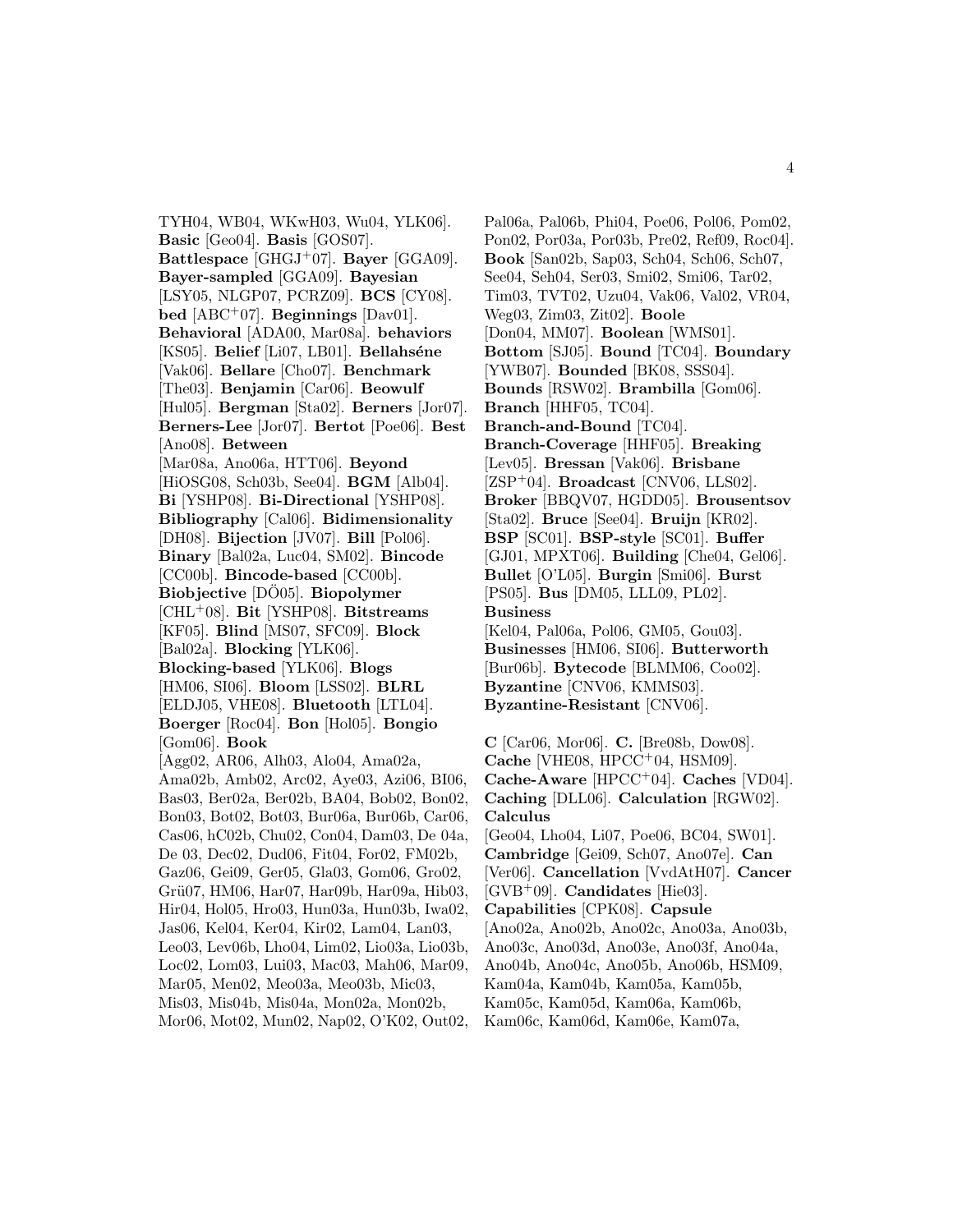Kam07b, Kam07c, Kam07d, Kam07e, Kam07f, Kam08a, Kam08b, Kam08c, Kam09a, Kam09b, Kam09c]. **Capsule-Based** [HSM09]. **Cardinality** [Cai08]. **Carlo** [NLGP07]. **Case**  $[AJI07, CQX^{+}09, Eom08, FS07b, JWLQ09,$ LPS<sup>+</sup>08, Li08, PGT01, SZ09, ZLB01]. **Cases** [SZ09]. **Castéran** [Poe06]. **Categorizers** [UA02]. **CATV** [ZC02]. **CDMA** [CMTK05]. **Ceiling** [yLKTL00, WKwH03]. **Ceiling-based** [WKwH03]. **Celebration** [CK05]. **Cellular** [LLZ05, LZ04b]. **Centered** [Owe03]. **Centralized** [SAA06]. **Century** [Hir04, Lom02]. **Ceri** [Gom06, Vak06]. **Chains** [GJ01]. **Challenge** [Hir04, Lom02]. **Challenges** [HM05, MBI<sup>+</sup>05, MD09]. **Changing** [HM06, SI06]. **channel** [WTLS02]. **Checking** [DFGI01, Mar00, PSR04, SSL07, Xu04]. **Checkpointing** [BQR01, KHL03, LS06]. **Chess** [LBI07]. **China** [LZ07]. **Chip** [BHJ06, LLL09]. **Choice** [CN01, Cha03, ML06]. **Choices** [LBI07]. **Chomicki** [Lam04]. **Chris** [Azi06]. **Christopher** [Grü07]. **Circuits** [YSHP08]. **Clairvoyance** [Sub05]. **Clairvoyant** [Li08]. **Clark** [Con04]. **Class** [AO09, You00, CT07]. **Classifying** [LLH00]. **Client** [Che05]. **Client/Server** [Che05]. **Closure** [GPPR03]. **Cluster** [Hul05]. **Clustered** [Tho05b]. **Clustering** [LCK09, MV05, MSB00, OFW<sup>+</sup>05, XZJ01, Tam00]. **Clusters** [FFPS06]. **Coarse** [GPPR03]. **Coarse-Grained** [GPPR03]. **Coble** [HM06]. **Cocoon** [For04a]. **Code** [Bar04, DH05, GOS07, MV05, RS03, TGBS05]. **Coded** [KF05]. **Codes** [Bal02a, PSR04, PS05, Tad08, TC03, TC04]. **Coding** [Arn04, Bal02b, Gei09, Had04, Sof05, Teu09, HL08]. **Cognitive** [WPMK07, vRW08]. **Colin** [ca09]. **Collaboration** [Tab06, Har09a]. **Collaborations** [LO03]. **Collaborative**

[Fit04, Cra03]. **Collecting** [KK07]. **Collection** [ZDL<sup>+</sup>04]. **Collective** [ZMSH08]. **Colleen** [Ref09]. **Collusion** [HNZI02]. **Color** [SFC09]. **Colorings** [BKTV04]. **Colouring** [PT00]. **Comai** [Gom06]. **Combination** [Rus06]. **Combinatorial** [BK08, XU01]. **Combined** [LC07]. **Combining** [Abe04, LO03]. **Comment** [Coh01, Mäk01, TAC01]. **Comments** [Bre08b, CY08]. **Commerce** [Sch04, EP04, O'L05]. **Commit** [HGDD05]. **Common** [RGW02]. **Commons** [For04a]. **Communicating** [Ipa09]. **Communication** [AK02, CU02, EHKL05]. **communications** [Sch03a, Phi04]. **Community** [HGDD05]. **Compact** [Luk01]. **Comparative** [CG02]. **Comparing** [KLLB04, LBI07]. **Comparison** [CHL<sup>+</sup>08, LFB00, NPL07, SM02]. **Compiler** [TGBS05]. **Complemental** [KW08]. **Completeness** [CM08]. **Complex** [SZ09]. **Complexity** [CHL<sup>+</sup>08, Cai08, DFL08, FW02, GK08, GKW08, KF05, Mar08b, vRW08]. **Component** [GO09, Par02, PFT05]. **Components** [ITV04, PPK08]. **Composite** [YE05]. **Composition** [Hil05, PPK08]. **Comprehensive** [Sub05]. **Compression** [GPM02, PSR04, PS05, RS03, SS05, Sof05]. **Computation** [Adi08, Cha06, CM07, Hir04, Mol02, SC01, Weg04, Lom02]. **Computational** [LPS<sup>+</sup>08, Pet07, RTV08]. **Computations** [Had04, San02a]. **Computer** [AR06, Ano06a, Ano07d, BF00, Bur06a, CY08, Coh01, DH05, DFL08, Fur08, Gel06, Har08, Mäk01, Pal06b, PS03, Poe06, Smi06, Tad08, TAC98, TAC01, Vak06, ZZ04, JCT02, Spe04, Ano06c, GV07a, Hoa07, HKG08]. **Computers** [ACL03, Ano07e]. **Computing** [ABDS01, Ano06c, Azi06, CDM04, DO05, Don04, HM05, Hul05, KBX<sup>+</sup>04, KP04, Kov03, LS04, LS06, MBI<sup>+</sup>05, Mil06, RMJ04, Sch04, SCJ<sup>+</sup>05, SC08, ZWP03, EP04].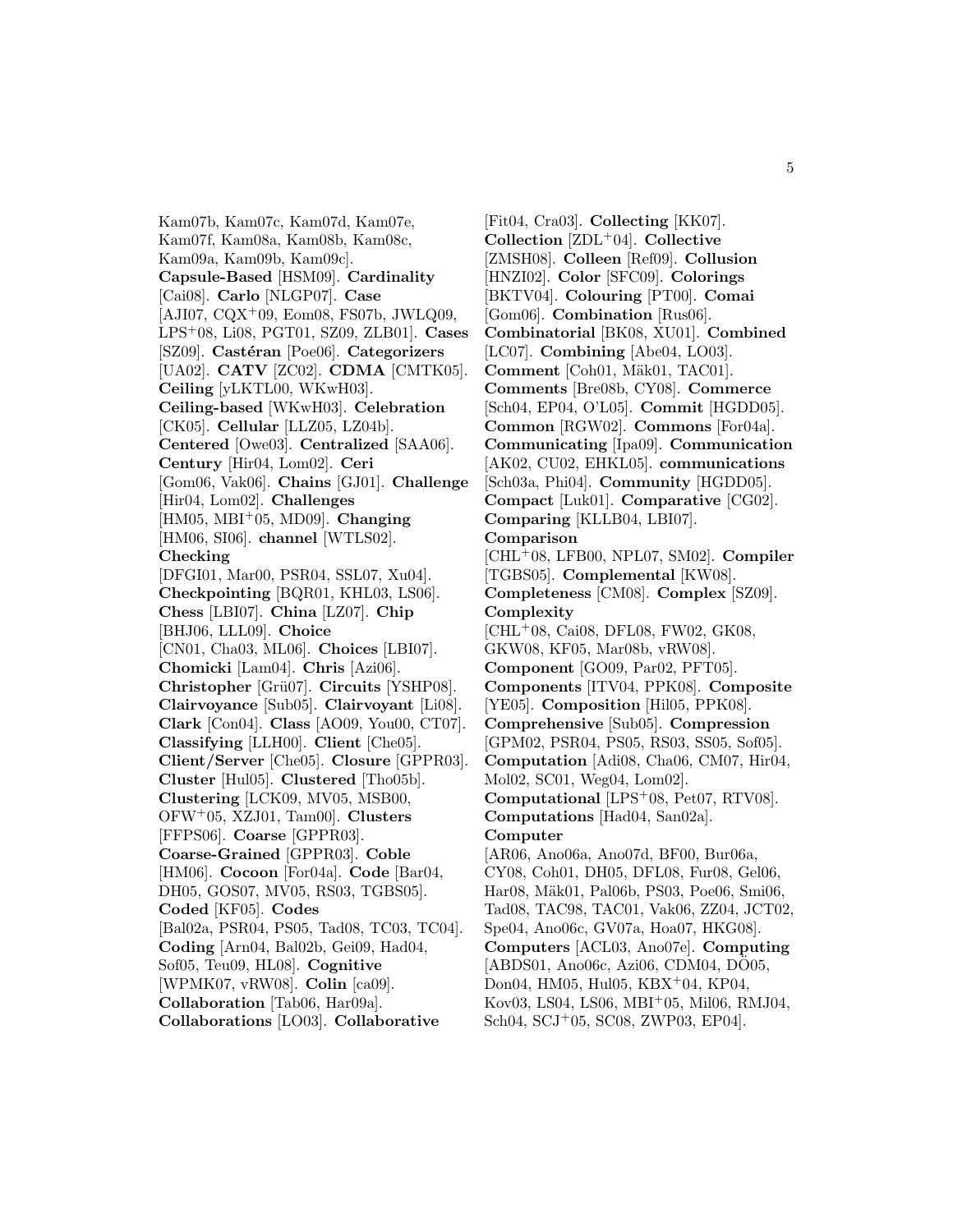**Concept** [FM02a]. **Concepts** [Pan05]. **Conceptual** [AO00, Ld01, Owe03]. **Concern** [WS03]. **Concerns** [RB03]. **Concurrency** [KHL03, yLKTL00, LH01, LLS02, Puu01]. **Concurrent** [FS07a, FS07b, GBR01]. **Conditional** [BO05]. **Conduction** [LIPP01]. **Conference** [ZSP<sup>+</sup>04]. **Configuration** [MPXT06, SAA06]. **Conflicts** [Joh00]. **Conformance** [DHHG06, LBR00]. **connected** [CL01]. **Connectivity** [Bet04]. **Conquer** [AAL<sup>+</sup>01]. **Conscious** [Cha05b, Eom08]. **Consensus** [CNV06, GR07, KMMS03, Ngu01]. **Consensus-based** [Ngu01]. **Consideration** [JLH<sup>+</sup>03]. **Considerations** [DBS<sup>+</sup>06]. **Consistency** [PSR04]. **Consistent** [BQR01]. **Constant** [PL02, YWB07]. **Constant-Space** [YWB07]. **Constant-time** [PL02]. **Constants** [CW08]. **Constrained** [Cai08, CSS04, DBS<sup>+</sup>06, EY04, PGT01]. **Constraint** [GS08]. **Constraints** [BIM<sup>+</sup>07, Li08, PNM06, Rin03, Sub05]. **Constructing** [BSC03]. **Construction** [CU02, SFVFM06, TNM00, TC03, TC04, You00]. **Constructions** [Poe06, BC04]. **Constructive** [BF00]. **Consumption** [CMV08]. **Containment** [YMB09]. **Content** [AA05, For08, SFVFM06, SA09]. **Content-Intensive** [SFVFM06]. **Contents** [LLH00]. **Context** [CCCL04, LKCK09, TGSR07, ZZC01]. **Context-aware** [TGSR07]. **Context-sensitive** [ZZC01]. **Continuous** [Car03, Car08]. **Contributions** [HKG08]. **Control** [BLMM06, Cha06, CV03, CT07, CLO01a, CLO01b, Hua06, KHL03, yLKTL00, LH01, LLS02, PSS09, Puu01, WTLS02]. **Controlling** [RVB06, WH04]. **Convergence** [Sol08]. **Conversations** [HM06, SI06]. **Conversion** [PI00]. **Converter** [CKM03]. **Convertible** [Chi08].

**Coq'Art** [Poe06, BC04]. **CORBA** [CFP<sup>+</sup>01]. **Correction** [BEQ00]. **Correctness** [Ano07b, Ano07c, Hoa07]. **Corrigendum** [Car08, ED10, Wu04]. **Cosmic** [Bre08a]. **COSMOS** [AA05]. **COSMOS-7** [AA05]. **Cost** [CG02, CV03, LLL07, XZJ01]. **Cost-Based** [CV03]. **Costs** [LCBK04, Tho05b]. **Coteries** [KW08]. **COTS** [ITV04]. **Count** [Meg09]. **Counter** [Tam00]. **Counter-clustering** [Tam00]. **Coupling** [AO09]. **Coupling-Based** [AO09]. **Course** [Lom02]. **Coverage** [HHF05, YLW09]. **Coverage-Based** [YLW09]. **CPN** [Koc06]. **Crabtree** [Fit04]. **Crime** [Ref09, McC07]. **Critical** [BCKM01, TJ01]. **Crosscutting** [RB03, WS03]. **Crossley** [Cas06]. **Cryptographic** [Gut04, Uzu04]. **Cryptography** [CDD06, YWC08]. **Cryptosystems** [LZ04b]. **CSCW** [Pap02]. **CSP** [Mar00]. **Cube** [CL01]. **Cube-connected** [CL01]. **Curry** [Cas06, PCW05]. **Curse** [MSB00]. **customers** [SI06, HM06]. **Customizable** [PPK08]. **Cyberworld** [Pip05]. **Cycles** [CL01]. **Cyclic** [LSBB04].

**D** [De 04a, Hol05, Jas06, Lho04, Mis04a, Lev07, WTSS01, Wu02]. **D.** [Lho04]. **Dalkir** [Bur06b]. **Data** [AAL<sup>+</sup>01, Bal02a, BMNL00, BMN03, Bre08a, Cal07, Cla03, CMV08, De 04a, Gom06, GRS03, Joh00, LPS<sup>+</sup>08, LV06, McC07, MS07, PSR04, PS05, Ris06, SAA06, Seg07, SZ09, SAS02, SJ02, TZ06b, TKLH04, CFB<sup>+</sup>03, GKKP04, Mar08a, Ref09, Con04, De 04a]. **Data-flow** [SAS02]. **Data-Intensive** [Gom06, CFB<sup>+</sup>03]. **Data-Parallel** [AAL<sup>+</sup>01]. **Database** [AK00, AJI09, BCH<sup>+</sup>05, GS08, GPLF05, LCBK04, OR02, Par05, The03, Vak06, ZDL+04, BCH+05]. **Databases** [Bal05, EKWMM02, yLKTL00, LH01, LFG<sup>+</sup>03, Man03, Ngu01, Par02, PF01, TS05, CVS04, Lam04]. **Datasets** [MV05].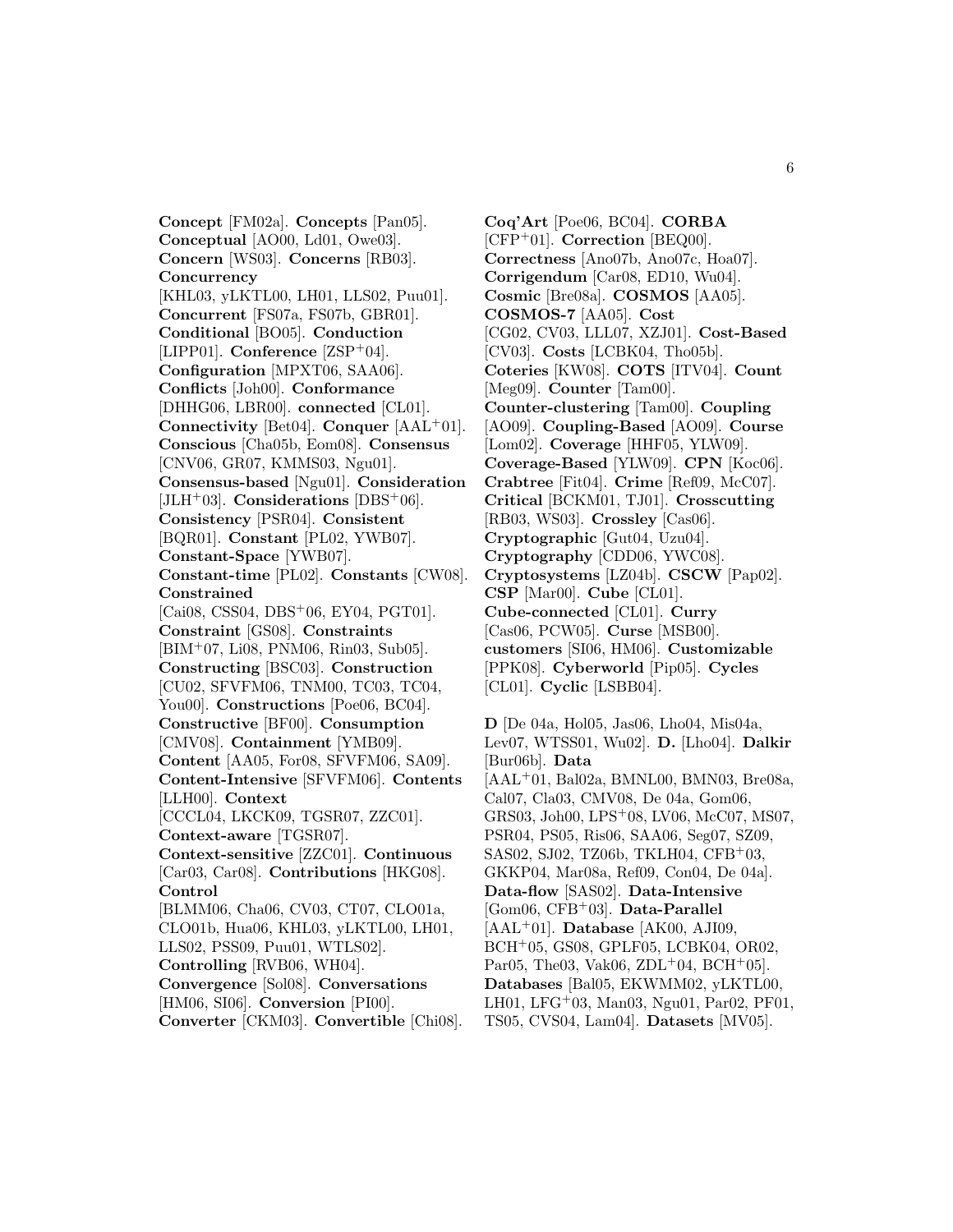**David** [Bar05, CK05]. **Davies** [War01]. **DC** [Lom02]. **DCOBE** [YE05]. **DDoS** [WLLW06]. **Deadlock** [Cha06, CU02]. **Deadlock-free** [CU02]. **December** [Ano06a]. **Decision** [Xu04]. **Declustering** [BSC03]. **Decoding** [KW03]. **Decomposable** [BNM03]. **Decomposition** [GPPR03]. **Deconvolution** [SFC09]. **Define** [TS05]. **Defined** [LCBK04]. **Definition** [Ld01]. **Degradable** [CG02]. **Degrees** [KL02b]. **Delay** [Eom08]. **Delayed** [GHNS04]. **Delayed-Multicast** [GHNS04]. **Delivery** [CSS04, TGSR07]. **Demand** [GHNS04, HLL09, CC00a, WH04]. **Demonstrator** [SRS<sup>+</sup>07]. **Denial** [CCD07, OL07, SF04]. **DENSITY** [GP07]. **Dependable** [HMP<sup>+</sup>02]. **Dependencies** [BLMM06, LSY05]. **Deployed** [ED09, ED10]. **Depth** [CDPV06]. **Depth-First** [CDPV06]. **Describing** [AJI07]. **Description** [Gor02]. **Design** [ACL03, AACP09, BFGW02, Bur06a, Con04, Dud06, GM09, Gut04, Hro05, HTT06, Hua06, JCL05, LCK09, LPS<sup>+</sup>08, Len06, LS06, Roc04, Uzu04, ZL03, BS03, Cla03, FJ05, Lan05, Sch07]. **Designed** [Bal02a]. **Designer** [PS03]. **Designing** [CFB<sup>+</sup>03, Cra03, Har08, Pal06a, ST08, GM05, Gom06, Fit04]. **Designs** [BFS00, CU02]. **Desmond** [Gei09]. **Destination** [EY04]. **Detecting** [DH05, MV05]. **Detection**  $[AD07, CCD07, CZCD09, GVB^{+}09, \ddot{O}L07]$ . **Detector** [OL07]. **Detectors** [KMMS03]. **Determining** [GB03, ZLB01]. **Deterministic** [Her06, Hie03]. **Developing** [HD02]. **Development** [BFGW02, Eom08, Kor06a, Ld01, NS02, Owe03, Poe06, BC04, For04a, Mar05]. **Devices** [HC02a, RF05, Tse07]. **DFD** [LMR04]. **Diagnosing** [VBvdA01]. **Diagnosis** [Alb04]. **Diagram** [CQX<sup>+</sup>09]. **Diagram-Based** [CQX<sup>+</sup>09]. **Diagrams** [AJI07, You00]. **Different** [UA02].

**Differential** [SS05]. **Differentiated** [HC02a]. **Differentiation** [Tad08]. **Digest** [CZCD09]. **Digit** [NPL07]. **Digital** [CV03, Mai07, SAS02, VBL<sup>+</sup>05]. **Digraphs** [GY08]. **Dilation** [Gav00]. **Dilemma** [Bun06]. **Dimensional** [LCT01, MTO+07, TZ06b, Li03]. **Dimensionality** [MSB00, TZ06b]. **Dina** [Lav09]. **d'Inverno** [Seh04]. **Directed** [Luk01]. **Directional** [YSHP08]. **Dirichlet** [SFL03]. **Discoveries** [Meg09]. **Discovery** [KP04]. **Discussant** [HKG08]. **Discussion** [Ano06c, Ano07a, Ano07b, Ano07c]. **Disk** [HPCC<sup>+</sup>04, TFN07, TX08, WKwH03]. **Disks** [TH05, TYH04]. **Distance** [CPChX04, CV05, PNM06]. **Distance-Based** [CV05]. **Distinguishable** [Ris06]. **Distributed** [AB03, BCS02, CCD07, EKWMM02, HU08, KBX<sup>+</sup>04, LCK09, LIPP01, LH01, LSS02, MC05, Ngu01, PF01, STH<sup>+</sup>09, SAA06, TWN08, WLLW06, YE05, Par05]. **Distribution** [IZ09, LZ04a, Sol03]. **Distributions** [Sol08]. **Diverse** [Har08]. **Divide** [AAL<sup>+</sup>01]. **Divider** [NPL07]. **Dividing** [MK03]. **Divisible** [Li03]. **Division** [CW08]. **do** [GSG07, Har09b]. **DOCSIS** [ZC02]. **Document** [GM05, Pal06a, SFVFM06, Pal06a]. **Document-Oriented** [SFVFM06]. **Documents** [LLH00, GM05]. **Does** [EHKL05]. **Domains** [DT06]. **Driven** [CCCL04]. **DSPN** [BF04]. **Dynamic** [AK00, CC00a, CPK09, LC07, LKCK09, PFT05, SA09, TZ06a, KS05]. **Dynamically** [GPLF05]. **Dynamics** [Eom08, STH<sup>+</sup>09]. **Earley** [AH02]. **Early** [Bre08a]. **EATCS**

[Bur06a, Poe06]. **Eberbach** [CM07]. **Economy** [Iqb08]. **ed** [Car06, Hir04]. **Edge** [RGW02, Yen07]. **Edge-Orienting** [Yen07]. **edited** [De 04a, Lam04]. **Edition** [Cho08, Hul05, Mah06, Rei04]. **Editorial** [Ang05, Ano07d, Che01, CDM04, Gel06,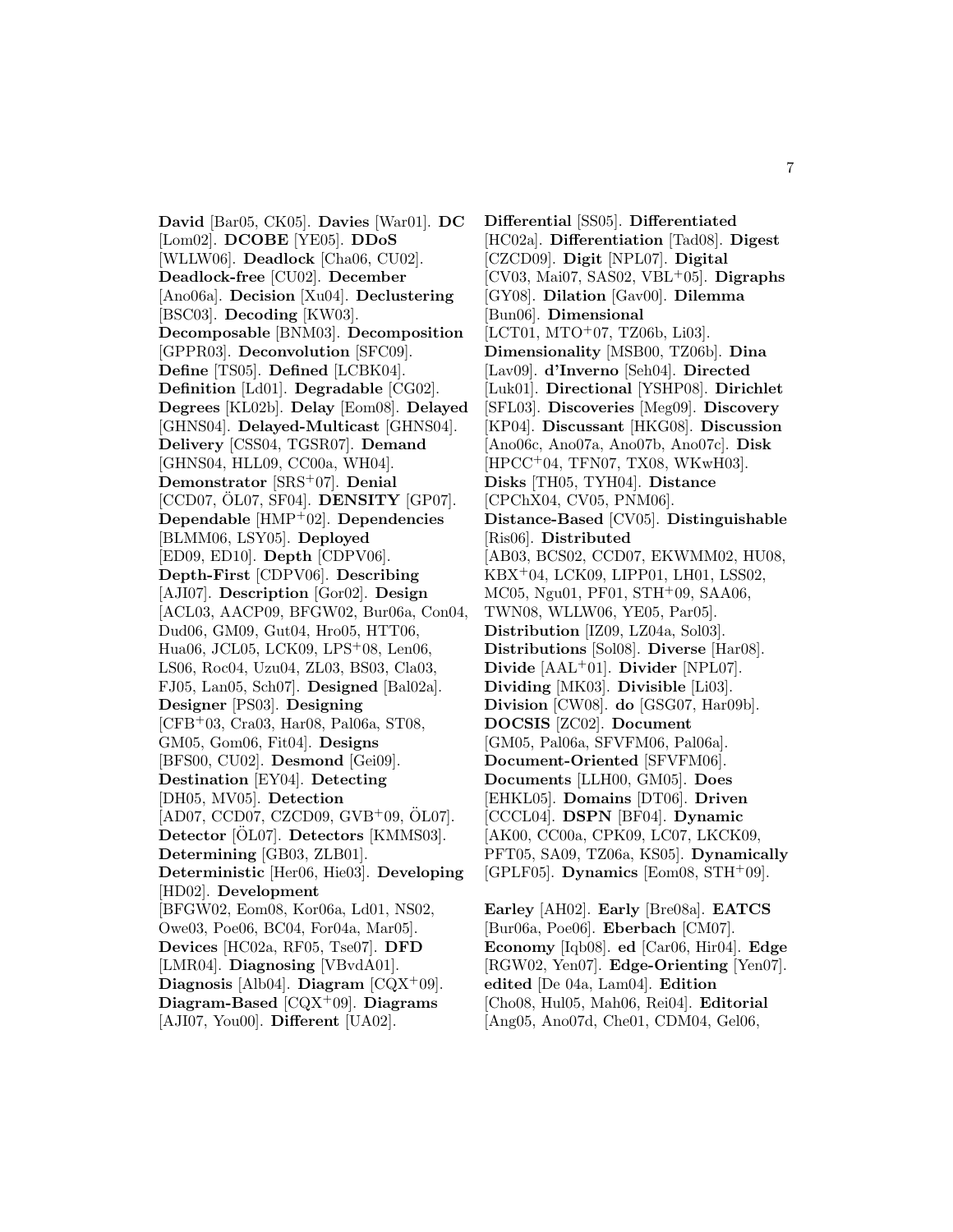GTV07, KM09, LZ07, Mol02, Mur02, Mur05, Mur06, Mur08, RB03, Tho05a, ZCHL09]. **Editors** [DFL08]. **EDS** [Vak06, Pol06]. **Education** [BI06, DNM05, MBI<sup>+</sup>05]. **Effect** [HU08, RW06]. **Effects** [Che04]. **Efficiency** [GS03, OR02]. **Efficient** [ABDS01, BBvST01, BBQV07, BSC03, CW08, CPChX04, ELDJ05, VHE08, GP07, HM03, Hor01, HL07, HS07, LTL04, LKCK09, RS03, SSNGS00, TGBS05, TYH04, WLLW06, ZMSH08]. **Efficiently** [XUA00]. **EFIS** [CHJ<sup>+</sup>02]. **Egon** [Roc04]. **Election** [JLL02]. **Electromagnetic** [EHKL05]. **Electronic** [O'L05]. **Electronics** [GM09]. **Elementary** [Cha06]. **Elements** [For08]. **Elliott** [Sch04]. **Elsevier** [Dud06, Ref09]. **Embedded** [ADL<sup>+</sup>03, KBX<sup>+</sup>04]. **Embeddings** [HM03]. **Emerging** [GPLF05, Lam04, Seg07, CVS04]. **emeritus** [Ano07e]. **Empirical** [XCWG06]. **Employed** [GPM02]. **Employing** [TYH04]. **Encryption** [Abe04, Chi08, Cho08, HSHI06, WN95]. **Energy** [LKCK09]. **Energy-Efficient** [LKCK09]. **Engine** [CZCD09]. **Engineering** [HOM08, LZ07, Pal06a, Pal06b, ZSP<sup>+</sup>04, GM05, WS03]. **engineers** [Dan05, Jas06]. **Engines** [BI06, LBI07, Lev06a]. **Enhanced** [SRS<sup>+</sup>07]. **Enhancement** [CPK09]. **Enid** [BA04]. **Enterprise** [Azi06, FM02a, HL03]. **Environment** [JCT02, YE05]. **Environments** [AO07, IZ09, LLS02, TGSR07, WKwH03]. **Equation** [PI00]. **Equivalence** [Mar08a]. **ER-DFD** [LMR04]. **Eric** [Rei04]. **Erol** [HKG08]. **Error** [BEQ00, LSBB04]. **Error-Correction** [BEQ00]. **Errors** [AD07, PS05]. **Escrow** [AK02]. **Establishment** [Hor01]. **Estimating** [DGPT01]. **Estimation** [Eom08, HGS<sup>+</sup>05, KF05]. **ethnography** [Cra03, Fit04]. **Euclidean** [CPChX04]. **EUR** [Bur06b]. **Evaluate** [PF09]. **Evaluation**

 $[AACP09, ABC<sup>+</sup>07, GCDB01, Iqb08, JL07,$ Kor06a, LCK09, LIPP01, LZ04a, LS06]. **Event** [CCCL04, Gor02, LZ04a, MC05]. **Event-Based** [MC05]. **Event-Driven** [CCCL04]. **Evidence** [KK07, WB04]. **Evolution** [CBW08]. **Evolutionary** [Adi08, Mah06, Mor06, Rot06, TKL05]. **Exact** [GPM02]. **Example** [ED09, ED10]. **Example-Based** [ED09, ED10]. **Exception** [De 04b, GBR01]. **Exchange** [CW09, HH05, PVG03]. **Exclusion** [CDPV05, DGT04, Mai07]. **Executables** [CV04]. **Executed** [YMB09]. **Execution** [Coo02, DO05, JWLQ09, Koc06]. **Existing** [GS03]. **Expanded** [Cho08]. **Experiences** [LZ04a]. **Experimental** [ABC<sup>+</sup>07]. **Experiments** [Bre08a]. **Expert** [GO06]. **Explained** [Har09a, Tab06]. **Explaining** [JMT02]. **Explicit** [Par02]. **Exposure** [EHKL05]. **Extended** [Cha03, Pap02, WB04]. **Extending** [CFP<sup>+</sup>01]. **Extension** [GOS07]. **Extensions** [HOM08]. **External** [TS05]. **Extraction** [VR04, NA02].

**F** [Ger05, Har09b, Mor06]. **faced** [WMS01]. **Facilitation** [Har09a, Tab06]. **Facing** [Ran00]. **Factors** [SFC09]. **Fail** [RF05, SSNGS00]. **Fail-Secure** [RF05]. **Fail-stop** [SSNGS00]. **Fair** [PVG03]. **Family** [CBW08, Hia04]. **Fast** [Hia04, NPL07]. **Fault** [ASDOK01, BEQ00, BFS00, GCDB01, Had04, Jas07, KMMS03, MSK02, Wu02, YMB09]. **Fault-Containment** [YMB09]. **Fault-Tolerance** [Jas07]. **Fault-Tolerant** [BEQ00, GCDB01, Had04, MSK02, ASDOK01, Wu02]. **Faults** [Ran00]. **FDDI** [ZLB01]. **Fear** [See04, Sch03b]. **Feature** [LWY07, NA02, VR04]. **Feijs** [Sch07]. **File** [HH05, SS05]. **Files** [KW03]. **Fill** [YWB07]. **Filter** [HLL09]. **Filtering** [AA05, LSBB04]. **Filters** [KP04, LSS02]. **Finding** [LPC09, CC00b]. **Finite** [Cha05b, DFGI01,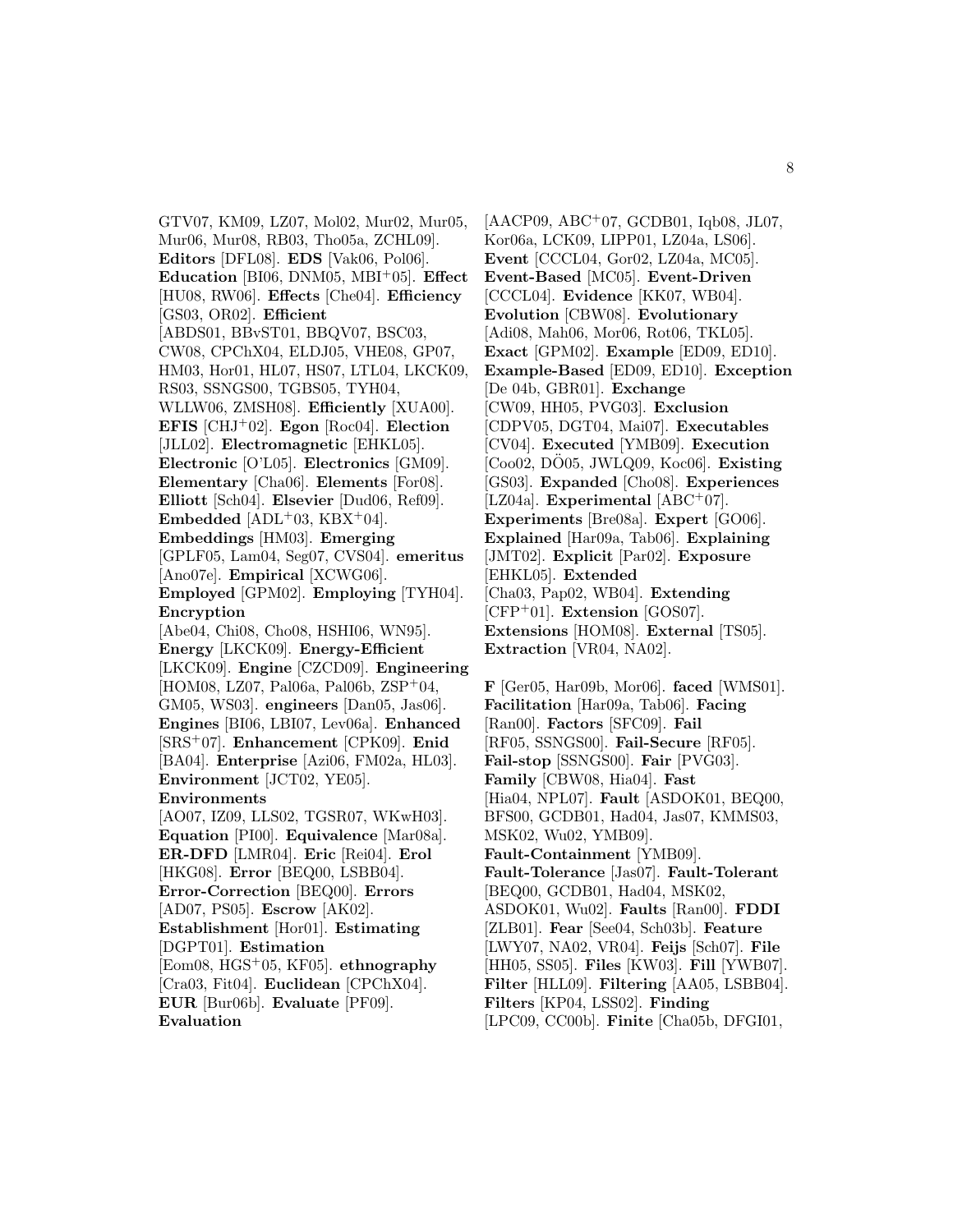Hie03, Ipa05, Ipa09, KK07, KK09]. **Finite-state** [Hie03]. **First** [AO00, CDPV06, Hir04, Lav09, Xu04, Ano06c, Lom02]. **First-Order** [Xu04]. **Fit** [CCM05]. **Fixed** [ABC<sup>+</sup>07, GK08, GS08, GNT08, HNW08]. **Fixed-Parameter** [GK08, GS08, GNT08, HNW08]. **Flip** [Cha05b]. **Flip-Flop** [Cha05b]. **Floating** [NPL07]. **Floating-Point** [NPL07]. **Flop** [Cha05b]. **Flow** [Bar04, BF00, RF05, SAS02]. **Footprint** [Che04]. **Forbidden** [Sap04]. **Ford** [Lan06, Mar05]. **Foreword** [Dow08, DFL08]. **Form** [Hia04]. **Formal** [Col06, FJ05, Mol02, OC02, Rus06, Sch07]. **Formalism** [LV06, ZZC01]. **Formalizing** [PSS09]. **Formally** [BFS00]. **Formulation** [AAL<sup>+</sup>01]. **Foundations** [vRW08]. **Founder** [Lav09]. **FPGAs** [AD07, Jas07]. **FPT** [LPS<sup>+</sup>08]. **Fragmentation** [SG00]. **Framework** [AO07, ABC<sup>+</sup>07, CCD07, Coh01, HD02, Ld01, Mäk01, SF04, Sub05, TAC98, TAC01]. **Frameworks** [PF09]. **Franz** [Mah06]. **Fraternali** [Gom06]. **Free**  $[CNV06, DFH<sup>+</sup>05, PT00, YWW09, CU02].$ **Fringe** [MM00]. **Front** [SA09]. **FSMs** [DHHG06]. **Full** [CMS02]. **Fully** [KKK<sup>+</sup>01]. **Function** [LMR04, LCBK04, Ris06]. **Functional** [ADA00, De 04a, LSY05, GKKP04]. **Functions** [VD04, WMS01]. **Furber** [CY08]. **Further** [ZZ04]. **Fusion** [LFB00, MTO<sup>+</sup>07, MS07, TKLH04]. **Future** [CY08, Eom08, Fur08, MM07, MD09, RVB06]. **Fuzzifying** [Syr06]. **Fuzzy** [Kor00]. **G** [Ger05, Lam04, Pal06b, Sch07, Vak06].

**Galin** [Mis04a]. **Game** [Iqb08]. **Games** [CL04, Lev07]. **Gammerman** [Ano07a]. **Gathering** [Ref09, McC07]. **GBP** [Ref09]. **Gelenbe** [HKG08]. **Gene** [CMTK05]. **General** [CK00]. **General-purpose** [CK00].

**Generalization** [GP07]. **Generalizations** [JV07, KK09]. **Generalized** [Geo04, SJ05]. **Generating** [Hie03, Kor05, SZ09, VD04, XUA00]. Generation<sup>[AND07, CQX<sup>+</sup>09, DHHG06,</sup> GO09, GHGJ<sup>+</sup>07, GOS07, KK07, KK09, KL02b, KL03, KL04, TGBS05, XU01, Sof05]. **Generators** [Bre08b, SM02]. **Generic** [KK09]. **Genetic** [AR06, CKM03, Cha05b, Mah06, OYRW05, SG00, Rot06, Spe04, Pol06]. **Genome** [Kov03]. **Geoffrey** [Sch04]. **Geometric** [GKW08]. **Geometry** [BB05]. **Gerchberg** [CMCS09]. **Gibson** [Har09b]. **Glimpse** [MM07]. **Globally** [JL07]. **Globe** [BBvST01]. **Glushko** [Pal06a]. **Gödel** [Jor07]. **Good** [Pip05]. **Gouge** [Kel04]. **GPRS** [Wu04, FWLC04]. **Grained** [GPPR03]. **Grammar** [ZZC01]. **Grand** [Hir04, HM05, MBI<sup>+</sup>05, Lom02]. **Graph** [CL04, GJ01, RGW02, ZZC01]. **Graph-Partition** [CL04]. **Graphics** [BB05]. **Graphs** [Alb04, AO00, BKTV04, BK08, Luk01, SAS02, Yen07, Xu04]. **Gray** [De 04a]. **Green** [De 04b]. **Grid** [BCGH05, MAD<sup>+</sup>05, SCJ<sup>+</sup>05, Tho05a, vM05]. **Grids** [Che05]. **Group** [CDPV05, HSHI06, Tan07, Tse07]. **Groups** [Had04]. **Guest** [KM09, LZ07, ZCHL09, DFL08]. **Guide** [Azi06, Dan05, Fit04, Hol05, HL03, Cra03, PQA<sup>+</sup>03, Jas06]. **Guide-IT** [Hol05]. **Guided** [HSGS09]. **Gutmann** [Uzu04].

**H** [De 04a, Mor06, Sch07]. **H.264** [Ang05, KF05, Sof05]. **Hafiz** [Cas06]. **Haines** [Rei04]. **Hamming** [Bal05]. **Handbook** [Har07, Sne06]. **Handling** [GBR01, GRS03, JCL05]. **Handoff** [LLZ05]. **Handshaking** [PT00]. **Hanoi** [Sap04]. **Hardbound** [Bur06a, Bur06b, Car06, Cas06, Gaz06, Grü07, Jas06, Mah06, Mar09, Mor06, Pal06a, Pol06, Sch06, Smi06]. **Hardcover** [Gei09, HM06, Har09b, Lev06b, Poe06].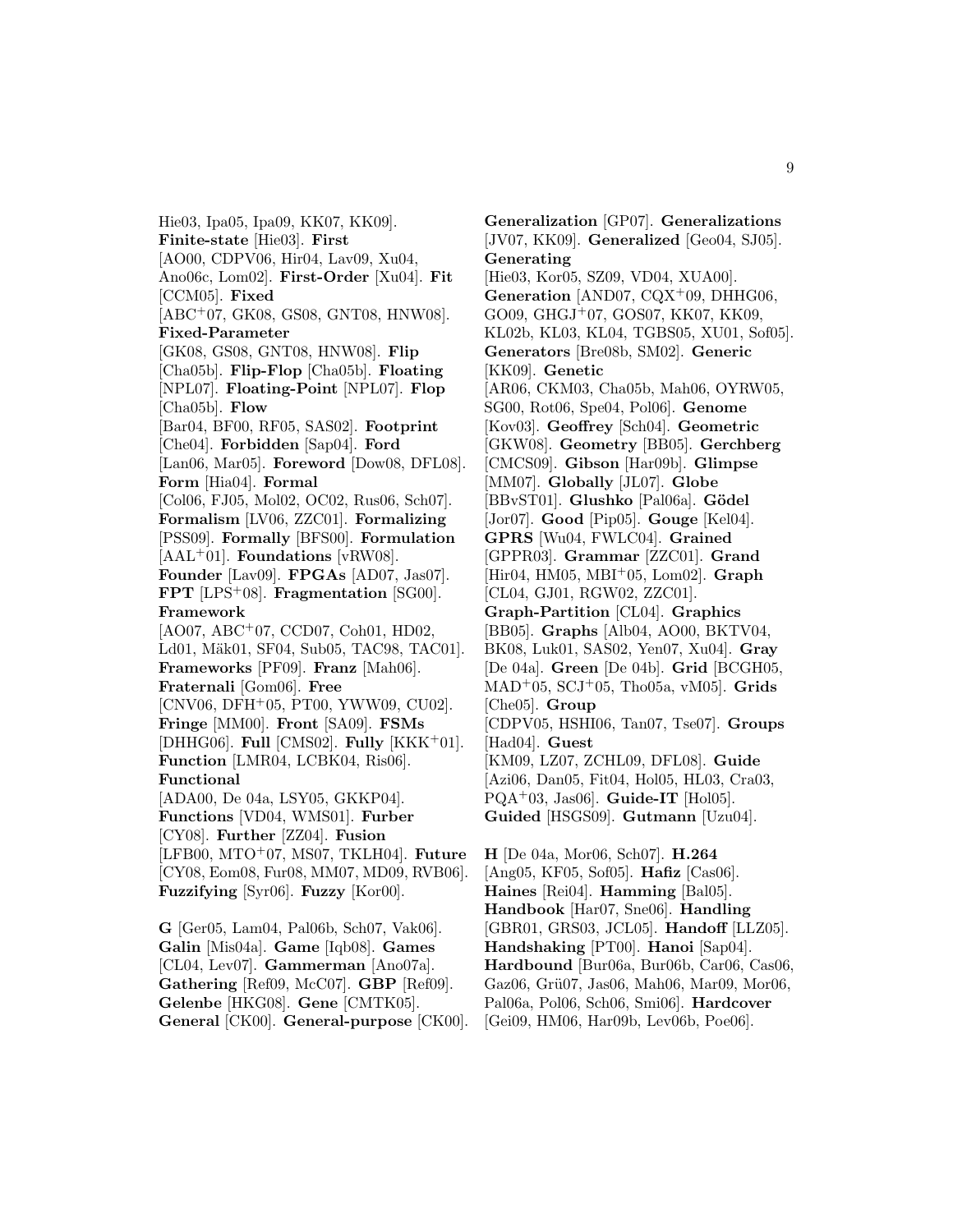**Hardness** [CM08]. **Hardware** [ABPB06, BFGW02, EB02, Gor02]. **Harmelen** [Ger05]. **Hashing** [Bal05, CL05]. **Heat** [LIPP01]. **Hedging** [Ano07a, GV07a, GV07b]. **Heinemann** [Bur06b]. **Heterogeneous** [BCS02, CV03, De 04a, DO05, EKWMM02, HC02a, HLL09, GKKP04]. **Heuristic** [GPM02, HSGS09]. **Heuristic-Guided** [HSGS09]. **Heuristics** [BO05]. **Hidden** [MD09]. **Hiding** [BG03]. **Hierarchical** [BSC03, FS07a, HNZI02, Ipa09, JL07, LN07, LLH00, MSK02]. **Hierarchies** [For04b]. **High** [Che01, CC06, CPK09, DGPT01, Don04, GCDB01, HNZI02, Koc06, LLL07, Roc04, TZ06b, TJ01, XK01, ZWP03, BS03]. **High-Assurance** [DGPT01, TJ01, XK01]. **High-Dimensional** [TZ06b]. **High-Level** [Roc04, BS03]. **High-Performance** [ZWP03]. **High-Speed** [Koc06, LLL07]. **Highly** [PF01]. **Histogram** [OR02]. **Histogram-like** [OR02]. **Historical** [Dav01]. **History** [AFB06]. **Hoare** [Ano07b, Ano07c]. **Hoc** [ABC<sup>+</sup>07, BDV07, Bet04, Meg09, WTLS02, AACP09, LCK09]. **HOL** [NS02]. **Home** [IZ09, RVB06]. **Honeycomb** [BB05]. **Hop** [EHKL05, Meg09, WTLS02]. **Hot** [HTT06, RSW02]. **Hot-plug** [HTT06]. **Hot-Potato** [RSW02]. **House** [Lav09]. **Howard** [Cas06, PCW05]. **HR** [MD09]. **Hromkovic** [Bur06a]. **HSIP** [FS07b]. **Huffman** [KW03]. **Human** [BA04, PS03, Mum03]. **Human-Computer** [PS03]. **Humans** [LBI07]. **Hunt** [Azi06, Vak06]. **Hybrid** [Koc06, LZ04b, ZL03]. **Hypercube** [HM03]. **Hypercube-like** [HM03]. **Hypercubes** [ASDOK01, SAOKM00]. **Hyperion** [GHGJ<sup>+</sup>07]. **Hypermedia** [MA06].

**I/O** [HC02a, XZJ01]. **Ideal** [Ano07b, Ano07c, Hoa07]. **Identify** [WLLW06]. **Identity** [Her06].

**Identity-Based** [Her06]. **II** [FS07b, Lan06, OYRW05, Pol06]. **Im** [Pal06a]. **Image** [BG03, CMCS09, CPK09, ED09, ED10, GGA09, GPLF05, MS07, MD09, PCRZ09, VR04, NA02]. **Images** [CC00b, OFW<sup>+</sup>05, RFM09, SNLZ09, SFC09, VMMK09]. **Imaging** [Gre09]. **Iman** [Cas06]. **Impact** [Kel04, Gou03]. **Impacts** [KHL03]. **Implementation** [AD07, ACL03, ABC<sup>+</sup>07, Hie03, HTT06, LPS<sup>+</sup>08, LZ04a, Vir03, Zea00, CK00, Mis04a, Pan05]. **Implementations** [CBW08]. **Implications** [CY08, Fur08, GM09, STH<sup>+</sup>09]. **Improved** [AFB06, BT06, TNM00]. **Improves** [Eom08]. **Inclusion** [Mai07]. **Incomputable** [Ver06]. **Increasing** [GS03, TZ06b]. **incremental** [KS05]. **Independent** [ABPB06]. **Index** [BNM03, TZ06a, TZ06b, VD04, ZMSH08]. **Indexing** [BEQ00, Cha05a]. **Indices** [KR02]. **Induction** [Sol08]. **Inductive** [Gr¨u07, Poe06, BC04]. **Indulgent** [GR07]. **Industry** [CY08, Fur08]. **Infection** [Coh01, TAC98, TAC01, Mäk01]. **Inference** [FW02, Gr¨u07, Li07]. **Influencing** [WPMK07]. **Infocommunications** [Kuz05]. **Informatics** [Pal06a, GM05]. **Information** [Ano07e, Bar04, BG03, BF00, Col06, EKWMM02, Eom08, For08, GHGJ+07, HC02a, IVS06, Iqb08, KKK<sup>+</sup>01, Lev06b, LB01, MM07, Mor06, Pal06b, RF05, TGSR07, WPMK07, ZSP<sup>+</sup>04]. **Information-Dynamics-Conscious** [Eom08]. **InfoSCI** [BA04]. **Initiated** [San02a]. **Initiation** [NLGP07]. **Inline** [CCD07]. **Innovative** [LPS<sup>+</sup>08]. **Inpainting** [CMCS09, FSM09]. **Input** [AFB06, DHHG06]. **Instant** [MK03]. **Instruction** [AFB06, BHJ06]. **Instruction-Memory** [AFB06]. **Integer** [CW08, HH06, Mar09, Teu09, PW06]. **Integrate** [EKWMM02]. **Integrated** [CHG07, KK07, KK09, KL02a]. **Integrating** [CK00, De 04a, LKCK09, GKKP04].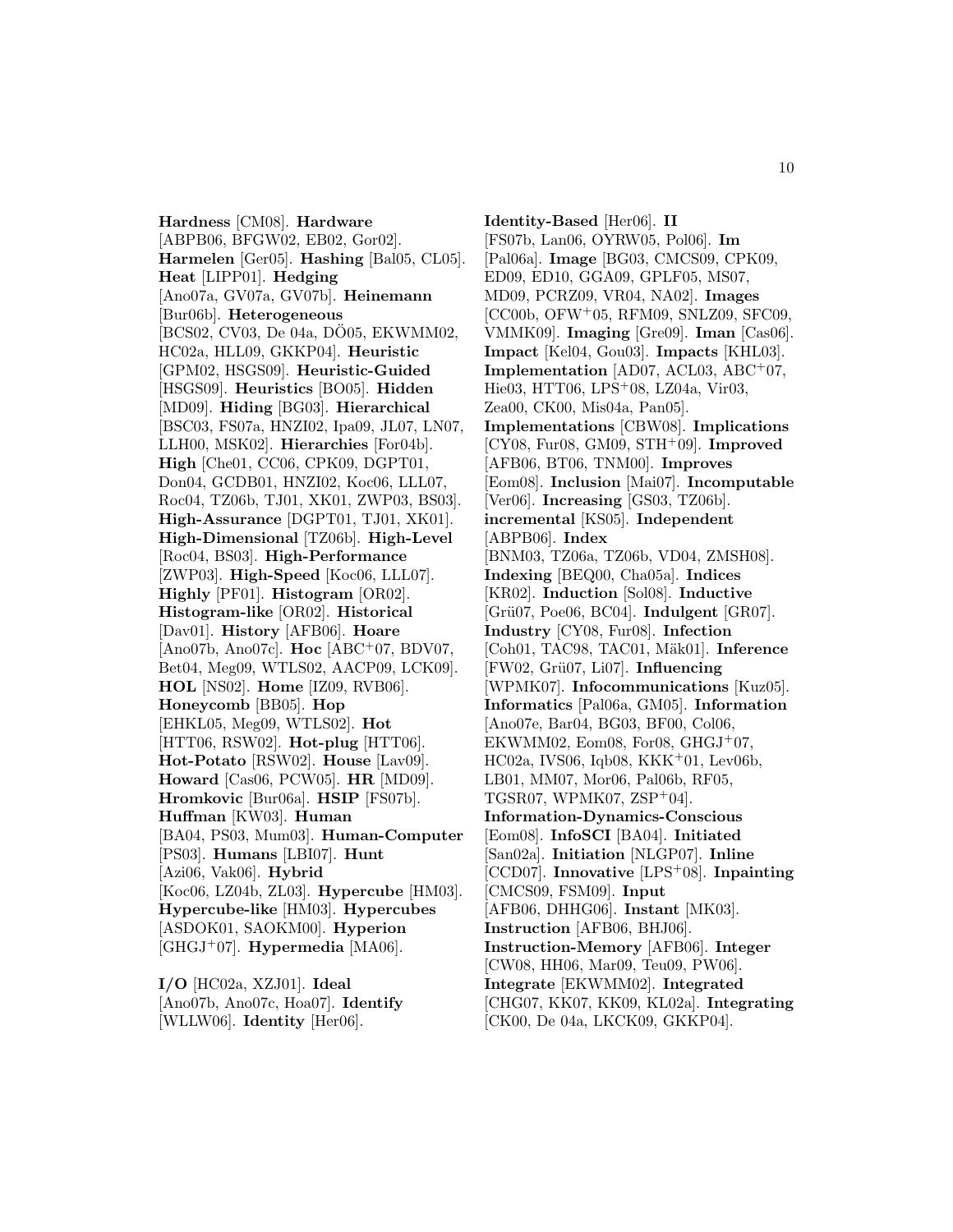**Integration** [AO09, GO09]. **Intelligence** [GS08, Lev07, LZ07, Pet07, Ref09, McC07]. **Intelligent** [EY04, Gaz06, vWJM06]. **Intensive** [Gom06, SFVFM06, CFB+03]. **Interacting** [FS07a]. **Interaction** [AJI09, PS03]. **Interactions** [GT08, WH04]. **Interactive** [BC04, Lev07, PS03, WH04, HNZI02, Poe06]. **Interconnected** [BQ03, KKK<sup>+</sup>01]. **Interconnecting** [ABC<sup>+</sup>07]. **Interface** [CK00, FFPS06, PI00]. **Interface/implementation** [CK00]. **Interfaces** [CT08, CFP<sup>+</sup>01, Har08]. **Interleaved** [Joh00]. **Intermediate** [RS03]. **International** [BCH<sup>+</sup>05, Vak06, ZSP<sup>+</sup>04]. **Internet** [Con04, ACL03, ABC<sup>+</sup>07, Cla03, JLHD01, JLH<sup>+</sup>03]. **InternetBeans** [For04a]. **Interoperation** [Col06]. **Interpolated** [GRS03]. **Interpretation** [Bar04]. **Interval** [Gav00, LMOP00]. **Intervals** [MH06]. **Intractability** [CM08]. **Intriguing** [MM07]. **Introduction** [BI06, Bur06a, GTV07, Man03, Ric08, War01, HL08, Hro05, Lev06a, Gei09]. **Introductory** [R¨ud07]. **Intrusion** [CZCD09, CDW09]. **Invariants** [VvdAtH07]. **Inverse** [LIPP01]. **Inversion** [Arn04, Car03, Car08]. **Inverting** [SFL03]. **Investigation** [SC01]. **Invitation** [GK08]. **IP** [Con04, Set05, CHG07, Cla03, HL07, Koc06]. **ISBN** [AR06, Azi06, BI06, Bur06a, Bur06b, Car06, Cas06, Dud06, Gaz06, Gei09, Gom06, Grü07, HM06, Har07, Har09b, Har09a, Jas06, Lev06b, Mah06, Mar09, Mor06, Pal06a, Pal06b, Poe06, Pol06, Ref09, Sch06, Sch07, Smi06, Vak06]. **ISBN-10** [Sch07]. **ISBN-13** [Gei09, Har09b, Har09a, Mar09, Sch07]. **Israel** [HM06]. **Issue** [Che01, DFL08, GTV07, LZ07, ZCHL09]. **Ivarama** [Jas06]. **Ives** [Vak06].

**J** [De 04a, Gaz06, Hir04, Hol05, Lev06b,

Pal06a]. **J.** [Lam04]. **J2EE** [Azi06, HL03]. **Jansen** [Lev06b]. **January** [Ano06a, Lom02]. **Java** [Azi06, Dud06, Mar05, BCS02, CQX<sup>+</sup>09, CCM05, Coo02, For04a, HL03, Lan05, LBR00, Vir03, Zea00]. **Jean** [Har09a]. **Jeffery** [Pal06b]. **Jochen** [Phi04]. **John** [Cas06, Gaz06, HM06, Azi06, Har09b]. **Johnston** [Lav09]. **Join** [PNM06, XZJ01]. **joins** [VvdAtH07]. **Joint** [MS07]. **Jones** [Ano07e]. **Jonkers** [Sch07]. **Jorna** [Gaz06]. **Journal** [Ano06c, GV07a, Hoa07, HKG08, Ano06a, Ano07d, DFL08]. **JPEG** [KW03]. **Jr** [Hir04]. **Jumping** [CMTK05]. **JUnit** [For04a]. **Juraj** [Bur06a]. **Just** [HSM09]. **Just-In-Time** [HSM09].

**K.** [Mor06]. **Kalman** [HLL09]. **Kang** [Ker04]. **Karen** [Ano07e]. **Kaufmann** [Gom06]. **Keith** [Pal06b]. **Kernel** [CV04, CPK08]. **Kernel-Level** [CV04]. **Kerschberg** [De 04a]. **Kevin** [Dud06]. **Key** [AK02, CW09, DBS<sup>+</sup>06, HNZI02, Hor01, HS07, Tan07, Tse05, Tse07]. **Key-Sharing** [HNZI02]. **Khor** [Mor06]. **Kimiz** [Bur06b]. **Kinds** [Sol08]. **King** [De 04a]. **Kluwer** [AR06, Lev06b]. **Knowledge** [Abe04, Bur06b, Dal05, Kor00, Lev06b, LZ07, Mor06, O'L05, SSL07]. **Knowledge-Based** [Kor00]. **Kolmogorov** [Sol03]. **Kratochv´ıl** [Mis04b]. **Kurki** [Sch06]. **Kurki-Suonio** [Sch06].

**L** [De 04a]. **L.** [Sch07]. **Labelling** [Cal06]. **Laddad** [Col04]. **Language** [De 04b, EB02, HC02a, Owe03]. **Languages** [CK00, Gor02, Ipa05, Rüd07, ZZC01, Pie05, Car06]. **Lano** [Dud06]. **Laplace** [Car03, Car08]. **Large** [BQ03, Cha05a, FFPS06, OFW<sup>+</sup>05]. Large-Scale<sup>[BQ03, FFPS06, OFW<sup>+</sup>05].</sup> **LARPBS** [DM05]. **Latches** [Ric08]. **Latency** [GJ01, LLL07, LS06, SAOKM00]. **Laurence** [Mar09]. **Layer**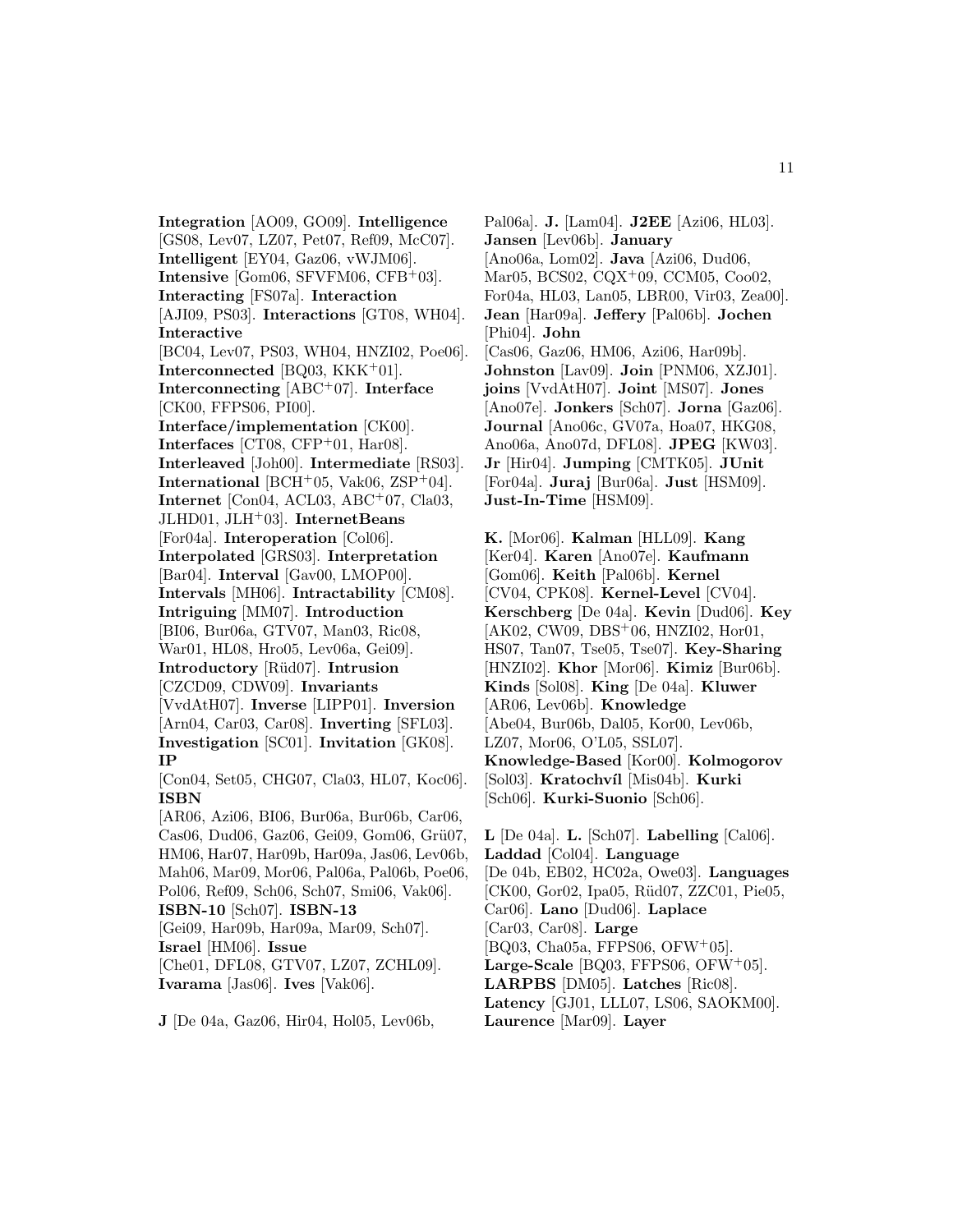[ABC<sup>+</sup>07, Koc06, LLL07]. **Layer-2** [ABC<sup>+</sup>07]. **Layout** [CL01]. **Layouts** [TYH04]. **Lazy** [CCM05, MM00]. **leaders** [Tab06, Har09a]. **Learning** [Ano07a, GV07a, GV07b, GA05, JM08, LWY07, Sol03]. **Lecture** [Mai07, Pal06b, Vak06, Ano06c, CY08, Don04, Don01, GV07a, HKG08, Hoa07, MM07, Pip05, Ran00, Sol03]. **Lee** [Mor06, AR06, Jor07]. **Legality** [For04b]. **Length** [FW02, PSR04, PS05, TC03, TC04, Grü07]. **Leo** [Lan06]. **Level** [BHJ06, CV04, GBR01, Roc04, BS03]. **Levene** [BI06]. **Liberal** [DFH<sup>+</sup>05]. **Library** [CV03]. **Light** [Hua06, Mis04b, KM02]. **Like** [WH04, HM03, OR02]. **Likelihood** [OL07]. **Limited** [AK02, Tse07]. **Line** [Cho08, BCS02]. **Linear** [DM05, HH06, SSL08, TVM00, YWB07]. **Linear-Time** [YWB07]. **Link** [Eom08, LLL07, LTL04]. **Link-Delay-Information** [Eom08]. **Link-State** [Eom08]. **Linked** [Kor05]. **Linux** [Hul05]. **Lists** [AO07]. **Lists-on-Lists** [AO07]. **Liveness** [CN01]. **Load** [LC07, San02a, WTSS01]. **Load-balancing** [San02a]. **Loads** [Li03]. **Local** [BDV07, Kon01]. **Locality** [AO07]. **Locating** [BIM<sup>+</sup>07, KKK<sup>+</sup>01]. **Location** [CG02, LLZ05, Meg09, PF01, The03, TKLH04]. **Location-based** [The03]. **Loftus** [Azi06]. **Logarithmic** [BNM03]. **Logging** [SSS04]. **Logic** [AO00, BF00, CMS02, CLO01a, CLO01b, LB01, Pap02, Xu04]. **Logical** [LB01]. **Logics** [CVS04, SSL07, Lam04]. **Lomonaco** [Hir04]. **Long** [CL01]. **Lookup** [LSS02]. **looping** [DLL06]. **Loopless** [KL02b, KL03, KL04]. **LOTOS** [CMS02]. **Low** [HNZI02, LLL07, LS06]. **Low-Latency** [LS06]. **Lower** [RSW02]. **LR** [BNM03]. **LR-tree** [BNM03]. **Luck** [Seh04]. **Lun** [Gei09].

**M** [Alo04, De 04a, Gaz06, Sch07, Vak06]. **M.** [Con04, Mis04b]. **MAC** [WTLS02]. **Machine** [Ano07a, Cha05b, GV07a, GV07b, Hie03, LWY07, Sol03]. **Machines** [Ipa09, KK07, KK09, PI00, Roc04, BS03, Ipa03, Ipa05]. **Made** [LBI07]. **Maintaining** [ZDL<sup>+</sup>04]. **Maintenance** [BF04]. **Mäkinen** [Coh01, TAC01]. **Making** [MAD<sup>+</sup>05]. **Malicious** [Tse05]. **Management** [Bur06b, CMTK05, CG02, CHG07, CC00a, CK00, De 04a, FM02a, Har07, HLL09, KP02, LLZ05, LCBK04, Len06, LV06, O'L05, Seg07, Sne06, SCJ+05, ZDL+04, vM05, Dal05, GKKP04, PQA<sup>+</sup>03, Lev06b, Hol05. **Management-Modeling** [De 04a]. **Managing** [GJ01, SJ02]. **MANET** [Len06]. **Manipulating** [WPMK07]. **Marco** [Gom06]. **Maria** [Pal06b]. **Maristella** [Gom06]. **Mark** [HC02a, Seh04, BI06, Smi06, VR04]. **Mark-up** [HC02a]. **Markov** [Car03, Car08, MD09]. **Martin** [Cas06]. **Masked** [LMOP00]. **Mastermind** [CL04, CLH07]. **Matching** [CZCD09, LTL04]. **Matching-Based** [CZCD09]. **Matera** [Gom06]. **Material** [Col06]. **Materialization** [JL07]. **Mathematical** [Bun06, Hir04, Lom02]. **Matrix** [SAOKM00]. **Matrix-Transpose** [SAOKM00]. **MAX** [GP07]. **MAX-DENSITY** [GP07]. **Maximal** [BIM<sup>+</sup>07]. **Maximum** [BT06, OL07, RGW02]. **May** [Pol06]. **Mccue** [Ref09]. **McGibbon** [Mis04b]. **McGrath** [Pal06a]. **MDA** [Dud06, Lan05]. **MDGs** [Xu04]. **Mean** [Ver06]. **Means** [MSB00]. **Measurements** [ACL03]. **Measuring** [LMR04]. **Mechanism** [CK00, FWLC04, HP00, SJ02, Wu04]. **Media** [Pol06]. **Median** [LCT01]. **Mediator** [JL07]. **Medical** [Gre09, RMJ04]. **Medium** [CT07, GB03, RW06]. **Medium-Term** [RW06]. **Memoir** [Bar05]. **Memorial** [Don01, Ran00]. **Memoriam**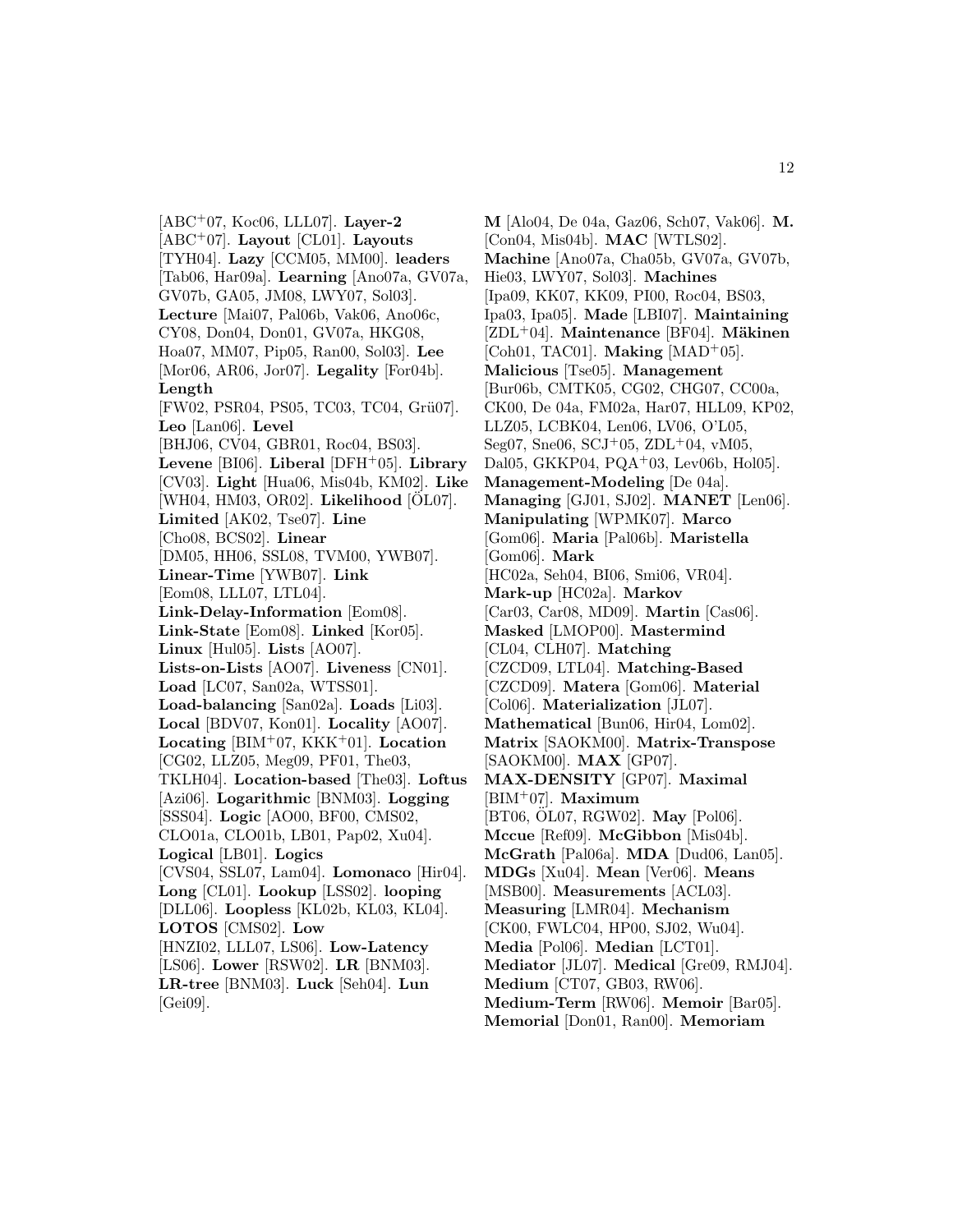[Mur03]. **Memories** [Joh00]. **Memory** [AFB06, CCM05, DNM05, HNZI02, LLL07, MSK02]. **Merging** [EM00]. **Mesh** [WTSS01]. **Meshes** [CC00b, LCT01, Li03, Wu02]. **Message** [CW09, FW02, Grü07, SAOKM00, ZLB01]. **Messages** [KBX<sup>+</sup>04]. **Meta** [GBR01]. **Meta-Level** [GBR01]. **Metamodel** [GOS07]. **Metamodelling** [CEK03]. **Method** [BNM03, Cha05a, CMCS09, GHG00, JL07, KK09, LC07, MD09, Roc04, BS03]. **Methodology** [ADL<sup>+</sup>03, CDW09, Owe03, TS05]. **Methods** [Gaz06, LPS<sup>+</sup>08, Mol02, NLGP07, OC02, PCRZ09, TNM00, Vir03, vWJM06]. **Metric** [Bal05, RVB06]. **Metrics** [PF09]. **Meyden** [Lam04]. **Meystel** [Gaz06]. **Michael** [Seh04]. **Microarray** [OFW<sup>+</sup>05]. **Micropipeline** [BFGW02]. **Microprocessors** [Fur02]. **Microsoft** [Cal07]. **Microthreading** [BHJ06]. **Middlesex** [ca09]. **Middleware** [CCCL04]. **Mike** [Pal06b]. **Millennium** [Hir04, Lom02]. **Milner** [Ano06c]. **Minimal** [DFH<sup>+</sup>05, Wu02]. **Minimality** [Ipa03, Ipa05]. **Minimization** [WMS01]. **Minimize** [Meg09]. **Minimum** [FW02, Gr¨u07, PL02]. **Mining** [CL05, Ref09, McC07]. **Mirror** [Sta02]. **Mirror-symmetrical** [Sta02]. **Mirrored** [TH05, TX08]. **Missing** [MS07]. **Mixed** [yLKTL00, Mar09, PW06]. **Mobile** [ABDS01, ACL03, AB03, BBvST01, CCCL04, CDM04, CHG07, EP04, Kor06a, LCK09, Lho04, LS06, Meg09, PF01, Sch03a, TGSR07, TKLH04, WTLS02, SW01, Tse07, Sch04, Phi04]. **Mobility** [CHG07, IZ09, KP02]. **MOD** [WH04]. **Modal** [CMS02]. **Model** [Abe04, Alb04, Chi08, Cho07, DFGI01, IVS06, LB01, SSL07, Xu04, ZC02, Gou03, Lan06, Kel04]. **Modeling** [Adi08, AJI09, AFB06, BF04, De 04a, Kor00, LCBK04, MD09, RS03,

RTV08, TJ01, vRW08, GKKP04, KS05]. **Modelling** [AA05, Coh01, Mäk01, MAD<sup>+</sup>05, SZ09, TAC98, TAC01, Tof02]. **Models** [Car03, Car08, CM07, HMP<sup>+</sup>02, Kor06a, Ris06, Weg04]. **Modern** [BCKM01]. **Modes** [JWLQ09]. **MODIS** [SNLZ09]. **Modular** [CP00, VBL<sup>+</sup>05]. **Modules** [LO03]. **Moduli** [Hia04]. **MOF** [GOS07, PQA<sup>+</sup>03, Hol05]. **M¨oller** [Rei04]. **Monitoring** [AK02, BCS02, LZ04a, RMJ04]. **Monographs** [Smi06]. **Monte** [NLGP07]. **Morgan** [Gom06]. **Morphic** [Luk01]. **Mosaics** [BG03]. **Motivations** [Gaz06, vWJM06]. **Move** [LBI07]. **Moves** [Sap04]. **Moving** [LFG<sup>+</sup>03]. **MPEG** [Par05, Sof05, AA05, Ang05, GPLF05, Par05]. **MPEG-21** [Ang05, Par05]. **MPEG-4** [Sof05]. **MPEG-7** [Par05, AA05, Ang05, GPLF05]. **MPLS** [Set05]. **Multi** [BDK07, CT07, EHKL05, Hor01, HS07, JCT02, JLL02, Kor06a, MTO<sup>+</sup>07, PKSA06, TYH04, Tse05, WTSS01, WTLS02]. **Multi-Agent** [Kor06a, PKSA06]. **Multi-Authority** [JLL02]. **Multi-channel** [WTLS02]. **Multi-class** [CT07]. **Multi-computer** [JCT02]. **Multi-Dimensional** [MTO<sup>+</sup>07]. **Multi-Hop** [EHKL05, WTLS02]. **Multi-Node** [WTSS01]. **Multi-Party** [Tse05, Hor01]. **Multi-Servers** [HS07]. **Multi-Wave** [BDK07]. **Multi-zone** [TYH04]. **Multicast** [ABDS01, AB03, GHNS04, WTSS01]. **Multidimensional** [Cha05a]. **Multimedia** [Ang05, BBD01, CV03, CSS04, CC00a, HOM08, HL07, Par05, RVB06, WH04, Sof05]. **Multimedia-on-Demand** [WH04]. **Multiobjective** [CMTK05, Mor06, TKL05]. **Multiple** [BIM<sup>+</sup>07, EY04, LSBB04, MPXT06, MS07, WKwH03]. **Multiple-disk** [WKwH03]. **Multiples** [NPL07]. **Multiplication** [CW08]. **Multiplier** [CBW08, Hia04]. **Multiprocessor**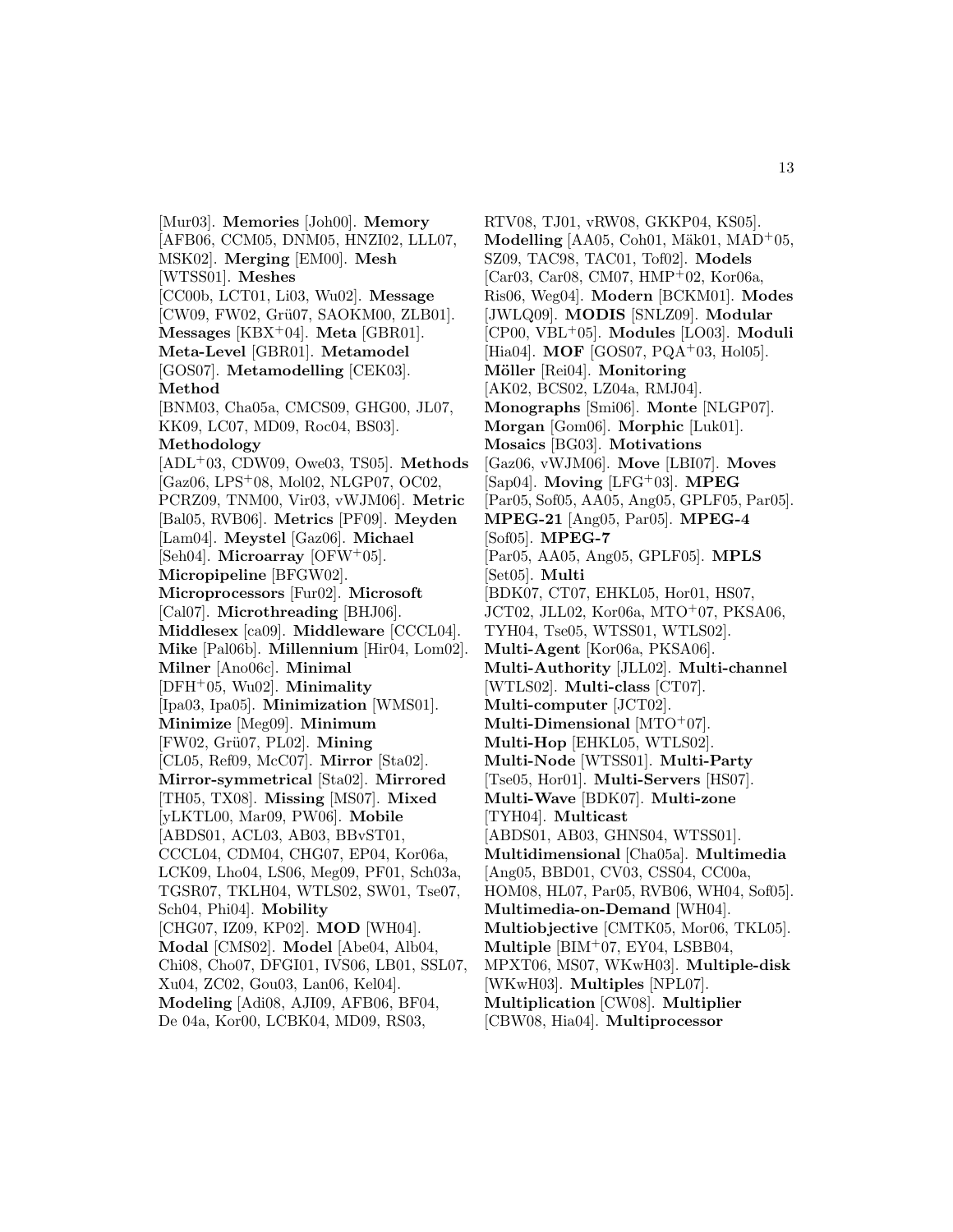[BQ03, GCDB01]. **Multiprocessors** [BHJ06, MSK02]. **Multirepeats** [BIM<sup>+</sup>07]. **Multiset** [KL04]. **Multispectral** [VMMK09]. **Multitarget** [NLGP07]. **Multithreaded** [TGBS05, URS02]. **Multiway** [Xu04]. **Mumford** [BA04]. **Mutation** [SZ09]. **Mutual** [CDPV05, DGT04].

**N** [Mar05]. **Naked** [SI06, HM06]. **Name** [LSS02]. **Navigation** [BI06, Lev06a]. **Nearest** [WB04]. **Needham** [Mur03]. **Negotiation** [DBS<sup>+</sup>06]. **Neighbor** [CC00b]. **Neighbor-finding** [CC00b]. **Neighbours** [WB04]. **Net** [JCL05, Kor00]. **Net-Based** [JCL05]. **Nets** [CN01, Cha03, Cha06, CP00]. **Network** [ACL03, BQ03, HL08, Koc06, LC07, LPC09, OL07, RVB06, TKLH04, XK01, ZC02, Gei09, Set05]. **Networks** [AACP09, ABC<sup>+</sup>07, BDV07, Bet04, BF00, CKM03, CG02, CSS04, CT07, Con04, CDPV06, CMV08, DBS<sup>+</sup>06, Gel06, GT08, HTT06, HSM09, HLL09, KBX<sup>+</sup>04, KKK<sup>+</sup>01, Kor06a, KP02, LCK09, LLZ05, LS04, LSY05, LKCK09, MSK02, Meg09, STH<sup>+</sup>09, SC08, TWN08, WTLS02, YWW09, Zea00, ZLB01, Cla03]. **Neural** [OL07, SC08]. **Neuronal** [GT08]. **Newsome** [Cas06]. **Next** [GHGJ<sup>+</sup>07, Sof05]. **Next-Generation** [GHGJ<sup>+</sup>07, Sof05]. **Nigel** [Sch04]. **Nixon** [VR04]. **Node** [FWLC04, WTSS01, Wu04]. **Nodes** [LSY05]. **Non** [DFGI01, HNZI02, Hie03, Li08, XZJ01]. **Non-Clairvoyant** [Li08]. **Non-deterministic** [Hie03]. **Non-finite-state** [DFGI01]. **Non-interactive** [HNZI02]. **Non-uniform-sized** [XZJ01]. **Normalizing** [PSS09]. **Norway** [BCH<sup>+</sup>05, Vak06]. **Note** [CWY05]. **Notes** [Pal06b, Vak06]. **Notifications** [LZ04a]. **Novel** [AO07, CMV08]. **November** [ZSP<sup>+</sup>04]. **Novices** [GHG00]. **NSL** [VHE08]. **Number**

[Bre08b, Meg09, Sta02]. **Numbers** [GHG00].

**NWS** [BCGH05].

**O** [HC02a, XZJ01]. **O.** [Alo04]. **OBDDs** [SSL07]. **Object** [AK00, Ala00, ADL<sup>+</sup>03, CSS04, CK00, JCT02, LZ04a, LH01, LCBK04, PF09, VBL $+05$ , YE05]. **Object-Based** [YE05, CSS04, LH01]. **Object-Oriented**  $[Ala00, AK00, ADL^{+}03, CK00, JCT02].$ **Object-Relational** [LCBK04]. **Objective** [DT06]. **Objects** [BBvST01, CV03, CCM05, LFG<sup>+</sup>03, PF01, XZJ01]. **Observations** [CU02]. **Occasion** [Ano07d]. **ODMG**  $[TS05]$ . **ODP**  $[RTV08]$ . **off**  $[DO05]$ . **Omega** [BQ03]. **On-Chip** [LLL09]. **On-demand** [CC00a]. **On-line** [BCS02]. **One** [AK02, RSW02]. **One-to-one** [RSW02]. **One-way** [AK02]. **Online** [Li08]. **Ontological** [GOS07]. **Ontologies** [Col06, O'L05]. **Ontology** [FM02a]. **Opening** [LBI07]. **OpenMP** [TGBS05]. **Operation** [Par02, Cla03, Con04]. **Operations** [Hol05, JLH<sup>+</sup>03, PQA<sup>+</sup>03]. **Operators** [BMNL00]. **Opportunities** [vRW08]. **Optical** [Set05]. **Optimal** [BDK07, CL04, CW09, JLHD01, KLLB04, LPC09, LL07, RFM09, SAS02]. **Optimization** [Adi08, BK08, Cai08, CLH07, LLL09, OR02, ZDL<sup>+</sup>04]. **Optimized** [JL07]. **Optimizer** [LCBK04]. **Optimizing** [CSS04]. **OR-joins** [VvdAtH07]. **Oracle** [Abe04, Chi08]. **Order** [AO09, AO00, ABPB06, Xu04, AND07]. **Order-Independent** [ABPB06]. **Ordered** [TZ06a]. **Ordering** [LLS02, Tad08]. **O'Reilly** [Pol06]. **Organization** [Kel04, Gou03]. **Organizations** [TX08]. **Organized** [STH<sup>+</sup>09]. **Organizing** [AO07, BBQV07]. **Oriented** [AA05, Ala00, ABPB06, Col04, LWY07, PF09, PFT05, SFVFM06, AK00, ADL<sup>+</sup>03, CK00, CEK03, JCT02, RB03, SK03]. **Orienting** [Yen07]. **Orlowska** [Pal06b]. **OSGi** [IZ09]. **Output** [Cha05b, DHHG06].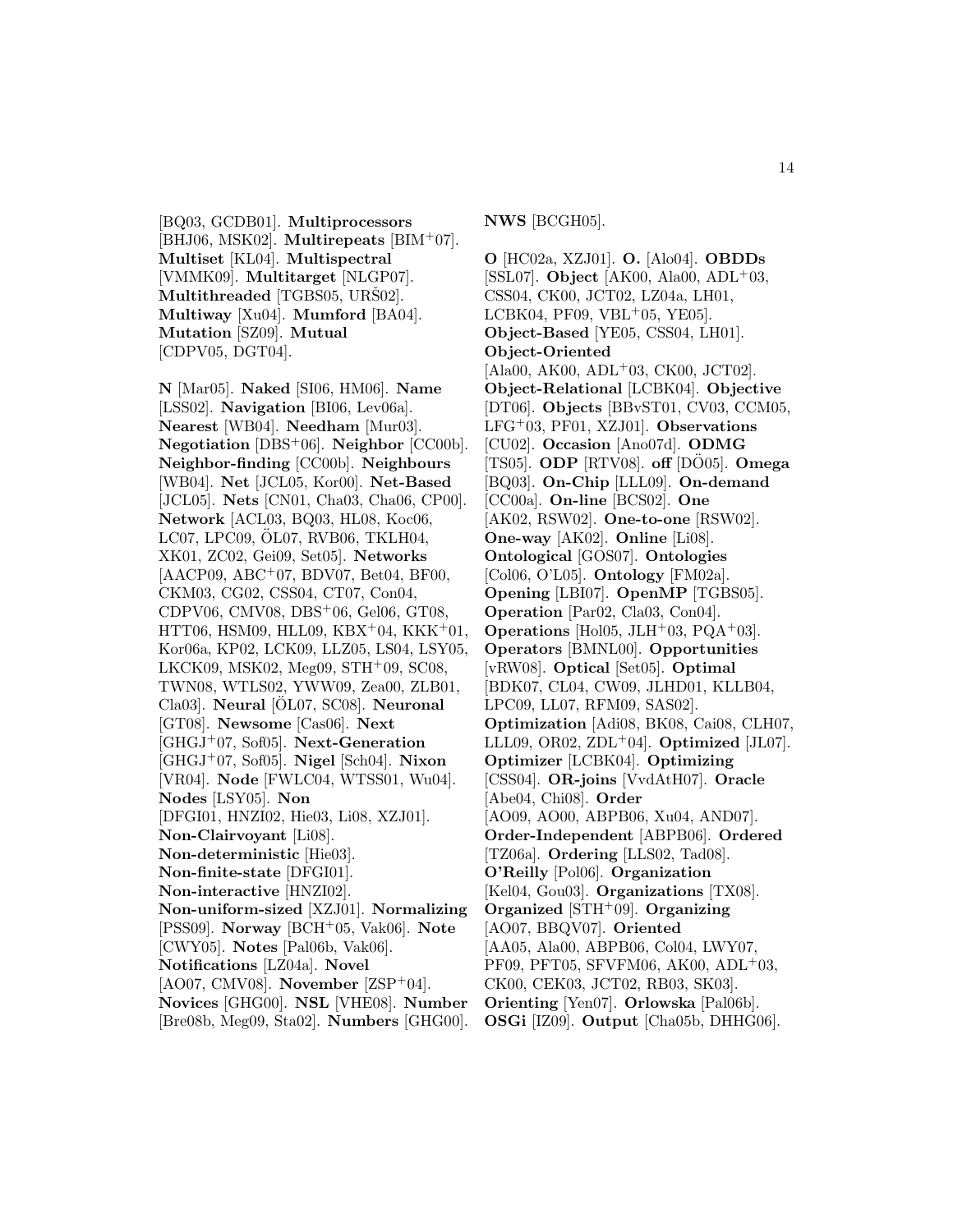**Outsourcing** [Kel04, Gou03]. **Ovarian** [GVB<sup>+</sup>09]. **Overcoming** [MSB00]. **Overlapping** [TVM00]. **Overlay** [BBQV07, STH<sup>+</sup>09]. **Overview** [Rüd07, ST08].

**P** [Con04, De 04a, Hol05, Jas06, Pal06b, DM05, PGT01]. **P.** [De 04a]. **P2P** [Che05, Man07]. **Packet** [Dav01, RSW02]. **Page** [Cha05a]. **Papazoglou** [Pal06b]. **Paper** [Ano08, War01]. **Paperback** [Ref09]. **Papoulis** [CMCS09]. **Paradigm** [SFVFM06]. **Paradigms** [Bur06a, Hro05]. **Parallel**  $[AND07, AAL<sup>+</sup>01, CPCRX04, GPPR03,$ Had04, JCT02, KW03, KLLB04, Li03, Li08]. **Parallelism** [BHJ06]. **Parameter** [GK08, GS08, GNT08, HNW08]. Parameterized<sup> [CHL+08, Cai08, CM08,</sup> DM05, DFL08, GK08, GKW08, GY08, Mar08b, ST08, vRW08]. **Parameters** [HiOSG08]. **Parametric** [Vir03]. **Parent** [MM00]. **Pareto** [SA09]. **Parsers** [SJ05]. **Parsing** [AH02]. **Part** [FS07a, FS07b]. **Partial** [Her06]. **Participants** [Tse05]. **Partition** [CL04, TZ06a]. **Partitioned** [KL02a]. **Party** [CW09, Tse05, Hor01]. **Passing** [Vir03]. **Password** [CPK08, CW09]. **Password-Based** [CW09]. **Password-Capabilities** [CPK08]. **Path** [GPPR03, Meg09, SG00, SAS02]. **Pattern** [CZCD09, LTL04, Tam00]. **patterns** [DLL06]. **PDetect** [MV05]. **Pearson** [BI06]. **Peer** [HH05, TWN08]. **Peer-to-Peer** [HH05, TWN08]. **Peers** [Che05]. **Pen** [Man07]. **PEPA** [BCGH05]. **Perfect** [CL05, EM00, Iqb08]. **Performability** [Tho05a]. **Performance** [AACP09, AFB06, Don04, HGDD05, Hil05, KLLB04, Kor06a, LIPP01, Li08, MAD<sup>+</sup>05, SCJ<sup>+</sup>05, TX08, UA02, XCWG06, Zea00, ZC02, ZWP03]. **Performance-Aware** [SCJ<sup>+</sup>05]. **Periodic** [KL02a]. **Periodicity** [Sub05]. **Permutations** [KL04]. **Persistent**

[SJ02, TZ06a]. **Personal** [Bar05]. **Perspectives** [ZTP03, Alo04]. **Pervasive** [CDM04, KP04, LS04]. **Peter** [Uzu04]. **Petri** [CN01, Cha06, CP00, JCL05, Kor00]. **Peuser** [Alo04]. **Phase** [CLH07, HGDD05, LLL09]. **Phase-Based** [LLL09]. **Phillips** [Sch04]. **Phishing** [KK06]. **Phylogenetics** [GNT08]. **Pi** [Lho04, SW01]. **Pi-Calculus** [Lho04]. **Piconets** [LTL04]. **Pierce** [Car06]. **Piero** [Gom06]. **Pierre** [Poe06]. **Piggyback** [ZDL<sup>+</sup>04]. **Pipelined** [DM05]. **Pipelines** [ADA00]. **Place** [SS05]. **Placement**  $[CKM03, JLHD01, JLH<sup>+</sup>03, Joh00].$ **Plagiarism** [DH05, MV05]. **Planar** [Yen07]. **Planning** [Gaz06, Mar09, vWJM06, PW06]. **Platform** [IZ09, KBX<sup>+</sup>04, PFT05]. **plug** [HTT06]. **Pochet** [Mar09]. **Pocket** [Hol05, PQA<sup>+</sup>03]. **POEMS** [JCT02]. **Poernomo** [Cas06]. **Point** [MH06, NPL07]. **Point-Based** [MH06]. **Points** [LMR04]. **Polarity** [Cha05b]. **Policy** [AK00, LTL04]. **Politics** [Cho08]. **Polling** [LTL04]. **Polymorphic** [JMT02]. **Pools** [MPXT06]. **Potato** [RSW02]. **Poulovassilis** [De 04a]. **Power** [ACL03, CMV08, DBS<sup>+</sup>06, HU08, WTLS02]. **Power-Saving** [ACL03]. **pp** [BI06, Bur06a, Bur06b, Car06, Cas06, Dud06, Gaz06, Gei09, Gom06, Grü07, HM06, Har07, Har09b, Har09a, Jas06, Lev06b, Mah06, Mar09, Mor06, Pal06a, Pal06b, Pol06, Ref09, Sch06, Smi06, Vak06, AR06, Azi06]. **Practical** [AH02, Col04, Fit04, HNW08, LPS<sup>+</sup>08, Sch06, TGBS05, Cra03, KS05]. **Practice** [Bur06b, GK08, Pol06, ca09, Dal05, OYRW05, Zha03, Ker04]. **Practices** [Seg07]. **Pragmatic** [CDW09]. **Precedence** [Li08, PGT01]. **Predating** [GVB<sup>+</sup>09]. **Predictable** [MAD<sup>+</sup>05, SSS04]. **Prediction** [Meg09, XK01]. **Prediction-Based** [Meg09]. **Predictions** [Ano07a, Che04, GV07a, GV07b]. **Predictive** [HLL09, Ref09, McC07].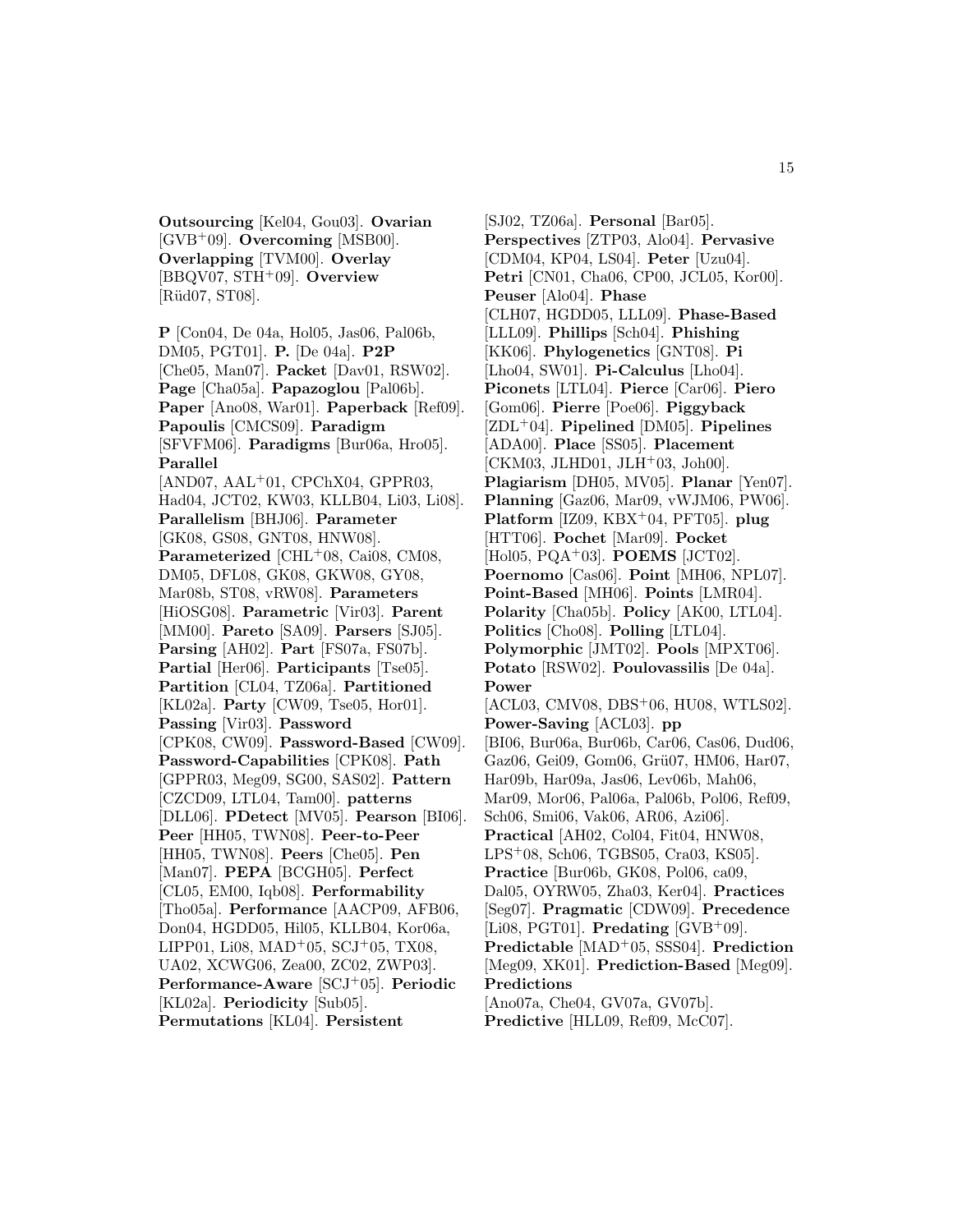**Prefetch** [AK00]. **prefetching** [DLL06]. **Prefix** [Had04]. **Presence** [SAOKM00]. **Presentations** [HC02a]. **Preserving** [JCL05, YMB09]. **Press** [Car06, Gei09, Pal06a, Sch07]. **Prevention** [CCD07, CDW09]. **primer** [AV04, Ger05]. **Primitive** [MH06]. **Principle** [Sta02]. **Principles** [Pet07, UA02]. **Privacy** [Cho08]. **Probabilistic** [CDD06, HGS<sup>+</sup>05, IVS06, Sol08, Tof02]. **Probability** [ASDOK01]. **Probability-based** [ASDOK01]. **Problem** [AO09, BT06, Cal06, CKM03, JCL05, LIPP01, LCT01, YWW09, YWB07, ML06]. **Problems** [Cai08, EY04, GKW08, GS08, GY08, HH06, PL02]. **Procedures** [KHL03]. **Proceedings** [Pal06b, Vak06, ZSP<sup>+</sup>04, BCH<sup>+</sup>05]. **Process** [BBD01, Tof02]. **Processes** [DFGI01, FS07a, VBvdA01, SW01, Lho04]. **Processing** [Bre08a, GJ01, LZ04a, Li03, Mor06, PNM06, SAS02, TFN07, TVM00, XZJ01, ZMSH08, NA02, VR04]. **Processor** [ELDJ05, VHE08, Koc06, PL02]. **Processors**  $[BCKM01, \text{jas}06, \text{UR}S02, \text{Dan}05].$ **Production** [PW06, Mar09]. **Professional** [Azi06, Man07]. **Professor** [Ano07e, CY08, ca09]. **Program** [Ano07b, Ano07c, DFH<sup>+</sup>05, Hoa07, JWLQ09, JM08, Poe06, BC04]. **Programmer** [Man07]. **Programmers** [Jas06, Dan05]. **Programming** [AR06, Ala00, Car06, CK00, Col04, GHG00, GA05, HH06, MC05, Pol06, RB03, Rüd07, SK03, OYRW05, Pie05, PW06, Spe04, Mar09]. **Programs** [AFB06, Cas06, CQX<sup>+</sup>09, HHF05, TGBS05, DLL06, PCW05]. **Progressive** [ZMSH08]. **Project** [Har07, Har09a, Sne06, Tab06]. **Projection** [RFM09]. **projects** [ZTP03, Alo04]. **Proof** [Abe04, Cho07]. **Proofs** [Cas06, PCW05]. **Proofs-as-Programs** [Cas06, PCW05]. **Propagation** [Che04]. **Properties**

[Bal05, Bar04, TJ01]. **Property** [JCL05, Mar00]. **Property-Preserving** [JCL05]. **Propositional** [LB01]. **Prospects** [GK08]. **Protecting** [KK06]. **Protection** [Set05]. **Proteomic** [GVB<sup>+</sup>09]. **Protocol** [ABDS01, AACP09, CT07, CJ03, CWY05, Cho07, GB03, HGDD05, Hor01, HS07, yLKTL00, Meg09, PI00, Rus06, Tan07, Tse05, WTLS02, WKwH03, YLK06, PCW05, Tse07, Cas06]. **Protocols** [AB03, CFP<sup>+</sup>01, CU02, Con04, CNV06, Koc06, LH01, OC02, YMB09, Cla03]. **Provably** [CW09, HL07, HS07]. **Proving**  $[Poe06, BC04]$ . **Proxies**  $[JLHD01, JLH<sup>+</sup>03]$ . **Proxy** [CHG07]. **Proxy-based** [CHG07]. **PSIM** [XCWG06]. **PSQA** [RVB06]. **Public** [Lev06b, SJ04]. **Publish** [BBQV07]. **Publish/Subscribe** [BBQV07]. **Publishers** [AR06, Gom06, Lev06b]. **Pultorak** [Hol05]. **Pure** [KR02]. **purpose** [CK00]. **Push** [FWLC04, Wu04]. **Pyramidic** [OFW<sup>+</sup>05].

**QoS** [RVB06, Zea00]. **QoS-aware** [Zea00]. **Quadtrees** [TVM00]. **Quagliarello** [Hol05]. **Qualitative** [LN07]. **Quality** [Mis04a, XK01, Gal04]. **Quantitative** [HMP<sup>+</sup>02]. **Quantum** [AR06, Lom02, MM07, Rüd07, Spe04, Hir04]. **Queries** [BSC03, Cha05a, CV05, PNM06, The03, ZMSH08]. **Query** [JL07, LCBK04, OR02, Owe03, TVM00, ZDL<sup>+</sup>04]. **Quotient** [NPL07, PI00].

#### **R**

[Gaz06, Hol05, Lam04, Vak06, CV05, Li07]. **R-Calculus** [Li07]. **R-trees** [CV05]. **R.** [Sch06]. **R.C.P.C.P.** [WKwH03]. **Radio** [Che04]. **Radix** [NPL07]. **Radix-4** [NPL07]. **RAID** [Tho05b]. **RAID5** [TFN07]. **Rainbow** [PT00, BFGW02]. **Ramnivas** [Col04]. **Random** [Abe04, Bre08b, Chi08, OL07, SM02]. **Randomization** [Car03, Car08]. **Randomized**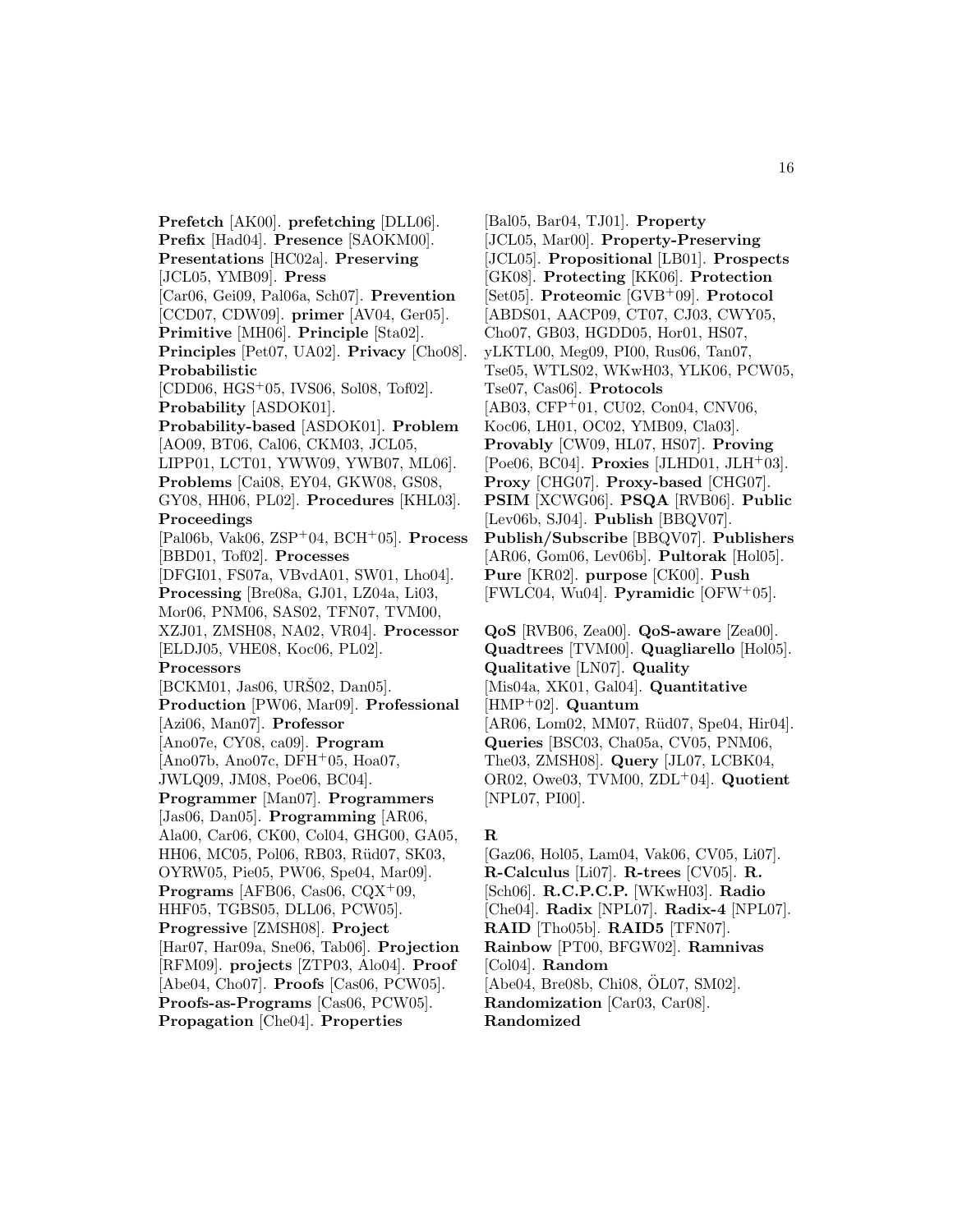[BO05, Bur06a, GS03, San02a, VD04, Hro05]. **Range** [BSC03, CPK09]. **RASCAL** [RGW02]. **Raster** [BB05]. **Rating** [TWN08]. **Rational** [SFC09]. **Ray** [Bre08a]. **Re** [WS03, Dow08]. **Re-engineering** [WS03]. **Reactive** [Meg09, Sch06, KS05]. **Read** [JLH<sup>+</sup>03]. **Real** [Alo04, ADL<sup>+</sup>03, HPCC<sup>+</sup>04, KL02a, Kon01, KHL03, yLKTL00, SSS04, Sub05, ZTP03, Rei04]. **Real-Time**  $[HPCC<sup>+</sup>04, KHL03, SSS04, Sub05, ADL<sup>+</sup>03,$ KL02a, Kon01, yLKTL00, Rei04]. **Real-World** [Alo04, ZTP03]. **Reasoning** [LN07, PS03]. **Rebuild** [TFN07]. **Receiver** [San02a]. **Reconfigurable** [CC00b, DM05, LZ04b, PL02, ZL03]. **Reconstruction** [CPK09, ED09, ED10, SNLZ09]. **Recovery** [HP00, LH01, Set05, SSS04]. **recursive** [Bur05, Smi06]. **Redesigning** [Mum03, BA04]. **Reduce** [EHKL05, Joh00, XZJ01]. **Reduced** [yLKTL00, SJ05]. **Reducing** [CMV08]. **Reduction** [JCL05, LLL07]. **Referees** [Ano05a, Ano06a]. **Reference** [AO07, DLL06]. **Refinement** [HSGS09]. **Regenerative** [Car03, Car08]. **Region** [TYH04]. **Region-based** [TYH04]. **Regional** [CHG07]. **Regions** [VvdAtH07]. **Registration** [CHG07, RFM09]. **Regression** [LCBK04]. **Regression-Based** [LCBK04]. **Regular** [XUA00]. **Regularization** [ED09, ED10]. **Rejoinder** [GV07b]. **Rejuvenation** [DGPT01]. **Related** [PL02]. **Relating** [Gor02]. **Relational** [LCBK04, LV06]. **Relationships** [AJI07]. **Relaxed** [VvdAtH07]. **Reliability** [DO05, SAA06, TX08]. **Reliable** [AB03, BQ03]. **Remote** [SNLZ09]. **Rendering** [ABPB06, Rei04]. **Replicated** [JLHD01]. **Reply** [CM07, Coh01, TAC01]. **Report** [CHJ<sup>+</sup>02]. **Repository** [VBL<sup>+</sup>05].

**Representation** [BMN03, Kor05, LN07].

**Representations** [FSM09, Mah06, PS03, Rot06]. **Representing** [MK03]. **Requirements** [GJ01, KM02, Mis04b]. **Research** [HM05]. **Reservations** [MAD<sup>+</sup>05]. **Residue** [Hia04]. **Resistance** [HNZI02]. **Resistant** [CNV06, Tse05]. **Resolution** [CMCS09, CPK09, ED09, ED10, Gre09, MD09, PCRZ09, RFM09, SNLZ09, SFC09, VMMK09]. **Resource** [CMTK05, CC00a, DT06, HGDD05, HH05, Tse07]. **resource-limited** [Tse07]. **Response** [ZLB01]. **Responses** [Ano07c]. **Restoration** [GGA09, MS07, Set05]. **Results** [Nob00, ZZ04]. **Retrieval** [KKK<sup>+</sup>01, LB01]. **Retrieve** [EKWMM02]. **Reverse** [Coo02]. **Reversible** [Ric08, TC03, TC04, YSHP08]. **Reversing** [BEQ00, YWC08]. **Review** [Agg02, AR06, Alh03, Alo04, Ama02a, Ama02b, Amb02, Arc02, Aye03, Azi06, BI06, Bas03, Ber02a, Ber02b, BA04, Bob02, Bon02, Bon03, Bot02, Bot03, Bur06a, Bur06b, Car06, Cas06, hC02b, Che05, Chu02, Con04, Dam03, De 04a, De 03, Dec02, Dud06, Fit04, For02, FM02b, Gaz06, Gei09, Ger05, Gla03, Gom06, Gro02, Grü07, HM06, Har07, Har09b, Har09a, HOM08, Hib03, Hir04, Hol05, Hro03, Hul05, Hun03a, Hun03b, Iwa02, Jas06, Kel04, Ker04, Kir02, Lam04, Lan03, Leo03, Lev06b, Lho04, Lim02, Lio03a, Lio03b, Loc02, Lom03, Lui03, Mac03, Mah06, Mar09, Mar05, Men02, Meo03a, Meo03b, Mic03, Mis03, Mis04b, Mis04a, MD09, Mon02a, Mon02b, Mor06, Mot02, Mun02, Nap02, O'K02, O'L05, Out02, Pal06a, Pal06b, Pan05, Par05, Phi04, Poe06, Pol06]. **Review** [Pom02, Pon02, Por03a, Por03b, Pre02, Ref09, Roc04, San02b, Sap03, Sch04, Sch06, Sch07, See04, Seh04, Ser03, Set05, Smi02, Smi06, Sof05, Tar02, Tim03, Uzu04, Vak06, Val02, VR04, Weg03, Zim03, Zit02, Ano06a]. **Reviewers** [Ano06a]. **Reviews**

17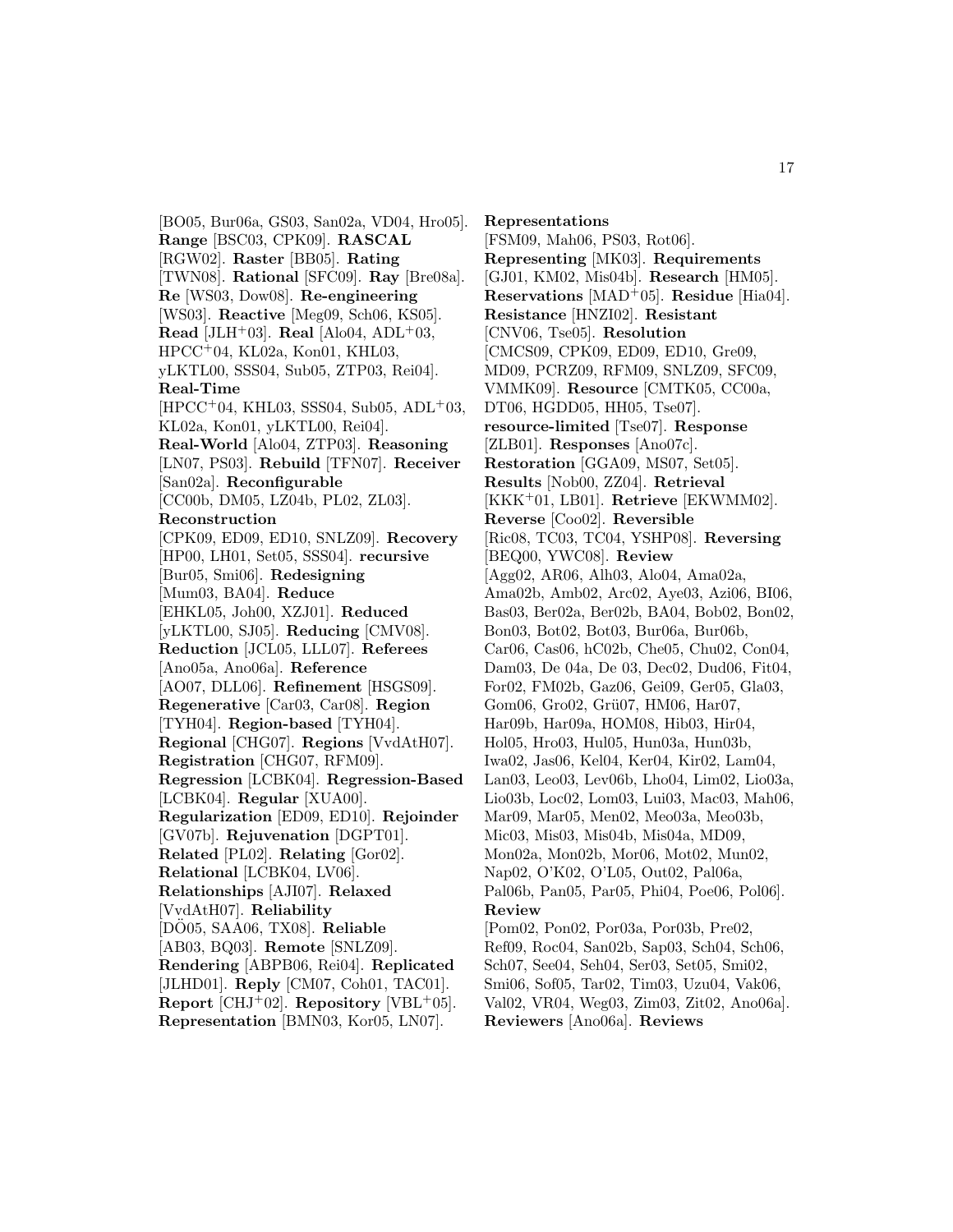[Ano02a, Ano02b, Ano02c, Ano03a, Ano03b, Ano03c, Ano03d, Ano03e, Ano03f, Ano04a, Ano04b, Ano04c, Ano05b, Ano06b, Kam04a, Kam04b, Kam05a, Kam05b, Kam05c, Kam05d, Kam06a, Kam06b, Kam06c, Kam06d, Kam06e, Kam07a, Kam07b, Kam07c, Kam07d, Kam07e, Kam08a, Kam08b, Kam08c, Kam09a, Kam09b, Kam09c, TVT02, Kam07f]. **Revised** [Cho07]. **Revision** [Li07, LB01]. **Revisited** [GP07]. **Rewarded** [Car03, Car08]. **Rewriting** [Jou04]. **RFID** [LKCK09]. **Rick** [Pol06]. **Ring** [CKM03, YMB09]. **Rings** [CDPV05, LL07]. **Riolo** [Pol06]. **RISC** [Jas06, Dan05]. **Rivals** [MH06]. **Robert** [HM06, Pal06a, Roc04]. **Robin** [LC07, Ano06c]. **Robust** [CJ03, CWY05, PSR04, PS05, Tse05]. **Rogaway** [Cho07]. **Roger** [Mur03]. **Role** [PSS09]. **Role-Based** [PSS09]. **Rotations** [BO05, Luc04]. **Rothlauf** [Mah06]. **Round** [CC00a, LC07]. **Round-based** [CC00a]. **Round-Robin** [LC07]. **Route** [Meg09]. **Routing** [ASDOK01, BDV07, EY04, Eom08, Gav00, GO06, HGS<sup>+</sup>05, LMOP00, Meg09, RSW02, TH05, Wu02]. **Rules** [CL05]. **Rummikub** [HH06]. **Run** [CV04]. **Rys** [Vak06].

**S** [Alo04, Bre08b, Dow08, Gei09, Grü07, HM06, Vak06, VR04]. **S.** [Jas06, Vak06]. **Saake** [Lam04]. **Safe** [LBR00]. **Safety** [BCKM01, TJ01]. **Safety-Critical** [BCKM01, TJ01]. **SAM** [HD02]. **Sampled** [ELDJ05, VHE08, GGA09]. **Samuel** [Hir04]. **Sangiorgi** [Lho04]. **Sara** [Gom06]. **sat** [Mar00]. **Satisfaction** [GS08]. **Saving** [ACL03]. **Scalable** [BHJ06]. **Scale** [BQ03, FFPS06, OFW<sup>+</sup>05, YWW09]. **Scale-Free** [YWW09]. **Scenarios** [MS07]. **Scheduled** [BF04]. **Scheduler** [RW06]. **Scheduler\*** [DGT04]. **Schedules** [DGPT01]. **Scheduling** [ADA00, BCGH05,  $CT07, DTO6, DO05, HPCC<sup>+</sup>04, KLO2a,$ 

Li08, PGT01, SAS02, Sub05]. **Scheduling-Based** [CT07]. **Schema** [For04b, For08]. **Schemas** [DFH<sup>+</sup>05, TS05]. **Scheme** [AK02, AA05, BEQ00, HNZI02, LS06, LMOP00, SSNGS00, Wu02]. **Schemes** [BSC03, CL05, CDD06, Joh00, WH04, YWC08]. **Scherer** [Har09b]. **Schiller** [Phi04]. **Schmidt** [JV07]. **Schneier** [See04]. **Schr¨oder** [KL03]. **Science** [Bur06a, Kuz05, Lev06b, Pal06b, Poe06, Pol06, Smi06, Vak06]. **Scientific** [HOM08]. **Screen** [GVB<sup>+</sup>09]. **SCTP** [HTT06]. **SDH** [Set05]. **SDI** [TZ06b]. **Search** [ADA00, BO05, BI06, CDPV06, Lev06b, Lev06a, SJ04]. **Searching** [Lev06b, SJ04]. **Second** [Hul05, Mah06, GV07a]. **Secret** [JLL02]. **Section** [Man03]. **Secure** [CW09, HSHI06, Hor01, HL07, RF05, Tse07]. **Security** [DBS<sup>+</sup>06, Gut04, Har07, OC02, Pip05, See04, Sne06, Tan07, Uzu04, WS03, Sch03b]. **Segment** [Cha05a]. **Segment-Page** [Cha05a]. **Selection** [Cha05b, Ipa09, LWY07, NPL07, SA09, SG00, Tam00]. **Selectively** [Chi08]. **Self** [AO07, BO05, BBQV07, BDV07, DGT04, LCBK04, PPK08,  $STH^+09$ ,  $ZDL^+04$ , vM05]. **Self-Adapting** [PPK08]. **Self-Adjusting** [BO05]. **Self-Maintaining** [ZDL<sup>+</sup>04]. **Self-Management** [vM05]. **Self-Organized** [STH<sup>+</sup>09]. **Self-Organizing** [AO07, BBQV07]. **Self-Stabilizing** [BDV07, DGT04]. **Self-Tuning** [LCBK04]. **Semantic** [AA05, Ger05, LFB00, SC01, AV04, Col06]. **Semantics** [Gor02, GPLF05]. **Semi** [TZ06a]. **Semi-Dynamic** [TZ06a]. **Sensibly** [See04, Sch03b]. **Sensing** [SNLZ09]. **sensitive** [ZZC01]. **Sensor** [CMV08, DBS<sup>+</sup>06, IVS06, SC08, TKLH04]. **Sensors** [LKCK09]. **SEOF** [AK00]. **Separation** [CK00, RB03]. **Sequence**  $[AJI07, CHL+08, DHHG06, GO09].$ **Sequences** [GGA09, Teu09]. **Sequential**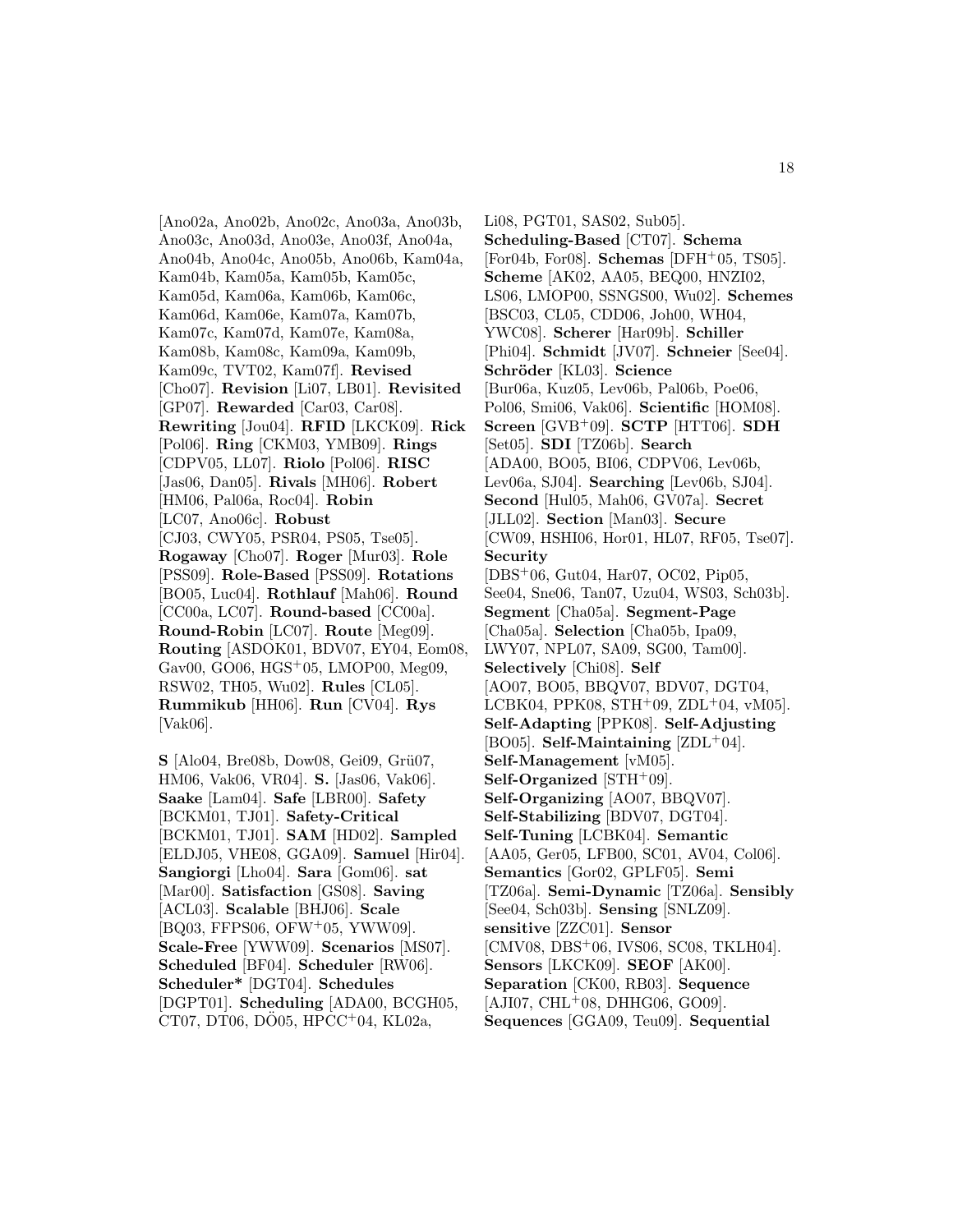[GBR01]. **Series**

[Azi06, Bur06a, Lev07, Man07, Mor06, Pal06b, Poe06, Smi06, Vak06]. **Serum** [GVB<sup>+</sup>09]. **Server** [Che05, JLH<sup>+</sup>03]. **Servers** [CC00a, HS07, JLHD01, SAA06, TYH04]. **Service** [CCD07, CHG07, FS07a, FS07b, Hol05, IZ09, ITV04, KP04, LZ04a, OL07, ¨ SAA06, SF04, PQA<sup>+</sup>03]. **Services** [Alo04, BCS02, BF00, Che05, CT07, FS07a, GHGJ<sup>+</sup>07, Pan05, The03, GM05, ZTP03, Pal06a]. **Set** [Rin03, VD04]. **SHA** [AD07]. **SHA-512** [AD07]. **Shall** [Ano06c, Mil06]. **shaped** [San02a]. **Shaping** [Gou03, Kel04]. **Shared** [MSK02]. **Sharing** [HNZI02, HH05]. **Shel** [HM06]. **Shells** [HP00]. **Short** [Lom02, MD09]. **Shortest** [SAS02]. **Shortest-path** [SAS02]. **Shuffle** [EM00]. **SIENA** [BBQV07]. **Signal** [SAS02]. **Signature** [SSNGS00, TNM00]. **Signature-Tree** [TNM00]. **Signatures** [CNV06, Her06]. **Silver** [O'L05]. **SIMD** [HOM08]. **Similarity** [FM02a, For08, RGW02]. **Simion** [JV07]. **Simple** [CJ03, CWY05, GPM02]. **Simplification** [Che04]. **Simulation** [BFGW02, ELDJ05, VHE08]. **Single** [ED09, ED10, HC02a, WMS01]. **Single-faced** [WMS01]. **Siphons** [Cha06]. **situ** [EM00]. **Situation** [SRS<sup>+</sup>07]. **Size** [HNZI02]. **sized** [XZJ01]. **Skarbek** [Kor06b]. **Skeleton** [BCGH05]. **Skeleton-Based** [BCGH05]. **Skills** [Har09a, Tab06]. **Slicing** [DFH<sup>+</sup>05]. **Small** [CCM05]. **Smart** [KBX<sup>+</sup>04]. **Smooth** [LCBK04]. **Snap** [BDK07, CDPV06, HGDD05]. **SNAP-Based** [HGDD05]. **Snap-Stabilizing** [BDK07, CDPV06]. **Snedaker** [Har07]. **Snob** [JM08]. **SOAP** [Alo04, ZTP03]. **Society** [Lom02]. **Softbound** [BI06, Dud06, Gom06, Har07, Har09a, Pal06b, Sch07, Vak06]. **Software** [CC06, DGPT01, Eom08, FFPS06, Gal04, GO09, GBR01, GA05, Har09a, HD02, Lav09,

Mis04b, XK01, Zha03, ZCHL09, ca09, KM02, Tab06, Ker04, Mis04a]. **Solution** [RW06]. **Solving** [CKM03, HH06, KMMS03]. **Some** [Bre08b, GY08, JV07, ZZ04]. **SONET** [Set05]. **SONET-SDH** [Set05]. **Sons** [Gaz06, HM06]. **Sorting** [GS03, SSL08]. **Soundness** [VvdAtH07]. **Source** [MV05]. **Space** [Bal05, BLMM06, HGS<sup>+</sup>05, YWB07]. **Space-Aware** [BLMM06]. **Spanning** [PL02]. **Spärck** [Ano07e]. **Sparse** [FSM09]. **Spatial** [BNM03, CPK09, LN07, LV06, XZJ01]. **Spatial-join** [XZJ01]. **Spatio** [TVM00]. **Spatio-Temporal** [TVM00]. **Spatiotemporal** [Man03]. **Special** [Che01, DFL08, GTV07, LZ07, Man03, ZCHL09]. **Specification** [LMR04, Par02, Sch07, ZZC01, FJ05]. **Specifications** [HD02, Rin03, RTV08]. **Specified** [KL02b]. **Specify** [Mis04b, KM02]. **Specifying** [Sub05]. **Spector** [AR06]. **Speed** [Koc06, LLL07, Li03, LSS02]. **Speed-up** [Li03, LSS02]. **Spiked** [GT08]. **Spink** [Lev06b]. **Splay** [Geo04]. **Split** [MM00, Yen07]. **Springer** [Azi06, Bur06a, Cas06, Grü07, Jas06, Mah06, Mar09, Mor06, Pal06b, Pol06, Sch06, Smi06, Vak06]. **Springer-Proceedings** [Pal06b]. **Springer-Verlag** [Jas06, Mah06, Mor06, Sch06, Smi06, Vak06]. **SRAM** [Jas07]. **SRAM-Based** [Jas07]. **St** [Lav09]. **Stabilizing** [BDK07, BDV07, CDPV06, DGT04]. **Stable** [EM00]. **Stack** [SJ05]. **Staerk** [Roc04]. **Standards** [Ang05, VBL<sup>+</sup>05]. **Standards-Based** [VBL<sup>+</sup>05]. **Stanley** [Pal06b]. **State** [Cha05b, Eom08, Ipa09, KK07, KK09, LL07, Roc04, BS03, DFGI01, Hie03]. **State-Optimal** [LL07]. **Statechart** [HMP<sup>+</sup>02]. **Statecharts** [Hua06]. **Static**  $[DFH<sup>+</sup>05, DT06]$ . **Statistical**  $[RS03, Gru07]$ .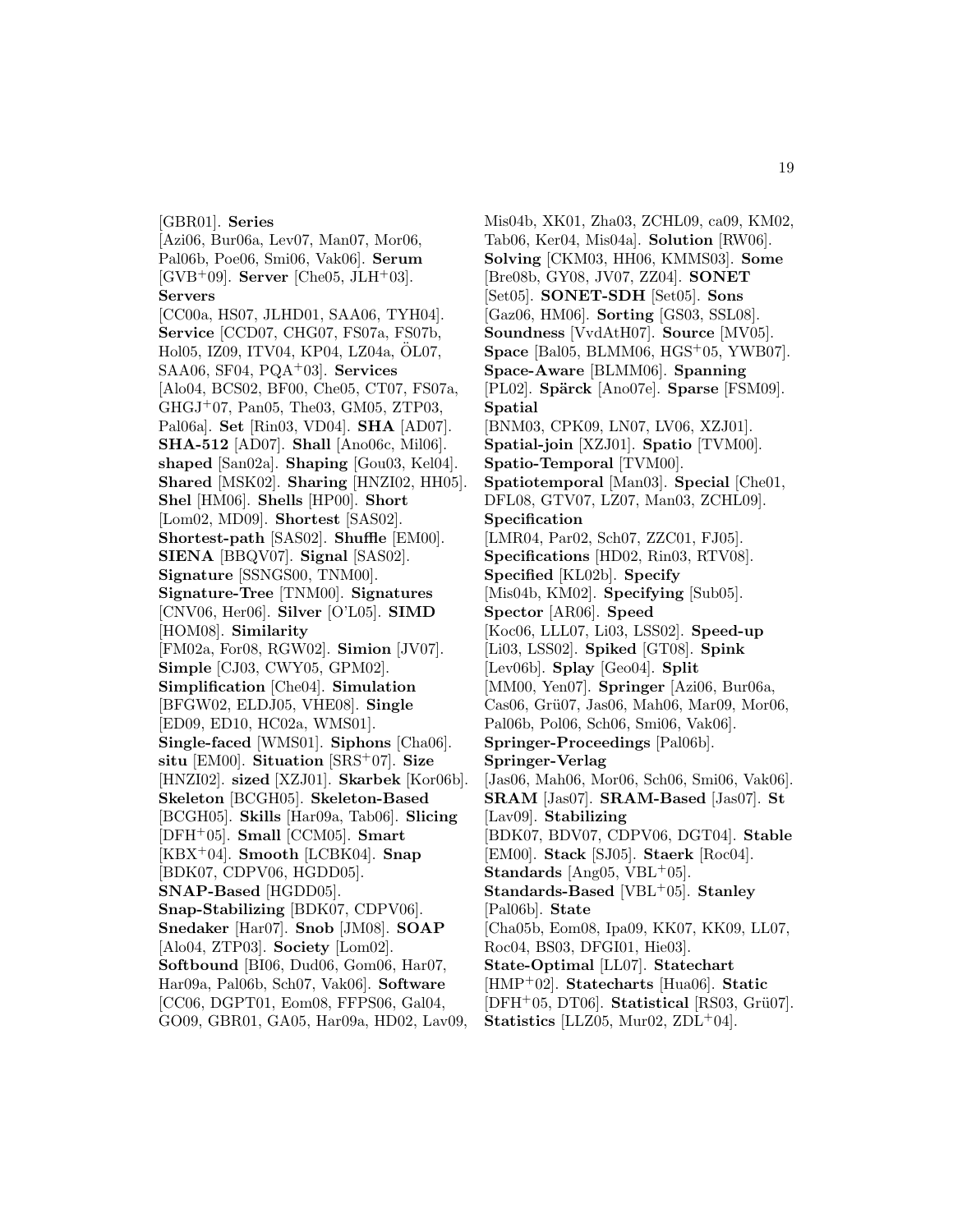**Stefano** [Gom06]. **Steps** [CW09]. **Stepwise** [TZ06b]. **Steve** [CY08]. **Stochastic** [BBD01]. **stop** [SSNGS00]. **Storing** [CV03]. **Strange** [MM07]. **Strategies** [TKLH04]. **Strategy** [EY04, SA09, WPMK07]. **Stream** [BBD01, Ipa03, Ipa05]. **Streaming** [HTT06]. **Strengthen** [UA02]. **Strict** [FW02]. **Strings** [BIM<sup>+</sup>07]. **Strongly** [KL02a]. **Structural** [For08, LBR00]. **Structurally** [SZ09]. **Structure** [LLH00, Ris06]. **Structured** [RS03]. **Structures** [Mar08a]. **Structuring** [AB03]. **Struts** [For04a]. **Studies** [FS07b]. **Study** [Dav01, HGDD05, LPS<sup>+</sup>08, SZ09, XCWG06]. **style** [SC01]. **Subarray** [BT06]. **Subgraphs** [RGW02]. **Subscribe** [BBQV07]. **Subsystem** [HL07]. **Suggestion** [Hia04]. **sum** [Iqb08]. **Summary** [MBI<sup>+</sup>05]. **Suonio** [Sch06]. **Super** [Bur05, CMCS09, ED09, ED10, Gre09, MD09, PCRZ09, RFM09, SNLZ09, SFC09, VMMK09, Smi06]. **Super-recursive** [Bur05, Smi06]. **Super-Resolution** [CMCS09, ED09, ED10, Gre09, MD09, PCRZ09, RFM09, SNLZ09, SFC09, VMMK09]. **Superimpositions** [SK03]. **Support** [FWLC04, GHNS04, Koc06, PS03, Wu04]. **Supported** [Par05]. **Supporting** [CT07, GA05, IZ09]. **Survey** [Cal06, GA05, YLW09]. **Susan** [Har07]. **Switching** [Dav01]. **Sydney** [Bre08a]. **Symbolic** [CMS02]. **Symmetric** [Alb04]. **Symmetrical** [TC03, Sta02]. **Symmetry** [CT08, Lev05]. **SymOntos** [FM02a]. **Symposium** [BCH<sup>+</sup>05, Vak06]. **Synchronization** [JCL05, PSR04, WH04]. **Synchronized** [CN01, Cha03, GT08]. **Synchronous** [LL07, ZLB01]. **Syngress** [Har07, Sne06]. **Synthesis** [ADA00, Cha05b, EB02, YSHP08]. **Syntropy** [LFB00]. **System** [BFS00, BF04, DM05, De 04b, DNM05, FFPS06, JCL05, JL07, LMR04, LCBK04, Len06, Li07, Roc04, SRS<sup>+</sup>07, Sta02, ZDL<sup>+</sup>04, BS03]. **Systems**

[AK00, ADL<sup>+</sup>03, AB03, BQR01, BQ03, BCS02, BA04, CMS02, CMTK05, Che01, CV03, CC06, CHG07, CDW09, CK00, Col06, DO05, DGPT01, Dud06, FS07a, FS07b, Fit04, Gaz06, GCDB01, Har09b, Hil05, Hua06, HMP<sup>+</sup>02, JCT02, Jou04, KR02, KBX<sup>+</sup>04, KL02a, Kon01, Kor00, LSBB04, LS06, LSS02, MC05, Pal06b, PL02, PPK08, PS03, PKSA06, PSS09, Syr06, TWN08, TJ01, WH04, XK01, ZSP<sup>+</sup>04, Cra03, DL04, EP04, GSG07, KS05, Lan05, Mum03, vWJM06, Sch04, Sch06, Seh04].

**T** [Har09b, Lan06, Mor06, Pal06a]. **Tabaka** [Har09a]. **Tabu** [ADA00]. **Tags** [LKCK09]. **Talk** [HM06, SI06]. **Tan** [Mor06]. **Tapestry** [For04a]. **Task** [DT06, KL02a]. **Tasks** [Li08]. **Taxonomy** [MC05]. **TEA** [WN95]. **Teaching** [GA05]. **Technical** [SRS<sup>+</sup>07]. **Technique** [BSC03, DH05, GPPR03, ZMSH08]. **Techniques**  $[Che04, DBS<sup>+</sup>06, Had04, HNW08, Jas07,$ OR02, Pet07, Rus06, Seg07, ST08, TGBS05]. **Technologies**  $[Par05, Seg07, Vak06, BCH<sup>+</sup>05].$ **Technology** [CY08, Fur08, GM09, Lev07]. **Telecommunications** [XK01]. **Template** [Geo04]. **Temporal** [Ala00, LSY05, Ngu01, Pap02, SSL07, TVM00, Xu04]. **Ten** [The03]. **Terese** [Jou04]. **Term** [RW06, Jou04]. **Termination** [NLGP07]. **Ternary** [BO05, Sta02]. **Tessellations** [SFL03]. **Test**  $[AO09, ABC<sup>+</sup>07, CQX<sup>+</sup>09, GO09, HU08,$ Ipa09, KK07, KK09, SZ09]. **Test-bed** [ABC<sup>+</sup>07]. **Testability** [HHF05]. **Testbed** [Len06]. **Testing** [CDW09, DHHG06, GO09, Hie03, HU08, KK07, Kon01, Man07, SZ09, YLW09, ZCHL09]. **Texts** [Bur06a, Poe06]. **Their** [Che04, STH+09, Tho05b, HOM08, HiOSG08, MSK02, WMS01]. **Theorem** [Poe06, BC04]. **Theorems** [Sol08]. **Theoretical** [Bur06a, Poe06, ZZ04]. **Theory**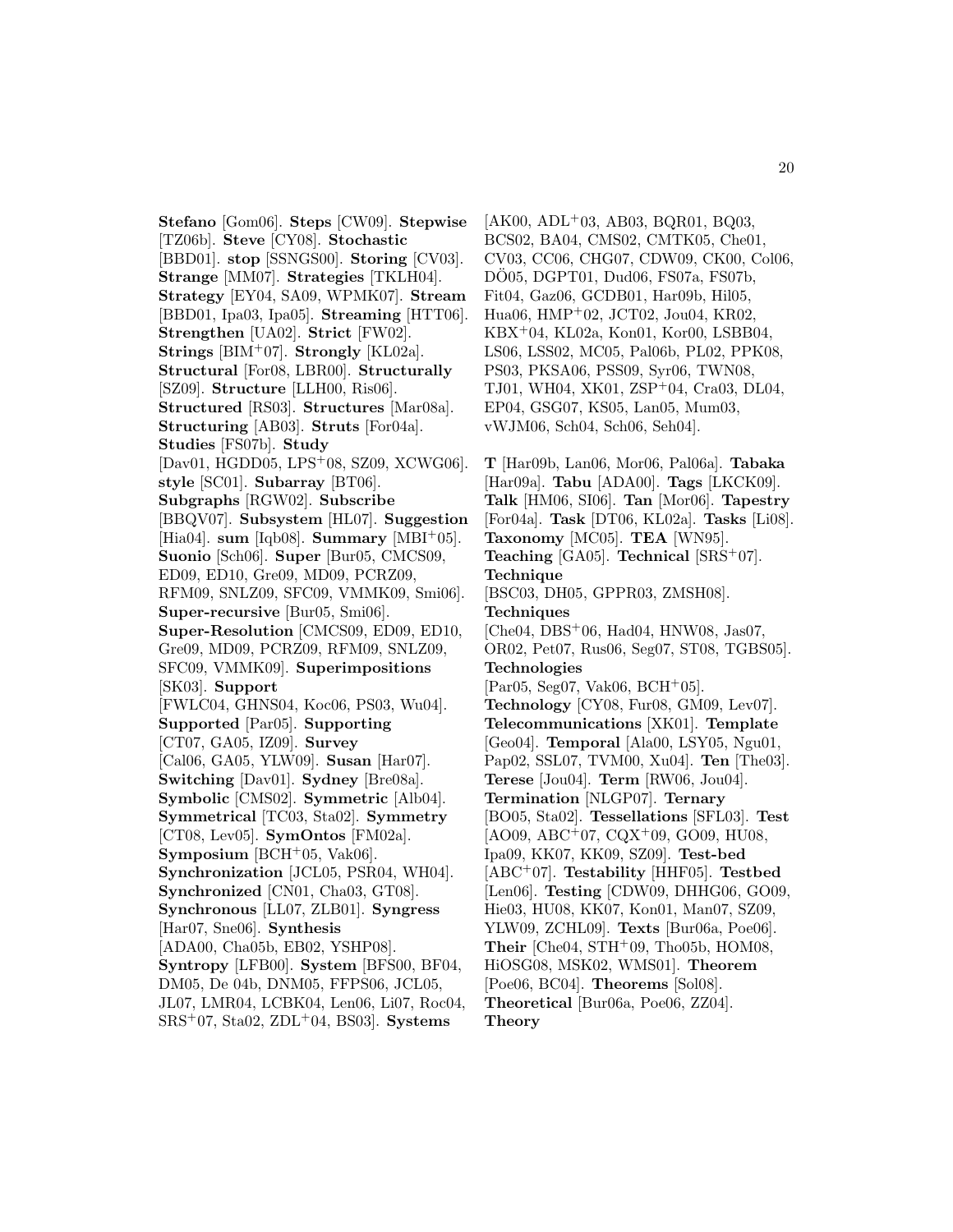[Bur06b, DH08, FS07a, GK08, Geo04, Ker04, Lho04, Mis04a, Pol06, Sch06, WB04, Dal05, KS05, OYRW05, SW01, Zha03]. **There** [CM07]. **Thinking** [Jor07, See04, Sch03b]. **Third** [BCH<sup>+</sup>05, Vak06, Hoa07]. **Thrashing** [RW06]. **Thread** [NS02]. **Three** [CW09, HGDD05, KK09, Sol08]. **Three-Party** [CW09]. **Three-Phase** [HGDD05]. **Threshold** [GB03]. **Tilings** [Lev05]. **Time** [AK02, Car03, Car08, CV04,  $CNV06$ , DT06, DO05, HPCC<sup>+</sup>04, HSM09, JWLQ09, KHL03, SSS04, SSL08, Sub05, SC08, XU01, YWB07, ZLB01, ADL<sup>+</sup>03, KL02a, Kon01, yLKTL00, PL02, Rei04]. **Time-Free** [CNV06]. **Time-Limited** [AK02]. **Timed** [GB03]. **Timely** [TGSR07]. **Timestamp** [LLS02]. **Timestamps** [Ngu01]. **Tina** [Pol06]. **tiny** [WN95]. **TLS** [ADA00]. **Token** [CDPV05, GB03]. **Tolerance** [Jas07]. **Tolerant** [BEQ00, BFS00, GCDB01, Had04, MSK02, ASDOK01, Wu02]. **Tomas** [Rei04]. **Tomlinson** [Alo04]. **Tony** [Ano07b, Ano07c]. **Tool** [FM02a, Kor00, Mar00, SZ09]. **Toolkit** [Cal07]. **Tools** [BFGW02, GA05, YLW09]. **Topics** [Car06, Pie05]. **Topologies** [HM03]. **Tori** [Li03]. **Torus** [WTSS01]. **Torus/Mesh** [WTSS01]. **Tournament** [Teu09]. **Tower** [Sap04]. **Trace** [Gor02]. **Traceback** [WLLW06]. **Tracey** [Gei09]. **Tracking** [BBvST01, KP02, NLGP07, PF01, TKLH04]. **Trade** [DO05]. **Trade-off** [DO05]. **Trading** [ITV04]. **Traffic** [Hua06, SAOKM00, Tof02, WTSS01, WLLW06]. **Training** [Tam00]. **Transaction** [BQR01]. **Transactions** [yLKTL00]. **Transcriptomic** [LPS<sup>+</sup>08]. **Transform** [Car03, Car08, CPChX04, MSB00]. **Transformation** [HHF05]. **Transient** [Car03, Car08]. **Transition** [CMS02, JCL05]. **Transition-Reduction** [JCL05]. **Transitive** [GPPR03]. **Translational** [Lev05]. **Transmission** [Bal02a].

**Transparency** [ABPB06]. **Transport** [AACP09]. **Transpose** [SAOKM00]. **Tree** [HiOSG08, LPC09, PL02, RS03, San02a, SM02, TNM00, BNM03]. **Tree-shaped** [San02a]. **Tree-width** [HiOSG08]. **Treelike** [Yen07]. **Trees** [AND07, Bal02a, Bal02b, KL02b, KL03, Kor05, Kor06b, Luc04, MM00, RSW02, XUA00, YMB09, CV05]. **Treewidth** [BK08]. **Trends** [Don04, GM09, Mur02]. **Tries** [BO05]. **Trojans** [Coh01, Mäk01, TAC01, TAC98]. **Trondheim** [BCH<sup>+</sup>05, Vak06]. **Trunk** [LPC09]. **Tully** [ca09]. **Tuning** [Hil05, LCBK04]. **Turing** [Don01, Jor07, Mai07, Pip05, Ran00]. **Twenty** [Hir04, Lom02]. **Twenty-First** [Hir04, Lom02]. **Two** [CLH07, LCT01]. **Two-Dimensional** [LCT01]. **Two-Phase** [CLH07]. **Type** [For04b, KR02, Vir03]. **Type-Passing** [Vir03]. **Types** [Car06, JMT02, Pie05]. **Typical** [LBI07].

**Ubiquitous** [Ano06c, IZ09, Mil06]. **UDDI** [Alo04, ZTP03]. **Ugly** [Pip05]. **UK** [Lav09]. **UML** [Dud06, AJI09, CQX<sup>+</sup>09, HMP<sup>+</sup>02, KM02, Lan05, RTV08, Mis04b]. **UMTS** [HL07]. **Una-May** [Pol06]. **Unbreakable** [Ver06]. **Uncertain** [See04, Sch03b]. **Uncertainty** [KKK<sup>+</sup>01]. **Unconditionally** [HSHI06]. **Understand** [Ano06c, Mil06]. **Understanding** [DL04, Seh04]. **Unified** [DT06, GBR01, LH01]. **Uniform** [LL07, XZJ01]. **Unique** [DHHG06]. **Universal** [Har08, Sol03, Sol08]. **University** [Ano07e, Gei09, Sch07, ca09]. **Unland** [Vak06]. **Unreliable** [YWW09]. **Unstructured** [HHF05]. **Unsupervised** [JM08]. **Untangling** [Luc04]. **Update** [JLH<sup>+</sup>03]. **Updated** [Cho08]. **Upon** [UA02]. **Upper** [Koc06]. **US**\$**46.95** [Jas06]. **US**\$**59.95** [Jas06]. **Usability** [Har08]. **Usage** [HOM08]. **Use** [AJI07, Bal05, BCKM01, LPS<sup>+</sup>08, PF09]. **Use-Case** [AJI07]. **User** [AJI09, CT08,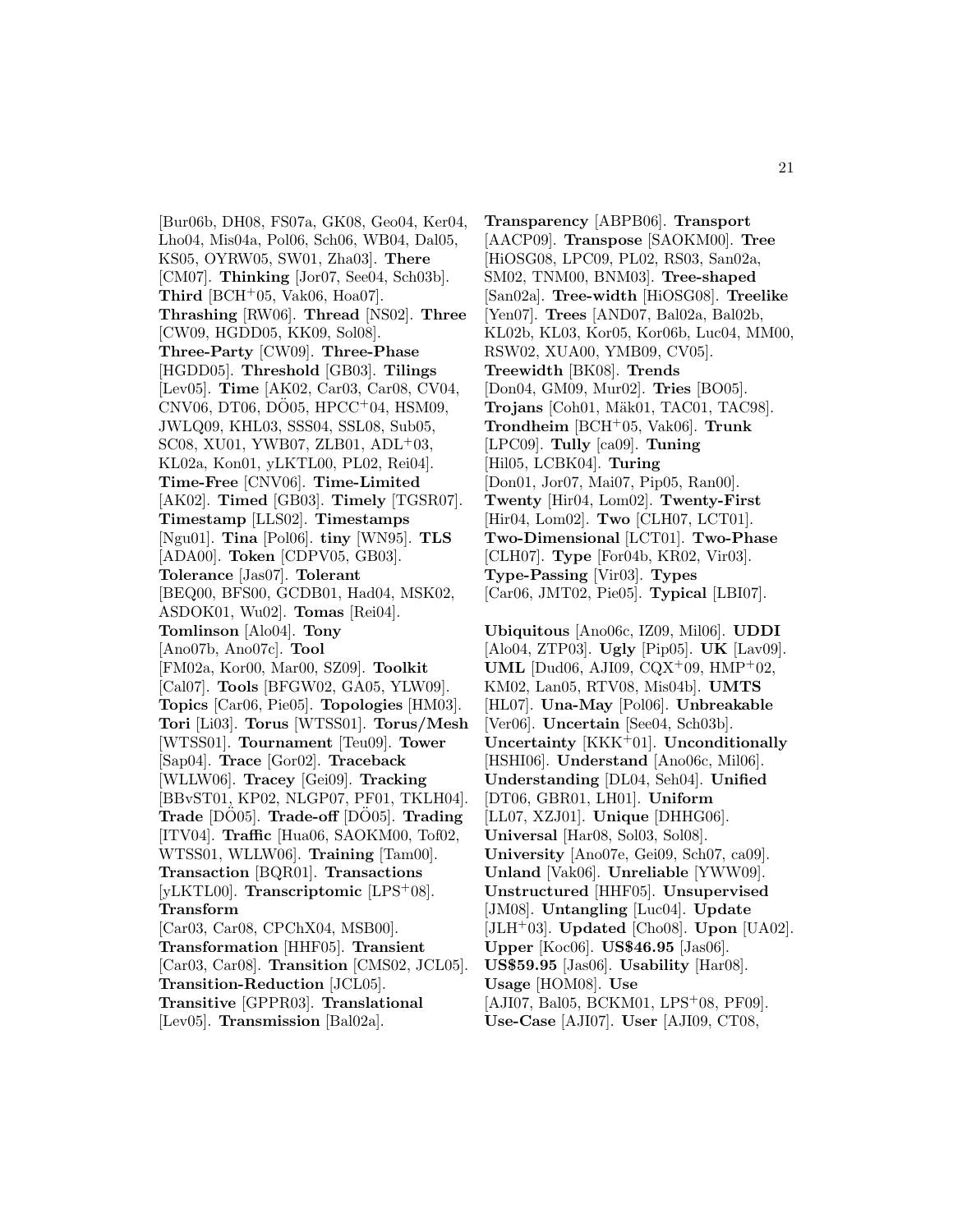KP02, LCBK04, LWY07, Owe03, WH04]. **User-Centered** [Owe03]. **User-Defined** [LCBK04]. **User-Oriented** [LWY07]. **Users** [Har08, KK06]. **Using** [AO09, BO05, BCGH05, BLMM06, CW08, CMV08, EKWMM02, FSM09, FS07b, GS03, GO06, HGDD05, HTT06, Hua06, HLL09, LLZ05, LLS02, LSS02, Mar09, NLGP07, PT00, RFM09, RTV08, RVB06, Rus06, TC03, Xu04, BBD01, CKM03, CV05, HC02a, RGW02, Rin03, RSW02, SAS02, SSS04, VBvdA01].

**V.** [Ano07a]. **Validating** [Fur02, Rin03]. **Validation** [IVS06, YLK06]. **Values** [GB03]. **Variable** [PSR04, PS05, RFM09, TC03, TC04]. **Various** [BIM<sup>+</sup>07]. **VCR** [WH04]. **VCR-Like** [WH04]. **Velocity** [LLZ05, For04a]. **Verifiable** [JLL02]. **Verification** [ABDS01, BLMM06, CV04, Gut04, Kor00, TJ01, Uzu04]. **Verifying** [BFS00, Rus06, VvdAtH07]. **Verlag** [Jas06, Mah06, Mor06, Sch06, Smi06, Vak06]. **versus** [Col06, MH06]. **Vertex** [Tad08]. **Vertex-ordering** [Tad08]. **Vertical** [SG00]. **Very** [Bun06]. **Via** [SSL07, Luc04]. **Viable** [ZWP03]. **Video** [AA05, GHNS04, HTT06, HLL09, KF05, LLH00, Sof05, SA09, TYH04]. **Video-on-Demand** [GHNS04, HLL09]. **Video-Oriented** [AA05]. **Views** [SJ02]. **Virus** [Coh01, Mäk01, TAC98, TAC01]. **Viruses** [ZZ04]. **Visual** [CDD06, YWC08, ZZC01]. **Visualization** [BMNL00, Ker04, Zha03]. **VLSI** [CBW08, ZL03]. **Vol** [Lev06b, Pal06b, Vak06]. **Volume** [Ano07d, Ano08, BB05]. **Voting** [JLL02, PKSA06]. **Vovk** [Ano07a].

**W.** [Gaz06]. **Wait** [PT00]. **Wait-Free** [PT00]. **Walker** [Lho04]. **Wallace** [Gr¨u07, Bre08b, Dow08, JM08]. **Walnut** [CPK08]. **Warehouse** [BMN03, Cal07].

**Warmup** [ELDJ05, VHE08]. **was** [ML06]. **Washington** [Lom02]. **Wave** [BDK07]. **Wavelet** [MSB00]. **Way** [EM00, HM06, AK02, SI06]. **WDM** [CKM03]. **Weak** [UA02]. **Wearable** [RMJ04]. **Web** [Alo04, BI06, Che05, Ger05, Gom06, Lev06b, Mar05, Pal06a, Pal06b, ZSP<sup>+</sup>04, AV04, BMN03, CFB<sup>+</sup>03, Col06, For04a, GM05, JLHD01, JLH+03, Jor07, KKK<sup>+</sup>01, Lev06b, Lev06a, Man07, Seg07, SJ04, ZSP<sup>+</sup>04, ZTP03]. **Web-Server** [JLH<sup>+</sup>03]. **WebWorks** [For04a]. **Wegner** [CM07]. **Weighted** [LC07]. **Weights** [AO09]. **Wesley** [BI06, Har09a]. **Wezel** [Gaz06]. **WGSN** [Wu04, FWLC04]. **Wheeler** [Bar05, CK05]. **who** [Ano06a]. **WHOWEDA** [BMNL00]. **Wide** [KKK<sup>+</sup>01]. **Wideband** [CMTK05]. **Width** [HiOSG08]. **Wiley** [Gaz06, HM06, Har09b]. **Wilkes** [Ano08]. **William** [Har09b]. **Wired** [HTT06]. **Wireless** [CG02, CT07, CMV08, HTT06, KP02, LLZ05, LKCK09, Sch04, TKLH04, EP04]. **Wires** [CL01]. **Wiretapping** [Cho08]. **Wirsing** [Cas06]. **WISE** [Pal06b,  $\text{ZSP}^+04$ ]. **without** [CL01, CNV06]. **WLAN** [Wu04, FWLC04]. **WLAN-based** [Wu04, FWLC04]. **Woflan** [VBvdA01]. **Wolsey** [Mar09]. **Word** [Luk01]. **Workflow** [Puu01, SCJ<sup>+</sup>05, VBvdA01]. **Workflows** [VvdAtH07]. **Working** [Ang05]. **Workshop** [CHJ<sup>+</sup>02]. **World** [Alo04, Mai07, Sch03b, ZTP03,  $KKK^+01$ , Che05, See04. **Wormhole** [WTSS01]. **Worst** [CCM05, JWLQ09, ZLB01]. **Worst-Case** [JWLQ09, ZLB01]. **Worzel** [Pol06]. **Wrappers** [GS03]. **Write** [KHL03]. **Write-Through** [KHL03]. **WSDL** [Alo04, ZTP03].

**X** [Bur06b, HM06, Mah06, Ipa03, Ipa05]. **X-machines** [Ipa03, Ipa05]. **X.680** [Rin03]. **Xiaofang** [Pal06b]. **XML** [BCH<sup>+</sup>05, Vak06, For04b, For08, KP04].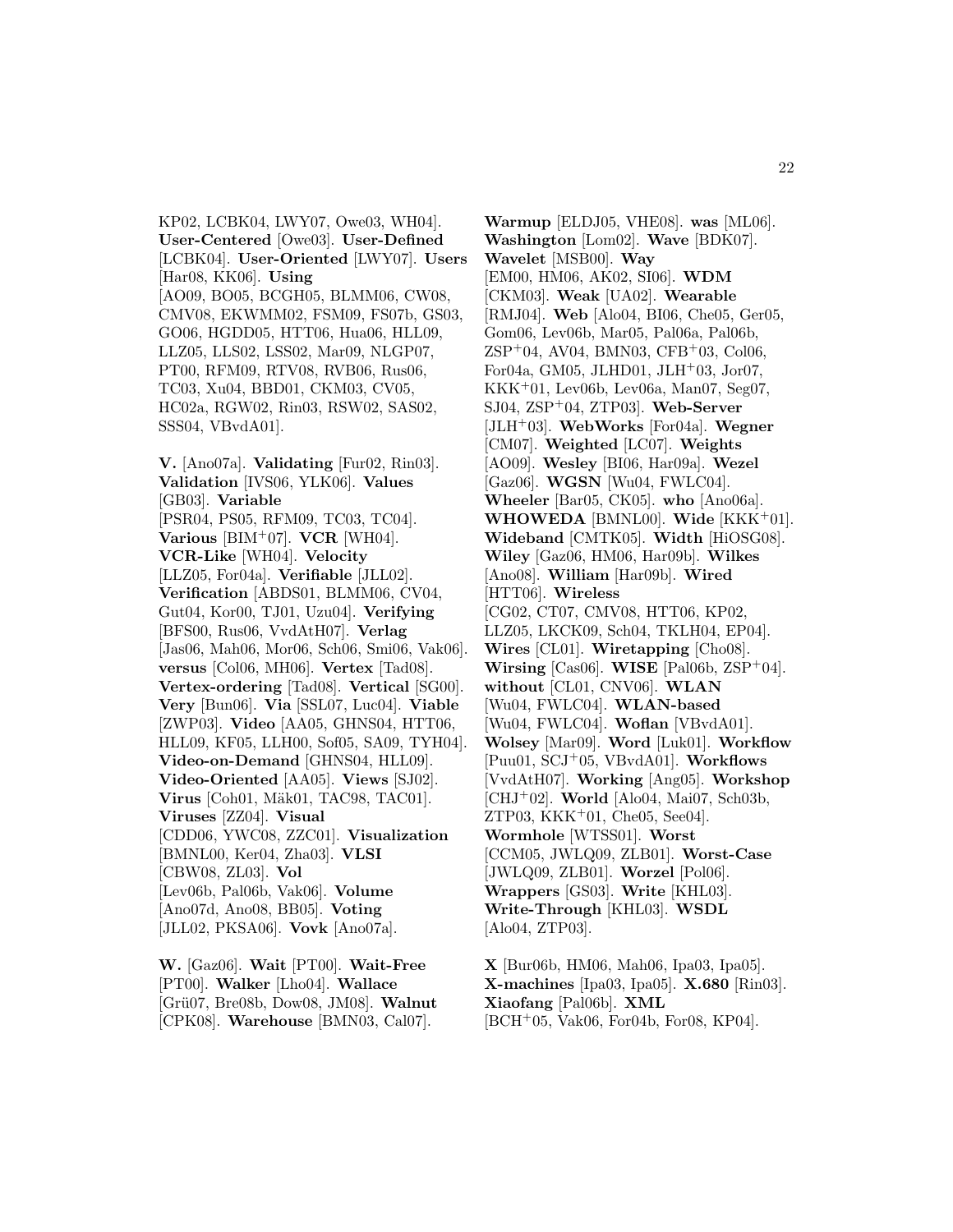**XML-based** [KP04]. **XML-Schema** [For04b, For08]. **XSym** [BCH<sup>+</sup>05, Vak06]. **Xtra** [Mis04b, KM02]. **Xtra-Light** [Mis04b, KM02].

**Yahalom** [Cho07]. **years** [ML06]. **Yu** [Pol06]. **Yves** [Mar09, Poe06].

**Z** [Vak06]. **Zermelo** [ML06]. **Zero** [Iqb08]. **Zero-sum** [Iqb08]. **Zhang** [Ker04]. **Zhou** [Pal06b]. **Zimmermann** [Alo04]. **zone** [TYH04]. **Zoned** [TH05]. **Zooming** [FSM09].

# **References**

**Agius:2005:CVO**

[AA05] Harry Agius and Marios C. Angelides. COSMOS-7: Videooriented MPEG-7 scheme for modelling and filtering of semantic content. The Computer Journal, 48(5): 545–562, September 2005. CODEN CMPJA6. ISSN 0010-4620 (print), 1460-2067 (electronic). URL http: //comjnl.oxfordjournals. org/cgi/content/abstract/ 48/5/545; http://comjnl. oxfordjournals.org/cgi/reprint/ 48/5/545.

#### **Anastasi:2009:DPE**

[AACP09] Giuseppe Anastasi, Emilio Ancillotti, Marco Conti, and Andrea Passarella. Design and performance evaluation of a transport protocol for ad hoc networks. The Computer Journal, 52(2):186–209, March 2009. CODEN CMPJA6. ISSN 0010-4620 (print), 1460-

2067 (electronic). URL http: //comjnl.oxfordjournals. org/cgi/content/abstract/ 52/2/186; http://comjnl. oxfordjournals.org/cgi/content/ full/52/2/186; http:// comjnl.oxfordjournals.org/ cgi/reprint/52/2/186.

# **Amor:2001:DPF**

 $[AAL<sup>+</sup>01]$  M. Amor, F. Argüello, J. López, O. Plata, and E. L. Zapata. A data-parallel formulation for divide and conquer algorithms. The Computer Journal, 44(4): 303–320, ???? 2001. CODEN CMPJA6. ISSN 0010-4620 (print), 1460-2067 (electronic). URL http://www3.oup.co. uk/computer\_journal/hdb/ Volume\_44/Issue\_04/440303. sgm.abs.html; http://www3. oup.co.uk/computer\_journal/ hdb/Volume\_44/Issue\_04/pdf/ 440303.pdf.

# **Anastasi:2003:SRM**

[AB03] Giuseppe Anastasi and Alberto Bartoli. On the structuring of reliable multicast protocols for distributed mobile systems. The Computer Journal, 46(2):146–160, February 2003. CODEN CMPJA6. ISSN 0010-4620 (print), 1460-2067 (electronic). URL http://www3.oup.co. uk/computer\_journal/hdb/ Volume\_46/Issue\_02/460146. sgm.abs.html; http://www3. oup.co.uk/computer\_journal/ hdb/Volume\_46/Issue\_02/pdf/ 460146.pdf.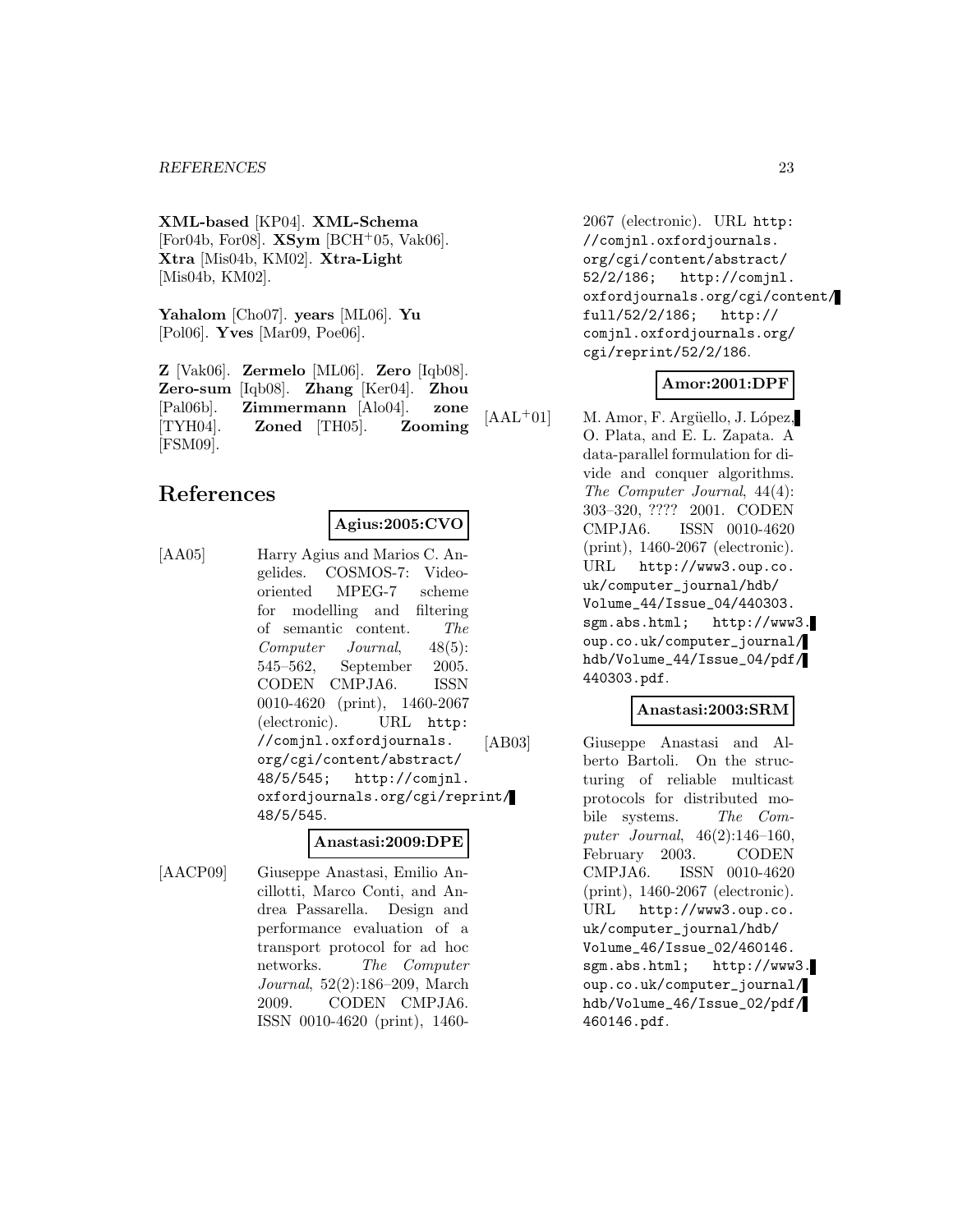# **Ancillotti:2007:LFI**

- 
- [ABC<sup>+</sup>07] E. Ancillotti, R. Bruno, M. Conti, E. Gregori, and A. Pinizzotto. A layer-2 framework for interconnecting ad hoc networks to fixed Internet: Test-bed implementation and experimental evaluation. The Computer Journal, 50(4):478–499, July 2007. CODEN CMPJA6. ISSN 0010-4620 (print), 1460-2067 (electronic). URL http: //comjnl.oxfordjournals. org/cgi/content/abstract/ 50/4/478; http://comjnl. oxfordjournals.org/cgi/content/ full/50/4/478; http:// comjnl.oxfordjournals.org/ cgi/reprint/50/4/478.

#### **Anastasi:2001:EVM**

[ABDS01] Giuseppe Anastasi, Alberto Bartoli, Nicoletta De Francesco, and Antonella Santone. Efficient verification of a multicast protocol for mobile computing. The Computer Journal, 44(1): 21–30, ???? 2001. CODEN CMPJA6. ISSN 0010-4620 (print), 1460-2067 (electronic). URL http://www3.oup.co. uk/computer\_journal/hdb/ Volume\_44/Issue\_01/440021. sgm.abs.html; http://www3. oup.co.uk/computer\_journal/ hdb/Volume\_44/Issue\_01/pdf/ 440021.pdf.

# **Abe:2004:CEP**

[Abe04] Masayuki Abe. Combining encryption and proof of knowledge in the random oracle model. The Computer Journal, 47(1):58– ??, January 2004. CODEN CMPJA6. ISSN 0010-4620 (print), 1460-2067 (electronic). URL http://www3.oup.co. uk/computer\_journal/hdb/ Volume\_47/Issue\_01/470058. sgm.abs.html; http://www3. oup.co.uk/computer\_journal/ hdb/Volume\_47/Issue\_01/pdf/ 470058.pdf.

#### **Amor:2006:HOA**

[ABPB06] M. Amor, M. Bóo, E. J. Padrón, and D. Bartz. Hardware oriented algorithms for rendering order-independent transparency. The Computer Journal, 49(2):201–210, March 2006. CODEN CMPJA6. ISSN 0010-4620 (print), 1460- 2067 (electronic). URL http: //comjnl.oxfordjournals. org/cgi/content/abstract/ 49/2/201; http://comjnl. oxfordjournals.org/cgi/content/ full/49/2/201; http:// comjnl.oxfordjournals.org/ cgi/reprint/49/2/201.

# **Anastasi:2003:PSN**

[ACL03] Giuseppe Anastasi, Marco Conti, and Willy Lapenna. A power-saving network architecture for accessing the Internet from mobile computers: Design, implementation and measurements. The Computer Journal, 46(1):3– 15, January 2003. CODEN CMPJA6. ISSN 0010-4620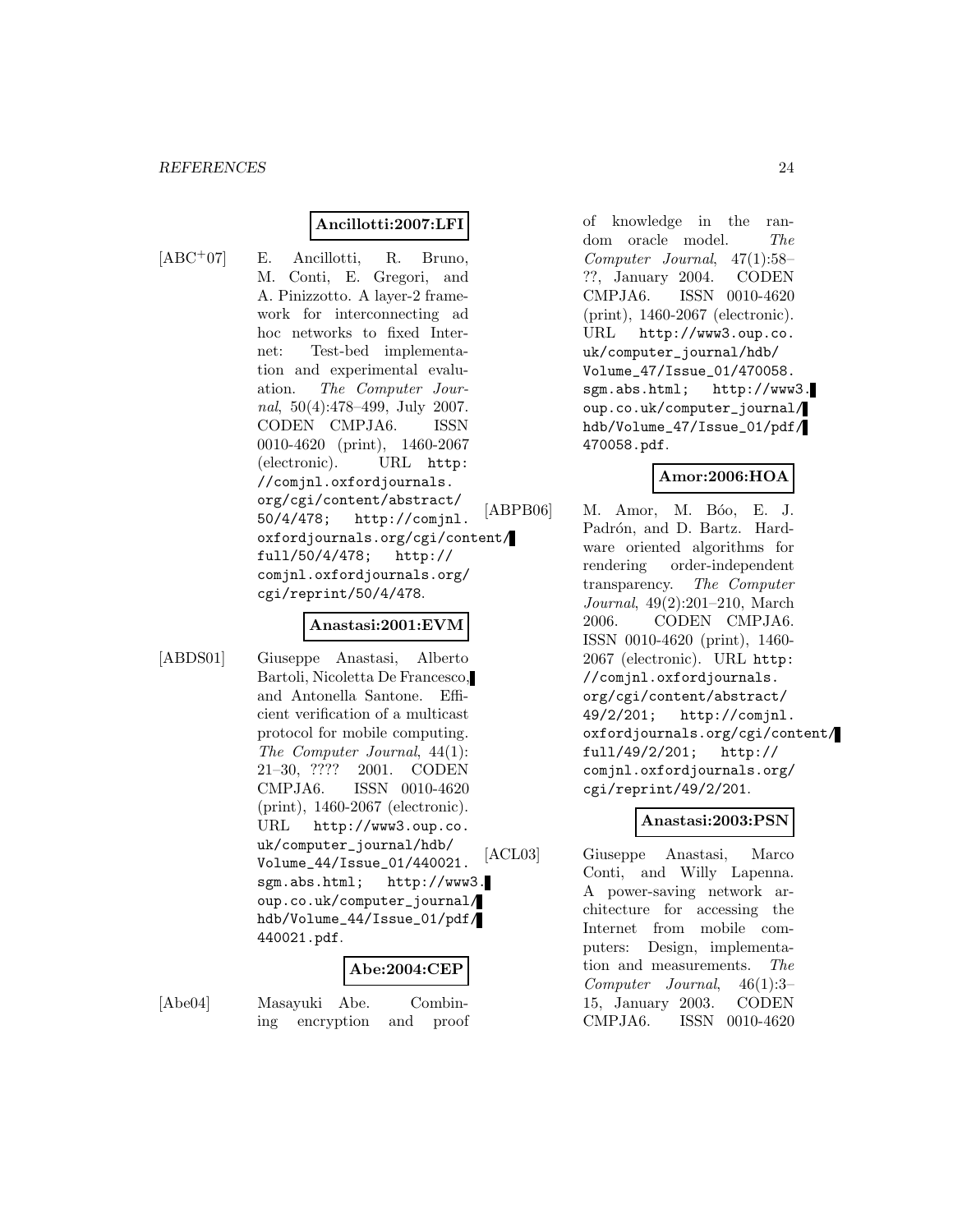(print), 1460-2067 (electronic). URL http://www3.oup.co. uk/computer\_journal/hdb/ Volume\_46/Issue\_01/460003. sgm.abs.html; http://www3.Adi08 oup.co.uk/computer\_journal/ hdb/Volume\_46/Issue\_01/pdf/ 460003.pdf.

# **Ahmad:2007:ADE**

[AD07] Imtiaz Ahmad and A. Shoba Das. Analysis and detection of errors in implementation of SHA-512 algorithms on FP-GAs. The Computer Journal, 50(6):728–738, November 2007. CODEN CMPJA6. ISSN 0010-4620 (print), 1460- 2067 (electronic). URL http: //comjnl.oxfordjournals. org/cgi/content/abstract/ 50/6/728; http://comjnl. oxfordjournals.org/cgi/content/ full/50/6/728; http:// comjnl.oxfordjournals.org/ cgi/reprint/50/6/728.

#### **Ahmad:2000:TTS**

[ADA00] Imtiaz Ahmad, Muhammad K. Dhodhi, and Faridah M. Ali. TLS: a tabu search based scheduling algorithm for behavioral synthesis of functional pipelines. The Computer Journal, 43(2):152–166, ???? 2000. CODEN CM-PJA6. ISSN 0010-4620 (print), 1460-2067 (electronic). URL http://www3.oup.co. uk/computer\_journal/hdb/ Volume\_43/Issue\_02/430152. sgm.abs.html; http://www3. oup.co.uk/computer\_journal/

hdb/Volume\_43/Issue\_02/pdf/ 430152.pdf.

## **Adil:2008:ECM**

Baykasoglu Adil. Evolutionary computation for modeling and optimization. The Computer Journal, 51(6):743, November 2008. CODEN CMPJA6. ISSN 0010-4620 (print), 1460- 2067 (electronic). URL http: //comjnl.oxfordjournals. org/cgi/content/full/51/ 6/743; http://comjnl.oxfordjournals. org/cgi/reprint/51/6/743.

# **Alvarez:2003:OOM**

 $[ADL+03]$  J. M. Alvarez, M. Diaz, L. Llopis, E. Pimentel, and J. M. Troya. An objectoriented methodology for embedded real-time systems. The Computer Journal, 46(2):123– 145, February 2003. CODEN CMPJA6. ISSN 0010-4620 (print), 1460-2067 (electronic). URL http://www3.oup.co. uk/computer\_journal/hdb/ Volume\_46/Issue\_02/460123. sgm.abs.html; http://www3. oup.co.uk/computer\_journal/ hdb/Volume\_46/Issue\_02/pdf/ 460123.pdf.

# **Assis:2006:MIH**

[AFB06] Carlos A. G. Assis, Edil S. T. Fernandes, and Valmir C. Barbosa. Modeling the input history of programs for improved instruction-memory performance. The Computer Journal, 49(6):744–761, November 2006. CODEN CMPJA6.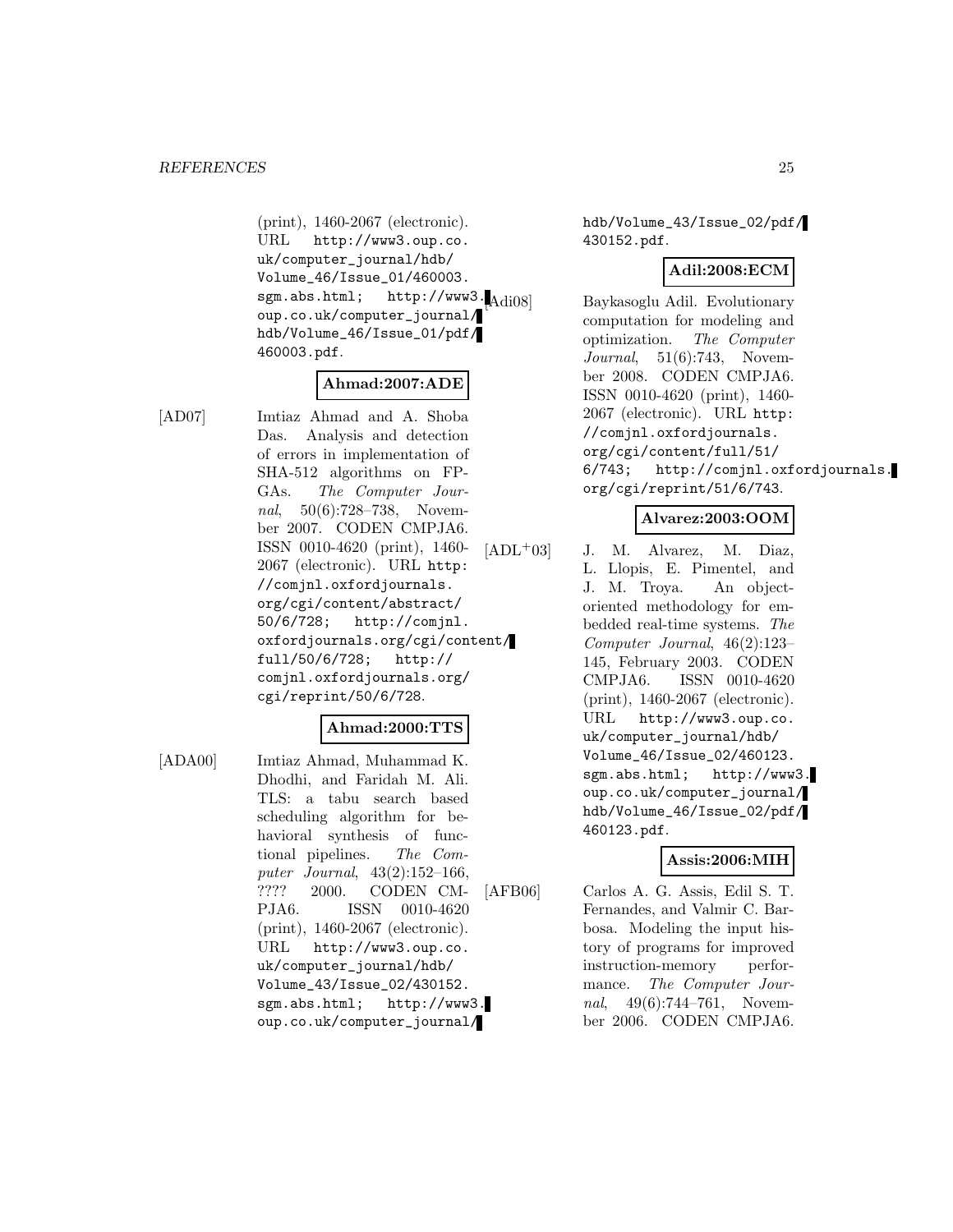ISSN 0010-4620 (print), 1460- 2067 (electronic). URL http: //comjnl.oxfordjournals. org/cgi/content/abstract/ 49/6/744; http://comjnl. oxfordjournals.org/cgi/content/ full/49/6/744; http:// comjnl.oxfordjournals.org/ cgi/reprint/49/6/744.

#### **Aggarwal:2002:BR**

[Agg02] Arvind Aggarwal. Book review. The Computer Journal, 45(3):375, ???? 2002. CODEN CMPJA6. ISSN 0010-4620 (print), 1460-2067 (electronic). URL http://www3.oup.co. uk/computer\_journal/hdb/ Volume\_45/Issue\_03/450375. sgm.abs.html; http://www3. oup.co.uk/computer\_journal/ hdb/Volume\_45/Issue\_03/pdf/ 450364.pdf.

#### **Aycock:2002:PEP**

[AH02] John Aycock and R. Nigel Horspool. Practical Earley parsing. The Computer Journal, 45(6): 620–630, ???? 2002. CODEN CMPJA6. ISSN 0010-4620 (print), 1460-2067 (electronic). URL http://www3.oup.co. uk/computer\_journal/hdb/ Volume\_45/Issue\_06/450620. sgm.abs.html; http://www3. oup.co.uk/computer\_journal/ hdb/Volume\_45/Issue\_06/pdf/ 450620.pdf.

#### **Almendros-Jimenez:2007:DUC**

[AJI07] Jesús M. Almendros-Jiménez and Luis Iribarne. Describing use-case relationships with sequence diagrams. The Computer Journal, 50 (1):116–128, January 2007. CODEN CMPJA6. ISSN 0010-4620 (print), 1460-2067 (electronic). URL http: //comjnl.oxfordjournals. org/cgi/content/abstract/ 50/1/116; http://comjnl. oxfordjournals.org/cgi/content/ full/50/1/116; http:// comjnl.oxfordjournals.org/ cgi/reprint/50/1/116.

#### **Almendros-Jimenez:2009:UMU**

[AJI09] Jesús M. Almendros-Jiménez and Luis Iribarne. UML modeling of user and database interaction. The Computer Journal, 52(3):348–367, May 2009. CODEN CMPJA6. ISSN 0010-4620 (print), 1460- 2067 (electronic). URL http: //comjnl.oxfordjournals. org/cgi/content/abstract/ 52/3/348; http://comjnl. oxfordjournals.org/cgi/content/ full/52/3/348; http:// comjnl.oxfordjournals.org/ cgi/reprint/52/3/348.

# **Ahn:2000:DSA**

[AK00] Jung-Ho Ahn and Hyoung-Joo Kim. Dynamic SEOF: An adaptable object prefetch policy for object-oriented database systems. The Computer Journal, 43(6):524–537, ???? 2000. CODEN CMPJA6. ISSN 0010-4620 (print), 1460-2067 (electronic). URL http:/ /www3.oup.co.uk/computer\_ journal/hdb/Volume\_43/Issue\_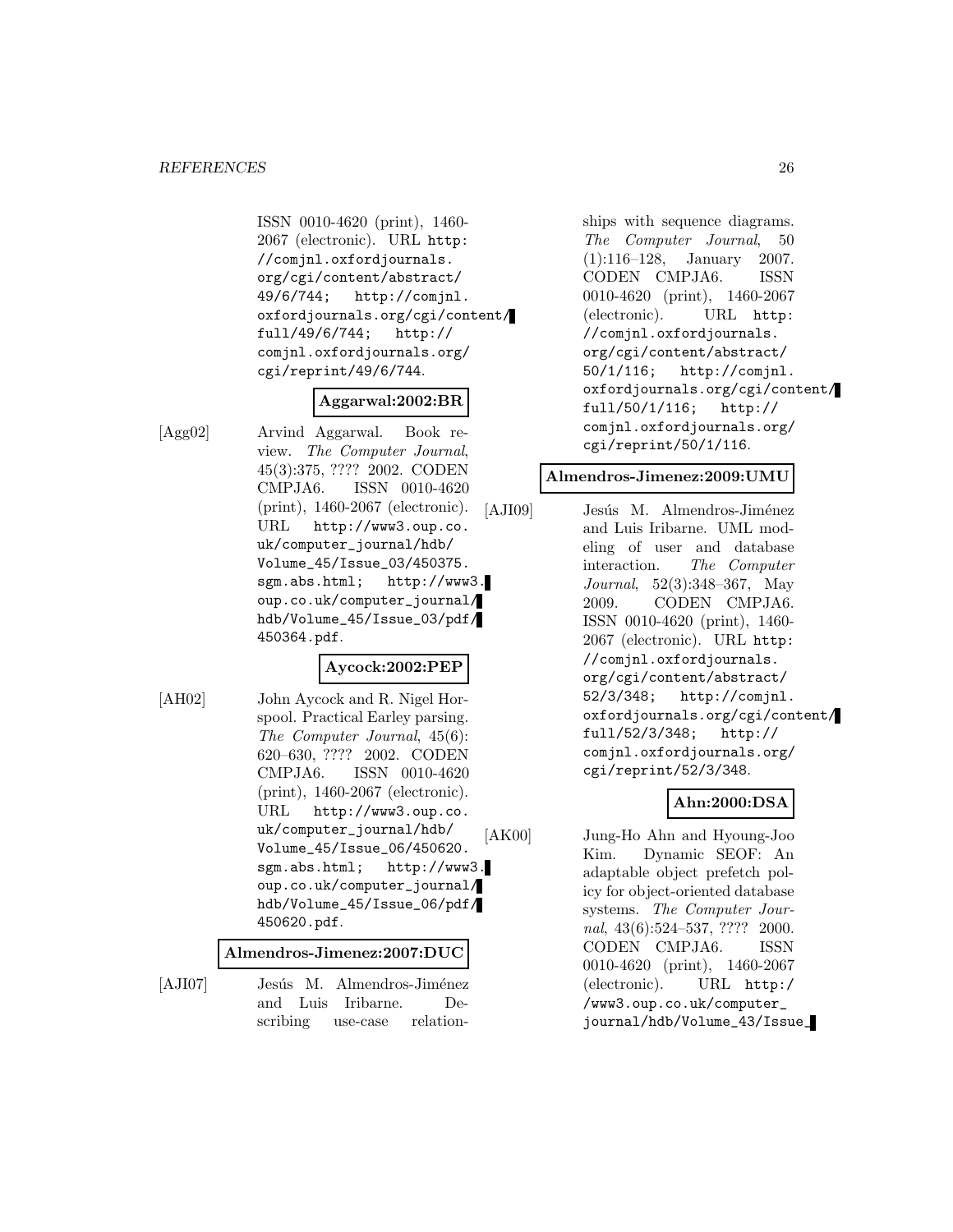06/430524.sgm.abs.html; http://www3.oup.co.uk/computer\_ journal/hdb/Volume\_43/Issue\_ 06/pdf/430524.pdf.

# **Abe:2002:KES**

[AK02] Masayuki Abe and Masayuki Kanda. A key escrow scheme with time-limited monitoring for one-way communication. The Computer Journal, 45(6): 661–671, ???? 2002. CODEN CMPJA6. ISSN 0010-4620 (print), 1460-2067 (electronic). URL http://www3.oup.co. uk/computer\_journal/hdb/ Volume\_45/Issue\_06/450661. sgm.abs.html; http://www3. oup.co.uk/computer\_journal/ hdb/Volume\_45/Issue\_06/pdf/ 450661.pdf.

# **Alagic:2000:TOO**

[Ala00] Suad Alagić. Temporal objectoriented programming. The Computer Journal, 43(6):491– 511, ???? 2000. CODEN CMPJA6. ISSN 0010-4620 (print), 1460-2067 (electronic). URL http://www3.oup.co. uk/computer\_journal/hdb/ Volume\_43/Issue\_06/430491. sgm.abs.html; http://www3. oup.co.uk/computer\_journal/ hdb/Volume\_43/Issue\_06/pdf/ 430491.pdf.

# **Albini:2004:DSG**

[Alb04] L. C. P. Albini. Diagnosis of symmetric graphs under the BGM model. The Computer Journal, 47(1):85– ??, January 2004. CODEN

CMPJA6. ISSN 0010-4620 (print), 1460-2067 (electronic). URL http://www3.oup.co. uk/computer\_journal/hdb/ Volume\_47/Issue\_01/470085. sgm.abs.html; http://www3. oup.co.uk/computer\_journal/ hdb/Volume\_47/Issue\_01/pdf/ 470085.pdf.

# **Alhir:2003:BR**

[Alh03] Sinan Si Alhir. Book review. The Computer Journal, 46(4): 461–462, July 2003. CODEN CMPJA6. ISSN 0010-4620 (print), 1460-2067 (electronic). URL http://www3.oup.co. uk/computer\_journal/hdb/ Volume\_46/Issue\_04/460461a. sgm.abs.html; http://www3. oup.co.uk/computer\_journal/ hdb/Volume\_46/Issue\_04/pdf/ 460461a.pdf.

# **Alonso:2004:BRB**

[Alo04] Gustavo Alonso. Book review: Perspectives on Web Services — Applying SOAP, WSDL and UDDI to Real-World Projects, by O. Zimmermann and M. Tomlinson and S. Peuser. The Computer Journal, 47(4):505, July 2004. CODEN CMPJA6. ISSN 0010-4620 (print), 1460-2067 (electronic). URL http://www3.oup.co. uk/computer\_journal/free\_ pdf/470505.pdf; http:// www3.oup.co.uk/computer\_ journal/hdb/Volume\_47/Issue\_ 04/470505.sgm.abs.html.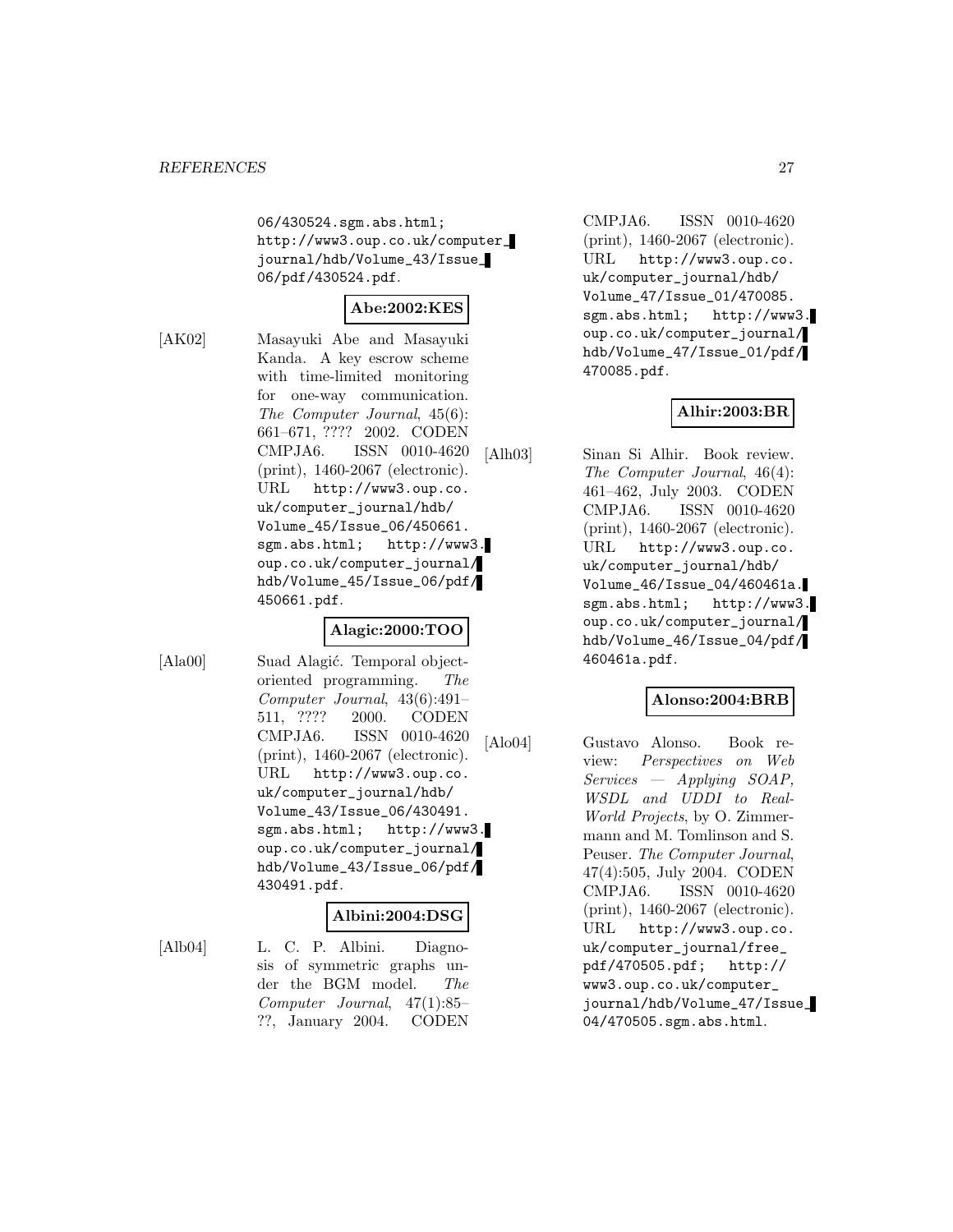#### *REFERENCES* 28

#### **Amatya:2002:BRa**

[Ama02a] Ananda Amatya. Book review. The Computer Journal, 45(2):252, ???? 2002. CODEN CMPJA6. ISSN 0010-4620 (print), 1460-2067 (electronic). URL http://www3.oup.co. uk/computer\_journal/hdb/ Volume\_45/Issue\_02/450252. sgm.abs.html; http://www3. oup.co.uk/computer\_journal/ hdb/Volume\_45/Issue\_02/pdf/ 450249.pdf.

#### **Amatya:2002:BRb**

[Ama02b] Ananda Amatya. Book review. The Computer Journal, 45(4):477, ???? 2002. CODEN CMPJA6. ISSN 0010-4620 (print), 1460-2067 (electronic). URL http://www3.oup.co. uk/computer\_journal/hdb/ Volume\_45/Issue\_04/450477. sgm.abs.html; http://www3. oup.co.uk/computer\_journal/ hdb/Volume\_45/Issue\_04/pdf/ 450477.pdf.

#### **Ambler:2002:BR**

[Amb02] Scott W. Ambler. Book review. The Computer Journal, 45(3):377, ???? 2002. CODEN CMPJA6. ISSN 0010-4620 (print), 1460-2067 (electronic). URL http://www3.oup.co. uk/computer\_journal/hdb/ Volume\_45/Issue\_03/450377. sgm.abs.html; http://www3. oup.co.uk/computer\_journal/ hdb/Volume\_45/Issue\_03/pdf/ 450377.pdf.

# **Ahrabian:2007:PGA**

[AND07] H. Ahrabian and A. Nowzari-Dalini. Parallel generation of t-ary trees in A-order. The Computer Journal, 50 (5):581–588, September 2007. CODEN CMPJA6. ISSN 0010-4620 (print), 1460-2067 (electronic). URL http: //comjnl.oxfordjournals. org/cgi/content/abstract/ 50/5/581; http://comjnl. oxfordjournals.org/cgi/content/ full/50/5/581; http:// comjnl.oxfordjournals.org/ cgi/reprint/50/5/581.

#### **Angelides:2005:EWM**

[Ang05] Marios C. Angelides. Editorial: Working with multimedia standards: MPEG-7, MPEG-21 and H.264. The Computer Journal, 48 (5):502–503, September 2005. CODEN CMPJA6. ISSN 0010-4620 (print), 1460-2067 (electronic). URL http: //comjnl.oxfordjournals. org/cgi/reprint/48/5/502.

#### **Anonymous:2002:CRa**

[Ano02a] Anonymous. Capsule reviews. The Computer Journal, 45(4): 379–380, ???? 2002. CODEN CMPJA6. ISSN 0010-4620 (print), 1460-2067 (electronic). URL http://www3.oup.co. uk/computer\_journal/hdb/ Volume\_45/Issue\_04/450379. sgm.abs.html; http://www3. oup.co.uk/computer\_journal/ hdb/Volume\_45/Issue\_04/pdf/ 450379.pdf.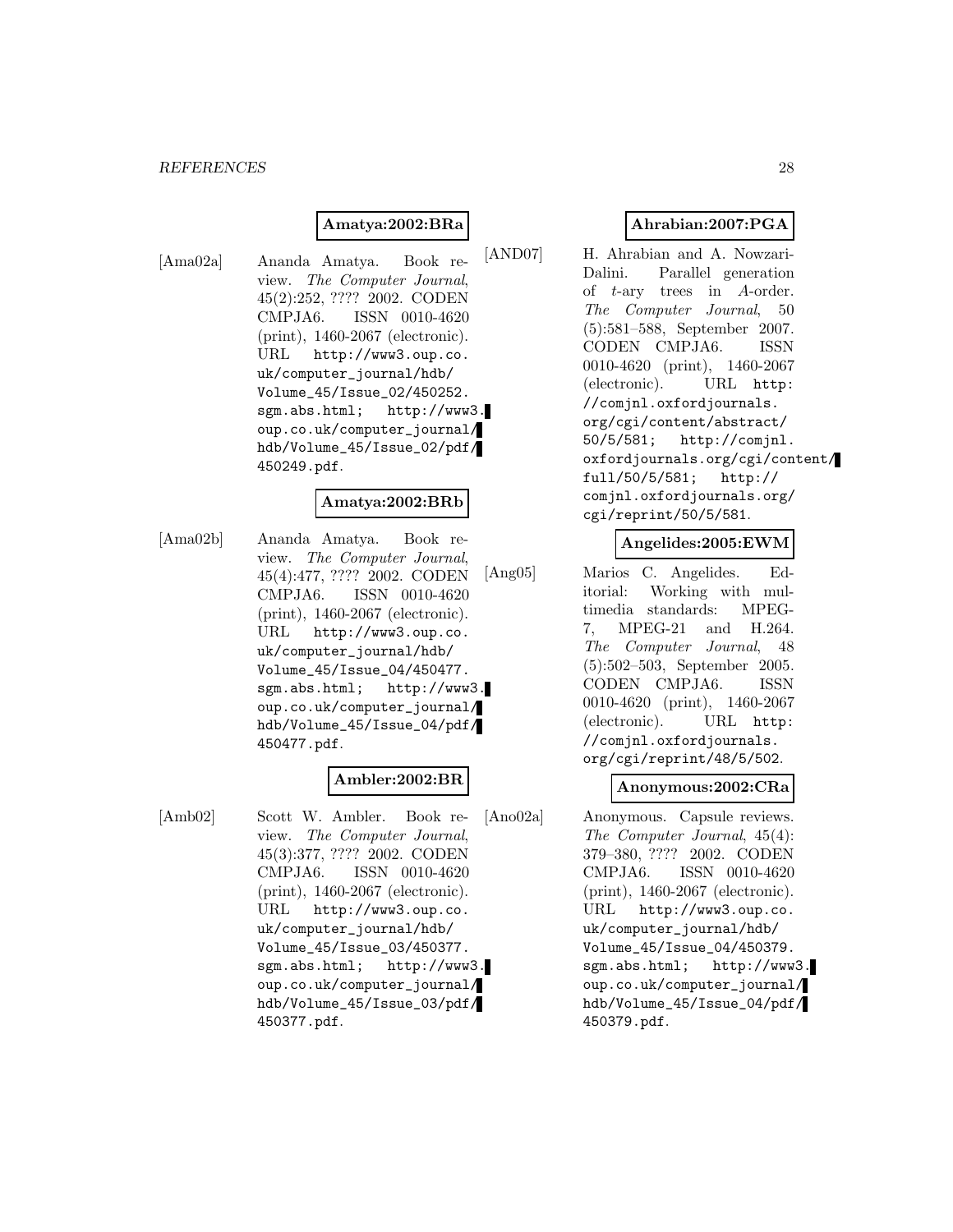#### **Anonymous:2002:CRb**

[Ano02b] Anonymous. Capsule reviews. The Computer Journal, 45(5): 479–480, ???? 2002. CODEN CMPJA6. ISSN 0010-4620 (print), 1460-2067 (electronic). URL http://www3.oup.co. uk/computer\_journal/hdb/ Volume\_45/Issue\_05/450479. sgm.abs.html; http://www3. oup.co.uk/computer\_journal/ hdb/Volume\_45/Issue\_05/pdf/ 450479.pdf.

#### **Anonymous:2002:CRc**

[Ano02c] Anonymous. Capsule reviews. The Computer Journal, 45(6): 581–582, ???? 2002. CODEN CMPJA6. ISSN 0010-4620 (print), 1460-2067 (electronic). URL http://www3.oup.co. uk/computer\_journal/hdb/ Volume\_45/Issue\_06/450581. sgm.abs.html; http://www3. oup.co.uk/computer\_journal/ hdb/Volume\_45/Issue\_06/pdf/ 450581.pdf.

#### **Anonymous:2003:CRa**

[Ano03a] Anonymous. Capsule reviews. The Computer Journal, 46(1): 1–2, January 2003. CODEN CMPJA6. ISSN 0010-4620 (print), 1460-2067 (electronic). URL http://www3.oup.co. uk/computer\_journal/hdb/ Volume\_46/Issue\_01/460001. sgm.abs.html; http://www3. oup.co.uk/computer\_journal/ hdb/Volume\_46/Issue\_01/pdf/ 460001.pdf.

# **Anonymous:2003:CRb**

[Ano03b] Anonymous. Capsule reviews. The Computer Journal, 46(2):121–122, February 2003. CODEN CM-PJA6. ISSN 0010-4620 (print), 1460-2067 (electronic). URL http://www3.oup.co. uk/computer\_journal/hdb/ Volume\_46/Issue\_02/460121. sgm.abs.html; http://www3. oup.co.uk/computer\_journal/ hdb/Volume\_46/Issue\_02/pdf/ 460121.pdf.

# **Anonymous:2003:CRc**

[Ano03c] Anonymous. Capsule reviews. The Computer Journal, 46(3): 227–228, May 2003. CODEN CMPJA6. ISSN 0010-4620 (print), 1460-2067 (electronic). URL http://www3.oup.co. uk/computer\_journal/hdb/ Volume\_46/Issue\_03/460227a. sgm.abs.html; http://www3. oup.co.uk/computer\_journal/ hdb/Volume\_46/Issue\_03/pdf/ 460227a.pdf.

# **Anonymous:2003:CRd**

[Ano03d] Anonymous. Capsule reviews. The Computer Journal, 46(4): 337–339, July 2003. CODEN CMPJA6. ISSN 0010-4620 (print), 1460-2067 (electronic). URL http://www3.oup.co. uk/computer\_journal/hdb/ Volume\_46/Issue\_04/460337. sgm.abs.html; http://www3. oup.co.uk/computer\_journal/ hdb/Volume\_46/Issue\_04/pdf/ 460337.pdf.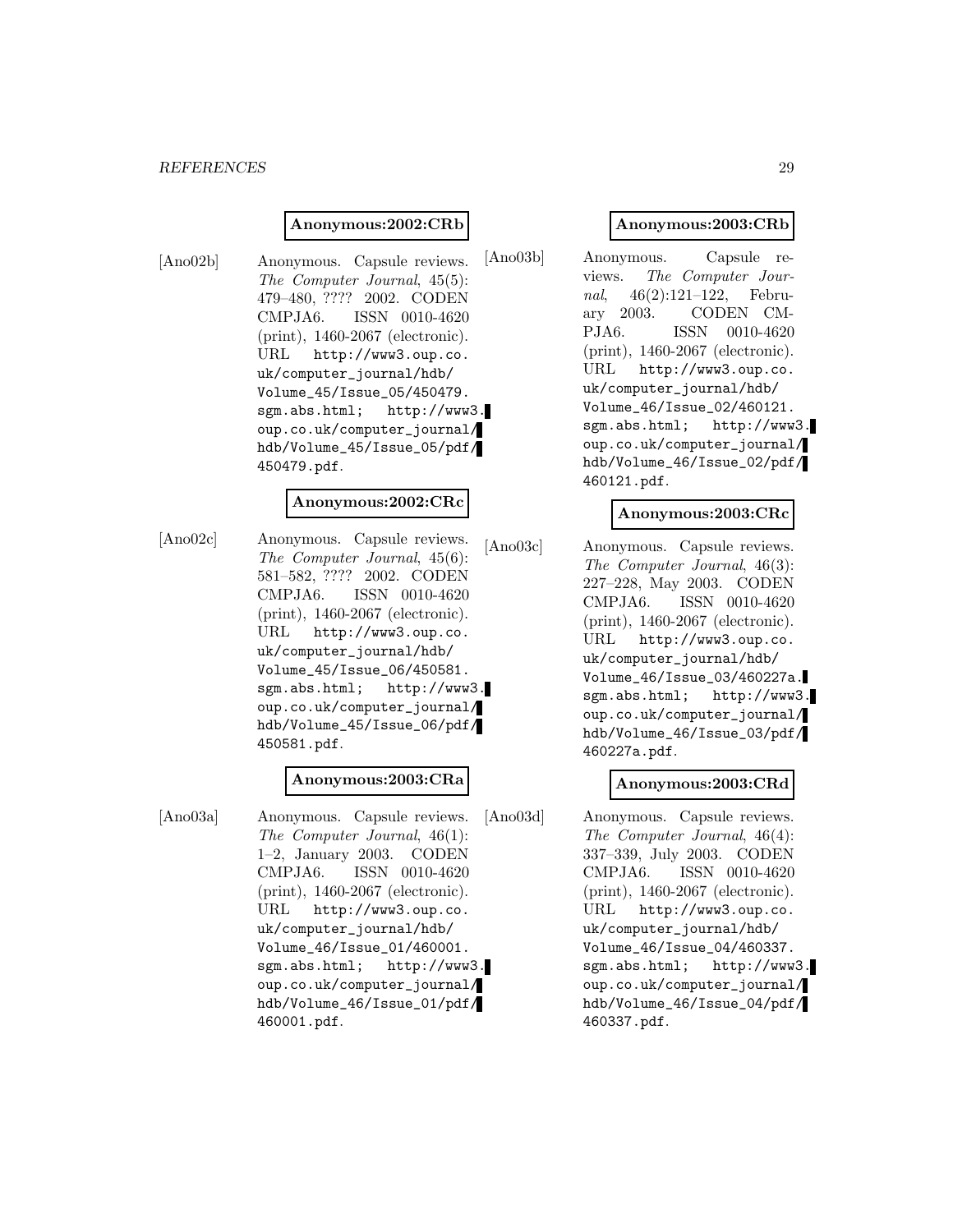#### **Anonymous:2003:CRe**

[Ano03e] Anonymous. Capsule reviews. The Computer Journal, 46(5):465–466, September 2003. CODEN CM-PJA6. ISSN 0010-4620 (print), 1460-2067 (electronic). URL http://www3.oup.co. uk/computer\_journal/hdb/ Volume\_46/Issue\_05/460465. sgm.abs.html; http://www3. oup.co.uk/computer\_journal/ hdb/Volume\_46/Issue\_05/pdf/ 460465.pdf.

# **Anonymous:2003:CRf**

[Ano03f] Anonymous. Capsule reviews. The Computer Journal, 46(6):591-592, November 2003. CODEN CM-PJA6. ISSN 0010-4620 (print), 1460-2067 (electronic). URL http://www3.oup.co. uk/computer\_journal/hdb/ Volume\_46/Issue\_06/460591. sgm.abs.html; http://www3. oup.co.uk/computer\_journal/ hdb/Volume\_46/Issue\_06/pdf/ 460591.pdf.

#### **Anonymous:2004:CRa**

[Ano04a] Anonymous. Capsule reviews. The Computer Journal, 47(3): 275–277, May 2004. CODEN CMPJA6. ISSN 0010-4620 (print), 1460-2067 (electronic). URL http://www3.oup.co. uk/computer\_journal/free\_ pdf/470275.pdf; http:// www3.oup.co.uk/computer\_ journal/hdb/Volume\_47/Issue\_ 03/470275.sgm.abs.html.

#### **Anonymous:2004:CRb**

[Ano04b] Anonymous. Capsule reviews. The Computer Journal, 47(5):509–510, September 2004. CODEN CM-PJA6. ISSN 0010-4620 (print), 1460-2067 (electronic). URL http://www3.oup.co. uk/computer\_journal/free\_ pdf/470509.pdf; http:// www3.oup.co.uk/computer\_ journal/hdb/Volume\_47/Issue\_ 05/470509.sgm.abs.html.

## **Anonymous:2004:CRc**

[Ano04c] Anonymous. Capsule reviews. The Computer Journal, 47(6):625–626, November 2004. CODEN CM-PJA6. ISSN 0010-4620 (print), 1460-2067 (electronic). URL http://www3.oup.co. uk/computer\_journal/free\_ pdf/470625.pdf; http:// www3.oup.co.uk/computer\_ journal/hdb/Volume\_47/Issue\_ 06/470625.sgm.abs.html.

#### **Anonymous:2005:AR**

[Ano05a] Anonymous. Acknowledgement of referees. The Computer Journal, 48(2):254–256, March 2005. CODEN CM-PJA6. ISSN 0010-4620 (print), 1460-2067 (electronic). URL http://www3.oup.co. uk/computer\_journal/hdb/ Volume\_48/Issue\_02/pdf/bxh094. pdf.

# **Anonymous:2005:CR**

Anonymous. Capsule reviews. The Computer Journal, 48(1):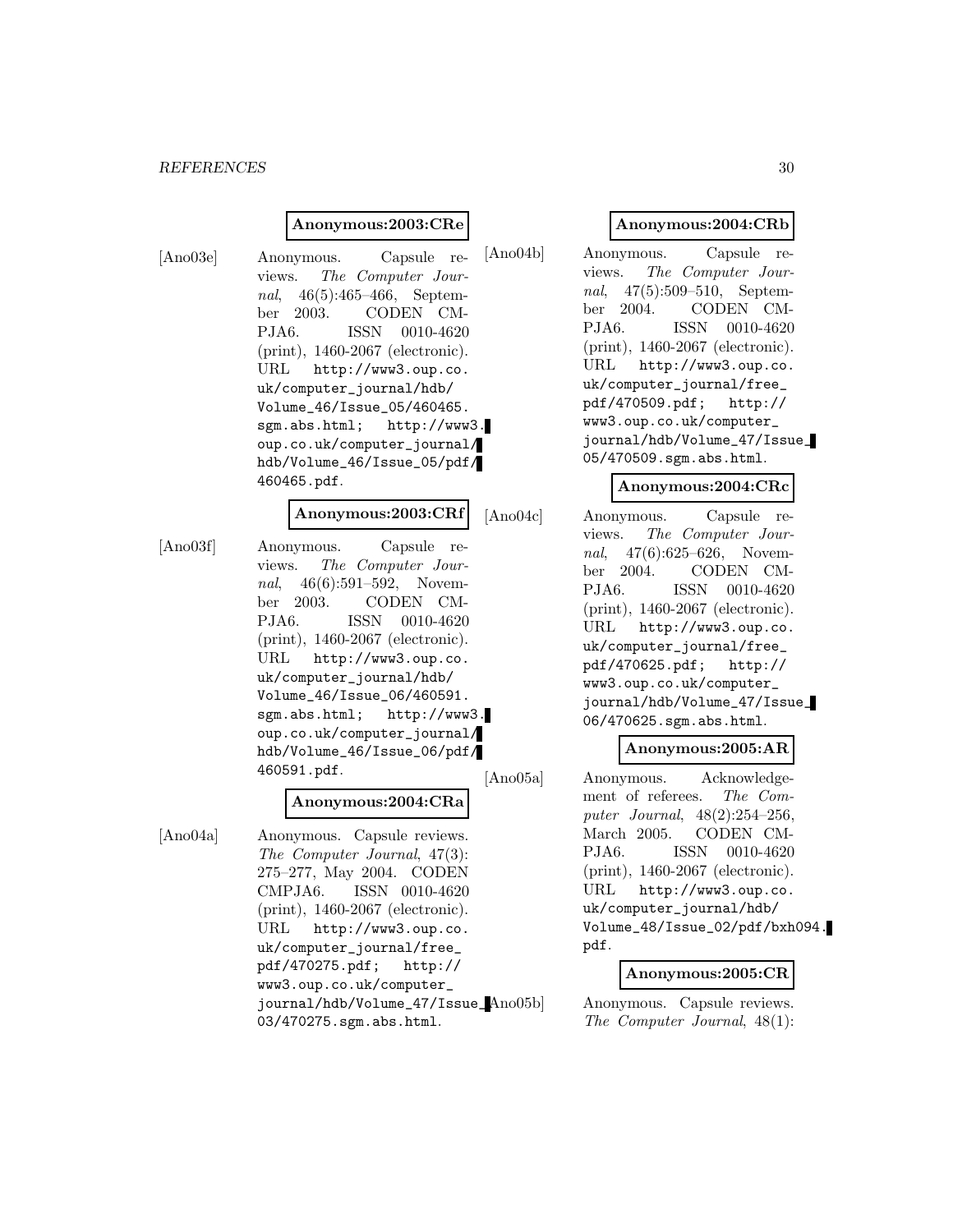1–3, January 2005. CODEN CMPJA6. ISSN 0010-4620 (print), 1460-2067 (electronic). URL http://www3.oup.co. uk/computer\_journal/hdb/ Volume\_48/Issue\_01/bxh069. sgm.abs.html; http://www3. oup.co.uk/computer\_journal/ hdb/Volume\_48/Issue\_01/pdf/ bxh069.pdf.

# **Anonymous:2006:ARR**

[Ano06a] Anonymous. Acknowledgement of referees: Reviewers who have agreed to review between 1 January 2005 and 31 December 2005 for The Computer Journal. The Computer Journal, 49(3):378–380, May 2006. CODEN CMPJA6. ISSN 0010-4620 (print), 1460- 2067 (electronic). URL http: //comjnl.oxfordjournals. org/cgi/content/full/49/ 3/378; http://comjnl.oxfordjournals. org/cgi/reprint/49/3/378.

# **Anonymous:2006:CR**

[Ano06b] Anonymous. Capsule reviews. The Computer Journal, 49(2):133, March 2006. CODEN CMPJA6. ISSN 0010-4620 (print), 1460-2067 (electronic). URL http: //comjnl.oxfordjournals. org/cgi/content/full/49/ 2/133; http://comjnl.oxfordjournals. org/cgi/reprint/49/2/133.

#### **Anonymous:2006:DRM**

[Ano06c] Anonymous. Discussion on Robin Milner's First Computer Journal Lecture: Ubiq-

uitous computing: Shall we understand it? The Computer Journal, 49(4):390–399, July 2006. CODEN CMPJA6. ISSN 0010-4620 (print), 1460- 2067 (electronic). URL http: //comjnl.oxfordjournals. org/cgi/content/full/49/ 4/390; http://comjnl.oxfordjournals. org/cgi/reprint/49/4/390.

# **Anonymous:2007:DHP**

[Ano07a] Anonymous. Discussion on "Hedging Predictions in Machine Learning" by A. Gammerman and V. Vovk. The Computer Journal, 50(2):164– 172, March 2007. CO-DEN CMPJA6. ISSN 0010- 4620 (print), 1460-2067 (electronic). URL http://comjnl. oxfordjournals.org/cgi/content/ full/50/2/164; http:// comjnl.oxfordjournals.org/ cgi/reprint/50/2/164. See [GV07a, GV07b].

#### **Anonymous:2007:DIPa**

[Ano07b] Anonymous. Discussion on "The Ideal of Program Correctness" by Tony Hoare. The Computer Journal, 50(3): 261–268, May 2007. CO-DEN CMPJA6. ISSN 0010- 4620 (print), 1460-2067 (electronic). URL http://comjnl. oxfordjournals.org/cgi/content/ full/50/3/261; http:// comjnl.oxfordjournals.org/ cgi/reprint/50/3/261. See [Hoa07, Ano07c].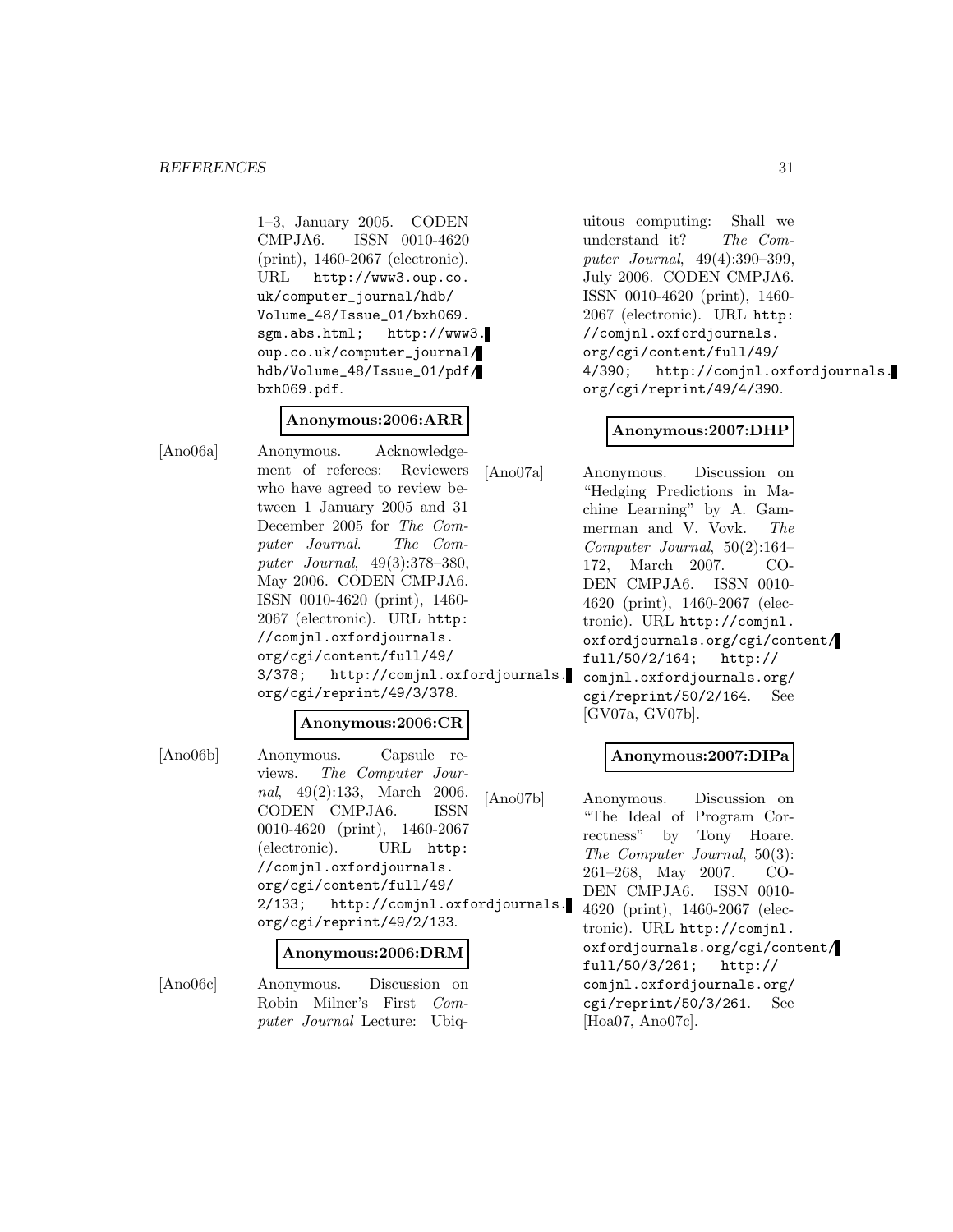#### **Anonymous:2007:DIPb**

[Ano07c] Anonymous. Discussion on "The Ideal of Program Correctness": Responses from Tony Hoare. The Computer Journal, 50(3):269–273, May 2007. CODEN CMPJA6. ISSN 0010-4620 (print), 1460- 2067 (electronic). URL http: //comjnl.oxfordjournals. org/cgi/content/full/50/ 3/269; http://comjnl.oxfordjournals. org/cgi/reprint/50/3/269. See [Hoa07, Ano07b].

## **Anonymous:2007:EOV**

[Ano07d] Anonymous. Editorial on the occasion of volume 50 of The Computer Journal. The Computer Journal,  $50(1):4-6$ , January 2007. CODEN CMPJA6. ISSN 0010-4620 (print), 1460- 2067 (electronic). URL http: //comjnl.oxfordjournals. org/cgi/content/full/50/ 1/4; http://comjnl.oxfordjournals. org/cgi/reprint/50/1/4.

#### **Anonymous:2007:KSJ**

[Ano07e] Anonymous. Karen Spärck Jones (1935–2007): Professor (emeritus) of Computers and Information, University of Cambridge. The Computer Journal, 50(4):375–376, July 2007. CODEN CMPJA6. ISSN 0010-4620 (print), 1460- 2067 (electronic). URL http: //comjnl.oxfordjournals. org/cgi/content/full/50/ 4/375; http://comjnl.oxfordjournals. org/cgi/reprint/50/4/375.

#### **Anonymous:2008:WBP**

[Ano08] Anonymous. The Wilkes Best Paper Award in volume 49 (2006). The Computer Journal, 51(1), January 2008. CODEN CMPJA6. ISSN 0010-4620 (print), 1460- 2067 (electronic). URL http: //comjnl.oxfordjournals. org/cgi/reprint/51/1/NP.

#### **Amati:2000:CGF**

[AO00] Gianni Amati and Iadh Ounis. Conceptual graphs and first order logic. The Computer Journal, 43(1):1–12, 2000. CODEN CMPJA6. ISSN 0010-4620 (print), 1460-2067 (electronic). URL http://www3.oup.co. uk/computer\_journal/hdb/ Volume\_43/Issue\_01/430001. sgm.abs.html.

# **Amer:2007:NFS**

Abdelrahman Amer and B. J. Oommen. A novel framework for self-organizing lists in environments with locality of reference: Lists-onlists. The Computer Journal, 50(2):186–196, March 2007. CODEN CMPJA6. ISSN 0010-4620 (print), 1460-2067 (electronic). URL http: //comjnl.oxfordjournals. org/cgi/content/abstract/ 50/2/186; http://comjnl. oxfordjournals.org/cgi/content/ full/50/2/186; http:// comjnl.oxfordjournals.org/ cgi/reprint/50/2/186.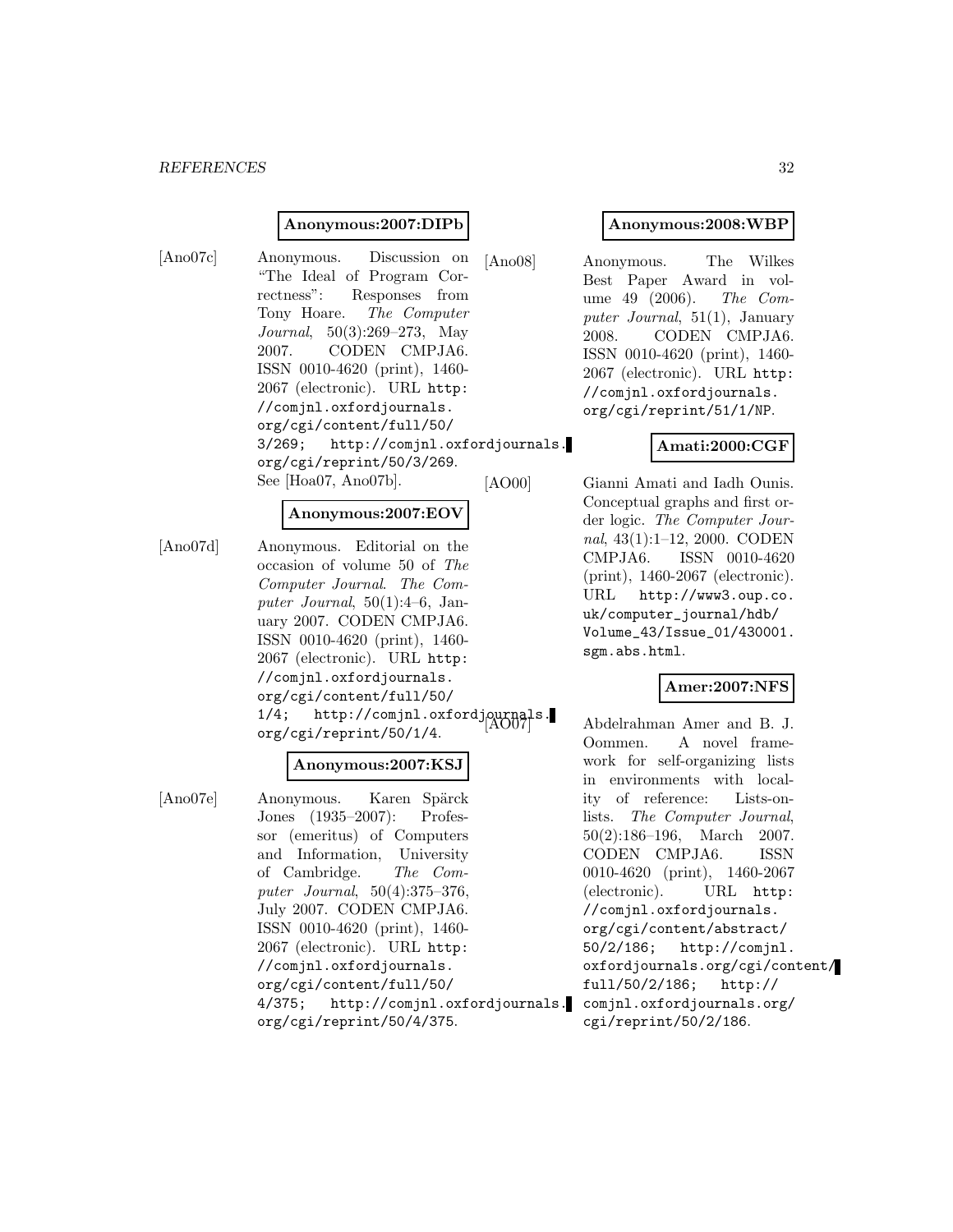# **Abdurazik:2009:UCB**

[AO09] Aynur Abdurazik and Jeff Offutt. Using coupling-based weights for the class integration and test order problem. The Computer Journal, 52(5):557–570, August 2009. CODEN CMPJA6. ISSN 0010-4620 (print), 1460- 2067 (electronic). URL http: //comjnl.oxfordjournals. org/cgi/content/abstract/ 52/5/557; http://comjnl. oxfordjournals.org/cgi/reprint/ 52/5/557.

#### **Al-Rabadi:2006:BRL**

[AR06] Anas N. Al-Rabadi. Book review: Lee Spector, Automatic Quantum Computer Programming: A Genetic Programming Approach, Kluwer Academic Publishers (2004). ISBN 1-4020-7894-3. 153 pp. The Computer Journal, 49 (1):129–130, January 2006. CODEN CMPJA6. ISSN 0010-4620 (print), 1460-2067 (electronic). URL http: //comjnl.oxfordjournals. org/cgi/content/full/49/ 1/129; http://comjnl.oxfordjournals. org/cgi/reprint/49/1/129.

# **Archenhold:2002:BR**

[Arc02] Geoffrey Archenhold. Book review. The Computer Journal, 45(3):376–377, ???? 2002. CODEN CMPJA6. ISSN 0010-4620 (print), 1460-2067 (electronic). URL http:/ /www3.oup.co.uk/computer\_ journal/hdb/Volume\_45/Issue\_

03/450376.sgm.abs.html; http://www3.oup.co.uk/computer\_ journal/hdb/Volume\_45/Issue\_ 03/pdf/450376.pdf.

# **Arnavut:2004:IC**

[Arn04] Ziya Arnavut. Inversion coding. The Computer Journal, 47(1): 46–??, January 2004. CODEN CMPJA6. ISSN 0010-4620 (print), 1460-2067 (electronic). URL http://www3.oup.co. uk/computer\_journal/hdb/ Volume\_47/Issue\_01/470046. sgm.abs.html; http://www3. oup.co.uk/computer\_journal/ hdb/Volume\_47/Issue\_01/pdf/ 470046.pdf.

#### **Al-Sadi:2001:PBF**

- [ASDOK01] J. Al-Sadi, K. Day, and M. Ould-Khaoua. Probabilitybased fault-tolerant routing in hypercubes. The Computer Journal, 44(5):368–373, ???? 2001. CODEN CM-PJA6. ISSN 0010-4620 (print), 1460-2067 (electronic). URL http://www3.oup.co. uk/computer\_journal/hdb/ Volume\_44/Issue\_05/440368. sgm.abs.html; http://www3.
	- oup.co.uk/computer\_journal/ hdb/Volume\_44/Issue\_05/pdf/ 440368.pdf.

# **Antoniou:2004:SWP**

[AV04] G. (Grigoris) Antoniou and Frank Van Harmelen. A Semantic Web primer. Cooperative information systems. MIT Press, Cambridge, MA, USA, 2004. ISBN 0-262-01210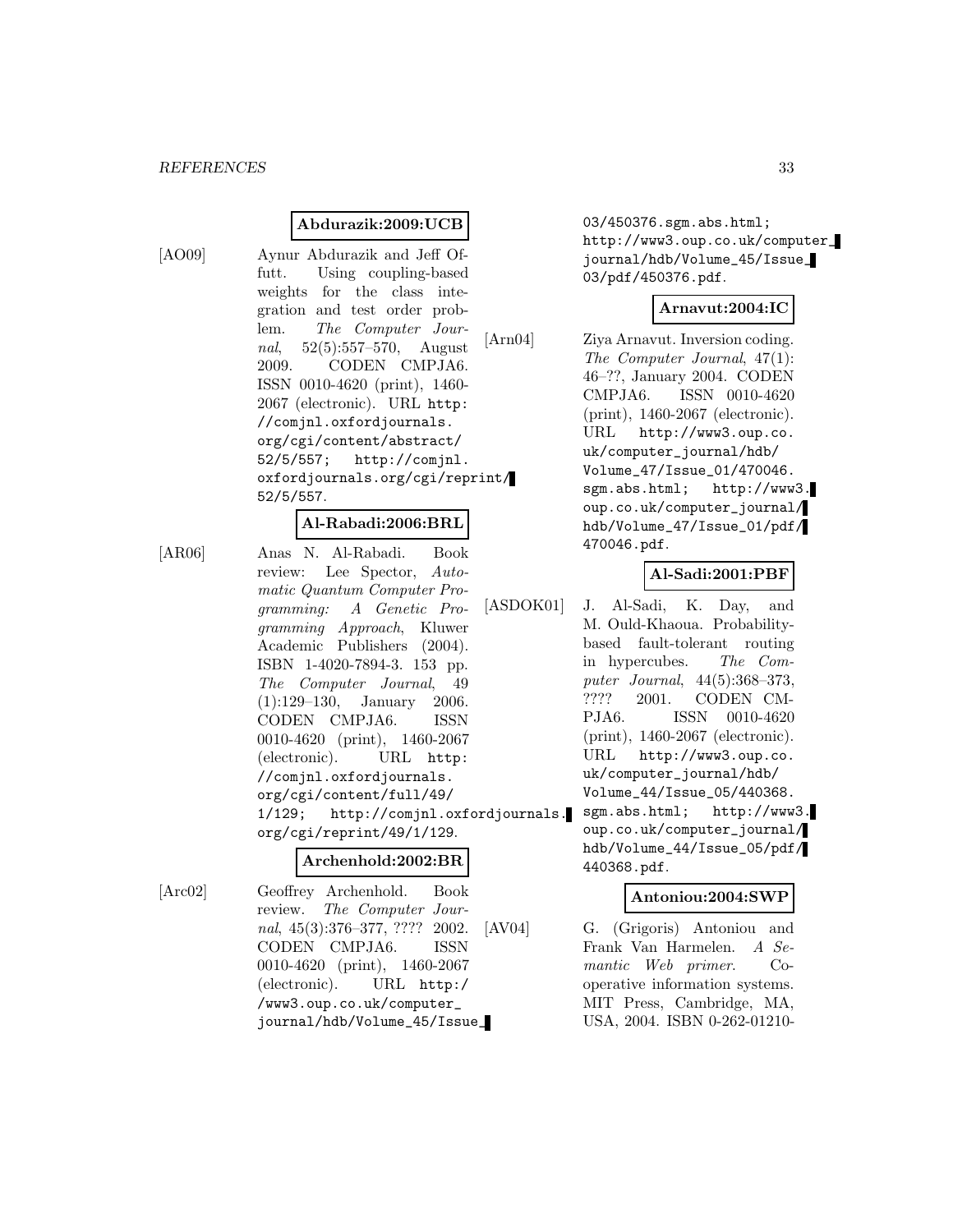3. xx + 238 pp. LCCN TK5105.88815 . A58 2004.

# **Ayesh:2003:BR**

[Aye03] Aladdin Ayesh. Book review. The Computer Journal, 46(4):462, July 2003. CODEN CMPJA6. ISSN 0010-4620 (print), 1460-2067 (electronic). URL http://www3.oup.co. uk/computer\_journal/hdb/ Volume\_46/Issue\_04/460462. sgm.abs.html; http://www3. oup.co.uk/computer\_journal/ hdb/Volume\_46/Issue\_04/pdf/ 460462.pdf.

# **Azizi:2006:BRJ**

[Azi06] Mostafa Azizi. Book review: John Hunt and Chris Loftus, Guide to J2EE: Enterprise Java. Series Springer Professional Computing. Springer (2003). ISBN 1-85233-704- 4. \$79.95/£45.00/£69.95. 672 pp. The Computer Journal, 49(2):250–251, March 2006. CODEN CMPJA6. ISSN 0010-4620 (print), 1460-2067 (electronic). URL http: //comjnl.oxfordjournals. org/cgi/content/full/49/ 2/250; http://comjnl.oxfordjournals. org/cgi/reprint/49/2/250.

# **Bjorn-Andersen:2004:BRR**

[BA04] Niels Bjørn-Andersen. Book review: Redesigning Human Systems — InfoSCI 2003 by Enid Mumford. The Computer Journal, 47(2):271, March 2004. CODEN CM-PJA6. ISSN 0010-4620

(print), 1460-2067 (electronic). URL http://www3.oup.co. uk/computer\_journal/free\_ pdf/470271.pdf; http:// www3.oup.co.uk/computer\_ journal/hdb/Volume\_47/Issue\_ 02/470271.sgm.abs.html.

# **Balakirsky:2002:BCA**

[Bal02a] Vladimir B. Balakirsky. Block codes for asynchronous data transmission designed from binary trees. The Computer Journal, 45(2):243–248, ???? 2002. CODEN CM-PJA6. ISSN 0010-4620 (print), 1460-2067 (electronic). URL http://www3.oup.co. uk/computer\_journal/hdb/ Volume\_45/Issue\_02/450243. sgm.abs.html; http://www3. oup.co.uk/computer\_journal/ hdb/Volume\_45/Issue\_02/pdf/ 450243.pdf.

# **Balakirsky:2002:NCA**

[Bal02b] Vladimir B. Balakirsky. A new coding algorithm for trees. The Computer Journal, 45(2):237– 242, ???? 2002. CODEN CMPJA6. ISSN 0010-4620 (print), 1460-2067 (electronic). URL http://www3.oup.co. uk/computer\_journal/hdb/ Volume\_45/Issue\_02/450237. sgm.abs.html; http://www3. oup.co.uk/computer\_journal/ hdb/Volume\_45/Issue\_02/pdf/ 450237.pdf.

#### **Balakirsky:2005:HDU**

[Bal05] Vladimir B. Balakirsky. Hashing of databases with the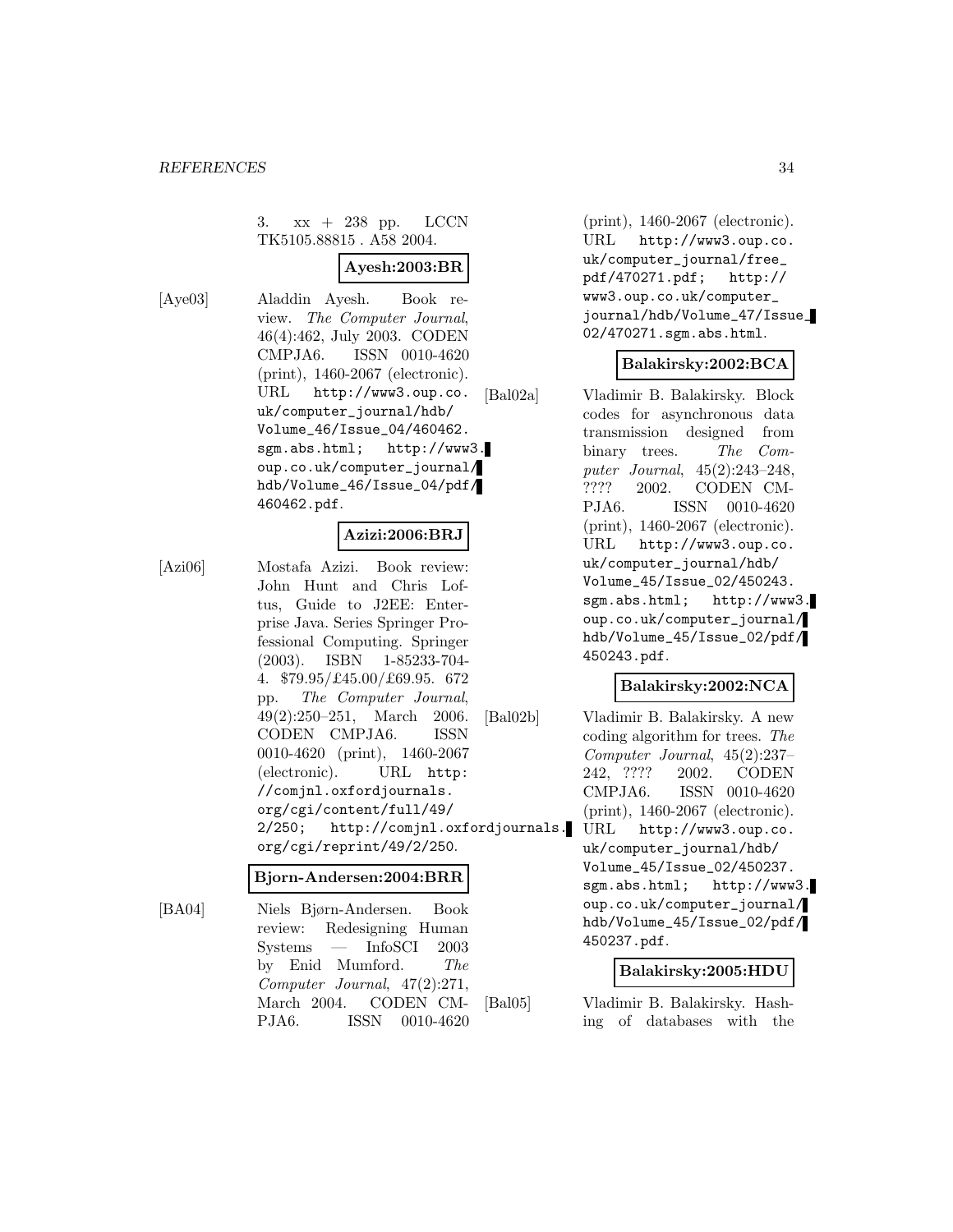use of metric properties of the Hamming space. The Computer Journal, 48(1):4– 16, January 2005. CODEN CMPJA6. ISSN 0010-4620 (print), 1460-2067 (electronic). URL http://www3.oup.co. uk/computer\_journal/hdb/ Volume\_48/Issue\_01/bxh059. sgm.abs.html; http://www3. oup.co.uk/computer\_journal/ hdb/Volume\_48/Issue\_01/pdf/ bxh059.pdf.

# **Barbuti:2004:AIF**

[Bar04] Roberto Barbuti. Analyzing information flow properties in assembly code by abstract interpretation. The Computer Journal, 47(1):25– ??, January 2004. CODEN CMPJA6. ISSN 0010-4620 (print), 1460-2067 (electronic). URL http://www3.oup.co. uk/computer\_journal/hdb/ Volume\_47/Issue\_01/470025. sgm.abs.html; http://www3. oup.co.uk/computer\_journal/ hdb/Volume\_47/Issue\_01/pdf/ 470025.pdf.

# **Barron:2005:DWP**

[Bar05] David W. Barron. David Wheeler: a personal memoir. The Computer Journal, 48(6):650–651, November 2005. CODEN CMPJA6. ISSN 0010-4620 (print), 1460- 2067 (electronic). URL http: //comjnl.oxfordjournals. org/cgi/content/full/48/ 6/650; http://comjnl.oxfordjournals. uk/computer\_journal/hdb/ org/cgi/reprint/48/6/650.

# **Baskerville:2003:BR**

[Bas03] Richard Baskerville. Book review. The Computer Journal, 46(6):660, November 2003. CODEN CMPJA6. ISSN 0010-4620 (print), 1460-2067 (electronic). URL http:/ /www3.oup.co.uk/computer\_ journal/hdb/Volume\_46/Issue\_ 06/460660a.sgm.abs.html; http://www3.oup.co.uk/computer\_ journal/hdb/Volume\_46/Issue\_ 06/pdf/460660a.pdf.

# **Brimkov:2005:AHG**

[BB05] Valentin E. Brimkov and Reneta P. Barneva. Analytical honeycomb geometry for raster and volume graphics. The Computer Journal, 48(2): 180–199, March 2005. CODEN CMPJA6. ISSN 0010-4620 (print), 1460-2067 (electronic). URL http://www3.oup.co. uk/computer\_journal/hdb/ Volume\_48/Issue\_02/bxh075. sgm.abs.html; http://www3. oup.co.uk/computer\_journal/ hdb/Volume\_48/Issue\_02/pdf/ bxh075.pdf.

# **Bowman:2001:AMS**

[BBD01] H. Bowman, J. W. Bryans, and J. Derrick. Analysis of a multimedia stream using stochastic process algebra. The Computer Journal, 44(4):230– 245, ???? 2001. CODEN CMPJA6. ISSN 0010-4620 (print), 1460-2067 (electronic). URL http://www3.oup.co. Volume\_44/Issue\_04/440230.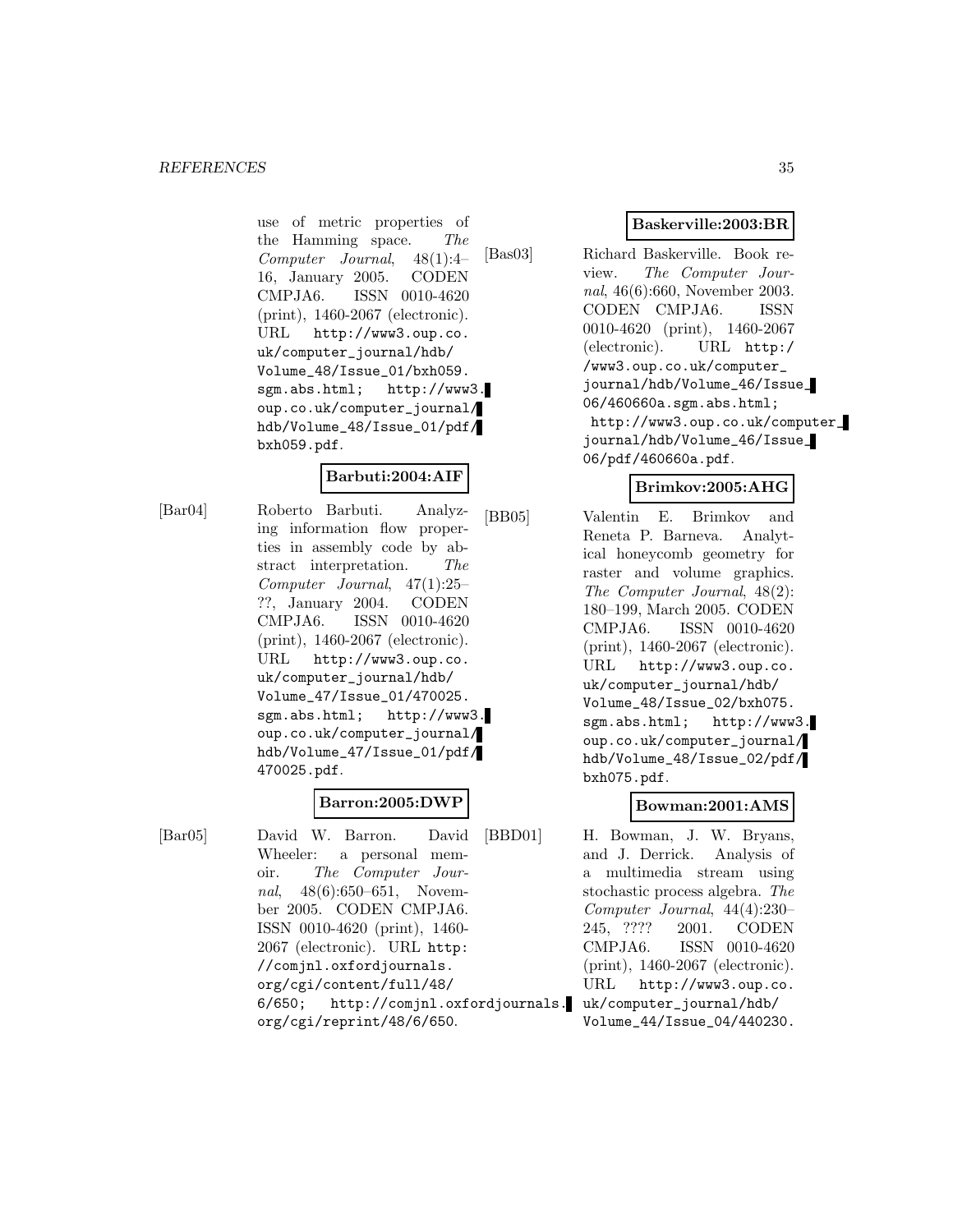sgm.abs.html; http://www3. oup.co.uk/computer\_journal/ hdb/Volume\_44/Issue\_04/pdf/ 440230.pdf.

# **Baldoni:2007:EPS**

[BBQV07] Roberto Baldoni, Roberto Beraldi, Leonardo Querzoni, and Antonino Virgillito. Efficient publish/subscribe through a self-organizing broker overlay and its application to SIENA. The Computer Journal, 50(4):444–459, July 2007. CODEN CMPJA6. ISSN 0010-4620 (print), 1460-2067 (electronic). URL http: //comjnl.oxfordjournals. org/cgi/content/abstract/ 50/4/444; http://comjnl. oxfordjournals.org/cgi/content/ full/50/4/444; http:// comjnl.oxfordjournals.org/ cgi/reprint/50/4/444.

# **Baggio:2001:ETM**

[BBvST01] Aline Baggio, Gerco Ballintijn, Maarten van Steen, and Andrew S. Tanenbaum. Efficient tracking of mobile objects in Globe. The Computer Journal, 44(5):340–353, ???? 2001. CODEN CM-PJA6. ISSN 0010-4620 (print), 1460-2067 (electronic). URL http://www3.oup.co. uk/computer\_journal/hdb/ Volume\_44/Issue\_05/440340. sgm.abs.html; http://www3. oup.co.uk/computer\_journal/ hdb/Volume\_44/Issue\_05/pdf/ 440340.pdf.

# **Bertot:2004:ITP**

Yves Bertot and P. (Pierre) Castéran. Interactive theorem proving and program development: Coq'Art: the calculus of inductive constructions. Texts in theoretical computer science. Springer-Verlag, Berlin, Germany / Heidelberg, Germany / London, UK / etc., 2004. ISBN 3-540-20854-2 (hardcover). xxv + 469 pp. LCCN QA76.9.A96 B47 2004.

# **Benoit:2005:SSB**

[BCGH05] A. Benoit, M. Cole, S. Gilmore, and J. Hillston. Scheduling skeleton-based grid applications using PEPA and NWS. The Computer Journal, 48(3):369–378, May 2005. CODEN CMPJA6. ISSN 0010-4620 (print), 1460-2067 (electronic). URL http: //comjnl.oxfordjournals. org/cgi/content/abstract/ 48/3/369; http://comjnl. oxfordjournals.org/cgi/reprint/ 48/3/369.

# **Bressan:2005:DXT**

 $[BCH<sup>+</sup>05]$  Stéphane Bressan, Stefano Ceri, Ela Hunt, Zachary G. Ives, Zohra Bellahsène, Michael Rys, and Rainer Unland, editors. Database and XML technologies: Third International XML Database Symposium, XSym 2005, Trondheim, Norway, August 28– 29, 2005: proceedings, volume 3671 of Lecture Notes in Computer Science. Spring-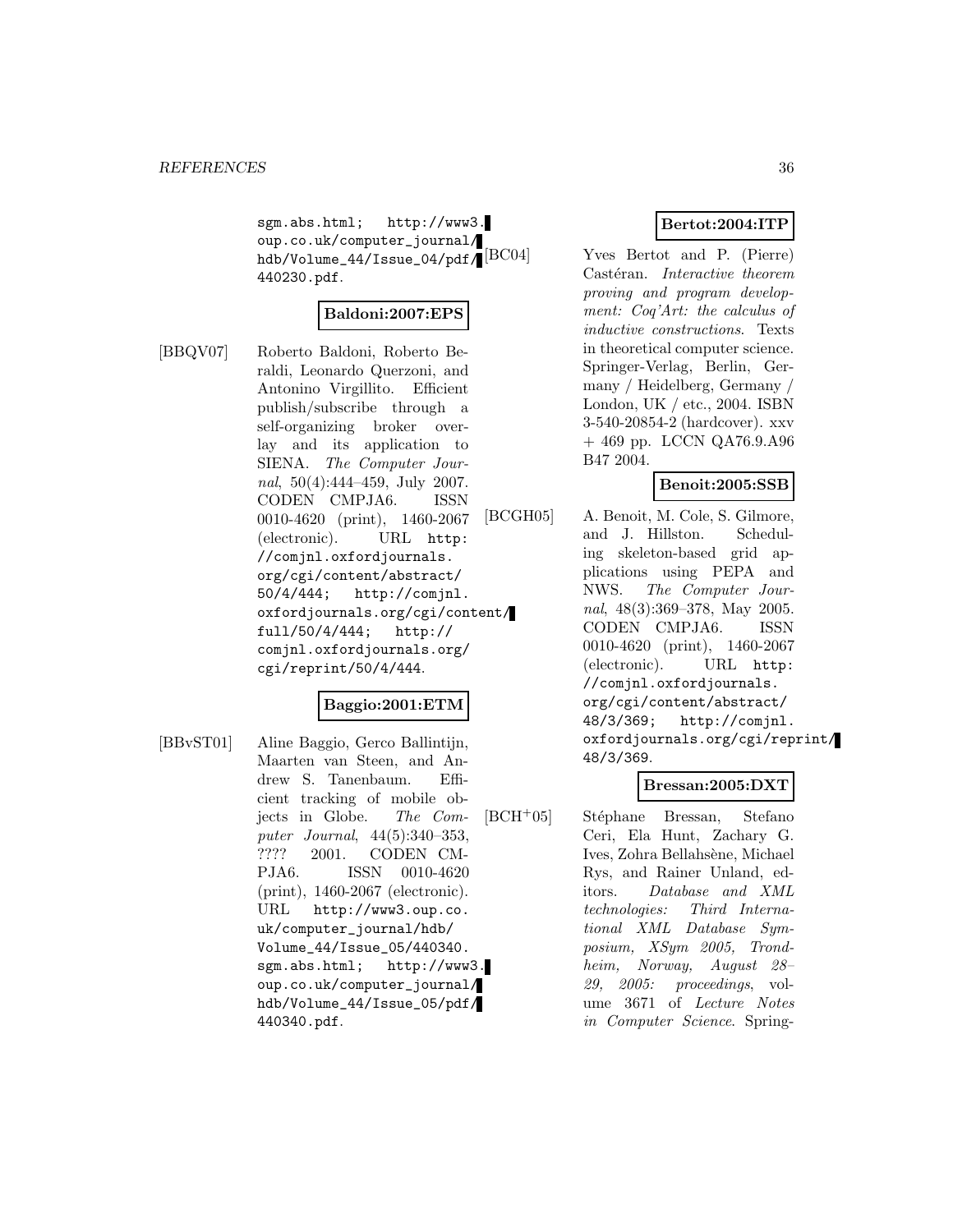er-Verlag, Berlin, Germany / Heidelberg, Germany / London, UK / etc., 2005. CO-DEN LNCSD9. ISBN 3-540- 28583-0 (softcover). ISSN 0302- 9743. LCCN QA76.9.D3.I5978 2005. URL http://www. springerlink.com/openurl. asp?genre=issue&issn=0302- 9743&volume=3671.

# **Bate:2001:UMP**

[BCKM01] Iain Bate, Philippa Conmy, Tim Kelly, and John McDermid. Use of modern processors in safety-critical applications. The Computer Journal, 44(6): 531–543, ???? 2001. CODEN CMPJA6. ISSN 0010-4620 (print), 1460-2067 (electronic). URL http://www3.oup.co. uk/computer\_journal/hdb/ Volume\_44/Issue\_06/440531. sgm.abs.html; http://www3. oup.co.uk/computer\_journal/ hdb/Volume\_44/Issue\_06/pdf/ 440531.pdf.

### **Bellavista:2002:JLD**

oup.co.uk/computer\_journal/

[BCS02] Paolo Bellavista, Antonio Corradi, and Cesare Stefanelli. Java for on-line distributed monitoring of heterogeneous systems and services. The Computer Journal, 45(6):595– 607, ???? 2002. CODEN CMPJA6. ISSN 0010-4620 (print), 1460-2067 (electronic). URL http://www3.oup.co. uk/computer\_journal/hdb/ Volume\_45/Issue\_06/450595. sgm.abs.html; http://www3. hdb/Volume\_45/Issue\_06/pdf/ 450595.pdf.

# **Bein:2007:OSS**

[BDK07] Doina Bein, Ajoy K. Datta, and Mehmet Hakan Karaata. An optimal snap-stabilizing multiwave algorithm. The Computer Journal, 50(3):332–340, May 2007. CODEN CMPJA6. ISSN 0010-4620 (print), 1460- 2067 (electronic). URL http: //comjnl.oxfordjournals. org/cgi/content/abstract/ 50/3/332; http://comjnl. oxfordjournals.org/cgi/content/ full/50/3/332; http:// comjnl.oxfordjournals.org/ cgi/reprint/50/3/332.

### **Bein:2007:SSL**

[BDV07] Doina Bein, Ajoy K. Datta, and Vincent Villain. Selfstabilizing local routing in ad hoc networks. The Computer Journal, 50(2):197–203, March 2007. CODEN CMPJA6. ISSN 0010-4620 (print), 1460- 2067 (electronic). URL http: //comjnl.oxfordjournals. org/cgi/content/abstract/ 50/2/197; http://comjnl. oxfordjournals.org/cgi/content/ full/50/2/197; http:// comjnl.oxfordjournals.org/ cgi/reprint/50/2/197.

### **Berkovich:2000:REC**

[BEQ00] Simon Y. Berkovich and Eyas El-Qawasmeh. Reversing the error-correction scheme for a fault-tolerant indexing. The Computer Journal, 43(1):54–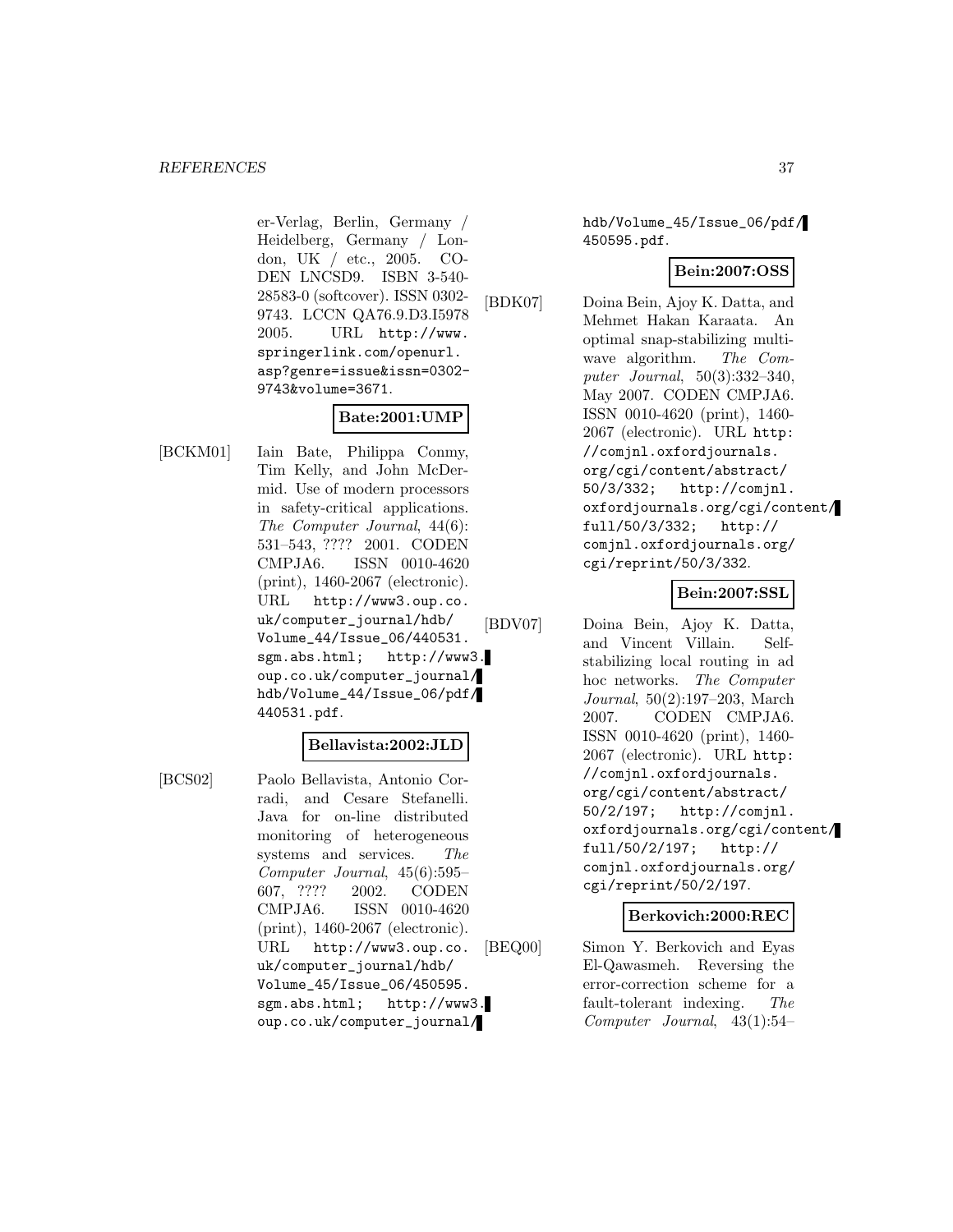64, ???? 2000. CODEN CMPJA6. ISSN 0010-4620 (print), 1460-2067 (electronic). URL http://www3.oup.co. uk/computer\_journal/hdb/ Volume\_43/Issue\_01/430054. sgm.abs.html.

### **Berleant:2002:BR**

[Ber02a] Daniel Berleant. Book review. The Computer Journal, 45(5): 578–579, ???? 2002. CODEN CMPJA6. ISSN 0010-4620 (print), 1460-2067 (electronic). URL http://www3.oup.co. uk/computer\_journal/hdb/ Volume\_45/Issue\_05/450578. sgm.abs.html; http://www3. oup.co.uk/computer\_journal/ hdb/Volume\_45/Issue\_05/pdf/ 450578.pdf.

### **Berry:2002:BR**

[Ber02b] Simon Berry. Book review. The Computer Journal, 45(3): 374, ???? 2002. CODEN CMPJA6. ISSN 0010-4620 (print), 1460-2067 (electronic). URL http://www3.oup.co. uk/computer\_journal/hdb/ Volume\_45/Issue\_03/450374. sgm.abs.html; http://www3. oup.co.uk/computer\_journal/ hdb/Volume\_45/Issue\_03/pdf/ 450364.pdf.

#### **Bettstetter:2004:CAH**

[Bet04] Christian Bettstetter. On the connectivity of ad hoc networks. The Computer Journal, 47(4):432–447, July 2004. CODEN CMPJA6. ISSN 0010-4620 (print), 1460-2067

(electronic). URL http:/ /www3.oup.co.uk/computer\_ journal/hdb/Volume\_47/Issue\_ 04/470432.sgm.abs.html; http://www3.oup.co.uk/computer\_ journal/hdb/Volume\_47/Issue\_ 04/pdf/470432.pdf.

# **Borghuis:2000:CLS**

[BF00] Tijn Borghuis and Loe Feijs. A constructive logic for services and information flow in computer networks. The Computer Journal, 43(4):274– 289, ???? 2000. CODEN CMPJA6. ISSN 0010-4620 (print), 1460-2067 (electronic). URL http://www3.oup.co. uk/computer\_journal/hdb/ Volume\_43/Issue\_04/430274. sgm.abs.html; http://www3. oup.co.uk/computer\_journal/ hdb/Volume\_43/Issue\_04/pdf/ 430274.pdf.

### **Bondavalli:2004:MAS**

[BF04] Andrea Bondavalli and Roberto Filippini. Modeling and analysis of a scheduled maintenance system: a DSPN approach. The Computer Journal, 47(6):634– 650, November 2004. CODEN CMPJA6. ISSN 0010-4620 (print), 1460-2067 (electronic). URL http://www3.oup.co. uk/computer\_journal/hdb/ Volume\_47/Issue\_06/470634. sgm.abs.html; http://www3. oup.co.uk/computer\_journal/ hdb/Volume\_47/Issue\_06/pdf/ 470634.pdf.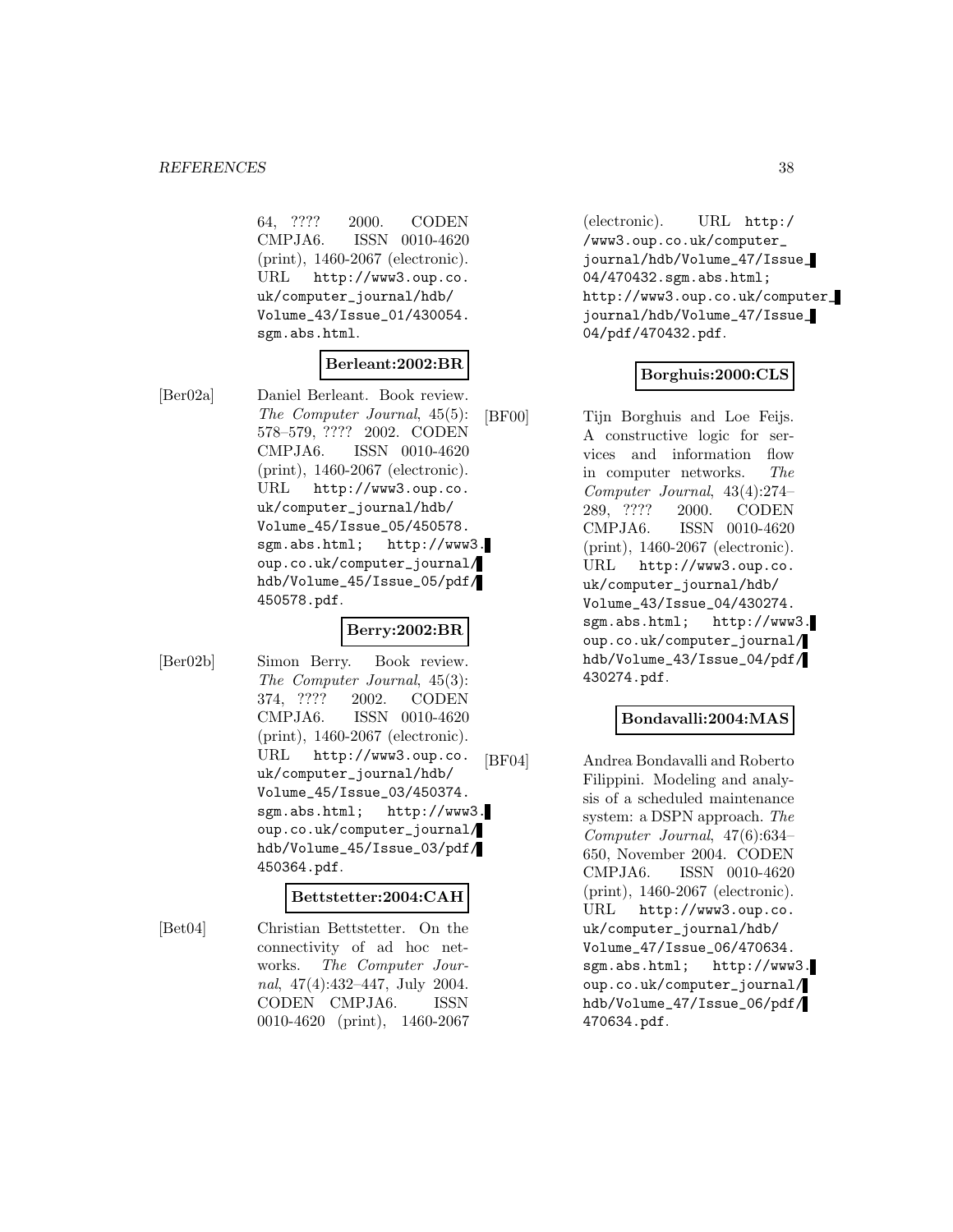### **Barringer:2002:RDS**

[BFGW02] Howard Barringer, Donal Fellows, Graham Gough, and Alan Williams. Rainbow: Development, simulation and analysis tools for asynchronous micropipeline hardware design. The Computer Journal, 45(1): 2–11, ???? 2002. CODEN CMPJA6. ISSN 0010-4620 (print), 1460-2067 (electronic). URL http://www3.oup.co. uk/computer\_journal/hdb/ Volume\_45/Issue\_01/450002. sgm.abs.html; http://www3. oup.co.uk/computer\_journal/ hdb/Volume\_45/Issue\_01/pdf/ 450002.pdf.

#### **Bernardeschi:2000:FVF**

[BFS00] Cinzia Bernardeschi, Alessandro Fantechi, and Luca Simoncini. Formally verifying fault tolerant system designs. The Computer Journal, 43(3): 191–205, ???? 2000. CODEN CMPJA6. ISSN 0010-4620 (print), 1460-2067 (electronic). URL http://www3.oup.co. uk/computer\_journal/hdb/ Volume\_43/Issue\_03/430191. sgm.abs.html; http://www3. oup.co.uk/computer\_journal/ hdb/Volume\_43/Issue\_03/pdf/ 430191.pdf.

#### **Blundo:2003:HII**

[BG03] Carlo Blundo and Clemente Galdi. Hiding information in image mosaics. The Computer Journal, 46(2):202–212, February 2003. CODEN CMPJA6. ISSN 0010-4620

(print), 1460-2067 (electronic). URL http://www3.oup.co. uk/computer\_journal/hdb/ Volume\_46/Issue\_02/460202. sgm.abs.html; http://www3. oup.co.uk/computer\_journal/ hdb/Volume\_46/Issue\_02/pdf/ 460202.pdf.

### **Bousias:2006:ILP**

[BHJ06] Kostas Bousias, Nabil Hasasneh, and Chris Jesshope. Instruction level parallelism through microthreading — a scalable approach to chip multiprocessors. The Computer Journal, 49(2):211–233, March 2006. CODEN CMPJA6. ISSN 0010-4620 (print), 1460- 2067 (electronic). URL http: //comjnl.oxfordjournals. org/cgi/content/abstract/ 49/2/211; http://comjnl. oxfordjournals.org/cgi/content/ full/49/2/211; http:// comjnl.oxfordjournals.org/ cgi/reprint/49/2/211.

### **Bar-Ilan:2006:BRM**

[BI06] Judit Bar-Ilan. Book review: Mark Levene, An Introduction to Search Engines and Web Navigation. Addison Wesley, Pearson Education (2006). ISBN 0-321-30677-5. £39.99. 365 pp. Softbound. The Computer Journal, 49(4):500, July 2006. CODEN CMPJA6. ISSN 0010-4620 (print), 1460- 2067 (electronic). URL http: //comjnl.oxfordjournals. org/cgi/content/full/49/ 4/500-a; http://comjnl.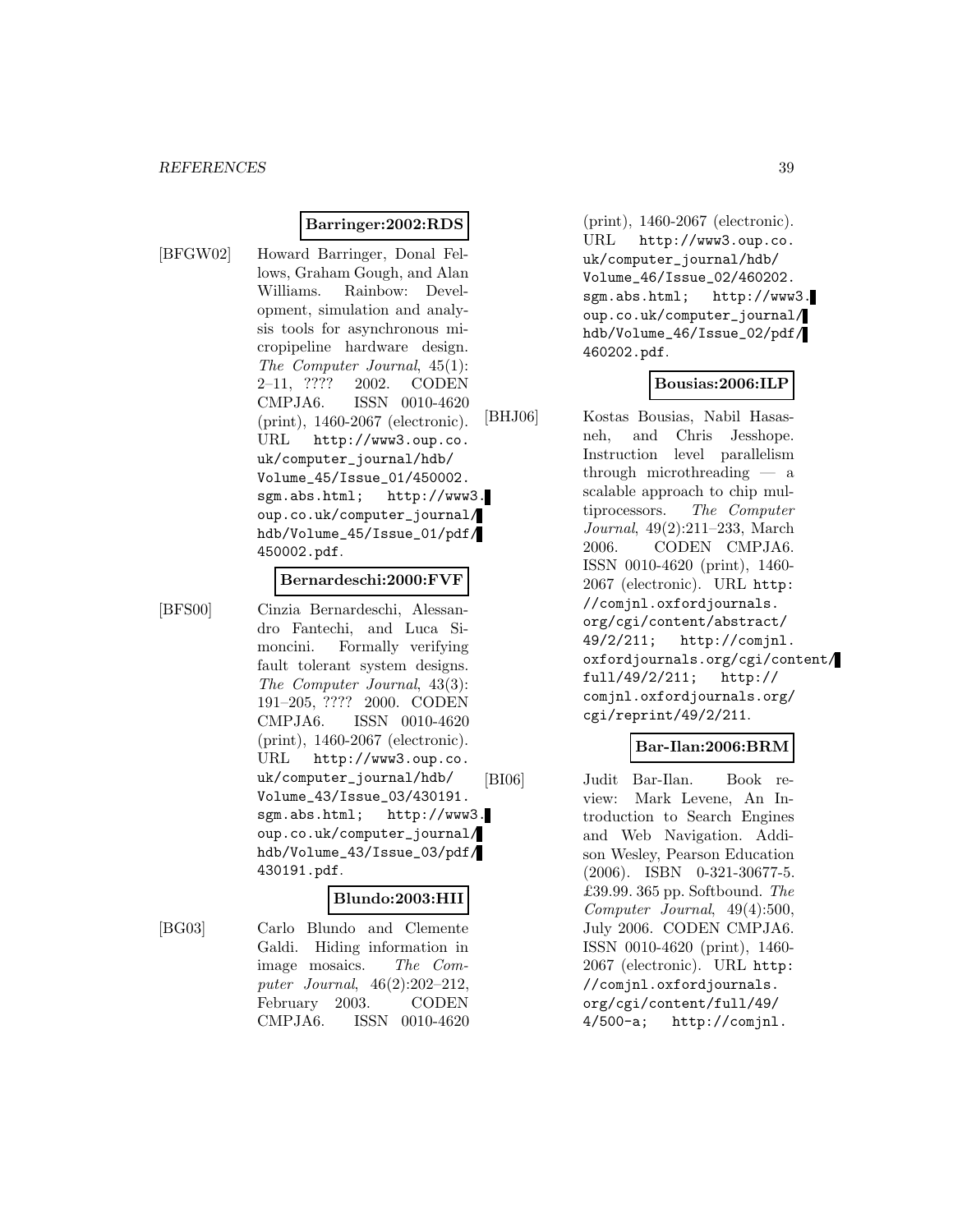oxfordjournals.org/cgi/reprint/ 49/4/500-a.

#### **Bakalis:2007:LMM**

[BIM<sup>+</sup>07] A. Bakalis, C. S. Iliopoulos, C. Makris, S. Sioutas, E. Theodoridis, A. Tsakalidis, and K. Tsichlas. Locating maximal multirepeats in multiple strings under various constraints. The Computer Journal, 50(2):178–185, March 2007. CODEN CMPJA6. ISSN 0010-4620 (print), 1460- 2067 (electronic). URL http: //comjnl.oxfordjournals. org/cgi/content/abstract/ 50/2/178; http://comjnl. oxfordjournals.org/cgi/content/ full/50/2/178; http:// comjnl.oxfordjournals.org/ cgi/reprint/50/2/178.

### **Bodlaender:2008:COG**

[BK08] Hans L. Bodlaender and Arie M. C. A. Koster. Combinatorial optimization on graphs of bounded treewidth. The Computer Journal, 51(3):255–269, May 2008. CODEN CMPJA6. ISSN 0010-4620 (print), 1460- 2067 (electronic). URL http: //comjnl.oxfordjournals. org/cgi/content/abstract/ 51/3/255; http://comjnl. oxfordjournals.org/cgi/content/ full/51/3/255; http:// comjnl.oxfordjournals.org/ cgi/reprint/51/3/255.

#### **Bodlaender:2004:ACG**

[BKTV04] Hans L. Bodlaender, Ton Kloks, Richard B. Tan, and

Jan Van Leeuwen. Approximations for  $\lambda$ -colorings of graphs. The Computer Journal, 47(2): 193–204, March 2004. CODEN CMPJA6. ISSN 0010-4620 (print), 1460-2067 (electronic). URL http://www3.oup.co. uk/computer\_journal/hdb/ Volume\_47/Issue\_02/470193. sgm.abs.html; http://www3. oup.co.uk/computer\_journal/ hdb/Volume\_47/Issue\_02/pdf/ 470193.pdf.

### **Bernardeschi:2006:UCD**

[BLMM06] C. Bernardeschi, G. Lettieri, L. Martini, and P. Masci. Using control dependencies for space-aware bytecode verification. The Computer Journal, 49(2):234–248, March 2006. CODEN CMPJA6. ISSN 0010-4620 (print), 1460-2067 (electronic). URL http: //comjnl.oxfordjournals. org/cgi/content/abstract/ 49/2/234; http://comjnl. oxfordjournals.org/cgi/content/ full/49/2/234; http:// comjnl.oxfordjournals.org/ cgi/reprint/49/2/234.

# **Bhowmick:2003:RWD**

[BMN03] Sourav S. Bhowmick, Sanjay Madria, and Wee Keong Ng. Representation of Web data in a Web warehouse. The Computer Journal, 46(3):229– 262, May 2003. CODEN CMPJA6. ISSN 0010-4620 (print), 1460-2067 (electronic). URL http://www3.oup.co. uk/computer\_journal/hdb/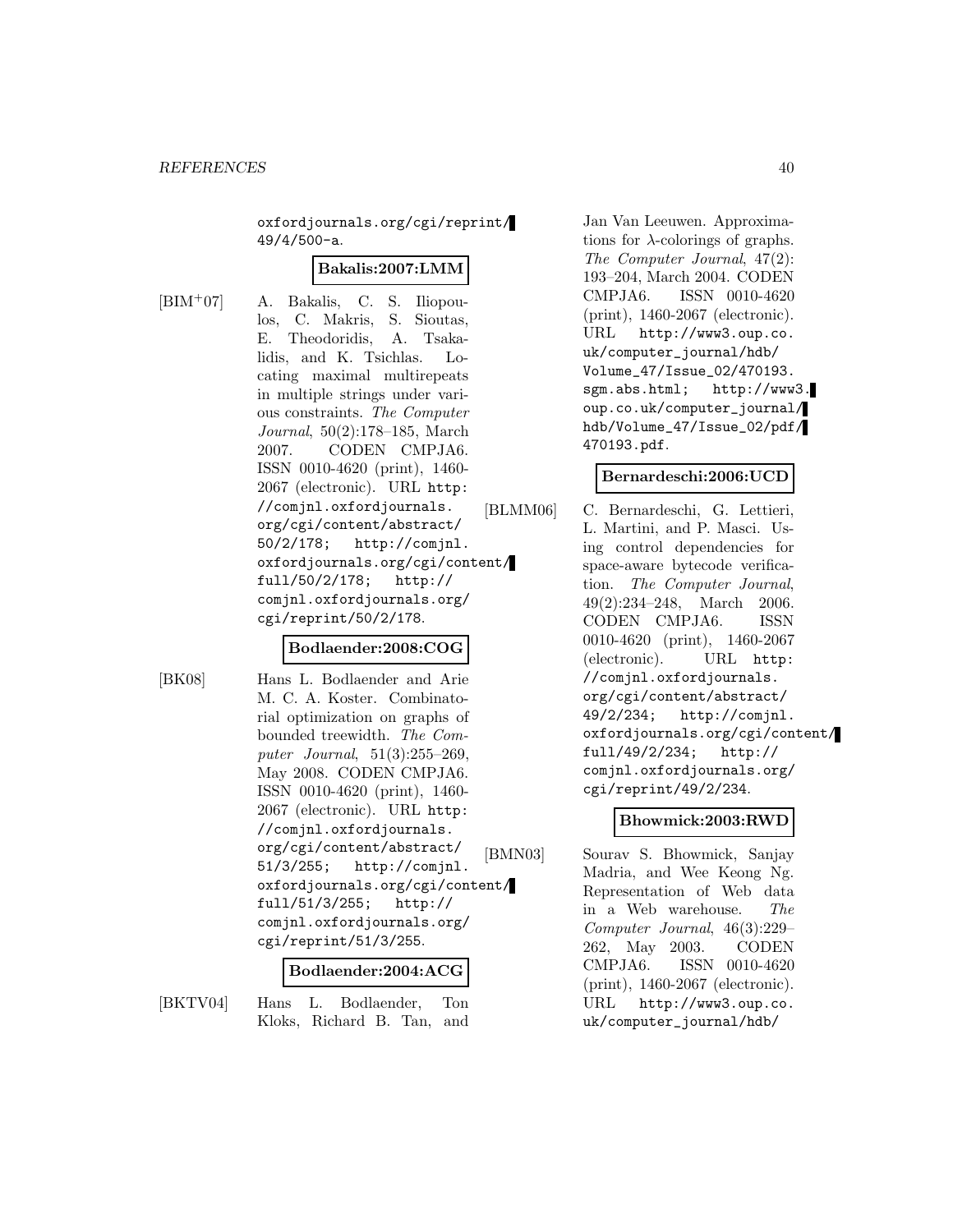Volume\_46/Issue\_03/460229. sgm.abs.html; http://www3. oup.co.uk/computer\_journal/ $[{\rm BO05}]$ hdb/Volume\_46/Issue\_03/pdf/ 460229.pdf.

### **Bhowmick:2000:DVO**

[BMNL00] Sourav S. Bhowmick, Sanjay Madria, Wee Keong Ng, and Ee-Peng Lim. Data visualization operators for WHOWEDA. The Computer Journal, 43(5):364–385, ???? 2000. CODEN CM-PJA6. ISSN 0010-4620 (print), 1460-2067 (electronic). URL http://www3.oup.co. uk/computer\_journal/hdb/ Volume\_43/Issue\_05/430364.  $\frac{1}{\text{Sob02}}$ <br>sgm.abs.html; http://www3. oup.co.uk/computer\_journal/ hdb/Volume\_43/Issue\_05/pdf/ 430364.pdf.

### **Bozanis:2003:LTL**

[BNM03] Panayiotis Bozanis, Alexandros Nanopoulos, and Yannis Manolopoulos. LR-tree: a logarithmic decomposable spatial index method. The Computer Journal, 46(3):319– 331, May 2003. CODEN CMPJA6. ISSN 0010-4620 (print), 1460-2067 (electronic). URL http://www3.oup.co. uk/computer\_journal/hdb/ Volume\_46/Issue\_03/460319. sgm.abs.html; http://www3. oup.co.uk/computer\_journal/ hdb/Volume\_46/Issue\_03/pdf/ 460319.pdf.

# **Badr:2005:SAT**

Ghada Hany Badr and B. John Oommen. Self-adjusting of ternary search tries using conditional rotations and randomized heuristics. The Computer Journal, 48(2):200– 219, March 2005. CODEN CMPJA6. ISSN 0010-4620 (print), 1460-2067 (electronic). URL http://www3.oup.co. uk/computer\_journal/hdb/ Volume\_48/Issue\_02/bxh073. sgm.abs.html; http://www3. oup.co.uk/computer\_journal/ hdb/Volume\_48/Issue\_02/pdf/ bxh073.pdf.

# **Bobbio:2002:BR**

Andrea Bobbio. Book review. The Computer Journal, 45(6): 688–??, ???? 2002. CODEN CMPJA6. ISSN 0010-4620 (print), 1460-2067 (electronic). URL http://www3.oup.co. uk/computer\_journal/hdb/ Volume\_45/Issue\_06/450688. sgm.abs.html; http://www3. oup.co.uk/computer\_journal/ hdb/Volume\_45/Issue\_06/pdf/ 450688.pdf.

### **Bonifati:2002:BR**

[Bon02] Angela Bonifati. Book review. The Computer Journal, 45(4): 476, ???? 2002. CODEN CMPJA6. ISSN 0010-4620 (print), 1460-2067 (electronic). URL http://www3.oup.co. uk/computer\_journal/hdb/ Volume\_45/Issue\_04/450476a. sgm.abs.html; http://www3. oup.co.uk/computer\_journal/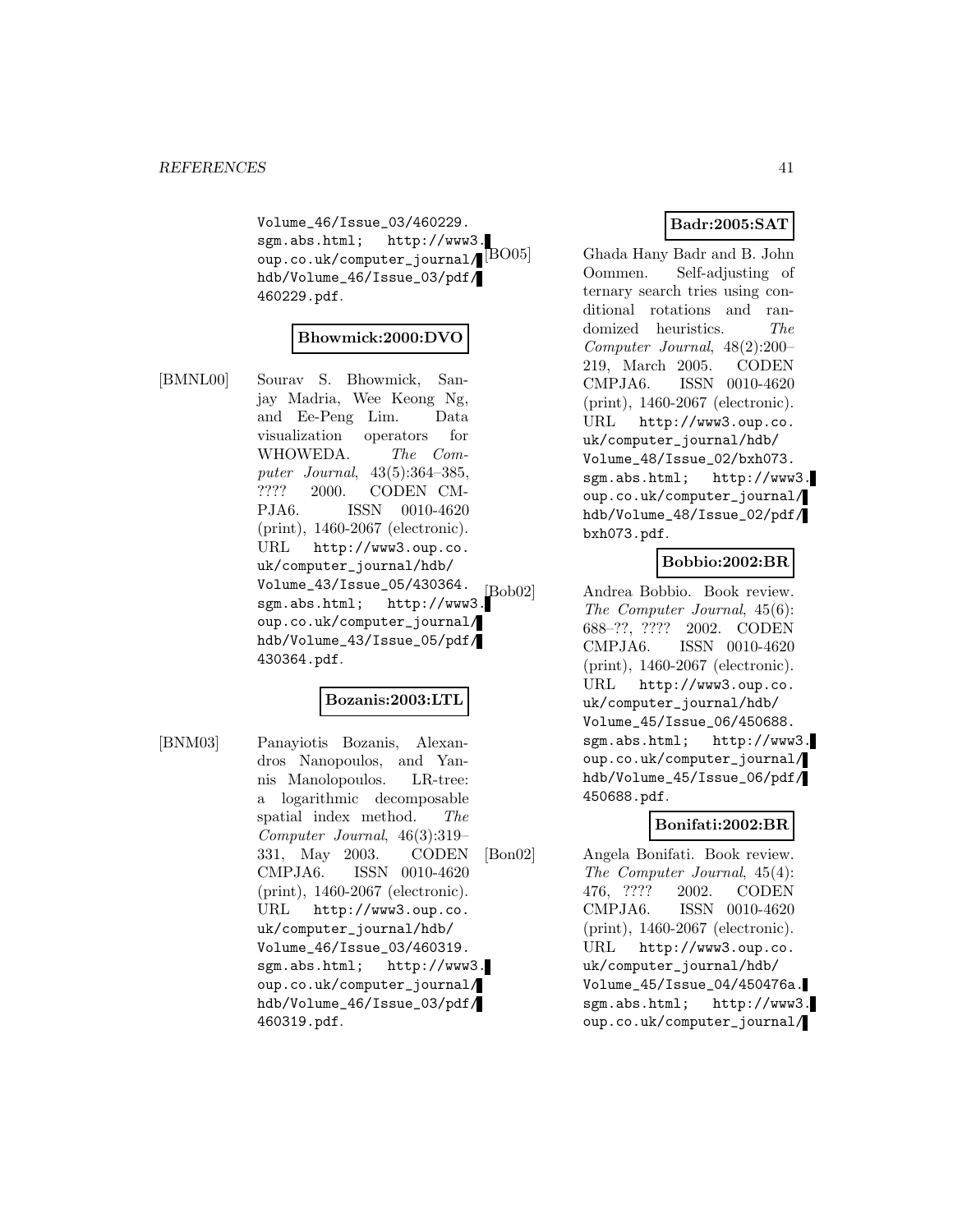hdb/Volume\_45/Issue\_04/pdf/ 450476a.pdf.

### **Bono:2003:BR**

[Bon03] Viviana Bono. Book review. The Computer Journal, 46(4): 463–464, July 2003. CODEN CMPJA6. ISSN 0010-4620 (print), 1460-2067 (electronic). URL http://www3.oup.co. uk/computer\_journal/hdb/ Volume\_46/Issue\_04/460463. sgm.abs.html; http://www3. oup.co.uk/computer\_journal/ hdb/Volume\_46/Issue\_04/pdf/ 460463.pdf.

### **Botta:2002:BR**

[Bot02] Marco Botta. Book review. The Computer Journal, 45(6): 687–688, ???? 2002. CODEN CMPJA6. ISSN 0010-4620 (print), 1460-2067 (electronic). URL http://www3.oup.co. uk/computer\_journal/hdb/ Volume\_45/Issue\_06/450687a. sgm.abs.html; http://www3. oup.co.uk/computer\_journal/ hdb/Volume\_45/Issue\_06/pdf/ 450687a.pdf.

### **Botta:2003:BR**

[Bot03] Marco Botta. Book review. The Computer Journal, 46(1): 117, January 2003. CODEN CMPJA6. ISSN 0010-4620 (print), 1460-2067 (electronic). URL http://www3.oup.co. uk/computer\_journal/hdb/ Volume\_46/Issue\_01/460117a. sgm.abs.html; http://www3. oup.co.uk/computer\_journal/

hdb/Volume\_46/Issue\_01/pdf/ 460117a.pdf.

### **Bataineh:2003:ROI**

[BQ03] Sameer Bataineh and Ghassan E. Qanzu'a. Reliable omega interconnected network for large-scale multiprocessor systems. The Computer Journal, 46(5):467–475, September 2003. CODEN CMPJA6. ISSN 0010-4620 (print), 1460-2067 (electronic). URL http://www3.oup.co. uk/computer\_journal/hdb/ Volume\_46/Issue\_05/460467. sgm.abs.html; http://www3. oup.co.uk/computer\_journal/ hdb/Volume\_46/Issue\_05/pdf/ 460467.pdf.

# **Baldoni:2001:CCT**

[BQR01] Roberto Baldoni, Francesco Quaglia, and Michel Raynal. Consistent checkpointing for transaction systems. The Computer Journal, 44(2):92– 100, ???? 2001. CODEN CMPJA6. ISSN 0010-4620 (print), 1460-2067 (electronic). URL http://www3.oup.co. uk/computer\_journal/hdb/ Volume\_44/Issue\_02/440092. sgm.abs.html; http://www3. oup.co.uk/computer\_journal/ hdb/Volume\_44/Issue\_02/pdf/ 440092.pdf.

### **Brennan:2008:DPE**

[Bre08a] M. H. Brennan. Data processing in the early cosmic ray experiments in Sydney. The Computer Journal, 51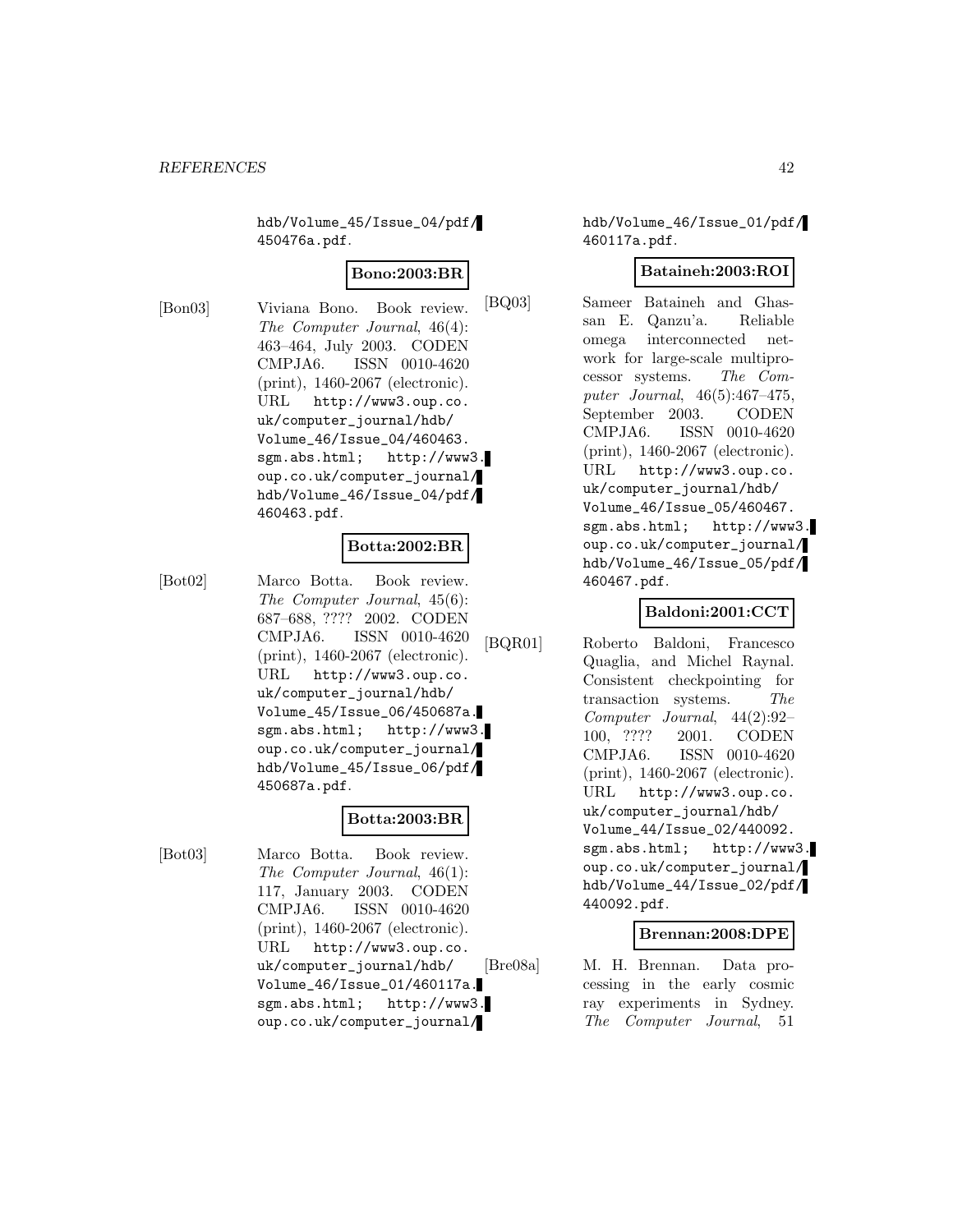(5):561–565, September 2008. CODEN CMPJA6. ISSN 0010-4620 (print), 1460-2067 (electronic). URL http: //comjnl.oxfordjournals. org/cgi/content/abstract/ 51/5/561; http://comjnl. oxfordjournals.org/cgi/content/ full/51/5/561; http:// comjnl.oxfordjournals.org/ cgi/reprint/51/5/561.

### **Brent:2008:SCC**

[Bre08b] Richard P. Brent. Some comments on C. S. Wallace's random number generators. The Computer Journal, 51(5):579–584, September 2008. CODEN CMPJA6. ISSN 0010-4620 (print), 1460- 2067 (electronic). URL http: //comjnl.oxfordjournals. org/cgi/content/abstract/ 51/5/579; http://comjnl. oxfordjournals.org/cgi/content/ full/51/5/579; http:// comjnl.oxfordjournals.org/ cgi/reprint/51/5/579.

#### **Borger:2003:ASM**

[BS03] E. (Egon) Börger and Robert F. Stärk. Abstract state machines: a method for high-level system design and analysis. Springer-Verlag, Berlin, Germany / Heidelberg, Germany / London, UK / etc., 2003. ISBN 3-540-00702-4. x + 438 pp. LCCN QA76.9.S88.B66; QA76.9.S88.B66 2003.

#### **Bhatia:2003:HTC**

[BSC03] Randeep Bhatia, Rakesh K.

Sinha, and Chung-Min Chen. A hierarchical technique for constructing efficient declustering schemes for range queries. The Computer Journal, 46(4): 358–377, July 2003. CODEN CMPJA6. ISSN 0010-4620 (print), 1460-2067 (electronic). URL http://www3.oup.co. uk/computer\_journal/hdb/ Volume\_46/Issue\_04/460358. sgm.abs.html; http://www3. oup.co.uk/computer\_journal/ hdb/Volume\_46/Issue\_04/pdf/ 460358.pdf.

### **Bae:2006:IAM**

[BT06] Sung Eun Bae and Tadao Takaoka. Improved algorithms for the K-maximum subarray problem. The Computer Journal, 49(3):358–374, May 2006. CODEN CMPJA6. ISSN 0010-4620 (print), 1460- 2067 (electronic). URL http: //comjnl.oxfordjournals. org/cgi/content/abstract/ 49/3/358; http://comjnl. oxfordjournals.org/cgi/content/ full/49/3/358; http:// comjnl.oxfordjournals.org/ cgi/reprint/49/3/358.

### **Bundy:2006:VMD**

[Bun06] Alan Bundy. A very mathematical dilemma. The Computer Journal, 49(4):480–486, July 2006. CODEN CMPJA6. ISSN 0010-4620 (print), 1460- 2067 (electronic). URL http: //comjnl.oxfordjournals. org/cgi/content/abstract/ 49/4/480; http://comjnl.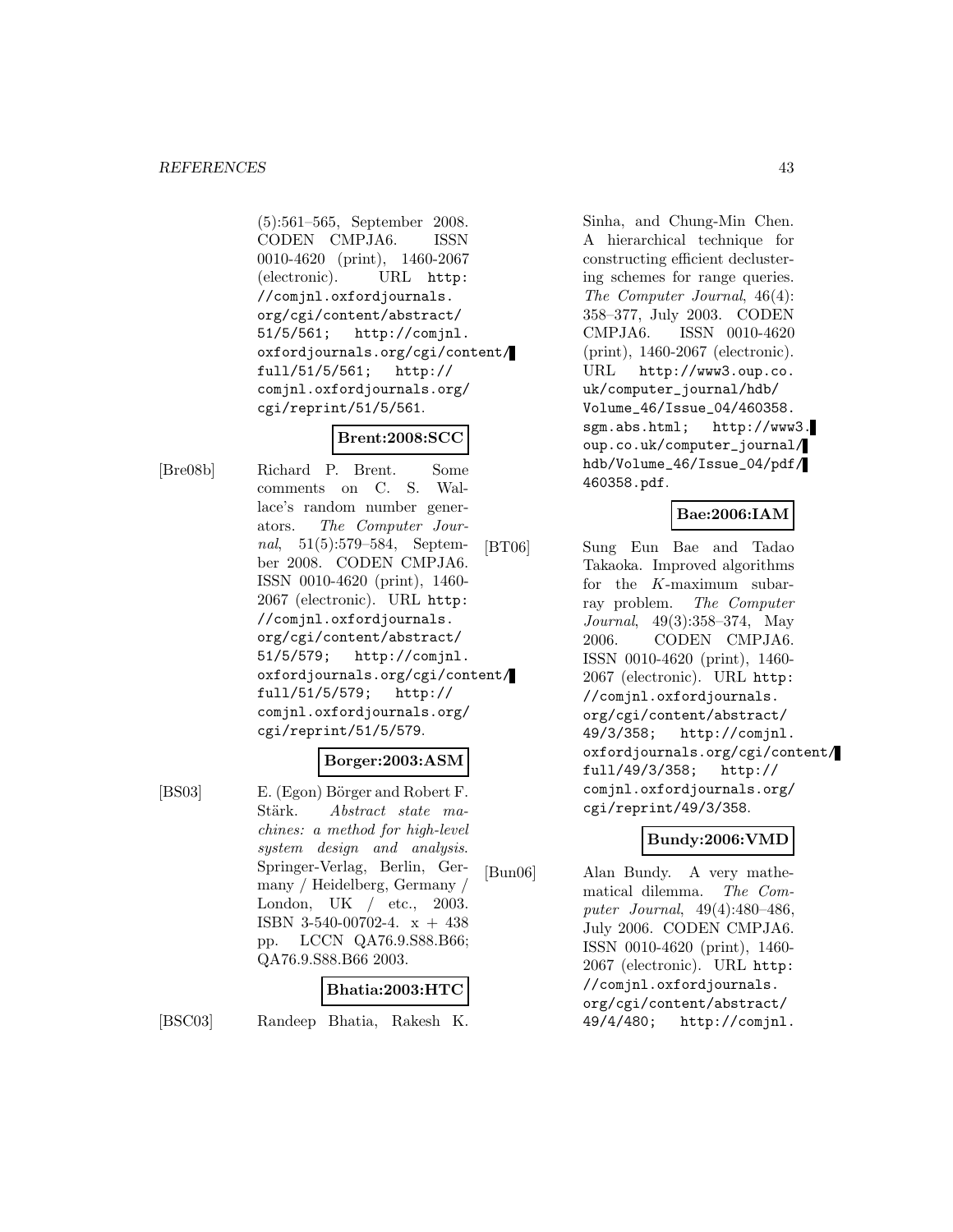oxfordjournals.org/cgi/content/ full/49/4/480; http:// comjnl.oxfordjournals.org/ cgi/reprint/49/4/480.

# **Burgin:2005:SRA**

[Bur05] M. S. (Mark Semenovich) Burgin. Super-recursive algorithms. Monographs in computer science. Springer-Verlag, Berlin, Germany / Heidelberg, Germany / London, UK / etc., 2005. ISBN 0-387-95569-0. xii + 304 pp. LCCN QA9.615 .B87 2005. URL http://www.loc. gov/catdir/enhancements/ fy0662/2004041748-d.html; http://www.loc.gov/catdir/ enhancements/fy0817/2004041748 b.html; http://www.loc. gov/catdir/enhancements/ fy0817/2004041748-t.html.

# **Burgin:2006:BRJ**

[Bur06a] Mark Burgin. Book review: Juraj Hromkovič, Design and Analysis of Randomized Algorithms: Introduction to Design Paradigms. Series: Texts in Theoretical Computer Science. An EATCS Series. Springer (2005). ISBN 3-540-23949-9. £30.50/£39.95/\$49.95. 274 pp. Hardbound. The Computer Journal, 49(2):249–250, March 2006. CODEN CMPJA6. ISSN 0010-4620 (print), 1460- 2067 (electronic). URL http: //comjnl.oxfordjournals. org/cgi/content/full/49/ 2/249; http://comjnl.oxfordjournals. org/cgi/reprint/49/2/249.

# **Burgin:2006:BRK**

[Bur06b] Mark Burgin. Book review: Kimiz Dalkir, Knowledge Management in Theory and Practice. Butterworth Heinemann (2005). ISBN 0-7506-7864-X. EUR 44.95/\$49.95/£29.99. 368 pp. Hardbound. The Computer Journal, 49(4):501–503, July 2006. CODEN CMPJA6. ISSN 0010-4620 (print), 1460- 2067 (electronic). URL http: //comjnl.oxfordjournals. org/cgi/content/full/49/ 4/501-a; http://comjnl. oxfordjournals.org/cgi/reprint/ 49/4/501-a.

#### **checkedabstract:2009:APC**

[ca09] Get checked abstract. Appreciation of Professor Colin Tully (1936–2007): Professor of Software Practice, Middlesex University. The Computer Journal, 52(3):388–391, May 2009. CODEN CMPJA6. ISSN 0010-4620 (print), 1460- 2067 (electronic). URL http: //comjnl.oxfordjournals. org/cgi/content/abstract/ 52/3/388; http://comjnl. oxfordjournals.org/cgi/content/ full/52/3/388; http:// comjnl.oxfordjournals.org/ cgi/reprint/52/3/388.

### **Cai:2008:PCC**

[Cai08] Leizhen Cai. Parameterized complexity of cardinality constrained optimization problems. The Computer Journal,  $51(1):102-121$ , January 2008. CODEN CMPJA6.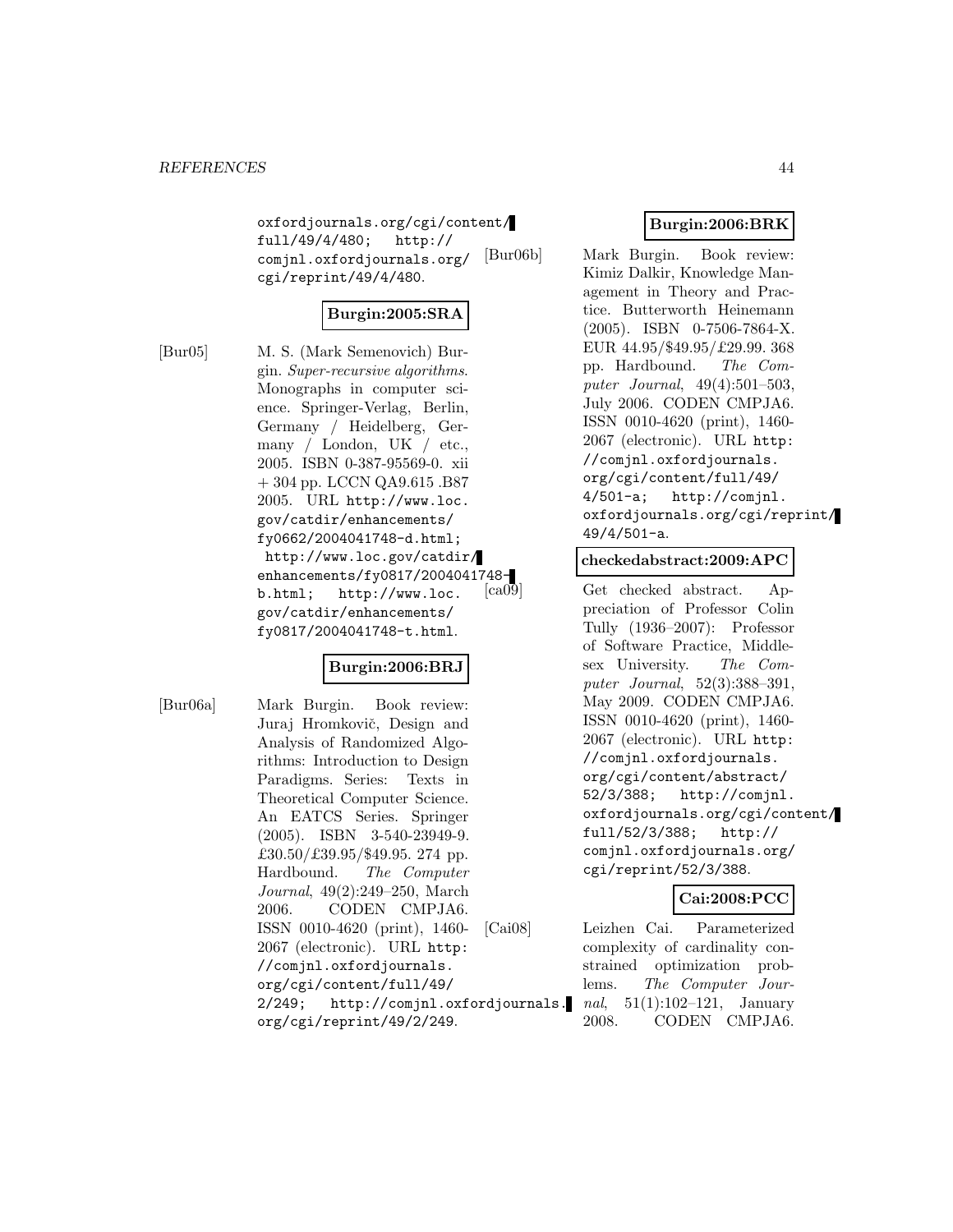ISSN 0010-4620 (print), 1460- 2067 (electronic). URL http: //comjnl.oxfordjournals. org/cgi/content/abstract/ 51/1/102; http://comjnl. oxfordjournals.org/cgi/content/ full/51/1/102; http:// comjnl.oxfordjournals.org/ cgi/reprint/51/1/102.

### **Calamoneri:2006:LPS**

[Cal06] Tiziana Calamoneri. The  $L(h, k)$ -labelling problem: a survey and annotated bibliography. The Computer Journal, 49(5):585–608, September 2006. CODEN CMPJA6. ISSN 0010-4620 (print), 1460- 2067 (electronic). URL http: //comjnl.oxfordjournals. org/cgi/content/abstract/ 49/5/585; http://comjnl. oxfordjournals.org/cgi/content/ full/49/5/585; http:// comjnl.oxfordjournals.org/ cgi/reprint/49/5/585.

### **Caldeira:2007:MDW**

[Cal07] Carlos Caldeira. The Microsoft Data Warehouse Toolkit. The Computer Journal, 50(2): 249, March 2007. CO-DEN CMPJA6. ISSN 0010- 4620 (print), 1460-2067 (electronic). URL http://comjnl. oxfordjournals.org/cgi/content/ full/50/2/249; http:// comjnl.oxfordjournals.org/ cgi/reprint/50/2/249.

#### **Carrasco:2003:TAR**

[Car03] Juan A. Carrasco. Transient analysis of rewarded continuous time Markov models by regenerative randomization with Laplace transform inversion. The Computer Journal, 46(1): 84–99, January 2003. CODEN CMPJA6. ISSN 0010-4620 (print), 1460-2067 (electronic). URL http://www3.oup.co. uk/computer\_journal/hdb/ Volume\_46/Issue\_01/460084. sgm.abs.html; http://www3. oup.co.uk/computer\_journal/ hdb/Volume\_46/Issue\_01/pdf/ 460084.pdf.

### **Cardone:2006:BRB**

[Car06] Felice Cardone. Book review: Benjamin C. Pierce (ed.), Advanced Topics in Types and Programming Languages, The MIT Press (2005) ISBN 0- 262-16228-8. £39.95. 574 pp. Hardbound. The Computer Journal, 49(1):130–131, January 2006. CODEN CMPJA6. ISSN 0010-4620 (print), 1460- 2067 (electronic). URL http: //comjnl.oxfordjournals. org/cgi/content/full/49/ 1/130; http://comjnl.oxfordjournals. org/cgi/reprint/49/1/130.

# **Carrasco:2008:CTA**

[Car08] Juan A. Carrasco. Corrigendum: "Transient Analysis of Rewarded Continuous Time Markov Models by Regenerative Randomization with Laplace Transform Inversion". The Computer Journal, 51(6):745, November 2008. CODEN CMPJA6. ISSN 0010-4620 (print), 1460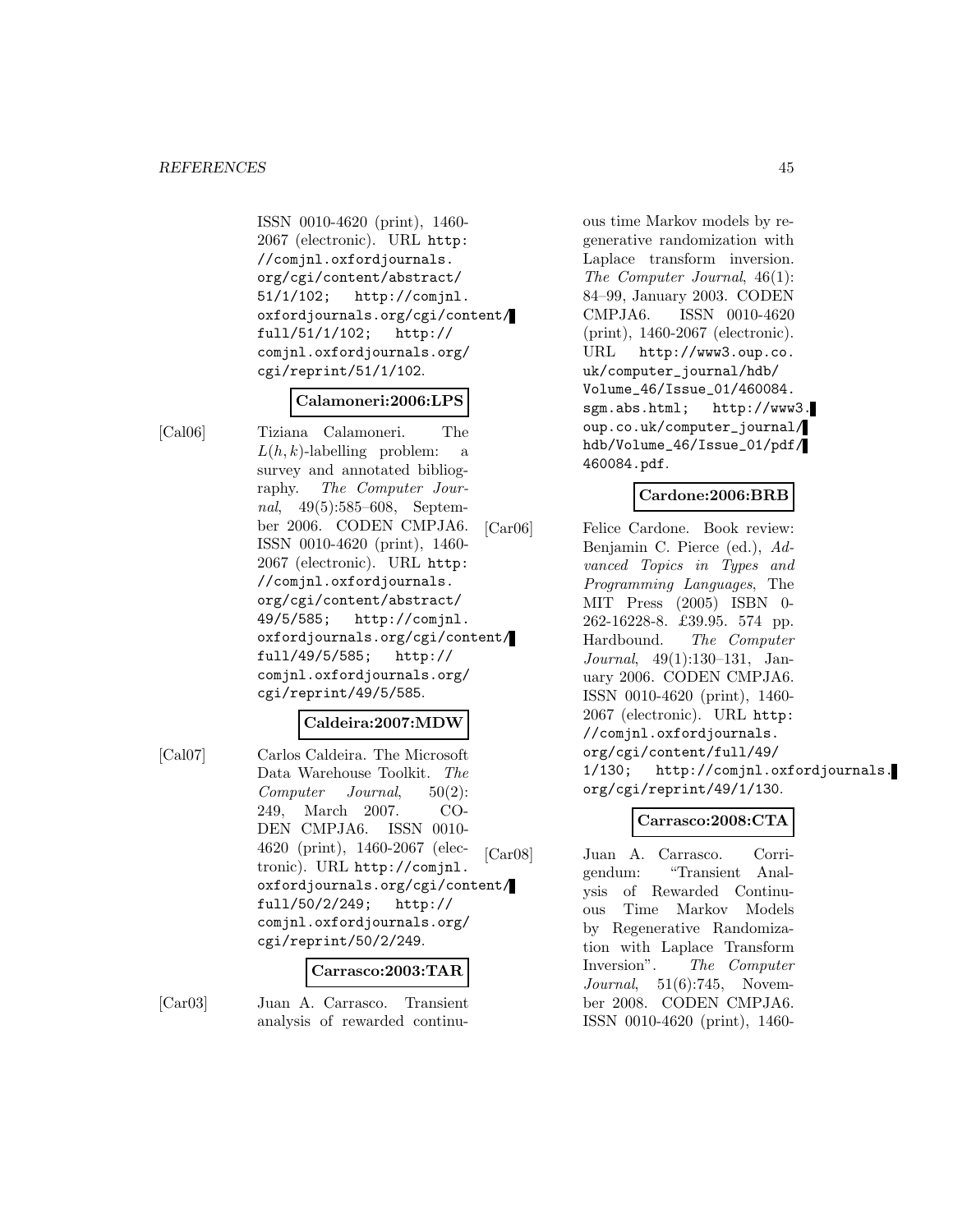2067 (electronic). URL http: //comjnl.oxfordjournals. org/cgi/content/full/51/ 6/745; http://comjnl.oxfordjournals. org/cgi/reprint/51/6/745.

# **Casteran:2006:BRI**

[Cas06] Pierre Castéran. Book review: Iman Hafiz Poernomo, John Newsome Crossley and Martin Wirsing, Adapting Proofsas-Programs — The Curry– Howard Protocol. Springer (2005). ISBN 0-387-23759-3. \$79.95/£50.00/ 64.95. 420 pp. Hardbound. The Computer Journal, 49(2):251–252, March 2006. CODEN CMPJA6. ISSN 0010-4620 (print), 1460- 2067 (electronic). URL http: //comjnl.oxfordjournals. org/cgi/content/full/49/ 2/251; http://comjnl.oxfordjournals. org/cgi/reprint/49/2/251.

#### **Colon-Bonet:2008:MEF**

[CBW08] Glenn Colón-Bonet and Paul Winterrowd, Jr. Multiplier evolution: a family of multiplier VLSI implementations. The Computer Journal, 51 (5):585–594, September 2008. CODEN CMPJA6. ISSN 0010-4620 (print), 1460-2067 (electronic). URL http: //comjnl.oxfordjournals. org/cgi/content/abstract/ 51/5/585; http://comjnl. oxfordjournals.org/cgi/content/ full/51/5/585; http:// comjnl.oxfordjournals.org/ cgi/reprint/51/5/585.

# **Cheng:2000:DRB**

[CC00a] Sheng-Tzong Cheng and Chia-Mei Chen. Dynamic roundbased resource management for on-demand multimedia servers. The Computer Journal, 43(5): 386–395, ???? 2000. CODEN CMPJA6. ISSN 0010-4620 (print), 1460-2067 (electronic). URL http://www3.oup.co. uk/computer\_journal/hdb/ Volume\_43/Issue\_05/430386. sgm.abs.html; http://www3. oup.co.uk/computer\_journal/ hdb/Volume\_43/Issue\_05/pdf/ 430386.pdf.

### **Chung:2000:NFA**

[CC00b] Kuo-Liang Chung and Hsiu-Niang Chen. A neighborfinding algorithm for bincodebased images on reconfigurable meshes. The Computer Journal, 43(4):315–324, ???? 2000. CODEN CM-PJA6. ISSN 0010-4620 (print), 1460-2067 (electronic). URL http://www3.oup.co. uk/computer\_journal/hdb/ Volume\_43/Issue\_04/430315. sgm.abs.html; http://www3. oup.co.uk/computer\_journal/ hdb/Volume\_43/Issue\_04/pdf/ 430315.pdf.

### **Chen:2006:HAS**

[CC06] Ing-Ray Chen and Bojan Cukic. High assurance software systems. The Computer Journal, 49(5):507–508, September 2006. CODEN CMPJA6. ISSN 0010-4620 (print), 1460- 2067 (electronic). URL http: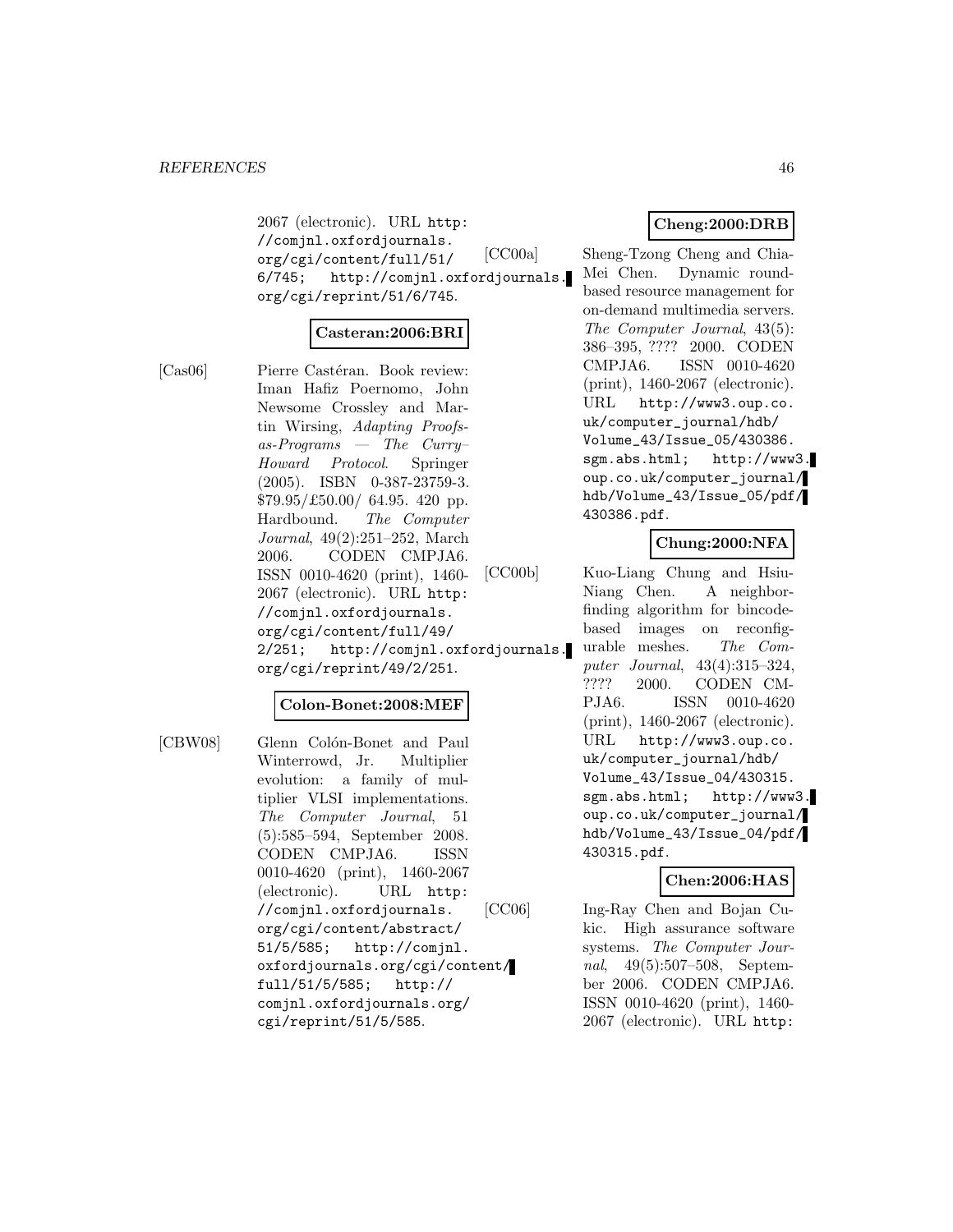//comjnl.oxfordjournals. org/cgi/content/full/49/ 5/507; http://comjnl.oxfordjournals. org/cgi/reprint/49/5/507.

$$
{\bf Chan:} 2004{:} {\bf EDM}
$$

[CCCL04] Alvin T. S. Chan, Siu-Nam Chuang, Jiannong Cao, and Hong-Va Leong. An eventdriven middleware for mobile context awareness. The Computer Journal, 47(3):278–288, May 2004. CODEN CMPJA6. ISSN 0010-4620 (print), 1460- 2067 (electronic).

### **Chen:2007:IDP**

[CCD07] Zhongqiang Chen, Zhongrong Chen, and Alex Delis. An inline detection and prevention framework for distributed denial of service attacks. The Computer Journal, 50(1):7–40, January 2007. CODEN CMPJA6. ISSN 0010-4620 (print), 1460-2067 (electronic). URL http: //comjnl.oxfordjournals. org/cgi/content/abstract/ 50/1/7; http://comjnl. oxfordjournals.org/cgi/content/ full/50/1/7; http://comjnl. oxfordjournals.org/cgi/reprint/ 50/1/7.

### **Choi:2005:JMA**

[CCM05] Hyung-Kyu Choi, Yoo C. Chung, and Soo-Mook Moon. Java memory allocation with lazy worst fit for small objects. The Computer Journal, 48(4):437–442, July 2005. CODEN CMPJA6. ISSN

0010-4620 (print), 1460-2067 (electronic). URL http: //comjnl.oxfordjournals. org/cgi/content/abstract/ 48/4/437; http://comjnl. oxfordjournals.org/cgi/reprint/ 48/4/437.

# **Cimato:2006:PVC**

[CDD06] S. Cimato, R. De Prisco, and A. De Santis. Probabilistic visual cryptography schemes. The Computer Journal, 49(1):97–107, January 2006. CODEN CMPJA6. ISSN 0010-4620 (print), 1460- 2067 (electronic). URL http: //comjnl.oxfordjournals. org/cgi/content/abstract/ 49/1/97; http://comjnl. oxfordjournals.org/cgi/content/ full/49/1/97; http://comjnl. oxfordjournals.org/cgi/reprint/ 49/1/97.

# **Chen:2004:EMP**

[CDM04] Ing-Ray Chen, Luiz DaSilva, and Scott Midkiff. Editorial: Mobile and pervasive computing. The Computer Journal, 47 (4):404–??, July 2004. CODEN CMPJA6. ISSN 0010-4620 (print), 1460-2067 (electronic). URL http://www3.oup.co. uk/computer\_journal/hdb/ Volume\_47/Issue\_04/470404. sgm.abs.html; http://www3. oup.co.uk/computer\_journal/ hdb/Volume\_47/Issue\_04/pdf/ 470404.pdf.

# **Cantarell:2005:GME**

[CDPV05] Sébastien Cantarell, Ajoy K. Datta, Franck Petit, and Vin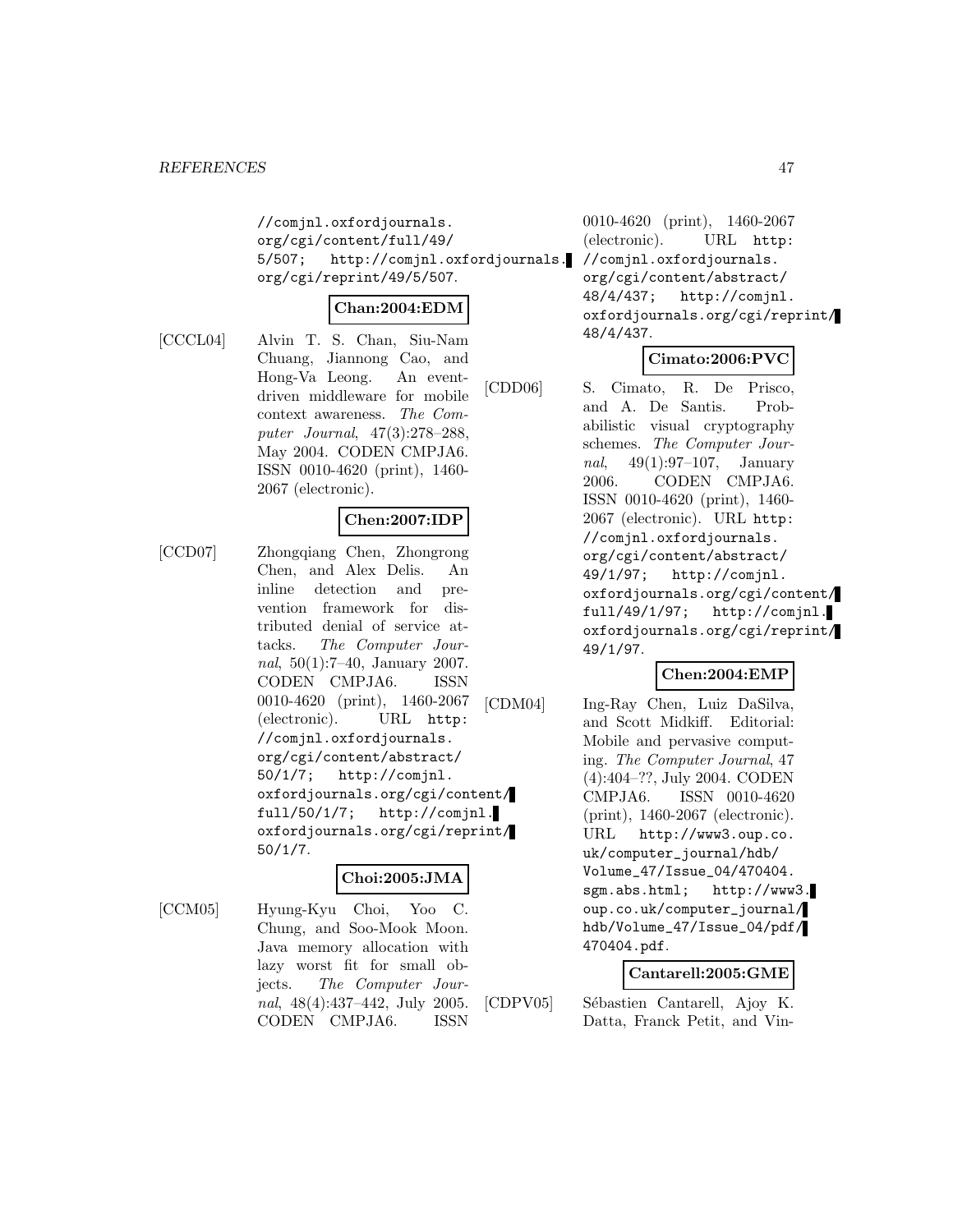cent Villain. Group mutual exclusion in token rings. The Computer Journal, 48(2):239– 252, March 2005. CODEN CMPJA6. ISSN 0010-4620 (print), 1460-2067 (electronic). URL http://www3.oup.co. uk/computer\_journal/hdb/ Volume\_48/Issue\_02/bxh077. sgm.abs.html; http://www3. oup.co.uk/computer\_journal/ hdb/Volume\_48/Issue\_02/pdf/ bxh077.pdf.

### **Cournier:2006:SSD**

[CDPV06] Alain Cournier, Stéphane Devismes, Franck Petit, and Vincent Villain. Snap-stabilizing depth-first search on arbitrary networks. The Computer Journal, 49(3):268–280, May 2006. CODEN CMPJA6. ISSN 0010-4620 (print), 1460- 2067 (electronic). URL http: //comjnl.oxfordjournals. org/cgi/content/abstract/ 49/3/268; http://comjnl. oxfordjournals.org/cgi/content/ full/49/3/268; http:// comjnl.oxfordjournals.org/ cgi/reprint/49/3/268.

# **Chen:2009:PMT**

[CDW09] Zhongqiang Chen, Alex Delis, and Peter Wei. A pragmatic methodology for testing intrusion prevention systems. The Computer Journal, 52(4):429–460, July 2009. CODEN CMPJA6. ISSN 0010-4620 (print), 1460-2067 (electronic). URL http: //comjnl.oxfordjournals.

org/cgi/content/abstract/ 52/4/429; http://comjnl. oxfordjournals.org/cgi/reprint/ 52/4/429.

# **Clark:2003:AOM**

[CEK03] Tony Clark, Andy Evans, and Stuart Kent. Aspect-oriented metamodelling. The Computer Journal, 46(5):566–577, September 2003. CODEN CMPJA6. ISSN 0010-4620 (print), 1460-2067 (electronic). URL http://www3.oup.co. uk/computer\_journal/hdb/ Volume\_46/Issue\_05/460566. sgm.abs.html; http://www3. oup.co.uk/computer\_journal/ hdb/Volume\_46/Issue\_05/pdf/ 460566.pdf.

# **Ceri:2003:DDI**

[CFB<sup>+</sup>03] Stefano Ceri, Piero Fraternali, Aldo Bongio, Marco Brambilla, Sara Comai, and Maristella Matera, editors. Designing data-intensive Web applications. Morgan Kaufmann series in data management systems. Morgan Kaufmann Publishers, San Francisco, CA, USA and Amsterdam, The Netherlands, 2003. ISBN 1-55860- 843-5. xxix + 561 pp. LCCN TK5105.888 .D465 2003. URL ftp://uiarchive.cso.uiuc. edu/pub/etext/gutenberg/; http://www.loc.gov/catdir/ description/els031/2002114096. html; http://www.loc.gov/ catdir/toc/els031/2002114096. html.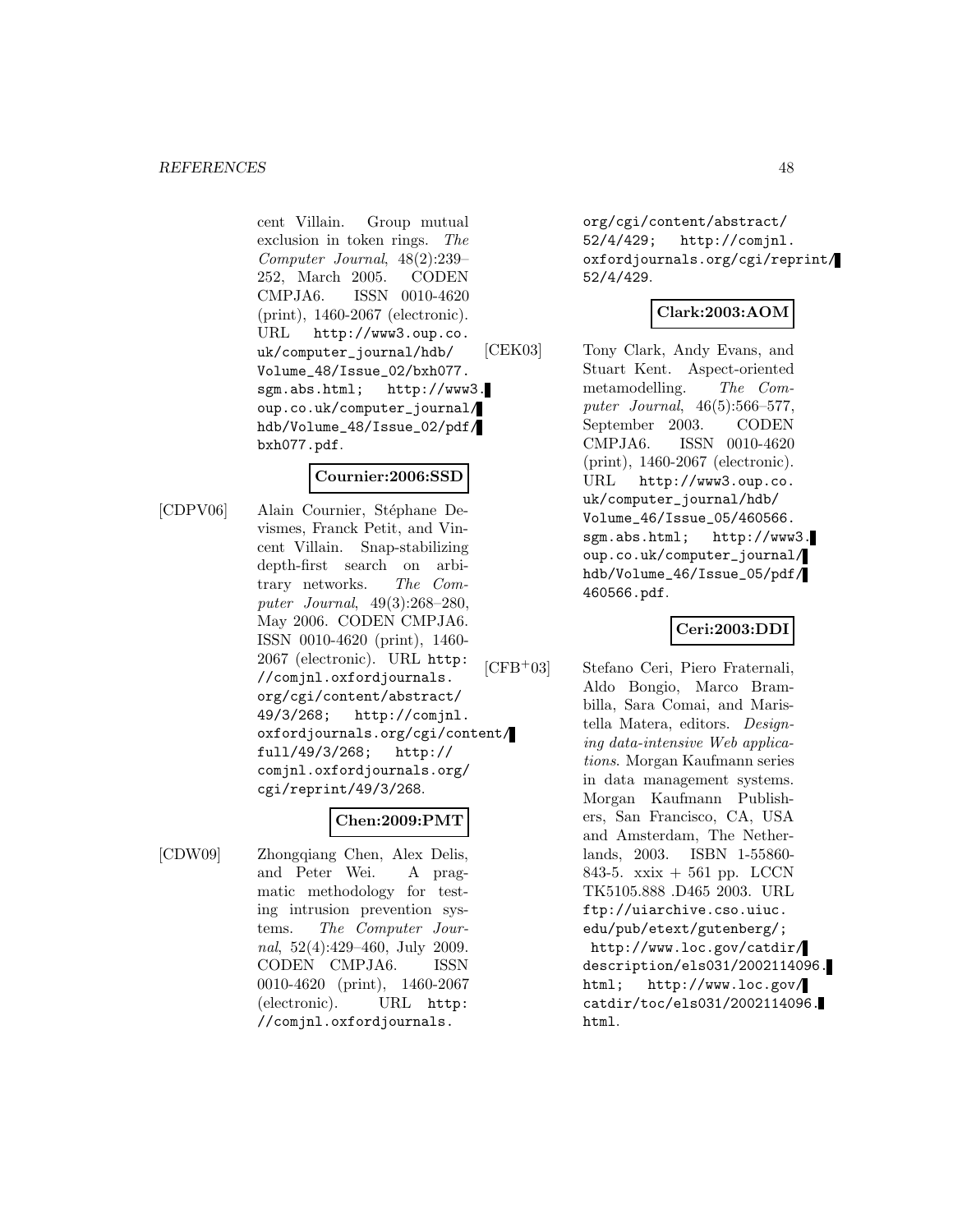### **Canal:2001:ECI**

[CFP<sup>+</sup>01] C. Canal, L. Fuentes, E. Pimentel, J. M. Troya, and A. Vallecillo. Extending CORBA interfaces with protocols. The Computer Journal, 44(5):448-462, ???? 2001. CODEN CMPJA6. ISSN 0010-4620 (print), 1460-2067 (electronic). URL http:/ /www3.oup.co.uk/computer\_ journal/hdb/Volume\_44/Issue\_ 05/440448.sgm.abs.html; http://www3.oup.co.uk/computer\_ journal/hdb/Volume\_44/Issue\_ 05/pdf/440448.pdf.

### **Chen:2002:CCA**

[CG02] Ing-Ray Chen and Baoshan Gu. A comparative cost analysis of degradable location management algorithms in wireless networks. The Computer Journal, 45(3):304– 319, ???? 2002. CODEN CMPJA6. ISSN 0010-4620 (print), 1460-2067 (electronic). URL http://www3.oup.co. uk/computer\_journal/hdb/ Volume\_45/Issue\_03/450304. sgm.abs.html; http://www3. oup.co.uk/computer\_journal/ hdb/Volume\_45/Issue\_03/pdf/ 450304.pdf.

### **Chao:2003:ESC**

[Cha03] Daniel Yuh Chao. Extended synchronized choice nets. The Computer Journal, 46(5):505– 523, September 2003. CODEN CMPJA6. ISSN 0010-4620 (print), 1460-2067 (electronic).

URL http://www3.oup.co. uk/computer\_journal/hdb/ Volume\_46/Issue\_05/460505. sgm.abs.html; http://www3. oup.co.uk/computer\_journal/ hdb/Volume\_46/Issue\_05/pdf/ 460505.pdf.

### **Cha:2005:SPI**

[Cha05a] Guang-Ho Cha. The segmentpage indexing method for large multidimensional queries. The Computer Journal, 48(1):101– 114, January 2005. CODEN CMPJA6. ISSN 0010-4620 (print), 1460-2067 (electronic). URL http://www3.oup.co. uk/computer\_journal/hdb/ Volume\_48/Issue\_01/bxh057. sgm.abs.html; http://www3. oup.co.uk/computer\_journal/ hdb/Volume\_48/Issue\_01/pdf/ bxh057.pdf.

### **Chattopadhyay:2005:ACS**

[Cha05b] Santanu Chattopadhyay. Area conscious state assignment with flip-flop and output polarity selection for finite state machine synthesis — a genetic algorithm approach. The Computer Journal, 48(4):443–450, July 2005. CODEN CMPJA6. ISSN 0010-4620 (print), 1460- 2067 (electronic). URL http: //comjnl.oxfordjournals. org/cgi/content/abstract/ 48/4/443; http://comjnl. oxfordjournals.org/cgi/reprint/ 48/4/443.

#### **Chao:2006:CES**

[Cha06] Daniel Yuh Chao. Computa-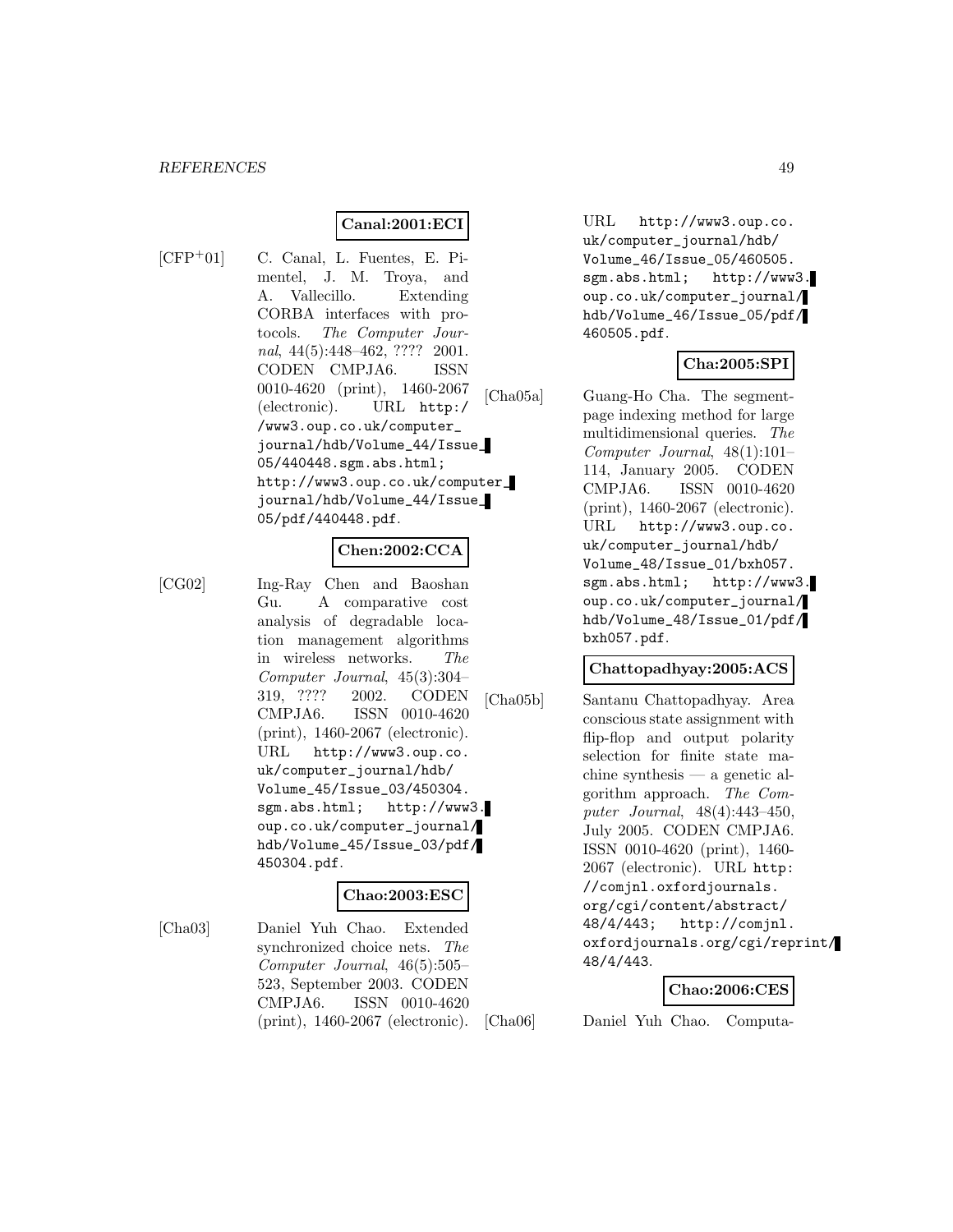tion of elementary siphons in Petri nets for deadlock control. The Computer Journal, 49(4):470–479, July 2006. CODEN CMPJA6. ISSN 0010-4620 (print), 1460-2067 (electronic). URL http: //comjnl.oxfordjournals. org/cgi/content/abstract/ 49/4/470; http://comjnl. oxfordjournals.org/cgi/content/ full/49/4/470; http:// comjnl.oxfordjournals.org/ cgi/content/full/bxl019/ DC1; http://comjnl.oxfordjournals. org/cgi/reprint/49/4/470.

# **Chen:2001:SIE**

[Che01] Ing-Ray Chen. Special issue editorial. high assurance systems. The Computer Journal, 44(6): 471–472, ???? 2001. CODEN CMPJA6. ISSN 0010-4620 (print), 1460-2067 (electronic). URL http://www3.oup.co. uk/computer\_journal/hdb/ Volume\_44/Issue\_06/440471. sgm.abs.html; http://www3. oup.co.uk/computer\_journal/ hdb/Volume\_44/Issue\_06/pdf/ 440471.pdf.

# **Chen:2004:BFS**

[Che04] Zhongqiang Chen. Building footprint simplification techniques and their effects on radio propagation predictions. The Computer Journal, 47(1):103– ??, January 2004. CODEN CMPJA6. ISSN 0010-4620 (print), 1460-2067 (electronic). URL http://www3.oup.co. uk/computer\_journal/hdb/

Volume\_47/Issue\_01/470103. sgm.abs.html; http://www3. oup.co.uk/computer\_journal/ hdb/Volume\_47/Issue\_01/pdf/ 470103.pdf.

### **Che:2005:RBP**

[Che05] Haoyang Che. Review: From P2P to Web Services and Grids: Peers in a Client/ Server World. The Computer Journal, 48(3):379, May 2005. CODEN CMPJA6. ISSN 0010-4620 (print), 1460- 2067 (electronic). URL http: //comjnl.oxfordjournals. org/cgi/reprint/48/3/379 a.

# **Chen:2007:PBR**

[CHG07] Ing-Ray Chen, Weiping He, and Baoshan Gu. Proxybased regional registration for integrated mobility and service management in mobile IP systems. The Computer Journal, 50(3):281–293, May 2007. CODEN CMPJA6. ISSN 0010-4620 (print), 1460- 2067 (electronic). URL http: //comjnl.oxfordjournals. org/cgi/content/abstract/ 50/3/281; http://comjnl. oxfordjournals.org/cgi/content/ full/50/3/281; http:// comjnl.oxfordjournals.org/ cgi/reprint/50/3/281.

### **Chien:2008:SCA**

[Chi08] Hung-Yu Chien. Selectively convertible authenticated encryption in the random oracle model. The Computer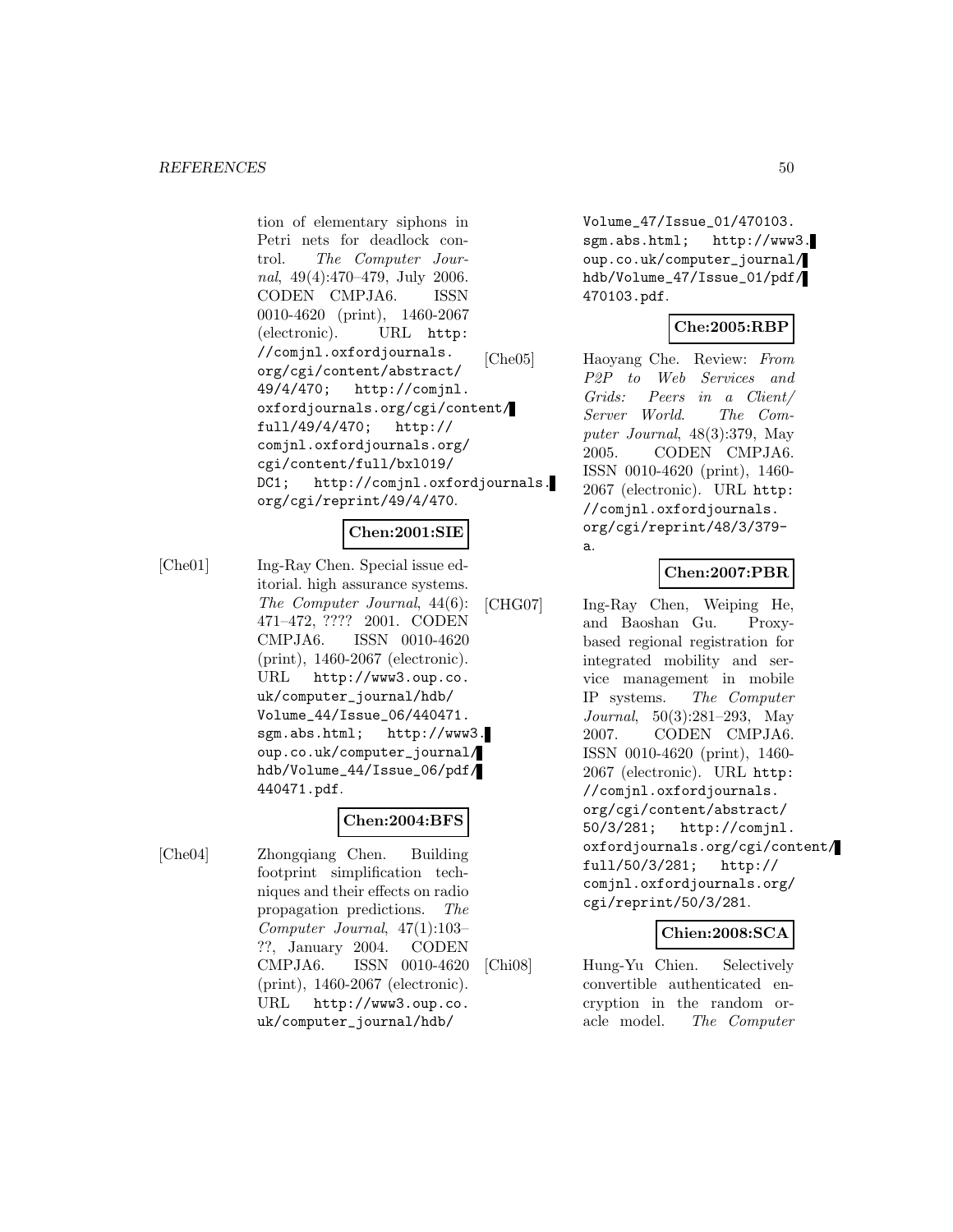Journal, 51(4):419–434, July 2008. CODEN CMPJA6. ISSN 0010-4620 (print), 1460- 2067 (electronic). URL http: //comjnl.oxfordjournals. org/cgi/content/abstract/ 51/4/419; http://comjnl. oxfordjournals.org/cgi/content/ full/51/4/419; http:// comjnl.oxfordjournals.org/ cgi/reprint/51/4/419.

### **Conrad:2002:REW**

 $[CHJ^+02]$  S. Conrad, W. Hasselbring, A. James, D. Kambur, R.-D. Kutsche, and P. Thiran. Report on the EFIS 2001 Workshop. The Computer Journal, 45(2): 249–251, ???? 2002. CODEN CMPJA6. ISSN 0010-4620 (print), 1460-2067 (electronic). URL http://www3.oup.co. uk/computer\_journal/hdb/ Volume\_45/Issue\_02/450249. sgm.abs.html; http://www3.Cho08 oup.co.uk/computer\_journal/ hdb/Volume\_45/Issue\_02/pdf/ 450249.pdf.

# **Cai:2008:PCB**

[CHL<sup>+</sup>08] Liming Cai, Xiuzhen Huang, Chunmei Liu, Frances Rosamond, and Yinglei Song. Parameterized complexity and biopolymer sequence comparison. The Computer Journal, 51(3):270–291, May 2008. CODEN CMPJA6. ISSN 0010-4620 (print), 1460-2067 (electronic). URL http: //comjnl.oxfordjournals. org/cgi/content/abstract/ 51/3/270; http://comjnl.

oxfordjournals.org/cgi/content/ full/51/3/270; http:// comjnl.oxfordjournals.org/ cgi/reprint/51/3/270.

# **Choo:2007:PRY**

[Cho07] Kim-Kwang Raymond Choo. A proof of revised Yahalom protocol in the Bellare and Rogaway (1993) model. The Computer Journal, 50(5): 591–601, September 2007. CODEN CMPJA6. ISSN 0010-4620 (print), 1460-2067 (electronic). URL http: //comjnl.oxfordjournals. org/cgi/content/abstract/ 50/5/591; http://comjnl. oxfordjournals.org/cgi/content/ full/50/5/591; http:// comjnl.oxfordjournals.org/ cgi/reprint/50/5/591.

### **Choo:2008:PLP**

Kim-Kwang Raymond Choo. Privacy on the line: The politics of wiretapping and encryption, updated and expanded edition. The Computer Journal, 51(6):744, November 2008. CODEN CMPJA6. ISSN 0010-4620 (print), 1460- 2067 (electronic). URL http: //comjnl.oxfordjournals. org/cgi/content/full/51/ 6/744; http://comjnl.oxfordjournals. org/cgi/reprint/51/6/744.

# **Churchill:2002:BR**

[Chu02] Elizabeth F. Churchill. Book review. The Computer Journal, 45(5):575–577, ???? 2002. CODEN CMPJA6. ISSN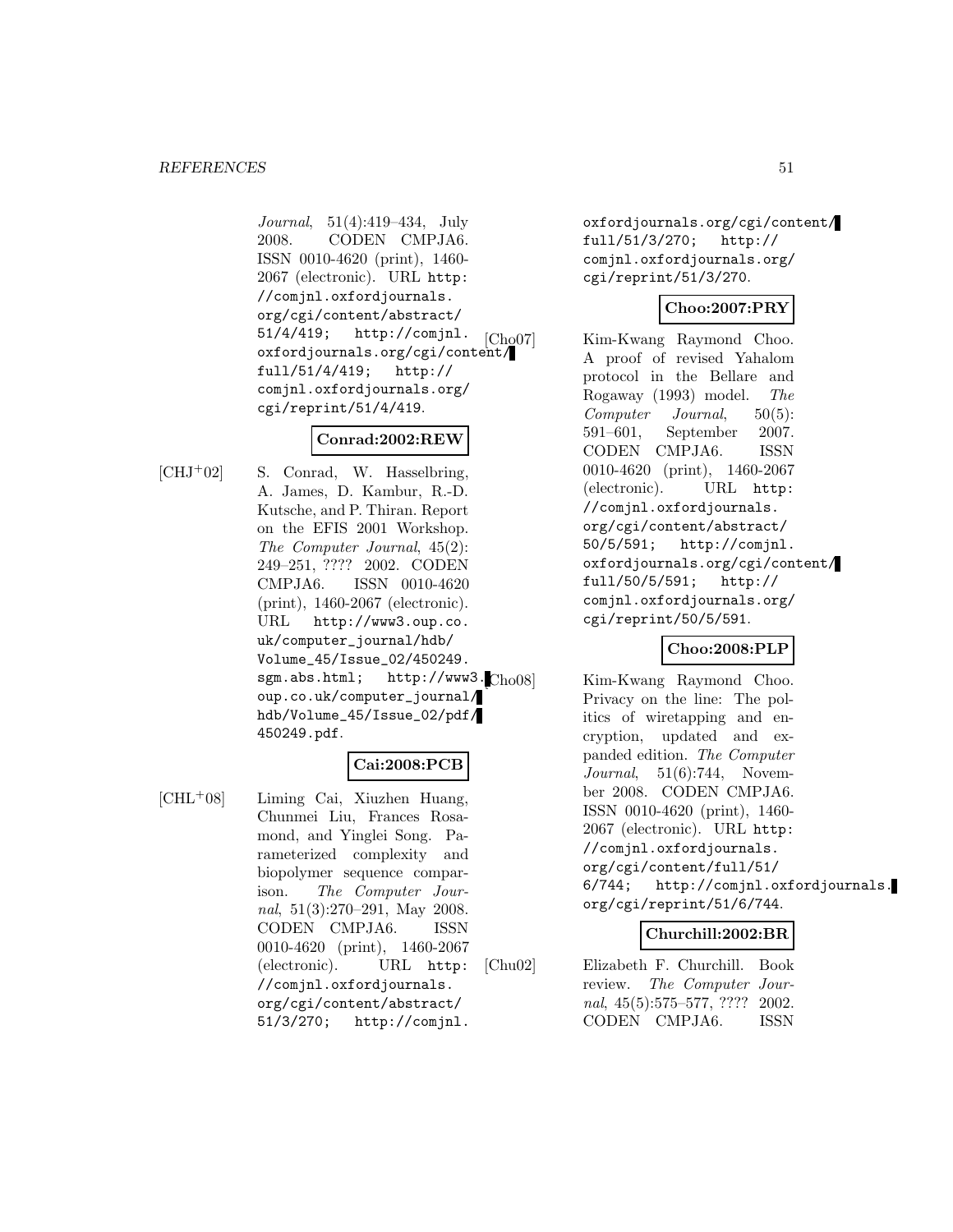0010-4620 (print), 1460-2067 (electronic). URL http:/ /www3.oup.co.uk/computer\_ journal/hdb/Volume\_45/Issue\_ 05/450575.sgm.abs.html; http://www3.oup.co.uk/computer\_ journal/hdb/Volume\_45/Issue\_ 05/pdf/450575.pdf.

# **Chien:2003:RSA**

[CJ03] Hung-Yu Chien and Jinn-Ke Jan. Robust and simple authentication protocol. The Computer Journal, 46(2):193– 201, February 2003. CODEN CMPJA6. ISSN 0010-4620 (print), 1460-2067 (electronic). URL http://www3.oup.co. uk/computer\_journal/hdb/ Volume\_46/Issue\_02/460193. sgm.abs.html; http://www3. oup.co.uk/computer\_journal/ hdb/Volume\_46/Issue\_02/pdf/ 460193.pdf.

# **Cho:2000:IIS**

[CK00] Eun-Sun Cho and Hyoung-Joo Kim. Interface/implementation separation mechanism for integrating object-oriented management systems and generalpurpose programming languages. The Computer Journal, 43(6):512–523, ???? 2000. CODEN CMPJA6. ISSN 0010-4620 (print), 1460-2067 (electronic). URL http:/ /www3.oup.co.uk/computer\_ journal/hdb/Volume\_43/Issue\_ 06/430512.sgm.abs.html; http://www3.oup.co.uk/computer\_ journal/hdb/Volume\_43/Issue\_ 06/pdf/430512.pdf.

#### **Campbell-Kelly:2005:CDW**

[CK05] Martin Campbell-Kelly. Celebration of David Wheeler (1927–2004). The Computer Journal, 48(6):646– 648, November 2005. CO-DEN CMPJA6. ISSN 0010- 4620 (print), 1460-2067 (electronic). URL http://comjnl. oxfordjournals.org/cgi/content/ full/48/6/646; http:// comjnl.oxfordjournals.org/ cgi/reprint/48/6/646.

# **Chan:2003:SCP**

[CKM03] Tak-Ming Chan, Sam Kwong, and K. F. Man. Solving the converter placement problem in WDM ring networks using genetic algorithms. The Computer Journal, 46(4):427– 448, July 2003. CODEN CMPJA6. ISSN 0010-4620 (print), 1460-2067 (electronic). URL http://www3.oup.co. uk/computer\_journal/hdb/ Volume\_46/Issue\_04/460427. sgm.abs.html; http://www3. oup.co.uk/computer\_journal/ hdb/Volume\_46/Issue\_04/pdf/ 460427.pdf.

# **Chen:2001:LCC**

[CL01] Guihai Chen and Francis C. M. Lau. Layout of the cube-connected cycles without long wires. The Computer Journal, 44(5):374–383, ???? 2001. CODEN CM-PJA6. ISSN 0010-4620 (print), 1460-2067 (electronic). URL http://www3.oup.co. uk/computer\_journal/hdb/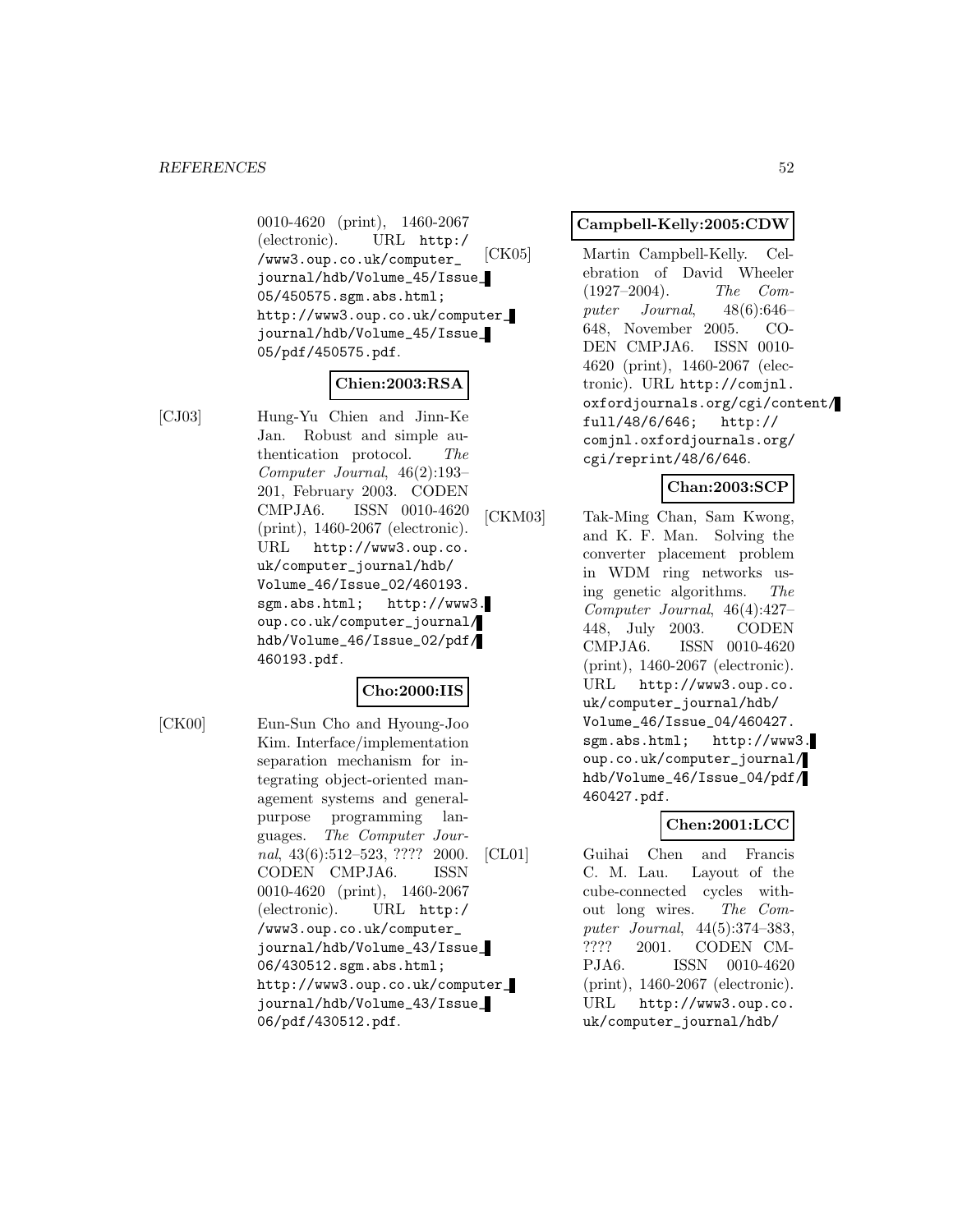Volume\_44/Issue\_05/440374. sgm.abs.html; http://www3. oup.co.uk/computer\_journal/ hdb/Volume\_44/Issue\_05/pdf/ 440374.pdf.

# **Chen:2004:OAM**

[CL04] Shan-Tai Chen and Shun-Shii Lin. Optimal algorithms for  $2 \times n$  mastermind games — a graph-partition approach. The Computer Journal, 47(5):602– 611, September 2004. CODEN CMPJA6. ISSN 0010-4620 (print), 1460-2067 (electronic). URL http://www3.oup.co. uk/computer\_journal/hdb/ Volume\_47/Issue\_05/470602. sgm.abs.html; http://www3. oup.co.uk/computer\_journal/ hdb/Volume\_47/Issue\_05/pdf/ 470602.pdf.

### **Chang:2005:PHS**

[CL05] Chin-Chen Chang and Chih-Yang Lin. Perfect hashing schemes for mining association rules. The Computer Journal, 48(2):168–179, March 2005. CODEN CM-PJA6. ISSN 0010-4620 (print), 1460-2067 (electronic). URL http://www3.oup.co. uk/computer\_journal/hdb/ Volume\_48/Issue\_02/bxh074. sgm.abs.html; http://www3. oup.co.uk/computer\_journal/ hdb/Volume\_48/Issue\_02/pdf/ bxh074.pdf.

### **Clark:2003:DNI**

[Cla03] Martin P. Clark. Data networks, IP, and the Internet:

protocols, design, and operation. Wiley, New York, NY, USA, 2003. ISBN 0-  $470-84856-1$ . xvi  $+848$  pp. LCCN TK5105.5 .C545 2003. URL http://www.loc.gov/ catdir/description/wiley039/ 2002191041.html; http:/ /www.loc.gov/catdir/toc/ wiley031/2002191041.html.

# **Chen:2007:TPO**

[CLH07] Shan-Tai Chen, Shun-Shii Lin, and Li-Te Huang. A twophase optimization algorithm for mastermind. The Computer Journal, 50(4):435–443, July 2007. CODEN CMPJA6. ISSN 0010-4620 (print), 1460- 2067 (electronic). URL http: //comjnl.oxfordjournals. org/cgi/content/abstract/ 50/4/435; http://comjnl. oxfordjournals.org/cgi/content/ full/50/4/435; http:// comjnl.oxfordjournals.org/ cgi/reprint/50/4/435.

### **Crampton:2001:LACa**

[CLO01a] Jason Crampton, George Loizou, and Greg O'Shea. A logic of access control. The Computer Journal, 44(1):54– 66, ???? 2001. CODEN CMPJA6. ISSN 0010-4620 (print), 1460-2067 (electronic). URL http://www3.oup.co. uk/computer\_journal/hdb/ Volume\_44/Issue\_01/440054. sgm.abs.html; http://www3. oup.co.uk/computer\_journal/ hdb/Volume\_44/Issue\_01/pdf/ 440054.pdf.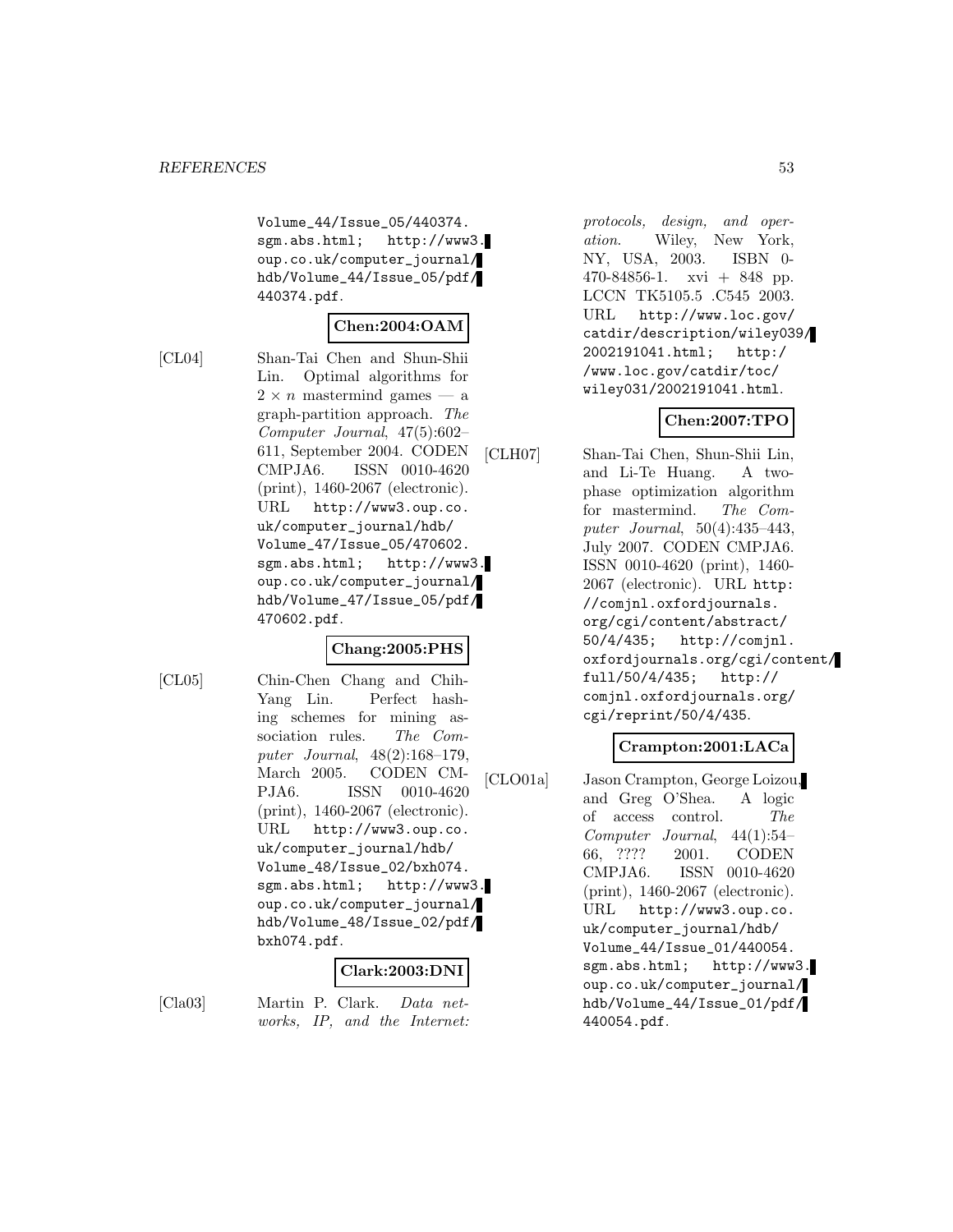### **Crampton:2001:LACb**

[CLO01b] Jason Crampton, George Loizou, and Greg O'Shea. A logic of access control. The Computer Journal, 44(2):137– 149, ???? 2001. CODEN CMPJA6. ISSN 0010-4620 (print), 1460-2067 (electronic). URL http://www3.oup.co. uk/computer\_journal/hdb/ Volume\_44/Issue\_02/440137. sgm.abs.html; http://www3. oup.co.uk/computer\_journal/ hdb/Volume\_44/Issue\_02/pdf/ 440137.pdf.

#### **Cockshott:2007:TNM**

[CM07] Paul Cockshott and Greg Michaelson. Are there new models of computation? reply to Wegner and Eberbach. The Computer Journal, 50(2):232–247, March 2007. CODEN CMPJA6. ISSN 0010-4620 (print), 1460-2067 (electronic). URL http: //comjnl.oxfordjournals. org/cgi/content/abstract/ 50/2/232; http://comjnl. oxfordjournals.org/cgi/content/ full/50/2/232; http:// comjnl.oxfordjournals.org/ cgi/reprint/50/2/232.

### **Chen:2008:PIH**

[CM08] Jianer Chen and Jie Meng. On parameterized intractability: Hardness and completeness. The Computer Journal, 51(1):39–59, January 2008. CODEN CMPJA6. ISSN 0010-4620 (print), 1460-2067

(electronic). URL http: //comjnl.oxfordjournals. org/cgi/content/abstract/ 51/1/39; http://comjnl. oxfordjournals.org/cgi/content/ full/51/1/39; http://comjnl. oxfordjournals.org/cgi/reprint/ 51/1/39.

### **Chatterjee:2009:APG**

[CMCS09] Priyam Chatterjee, Sujata Mukherjee, Subhasis Chaudhuri, and Guna Seetharaman. Application of Papoulis– Gerchberg method in image super-resolution and inpainting. The Computer Journal, 52(1):80–89, January 2009. CODEN CMPJA6. ISSN 0010-4620 (print), 1460-2067 (electronic). URL http: //comjnl.oxfordjournals. org/cgi/content/abstract/ 52/1/80; http://comjnl. oxfordjournals.org/cgi/content/ full/52/1/80; http://comjnl. oxfordjournals.org/cgi/reprint/ 52/1/80.

### **Calder:2002:MLF**

M. Calder, S. Maharaj, and C. Shankland. A modal logic for full LOTOS based on symbolic transition systems. The Computer Journal, 45(1):55– 61, ???? 2002. CODEN CMPJA6. ISSN 0010-4620 (print), 1460-2067 (electronic). URL http://www3.oup.co. uk/computer\_journal/hdb/ Volume\_45/Issue\_01/450055. sgm.abs.html; http://www3. oup.co.uk/computer\_journal/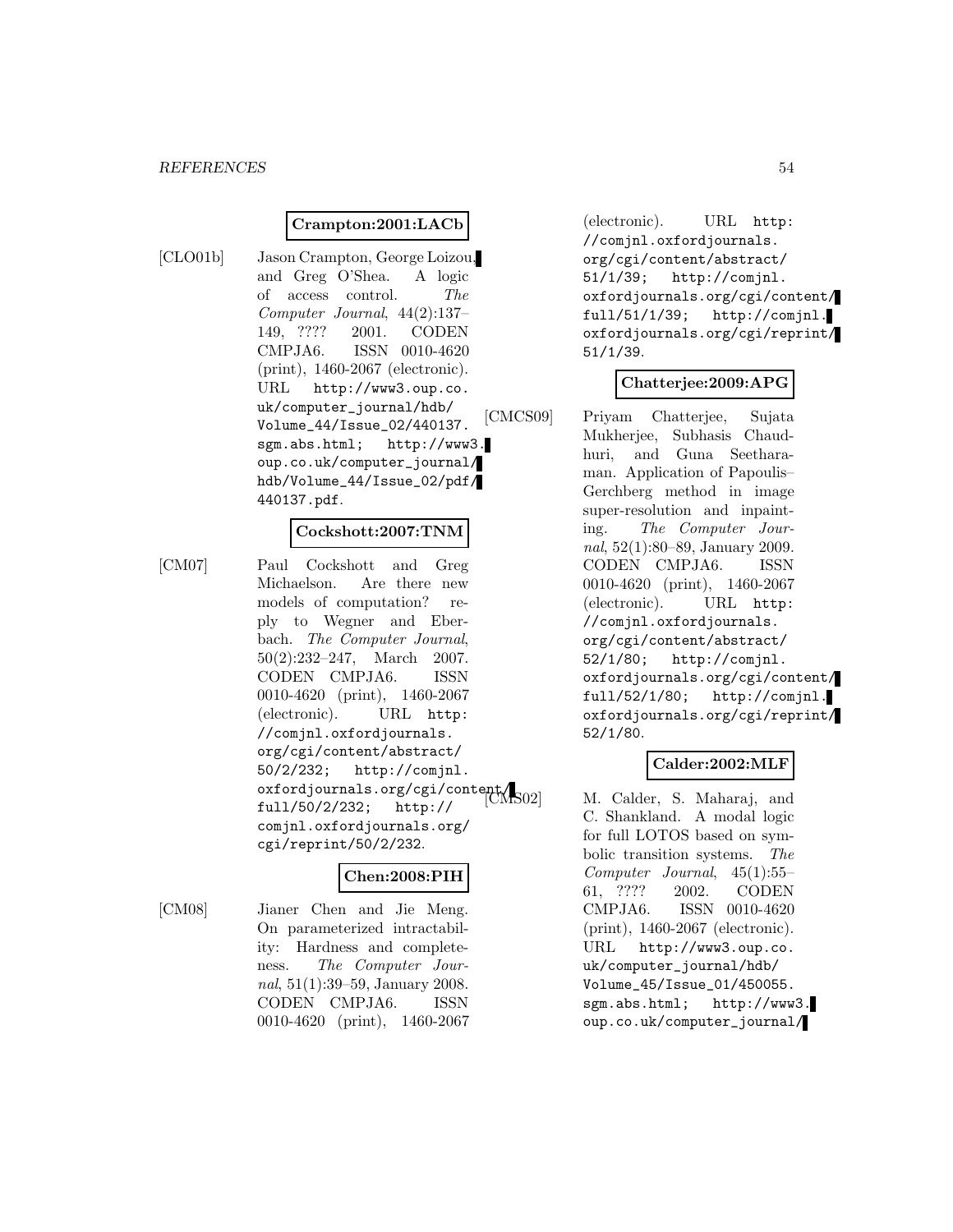hdb/Volume\_45/Issue\_01/pdf/ 450055.pdf.

### **Chan:2005:JGA**

[CMTK05] T. M. Chan, K. F. Man, K. S. Tang, and S. Kwong. A jumping gene algorithm for multiobjective resource management in wideband CDMA systems. The Computer Journal, 48(6):749–768, November 2005. CODEN CMPJA6. ISSN 0010-4620 (print), 1460- 2067 (electronic). URL http: //comjnl.oxfordjournals. org/cgi/content/abstract/ 48/6/749; http://comjnl. oxfordjournals.org/cgi/content/ full/48/6/749; http:// comjnl.oxfordjournals.org/ cgi/reprint/48/6/749.

### **Croce:2008:RPC**

[CMV08] Silvio Croce, Francesco Marcelloni, and Massimo Vecchio. Reducing power consumption in wireless sensor networks using a novel approach to data aggregation. The Computer Journal, 51(2):227–239, March 2008. CODEN CMPJA6. ISSN 0010-4620 (print), 1460- 2067 (electronic). URL http: //comjnl.oxfordjournals. org/cgi/content/abstract/ 51/2/227; http://comjnl. oxfordjournals.org/cgi/content/ full/51/2/227; http:// comjnl.oxfordjournals.org/ cgi/reprint/51/2/227.

### **Chao:2001:LSC**

[CN01] Daniel Y. Chao and Jose A.

Nicdao. Liveness for synchronized choice Petri nets. The Computer Journal, 44(2):124– 136, ???? 2001. CODEN CMPJA6. ISSN 0010-4620 (print), 1460-2067 (electronic). URL http://www3.oup.co. uk/computer\_journal/hdb/ Volume\_44/Issue\_02/440124. sgm.abs.html; http://www3. oup.co.uk/computer\_journal/ hdb/Volume\_44/Issue\_02/pdf/ 440124.pdf.

### **Correia:2006:CAB**

[CNV06] Miguel Correia, Nuno Ferreira Neves, and Paulo Veríssimo. From consensus to atomic broadcast: Time-free Byzantineresistant protocols without signatures. The Computer Journal, 49(1):82–96, January 2006. CODEN CMPJA6. ISSN 0010-4620 (print), 1460-2067 (electronic). URL http: //comjnl.oxfordjournals. org/cgi/content/abstract/ 49/1/82; http://comjnl. oxfordjournals.org/cgi/content/ full/49/1/82; http://comjnl. oxfordjournals.org/cgi/reprint/ 49/1/82.

### **Cohen:2001:RCF**

[Coh01] Fred Cohen. Reply to "Comment on 'A Framework for Modelling Trojans and Computer Virus Infection' by E. Mäkinen".  $The$ Computer Journal, 44(4):326– 327, ???? 2001. CODEN CMPJA6. ISSN 0010-4620 (print), 1460-2067 (electronic).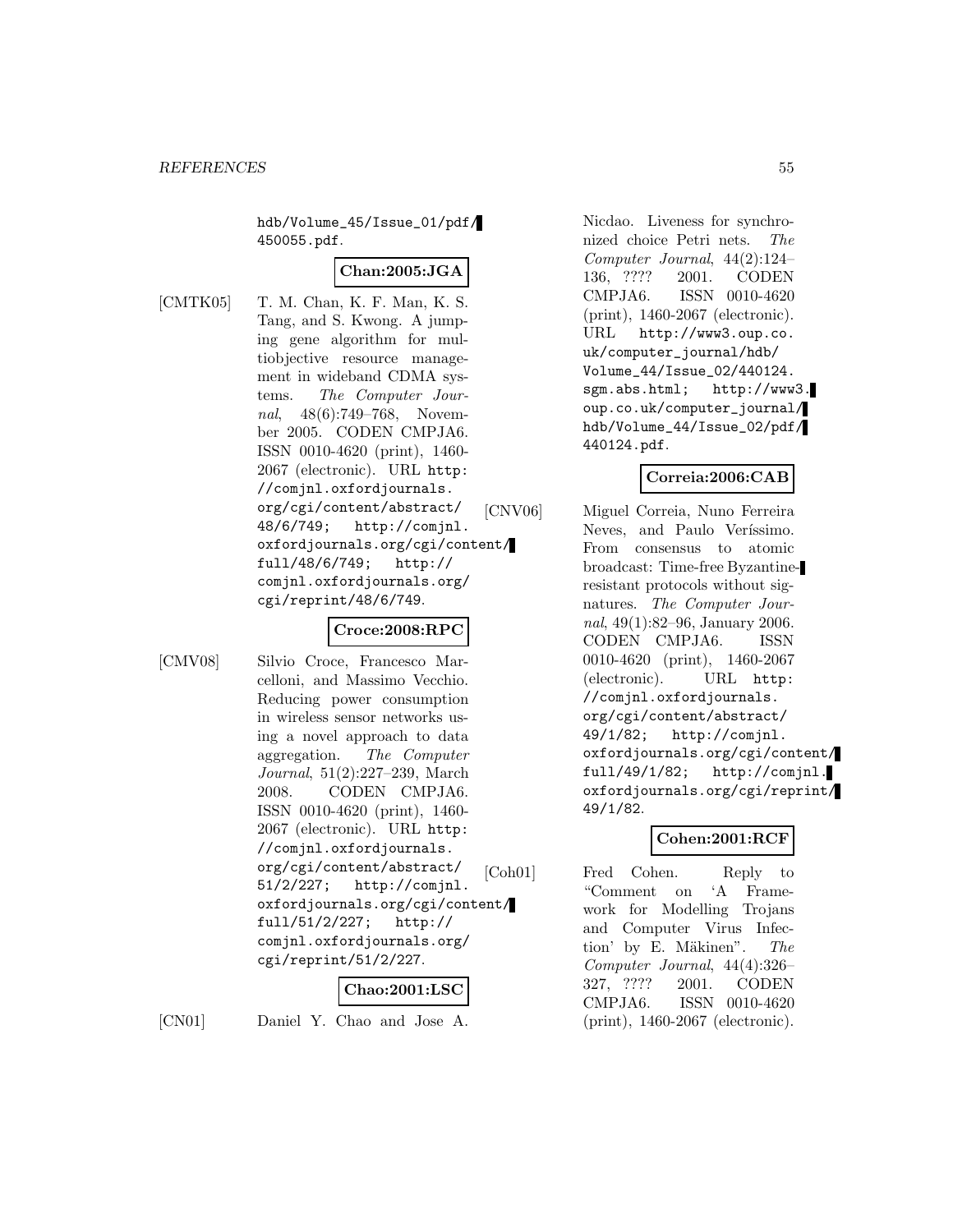URL http://www3.oup.co. uk/computer\_journal/hdb/ Volume\_44/Issue\_04/440326. sgm.abs.html; http://www3. oup.co.uk/computer\_journal/ hdb/Volume\_44/Issue\_04/pdf/ 440326.pdf. See [TAC98, Mäk01, TAC01].

# **Colyer:2004:RLA**

[Col04] Adrian Colyer. Ramnivas Laddad: AspectJ in actionpractical aspect-oriented programming. The Computer Journal, 47(1):134–135, January 2004. CODEN CM-PJA6. ISSN 0010-4620 (print), 1460-2067 (electronic). URL http://www3.oup.co. uk/computer\_journal/free\_ pdf/470134a.pdf; http:/ /www3.oup.co.uk/computer\_ journal/hdb/Volume\_47/Issue\_ 01/470134a.sgm.abs.html.

### **Colomb:2006:FVM**

[Col06] Robert M. Colomb. Formal versus material ontologies for information systems interoperation in the Semantic Web. The Computer Journal, 49(1):4–19, January 2006. CODEN CMPJA6. ISSN 0010-4620 (print), 1460- 2067 (electronic). URL http: //comjnl.oxfordjournals. org/cgi/content/abstract/ 49/1/4; http://comjnl. oxfordjournals.org/cgi/content/ full/49/1/4; http://comjnl. oxfordjournals.org/cgi/reprint/ 49/1/4.

### **Contreras:2004:BRB**

[Con04] Luis M. Contreras. Book review: Data Networks, IP and the Internet: Protocols, Design and Operation, by M. P. Clark. The Computer Journal, 47(4): 507–??, July 2004. CODEN CMPJA6. ISSN 0010-4620 (print), 1460-2067 (electronic). URL http://www3.oup.co. uk/computer\_journal/free\_ pdf/470507.pdf; http:// www3.oup.co.uk/computer\_ journal/hdb/Volume\_47/Issue\_ 04/470507.sgm.abs.html.

### **Cook:2002:REJ**

[Coo02] Jonathan J. Cook. Reverse execution of Java bytecode. The Computer Journal, 45(6):608– 619, ???? 2002. CODEN CMPJA6. ISSN 0010-4620 (print), 1460-2067 (electronic). URL http://www3.oup.co. uk/computer\_journal/hdb/ Volume\_45/Issue\_06/450608. sgm.abs.html; http://www3. oup.co.uk/computer\_journal/ hdb/Volume\_45/Issue\_06/pdf/ 450608.pdf.

#### **Christensen:2000:MAP**

[CP00] Søren Christensen and Laure Petrucci. Modular analysis of Petri nets. The Computer Journal, 43(3):224– 242, ???? 2000. CODEN CMPJA6. ISSN 0010-4620 (print), 1460-2067 (electronic). URL http://www3.oup.co. uk/computer\_journal/hdb/ Volume\_43/Issue\_03/430224. sgm.abs.html; http://www3.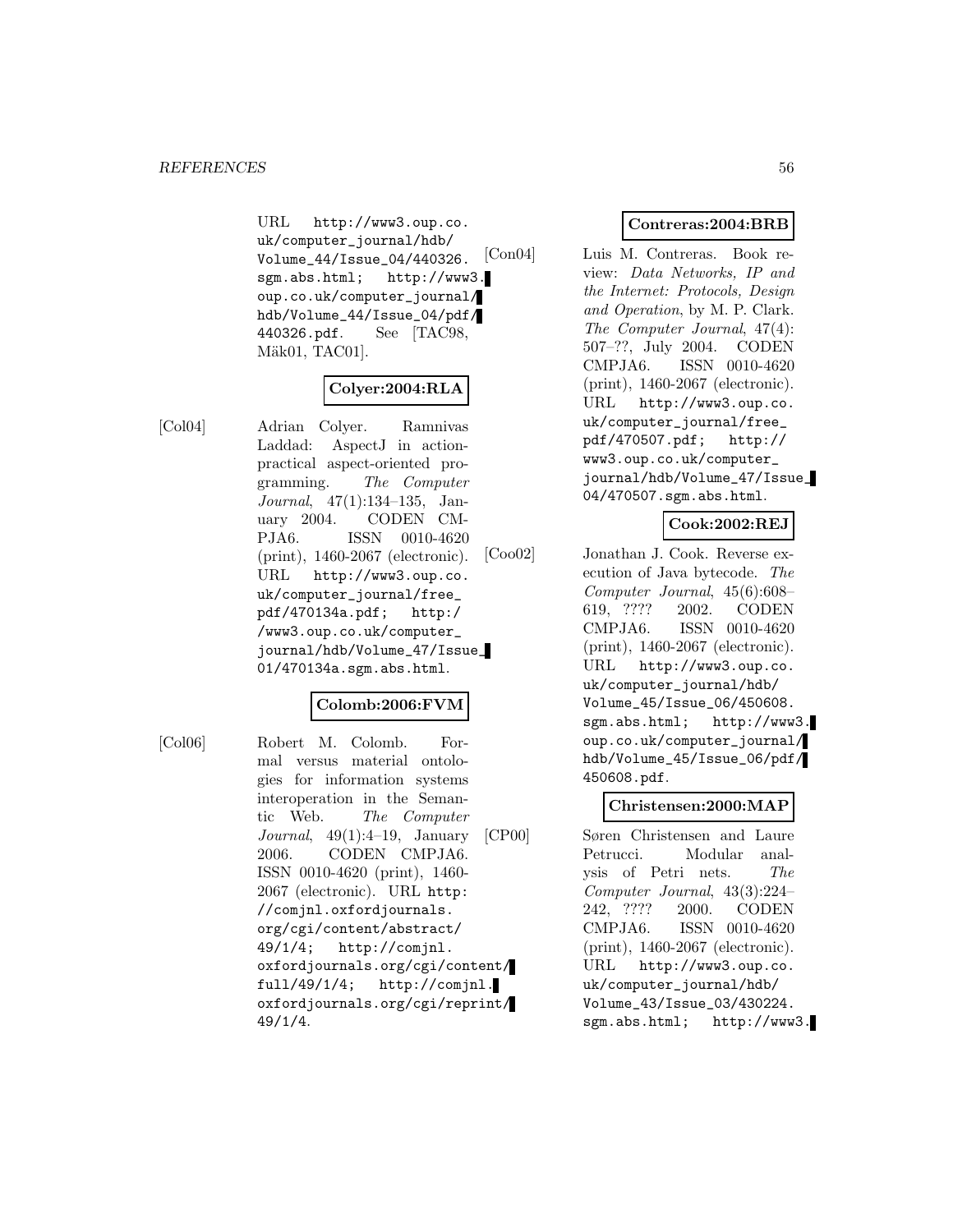oup.co.uk/computer\_journal/ hdb/Volume\_43/Issue\_03/pdf/ 430224.pdf.

### **Chen:2004:EPA**

[CPChX04] Ling Chen, Yi Pan, Yixin Chen, and Xiao hua Xu. Efficient parallel algorithms for Euclidean distance transform. The Computer Journal, 47(6):694– 700, November 2004. CODEN CMPJA6. ISSN 0010-4620 (print), 1460-2067 (electronic). URL http://www3.oup.co. uk/computer\_journal/hdb/ Volume\_47/Issue\_06/470694. sgm.abs.html; http://www3. oup.co.uk/computer\_journal/ hdb/Volume\_47/Issue\_06/pdf/ 470694.pdf.

### **Castro:2008:PCW**

[CPK08] Maurice D. Castro, Ronald D. Pose, and Carlo Kopp. Passwordcapabilities and the Walnut Kernel. The Computer Journal, 51(5):595–607, September 2008. CODEN CMPJA6. ISSN 0010-4620 (print), 1460- 2067 (electronic). URL http: //comjnl.oxfordjournals. org/cgi/content/abstract/ 51/5/595; http://comjnl. oxfordjournals.org/cgi/content/ full/51/5/595; http:// comjnl.oxfordjournals.org/ cgi/reprint/51/5/595.

### **Choi:2009:HDR**

[CPK09] Jongseong Choi, Min Kyu Park, and Moon Gi Kang. High dynamic range image reconstruction with spa-

tial resolution enhancement. The Computer Journal, 52 (1):114–125, January 2009. CODEN CMPJA6. ISSN 0010-4620 (print), 1460-2067 (electronic). URL http: //comjnl.oxfordjournals. org/cgi/content/abstract/ 52/1/114; http://comjnl. oxfordjournals.org/cgi/content/ full/52/1/114; http:// comjnl.oxfordjournals.org/ cgi/reprint/52/1/114.

### **Chen:2009:UAD**

[CQX<sup>+</sup>09] Mingsong Chen, Xiaokang Qiu, Wei Xu, Linzhang Wang, Jianhua Zhao, and Xuandong Li. UML activity diagram-based automatic test case generation for Java programs. The Computer Journal, 52(5):545–556, August 2009. CODEN CMPJA6. ISSN 0010-4620 (print), 1460- 2067 (electronic). URL http: //comjnl.oxfordjournals. org/cgi/content/abstract/ 52/5/545; http://comjnl. oxfordjournals.org/cgi/reprint/ 52/5/545.

# **Crabtree:2003:DCS**

Andy Crabtree. Designing collaborative systems: a practical guide to ethnography. Computer supported cooperative work. Springer-Verlag, Berlin, Germany / Heidelberg, Germany / London, UK / etc., 2003. ISBN 1-85233-718-4. xi + 178 pp. LCCN QA76.9.S88 C725 2003.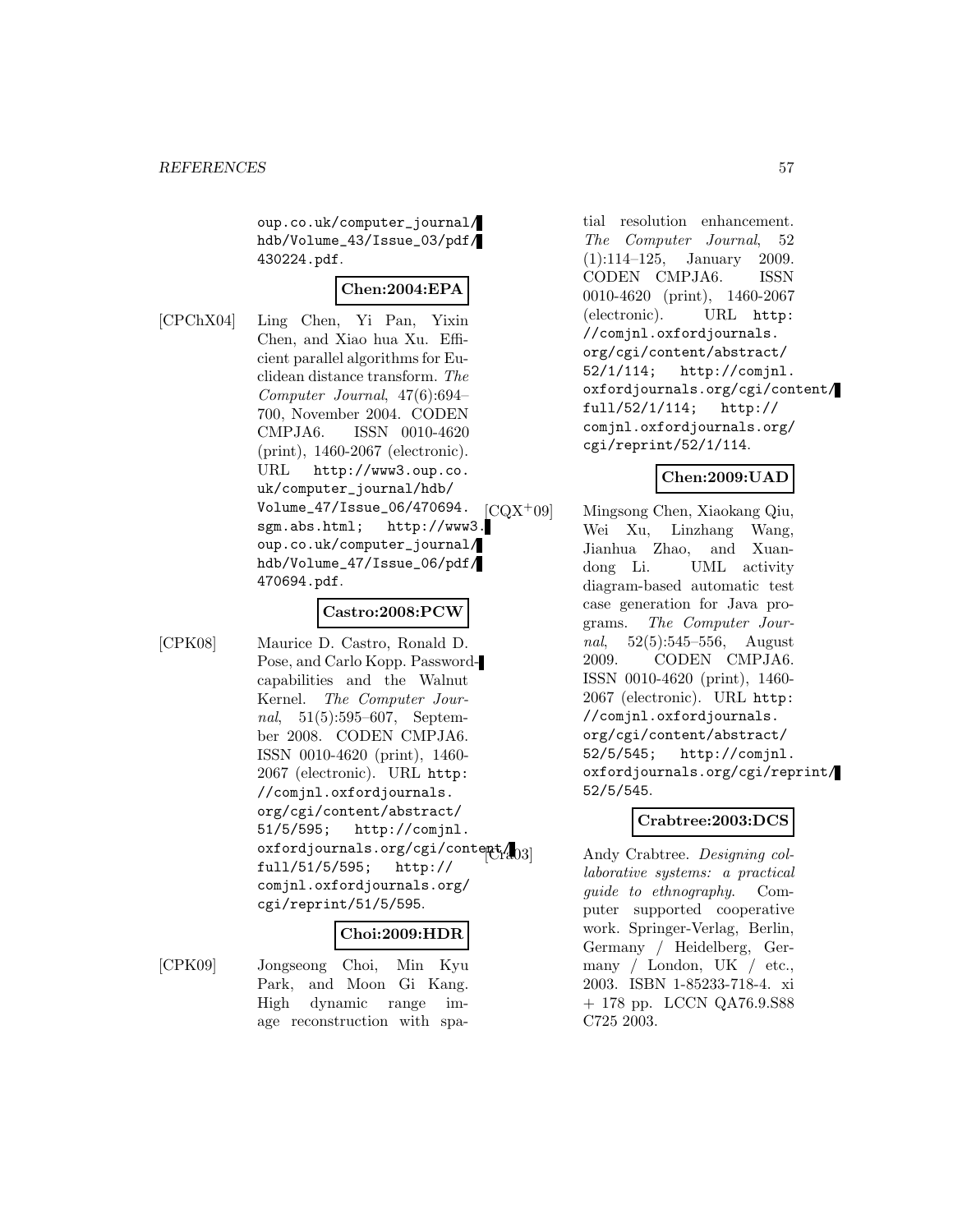# **Chen:2004:OOB**

[CSS04] Chia-Mei Chen, Huey-Min Sun, and LihChyun Shu. Optimizing object-based multimedia delivery across bandwidth constrained networks. The Computer Journal, 47(5):579– 590, September 2004. CODEN CMPJA6. ISSN 0010-4620 (print), 1460-2067 (electronic). URL http://www3.oup.co. uk/computer\_journal/hdb/ Volume\_47/Issue\_05/470579. sgm.abs.html; http://www3. oup.co.uk/computer\_journal/ hdb/Volume\_47/Issue\_05/pdf/ 470579.pdf.

# **Cheng:2007:SBM**

[CT07] Sheng-Tzong Cheng and Ming-Hung Tao. A schedulingbased medium access control protocol for supporting multi-class services in wireless networks. The Computer Journal, 50(2):204–216, March 2007. CODEN CMPJA6. ISSN 0010-4620 (print), 1460- 2067 (electronic). URL http: //comjnl.oxfordjournals. org/cgi/content/abstract/ 50/2/204; http://comjnl. oxfordjournals.org/cgi/content/ full/50/2/204; http:// comjnl.oxfordjournals.org/ cgi/reprint/50/2/204.

### **Cairns:2008:ASU**

[CT08] Paul Cairns and Harold Thimbleby. Affordance and symmetry in user interfaces. The Computer Journal, 51 (6):650–661, November 2008.

CODEN CMPJA6. ISSN 0010-4620 (print), 1460-2067 (electronic). URL http: //comjnl.oxfordjournals. org/cgi/content/abstract/ 51/6/650; http://comjnl. oxfordjournals.org/cgi/content/ full/51/6/650; http:// comjnl.oxfordjournals.org/ cgi/reprint/51/6/650.

### **Chen:2002:CDF**

[CU02] Xiao Jun Chen and Hasan Ural. Construction of deadlock-free designs of communication protocols from observations. The Computer Journal, 45(2):162– 173, ???? 2002. CODEN CMPJA6. ISSN 0010-4620 (print), 1460-2067 (electronic). URL http://www3.oup.co. uk/computer\_journal/hdb/ Volume\_45/Issue\_02/450162. sgm.abs.html; http://www3. oup.co.uk/computer\_journal/ hdb/Volume\_45/Issue\_02/pdf/ 450162.pdf.

### **Chen:2003:CBA**

[CV03] Ing-Ray Chen and Naresh Verma. A cost-based admission control algorithm for digital library multimedia systems storing heterogeneous objects. The Computer Journal, 46(6):645– 659, November 2003. CODEN CMPJA6. ISSN 0010-4620 (print), 1460-2067 (electronic). URL http://www3.oup.co. uk/computer\_journal/hdb/ Volume\_46/Issue\_06/460645. sgm.abs.html; http://www3. oup.co.uk/computer\_journal/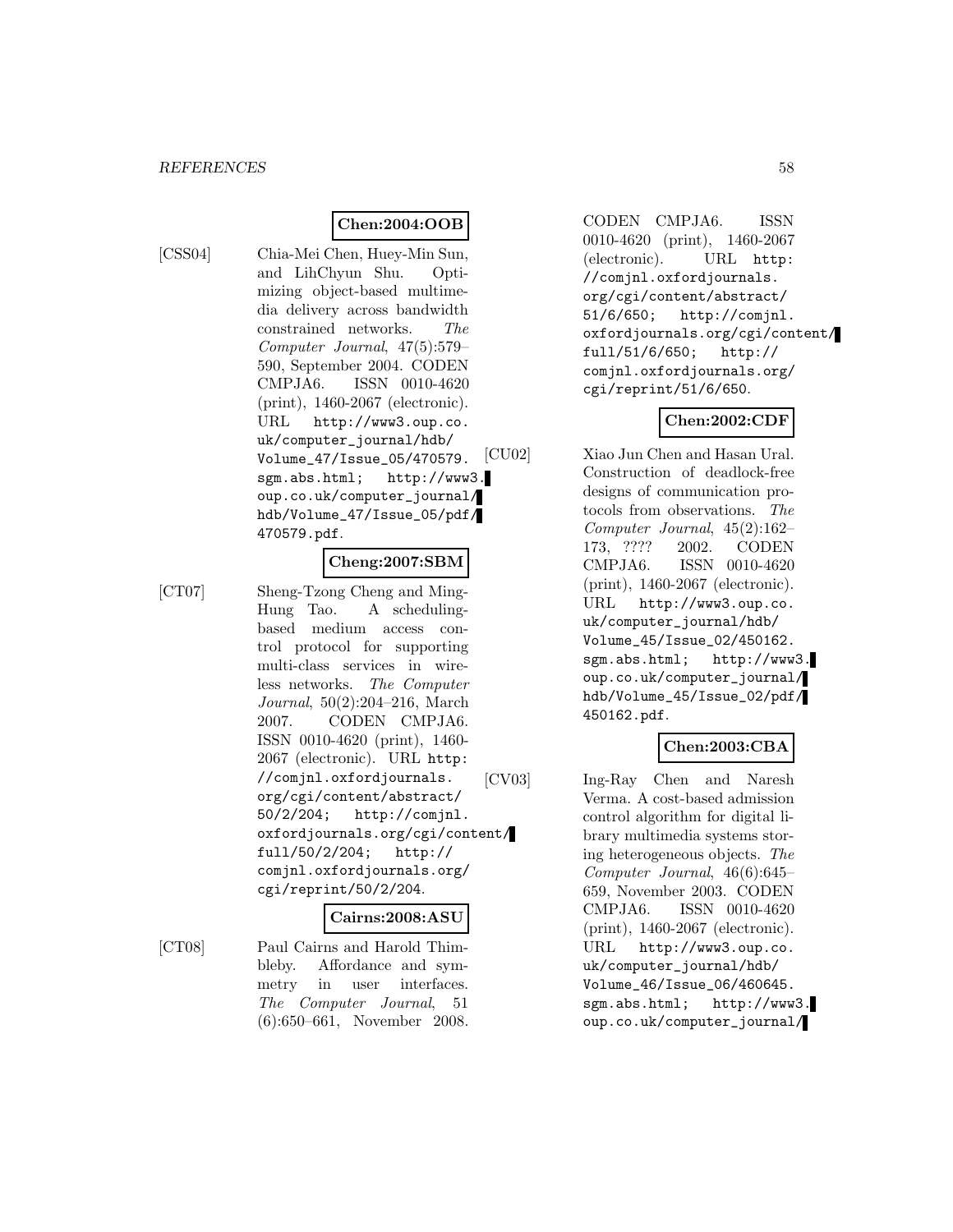hdb/Volume\_46/Issue\_06/pdf/ 460645.pdf.

### **Catuogno:2004:AKL**

[CV04] Luigi Catuogno and Ivan Visconti. An architecture for kernel-level verification of executables at run time. The Computer Journal, 47(5):511– 526, September 2004. CODEN CMPJA6. ISSN 0010-4620 (print), 1460-2067 (electronic). URL http://www3.oup.co. uk/computer\_journal/hdb/ Volume\_47/Issue\_05/470511. sgm.abs.html; http://www3. oup.co.uk/computer\_journal/ hdb/Volume\_47/Issue\_05/pdf/ 470511.pdf.

#### **Corral:2005:AAD**

[CV05] Antonio Corral and Michael Vassilakopoulos. On approximate algorithms for distancebased queries using R-trees. The Computer Journal, 48(2): 220–238, March 2005. CODEN CMPJA6. ISSN 0010-4620 (print), 1460-2067 (electronic). URL http://www3.oup.co. uk/computer\_journal/hdb/ Volume\_48/Issue\_02/bxh060. sgm.abs.html; http://www3. oup.co.uk/computer\_journal/ hdb/Volume\_48/Issue\_02/pdf/ bxh060.pdf.

#### **Chomicki:2004:LEA**

[CVS04] Jan Chomicki, Ron Van der Meyden, and Gunter Saake, editors. Logics for emerging applications of databases. Springer-Verlag, Berlin, Germany / Hei-

delberg, Germany / London, UK / etc., 2004. ISBN 3-540- 00705-9.  $xy + 368$  pp. LCCN QA76.9.D3 L6425 2004.

# **Cavagnino:2008:EAI**

[CW08] D. Cavagnino and A. E. Werbrouck. Efficient algorithms for integer division by constants using multiplication. The Computer Journal, 51(4):470–480, July 2008. CODEN CMPJA6. ISSN 0010-4620 (print), 1460- 2067 (electronic). URL http: //comjnl.oxfordjournals. org/cgi/content/abstract/ 51/4/470; http://comjnl. oxfordjournals.org/cgi/content/ full/51/4/470; http:// comjnl.oxfordjournals.org/ cgi/reprint/51/4/470.

### **Chien:2009:PSP**

[CW09] Hung-Yu Chien and Tzong-Chen Wu. Provably secure password-based three-party key exchange with optimal message steps. The Computer Journal, 52(6):646–655, August 2009. CODEN CMPJA6. ISSN 0010-4620 (print), 1460- 2067 (electronic). URL http: //comjnl.oxfordjournals. org/cgi/content/abstract/ 52/6/646; http://comjnl. oxfordjournals.org/cgi/reprint/ 52/6/646.

# **Chien:2005:NRS**

[CWY05] Hung-Yu Chien, Ren-Chiun Wang, and Chou-Chen Yang. Note on robust and simple authentication protocol. The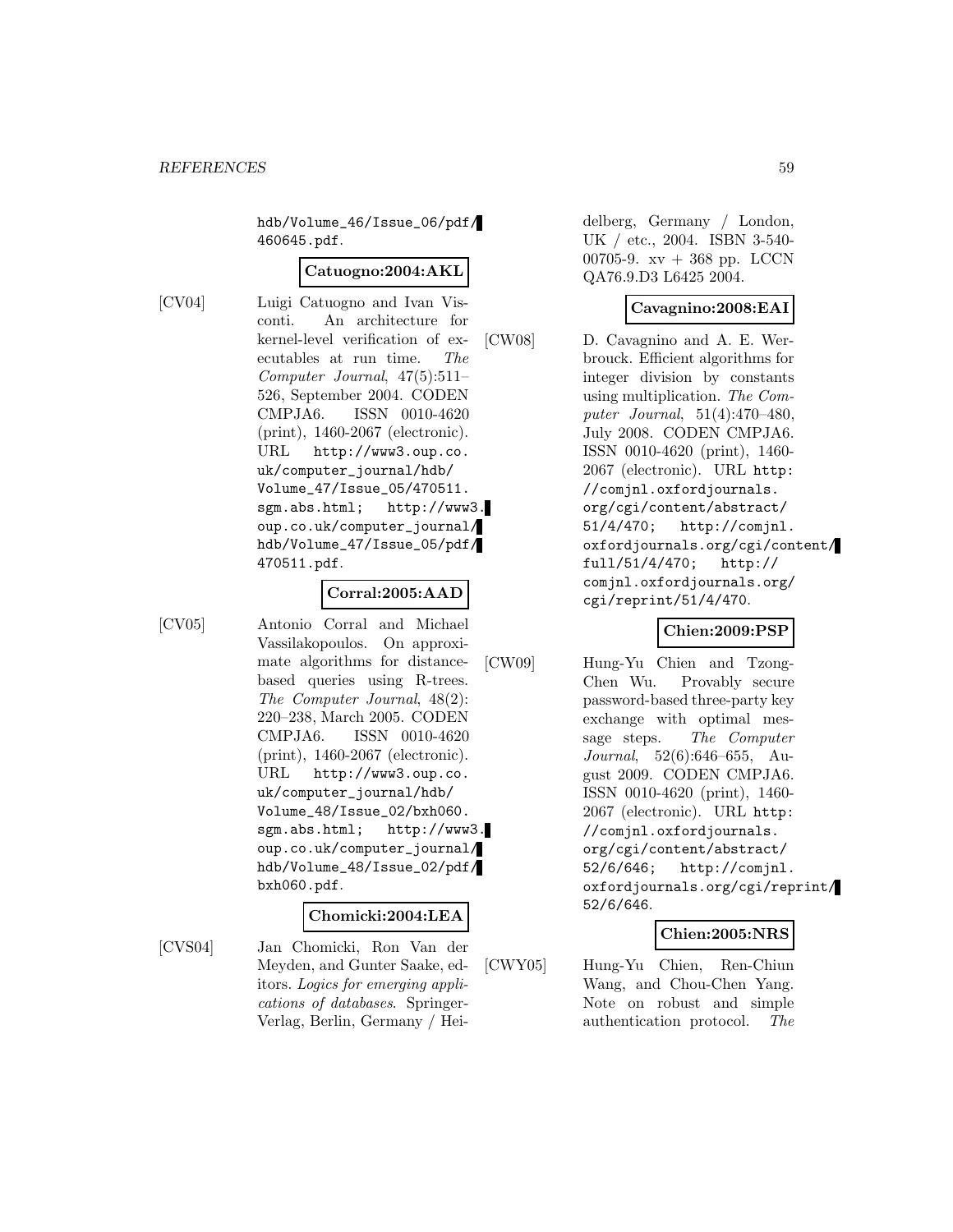Computer Journal, 48(1):27– 29, January 2005. CODEN CMPJA6. ISSN 0010-4620 (print), 1460-2067 (electronic). URL http://www3.oup.co. uk/computer\_journal/hdb/ Volume\_48/Issue\_01/bxh061. sgm.abs.html; http://www3. oup.co.uk/computer\_journal/ hdb/Volume\_48/Issue\_01/pdf/ bxh061.pdf.

## **Cheung:2008:CBL**

[CY08] Peter Y. K. Cheung and Alex Yakovlev. Comments on the BCS Lecture "The Future of Computer Technology and its Implications for the Computer Industry" by Professor Steve Furber. The Computer Journal, 51(6):741-742, November 2008. CODEN CMPJA6. ISSN 0010-4620 (print), 1460- 2067 (electronic). URL http: //comjnl.oxfordjournals. org/cgi/content/full/51/ 6/741; http://comjnl.oxfordjournals. org/cgi/reprint/51/6/741.

# **Chen:2009:DPM**

[CZCD09] Zhongqiang Chen, Yuan Zhang, Zhongrong Chen, and Alex Delis. A digest and pattern matching-based intrusion detection engine. The Computer Journal, 52(6):699–723, August 2009. CODEN CMPJA6. ISSN 0010-4620 (print), 1460- 2067 (electronic). URL http: //comjnl.oxfordjournals. org/cgi/content/abstract/ 52/6/699; http://comjnl.

oxfordjournals.org/cgi/reprint/ 52/6/699.

# **Dalkir:2005:KMT**

[Dal05] Kimiz Dalkir. Knowledge management in theory and practice. Elsevier/Butterworth Heinemann, Amsterdam, The Netherlands, 2005. ISBN  $0-7506-7864-X$ .  $xy + 356$ pp. LCCN HD30.2 .D354 2005. URL http://www.loc. gov/catdir/enhancements/ fy0624/2005045074-d.html; http://www.loc.gov/catdir/ toc/fy0601/2005045074.html.

# **Damiani:2003:BR**

[Dam03] Ferruccio Damiani. Book review. The Computer Journal, 46(5):525–526, September 2003. CODEN CM-PJA6. ISSN 0010-4620 (print), 1460-2067 (electronic). URL http://www3.oup.co. uk/computer\_journal/hdb/ Volume\_46/Issue\_05/460525a. sgm.abs.html; http://www3. oup.co.uk/computer\_journal/ hdb/Volume\_46/Issue\_05/pdf/ 460525a.pdf.

# **Dandamudi:2005:GRP**

[Dan05] Sivarama P. Dandamudi. Guide to RISC processors: for programmers and engineers. Springer-Verlag, Berlin, Germany / Heidelberg, Germany / London, UK / etc., 2005. ISBN 0-387-21017-2. xv + 387 pp. LCCN QA76.5 .D2515 2005.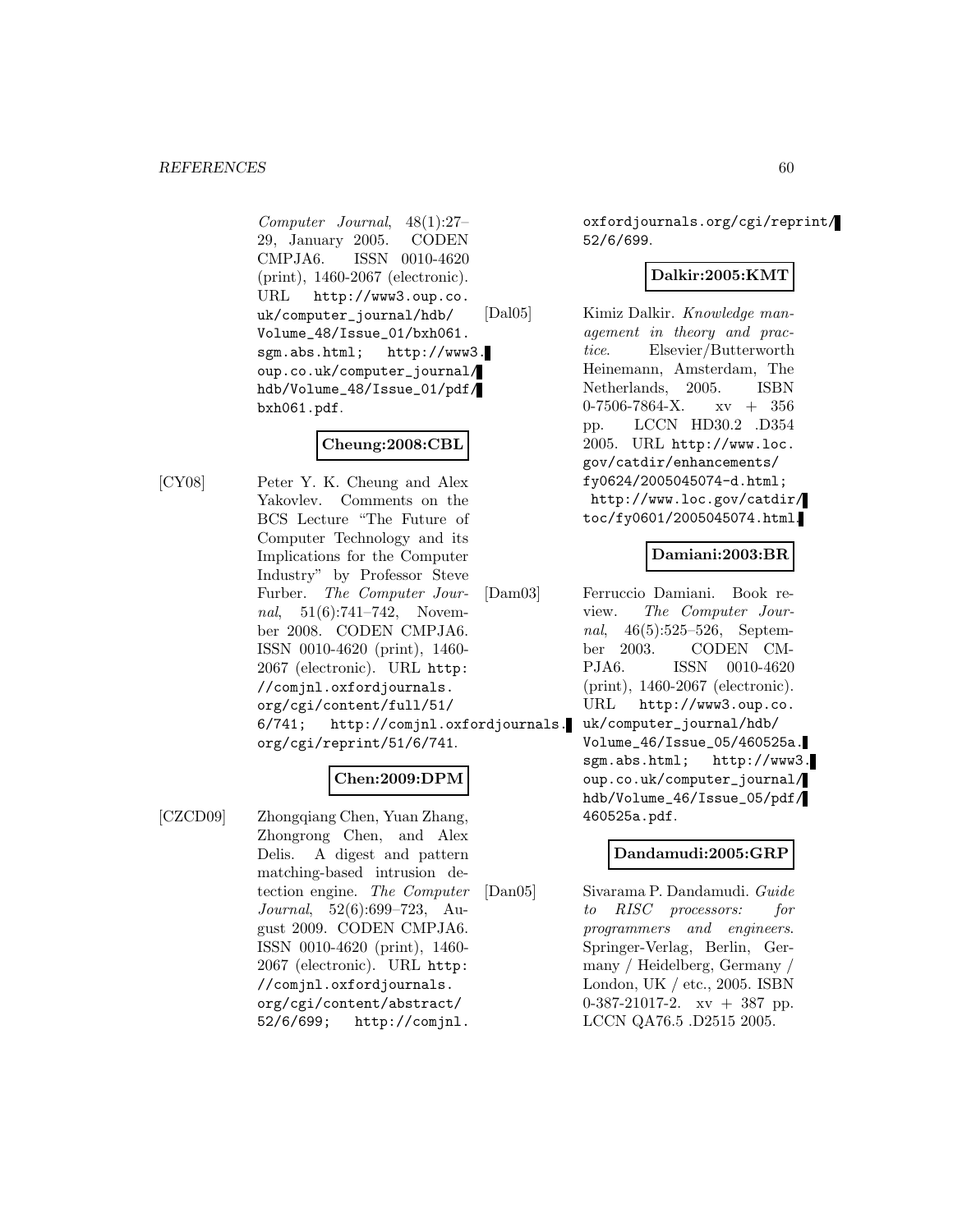### **Davies:2001:HSB**

[Dav01] D. W. Davies. An historical study of the beginnings of packet switching. The Computer Journal, 44(3):152– 162, ???? 2001. CODEN CMPJA6. ISSN 0010-4620 (print), 1460-2067 (electronic). URL http://www3.oup.co. uk/computer\_journal/hdb/ Volume\_44/Issue\_03/pdf/440152. pdf.

### **Doyle:2006:SCK**

[DBS<sup>+</sup>06] Barry Doyle, Stuart Bell, Alan F. Smeaton, Kealan Mc-Cusker, and Noel E. O'Connor. Security considerations and key negotiation techniques for power constrained sensor networks. The Computer Journal, 49(4):443–453, July 2006. CODEN CMPJA6. ISSN 0010-4620 (print), 1460-2067 (electronic). URL http: //comjnl.oxfordjournals. org/cgi/content/abstract/ 49/4/443; http://comjnl. oxfordjournals.org/cgi/content/ full/49/4/443; http:// comjnl.oxfordjournals.org/ cgi/reprint/49/4/443.

#### **DeMartin:2003:BR**

[De 03] Juan Carlos De Martin. Book review. The Computer Journal, 46(2):224–??, February 2003. CODEN CM-PJA6. ISSN 0010-4620 (print), 1460-2067 (electronic). URL http://www3.oup.co. uk/computer\_journal/hdb/ Volume\_46/Issue\_02/460224.

sgm.abs.html; http://www3. oup.co.uk/computer\_journal/ hdb/Volume\_46/Issue\_02/pdf/ 460224.pdf.

#### **DeLaMorena:2004:BRB**

[De 04a] Javier Farreres De La Morena. Book review: The Functional Approach to Data Management-Modeling, Analyzing and Integrating Heterogeneous Data, edited by P. M. D. Gray and L. Kerschberg and P. J. H. King and A. Poulovassilis. The Computer Journal, 47(4):506– 507, July 2004. CODEN CMPJA6. ISSN 0010-4620 (print), 1460-2067 (electronic). URL http://www3.oup.co. uk/computer\_journal/free\_ pdf/470506.pdf; http:// www3.oup.co.uk/computer\_ journal/hdb/Volume\_47/Issue\_ 04/470506.sgm.abs.html.

#### **DeOliveiraGuimar:2004:GLE**

[De 04b] José De Oliveira Guimar. The Green language exception system. The Computer Journal, 47(6):651–661, November 2004. CODEN CMPJA6. ISSN 0010-4620 (print), 1460-2067 (electronic). URL http://www3.oup.co. uk/computer\_journal/hdb/ Volume\_47/Issue\_06/470651. sgm.abs.html; http://www3. oup.co.uk/computer\_journal/ hdb/Volume\_47/Issue\_06/pdf/ 470651.pdf.

#### **Decandia:2002:BR**

[Dec02] Giuseppe Decandia. Book re-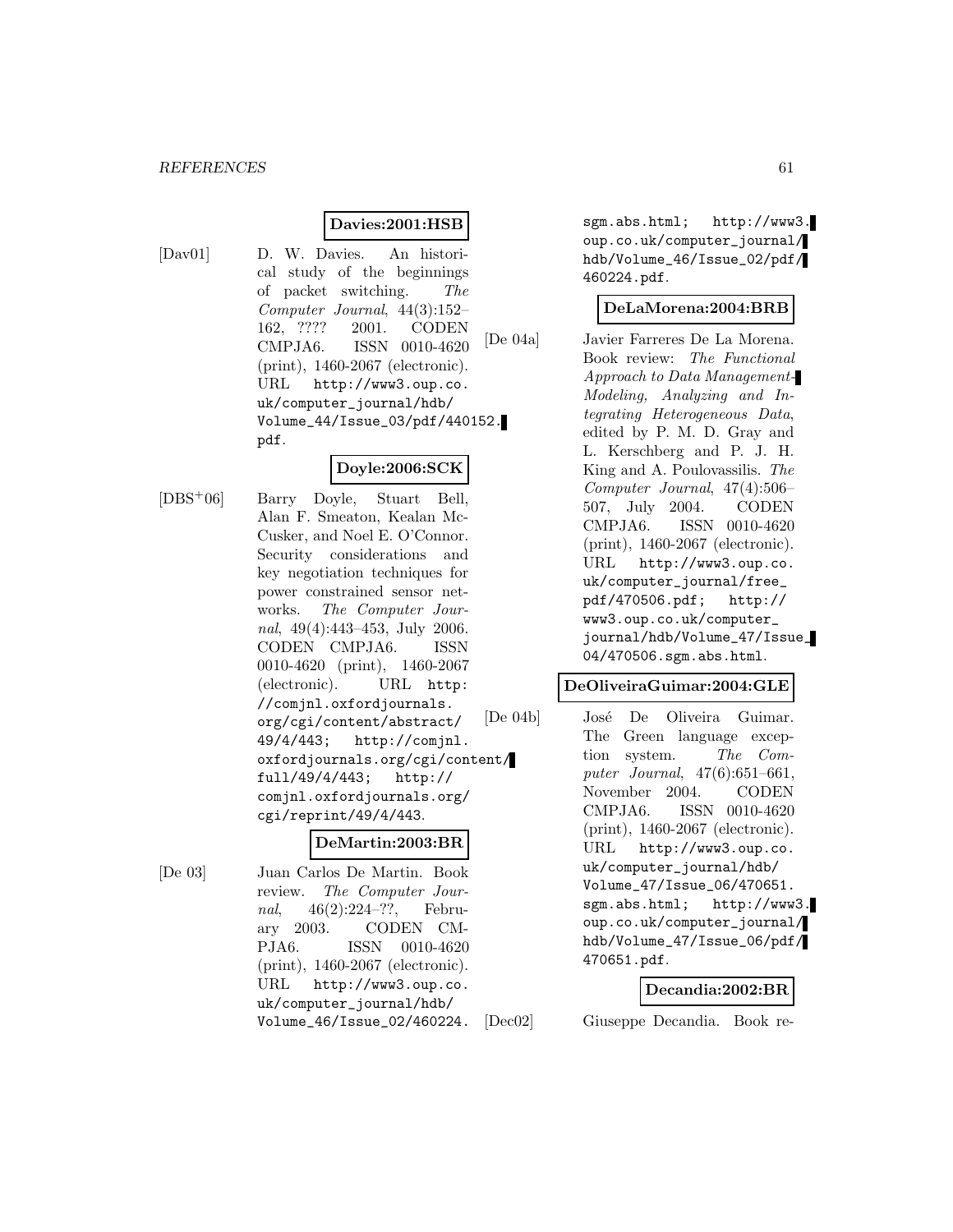view. The Computer Journal, 45(4):476, ???? 2002. CODEN CMPJA6. ISSN 0010-4620 (print), 1460-2067 (electronic). URL http://www3.oup.co. uk/computer\_journal/hdb/ Volume\_45/Issue\_04/450476b. sgm.abs.html; http://www3. oup.co.uk/computer\_journal/[DFL08] hdb/Volume\_45/Issue\_04/pdf/ 450476b.pdf.

### **DeFrancesco:2001:FAM**

[DFGI01] N. De Francesco, A. Fantechi, S. Gnesi, and P. Inverardi. Finite approximations for model checking nonfinite-state processes. The Computer Journal, 44(2):109– 123, ???? 2001. CODEN CMPJA6. ISSN 0010-4620 (print), 1460-2067 (electronic). URL http://www3.oup.co. uk/computer\_journal/hdb/ Volume\_44/Issue\_02/440109. sgm.abs.html; http://www3. oup.co.uk/computer\_journal/ hdb/Volume\_44/Issue\_02/pdf/ 440109.pdf.

### **Danicic:2005:SPS**

[DFH<sup>+</sup>05] Sebastian Danicic, Chris Fox, Mark Harman, Rob Hierons, John Howroyd, and Michael R. Laurence. Static program slicing algorithms are minimal for free liberal program schemas. The Computer Journal, 48(6):737–748, November 2005. CODEN CMPJA6. ISSN 0010-4620 (print), 1460- 2067 (electronic). URL http: //comjnl.oxfordjournals.

org/cgi/content/abstract/ 48/6/737; http://comjnl. oxfordjournals.org/cgi/content/ full/48/6/737; http:// comjnl.oxfordjournals.org/ cgi/reprint/48/6/737.

### **Downey:2008:CJS**

Rodney G. Downey, Michael R. Fellows, and Michael A. Langston. The Computer Journal special issue on parameterized complexity: Foreword by the Guest Editors. The Computer Journal,  $51(1):1-6$ , January 2008. CODEN CMPJA6. ISSN 0010-4620 (print), 1460- 2067 (electronic). URL http: //comjnl.oxfordjournals. org/cgi/content/full/51/ 1/1; http://comjnl.oxfordjournals. org/cgi/reprint/51/1/1.

### **Dohi:2001:ESR**

[DGPT01] Tadashi Dohi, Katerina Goševa-Popstojanova, and Kishor Trivedi. Estimating software rejuvenation schedules in high-assurance systems. The Computer Journal, 44(6):473– 485, ???? 2001. CODEN CMPJA6. ISSN 0010-4620 (print), 1460-2067 (electronic). URL http://www3.oup.co. uk/computer\_journal/hdb/ Volume\_44/Issue\_06/440473. sgm.abs.html; http://www3. oup.co.uk/computer\_journal/ hdb/Volume\_44/Issue\_06/pdf/ 440473.pdf.

### **Datta:2004:SSM**

[DGT04] Ajoy K. Datta, Maria Grad-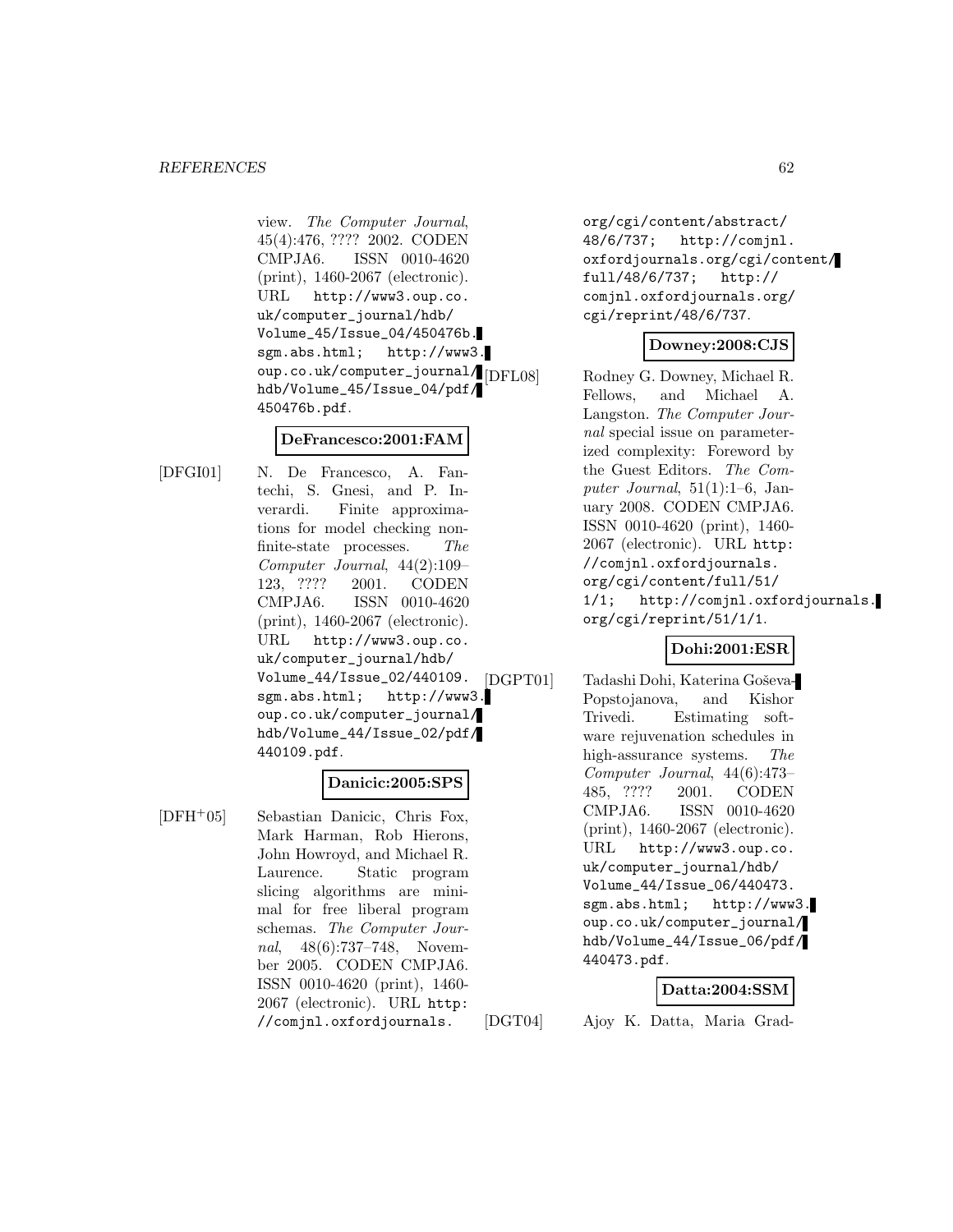inariu, and Sébastien Tixeuil. Self-stabilizing mutual exclusion under arbitrary scheduler\*. The Computer Journal, 47(3):289–298, May 2004. CO-DEN CMPJA6. ISSN 0010- 4620 (print), 1460-2067 (electronic).

# **Daly:2005:TDP**

[DH05] Charlie Daly and Jane Horgan. A technique for detecting plagiarism in computer code. The Computer Journal, 48(6):662–666, November 2005. CODEN CMPJA6. ISSN 0010-4620 (print), 1460- 2067 (electronic). URL http: //comjnl.oxfordjournals. org/cgi/content/abstract/ 48/6/662; http://comjnl. oxfordjournals.org/cgi/content/ full/48/6/662; http:// comjnl.oxfordjournals.org/ cgi/reprint/48/6/662.

### **Demaine:2008:BTA**

[DH08] Erik D. Demaine and MohammadTaghi Hajiaghayi. The bidimensionality theory and its algorithmic applications. The Computer Journal, 51(3): 292–302, May 2008. CO-DEN CMPJA6. ISSN 0010- 4620 (print), 1460-2067 (electronic). URL http://comjnl. oxfordjournals.org/cgi/content/ abstract/51/3/292; http: //comjnl.oxfordjournals. org/cgi/content/full/51/ 3/292; http://comjnl.oxfordjournals. org/cgi/reprint/51/3/292.

# **Derderian:2006:AUI**

[DHHG06] Karnig Derderian, Robert M. Hierons, Mark Harman, and Qiang Guo. Automated unique input output sequence generation for conformance testing of FSMs. The Computer Journal, 49(3):331–344, May 2006. CODEN CMPJA6. ISSN 0010-4620 (print), 1460- 2067 (electronic). URL http: //comjnl.oxfordjournals. org/cgi/content/abstract/ 49/3/331; http://comjnl. oxfordjournals.org/cgi/content/ full/49/3/331; http:// comjnl.oxfordjournals.org/ cgi/reprint/49/3/331.

### **DInverno:2004:UAS**

Mark D'Inverno and Michael (Michael M.) Luck.  $Un$ derstanding agent systems. Springer series on agent technology. Springer-Verlag, Berlin, Germany / Heidelberg, Germany / London, UK / etc., second revised and expanded edition, 2004. ISBN 3-540- 40700-6. xviii + 240 pp. LCCN QA76.76.I58.D56 2004; QA76.76.I58.D56.

# **Dini:2006:CPA**

[DLL06] Gianluca Dini, Giuseppe Lettieri, and Lanfranco Lopriore. Caching and prefetching algorithms for programs with looping reference patterns. The Computer Journal, 49(1):42–61, January 2006. CODEN CMPJA6. ISSN 0010-4620 (print), 1460-2067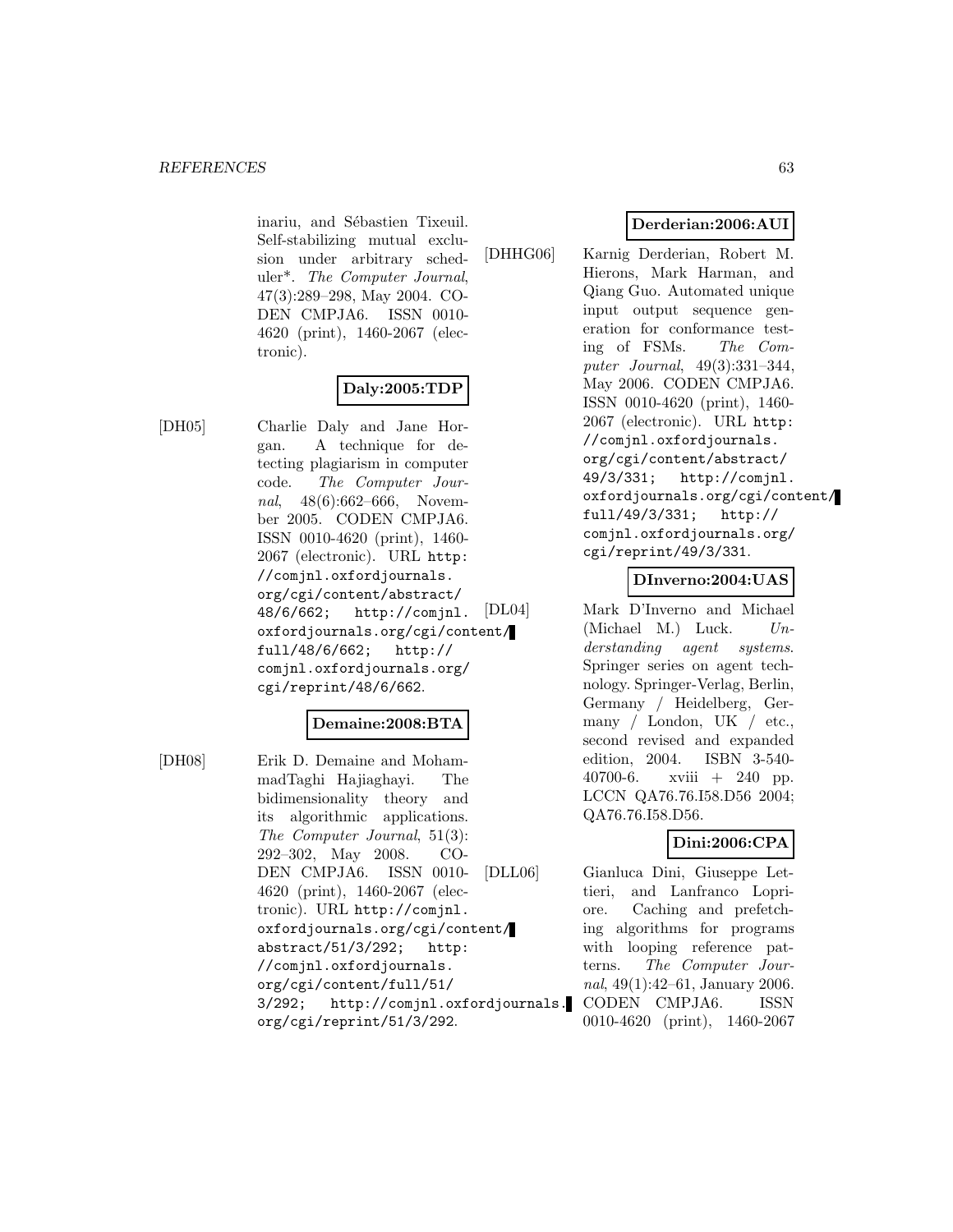(electronic). URL http: //comjnl.oxfordjournals. org/cgi/content/abstract/ 49/1/42; http://comjnl. oxfordjournals.org/cgi/content/ full/49/1/42; http://comjnl. oxfordjournals.org/cgi/reprint/ 49/1/42.

### **DAuriol:2005:PLA**

[DM05] Brian J. D'Auriol and Rajesh Molakaseema. A parameterized linear array with a reconfigurable pipelined bus system: LARPBS(p). The Computer Journal, 48(1):115– 125, January 2005. CODEN CMPJA6. ISSN 0010-4620 (print), 1460-2067 (electronic). URL http://www3.oup.co. uk/computer\_journal/hdb/ Volume\_48/Issue\_01/bxh067. sgm.abs.html; http://www3. oup.co.uk/computer\_journal/ hdb/Volume\_48/Issue\_01/pdf/ bxh067.pdf.

#### **Djordjevic:2005:MSE**

[DNM05] J. Djordjevic, B. Nikolic, and M. Mitrovic. A memory system for education. The Computer Journal, 48 (6):630–641, November 2005. CODEN CMPJA6. ISSN 0010-4620 (print), 1460-2067 (electronic). URL http: //comjnl.oxfordjournals. org/cgi/content/abstract/ 48/6/630; http://comjnl. oxfordjournals.org/cgi/content/ full/48/6/630; http:// comjnl.oxfordjournals.org/ cgi/reprint/48/6/630.

# **Dogan:2005:BSA**

 $[D\ddot{O}05]$  Atakan Dogan and Füsun Özgüner. Biobjective scheduling algorithms for execution time–reliability trade-off in heterogeneous computing systems. The Computer Journal, 48(3):300–314, May 2005. CODEN CMPJA6. ISSN 0010-4620 (print), 1460-2067 (electronic). URL http: //comjnl.oxfordjournals. org/cgi/content/abstract/ 48/3/300; http://comjnl. oxfordjournals.org/cgi/reprint/ 48/3/300.

### **Donofrio:2001:TML**

[Don01] Nick Donofrio. Turing Memorial Lecture. The Com-<br>puter Journal,  $44(2):67-74$ , puter Journal, ???? 2001. CODEN CM-PJA6. ISSN 0010-4620 (print), 1460-2067 (electronic). URL http://www3.oup.co. uk/computer\_journal/hdb/ Volume\_44/Issue\_02/440067. sgm.abs.html; http://www3. oup.co.uk/computer\_journal/ hdb/Volume\_44/Issue\_02/freepdf/ 440067.pdf.

#### **Dongarra:2004:BLT**

[Don04] Jack Dongarra. The Boole Lecture: Trends in high performance computing. The Computer Journal, 47(4):399– 403, July 2004. CODEN CMPJA6. ISSN 0010-4620 (print), 1460-2067 (electronic). URL http://www3.oup.co. uk/computer\_journal/hdb/ Volume\_47/Issue\_04/470399.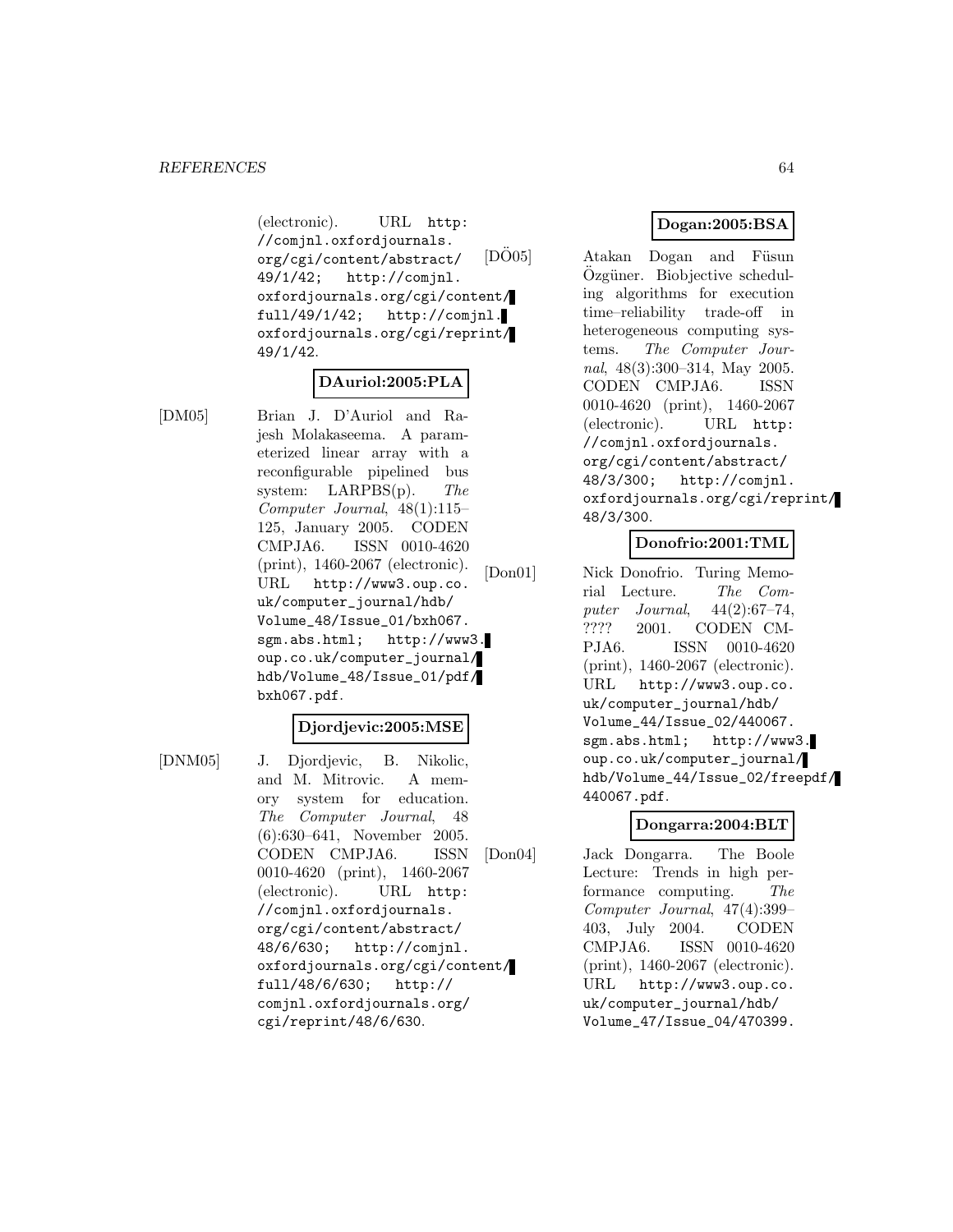sgm.abs.html; http://www3. oup.co.uk/computer\_journal/ hdb/Volume\_47/Issue\_04/pdf/ 470399.pdf.

[Dow08] David L. Dowe. Foreword re C. S. Wallace. The Computer Journal, 51(5): 523–560, September 2008. CODEN CMPJA6. ISSN 0010-4620 (print), 1460-2067 (electronic). URL http: //comjnl.oxfordjournals. org/cgi/content/full/51/ 5/523; http://comjnl.oxfordjournals. org/cgi/reprint/51/5/523; http://comjnl.oxfordjournals. org/content/51/5/523.full. pdf+html.

### **Demiroz:2006:STS**

[DT06] Betul Demiroz and Haluk Rahmi Topcuoglu. Static task scheduling with a unified objective on time and resource domains. The Computer Journal, 49(6):731–743, November 2006. CODEN CMPJA6. ISSN 0010-4620 (print), 1460- 2067 (electronic). URL http: //comjnl.oxfordjournals. org/cgi/content/abstract/ 49/6/731; http://comjnl. oxfordjournals.org/cgi/content/ full/49/6/731; http:// comjnl.oxfordjournals.org/ cgi/reprint/49/6/731.

### **Duddy:2006:BRK**

[Dud06] Keith Duddy. Book review: Kevin Lano, Advanced Systems Design with Java, UML and

MDA. Elsevier (2005). ISBN 0- 7506-6496-7. £27.99/US\$44.95. 378 pp. Softbound. The Computer Journal, 49(4):500–501, July 2006. CODEN CMPJA6. ISSN 0010-4620 (print), 1460- 2067 (electronic). URL http: //comjnl.oxfordjournals. org/cgi/content/full/49/ 4/500; http://comjnl.oxfordjournals. org/cgi/reprint/49/4/500.

### **Edwards:2002:BAH**

[EB02] Doug Edwards and Andrew Bardsley. Balsa: An asynchronous hardware synthesis language. The Computer Journal, 45(1):12–18, ???? 2002. CODEN CM-PJA6. ISSN 0010-4620 (print), 1460-2067 (electronic). URL http://www3.oup.co. uk/computer\_journal/hdb/ Volume\_45/Issue\_01/450012. sgm.abs.html; http://www3. oup.co.uk/computer\_journal/ hdb/Volume\_45/Issue\_01/pdf/ 450012.pdf.

### **Elad:2009:EBR**

[ED09] Michael Elad and Dmitry Datsenko. Example-based regularization deployed to superresolution reconstruction of a single image. The Computer Journal,  $52(1):15-30$ , January 2009. CODEN CMPJA6. ISSN 0010-4620 (print), 1460- 2067 (electronic). URL http: //comjnl.oxfordjournals. org/cgi/content/abstract/ 52/1/15; http://comjnl. oxfordjournals.org/cgi/content/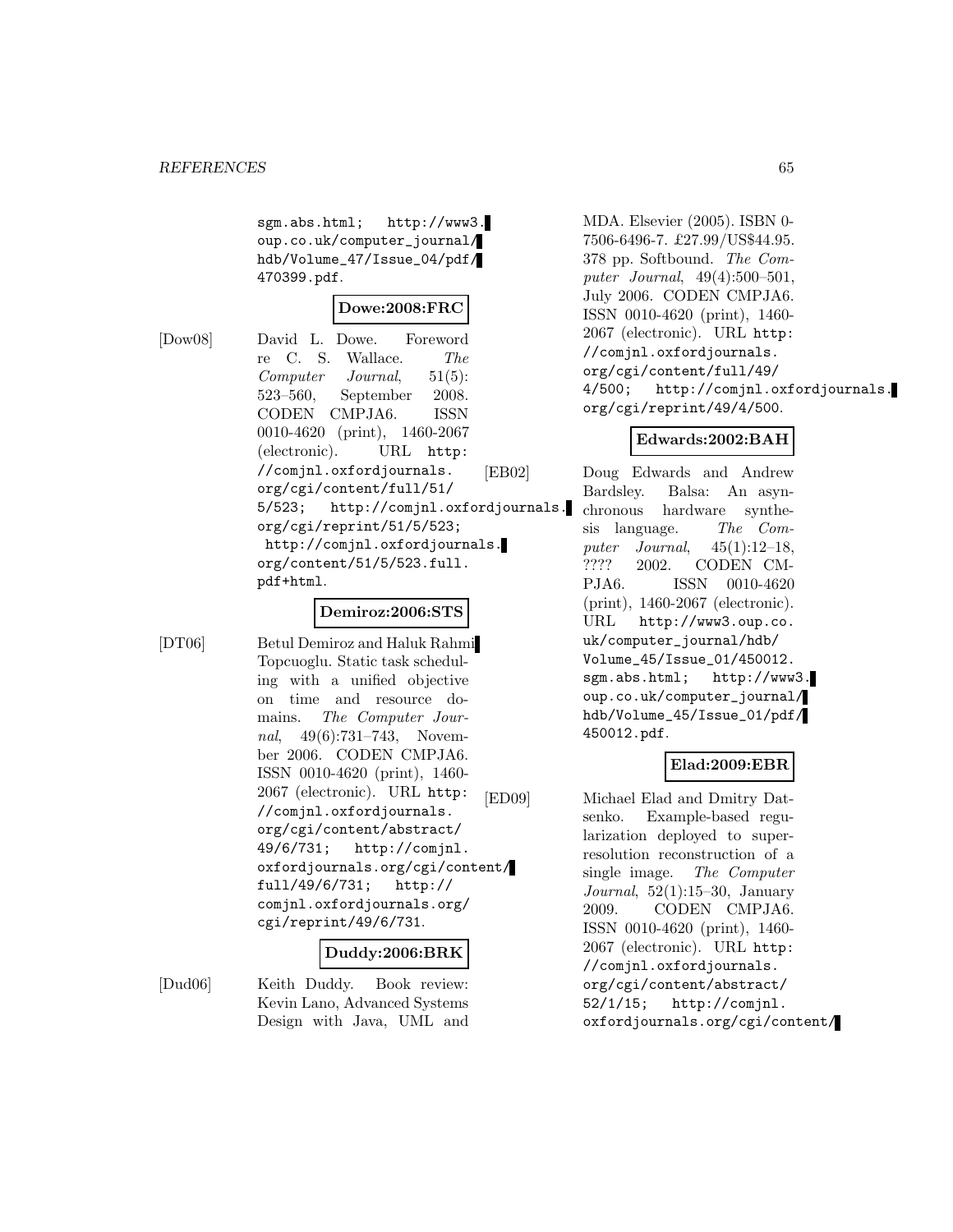full/52/1/15; http://comjnl. oxfordjournals.org/cgi/reprint/ 52/1/15.

# **Elad:2010:CEB**

[ED10] Michael Elad and Dmitry Datsenko. Corrigendum: "Example-Based Regularization Deployed to Super-Resolution Reconstruction of a Single Image". The Computer Journal, 53(7):1131, September 2010. CODEN CMPJA6. ISSN 0010-4620 (print), 1460- 2067 (electronic). URL http: //comjnl.oxfordjournals. org/cgi/content/full/53/ 7/1131; http://comjnl. oxfordjournals.org/cgi/reprint/ 53/7/1131. See [ED09].

### **Ebert:2005:DMH**

[EHKL05] Jean-Pierre Ebert, Daniel Hollos, Holger Karl, and Marc Löbbers. Does multi-hop communication reduce electromagnetic exposure? The Computer Journal, 48(1):72– 83, January 2005. CODEN CMPJA6. ISSN 0010-4620 (print), 1460-2067 (electronic). URL http://www3.oup.co. uk/computer\_journal/hdb/ Volume\_48/Issue\_01/bxh062. sgm.abs.html; http://www3. $\blacksquare$ oup.co.uk/computer\_journal/ hdb/Volume\_48/Issue\_01/pdf/ bxh062.pdf.

#### **El-Khatib:2002:UDA**

[EKWMM02] Hazem T. El-Khatib, M. Howard Williams, David H. Marwick, and Lachlan M. Mackinnon.

Using a distributed approach to retrieve and integrate information from heterogeneous distributed databases. The Computer Journal, 45(4):381– 394, ???? 2002. CODEN CMPJA6. ISSN 0010-4620 (print), 1460-2067 (electronic). URL http://www3.oup.co. uk/computer\_journal/hdb/ Volume\_45/Issue\_04/450381. sgm.abs.html; http://www3. oup.co.uk/computer\_journal/ hdb/Volume\_45/Issue\_04/pdf/ 450381.pdf.

### **Eeckhout:2005:BAE**

[ELDJ05] Lieven Eeckhout, Yue Luo, Koen De Bosschere, and Lizy K. John. BLRL: Accurate and efficient warmup for sampled processor simulation. The Computer Journal, 48(4):451–459, July 2005. CODEN CMPJA6. ISSN 0010-4620 (print), 1460-2067 (electronic). URL http: //comjnl.oxfordjournals. org/cgi/content/abstract/ 48/4/451; http://comjnl. oxfordjournals.org/cgi/reprint/ 48/4/451.

#### **Ellis:2000:SSM**

John Ellis and Minko Markov. In situ, stable merging by way of the perfect shuffle. The Computer Journal, 43(1):40– 53, ???? 2000. CODEN CMPJA6. ISSN 0010-4620 (print), 1460-2067 (electronic). URL http://www3.oup.co. uk/computer\_journal/hdb/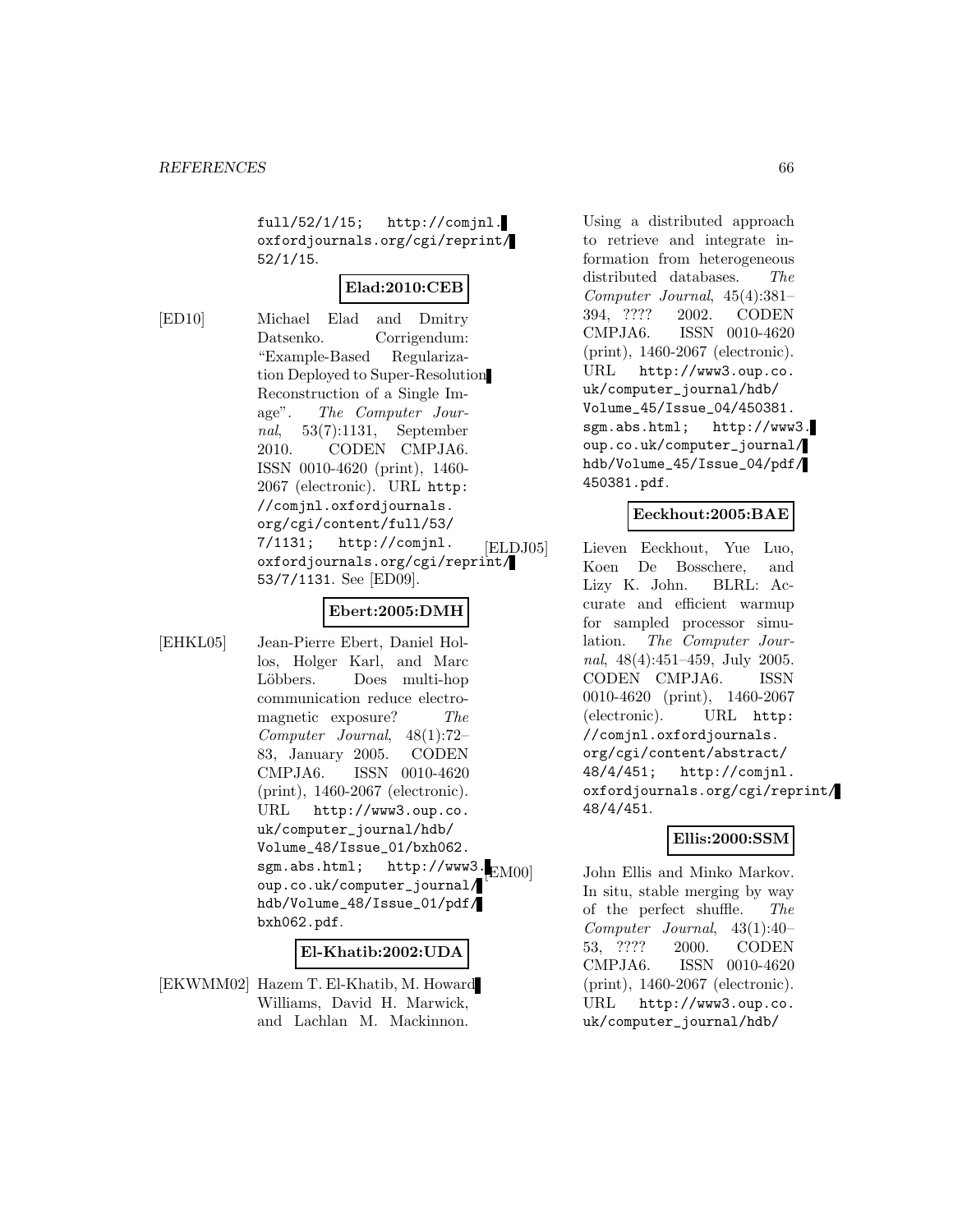Volume\_43/Issue\_01/430040. sgm.abs.html.

# **Eom:2008:IDC**

[Eom08] Hyeonsang Eom. Informationdynamics-conscious development of routing software: a case of routing software that improves link-state routing based on future linkdelay-information estimation. The Computer Journal, 51 (2):144–161, March 2008. CODEN CMPJA6. ISSN 0010-4620 (print), 1460-2067 (electronic). URL http: //comjnl.oxfordjournals. org/cgi/content/abstract/ 51/2/144; http://comjnl. oxfordjournals.org/cgi/content/ full/51/2/144; http:// comjnl.oxfordjournals.org/ cgi/reprint/51/2/144.

### **Elliott:2004:MCW**

[EP04] Geoffrey Elliott and Nigel Phillips. Mobile commerce and wireless computing systems. Pearson/Addison Wesley, Harlow, England, 2004. ISBN 0-201-75240-9. xviii  $+$  532 pp. LCCN QA76.59 .E45 2004.

# **Elliman:2004:NIA**

[EY04] David G. Elliman and Sherin M. Youssef. A new intelligent agent-based strategy for constrained multiple destination routing problems. The Computer Journal, 47(6):708–727, November 2004. CODEN CMPJA6. ISSN 0010-4620 (print), 1460-2067 (electronic).

URL http://www3.oup.co. uk/computer\_journal/hdb/ Volume\_47/Issue\_06/470708. sgm.abs.html; http://www3. oup.co.uk/computer\_journal/ hdb/Volume\_47/Issue\_06/pdf/ 470708.pdf.

### **Fernandez:2006:AIS**

[FFPS06] Juan Fernández, Eitan Frachtenberg, Fabrizio Petrini, and José-Carlos Sancho. An abstract interface for system software on large-scale clusters. The Computer Journal, 49(4):454–469, July 2006. CODEN CMPJA6. ISSN 0010-4620 (print), 1460-2067 (electronic). URL http: //comjnl.oxfordjournals. org/cgi/content/abstract/ 49/4/454; http://comjnl. oxfordjournals.org/cgi/content/ full/49/4/454; http:// comjnl.oxfordjournals.org/ cgi/reprint/49/4/454.

### **Fitzpatrick:2004:BRB**

[Fit04] Geraldine Fitzpatrick. Book review: Designing Collaborative Systems: A Practical Guide to Ethnography, by Andy Crabtree. The Computer Journal, 47(3):395– 396, May 2004. CODEN CMPJA6. ISSN 0010-4620 (print), 1460-2067 (electronic). URL http://www3.oup.co. uk/computer\_journal/free\_ pdf/470395a.pdf; http:/ /www3.oup.co.uk/computer\_ journal/hdb/Volume\_47/Issue\_ 03/470395a.sgm.abs.html.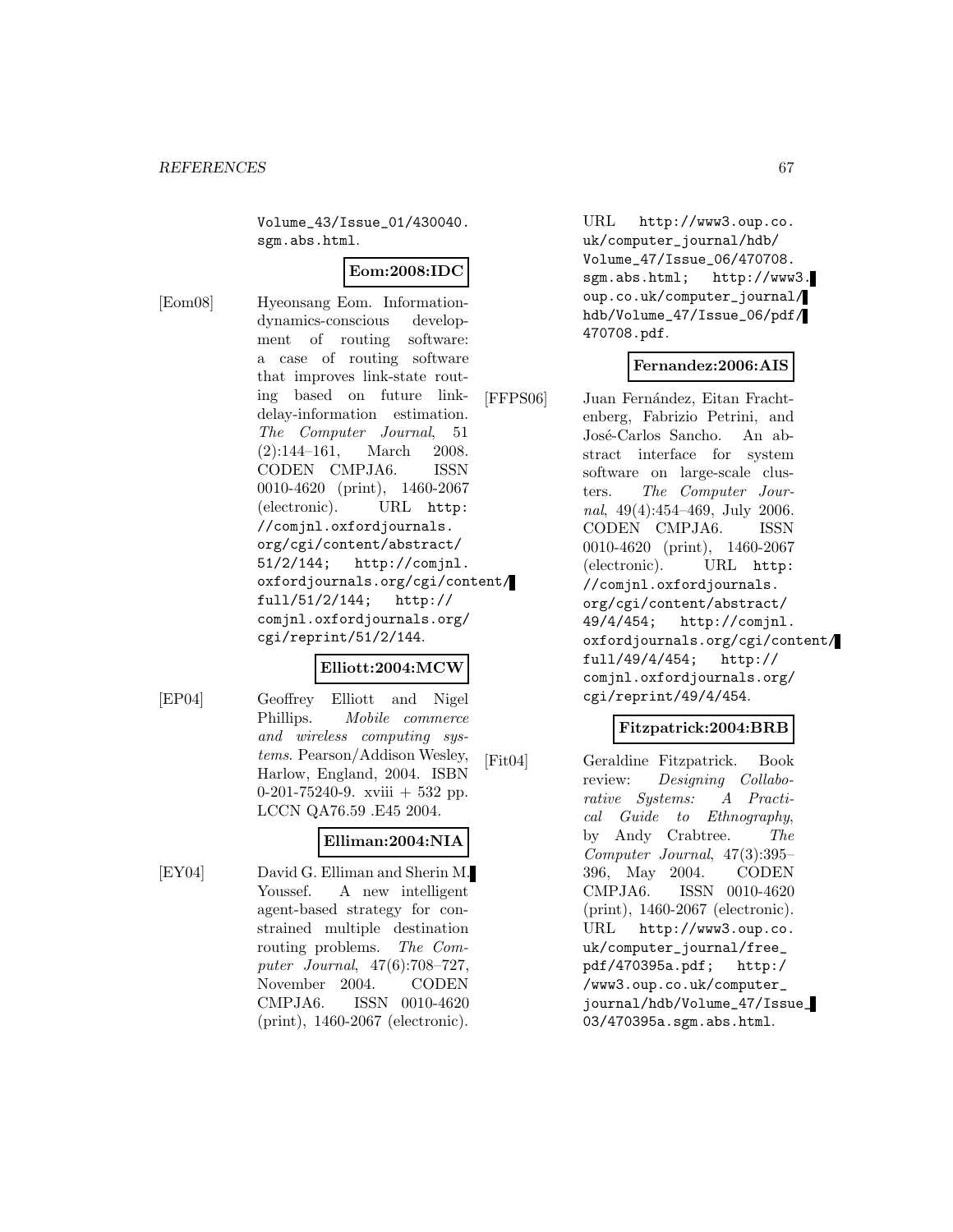# **Feijs:2005:FSD**

[FJ05] L. M. G. (Loe M. G.) Feijs and H. B. M. Jonkers. Formal specification and design, volume 35 of Cambridge tracts in theoretical computer science. Cambridge University Press, Cambridge, UK, 2005. ISBN 0- 521-43592-7 (paperback). 335 pp. LCCN QA76.76.D47 F44 2005. URL http://www.loc. gov/catdir/enhancements/ fy0632/2006273427-d.html; http://www.loc.gov/catdir/ enhancements/fy0632/2006273427 t.html.

#### **Formica:2002:CSS**

[FM02a] Anna Formica and Michele Missikoff. Concept similarity in SymOntos: An enterprise ontology management tool. The Computer Journal, 45(6):583– 594, ???? 2002. CODEN CMPJA6. ISSN 0010-4620 (print), 1460-2067 (electronic). URL http://www3.oup.co. uk/computer\_journal/hdb/ Volume\_45/Issue\_06/450583. sgm.abs.html; http://www3. oup.co.uk/computer\_journal/ hdb/Volume\_45/Issue\_06/pdf/ 450583.pdf.

#### **Franceschet:2002:BR**

[FM02b] Massimo Franceschet and Angelo Montanari. Book review. The Computer Journal, 45(6): 683–685, ???? 2002. CODEN CMPJA6. ISSN 0010-4620 (print), 1460-2067 (electronic). URL http://www3.oup.co. uk/computer\_journal/hdb/

Volume\_45/Issue\_06/450683a. sgm.abs.html; http://www3. oup.co.uk/computer\_journal/ hdb/Volume\_45/Issue\_06/pdf/ 450683a.pdf.

### **Fornaro:2002:BR**

[For02] Claudio Fornaro. Book review. The Computer Journal, 45(4):473, ???? 2002. CODEN CMPJA6. ISSN 0010-4620 (print), 1460-2067 (electronic). URL http://www3.oup.co. uk/computer\_journal/hdb/ Volume\_45/Issue\_04/450473a. sgm.abs.html; http://www3. oup.co.uk/computer\_journal/ hdb/Volume\_45/Issue\_04/pdf/ 450473a.pdf.

### **Ford:2004:AJW**

[For04a] Neal Ford. Art of Java Web development: Struts, Tapestry, Commons, Velocity, JUnit, Axis, Cocoon, InternetBeans, WebWorks. Manning Publications, Greenwich, CT, USA, 2004. ISBN 1-932394-06-0. xxx + 593 pp. LCCN QA76.73.J38 F66 2004. URL http:/ /www.loc.gov/catdir/bios/ ipg051/2004271136.html; http://www.loc.gov/catdir/ description/ipg051/2004271136. html.

# **Formica:2004:LXS**

[For04b] Anna Formica. Legality of XML-schema type hierarchies. The Computer Journal, 47(5):591–601, September 2004. CODEN CM-PJA6. ISSN 0010-4620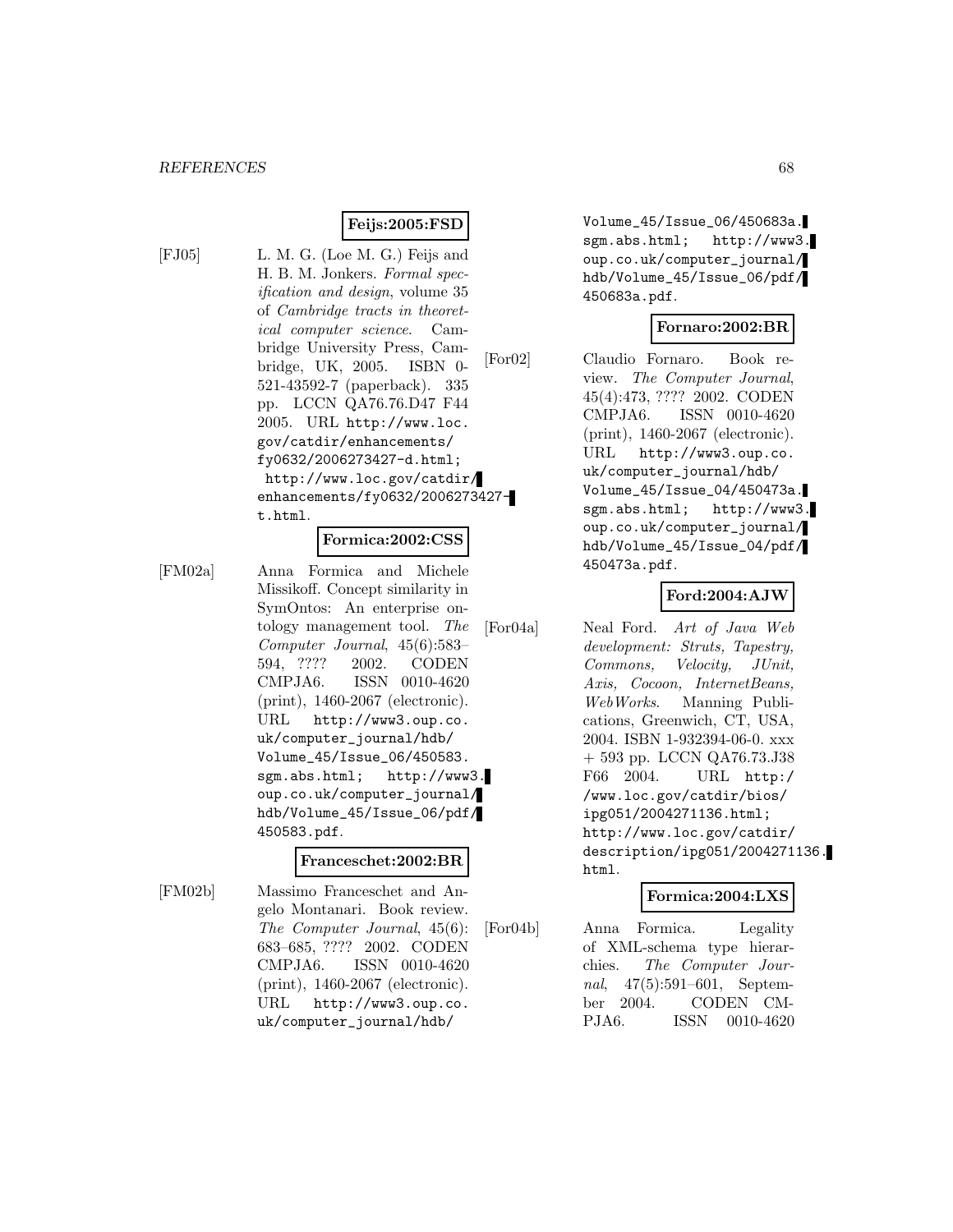(print), 1460-2067 (electronic). URL http://www3.oup.co. uk/computer\_journal/hdb/ Volume\_47/Issue\_05/470591. sgm.abs.html; http://www3. oup.co.uk/computer\_journal/ hdb/Volume\_47/Issue\_05/pdf/ 470591.pdf; http://www3. oup.co.uk/computer\_journal/ hdb/Volume\_47/Issue\_05/pdf/ 470591.pdfhttp://www3.oup. co.uk/computer\_journal/hdb/ Volume\_47/Issue\_05/470591. sgm.abs.html.

### **Formica:2008:SXS**

[For08] Anna Formica. Similarity of XML-schema elements: a structural and information content approach. The Computer Journal, 51(2):240–254, March 2008. CODEN CMPJA6. ISSN 0010-4620 (print), 1460- 2067 (electronic). URL http: //comjnl.oxfordjournals. org/cgi/content/abstract/ 51/2/240; http://comjnl. oxfordjournals.org/cgi/content/ full/51/2/240; http:// comjnl.oxfordjournals.org/ cgi/reprint/51/2/240.

# **Fallah:2007:SACa**

[FS07a] Mehran S. Fallah and Ahmad R. Sharafat. Service availability in concurrent systems — Part I: a theory of hierarchical services of interacting processes. The Computer Journal, 50(5):522–534, September 2007. CODEN CMPJA6. ISSN 0010-4620 (print), 1460- 2067 (electronic). URL http:

//comjnl.oxfordjournals. org/cgi/content/abstract/ 50/5/522; http://comjnl. oxfordjournals.org/cgi/content/ full/50/5/522; http:// comjnl.oxfordjournals.org/ cgi/reprint/50/5/522.

### **Fallah:2007:SACb**

[FS07b] Mehran S. Fallah and Ahmad R. Sharafat. Service availability in concurrent systems — Part II: Analysis and case studies using HSIP. The Computer Journal, 50 (5):535–554, September 2007. CODEN CMPJA6. ISSN 0010-4620 (print), 1460-2067 (electronic). URL http: //comjnl.oxfordjournals. org/cgi/content/abstract/ 50/5/535; http://comjnl. oxfordjournals.org/cgi/content/ full/50/5/535; http:// comjnl.oxfordjournals.org/ cgi/reprint/50/5/535.

# **Fadili:2009:IZU**

[FSM09] M. J. Fadili, J.-L. Starck, and F. Murtagh. Inpainting and zooming using sparse representations. The Computer Journal, 52(1):64–79, January 2009. CODEN CMPJA6. ISSN 0010-4620 (print), 1460- 2067 (electronic). URL http: //comjnl.oxfordjournals. org/cgi/content/abstract/ 52/1/64; http://comjnl. oxfordjournals.org/cgi/content/ full/52/1/64; http://comjnl. oxfordjournals.org/cgi/reprint/ 52/1/64.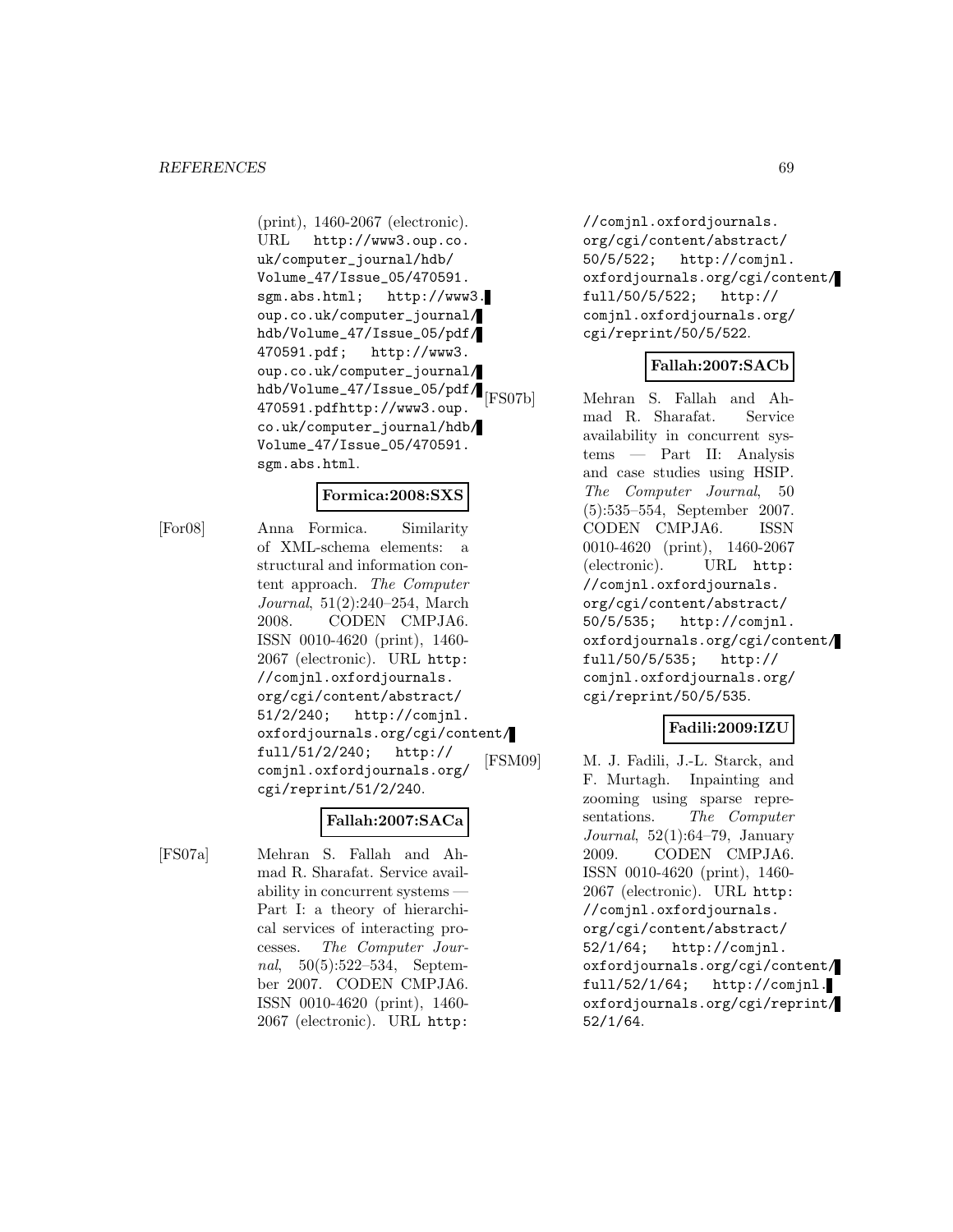### **Furber:2002:VAM**

- 
- [Fur02] Steve Furber. Validating the AMULET microprocessors. The Computer Journal, 45(1): 19–26, ???? 2002. CODEN CMPJA6. ISSN 0010-4620 (print), 1460-2067 (electronic). URL http://www3.oup.co. uk/computer\_journal/hdb/ Volume\_45/Issue\_01/450019. sgm.abs.html; http://www3. oup.co.uk/computer\_journal/ hdb/Volume\_45/Issue\_01/pdf/ 450019.pdf.

#### **Furber:2008:FCT**

[Fur08] S. Furber. The future of computer technology and its implications for the computer industry. The Computer Journal, 51(6):735–740, November 2008. CODEN CMPJA6. ISSN 0010-4620 (print), 1460- 2067 (electronic). URL http: //comjnl.oxfordjournals. org/cgi/content/abstract/ 51/6/735; http://comjnl. oxfordjournals.org/cgi/content/ full/51/6/735; http:// comjnl.oxfordjournals.org/ cgi/reprint/51/6/735.

#### **Farr:2002:CSM**

[FW02] G. E. Farr and C. S. Wallace. The complexity of strict minimum message length inference. The Computer Journal, 45(3): 285–292, ???? 2002. CODEN CMPJA6. ISSN 0010-4620 (print), 1460-2067 (electronic). URL http://www3.oup.co. uk/computer\_journal/hdb/ Volume\_45/Issue\_03/450285.

sgm.abs.html; http://www3. oup.co.uk/computer\_journal/ hdb/Volume\_45/Issue\_03/pdf/ 450285.pdf.

# **Feng:2004:WWB**

[FWLC04] Vincent W.-S. Feng, Lin-Yi Wu, Yi-Bing Lin, and Whai-En Chen. WGSN: WLANbased GPRS support node with push mechanism. The Computer Journal, 47(4):405– 417, July 2004. CODEN CMPJA6. ISSN 0010-4620 (print), 1460-2067 (electronic). URL http://www3.oup.co. uk/computer\_journal/hdb/ Volume\_47/Issue\_04/470405. sgm.abs.html; http://www3. oup.co.uk/computer\_journal/ hdb/Volume\_47/Issue\_04/pdf/ 470405.pdf.

### **Gomez-Albarran:2005:TLP**

[GA05] Mercedes Gómez-Albarrán. The teaching and learning of programming: a survey of supporting software tools. The Computer Journal, 48(2):130– 144, March 2005. CODEN CMPJA6. ISSN 0010-4620 (print), 1460-2067 (electronic). URL http://www3.oup.co. uk/computer\_journal/hdb/ Volume\_48/Issue\_02/bxh080. sgm.abs.html; http://www3. oup.co.uk/computer\_journal/ hdb/Volume\_48/Issue\_02/pdf/ bxh080.pdf.

### **Galin:2004:SQA**

[Gal04] Daniel Galin. Software

quality assurance. Pearson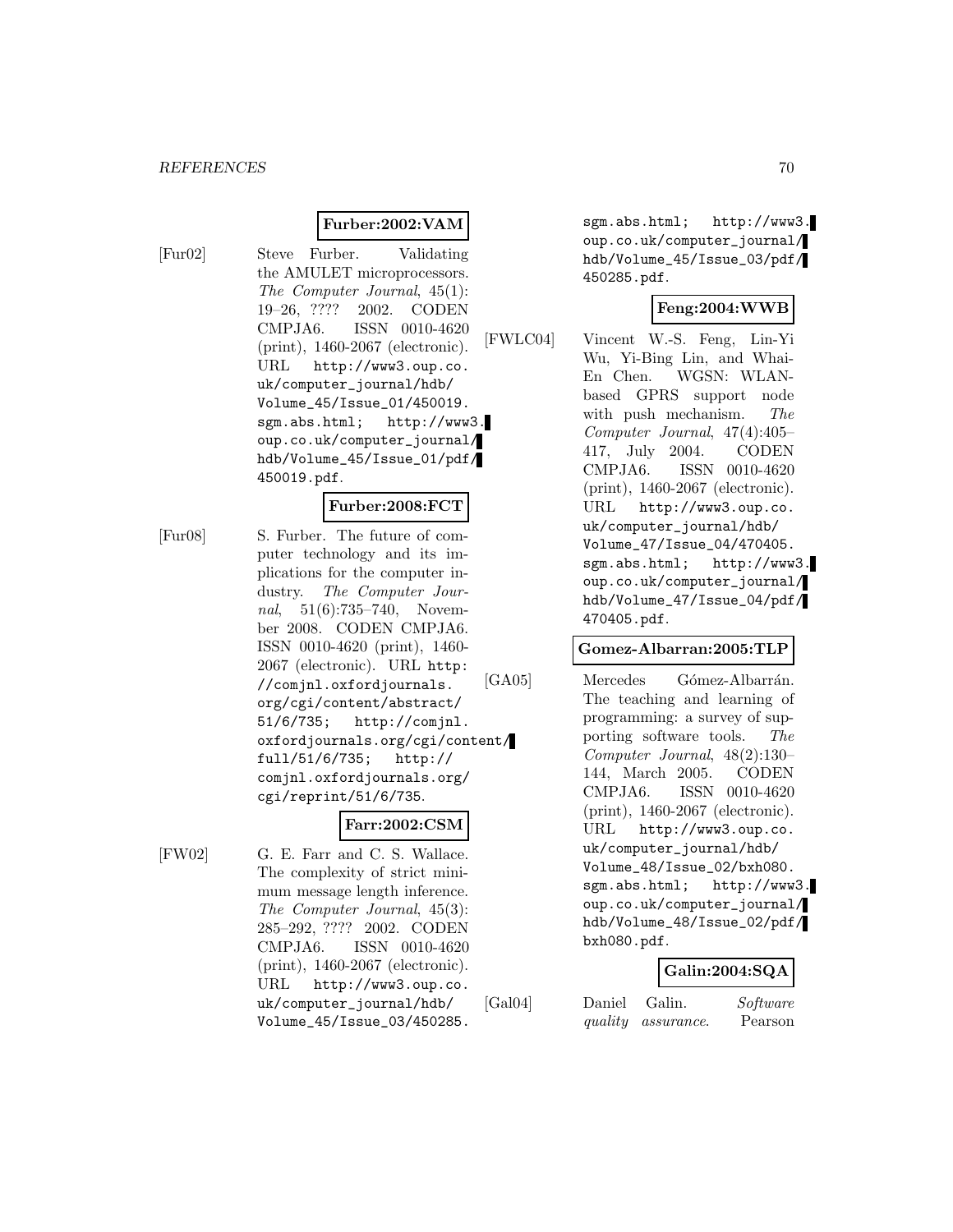Education Limited, Harlow,<br>England, 2004. ISBN 0-England,  $2004$ . 201-70945-7. xxvi + 590 pp. LCCN QA76.76.Q35.G35; QA76.76.Q35.G35 2004.

### **Gavoille:2000:DIR**

[Gav00] Cyril Gavoille. On the dilation of interval routing. The Computer Journal, 43(3):243– 249, ???? 2000. CODEN CMPJA6. ISSN 0010-4620 (print), 1460-2067 (electronic). URL http://www3.oup.co. uk/computer\_journal/hdb/ Volume\_43/Issue\_03/430243. sgm.abs.html; http://www3. oup.co.uk/computer\_journal/ hdb/Volume\_43/Issue\_03/pdf/ 430243.pdf.

### **Gazi:2006:BRW**

[Gaz06] Boran Gazi. Book review: W. Van Wezel, R. J. Jorna and A. M. Meystel, Planning in Intelligent Systems: Aspects, Motivations, and Methods. John Wiley and Sons, Inc. (2006). ISBN 0- 471-73427-6. £64.95/ 91.70/US \$110.00. 592 pp. Hardbound. The Computer Journal, 49 (5):629–630, September 2006. CODEN CMPJA6. ISSN 0010-4620 (print), 1460-2067 (electronic). URL http: //comjnl.oxfordjournals. org/cgi/content/full/49/ 5/629-a; http://comjnl. oxfordjournals.org/cgi/reprint/ 49/5/629-a. See [vWJM06].

# **Gencata:2003:DAT**

[GB03] Aysegül Gençata and Feza Buzluca. Determining the asynchronous threshold values of the timed token medium access protocol. The Computer Journal, 46(4):421–426, July 2003. CODEN CM-PJA6. ISSN 0010-4620 (print), 1460-2067 (electronic). URL http://www3.oup.co. uk/computer\_journal/hdb/ Volume\_46/Issue\_04/460421. sgm.abs.html; http://www3. oup.co.uk/computer\_journal/ hdb/Volume\_46/Issue\_04/pdf/ 460421.pdf.

# **Garcia:2001:UML**

Alessandro F. Garcia, Delano M. Beder, and Cecília M. F. Rubira. A unified meta-level software architecture for sequential and concurrent exception handling. The Computer Journal, 44(6):569– 587, ???? 2001. CODEN CMPJA6. ISSN 0010-4620 (print), 1460-2067 (electronic). URL http://www3.oup.co. uk/computer\_journal/hdb/ Volume\_44/Issue\_06/440569. sgm.abs.html; http://www3. oup.co.uk/computer\_journal/ hdb/Volume\_44/Issue\_06/pdf/ 440569.pdf.

### **Grandoni:2001:EFT**

[GCDB01] F. Grandoni, S. Chiaradonna, F. Di Giandomenico, and A. Bondavalli. Evaluation of fault-tolerant multiprocessor systems for high as-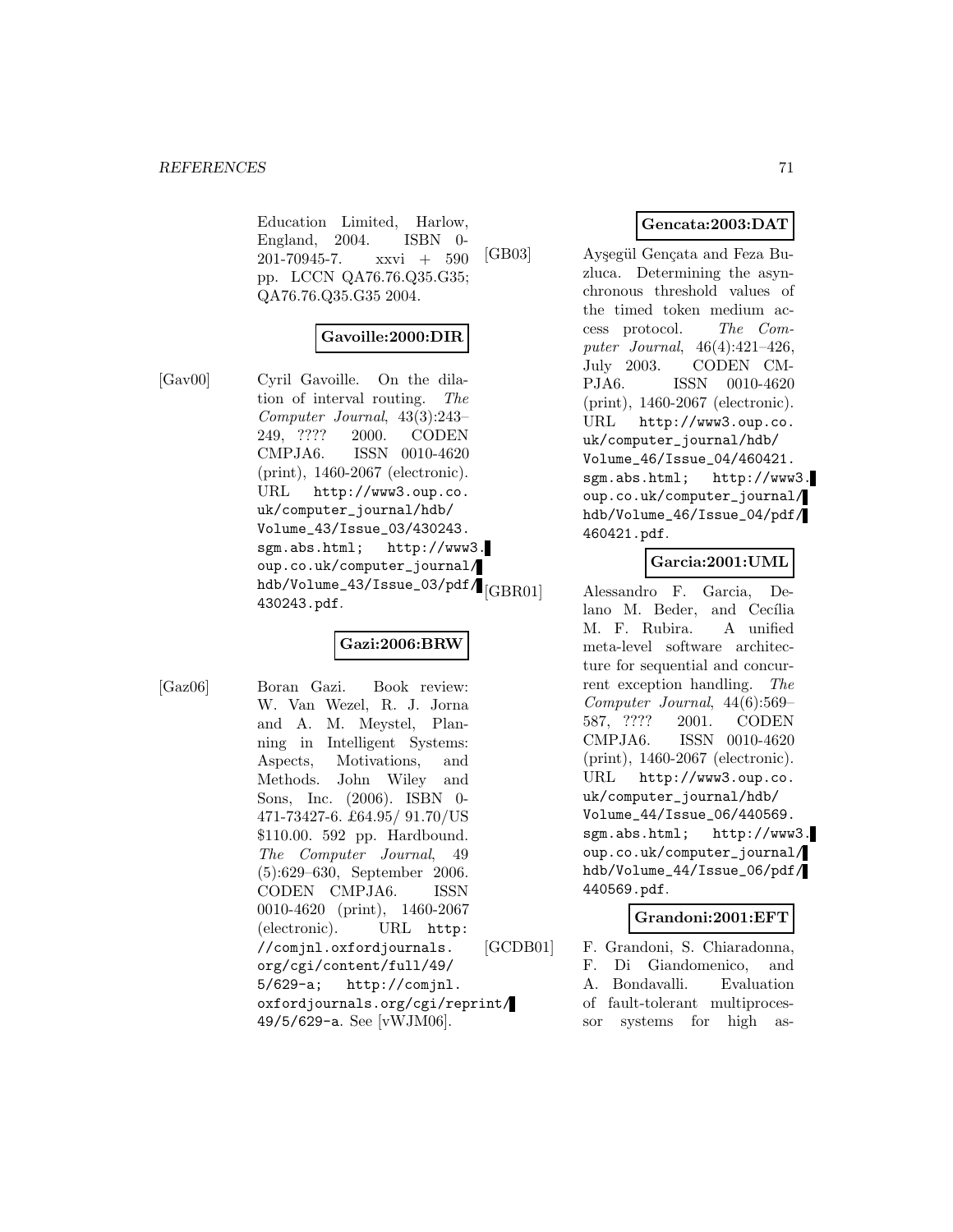#### *REFERENCES* 72

surance applications. The Computer Journal, 44(6):544– 556, ???? 2001. CODEN CMPJA6. ISSN 0010-4620 (print), 1460-2067 (electronic). URL http://www3.oup.co. uk/computer\_journal/hdb/ Volume\_44/Issue\_06/440544. sgm.abs.html; http://www3. oup.co.uk/computer\_journal/ hdb/Volume\_44/Issue\_06/pdf/ 440544.pdf.

### **Geil:2009:BRT**

[Gei09] Olav Geil. Book review: Tracey Ho and Desmond S. Lun, Network Coding: An Introduction. Cambridge University Press (2008). ISBN-13 978- 0-521-87310-9. 184 pp. £30/ \$60. Hardcover. The Computer Journal, 52(4):510, July 2009. CODEN CMPJA6. ISSN 0010-4620 (print), 1460- 2067 (electronic). URL http: //comjnl.oxfordjournals. org/cgi/reprint/52/4/510.

#### **Gelenbe:2006:EBA**

[Gel06] Erol Gelenbe. Editorial: Building adaptivity into computer networks. The Computer Journal, 49(2):136, March 2006.<br>CODEN CMPJA6. ISSN CODEN CMPJA6. 0010-4620 (print), 1460-2067 (electronic). URL http: //comjnl.oxfordjournals. org/cgi/content/full/49/ 2/136; http://comjnl.oxfordjournals. org/cgi/reprint/49/2/136.

#### **Georgakopoulos:2004:GTS**

[Geo04] George F. Georgakopoulos.

Generalized template splay: a basic theory and calculus. The Computer Journal, 47(1):10– ??, January 2004. CODEN CMPJA6. ISSN 0010-4620 (print), 1460-2067 (electronic). URL http://www3.oup.co. uk/computer\_journal/hdb/ Volume\_47/Issue\_01/470010. sgm.abs.html; http://www3. oup.co.uk/computer\_journal/ hdb/Volume\_47/Issue\_01/pdf/ 470010.pdf.

# **Geroimenko:2005:BRB**

[Ger05] Vladimir Geroimenko. Book review: A Semantic Web Primer, by G. Antoniou and F. van Harmelen. The Computer Journal, 48(1):126, January 2005. CODEN CM-PJA6. ISSN 0010-4620 (print), 1460-2067 (electronic). URL http://www3.oup.co. uk/computer\_journal/hdb/ Volume\_48/Issue\_01/bxh070. sgm.abs.html; http://www3. oup.co.uk/computer\_journal/ hdb/Volume\_48/Issue\_01/pdf/ bxh070.pdf.

### **Gevrekci:2009:RBS**

[GGA09] Murat Gevrekci, Bahadir K. Gunturk, and Yucel Altunbasak. Restoration of Bayersampled image sequences. The Computer Journal, 52(1):1– 14, January 2009. CO-DEN CMPJA6. ISSN 0010- 4620 (print), 1460-2067 (electronic). URL http://comjnl. oxfordjournals.org/cgi/content/ abstract/52/1/1; http: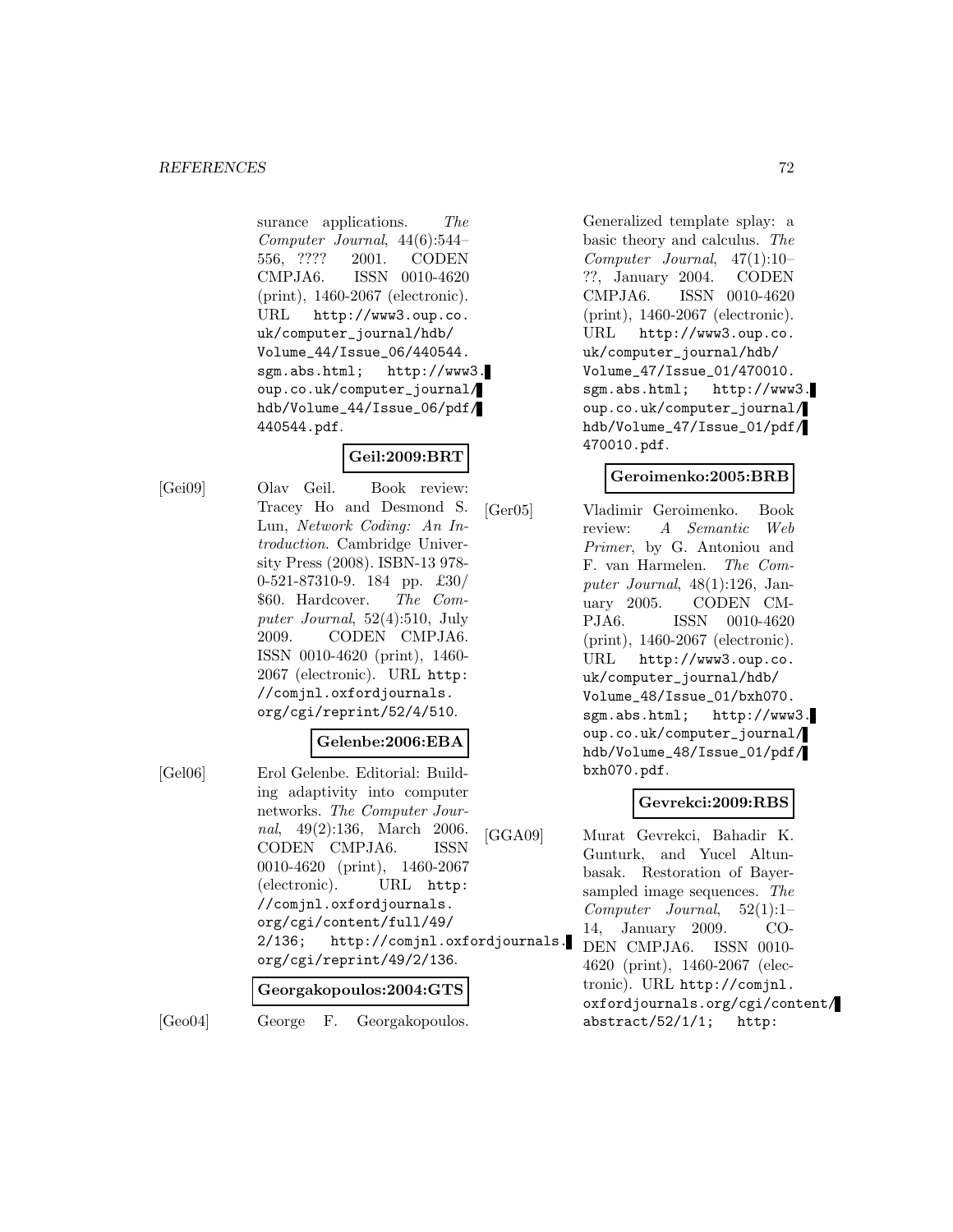//comjnl.oxfordjournals. org/cgi/content/full/52/ 1/1; http://comjnl.oxfordjournals. org/cgi/content/full/bxm041/ DC1; http://comjnl.oxfordjournals. org/cgi/reprint/52/1/1.

#### **Glaser:2000:PNP**

[GHG00] Hugh Glaser, Pieter H. Hartel, and Paul W. Garratt. Programming by numbers: a programming method for novices. The Computer Journal, 43(4): 252–265, ???? 2000. CODEN CMPJA6. ISSN 0010-4620 (print), 1460-2067 (electronic). URL http://www3.oup.co. uk/computer\_journal/hdb/ Volume\_43/Issue\_04/430252. sgm.abs.html; http://www3. oup.co.uk/computer\_journal/ hdb/Volume\_43/Issue\_04/pdf/ 430252.pdf.

#### **Ghanea-Hercock:2007:HNG**

[GHGJ<sup>+</sup>07] Robert Ghanea-Hercock, E. Gelenbe, Nicholas R. Jennings, Oliver Smith, David N. Allsopp, Alex Healing, Hakan Duman, Simon Sparks, Nishan C. Karunatillake, and Perukrishnen Vytelingum. Hyperion — next-generation battlespace information services. The Computer Journal, 50 (6):632–645, November 2007. CODEN CMPJA6. ISSN 0010-4620 (print), 1460-2067 (electronic). URL http: //comjnl.oxfordjournals. org/cgi/content/abstract/ 50/6/632; http://comjnl. oxfordjournals.org/cgi/content/ full/50/6/632; http:// comjnl.oxfordjournals.org/ cgi/reprint/50/6/632.

#### **Glinos:2004:VDB**

[GHNS04] N. Glinos, D. B. Hoang, C. Nguyen, and A. Symvonis. Video-on-demand based on delayed-multicast: Algorithmic support. The Computer Journal, 47(5):545–559, September 2004. CODEN CMPJA6. ISSN 0010-4620 (print), 1460-2067 (electronic). URL http://www3.oup.co. uk/computer\_journal/hdb/ Volume\_47/Issue\_05/470545. sgm.abs.html; http://www3. oup.co.uk/computer\_journal/ hdb/Volume\_47/Issue\_05/pdf/ 470545.pdf.

### **Goddard:2001:MLB**

[GJ01] Steve Goddard and Kevin Jeffay. Managing latency and buffer requirements in processing graph chains. The Computer Journal, 44(6):486– 503, ???? 2001. CODEN CMPJA6. ISSN 0010-4620 (print), 1460-2067 (electronic). URL http://www3.oup.co. uk/computer\_journal/hdb/ Volume\_44/Issue\_06/440486. sgm.abs.html; http://www3. oup.co.uk/computer\_journal/ hdb/Volume\_44/Issue\_06/pdf/ 440486.pdf.

#### **Gasarch:2008:IFP**

[GK08] William Gasarch and Keung Ma Kin. Invitation to fixed-parameter algorithms —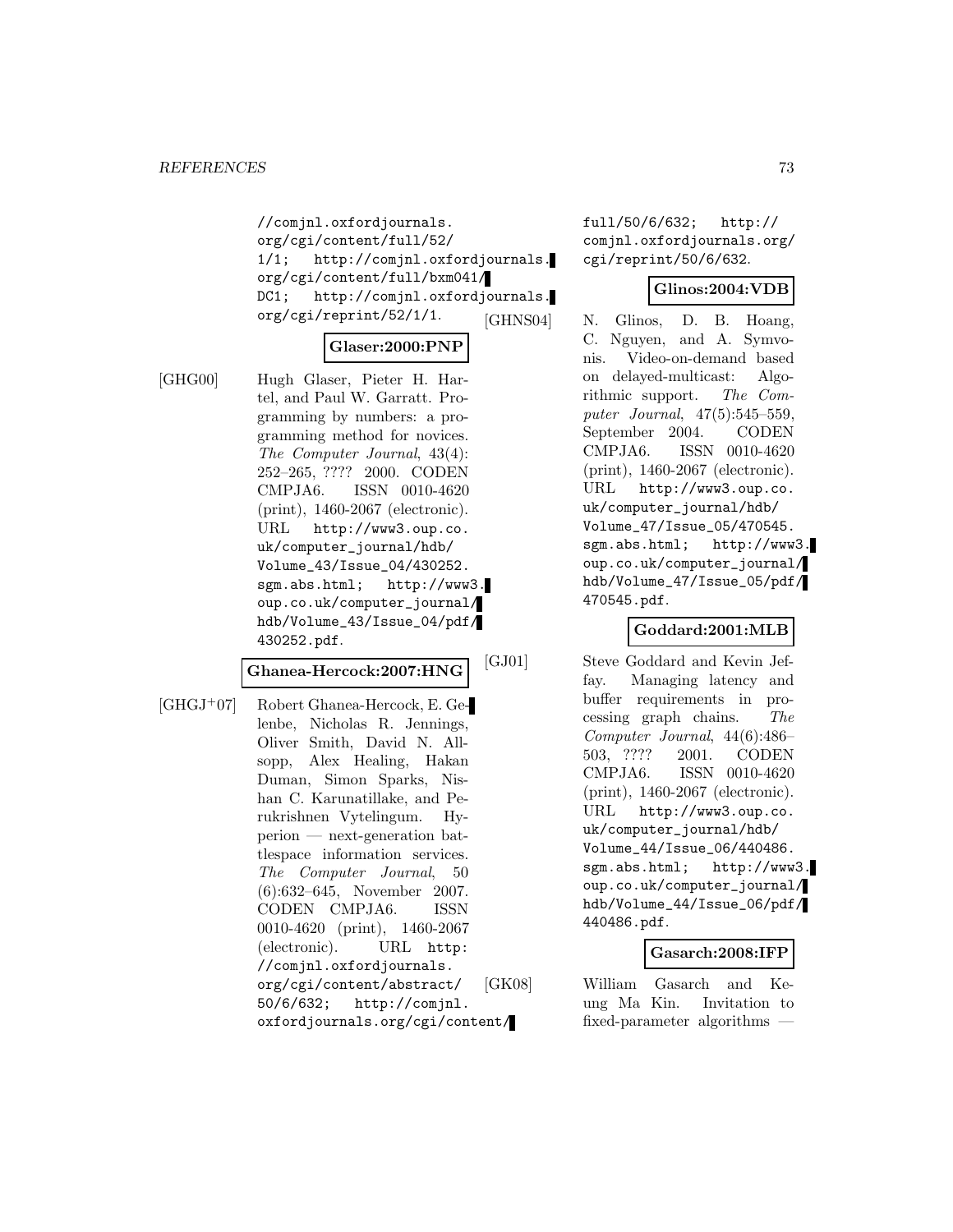parameterized complexity theory — parameterized algorithmics: Theory, practice and prospects. The Computer Journal, 51(1):137–140, January 2008. CODEN CMPJA6. ISSN 0010-4620 (print), 1460- 2067 (electronic). URL http: //comjnl.oxfordjournals. org/cgi/content/full/51/ 1/137; http://comjnl.oxfordjournals. org/cgi/reprint/51/1/137.

## **Gray:2004:FAD**

[GKKP04] Peter M. D. Gray, Larry Kerschberg, Peter J. H. King, and Alexandra Poulovassilis, editors. The functional approach to data management: modeling, analyzing, and integrating heterogeneous data. Springer-Verlag, Berlin, Germany / Heidelberg, Germany / London, UK / etc., 2004. ISBN 3-540-00375-4. xiii + 483 pp. LCCN QA76.9.D3.F845; QA76.9.D3.F845 2004.

#### **Giannopoulos:2008:PCG**

[GKW08] Panos Giannopoulos, Christian Knauer, and Sue Whitesides. Parameterized complexity of geometric problems. The Computer Journal, 51(3):372–384, May 2008. CODEN CMPJA6. ISSN 0010-4620 (print), 1460- 2067 (electronic). URL http: //comjnl.oxfordjournals. org/cgi/content/abstract/ 51/3/372; http://comjnl. oxfordjournals.org/cgi/content/ full/51/3/372; http://

comjnl.oxfordjournals.org/ cgi/reprint/51/3/372.

#### **Glaeser:2003:BR**

[Gla03] Georg Glaeser. Book review. The Computer Journal, 46(3): 332–??, May 2003. CODEN CMPJA6. ISSN 0010-4620 (print), 1460-2067 (electronic). URL http://www3.oup.co.

uk/computer\_journal/hdb/ Volume\_46/Issue\_03/460332a. sgm.abs.html; http://www3. oup.co.uk/computer\_journal/ hdb/Volume\_46/Issue\_03/pdf/ 460332a.pdf.

### **Glushko:2005:DEA**

[GM05] Robert J. Glushko and Tim McGrath. Document engineering: analyzing and designing documents for business informatics and Web services. MIT Press, Cambridge, MA, USA, 2005. ISBN 0-262-07261-0. xxiii + 703 pp. LCCN QA76.9.T48 G54 2005.

### **Greenfield:2009:IET**

[GM09] Daniel Greenfield and Simon Moore. Implications of electronics technology trends for algorithm design. The Computer Journal, 52(6):690–698, August 2009. CODEN CMPJA6. ISSN 0010-4620 (print), 1460- 2067 (electronic). URL http: //comjnl.oxfordjournals. org/cgi/content/abstract/ 52/6/690; http://comjnl. oxfordjournals.org/cgi/reprint/ 52/6/690.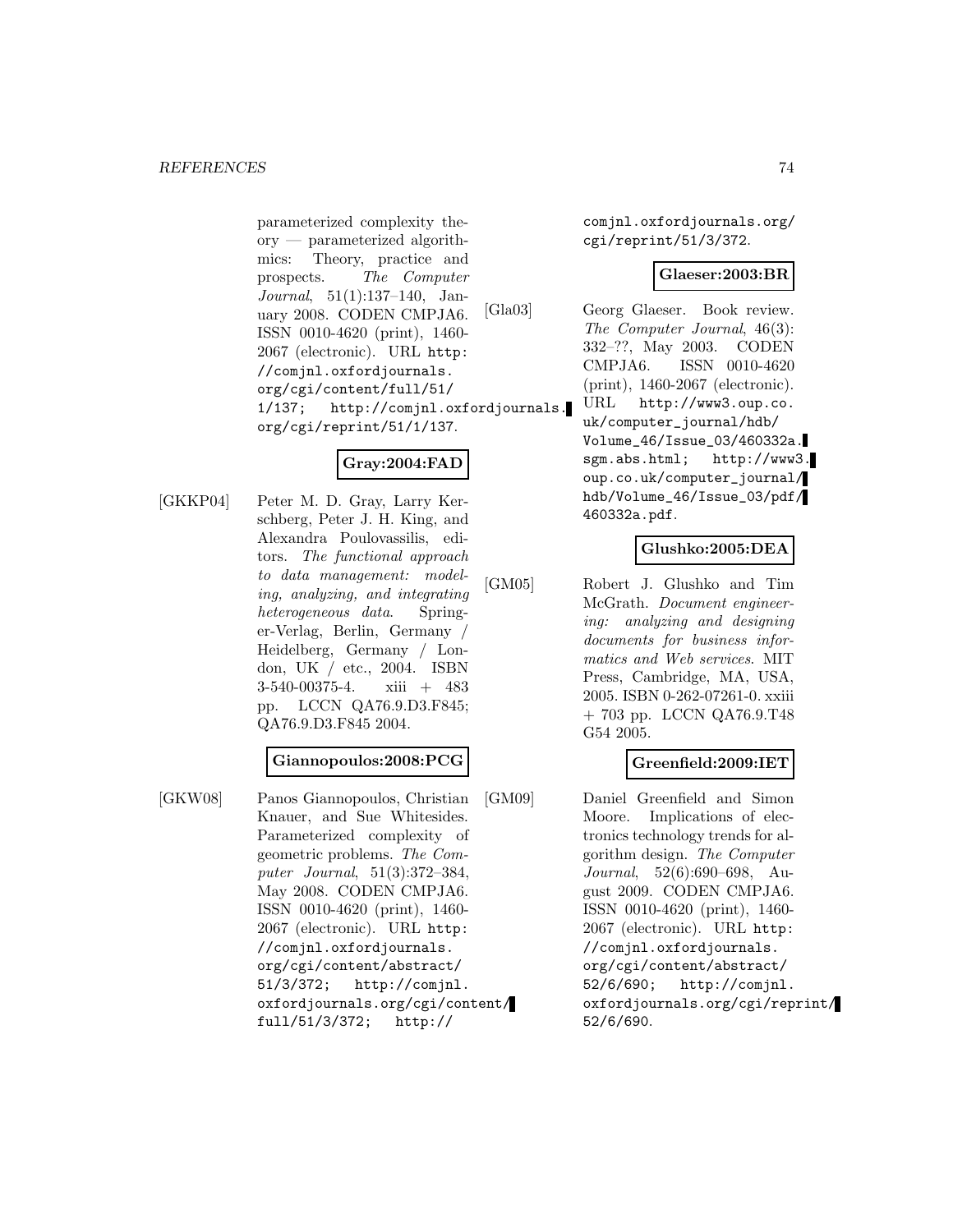## **Gramm:2008:FPA**

[GNT08] Jens Gramm, Arfst Nickelsen, and Till Tantau. Fixedparameter algorithms in phylogenetics. The Computer Journal, 51(1):79–101, January 2008. CODEN CMPJA6. ISSN 0010-4620 (print), 1460- 2067 (electronic). URL http: //comjnl.oxfordjournals. org/cgi/content/abstract/ 51/1/79; http://comjnl. oxfordjournals.org/cgi/content/ full/51/1/79; http://comjnl. oxfordjournals.org/cgi/reprint/ 51/1/79.

#### **Gyorgy:2006:ARU**

[GO06] András György and György Ottucsák. Adaptive routing using expert advice. The Computer Journal, 49(2):180–189, March 2006. CODEN CMPJA6. ISSN 0010-4620 (print), 1460- 2067 (electronic). URL http: //comjnl.oxfordjournals. org/cgi/content/abstract/ 49/2/180; http://comjnl. oxfordjournals.org/cgi/content/02 full/49/2/180; http:// comjnl.oxfordjournals.org/ cgi/reprint/49/2/180.

### **Gallagher:2009:TSG**

[GO09] Leonard Gallagher and Jeff Offutt. Test sequence generation for integration testing of component software. The Computer Journal, 52(5):514–529, August 2009. CODEN CMPJA6. ISSN 0010-4620 (print), 1460- 2067 (electronic). URL http: //comjnl.oxfordjournals.

org/cgi/content/abstract/ 52/5/514; http://comjnl. oxfordjournals.org/cgi/reprint/ 52/5/514.

## **Gomez:2006:BRS**

[Gom06] Jaime Gomez. Book review: Stefano Ceri, Piero Fraternali, Aldo Bongio, Marco Brambilla, Sara Comai and Maristella Matera, Designing Data-Intensive Web Applications, Morgan Kaufmann Publishers (2003). ISBN 1-55860- 843-5. \$59.95/ 58.90. 562 pp. Softbound. The Computer Journal,  $49(1):127$ , January 2006. CODEN CMPJA6. ISSN 0010-4620 (print), 1460- 2067 (electronic). URL http: //comjnl.oxfordjournals. org/cgi/content/full/49/ 1/127; http://comjnl.oxfordjournals. org/cgi/reprint/49/1/127.

### **Gordon:2002:RET**

Michael J. C. Gordon. Relating event and trace semantics of hardware description languages. The Computer Journal, 45(1):27–36, ???? 2002. CODEN CM-PJA6. ISSN 0010-4620 (print), 1460-2067 (electronic). URL http://www3.oup.co. uk/computer\_journal/hdb/ Volume\_45/Issue\_01/450027. sgm.abs.html; http://www3. oup.co.uk/computer\_journal/ hdb/Volume\_45/Issue\_01/pdf/ 450027.pdf.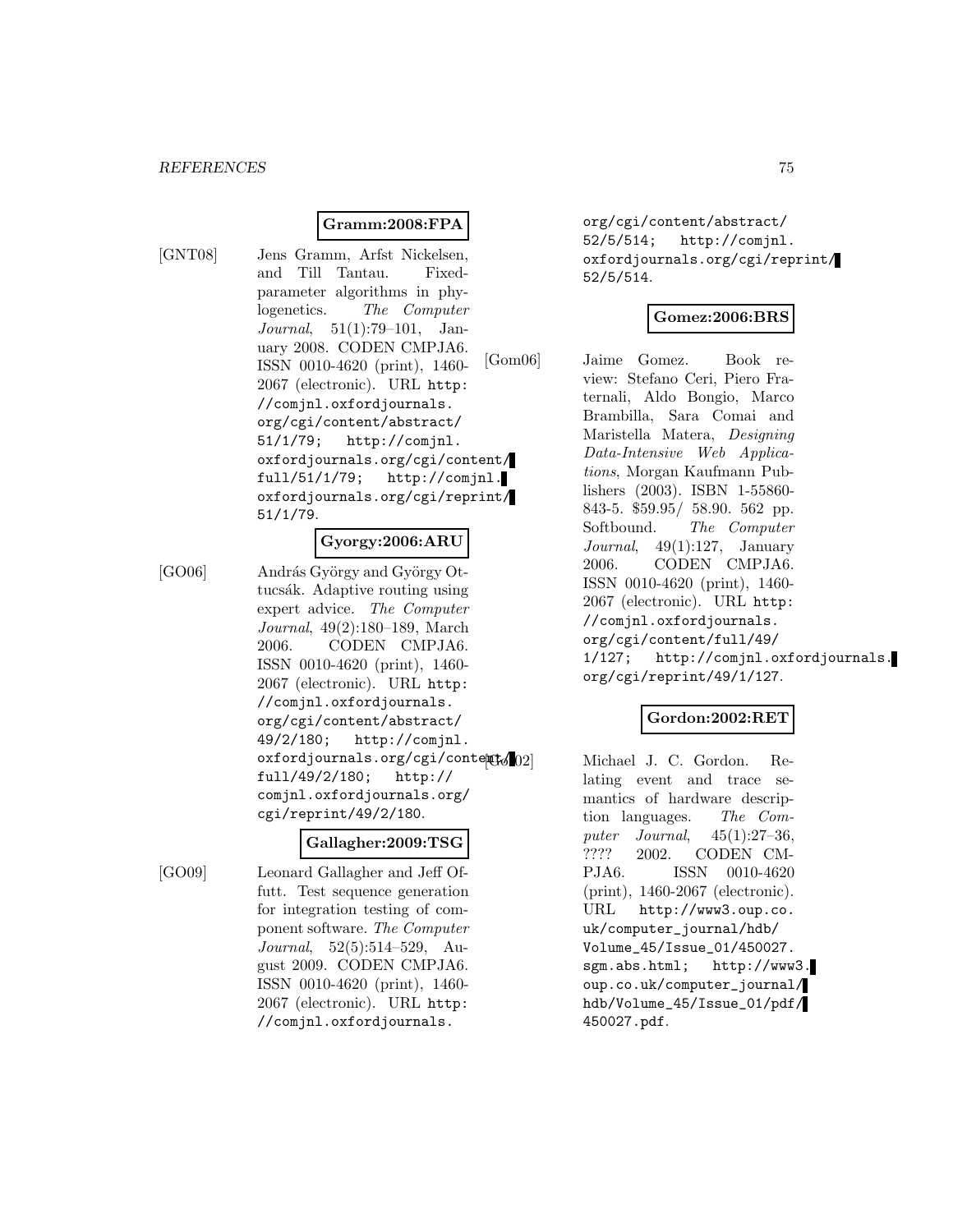## **Gitzel:2007:OEM**

[GOS07] Ralf Gitzel, Ingo Ott, and Martin Schader. Ontological extension to the MOF metamodel as a basis for code generation. The Computer Journal, 50(1):93–115, January 2007. CODEN CMPJA6. ISSN 0010-4620 (print), 1460- 2067 (electronic). URL http: //comjnl.oxfordjournals. org/cgi/content/abstract/ 50/1/93; http://comjnl. oxfordjournals.org/cgi/content/ full/50/1/93; http://comjnl. oxfordjournals.org/cgi/reprint/ 50/1/93.

### **Gouge:2003:SIO**

[Gou03] Ian Gouge. Shaping the IT organization: the impact of outsourcing and the new business model. Springer professional computing; Practitioner series, 1439-9245. Springer-Verlag, Berlin, Germany / Heidelberg, Germany / London, UK / etc., 2003. ISBN 1-85233-727-3.  $x + 210$  pp. LCCN HD30.2.G68 2003; HD30.2.G68.

#### **Georgakopoulos:2007:MDR**

[GP07] George F. Georgakopoulos and Kostas Politopoulos. MAX-DENSITY revisited: a generalization and a more efficient algorithm. The Computer Journal, 50(3):348–356, May 2007. CODEN CMPJA6. ISSN 0010-4620 (print), 1460- 2067 (electronic). URL http: //comjnl.oxfordjournals. org/cgi/content/abstract/

50/3/348; http://comjnl. oxfordjournals.org/cgi/content/ full/50/3/348; http:// comjnl.oxfordjournals.org/ cgi/reprint/50/3/348.

### **Grosky:2005:DES**

[GPLF05] William Grosky, Nilesh Patel, Xin Li, and Farshad Fotouhi. Dynamically emerging semantics in an MPEG-7 image database. The Computer Journal, 48(5):536–544, September 2005. CODEN CMPJA6. ISSN 0010-4620 (print), 1460- 2067 (electronic). URL http: //comjnl.oxfordjournals. org/cgi/content/abstract/ 48/5/536; http://comjnl. oxfordjournals.org/cgi/reprint/ 48/5/536.

### **Gibbons:2002:EAS**

[GPM02] Alan Gibbons, Ida Pu, and Muthu Muthukrishnan. Exact analyses of a simple heuristic employed in array compression. The Computer Journal, 45(2): 213–220, ???? 2002. CODEN CMPJA6. ISSN 0010-4620 (print), 1460-2067 (electronic). URL http://www3.oup.co. uk/computer\_journal/hdb/ Volume\_45/Issue\_02/450213. sgm.abs.html; http://www3. oup.co.uk/computer\_journal/ hdb/Volume\_45/Issue\_02/pdf/ 450213.pdf.

### **Gibbons:2003:CGP**

[GPPR03] Alan Gibbons, Aris Pagourtzis, Igor Potapov, and Wojciech Rytter. Coarse-grained paral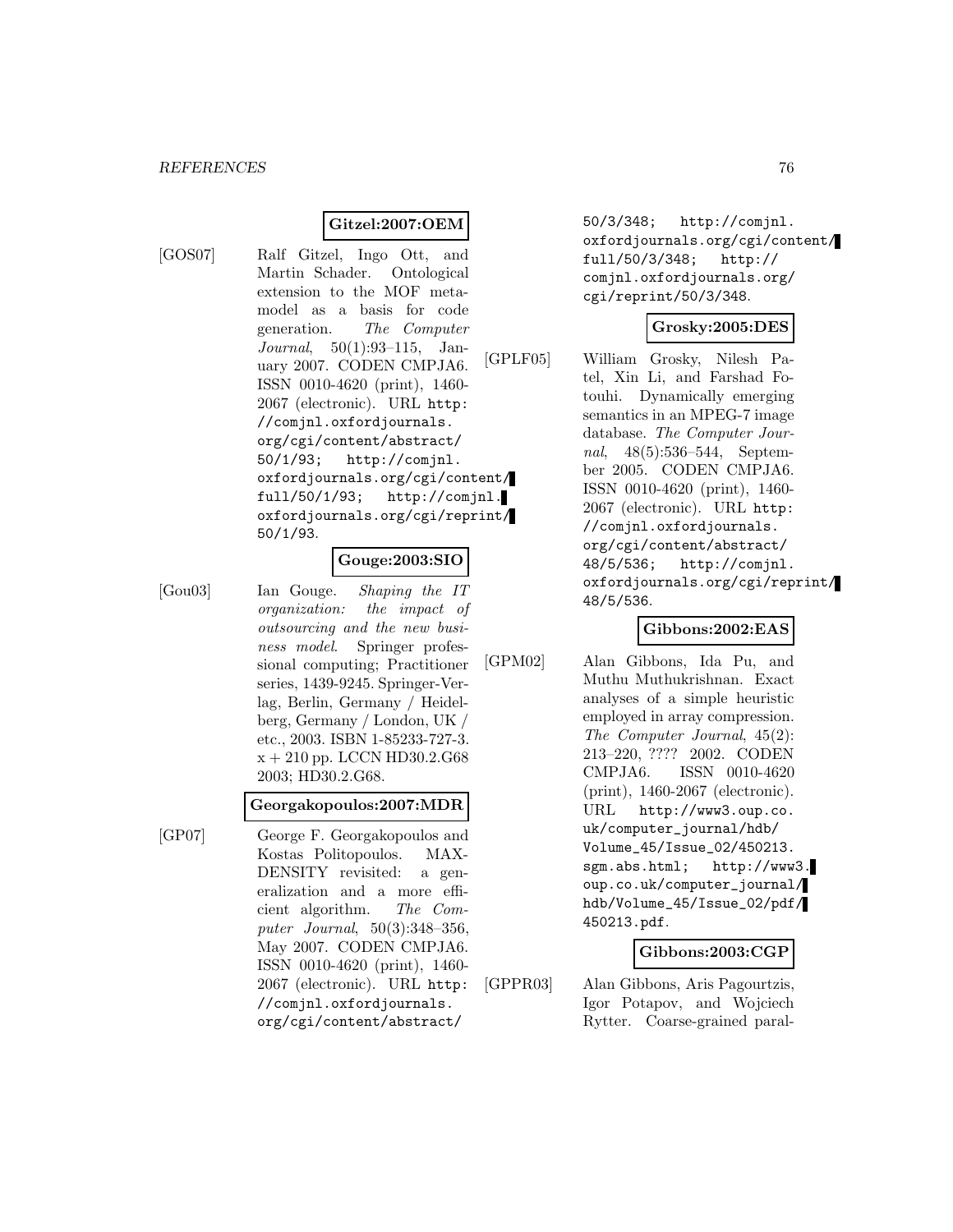lel transitive closure algorithm: Path decomposition technique. The Computer Journal, 46(4): 391–400, July 2003. CODEN CMPJA6. ISSN 0010-4620 (print), 1460-2067 (electronic). URL http://www3.oup.co. uk/computer\_journal/hdb/ Volume\_46/Issue\_04/460391. sgm.abs.html; http://www3. oup.co.uk/computer\_journal/ hdb/Volume\_46/Issue\_04/pdf/ 460391.pdf.

#### **Guerraoui:2007:AIC**

[GR07] Rachid Guerraoui and Michel Raynal. The alpha of indulgent consensus. The Computer Journal, 50(1):53–67, January 2007. CODEN CMPJA6. ISSN 0010-4620 (print), 1460- 2067 (electronic). URL http: //comjnl.oxfordjournals. org/cgi/content/abstract/ 50/1/53; http://comjnl. oxfordjournals.org/cgi/content/ full/50/1/53; http://comjnl. oxfordjournals.org/cgi/reprint/ 50/1/53.

### **Greenspan:2009:SRM**

[Gre09] Hayit Greenspan. Superresolution in medical imaging. The Computer Journal, 52(1):43–63, January 2009. CODEN CMPJA6. ISSN 0010-4620 (print), 1460-2067 (electronic). URL http: //comjnl.oxfordjournals. org/cgi/content/abstract/ 52/1/43; http://comjnl. oxfordjournals.org/cgi/content/ full/52/1/43; http://comjnl.

oxfordjournals.org/cgi/reprint/ 52/1/43.

#### **Grosse:2002:BR**

[Gro02] André Grosse. Book review. The Computer Journal, 45(4): 475, ???? 2002. CODEN CMPJA6. ISSN 0010-4620 (print), 1460-2067 (electronic). URL http://www3.oup.co. uk/computer\_journal/hdb/ Volume\_45/Issue\_04/450475a. sgm.abs.html; http://www3. oup.co.uk/computer\_journal/ hdb/Volume\_45/Issue\_04/pdf/ 450475a.pdf.

### **Grumbach:2003:HID**

[GRS03] Stéphane Grumbach, Philippe Rigaux, and Luc Segoufin. Handling interpolated data. The Computer Journal, 46 (6):664–679, November 2003. CODEN CMPJA6. ISSN 0010-4620 (print), 1460-2067 (electronic). URL http:/ /www3.oup.co.uk/computer\_ journal/hdb/Volume\_46/Issue\_ 06/460664.sgm.abs.html; http://www3.oup.co.uk/computer\_ journal/hdb/Volume\_46/Issue\_ 06/pdf/460664.pdf.

### **Grunwald:2007:BRC**

[Grü07] Peter Grünwald. Book review: Christopher S. Wallace, Statistical and Inductive Inference by Minimum Message Length, Springer (2005). ISBN 038723795X. £46.00. 432 pp. Hardbound. The Computer Journal, 50(3):369–370, May 2007. CODEN CMPJA6.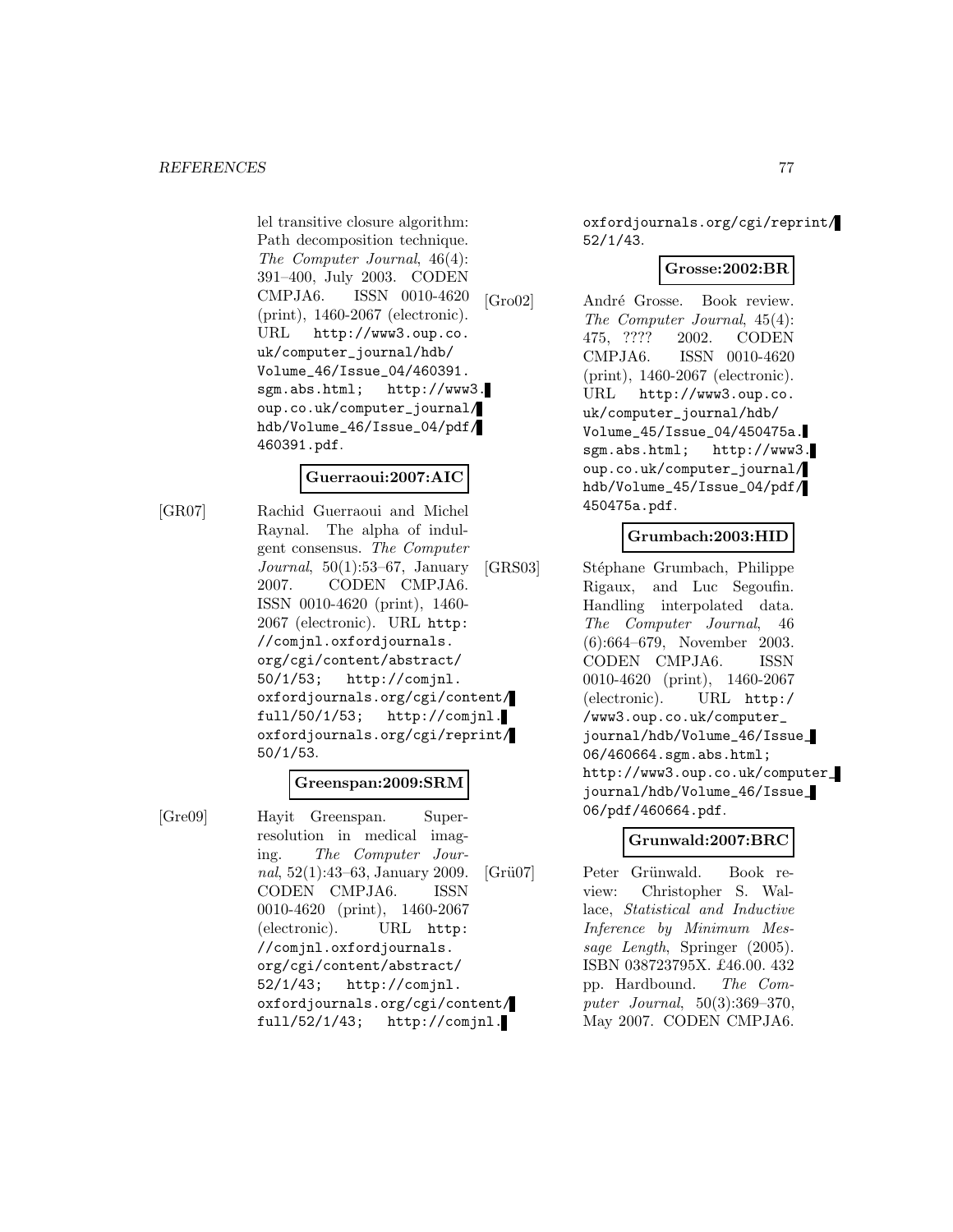ISSN 0010-4620 (print), 1460- 2067 (electronic). URL http: //comjnl.oxfordjournals. org/cgi/content/full/50/ 3/369; http://comjnl.oxfordjournals. org/cgi/reprint/50/3/369.

#### **Gerbessiotis:2003:IEE**

[GS03] Alexandros V. Gerbessiotis and Constantinos J. Siniolakis. Increasing the efficiency of existing sorting algorithms by using randomized wrappers. The Computer Journal, 46(5):498– 504, September 2003. CODEN CMPJA6. ISSN 0010-4620 (print), 1460-2067 (electronic). URL http://www3.oup.co. uk/computer\_journal/hdb/ Volume\_46/Issue\_05/460498. sgm.abs.html; http://www3.<sup>[GT08]</sup> oup.co.uk/computer\_journal/ hdb/Volume\_46/Issue\_05/pdf/ 460498.pdf.

#### **Gottlob:2008:FPA**

[GS08] Georg Gottlob and Stefan Szeider. Fixed-parameter algorithms for artificial intelligence, constraint satisfaction and database problems. The Computer Journal, 51(3):303–325, May 2008. CODEN CMPJA6. ISSN 0010-4620 (print), 1460- 2067 (electronic). URL http: //comjnl.oxfordjournals. org/cgi/content/abstract/ 51/3/303; http://comjnl. oxfordjournals.org/cgi/content/ full/51/3/303; http:// comjnl.oxfordjournals.org/ cgi/reprint/51/3/303.

## **Gibson:2007:HDS**

[GSG07] John E. Gibson, William T. Scherer, and William F. Gibson. How to do systems analysis. Wiley series in systems engineering and management. Wiley-Interscience, New York, NY, USA, 2007. ISBN 0- 470-00765-6 (cloth). xxiii + 335 pp. LCCN T57.6 .G543 2007. URL http://www.loc. gov/catdir/enhancements/ fy0741/2006033568-b.html; http://www.loc.gov/catdir/ enhancements/fy0741/2006033568 d.html; http://www.loc. gov/catdir/toc/ecip072/2006033568. html.

## **Gelenbe:2008:SIS**

Erol Gelenbe and Stelios Timotheou. Synchronized interactions in spiked neuronal networks. The Computer Journal, 51(6):723–730, November 2008. CODEN CMPJA6. ISSN 0010-4620 (print), 1460- 2067 (electronic). URL http: //comjnl.oxfordjournals. org/cgi/content/abstract/ 51/6/723; http://comjnl. oxfordjournals.org/cgi/content/ full/51/6/723; http:// comjnl.oxfordjournals.org/ cgi/reprint/51/6/723.

## **Gelenbe:2007:EIS**

[GTV07] Erol Gelenbe, Andrew Tilbrook, and Richard Vinter. Editorial: Introduction to the special issue. The Computer Journal, 50(6):630–631, November 2007. CODEN CMPJA6.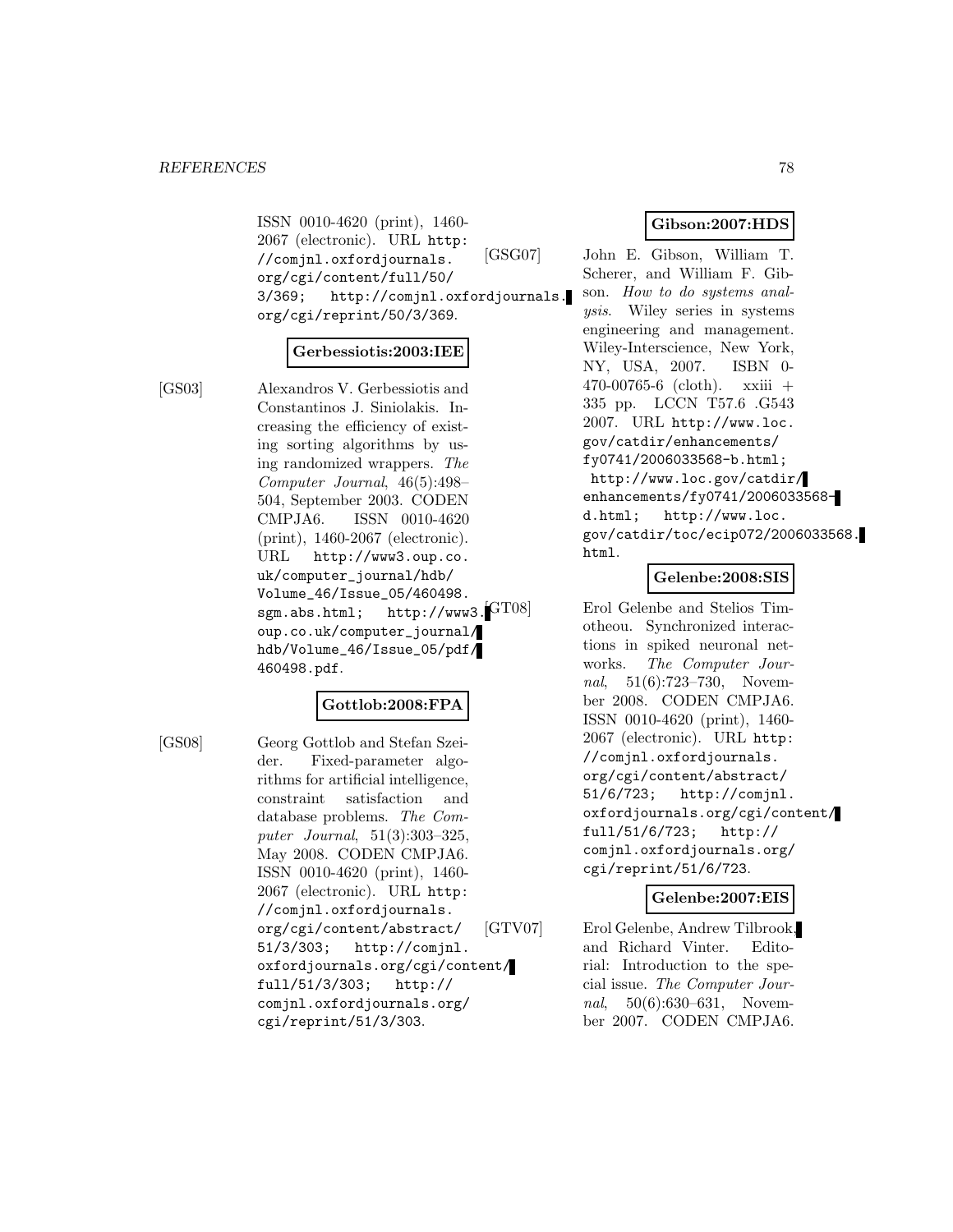ISSN 0010-4620 (print), 1460- 2067 (electronic). URL http: //comjnl.oxfordjournals. org/cgi/content/full/50/ 6/630; http://comjnl.oxfordjournals. org/cgi/reprint/50/6/630.

#### **Gutmann:2004:CSA**

[Gut04] Peter Gutmann. Cryptographic Security Architecture: Design and Verification. Springer-Verlag, Berlin, Germany / Heidelberg, Germany / London, UK / etc., 2004. ISBN 0-387-95387- 6. xviii + 320 pp. LCCN QA76.9.A25 G88 2002.

#### **Gammerman:2007:HPM**

[GV07a] Alexander Gammerman and Vladimir Vovk. Hedging predictions in machine learning: The Second Computer Journal Lecture. The Computer Journal, 50(2):151–163, March 2007. CODEN CMPJA6. ISSN 0010-4620 (print), 1460- 2067 (electronic). URL http: //comjnl.oxfordjournals. org/cgi/content/abstract/ 50/2/151; http://comjnl. oxfordjournals.org/cgi/content/ full/50/2/151; http:// comjnl.oxfordjournals.org/ cgi/reprint/50/2/151. See discussion [Ano07a, GV07b].

#### **Gammerman:2007:RHP**

[GV07b] Alexander Gammerman and Vladimir Vovk. Rejoinder: "Hedging Predictions in Machine Learning". The Computer Journal, 50(2):173–177, March 2007. CODEN CMPJA6.

ISSN 0010-4620 (print), 1460- 2067 (electronic). URL http: //comjnl.oxfordjournals. org/cgi/content/full/50/ 2/173; http://comjnl.oxfordjournals.

org/cgi/reprint/50/2/173. See [GV07a, Ano07a].

#### **Gammerman:2009:SPA**

[GVB<sup>+</sup>09] Alex Gammerman, Volodya Vovk, Brian Burford, Ilia Nouretdinov, Zhiyuan Luo, Alexey Chervonenkis, Mike Waterfield, Rainer Cramer, Paul Tempst, Josep Villanueva, Musarat Kabir, Stephane Camuzeaux, John Timms, Usha Menon, and Ian Jacobs. Serum proteomic abnormality predating screen detection of ovarian cancer. The Computer Journal, 52(3):326–333, May 2009. CODEN CMPJA6. ISSN 0010-4620 (print), 1460- 2067 (electronic). URL http: //comjnl.oxfordjournals. org/cgi/content/abstract/ 52/3/326; http://comjnl. oxfordjournals.org/cgi/content/ full/52/3/326; http:// comjnl.oxfordjournals.org/ cgi/reprint/52/3/326.

#### **Gutin:2008:SPP**

[GY08] Gregory Gutin and Anders Yeo. Some parameterized problems on digraphs. The Computer Journal, 51(3):363–371, May 2008. CODEN CMPJA6. ISSN 0010-4620 (print), 1460- 2067 (electronic). URL http: //comjnl.oxfordjournals. org/cgi/content/abstract/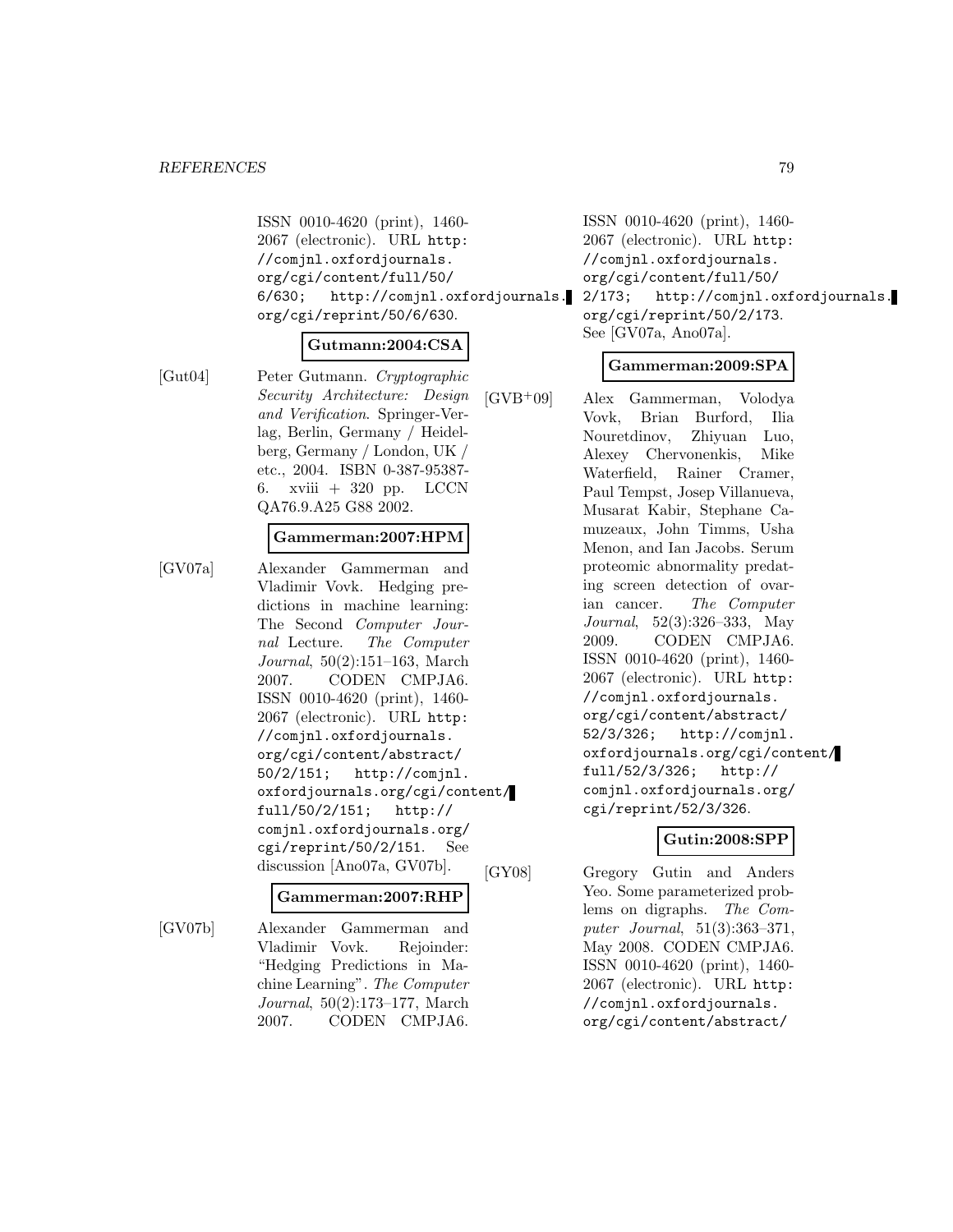51/3/363; http://comjnl. oxfordjournals.org/cgi/content/ full/51/3/363; http:// comjnl.oxfordjournals.org/ cgi/reprint/51/3/363.

#### **Hadjicostis:2004:CTF**

[Had04] Christoforos N. Hadjicostis. Coding techniques for faulttolerant parallel prefix computations in Abelian groups. The Computer Journal, 47(3):329– 341, May 2004. CODEN CM-PJA6. ISSN 0010-4620 (print), 1460-2067 (electronic).

#### **Harrin:2007:BRS**

[Har07] Elizabeth Harrin. Book review: Susan Snedaker, IT Security Project Management Handbook. Syngress (2006). ISBN 1-59749-076-8. 47.95/ £32.99/\$59.95. 612 pp. Softbound. The Computer Journal, 50(1):129, January 2007. CODEN CMPJA6. ISSN 0010-4620 (print), 1460-2067 (electronic). URL http: //comjnl.oxfordjournals. org/cgi/content/full/50/ 1/129; http://comjnl.oxfordjournals. org/cgi/reprint/50/1/129.

# **Harrin:2008:UUD**

[Har08] Elizabeth Harrin. Universal usability: Designing computer interfaces for diverse users. The Computer Journal, 51(6):743-744, November 2008. CODEN CMPJA6. ISSN 0010-4620 (print), 1460- 2067 (electronic). URL http: //comjnl.oxfordjournals.

org/cgi/content/full/51/ 6/743-a; http://comjnl. oxfordjournals.org/cgi/reprint/ 51/6/743-a.

## **Harrin:2009:BRJb**

[Har09a] Elizabeth Harrin. Book review: Jean Tabaka, Collaboration Explained: Facilitation Skills for Software Project Leaders. Addison Wesley (2006). ISBN-13 978-0-321-26877-8. £31.99. 412 pp. Softbound. The Computer Journal, 52(6):725, August 2009. CODEN CMPJA6. ISSN 0010-4620 (print), 1460- 2067 (electronic). URL http: //comjnl.oxfordjournals. org/cgi/reprint/52/6/725.

### **Harrin:2009:BRJa**

[Har09b] Elizabeth Harrin. Book review: John E. Gibson, William T. Scherer and William F. Gibson, How to do Systems Analysis, Wiley (2007). ISBN-13 978-0-470-00765-5. £47.50. 360 pp. Hardcover. The Computer Journal, 52(4):510–511, July 2009. CODEN CMPJA6. ISSN 0010-4620 (print), 1460- 2067 (electronic). URL http: //comjnl.oxfordjournals. org/cgi/reprint/52/4/510 a.

### **Huang:2002:DIP**

[HC02a] Chung-Ming Huang and Yu-Chang Chao. Differentiated information presentations for heterogeneous I/O devices using a single markup language approach. The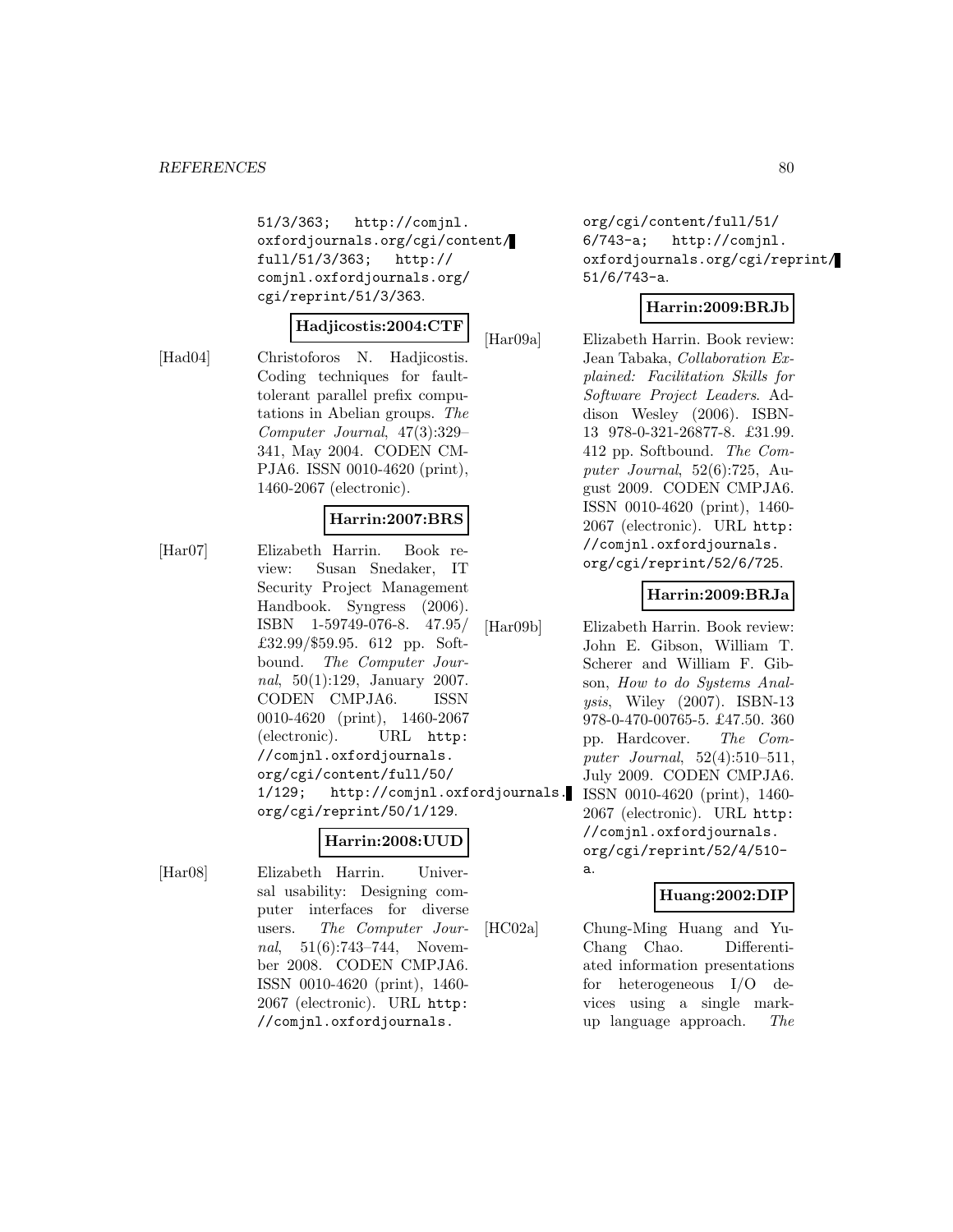Computer Journal, 45(1):72– 87, ???? 2002. CODEN CMPJA6. ISSN 0010-4620 (print), 1460-2067 (electronic). URL http://www3.oup.co. uk/computer\_journal/hdb/ Volume\_45/Issue\_01/450072. sgm.abs.html; http://www3. oup.co.uk/computer\_journal/ hdb/Volume\_45/Issue\_01/pdf/ 450072.pdf.

## **Chan:2002:BR**

[hC02b] Wai hung Chan. Book review. The Computer Journal, 45(2): 254–255, ???? 2002. CODEN CMPJA6. ISSN 0010-4620 (print), 1460-2067 (electronic). URL http://www3.oup.co. uk/computer\_journal/hdb/ Volume\_45/Issue\_02/450254. sgm.abs.html; http://www3. oup.co.uk/computer\_journal/ hdb/Volume\_45/Issue\_02/pdf/ 450254.pdf.

### **He:2002:FDA**

[HD02] Xudong He and Yi Deng. A framework for developing and analyzing software architecture specifications in SAM. The Computer Journal, 45(1):111– 128, ???? 2002. CODEN CMPJA6. ISSN 0010-4620 (print), 1460-2067 (electronic). URL http://www3.oup.co. uk/computer\_journal/hdb/ Volume\_45/Issue\_01/450111. sgm.abs.html; http://www3. oup.co.uk/computer\_journal/ hdb/Volume\_45/Issue\_01/pdf/ 450111.pdf.

## **Herranz:2006:DIB**

[Her06] Javier Herranz. Deterministic identity-based signatures for partial aggregation. The Computer Journal, 49(3):322–330, May 2006. CODEN CMPJA6. ISSN 0010-4620 (print), 1460- 2067 (electronic). URL http: //comjnl.oxfordjournals. org/cgi/content/abstract/ 49/3/322; http://comjnl. oxfordjournals.org/cgi/content/ full/49/3/322; http:// comjnl.oxfordjournals.org/ cgi/reprint/49/3/322.

## **Haji:2005:SBC**

[HGDD05] Mohammed H. Haji, Iain Gourlay, Karim Djemame, and Peter M. Dew. A SNAPbased community resource broker using a three-phase commit protocol: a performance study. The Computer Journal, 48(3):333–346, May 2005. CODEN CMPJA6. ISSN 0010-4620 (print), 1460-2067 (electronic). URL http: //comjnl.oxfordjournals. org/cgi/content/abstract/ 48/3/333; http://comjnl. oxfordjournals.org/cgi/reprint/ 48/3/333.

## **He:2005:PER**

[HGS<sup>+</sup>05] Fei He, Ming Gu, Xiaoyu Song, Zhiwei Tang, Guowu Yang, and Lerong Cheng. Probabilistic estimation for routing space. The Computer Journal, 48(6):667–676, November 2005. CODEN CMPJA6. ISSN 0010-4620 (print), 1460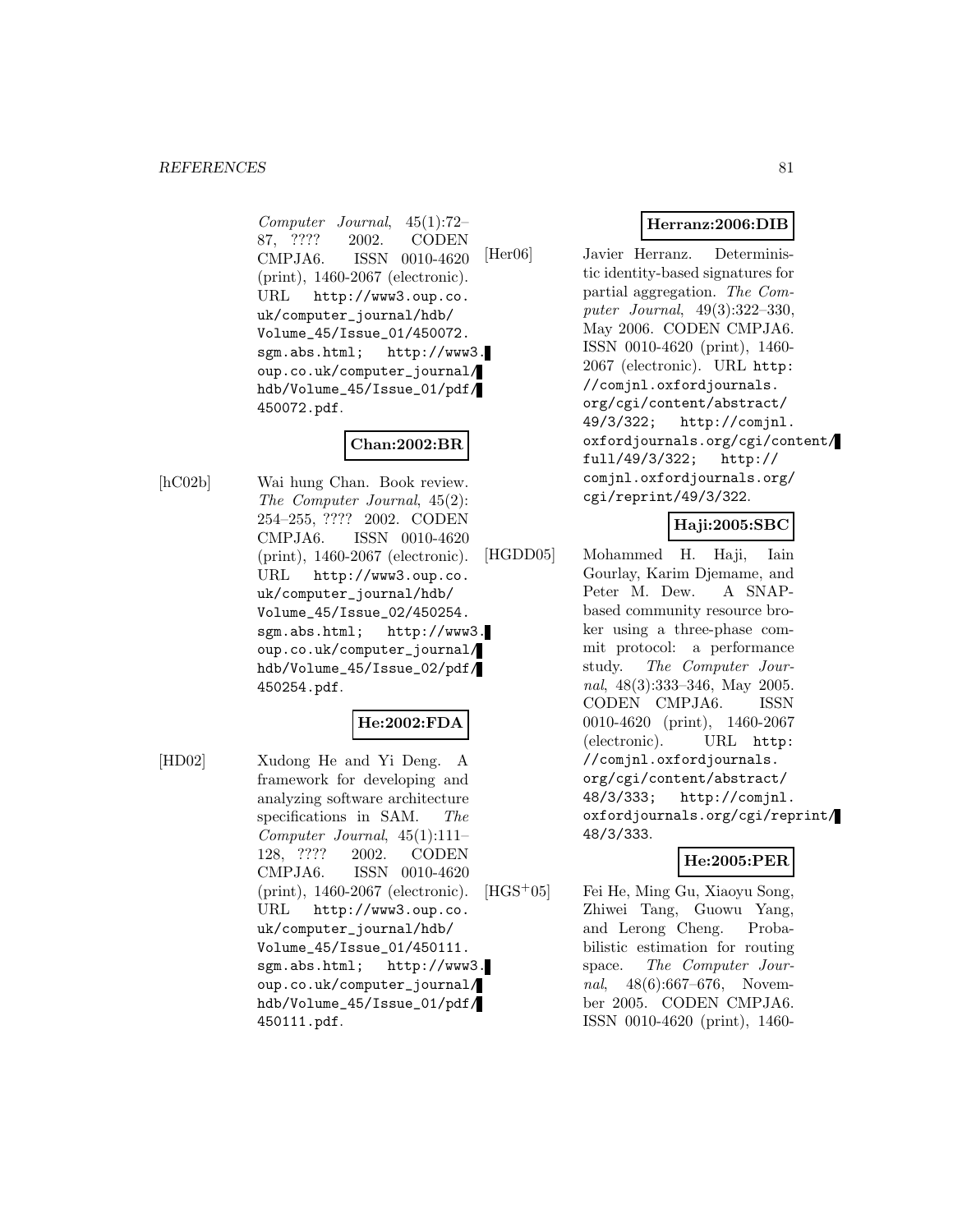2067 (electronic). URL http: //comjnl.oxfordjournals. org/cgi/content/abstract/ 48/6/667; http://comjnl. oxfordjournals.org/cgi/content/ full/48/6/667; http:// comjnl.oxfordjournals.org/ cgi/reprint/48/6/667.

## **Huang:2005:REA**

[HH05] Chung-Ming Huang and Tz-Heng Hsu. A resource exchange architecture for peer-topeer file sharing applications. The Computer Journal, 48(1): 53–71, January 2005. CODEN CMPJA6. ISSN 0010-4620 (print), 1460-2067 (electronic). URL http://www3.oup.co. uk/computer\_journal/hdb/ Volume\_48/Issue\_01/bxh055. sgm.abs.html; http://www3. oup.co.uk/computer\_journal/ hdb/Volume\_48/Issue\_01/pdf/ bxh055.pdf.

### **Hertog:2006:SRP**

[HH06] D. Den Hertog and P. B. Hulshof. Solving Rummikub problems by integer linear programming. The Computer Journal, 49(6):665–669, November 2006. CODEN CMPJA6. ISSN 0010-4620 (print), 1460- 2067 (electronic). URL http: //comjnl.oxfordjournals. org/cgi/content/abstract/ 49/6/665; http://comjnl. oxfordjournals.org/cgi/content/ full/49/6/665; http:// comjnl.oxfordjournals.org/ cgi/reprint/49/6/665.

## **Hierons:2005:BCT**

[HHF05] R. M. Hierons, M. Harman, and C. J. Fox. Branchcoverage testability transformation for unstructured programs. The Computer Journal, 48(4):421–436, July 2005. CODEN CMPJA6. ISSN 0010-4620 (print), 1460-2067 (electronic). URL http: //comjnl.oxfordjournals. org/cgi/content/abstract/ 48/4/421; http://comjnl. oxfordjournals.org/cgi/reprint/ 48/4/421.

## **Hiasat:2004:SFR**

[Hia04] Ahmad A. Hiasat. A suggestion for a fast residue multiplier for a family of moduli of the form  $(2n - (2p \pm 1)).$ The Computer Journal, 47(1): 93–??, January 2004. CODEN CMPJA6. ISSN 0010-4620 (print), 1460-2067 (electronic). URL http://www3.oup.co. uk/computer\_journal/hdb/ Volume\_47/Issue\_01/470093. sgm.abs.html; http://www3. oup.co.uk/computer\_journal/ hdb/Volume\_47/Issue\_01/pdf/ 470093.pdf.

### **Hibbert:2003:BR**

[Hib03] Adrian Hibbert. Book review. The Computer Journal, 46(1): 115, January 2003. CODEN CMPJA6. ISSN 0010-4620 (print), 1460-2067 (electronic). URL http://www3.oup.co. uk/computer\_journal/hdb/ Volume\_46/Issue\_01/460115a. sgm.abs.html; http://www3.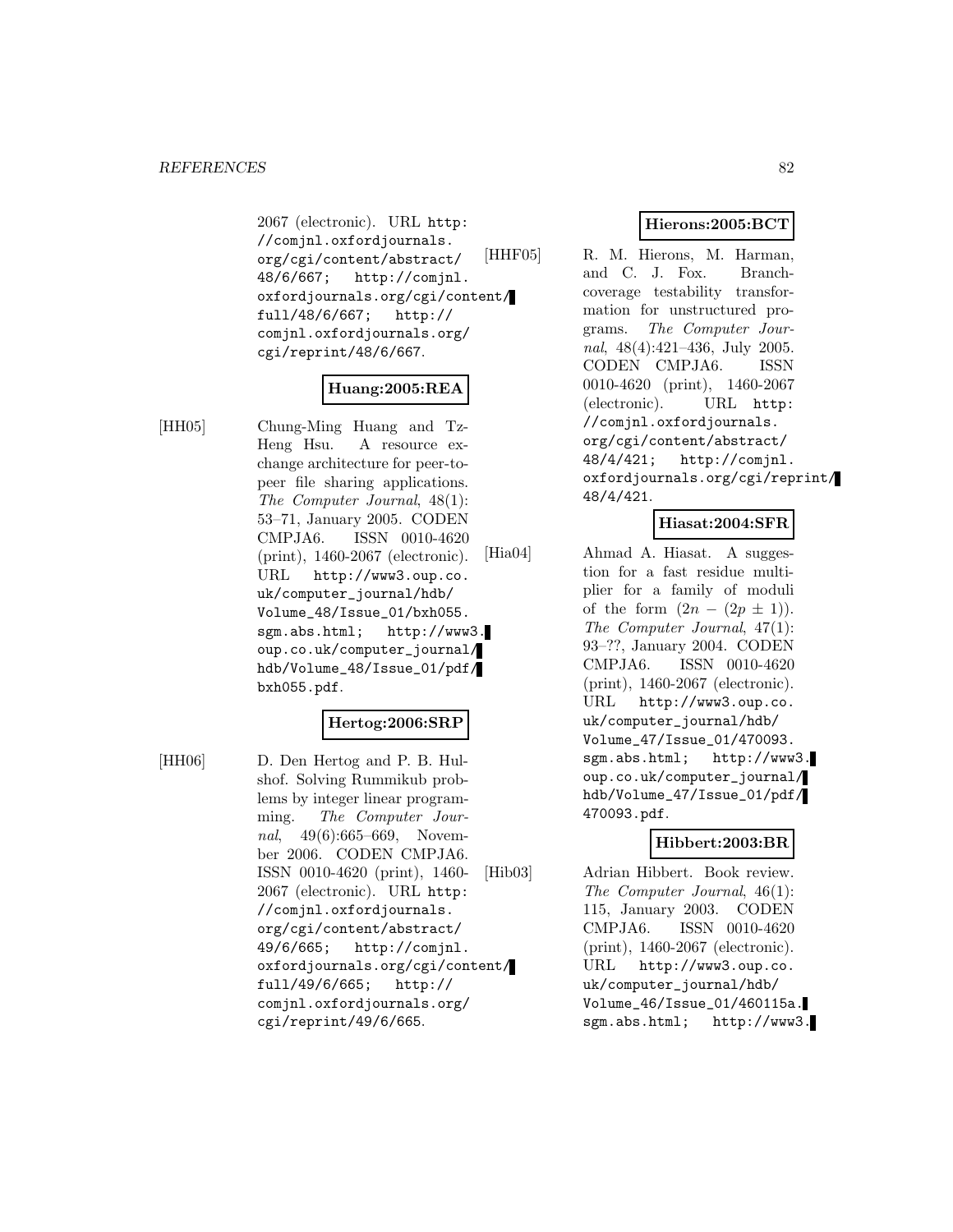oup.co.uk/computer\_journal/ hdb/Volume\_46/Issue\_01/pdf/ 460115a.pdf.

#### **Hierons:2003:GCW**

[Hie03] R. M. Hierons. Generating candidates when testing a deterministic implementation against a non-deterministic finite-state machine. The Computer Journal, 46(3):307– 318, May 2003. CODEN CMPJA6. ISSN 0010-4620 (print), 1460-2067 (electronic). URL http://www3.oup.co. uk/computer\_journal/hdb/ Volume\_46/Issue\_03/460307. sgm.abs.html; http://www3. oup.co.uk/computer\_journal/ hdb/Volume\_46/Issue\_03/pdf/ 460307.pdf.

#### **Hillston:2005:TSC**

[Hil05] Jane Hillston. Tuning systems: From composition to performance. The Computer Journal, 48(4):385–400, July 2005. CODEN CMPJA6. ISSN 0010-4620 (print), 1460- 2067 (electronic). URL http: //comjnl.oxfordjournals. org/cgi/content/abstract/ 48/4/385; http://comjnl. oxfordjournals.org/cgi/reprint/ 48/4/385.

### **Hlineny:2008:WPB**

[HiOSG08] Petr Hlineny, Sang il Oum, Detlef Seese, and Georg Gottlob. Width parameters beyond tree-width and their applications. The Computer Journal, 51(3):326–362, May

2008. CODEN CMPJA6. ISSN 0010-4620 (print), 1460- 2067 (electronic). URL http: //comjnl.oxfordjournals. org/cgi/content/abstract/ 51/3/326; http://comjnl. oxfordjournals.org/cgi/content/ full/51/3/326; http:// comjnl.oxfordjournals.org/ cgi/reprint/51/3/326.

#### **Hirvensalo:2004:BRQ**

[Hir04] Mika Hirvensalo. Book review: Quantum Computation: A Grand Mathematical Challenge for the Twenty-First Century and the Millennium, by Samuel J. Lomonaco, Jr. (ed.). The Computer Journal, 47(2): 270, March 2004. CODEN CMPJA6. ISSN 0010-4620 (print), 1460-2067 (electronic). URL http://www3.oup.co. uk/computer\_journal/free\_ pdf/470270.pdf; http:// www3.oup.co.uk/computer\_ journal/hdb/Volume\_47/Issue\_ 02/470270.sgm.abs.html.

### **Harrison:2008:DCC**

[HKG08] Peter G. Harrison, Taskin Kocak, and Erol Gelenbe. Discussant contributions for the Computer Journal Lecture by Erol Gelenbe. The Computer Journal, 51(6):731–734, November 2008. CODEN CMPJA6. ISSN 0010-4620 (print), 1460- 2067 (electronic). URL http: //comjnl.oxfordjournals. org/cgi/content/full/51/ 6/731; http://comjnl.oxfordjournals. org/cgi/reprint/51/6/731.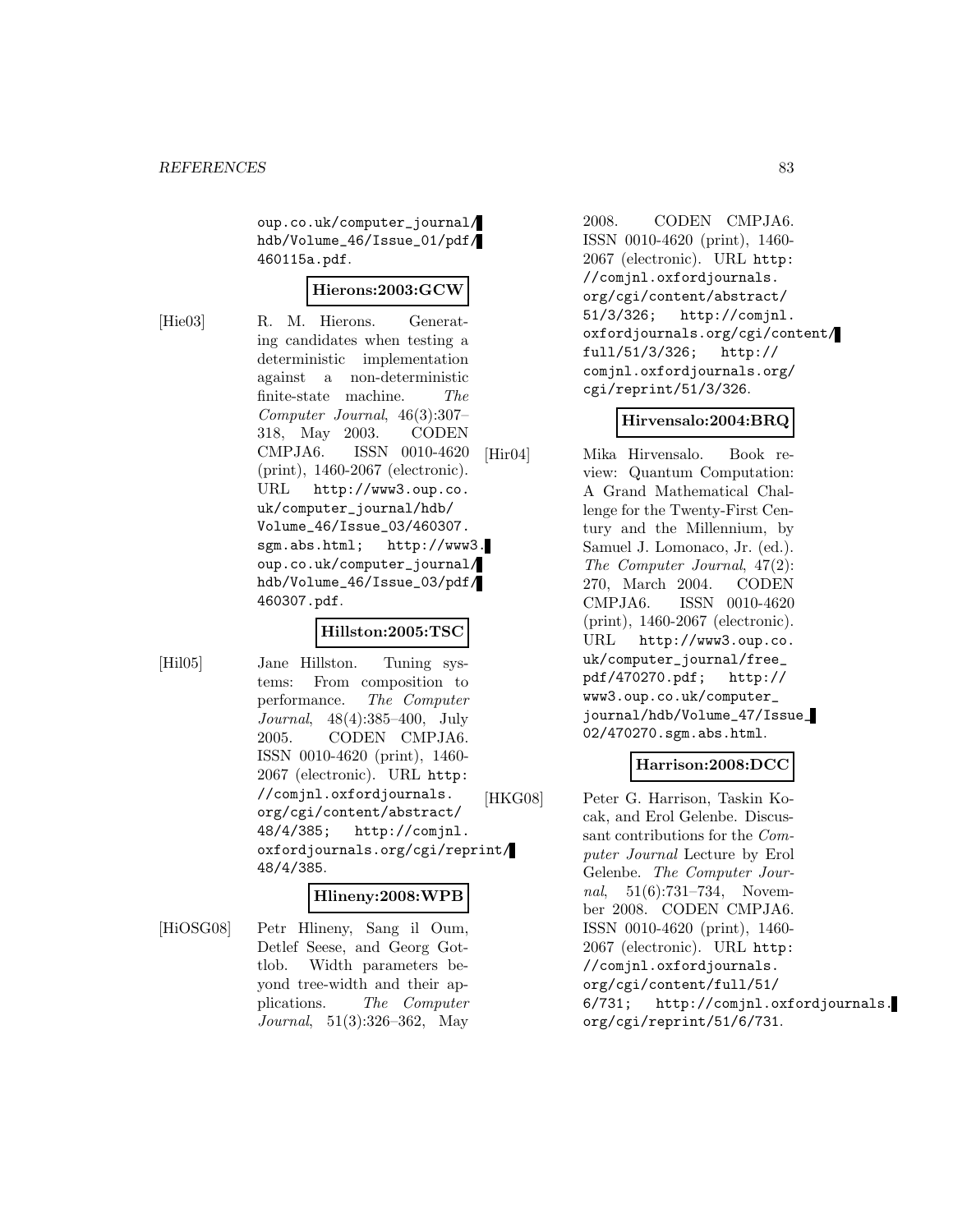## **Hunt:2003:GJE**

[HL03] John Hunt and Chris Loftus. Guide to J2EE: Enterprise Java. Springer professional computing. Springer-Verlag, Berlin, Germany / Heidelberg, Germany / London, UK / etc., 2003. ISBN 1-85233- 704-4. xxv + 672 pp. LCCN QA76.73.J38 H855 2003.

# **Huang:2007:EPS**

[HL07] Chung-Ming Huang and Jian-Wei Li. Efficient and provably secure IP multimedia subsystem authentication for UMTS. The Computer Journal, 50(6):739–757, November 2007. CODEN CMPJA6. ISSN 0010-4620 (print), 1460- 2067 (electronic). URL http: //comjnl.oxfordjournals. org/cgi/content/abstract/ 50/6/739; http://comjnl. oxfordjournals.org/cgi/content/ full/50/6/739; http:// comjnl.oxfordjournals.org/ cgi/reprint/50/6/739.

#### **Ho:2008:NCI**

[HL08] Tracey Ho and Desmond S. (Desmond Sui) Lun. Network coding: an introduction. Cambridge University Press, Cambridge, UK, 2008. ISBN 0- 521-87310-X (hardcover).  $xi +$ 170 pp. LCCN TK5105 .H585 2008. URL http://www.loc. gov/catdir/enhancements/ fy0810/2008007583-b.html; http://www.loc.gov/catdir/ [HM05] enhancements/fy0810/2008007583 d.html; http://www.loc.

gov/catdir/enhancements/ fy0810/2008007583-t.html.

#### **Huang:2009:PVD**

[HLL09] Chung-Ming Huang, Chung-Wei Lin, and Xin-Ying Lin. A predictive video-on-demand bandwidth management using the Kalman filter over heterogeneous networks. The Computer Journal, 52(2):171–185, March 2009. CODEN CMPJA6. ISSN 0010-4620 (print), 1460- 2067 (electronic). URL http: //comjnl.oxfordjournals. org/cgi/content/abstract/ 52/2/171; http://comjnl. oxfordjournals.org/cgi/content/ full/52/2/171; http:// comjnl.oxfordjournals.org/ cgi/reprint/52/2/171.

### **Heun:2003:EEH**

[HM03] Volker Heun and Ernst W. Mayr. Efficient embeddings into hypercube-like topologies. The Computer Journal, 46(6):632–644, November 2003. CODEN CM-PJA6. ISSN 0010-4620 (print), 1460-2067 (electronic). URL http://www3.oup.co. uk/computer\_journal/hdb/ Volume\_46/Issue\_06/460632. sgm.abs.html; http://www3. oup.co.uk/computer\_journal/ hdb/Volume\_46/Issue\_06/pdf/ 460632.pdf.

#### **Hoare:2005:GCC**

Tony Hoare and Robin Milner. Grand challenges for computing research. The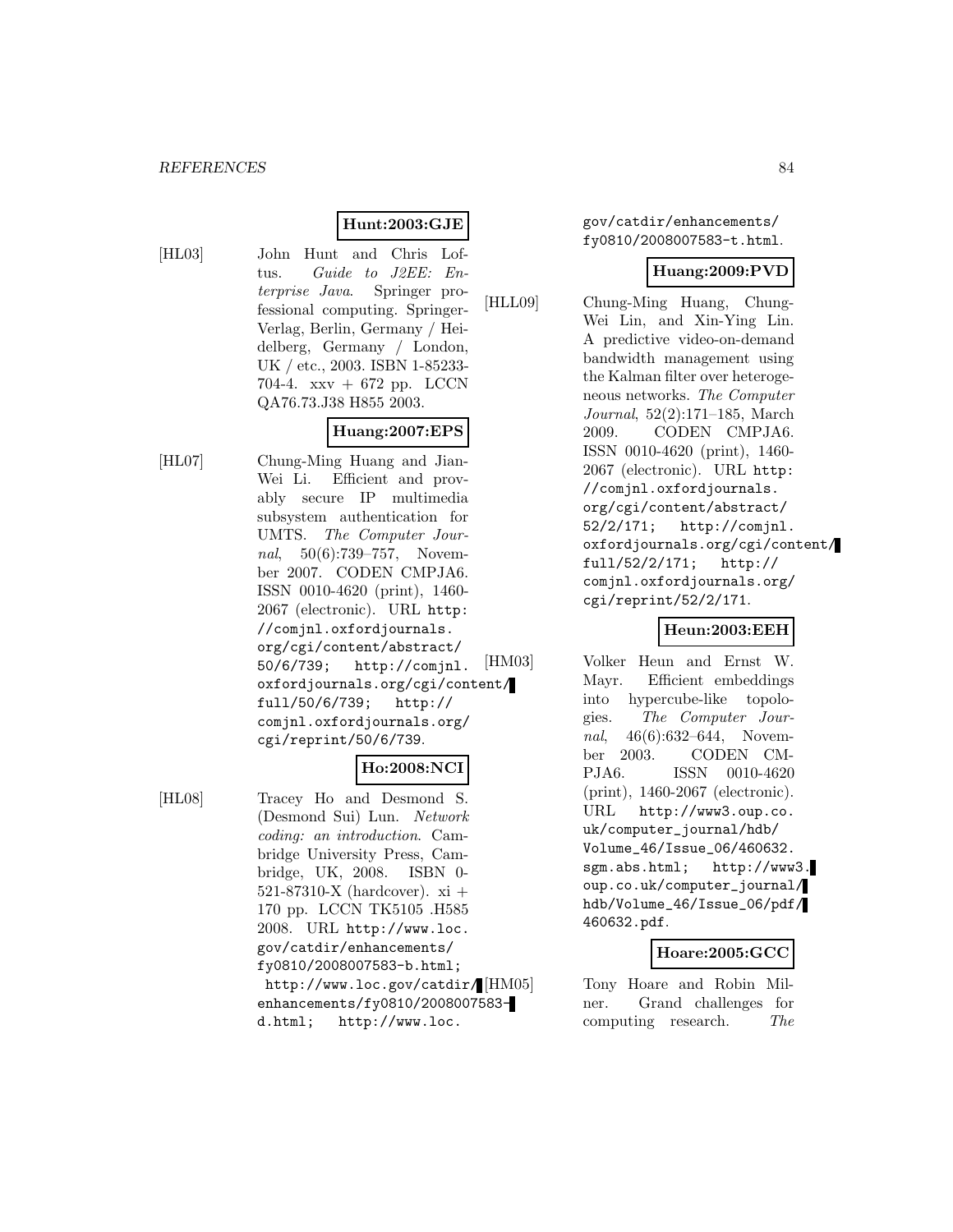Computer Journal, 48(1):49– 52, January 2005. CODEN CMPJA6. ISSN 0010-4620 (print), 1460-2067 (electronic). URL http://www3.oup.co. uk/computer\_journal/hdb/ Volume\_48/Issue\_01/bxh065. sgm.abs.html; http://www3. oup.co.uk/computer\_journal/ hdb/Volume\_48/Issue\_01/pdf/ bxh065.pdf.

## **Harrin:2006:BRR**

[HM06] Elizabeth Harrin and MBCS. Book review: Robert S Coble and Shel Israel, Naked Conversations: How Blogs are Changing the Way Businesses Talk with Customers, John Wiley & Sons (2006). ISBN 0- 471-74719-X. £16.99. 251 pp. Hardcover. The Computer Journal, 49(6):764, November 2006. CODEN CMPJA6. ISSN 0010-4620 (print), 1460- 2067 (electronic). URL http: //comjnl.oxfordjournals. org/cgi/content/full/49/ 6/764; http://comjnl.oxfordjournals. org/cgi/reprint/49/6/764.

### **Huszerl:2002:QAU**

 $[HMP<sup>+</sup>02]$  Gábor Huszerl, István Majzik, András Pataricza, Konstantinos Kosmidis, and Mario Dal Cin. Quantitative analysis of UML statechart models of dependable systems. The Computer Journal, 45(3):260– 277, ???? 2002. CODEN CMPJA6. ISSN 0010-4620 (print), 1460-2067 (electronic). URL http://www3.oup.co.

uk/computer\_journal/hdb/ Volume\_45/Issue\_03/450260. sgm.abs.html; http://www3. oup.co.uk/computer\_journal/ hdb/Volume\_45/Issue\_03/pdf/ 450260.pdf.

## **Huffner:2008:TPF**

Falk Hüffner, Rolf Niedermeier, and Sebastian Wernicke. Techniques for practical fixed-parameter algorithms. The Computer Journal, 51(1):7–25, January 2008. CODEN CMPJA6. ISSN 0010-4620 (print), 1460-2067 (electronic). URL http: //comjnl.oxfordjournals. org/cgi/content/abstract/ 51/1/7; http://comjnl. oxfordjournals.org/cgi/content/ full/51/1/7; http://comjnl. oxfordjournals.org/cgi/reprint/ 51/1/7.

### **Hanaoka:2002:HNI**

[HNZI02] Goichiro Hanaoka, Tsuyoshi Nishioka, Yuliang Zheng, and Hideki Imai. A hierarchical non-interactive key-sharing scheme with low memory size and high resistance against collusion attacks. The Computer Journal, 45(3):293–303, ???? 2002. CODEN CM-PJA6. ISSN 0010-4620 (print), 1460-2067 (electronic). URL http://www3.oup.co. uk/computer\_journal/hdb/ Volume\_45/Issue\_03/450293. sgm.abs.html; http://www3. oup.co.uk/computer\_journal/ hdb/Volume\_45/Issue\_03/pdf/ 450293.pdf.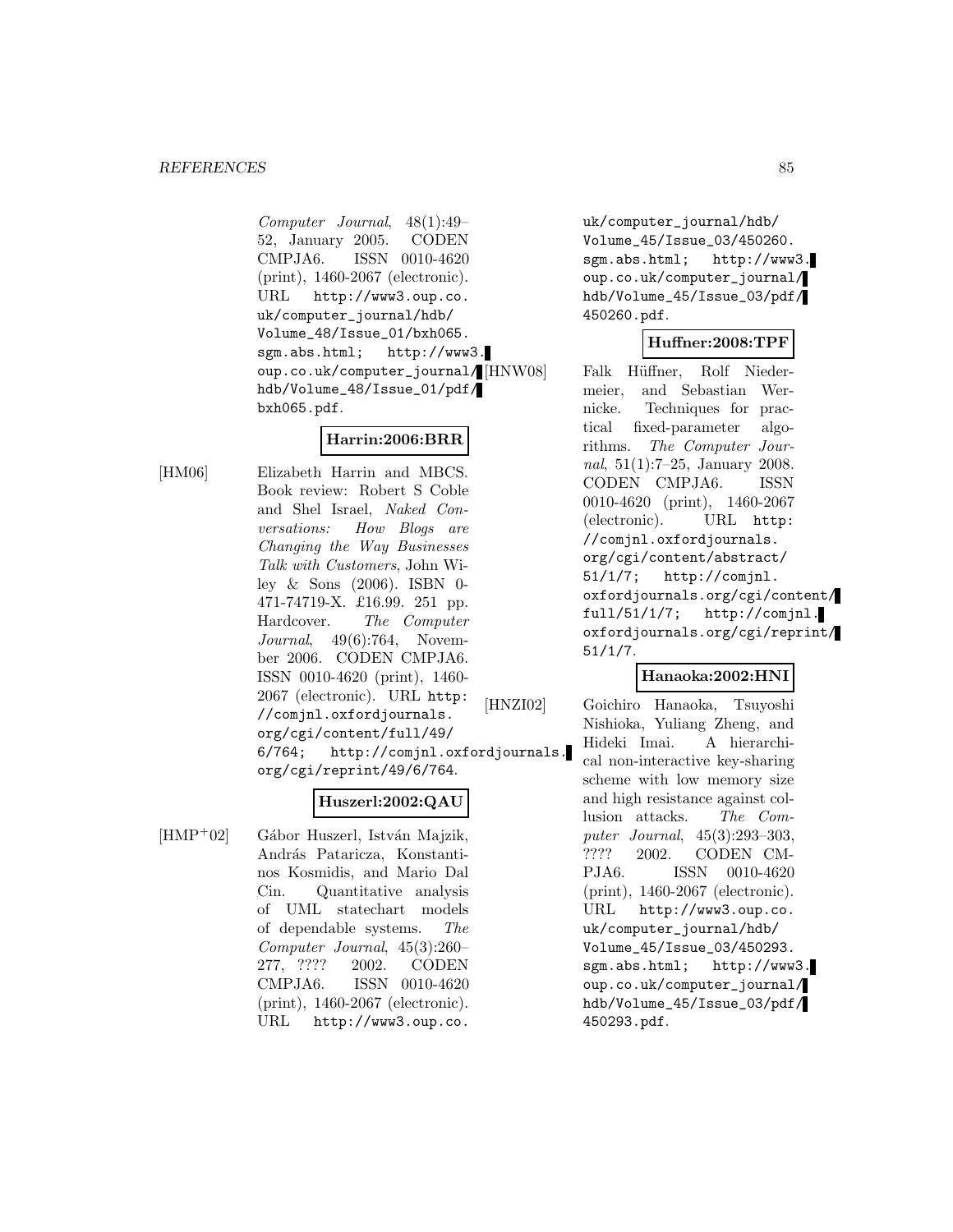#### **Hoare:2007:IPC**

[Hoa07] Tony Hoare. The ideal of program correctness: Third Computer Journal Lecture. The Computer Journal, 50(3): 254–260, May 2007. CO-DEN CMPJA6. ISSN 0010- 4620 (print), 1460-2067 (electronic). URL http://comjnl. oxfordjournals.org/cgi/content/ full/50/3/254; http:// comjnl.oxfordjournals.org/ cgi/reprint/50/3/254. See [Ano07b, Ano07c].

## **Holt:2005:BRB**

[Hol05] Alison Holt. Book review: MOF, A Pocket Guide-IT Service Operations Management, by D. Pultorak, P. Quagliarello, R. Akker and J. van Bon. The Computer Journal, 48(1): 126, January 2005. CODEN CMPJA6. ISSN 0010-4620 (print), 1460-2067 (electronic). URL http://www3.oup.co. uk/computer\_journal/hdb/ Volume\_48/Issue\_01/bxh072. sgm.abs.html; http://www3. oup.co.uk/computer\_journal/ hdb/Volume\_48/Issue\_01/pdf/ bxh072.pdf.

#### **Hassaballah:2008:RSM**

[HOM08] M. Hassaballah, Saleh Omran, and Youssef B. Mahdy. A review of SIMD multimedia extensions and their usage in scientific and engineering applications. The Computer Journal, 51(6):630–649, November 2008. CODEN CMPJA6.

ISSN 0010-4620 (print), 1460- 2067 (electronic). URL http: //comjnl.oxfordjournals. org/cgi/content/abstract/ 51/6/630; http://comjnl. oxfordjournals.org/cgi/content/ full/51/6/630; http:// comjnl.oxfordjournals.org/ cgi/reprint/51/6/630.

### **Horng:2001:ESP**

[Hor01] Gwoboa Horng. An efficient and secure protocol for multiparty key establishment. The Computer Journal, 44(5):463– 470, ???? 2001. CODEN CMPJA6. ISSN 0010-4620 (print), 1460-2067 (electronic). URL http://www3.oup.co. uk/computer\_journal/hdb/ Volume\_44/Issue\_05/440463. sgm.abs.html; http://www3. oup.co.uk/computer\_journal/ hdb/Volume\_44/Issue\_05/pdf/ 440463.pdf.

# **Holyer:2000:RMS**

HP00] Ian Holyer and Hüseyin Pehlivan. A recovery mechanism for shells. The Computer Journal, 43(3):168–176, ???? 2000. CODEN CM-PJA6. ISSN 0010-4620 (print), 1460-2067 (electronic). URL http://www3.oup.co. uk/computer\_journal/hdb/ Volume\_43/Issue\_03/430168. sgm.abs.html; http://www3. oup.co.uk/computer\_journal/ hdb/Volume\_43/Issue\_03/pdf/ 430168.pdf.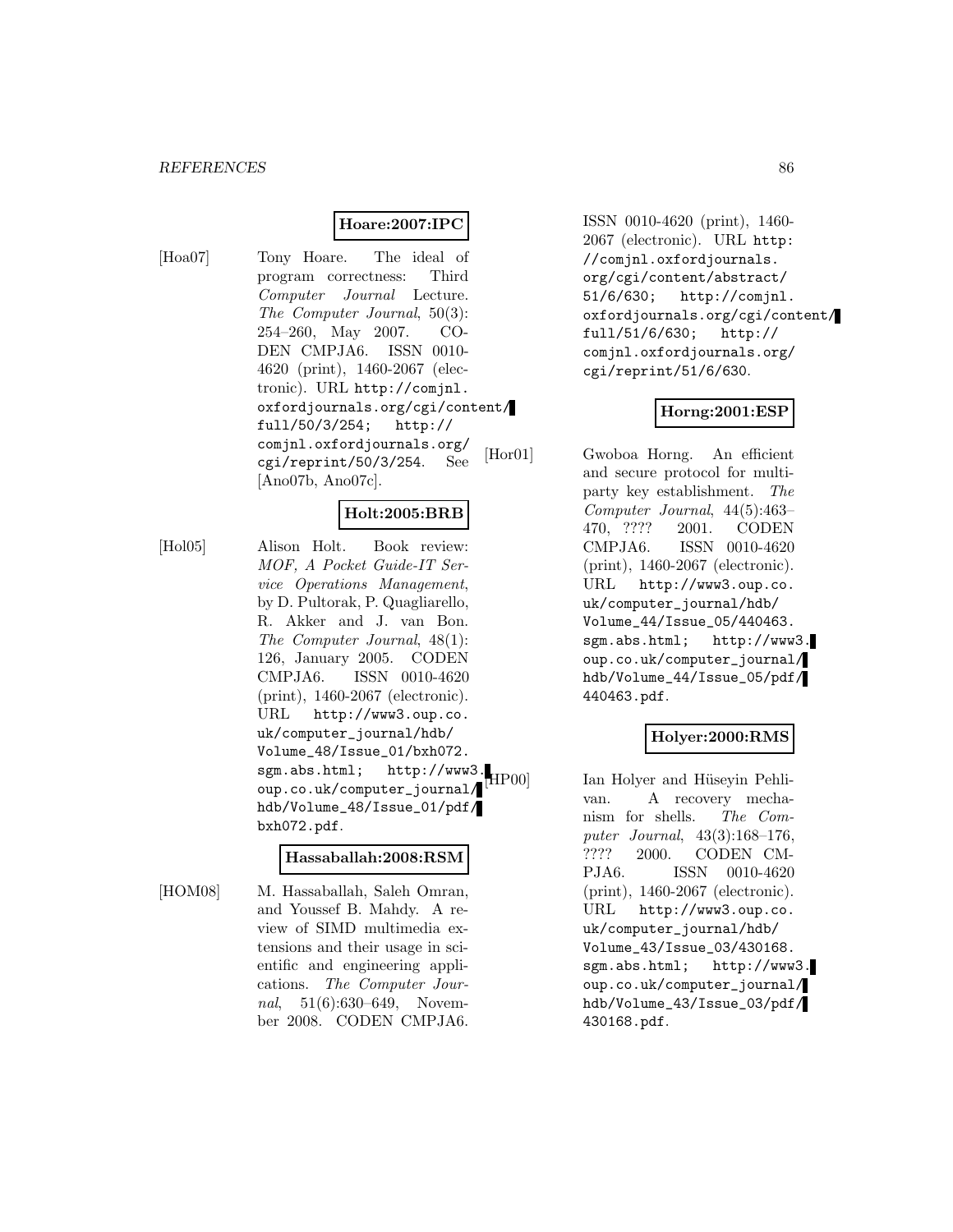### **Hsung-Pin:2004:CAR**

$$
\left[\text{HPCC}^{+}\text{04}\right]
$$

Hsung-Pin, Chang, Ray-I Chang, Wei-Kuan Shih, and Ruei-Chuan Chang. Cacheaware real-time disk scheduling. The Computer Journal, 47(5):560–578, September 2004. CODEN CM-PJA6. ISSN 0010-4620 (print), 1460-2067 (electronic). URL http://www3.oup.co. uk/computer\_journal/hdb/ Volume\_47/Issue\_05/470560. sgm.abs.html; http://www3. oup.co.uk/computer\_journal/ hdb/Volume\_47/Issue\_05/pdf/ 470560.pdf.

### **Hromkovic:2003:BR**

[Hro03] Juraj Hromkovic. Book review. The Computer Journal, 46(3): 334–335, May 2003. CODEN CMPJA6. ISSN 0010-4620 (print), 1460-2067 (electronic). URL http://www3.oup.co. uk/computer\_journal/hdb/ Volume\_46/Issue\_03/460334a. sgm.abs.html; http://www3. oup.co.uk/computer\_journal/ hdb/Volume\_46/Issue\_03/pdf/ 460334a.pdf.

#### **Hromkovic:2005:DAR**

- 
- [Hro05] Juraj Hromkovič. *Design and* analysis of randomized algorithms: introduction to design paradigms. Texts in theoretical computer science. Springer-Verlag, Berlin, Germany / Heidelberg, Germany / London, UK / etc., 2005. ISBN 3-540- 23949-9 (hardcover). xii + 274 pp. LCCN QA274 .H76 2005.

## **Hwang:2007:PEA**

[HS07] Ren-Junn Hwang and Sheng-Hua Shiau. Provably efficient authenticated key agreement protocol for multi-servers. The Computer Journal, 50 (5):602–615, September 2007. CODEN CMPJA6. ISSN 0010-4620 (print), 1460-2067 (electronic). URL http: //comjnl.oxfordjournals. org/cgi/content/abstract/ 50/5/602; http://comjnl. oxfordjournals.org/cgi/content/ full/50/5/602; http:// comjnl.oxfordjournals.org/ cgi/reprint/50/5/602.

## **He:2009:HGA**

[HSGS09] Fei He, Xiaoyu Song, Ming Gu, and Jiaguang Sun. Heuristicguided abstraction refinement. The Computer Journal, 52(3):280–287, May 2009. CODEN CMPJA6. ISSN 0010-4620 (print), 1460-2067 (electronic). URL http: //comjnl.oxfordjournals. org/cgi/content/abstract/ 52/3/280; http://comjnl. oxfordjournals.org/cgi/content/ full/52/3/280; http:// comjnl.oxfordjournals.org/ cgi/reprint/52/3/280.

#### **Hanaoka:2006:USA**

[HSHI06] Goichiro Hanaoka, Junji Shikata, Yumiko Hanaoka, and Hideki Imai. Unconditionally secure anonymous encryption and group authentication. The Computer Journal, 49(3):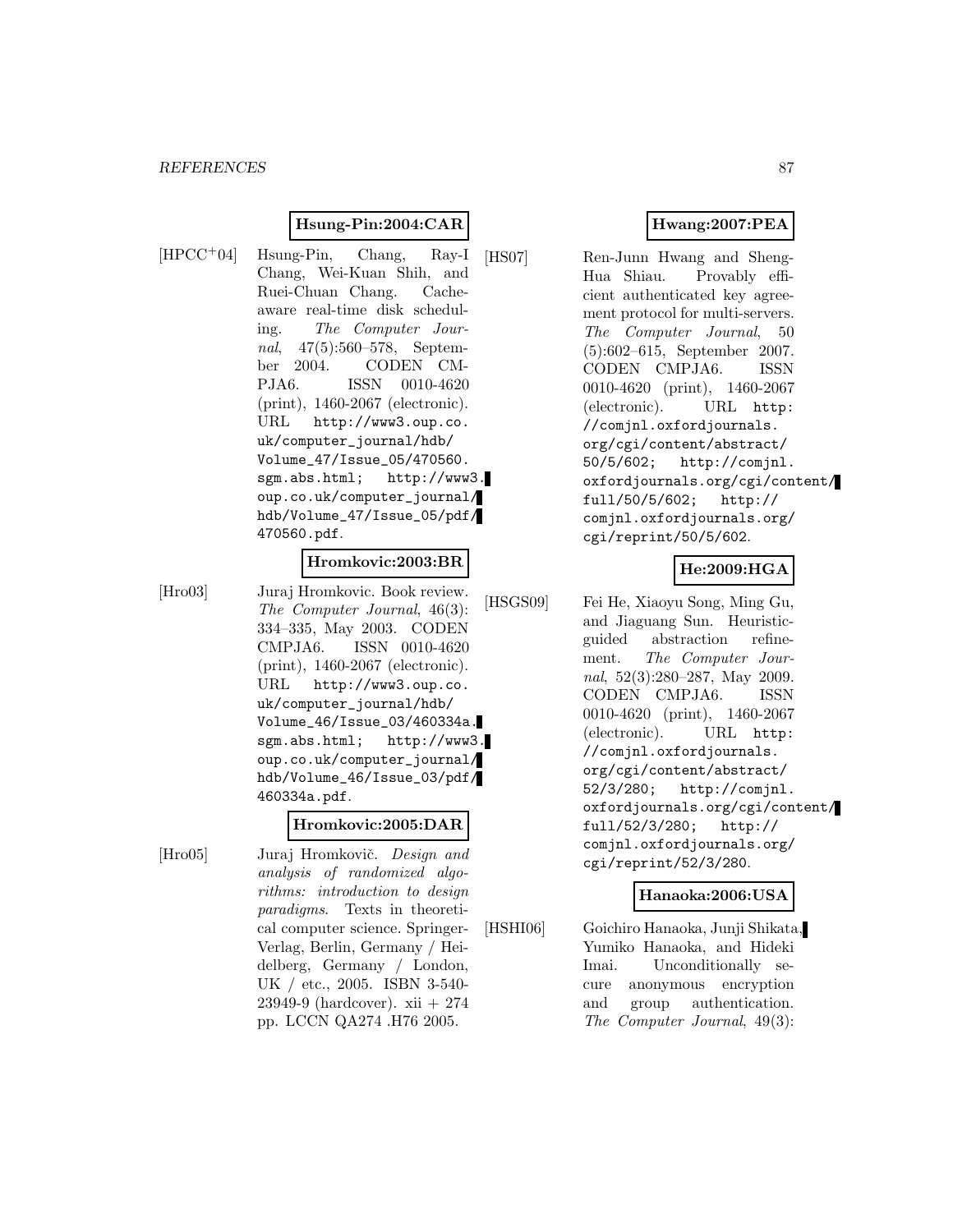310–321, May 2006. CO-DEN CMPJA6. ISSN 0010- 4620 (print), 1460-2067 (electronic). URL http://comjnl. oxfordjournals.org/cgi/content/ abstract/49/3/310; http: //comjnl.oxfordjournals. org/cgi/content/full/49/ 3/310; http://comjnl.oxfordjournals. org/cgi/reprint/49/3/310.

# **Huang:2009:JTC**

[HSM09] Tzu-Chi Huang, Ce-Kuen Shieh, and Yu-Ben Miao. Justin-time cache for capsule-based active networks. The Computer Journal, 52(6):671–689, August 2009. CODEN CMPJA6. ISSN 0010-4620 (print), 1460- 2067 (electronic). URL http: //comjnl.oxfordjournals. org/cgi/content/abstract/ 52/6/671; http://comjnl. oxfordjournals.org/cgi/reprint/ 52/6/671.

### **Huang:2006:DIV**

[HTT06] Chung-Ming Huang, Ching-Hsien Tsai, and Ming-Chi Tsai. Design and implementation of video streaming hot-plug between wired and wireless networks using SCTP. The Computer Journal, 49(4):400–417, July 2006. CODEN CMPJA6. ISSN 0010-4620 (print), 1460- 2067 (electronic). URL http: //comjnl.oxfordjournals. org/cgi/content/abstract/ 49/4/400; http://comjnl. oxfordjournals.org/cgi/content/ full/49/4/400; http:// comjnl.oxfordjournals.org/ cgi/reprint/49/4/400.

### **Hierons:2008:EDT**

[HU08] R. M. Hierons and H. Ural. The effect of the distributed test architecture on the power of testing. The Computer Journal, 51(4):497–510, July 2008. CODEN CMPJA6. ISSN 0010-4620 (print), 1460- 2067 (electronic). URL http: //comjnl.oxfordjournals. org/cgi/content/abstract/ 51/4/497; http://comjnl. oxfordjournals.org/cgi/content/ full/51/4/497; http:// comjnl.oxfordjournals.org/ cgi/reprint/51/4/497.

### **Huang:2006:DTL**

[Hua06] Yi-Sheng Huang. Design of traffic light control systems using statecharts. The Computer Journal, 49(6): 634–649, November 2006. CODEN CMPJA6. ISSN 0010-4620 (print), 1460-2067 (electronic). URL http: //comjnl.oxfordjournals. org/cgi/content/abstract/ 49/6/634; http://comjnl. oxfordjournals.org/cgi/content/ full/49/6/634; http:// comjnl.oxfordjournals.org/ cgi/reprint/49/6/634.

### **Hulse:2005:RBC**

[Hul05] Paul Hulse. Review: Beowulf Cluster Computing with Linux, second edition. The Computer Journal, 48(3):379–380, May 2005. CODEN CMPJA6. ISSN 0010-4620 (print), 1460- 2067 (electronic). URL http: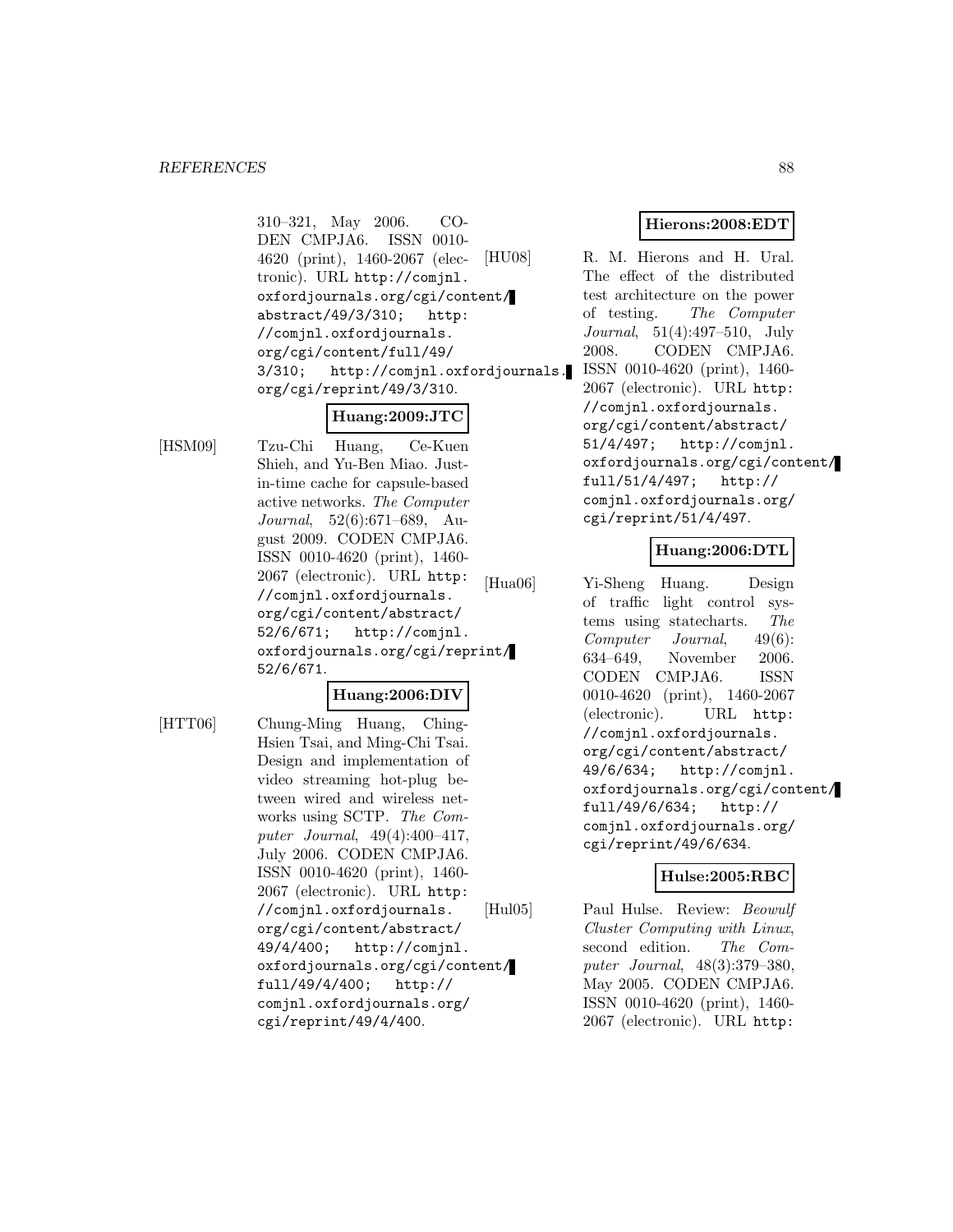//comjnl.oxfordjournals. org/cgi/reprint/48/3/379.

### **Hunt:2003:BRa**

[Hun03a] James J. Hunt. Book review. The Computer Journal, 46(1): 115, January 2003. CODEN CMPJA6. ISSN 0010-4620 (print), 1460-2067 (electronic). URL http://www3.oup.co. uk/computer\_journal/hdb/ Volume\_46/Issue\_01/460115b. sgm.abs.html; http://www3. oup.co.uk/computer\_journal/ hdb/Volume\_46/Issue\_01/pdf/ 460115b.pdf.

#### **Hunt:2003:BRb**

[Hun03b] John Hunt. Book review. The Computer Journal, 46(4): 462–463, July 2003. CODEN CMPJA6. ISSN 0010-4620 (print), 1460-2067 (electronic). URL http://www3.oup.co. uk/computer\_journal/hdb/ Volume\_46/Issue\_04/460462a. sgm.abs.html; http://www3. oup.co.uk/computer\_journal/ hdb/Volume\_46/Issue\_04/pdf/ 460462a.pdf.

#### **Ipate:2003:MSX**

[Ipa03] Florentin Ipate. On the minimality of stream X-machines. The Computer Journal, 46(3): 295–306, May 2003. CODEN CMPJA6. ISSN 0010-4620 (print), 1460-2067 (electronic). URL http://www3.oup.co. uk/computer\_journal/hdb/ Volume\_46/Issue\_03/460295. sgm.abs.html; http://www3. oup.co.uk/computer\_journal/

hdb/Volume\_46/Issue\_03/pdf/ 460295.pdf.

### **Ipate:2005:MFA**

[Ipa05] Florentin Ipate. On the minimality of finite automata and stream X-machines for finite languages. The Computer Journal, 48(2):157–167, March 2005. CODEN CM-PJA6. ISSN 0010-4620 (print), 1460-2067 (electronic). URL http://www3.oup.co. uk/computer\_journal/hdb/ Volume\_48/Issue\_02/bxh068. sgm.abs.html; http://www3. oup.co.uk/computer\_journal/ hdb/Volume\_48/Issue\_02/pdf/ bxh068.pdf.

### **Ipate:2009:TSH**

[Ipa09] Florentin Ipate. Test selection for hierarchical and communicating finite state machines. The Computer Journal, 52(3):334–347, May 2009. CODEN CMPJA6. ISSN 0010-4620 (print), 1460-2067 (electronic). URL http: //comjnl.oxfordjournals. org/cgi/content/abstract/ 52/3/334; http://comjnl. oxfordjournals.org/cgi/content/ full/52/3/334; http:// comjnl.oxfordjournals.org/ cgi/reprint/52/3/334.

### **Iqbal:2008:EEZ**

[Iqb08] Azlan Iqbal. Evaluation of economy in a zero-sum perfect information game. The Computer Journal, 51(4):408–418, July 2008. CODEN CMPJA6.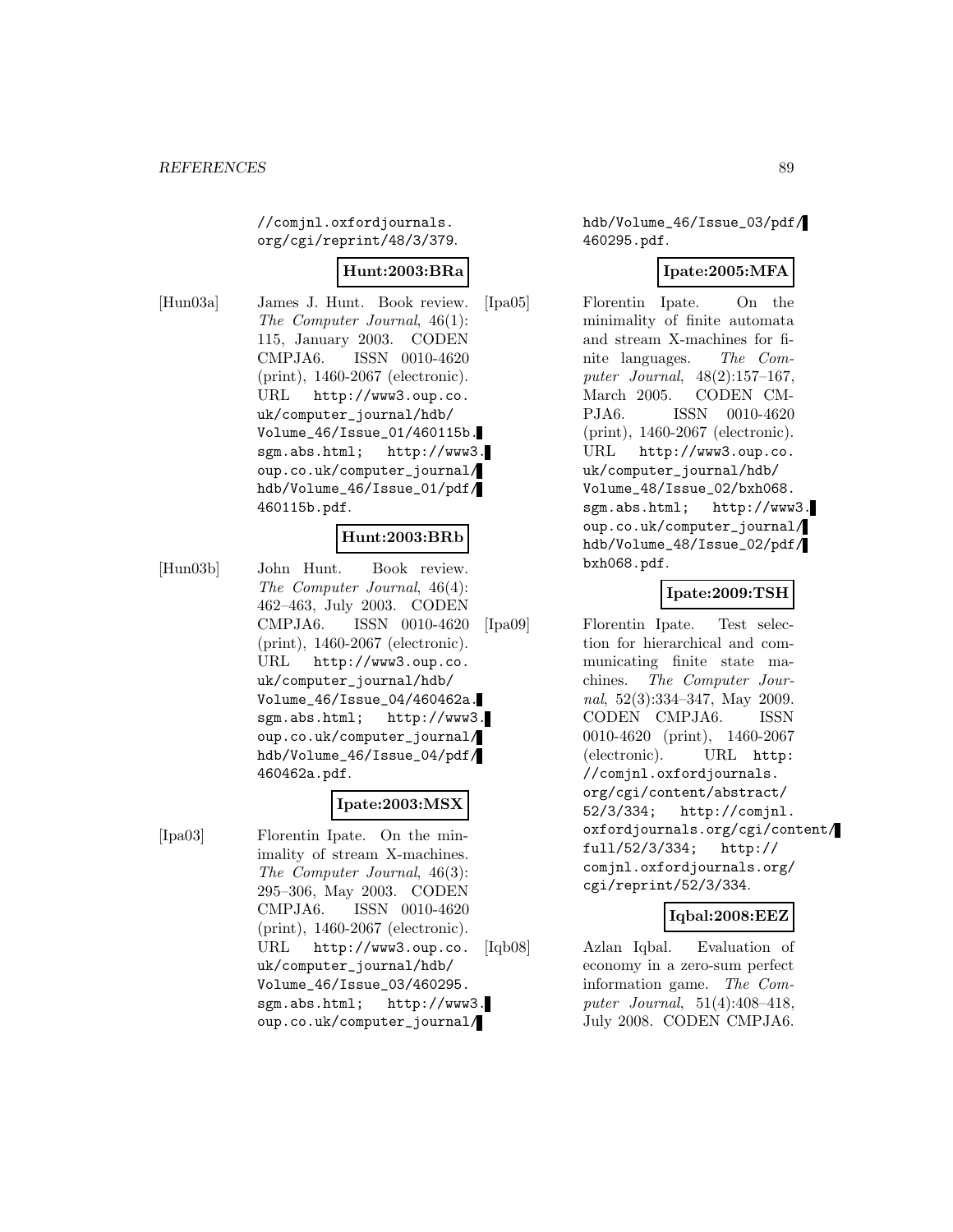ISSN 0010-4620 (print), 1460- 2067 (electronic). URL http: //comjnl.oxfordjournals. org/cgi/content/abstract/ 51/4/408; http://comjnl. oxfordjournals.org/cgi/content/ full/51/4/408; http:// comjnl.oxfordjournals.org/ cgi/reprint/51/4/408.

#### **Iribarne:2004:TSC**

[ITV04] Luis Iribarne, José M. Troya, and Antonio Vallecillo. A trading service for COTS components. The Computer Journal, 47(3):342–357, May 2004. CO-DEN CMPJA6. ISSN 0010- 4620 (print), 1460-2067 (electronic).

#### **Ibarguengoytia:2006:PMI**

[IVS06] Pablo H. Ibargüengoytia, Sunil Vadera, and L. Enrique Sucar. A probabilistic model for information and sensor validation. The Computer Journal, 49(1):113–126, January 2006. CODEN CMPJA6. ISSN 0010-4620 (print), 1460- 2067 (electronic). URL http: //comjnl.oxfordjournals. org/cgi/content/abstract/ 49/1/113; http://comjnl. oxfordjournals.org/cgi/content/ full/49/1/113; http:// comjnl.oxfordjournals.org/ cgi/reprint/49/1/113.

### **Iwata:2002:BR**

[Iwa02] Hiroo Iwata. Book review. The Computer Journal, 45(3): 373, ???? 2002. CODEN CMPJA6. ISSN 0010-4620

(print), 1460-2067 (electronic). URL http://www3.oup.co. uk/computer\_journal/hdb/ Volume\_45/Issue\_03/450373. sgm.abs.html; http://www3. oup.co.uk/computer\_journal/ hdb/Volume\_45/Issue\_03/pdf/ 450364.pdf.

### **Ibrahim:2009:SOS**

[IZ09] Abdelgadir Ibrahim and Liping Zhao. Supporting the OSGi service platform with mobility and service distribution in ubiquitous home environments. The Computer Journal, 52(2):210–239, March 2009. CODEN CMPJA6. ISSN 0010-4620 (print), 1460- 2067 (electronic). URL http: //comjnl.oxfordjournals. org/cgi/content/abstract/ 52/2/210; http://comjnl. oxfordjournals.org/cgi/content/ full/52/2/210; http:// comjnl.oxfordjournals.org/ cgi/reprint/52/2/210.

### **Jasinski:2006:BRI**

[Jas06] Ricardo Jasinski. Book review: S. Ivarama and P. D. Andamudi, Guide to RISC Processors for Programmers and Engineers, Springer-Verlag (2005). ISBN 0-387-21017-2. £36.00, US\$46.95, US\$59.95. 387 pp. Hardbound. The Computer Journal, 49(3):375, May 2006. CODEN CMPJA6. ISSN 0010-4620 (print), 1460- 2067 (electronic). URL http: //comjnl.oxfordjournals. org/cgi/content/full/49/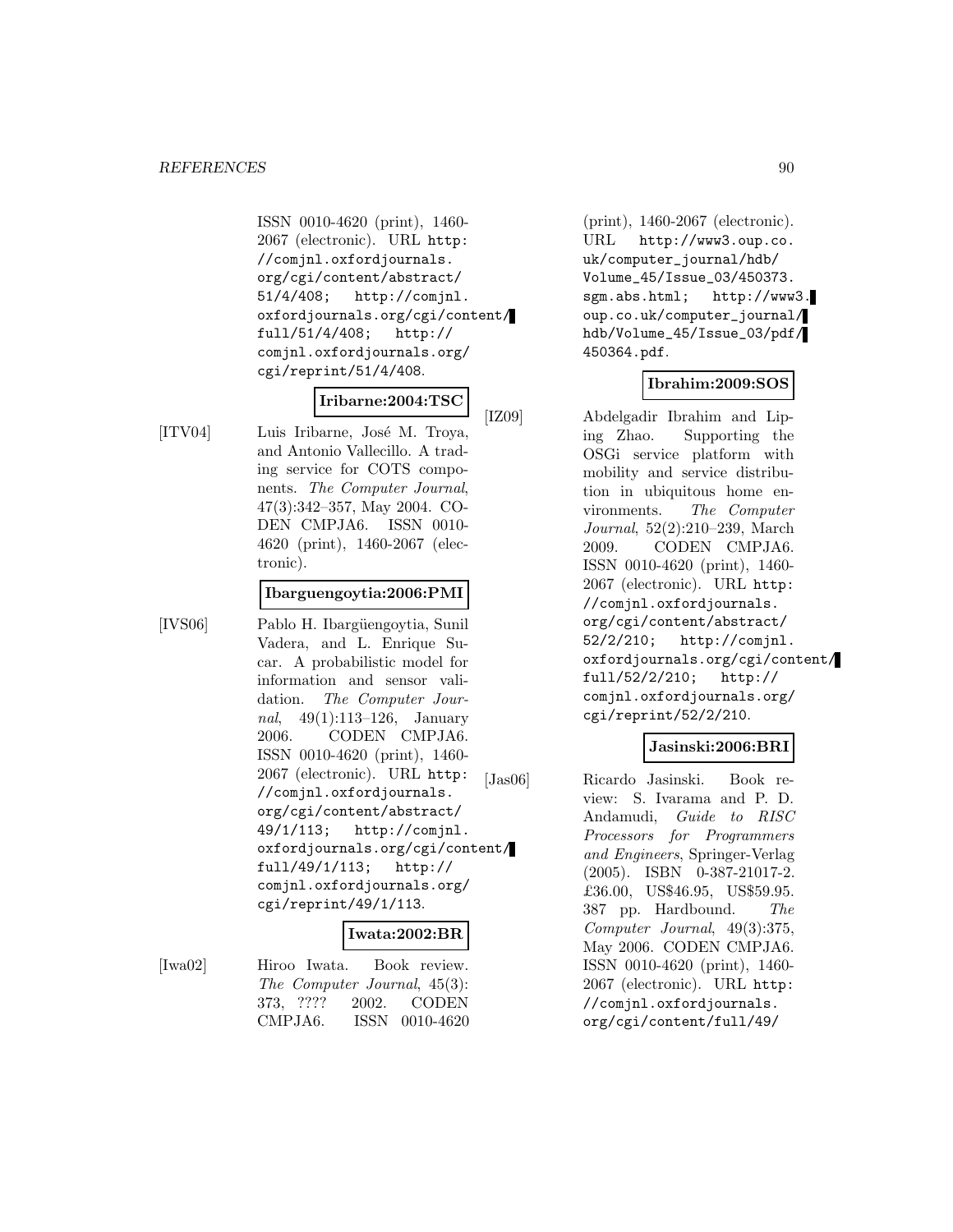3/375; http://comjnl.oxfordjournals. 0010-4620 (print), 1460-2067 org/cgi/reprint/49/3/375.

#### **Jasinski:2007:FTT**

[Jas07] Ricardo Jasinski. Faulttolerance techniques for SRAMbased FPGAs. The Computer Journal, 50(2):248, March 2007. CODEN CMPJA6. ISSN 0010-4620 (print), 1460- 2067 (electronic). URL http: //comjnl.oxfordjournals. org/cgi/content/full/50/ 2/248; http://comjnl.oxfordjournals. org/cgi/reprint/50/2/248.

#### **Jiao:2005:HSP**

[JCL05] Li Jiao, To-Yat Cheung, and Weiming Lu. Handling synchronization problem in Petri net-based system design by property-preserving transitionreduction. The Computer Journal, 48(6):692–701, November 2005. CODEN CMPJA6. ISSN 0010-4620 (print), 1460- 2067 (electronic). URL http: //comjnl.oxfordjournals. org/cgi/content/abstract/ 48/6/692; http://comjnl.  $48/6/692$ ; http://comjn1.  $[JLH^+03]$ <br>oxfordjournals.org/cgi/content/ full/48/6/692; http:// comjnl.oxfordjournals.org/ cgi/reprint/48/6/692.

### **Jie:2002:PPO**

[JCT02] Wei Jie, Wentong Cai, and Stephen J. Turner. POEMS: a parallel object-oriented environment for multi-computer systems. The Computer Journal, 45(5):540–560, ???? 2002. CODEN CMPJA6. ISSN

(electronic). URL http:/ /www3.oup.co.uk/computer\_ journal/hdb/Volume\_45/Issue\_ 05/450540.sgm.abs.html; http://www3.oup.co.uk/computer\_ journal/hdb/Volume\_45/Issue\_ 05/pdf/450540.pdf.

#### **Joo:2007:AMM**

[JL07] Kil Hong Joo and Won Suk Lee. An adaptive materialization method for globally optimized query evaluation in a hierarchical mediator system. The Computer Journal,  $50(1):68-80$ , January 2007. CODEN CMPJA6. ISSN 0010-4620 (print), 1460- 2067 (electronic). URL http: //comjnl.oxfordjournals. org/cgi/content/abstract/ 50/1/68; http://comjnl. oxfordjournals.org/cgi/content/ full/50/1/68; http://comjnl. oxfordjournals.org/cgi/reprint/ 50/1/68.

## **Jia:2003:PWS**

Xiaohua Jia, Deying Li, Xiaodong Hu, Weili Wu, and Dingzhu Du. Placement of Web-server proxies with consideration of read and update operations on the Internet. The Computer Journal, 46(4): 378–390, July 2003. CODEN CMPJA6. ISSN 0010-4620 (print), 1460-2067 (electronic). URL http://www3.oup.co. uk/computer\_journal/hdb/ Volume\_46/Issue\_04/460378. sgm.abs.html; http://www3.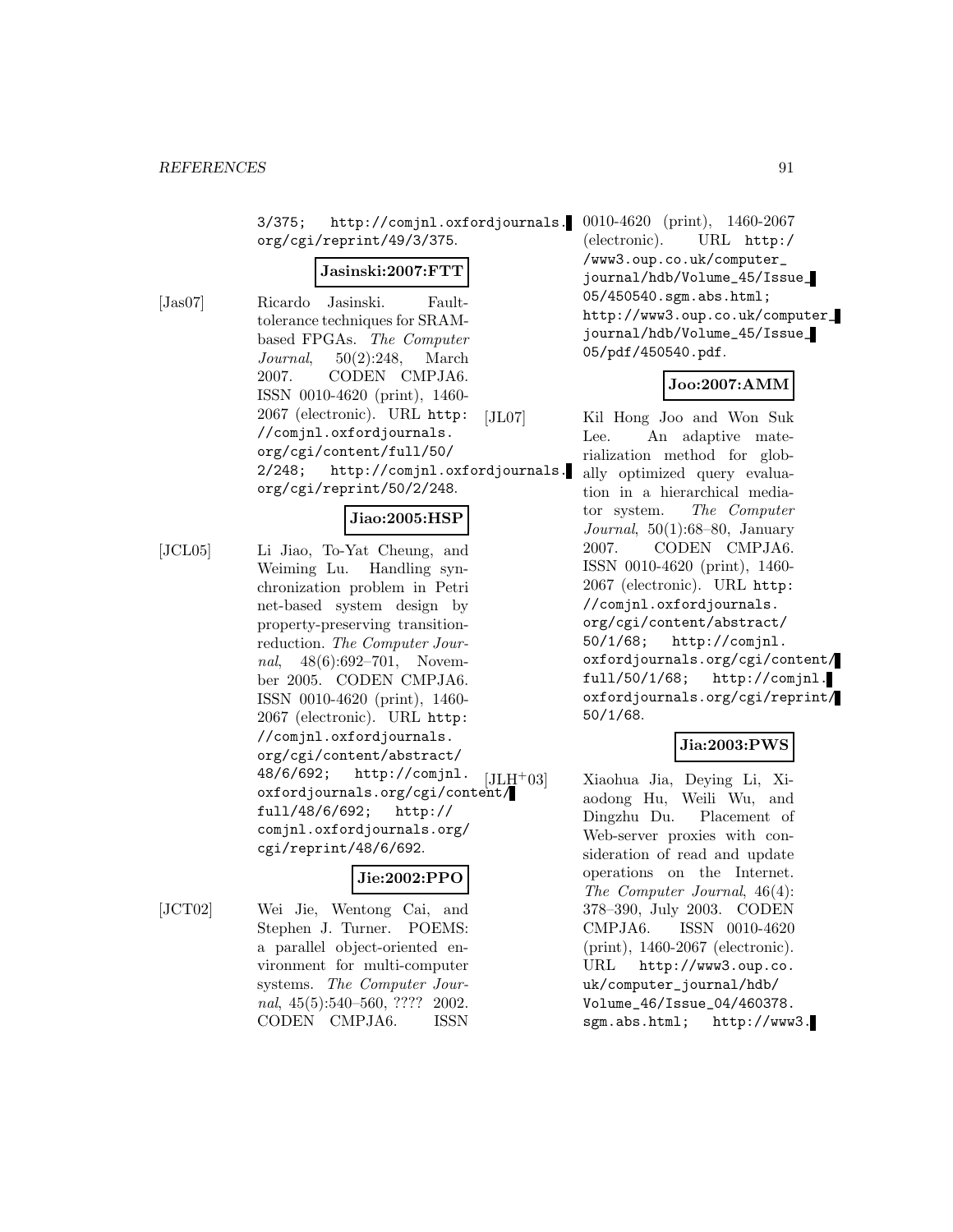oup.co.uk/computer\_journal/ hdb/Volume\_46/Issue\_04/pdf/ 460378.pdf.

## **Jia:2001:OPW**

[JLHD01] Xiaohua Jia, Deying Li, Xiaodong Hu, and DingZhu Du. Optimal placement of Web proxies for replicated Web servers in the Internet. The Computer Journal, 44(5):329– 339, ???? 2001. CODEN CMPJA6. ISSN 0010-4620 (print), 1460-2067 (electronic). URL http://www3.oup.co. uk/computer\_journal/hdb/ Volume\_44/Issue\_05/440329. sgm.abs.html; http://www3. oup.co.uk/computer\_journal/ hdb/Volume\_44/Issue\_05/pdf/ 440329.pdf.

## **Juang:2002:VMA**

[JLL02] Wen-Shenq Juang, Chin-Laung Lei, and Horng-Twu Liaw. A verifiable multi-authority secret election allowing abstention from voting. The Computer Journal, 45(6):672– 682, ???? 2002. CODEN CMPJA6. ISSN 0010-4620 (print), 1460-2067 (electronic). URL http://www3.oup.co. uk/computer\_journal/hdb/ Volume\_45/Issue\_06/450672. sgm.abs.html; http://www3. oup.co.uk/computer\_journal/ hdb/Volume\_45/Issue\_06/pdf/ 450672.pdf.

### **Jorgensen:2008:WAU**

[JM08] Murray A. Jorgensen and Geoffrey J. McLachlan. Wallace's approach to unsupervised learning: The snob program. The Computer Journal, 51(5):571–578, September 2008. CODEN CMPJA6. ISSN 0010-4620 (print), 1460- 2067 (electronic). URL http: //comjnl.oxfordjournals. org/cgi/content/abstract/ 51/5/571; http://comjnl. oxfordjournals.org/cgi/content/ full/51/5/571; http:// comjnl.oxfordjournals.org/ cgi/reprint/51/5/571.

### **Jun:2002:EPT**

[JMT02] Yang Jun, Greg Michaelson, and Phil Trinder. Explaining polymorphic types. The Computer Journal, 45(4):436– 452, ???? 2002. CODEN CMPJA6. ISSN 0010-4620 (print), 1460-2067 (electronic). URL http://www3.oup.co. uk/computer\_journal/hdb/ Volume\_45/Issue\_04/450436. sgm.abs.html; http://www3. oup.co.uk/computer\_journal/ hdb/Volume\_45/Issue\_04/pdf/ 450436.pdf.

### **John:2000:DPS**

[Joh00] Lizy Kurian John. Data placement schemes to reduce conflicts in interleaved memories. The Computer Journal, 43(2): 138–151, ???? 2000. CODEN CMPJA6. ISSN 0010-4620 (print), 1460-2067 (electronic). URL http://www3.oup.co. uk/computer\_journal/hdb/ Volume\_43/Issue\_02/430138. sgm.abs.html; http://www3.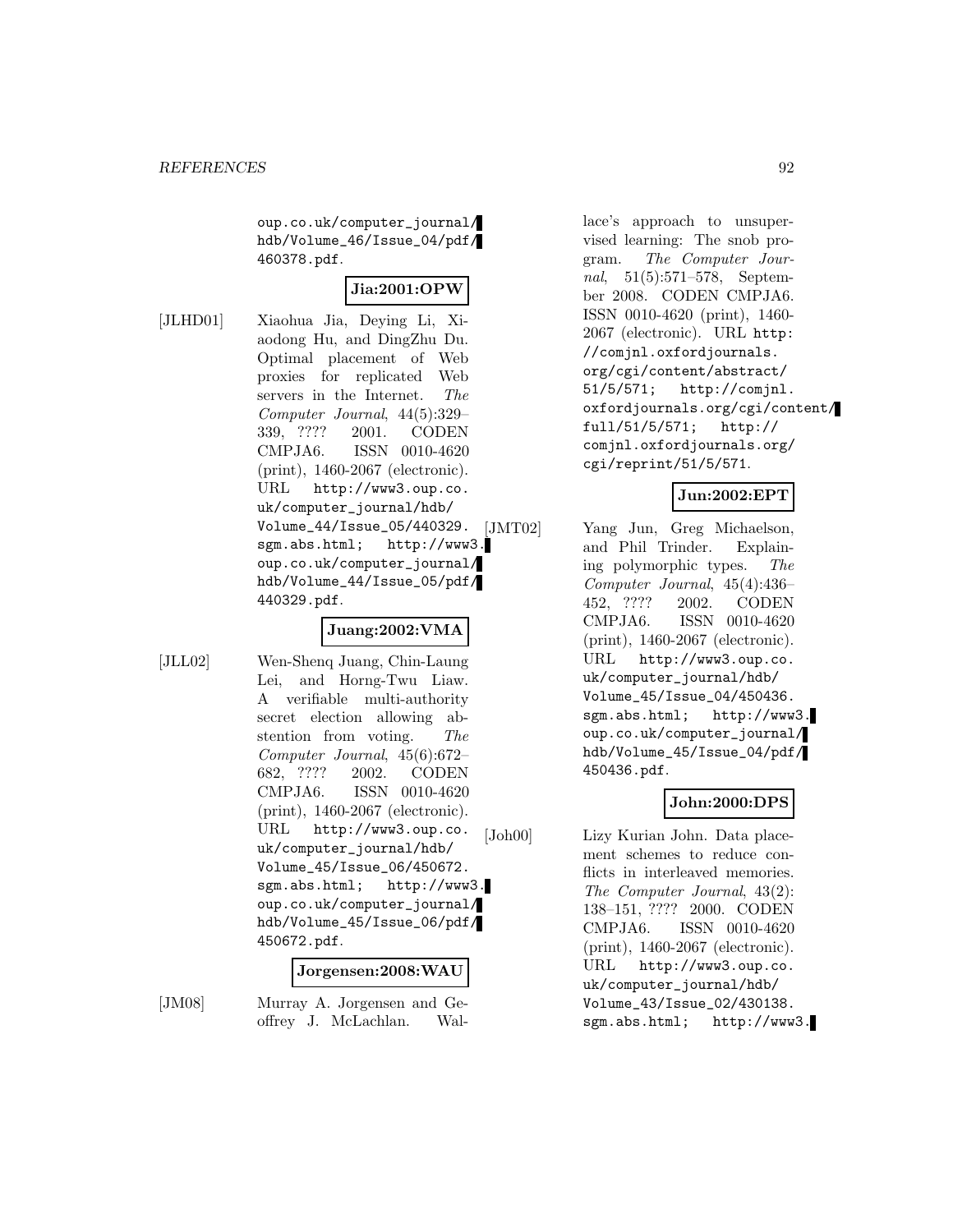oup.co.uk/computer\_journal/ hdb/Volume\_43/Issue\_02/pdf/ 430138.pdf.

### **Jorge:2007:TWB**

[Jor07] Martinez-Gil Jorge. Thinking on the Web: Berners-Lee, Gödel and Turing. The Computer Journal, 50(3):371–372, May 2007. CODEN CMPJA6. ISSN 0010-4620 (print), 1460- 2067 (electronic). URL http: //comjnl.oxfordjournals. org/cgi/content/full/50/ 3/371-a; http://comjnl. oxfordjournals.org/cgi/reprint/ 50/3/371-a.

### **Jouannaud:2004:TTR**

[Jou04] Jean-Pierre Jouannaud. Terese: Term rewriting systems. The Computer Journal, 47(1):135– ??, January 2004. CODEN CMPJA6. ISSN 0010-4620 (print), 1460-2067 (electronic). URL http://www3.oup.co. uk/computer\_journal/free\_ pdf/470135.pdf; http:// www3.oup.co.uk/computer\_ journal/hdb/Volume\_47/Issue\_ 01/470135.sgm.abs.html.

#### **Juarna:2007:SGS**

[JV07] Asep Juarna and Vincent Vajnovszki. Some generalizations of a Simion–Schmidt bijection. The Computer Journal, 50(5):574–580, September 2007. CODEN CMPJA6. ISSN 0010-4620 (print), 1460- 2067 (electronic). URL http: //comjnl.oxfordjournals. org/cgi/content/abstract/

50/5/574; http://comjnl. oxfordjournals.org/cgi/content/ full/50/5/574; http:// comjnl.oxfordjournals.org/ cgi/reprint/50/5/574.

## **Ji:2009:AWC**

[JWLQ09] Meng-Luo Ji, Ji Wang, Shuhao Li, and Zhi-Chang Qi. Automated worst-case execution time analysis based on program modes. The Computer Journal, 52(5):530–544, August 2009. CODEN CMPJA6. ISSN 0010-4620 (print), 1460- 2067 (electronic). URL http: //comjnl.oxfordjournals. org/cgi/content/abstract/ 52/5/530; http://comjnl. oxfordjournals.org/cgi/reprint/ 52/5/530.

### **Kamareddine:2004:CRa**

[Kam04a] Fairouz Kamareddine. Capsule reviews. The Computer Journal,  $47(1):1-3$ , January 2004. CODEN CM-PJA6. ISSN 0010-4620 (print), 1460-2067 (electronic). URL http://www3.oup.co. uk/computer\_journal/free\_ pdf/470001.pdf; http:// www3.oup.co.uk/computer\_ journal/hdb/Volume\_47/Issue\_ 01/470001.sgm.abs.html.

#### **Kamareddine:2004:CRb**

[Kam04b] Fairouz Kamareddine. Capsule reviews. The Computer Journal, 47(2):137–139, March 2004. CODEN CM-PJA6. ISSN 0010-4620 (print), 1460-2067 (electronic).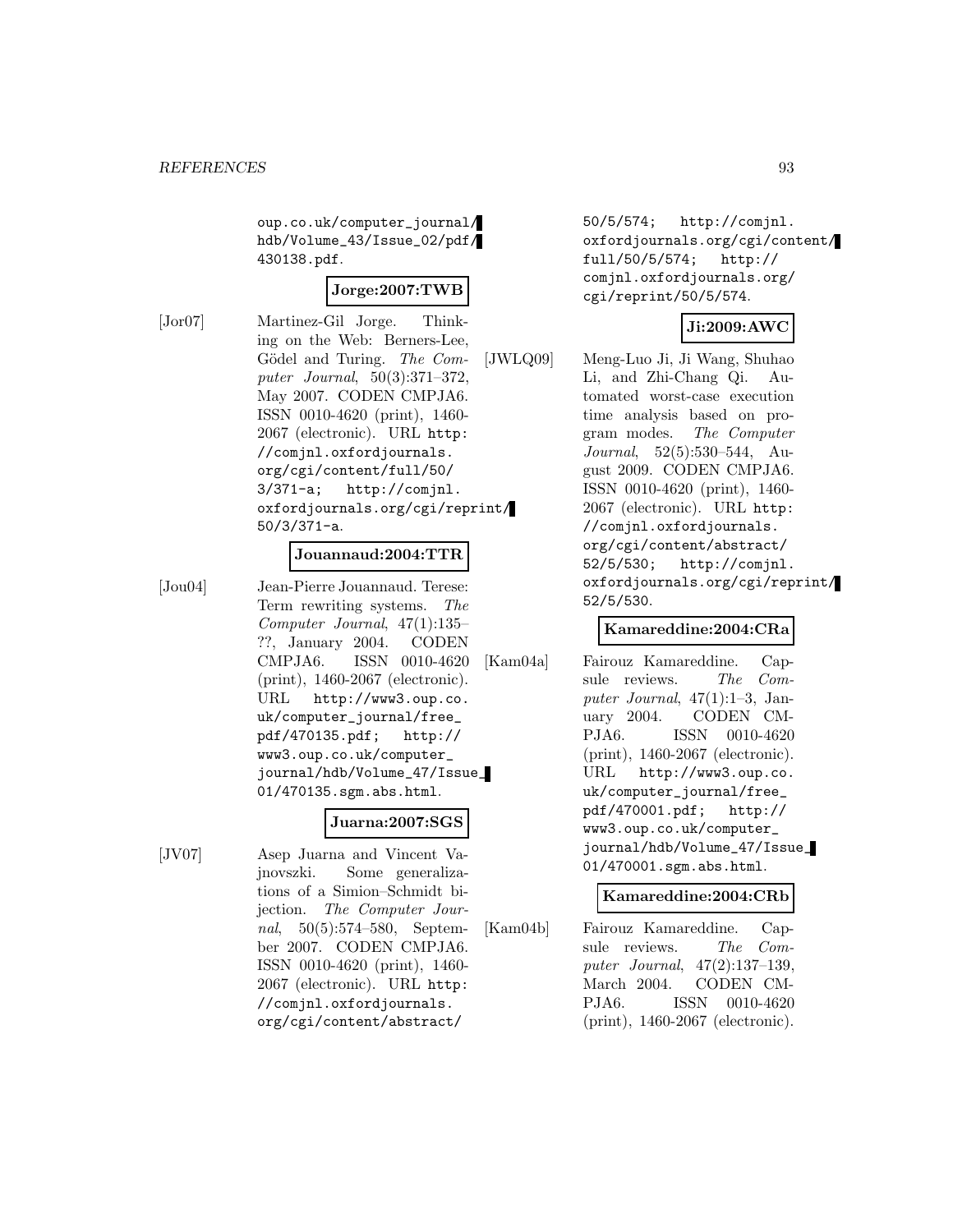#### *REFERENCES* 94

URL http://www3.oup.co. uk/computer\_journal/free\_ pdf/470137.pdf; http:// www3.oup.co.uk/computer\_ journal/hdb/Volume\_47/Issue\_ 02/470137.sgm.abs.html.

#### **Kamareddine:2005:CRa**

[Kam05a] Fairouz Kamareddine. Capsule reviews. The Computer Journal, 48(3):257–258, May 2005. CODEN CMPJA6. ISSN 0010-4620 (print), 1460- 2067 (electronic). URL http: //comjnl.oxfordjournals. org/cgi/content/abstract/ 48/3/257; http://comjnl. oxfordjournals.org/cgi/reprint/ 48/3/257.

#### **Kamareddine:2005:CRb**

[Kam05b] Fairouz Kamareddine. Capsule reviews. The Computer Journal, 48(4):382–384, July 2005. CODEN CMPJA6. ISSN 0010-4620 (print), 1460- 2067 (electronic). URL http: //comjnl.oxfordjournals. org/cgi/content/abstract/ 48/4/382; http://comjnl. oxfordjournals.org/cgi/reprint/ 48/4/382.

#### **Kamareddine:2005:CRc**

[Kam05c] Fairouz Kamareddine. Capsule reviews. The Computer Journal, 48(5):501, September 2005. CODEN CMPJA6. ISSN 0010-4620 (print), 1460- 2067 (electronic). URL http: //comjnl.oxfordjournals. org/cgi/content/abstract/ 48/5/501; http://comjnl.

oxfordjournals.org/cgi/reprint/ 48/5/501.

#### **Kamareddine:2005:CRd**

Fairouz Kamareddine. Capsule reviews. The Computer Journal, 48(6):627–629, November 2005. CODEN CMPJA6. ISSN 0010-4620 (print), 1460- 2067 (electronic). URL http: //comjnl.oxfordjournals. org/cgi/content/abstract/ 48/6/627; http://comjnl. oxfordjournals.org/cgi/content/ full/48/6/627; http:// comjnl.oxfordjournals.org/ cgi/reprint/48/6/627.

#### **Kamareddine:2006:CRa**

[Kam06a] Fairouz Kamareddine. Capsule reviews. The Computer Journal,  $49(1):1-3$ , January 2006. CODEN CMPJA6. ISSN 0010-4620 (print), 1460- 2067 (electronic). URL http: //comjnl.oxfordjournals. org/cgi/content/abstract/ 49/1/1; http://comjnl. oxfordjournals.org/cgi/content/ full/49/1/1;  $http://cominl.$ oxfordjournals.org/cgi/reprint/ 49/1/1.

#### **Kamareddine:2006:CRb**

[Kam06b] Fairouz Kamareddine. Capsule reviews. The Computer Journal, 49(3):255–257, May 2006. CODEN CMPJA6. ISSN 0010-4620 (print), 1460- 2067 (electronic). URL http: //comjnl.oxfordjournals. org/cgi/content/abstract/ 49/3/255; http://comjnl.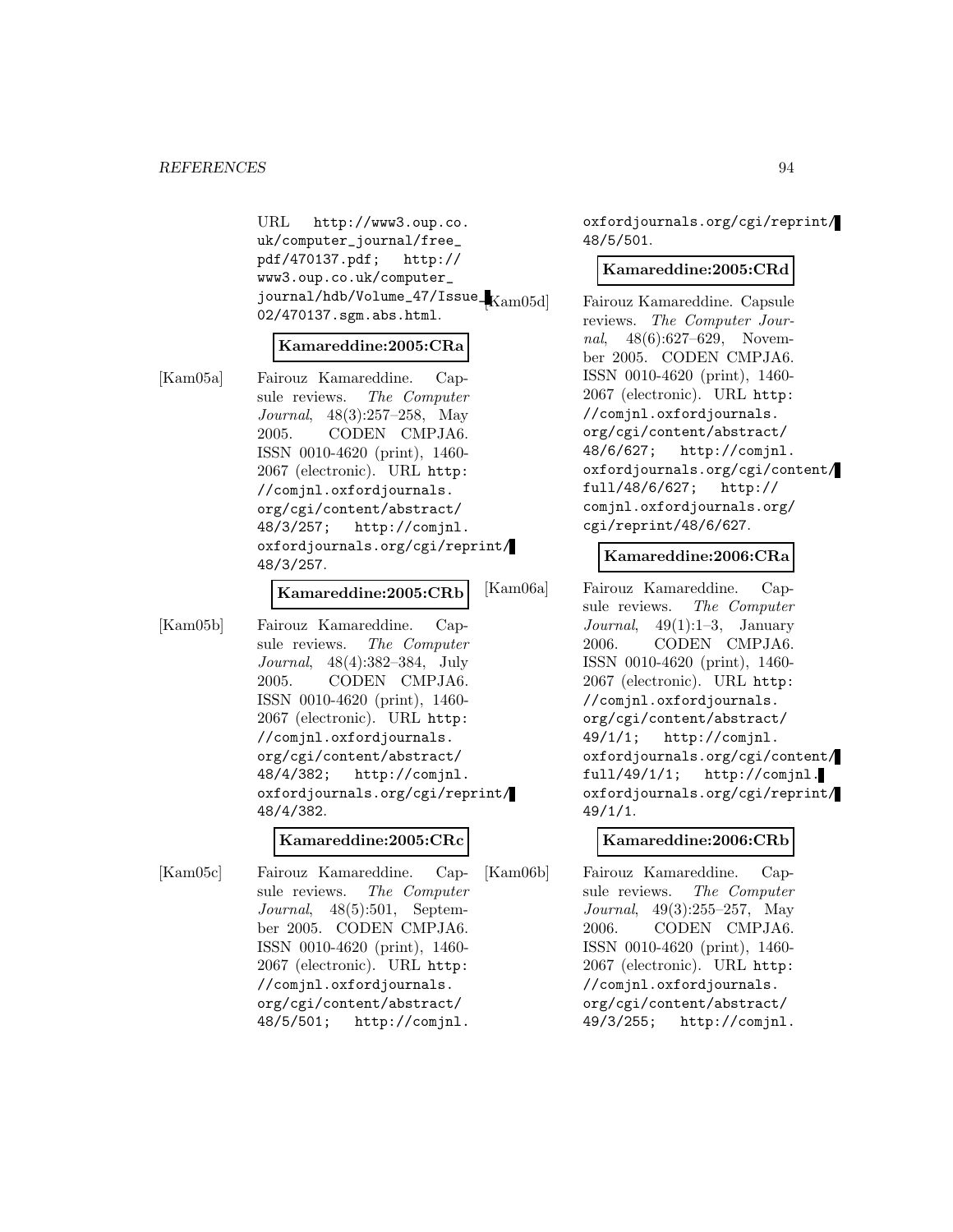oxfordjournals.org/cgi/content/ full/49/3/255; http:// comjnl.oxfordjournals.org/ cgi/reprint/49/3/255.

#### **Kamareddine:2006:CRc**

[Kam06c] Fairouz Kamareddine. Capsule reviews. The Computer Journal, 49(4):381–382, July 2006. CODEN CMPJA6. ISSN 0010-4620 (print), 1460- 2067 (electronic). URL http: //comjnl.oxfordjournals. org/cgi/content/abstract/ 49/4/381; http://comjnl. oxfordjournals.org/cgi/content/ full/49/4/381; http:// comjnl.oxfordjournals.org/ cgi/reprint/49/4/381.

#### **Kamareddine:2006:CRd**

[Kam06d] Fairouz Kamareddine. Capsule reviews. The Computer Journal, 49(5):505–506, September 2006. CODEN CMPJA6. ISSN 0010-4620 (print), 1460- 2067 (electronic). URL http: //comjnl.oxfordjournals. org/cgi/content/abstract/ 49/5/505; http://comjnl. oxfordjournals.org/cgi/content/ full/49/5/505; http:// comjnl.oxfordjournals.org/ cgi/reprint/49/5/505.

#### **Kamareddine:2006:CRe**

[Kam06e] Fairouz Kamareddine. Capsule reviews. The Computer Journal, 49(6):631–633, November 2006. CODEN CMPJA6. ISSN 0010-4620 (print), 1460- 2067 (electronic). URL http: //comjnl.oxfordjournals.

org/cgi/content/abstract/ 49/6/631; http://comjnl. oxfordjournals.org/cgi/content/ full/49/6/631; http:// comjnl.oxfordjournals.org/ cgi/reprint/49/6/631.

#### **Kamareddine:2007:CRa**

[Kam07a] Fairouz Kamareddine. Capsule reviews. The Computer Journal,  $50(1):1-3$ , January 2007. CODEN CMPJA6. ISSN 0010-4620 (print), 1460- 2067 (electronic). URL http: //comjnl.oxfordjournals. org/cgi/content/abstract/ 50/1/1; http://comjnl. oxfordjournals.org/cgi/content/ full/50/1/1; http://comjnl. oxfordjournals.org/cgi/reprint/ 50/1/1.

### **Kamareddine:2007:CRb**

[Kam07b] Fairouz Kamareddine. Capsule reviews. The Computer Journal, 50(2):131–133, March 2007. CODEN CMPJA6. ISSN 0010-4620 (print), 1460- 2067 (electronic). URL http: //comjnl.oxfordjournals. org/cgi/content/abstract/ 50/2/131; http://comjnl. oxfordjournals.org/cgi/content/ full/50/2/131; http:// comjnl.oxfordjournals.org/ cgi/reprint/50/2/131.

### **Kamareddine:2007:CRc**

[Kam07c] Fairouz Kamareddine. Capsule reviews. The Computer Journal, 50(3):251–253, May 2007. CODEN CMPJA6. ISSN 0010-4620 (print), 1460-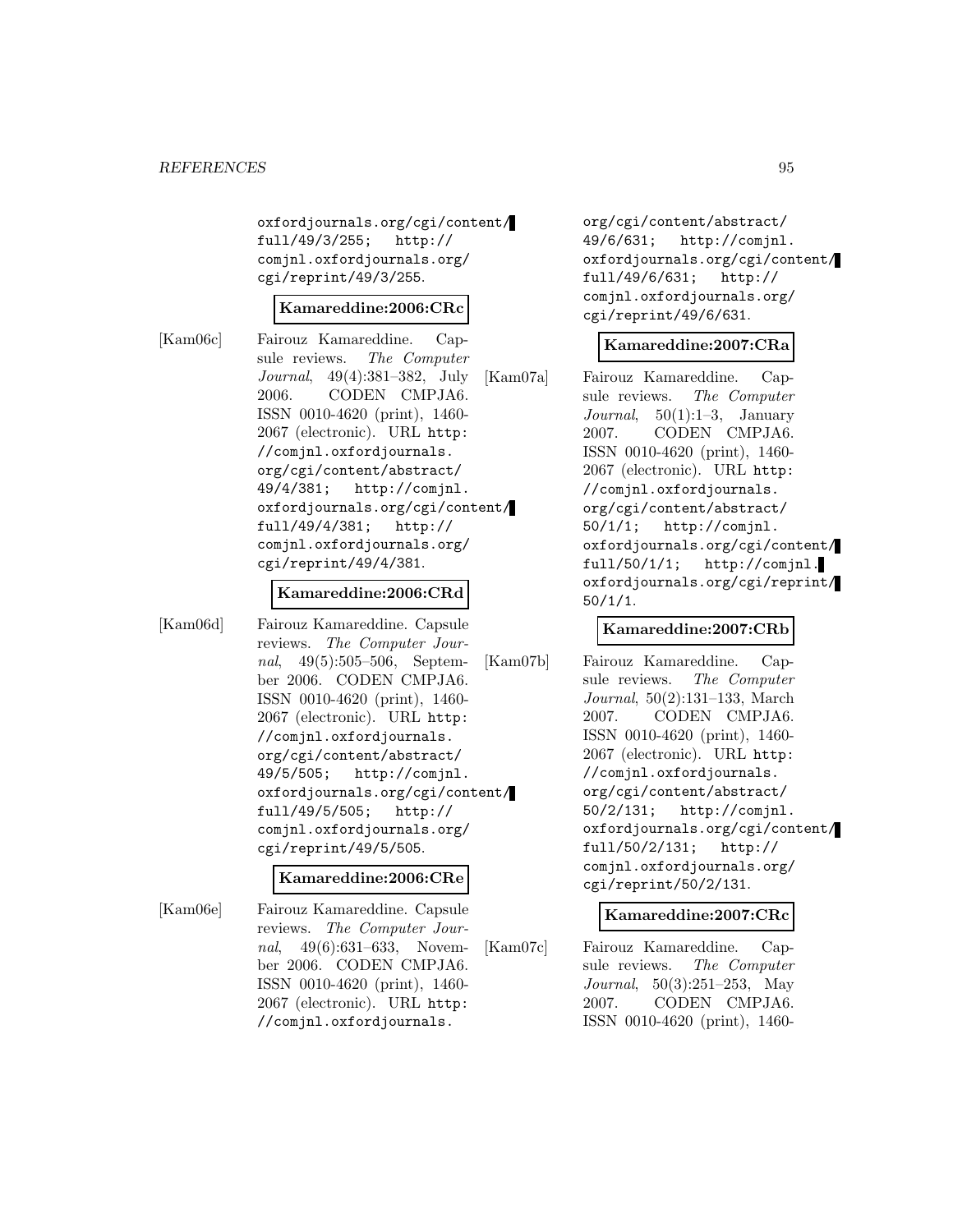#### *REFERENCES* 96

2067 (electronic). URL http: //comjnl.oxfordjournals. org/cgi/content/abstract/ 50/3/251; http://comjnl. oxfordjournals.org/cgi/content/ full/50/3/251; http:// comjnl.oxfordjournals.org/ cgi/reprint/50/3/251.

#### **Kamareddine:2007:CRd**

[Kam07d] Fairouz Kamareddine. Capsule reviews. The Computer Journal, 50(4):373–374, July 2007. CODEN CMPJA6. ISSN 0010-4620 (print), 1460- 2067 (electronic). URL http: //comjnl.oxfordjournals. org/cgi/content/abstract/ 50/4/373; http://comjnl. oxfordjournals.org/cgi/content/ full/50/4/373; http:// comjnl.oxfordjournals.org/ cgi/reprint/50/4/373.

### **Kamareddine:2007:CRe**

[Kam07e] Fairouz Kamareddine. Capsule reviews. The Computer Journal, 50(5):501–504, September 2007. CODEN CMPJA6. ISSN 0010-4620 (print), 1460- 2067 (electronic). URL http: //comjnl.oxfordjournals. org/cgi/content/abstract/ 50/5/501; http://comjnl. oxfordjournals.org/cgi/content/ full/50/5/501; http:// comjnl.oxfordjournals.org/ cgi/reprint/50/5/501.

#### **Kamareddine:2007:CRf**

[Kam07f] Fairouz Kamareddine. Capsule reviews. The Computer Journal, 50(6):629, November 2007. CODEN CMPJA6. ISSN 0010-4620 (print), 1460- 2067 (electronic). URL http: //comjnl.oxfordjournals. org/cgi/content/abstract/ 50/6/629; http://comjnl. oxfordjournals.org/cgi/content/ full/50/6/629; http:// comjnl.oxfordjournals.org/ cgi/reprint/50/6/629.

#### **Kamareddine:2008:CRa**

[Kam08a] Fairouz Kamareddine. Capsule reviews. The Computer Journal, 51(2):141–143, March 2008. CODEN CMPJA6. ISSN 0010-4620 (print), 1460- 2067 (electronic). URL http: //comjnl.oxfordjournals. org/cgi/content/abstract/ 51/2/141; http://comjnl. oxfordjournals.org/cgi/content/ full/51/2/141; http:// comjnl.oxfordjournals.org/ cgi/reprint/51/2/141.

#### **Kamareddine:2008:CRb**

[Kam08b] Fairouz Kamareddine. Capsule reviews. The Computer Journal, 51(4):405–407, July 2008. CODEN CMPJA6. ISSN 0010-4620 (print), 1460- 2067 (electronic). URL http: //comjnl.oxfordjournals. org/cgi/content/abstract/ 51/4/405; http://comjnl. oxfordjournals.org/cgi/content/ full/51/4/405; http:// comjnl.oxfordjournals.org/ cgi/reprint/51/4/405.

#### **Kamareddine:2008:CRc**

[Kam08c] Fairouz Kamareddine. Capsule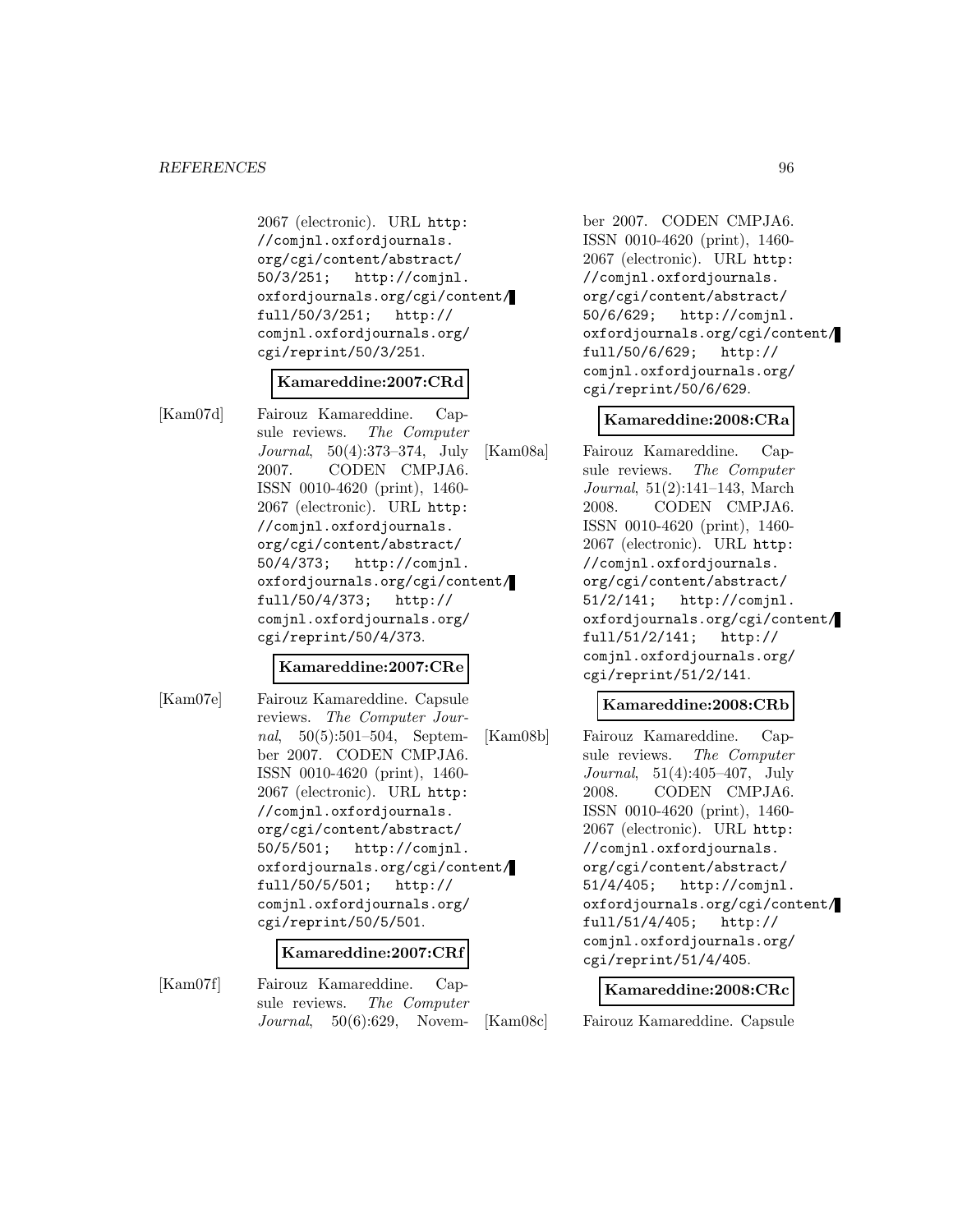reviews. The Computer Journal, 51(6):609-611, November 2008. CODEN CMPJA6. ISSN 0010-4620 (print), 1460- 2067 (electronic). URL http: //comjnl.oxfordjournals. org/cgi/content/abstract/ 51/6/609; http://comjnl. oxfordjournals.org/cgi/content/ full/51/6/609; http:// comjnl.oxfordjournals.org/ cgi/reprint/51/6/609.

## **Kamareddine:2009:CRa**

[Kam09a] Fairouz Kamareddine. Capsule reviews. The Computer Journal, 52(2):169–170, March 2009. CODEN CMPJA6. ISSN 0010-4620 (print), 1460- 2067 (electronic). URL http: //comjnl.oxfordjournals. org/cgi/content/abstract/ 52/2/169; http://comjnl. oxfordjournals.org/cgi/content/ full/52/2/169; http:// comjnl.oxfordjournals.org/ cgi/reprint/52/2/169.

### **Kamareddine:2009:CRb**

[Kam09b] Fairouz Kamareddine. Capsule reviews. The Computer Journal, 52(3):277–279, May 2009. CODEN CMPJA6. ISSN 0010-4620 (print), 1460- 2067 (electronic). URL http: //comjnl.oxfordjournals. org/cgi/content/abstract/ 52/3/277; http://comjnl. oxfordjournals.org/cgi/content/ full/52/3/277; http:// comjnl.oxfordjournals.org/ cgi/reprint/52/3/277.

#### **Kamareddine:2009:CRc**

[Kam09c] Fairouz Kamareddine. Capsule reviews. The Computer Journal, 52(4):393–394, July 2009. CODEN CMPJA6. ISSN 0010-4620 (print), 1460- 2067 (electronic). URL http: //comjnl.oxfordjournals. org/cgi/content/abstract/ 52/4/393; http://comjnl. oxfordjournals.org/cgi/reprint/ 52/4/393.

### **Kang:2004:SMD**

[KBX<sup>+</sup>04] Porlin Kang, Cristian Borcea, Gang Xu, Akhilesh Saxena, Ulrich Kremer, and Liviu Iftode. Smart messages: a distributed computing platform for networks of embedded systems. The Computer Journal, 47(4): 475–494, July 2004. CODEN CMPJA6. ISSN 0010-4620 (print), 1460-2067 (electronic). URL http://www3.oup.co. uk/computer\_journal/hdb/ Volume\_47/Issue\_04/470475. sgm.abs.html; http://www3. oup.co.uk/computer\_journal/ hdb/Volume\_47/Issue\_04/pdf/ 470475.pdf.

### **Kelleher:2004:BRB**

[Kel04] B. Kelleher. Book review: Shaping the IT Organization: The Impact of Outsourcing and the New Business Model, by I. Gouge. The Computer Journal, 47(6):728–729, November 2004. CODEN CMPJA6. ISSN 0010-4620 (print), 1460-2067 (electronic). URL http://www3.oup.co.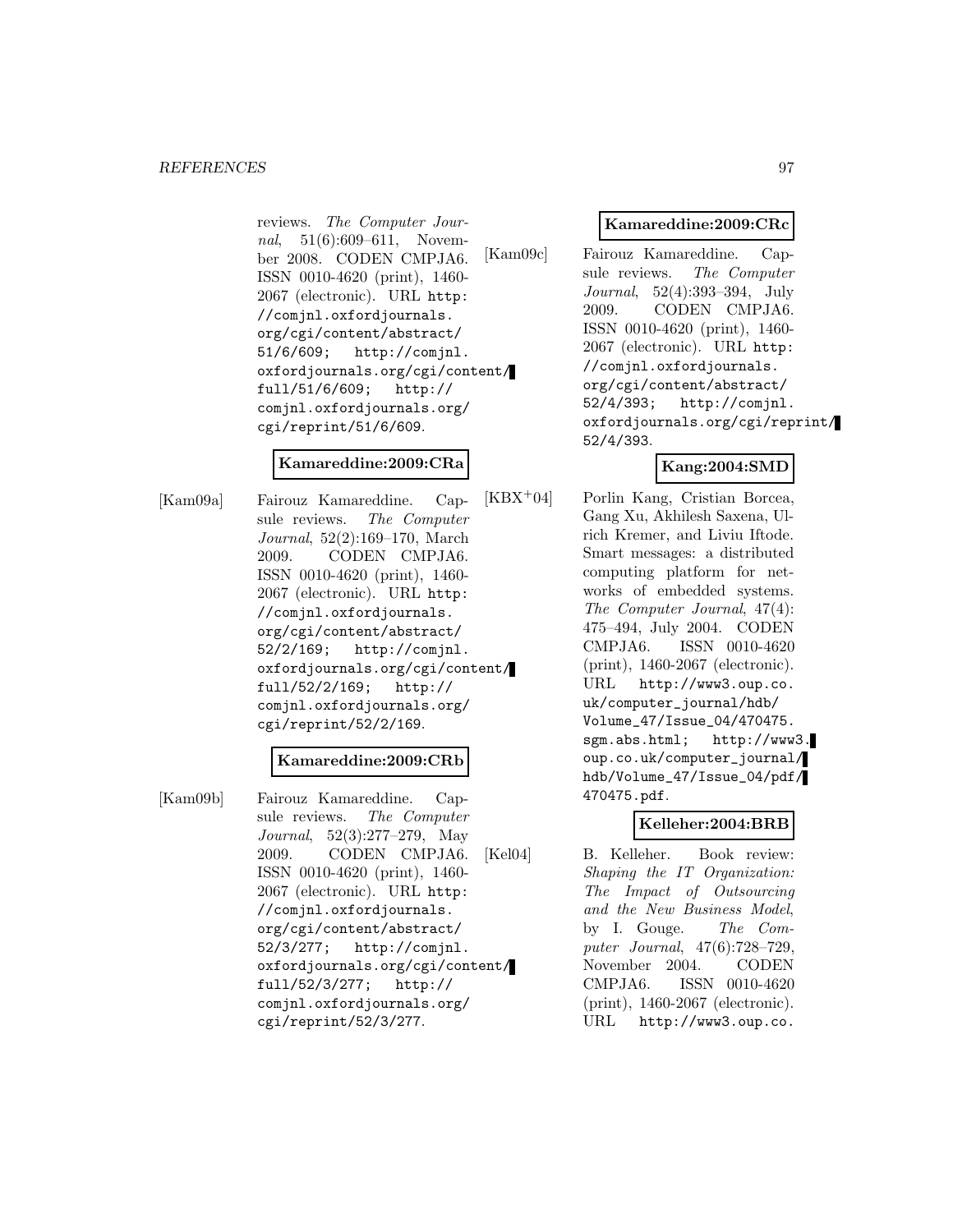uk/computer\_journal/free\_ pdf/470728a.pdf; http:/ /www3.oup.co.uk/computer\_ journal/hdb/Volume\_47/Issue\_ 06/470728a.sgm.abs.html.

### **Kerren:2004:BRB**

[Ker04] Andreas Kerren. Book review: Software Visualization — From Theory to Practice, by Kang Zhang. The Computer Journal, 47(3):395, May 2004. CODEN CMPJA6. ISSN 0010-4620 (print), 1460-2067 (electronic). URL http://www3.oup.co. uk/computer\_journal/free\_ pdf/470395.pdf; http:// www3.oup.co.uk/computer\_ journal/hdb/Volume\_47/Issue\_ 03/470395.sgm.abs.html.

#### **Kalva:2005:CEH**

[KF05] Hari Kalva and Borko Furht. Complexity estimation of the H.264 coded video bitstreams. The Computer Journal, 48 (5):504–513, September 2005. CODEN CMPJA6. ISSN 0010-4620 (print), 1460-2067 (electronic). URL http: //comjnl.oxfordjournals. org/cgi/content/abstract/<br>48/5/504; http://comjnl http://comjnl. oxfordjournals.org/cgi/reprint/ 48/5/504.

## **Kuo:2003:IWT**

[KHL03] Tei-Wei Kuo, Yen-Hsi Hou, and Kam-Yiu Lam. The impacts of write-through procedures and checkpointing on realtime concurrency control. The Computer Journal, 46(2):174–

192, February 2003. CODEN CMPJA6. ISSN 0010-4620 (print), 1460-2067 (electronic). URL http://www3.oup.co. uk/computer\_journal/hdb/ Volume\_46/Issue\_02/460174. sgm.abs.html; http://www3. oup.co.uk/computer\_journal/ hdb/Volume\_46/Issue\_02/pdf/ 460174.pdf.

#### **Kirchner:2002:BR**

[Kir02] Claude Kirchner. Book review. The Computer Journal, 45(2): 255–256, ???? 2002. CODEN CMPJA6. ISSN 0010-4620 (print), 1460-2067 (electronic). URL http://www3.oup.co. uk/computer\_journal/hdb/ Volume\_45/Issue\_02/450255. sgm.abs.html; http://www3. oup.co.uk/computer\_journal/ hdb/Volume\_45/Issue\_02/pdf/ 450255.pdf.

### **Kirda:2006:PUA**

[KK06] Engin Kirda and Christopher Kruegel. Protecting users against phishing attacks. The Computer Journal, 49(5):554–561, September 2006. CODEN CMPJA6. ISSN 0010-4620 (print), 1460- 2067 (electronic). URL http: //comjnl.oxfordjournals. org/cgi/content/abstract/ 49/5/554; http://comjnl. oxfordjournals.org/cgi/content/ full/49/5/554; http:// comjnl.oxfordjournals.org/ cgi/reprint/49/5/554.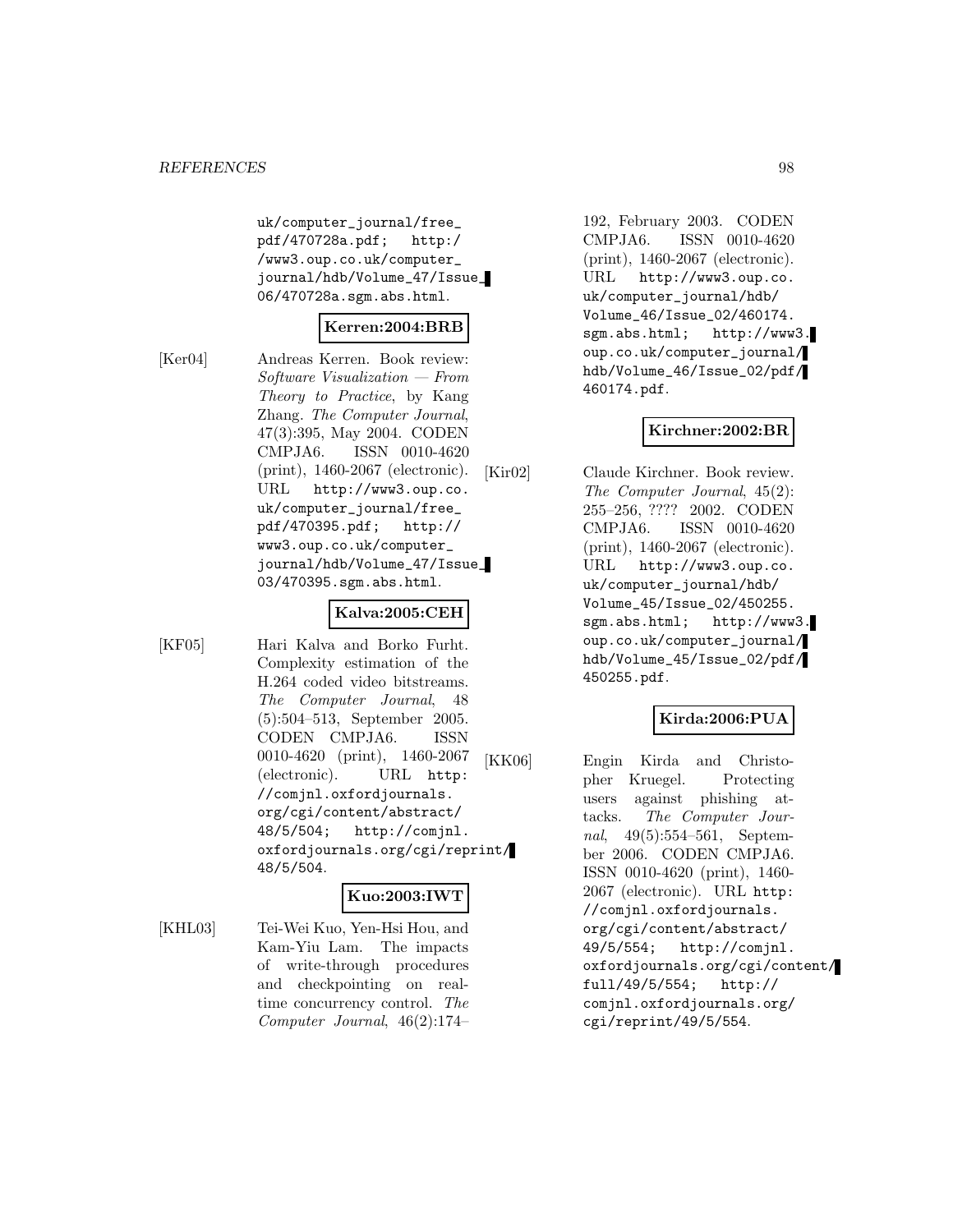#### **Kapus-Kolar:2007:TCE**

[KK07] Monika Kapus-Kolar. Testing as collecting of evidence: An integrated approach to test generation for finite state machines. The Computer Journal, 50(3):315–331, May 2007. CODEN CMPJA6. ISSN 0010-4620 (print), 1460- 2067 (electronic). URL http: //comjnl.oxfordjournals. org/cgi/content/abstract/ 50/3/315; http://comjnl. oxfordjournals.org/cgi/content/ full/50/3/315; http:// comjnl.oxfordjournals.org/ cgi/reprint/50/3/315.

#### **Kapus-Kolar:2009:TGG**

[KK09] Monika Kapus-Kolar. Three generalizations to a generic integrated test generation method for finite state machines. The Computer Journal, 52(6):599–625, August 2009. CODEN CMPJA6. ISSN 0010-4620 (print), 1460- 2067 (electronic). URL http: //comjnl.oxfordjournals. org/cgi/content/abstract/ 52/6/599; http://comjnl. oxfordjournals.org/cgi/reprint/ 52/6/599.

## **Kaporis:2001:LIU**

[KKK<sup>+</sup>01] Alexis C. Kaporis, Lefteris M. Kirousis, Evangelos Kranakis, Danny Krizanc, Yannis C. Stamatiou, and Elias C. Stavropoulos. Locating information with uncertainty in fully interconnected networks with appli-

cations to World Wide Web information retrieval. The Computer Journal, 44(4):221– 229, ???? 2001. CODEN CMPJA6. ISSN 0010-4620 (print), 1460-2067 (electronic). URL http://www3.oup.co. uk/computer\_journal/hdb/ Volume\_44/Issue\_04/440221. sgm.abs.html; http://www3. oup.co.uk/computer\_journal/ hdb/Volume\_44/Issue\_04/pdf/ 440221.pdf.

### **Kim:2002:PAT**

[KL02a] Daeyoung Kim and Yann-Hang Lee. Periodic and aperiodic task scheduling in strongly partitioned integrated realtime systems. The Computer Journal, 45(4):395–409, ???? 2002. CODEN CM-PJA6. ISSN 0010-4620 (print), 1460-2067 (electronic). URL http://www3.oup.co. uk/computer\_journal/hdb/ Volume\_45/Issue\_04/450395. sgm.abs.html; http://www3. oup.co.uk/computer\_journal/ hdb/Volume\_45/Issue\_04/pdf/ 450395.pdf.

## **Korsh:2002:LGT**

[KL02b] James F. Korsh and Paul LaFollette. Loopless generation of trees with specified degrees. The Computer Journal, 45(3): 364–372, ???? 2002. CODEN CMPJA6. ISSN 0010-4620 (print), 1460-2067 (electronic). URL http://www3.oup.co. uk/computer\_journal/hdb/ Volume\_45/Issue\_03/450364.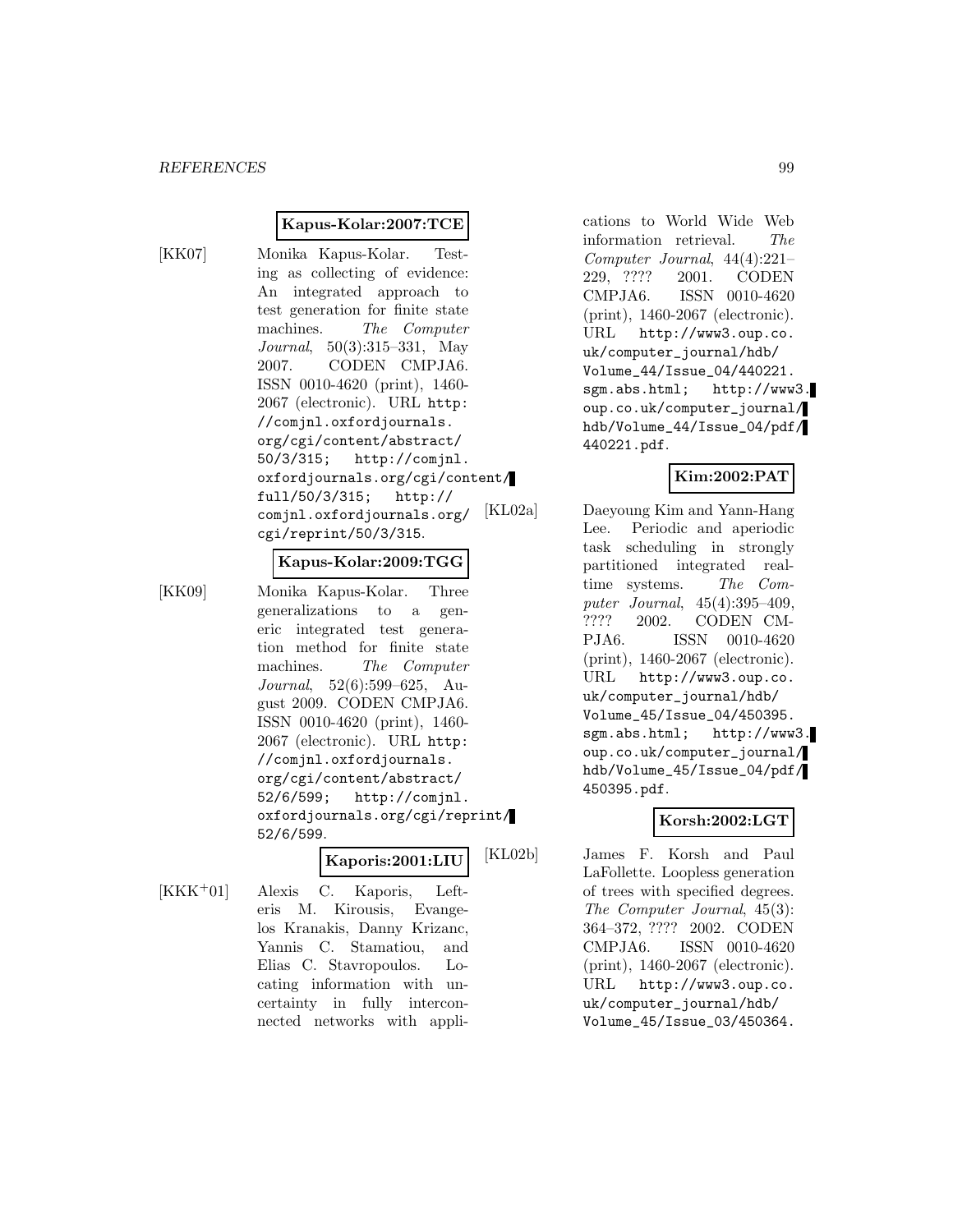sgm.abs.html; http://www3. oup.co.uk/computer\_journal/ hdb/Volume\_45/Issue\_03/pdf/ 450364.pdf.

### **Korsh:2003:LGS**

[KL03] James F. Korsh and Paul S. LaFollette. Loopless generation of Schröder trees. The Computer Journal, 46(1):106– 113, January 2003. CODEN CMPJA6. ISSN 0010-4620 (print), 1460-2067 (electronic). URL http://www3.oup.co. uk/computer\_journal/hdb/ Volume\_46/Issue\_01/460106. sgm.abs.html; http://www3. oup.co.uk/computer\_journal/ hdb/Volume\_46/Issue\_01/pdf/ 460106.pdf.

## **Korsh:2004:LAG**

[KL04] James F. Korsh and Paul S. LaFollette. Loopless array generation of multiset permutations. The Computer Journal, 47(5):612–621, September 2004. CODEN CMPJA6. ISSN 0010-4620 (print), 1460-2067 (electronic). URL http://www3.oup.co. uk/computer\_journal/hdb/ Volume\_47/Issue\_05/470612. sgm.abs.html; http://www3. oup.co.uk/computer\_journal/ hdb/Volume\_47/Issue\_05/pdf/ 470612.pdf.

#### **Klonowska:2004:COP**

[KLLB04] Kamilla Klonowska, Lars Lundberg, Håkan Lennerstad, and Magnus Broberg. Comparing the optimal performance

of parallel architectures. The Computer Journal, 47(5):527– 544, September 2004. CODEN CMPJA6. ISSN 0010-4620 (print), 1460-2067 (electronic). URL http://www3.oup.co. uk/computer\_journal/hdb/ Volume\_47/Issue\_05/470527. sgm.abs.html; http://www3. oup.co.uk/computer\_journal/ hdb/Volume\_47/Issue\_05/pdf/ 470527.pdf.

### **Kratochvil:2002:UXL**

[KM02] Milan Kratochvíl and Barry McGibbon. UML xtra-light: how to specify your software requirements. Cambridge University Press, Cambridge, UK, 2002. ISBN 0-521-89242- 2. LCCN QA76.76.A65 K72 2002b; \*\*See. URL http: //library.books24x7.com/ library.asp?B&isbn=0521892422.

### **Katsaggelos:2009:GE**

[KM09] Aggelos K. Katsaggelos and Rafael Molina. Guest editorial. The Computer Journal, 52(4):395–396, July 2009. CODEN CMPJA6. ISSN 0010-4620 (print), 1460-2067 (electronic). URL http: //comjnl.oxfordjournals. org/cgi/reprint/52/4/395.

### **Kihlstrom:2003:BFD**

[KMMS03] Kim Potter Kihlstrom, Louise E. Moser, and P. M. Melliar-Smith. Byzantine fault detectors for solving consensus. The Computer Journal, 46(1):16– 35, January 2003. CODEN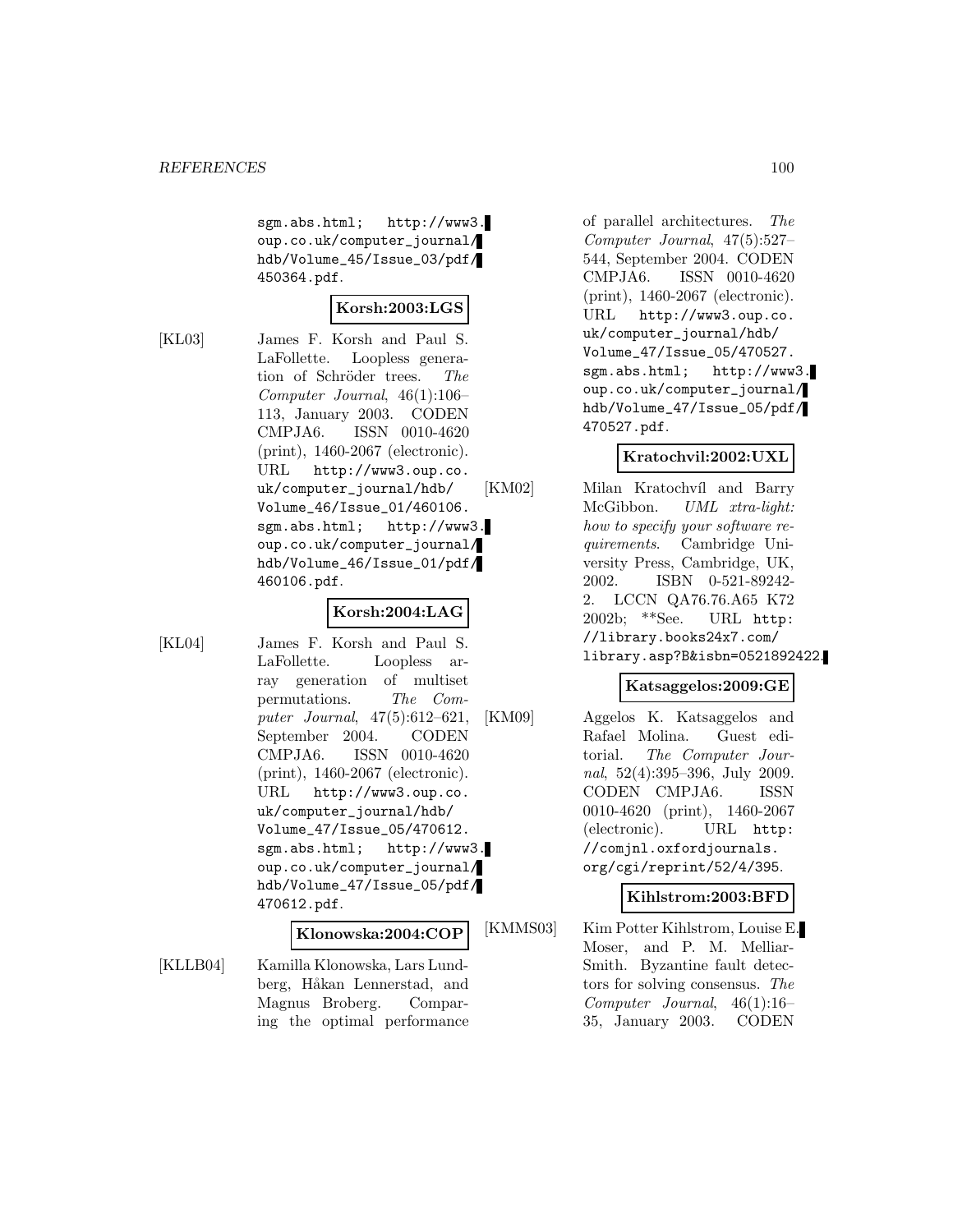CMPJA6. ISSN 0010-4620 (print), 1460-2067 (electronic). URL http://www3.oup.co. uk/computer\_journal/hdb/ Volume\_46/Issue\_01/460016. sgm.abs.html; http://www3. oup.co.uk/computer\_journal/ hdb/Volume\_46/Issue\_01/pdf/ 460016.pdf.

## **Kocak:2006:HNP**

[Koc06] Taskin Kocak. A hybrid network processor with support for high-speed execution of CPN and upper layer IP protocols. The Computer Journal, 49(2):190–200, March 2006. CODEN CMPJA6. ISSN 0010-4620 (print), 1460- 2067 (electronic). URL http: //comjnl.oxfordjournals. org/cgi/content/abstract/ 49/2/190; http://comjnl. oxfordjournals.org/cgi/content/ full/49/2/190; http:// comjnl.oxfordjournals.org/ cgi/reprint/49/2/190.

### **Kone:2001:LAT**

[Kon01] Ousmane Koné. A local approach to the testing of real-time systems. The Computer Journal, 44(5):435– 447, ???? 2001. CODEN CMPJA6. ISSN 0010-4620 (print), 1460-2067 (electronic). URL http://www3.oup.co. uk/computer\_journal/hdb/ Volume\_44/Issue\_05/440435. sgm.abs.html; http://www3. oup.co.uk/computer\_journal/ hdb/Volume\_44/Issue\_05/pdf/ 440435.pdf.

## **Koriem:2000:FPN**

[Kor00] Samir M. Koriem. A fuzzy Petri net tool for modeling and verification of knowledgebased systems. The Computer Journal, 43(3):206–223, ???? 2000. CODEN CM-PJA6. ISSN 0010-4620 (print), 1460-2067 (electronic). URL http://www3.oup.co. uk/computer\_journal/hdb/ Volume\_43/Issue\_03/430206. sgm.abs.html; http://www3. oup.co.uk/computer\_journal/ hdb/Volume\_43/Issue\_03/pdf/ 430206.pdf.

### **Korsh:2005:GAT**

[Kor05] James F. Korsh. Generating  $T$ -ary trees in linked representation. The Computer Journal, 48(4):488–497, July 2005. CODEN CMPJA6. ISSN 0010-4620 (print), 1460- 2067 (electronic). URL http: //comjnl.oxfordjournals. org/cgi/content/abstract/ 48/4/488; http://comjnl. oxfordjournals.org/cgi/reprint/ 48/4/488.

### **Koriem:2006:DAE**

[Kor06a] Samir M. Koriem. Development, analysis and evaluation of performance models for mobile multi-agent networks. The Computer Journal, 49(6):685–709, November 2006. CODEN CMPJA6. ISSN 0010-4620 (print), 1460- 2067 (electronic). URL http: //comjnl.oxfordjournals. org/cgi/content/abstract/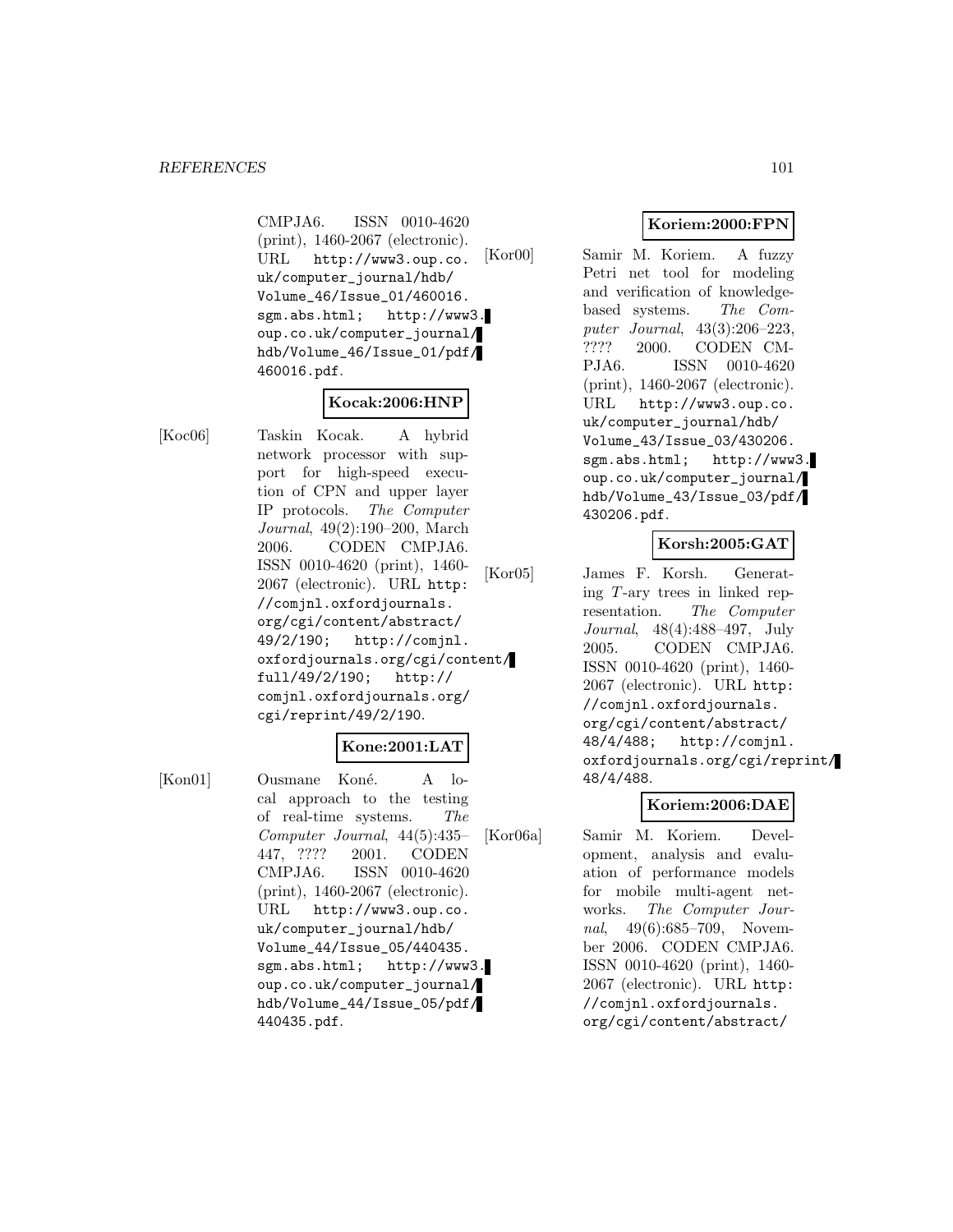49/6/685; http://comjnl. oxfordjournals.org/cgi/content/ full/49/6/685; http:// comjnl.oxfordjournals.org/ cgi/reprint/49/6/685.

#### **Korsh:2006:SAA**

[Kor06b] James F. Korsh. Skarbek's algorithm for  $t$ -ary trees. The Computer Journal, 49(3):351–357, May 2006. CODEN CMPJA6. ISSN 0010-4620 (print), 1460-2067 (electronic). URL http: //comjnl.oxfordjournals. org/cgi/content/abstract/ 49/3/351; http://comjnl. oxfordjournals.org/cgi/content/ full/49/3/351; http:// comjnl.oxfordjournals.org/ cgi/reprint/49/3/351.

## **Kovac:2003:CAG**

[Kov03] Caroline Kovac. Computing in the age of the genome. The Computer Journal, 46(6):593– 597, November 2003. CODEN CMPJA6. ISSN 0010-4620 (print), 1460-2067 (electronic). URL http://www3.oup.co. uk/computer\_journal/hdb/ Volume\_46/Issue\_06/460593. sgm.abs.html; http://www3. oup.co.uk/computer\_journal/ hdb/Volume\_46/Issue\_06/pdf/ 460593.pdf.

#### **Kozatchok:2002:UTM**

[KP02] Irina Kozatchok and Samuel Pierre. User tracking and mobility management algorithm for wireless networks. The Computer Journal, 45(5):525–

539, ???? 2002. CODEN CMPJA6. ISSN 0010-4620 (print), 1460-2067 (electronic). URL http://www3.oup.co. uk/computer\_journal/hdb/ Volume\_45/Issue\_05/450525. sgm.abs.html; http://www3. oup.co.uk/computer\_journal/ hdb/Volume\_45/Issue\_05/pdf/ 450525.pdf.

#### **Koloniari:2004:FXB**

[KP04] Georgia Koloniari and Evaggelia Pitoura. Filters for XMLbased service discovery in pervasive computing. The Computer Journal, 47(4):461– 474, July 2004. CODEN CMPJA6. ISSN 0010-4620 (print), 1460-2067 (electronic). URL http://www3.oup.co. uk/computer\_journal/hdb/ Volume\_47/Issue\_04/470461. sgm.abs.html; http://www3. oup.co.uk/computer\_journal/ hdb/Volume\_47/Issue\_04/pdf/ 470461.pdf.

#### **Kamareddine:2002:PTS**

[KR02] Fairouz Kamareddine and Alejandro Ríos. Pure type systems with de Bruijn indices. The Computer Journal, 45(2): 187–201, ???? 2002. CODEN CMPJA6. ISSN 0010-4620 (print), 1460-2067 (electronic). URL http://www3.oup.co. uk/computer\_journal/hdb/ Volume\_45/Issue\_02/450187. sgm.abs.html; http://www3. oup.co.uk/computer\_journal/ hdb/Volume\_45/Issue\_02/pdf/ 450187.pdf.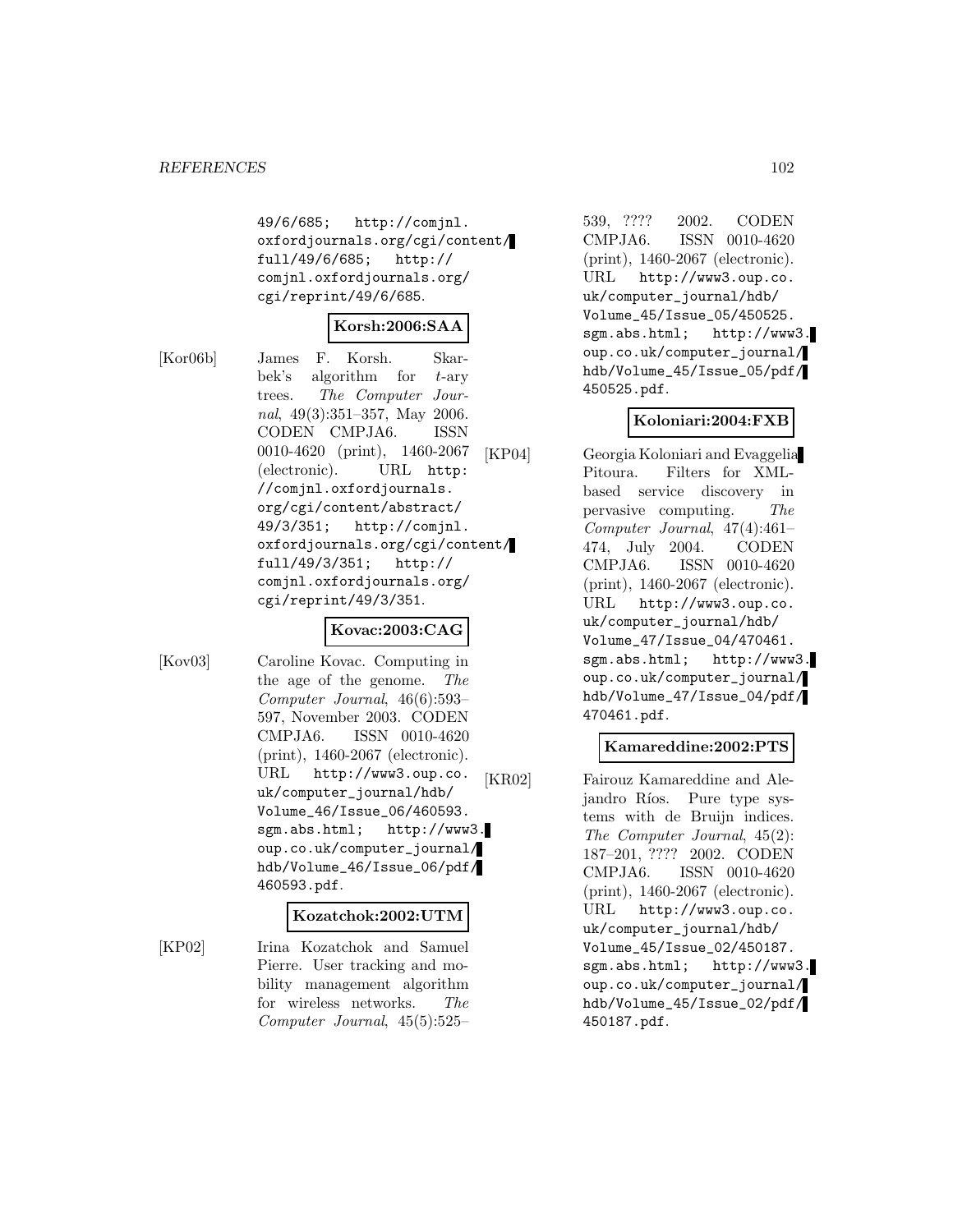### **Kurki-Suonio:2005:PTR**

[KS05] Reino Kurki-Suonio. A practical theory of reactive systems: incremental modeling of dynamic behaviors. Texts in theoretical computer science: an EATCS series. Springer-Verlag, Berlin, Germany / Heidelberg, Germany / London, UK / etc., 2005. ISBN 3-540- 23342-3 (hardcover).  $xxi + 418$ pp. LCCN QA76.76.D47 K87 2005. URL http://www.loc. gov/catdir/enhancements/ fy0663/2005920137-d.html; http://www.loc.gov/catdir/ enhancements/fy0818/200592013 $\frac{11}{32}$ b.html; http://www.loc. gov/catdir/enhancements/ fy0818/2005920137-t.html.

#### **Kuznetsov:2005:SI**

[Kuz05] Nikolaj A. Kuznetsov. The science of infocommunications. The Computer Journal, 48(4):460–465, July 2005. CODEN CMPJA6. ISSN 0010-4620 (print), 1460-2067 (electronic). URL http: //comjnl.oxfordjournals. org/cgi/content/abstract/ 48/4/460; http://comjnl. oxfordjournals.org/cgi/reprint/ 48/4/460.

### **Klein:2003:PHD**

[KW03] S. T. Klein and Y. Wiseman. Parallel Huffman decoding with applications to JPEG files. The Computer Journal, 46(5):487– 497, September 2003. CODEN CMPJA6. ISSN 0010-4620 (print), 1460-2067 (electronic).

URL http://www3.oup.co. uk/computer\_journal/hdb/ Volume\_46/Issue\_05/460487. sgm.abs.html; http://www3. oup.co.uk/computer\_journal/ hdb/Volume\_46/Issue\_05/pdf/ 460487.pdf. This is an extended version of a paper that appeared earlier in Klein, S. T. and Wiseman, Y. (2000) Proc. Data Compression Conf. DCC'00, Snowbird, Utah, pp. 383–392. IEEE Computer Society Press, Los Alamitos, CA.

## **Kuo:2008:ACC**

Yu-Chen Kuo and Po-Yao Wu. The availability of complemental k-coteries. The Computer Journal, 51(6): 677–687, November 2008. CODEN CMPJA6. ISSN 0010-4620 (print), 1460-2067 (electronic). URL http: //comjnl.oxfordjournals. org/cgi/content/abstract/ 51/6/677; http://comjnl. oxfordjournals.org/cgi/content/ full/51/6/677; http:// comjnl.oxfordjournals.org/ cgi/reprint/51/6/677.

# **Lamb:2004:BRB**

[Lam04] Luís C. Lamb. Book review: Logics for Emerging Applications of Databases, edited by J. Chomicki and R. van der Meyden and G. Saake. The Computer Journal, 47(4):505– 506, July 2004. CODEN CMPJA6. ISSN 0010-4620 (print), 1460-2067 (electronic). URL http://www3.oup.co.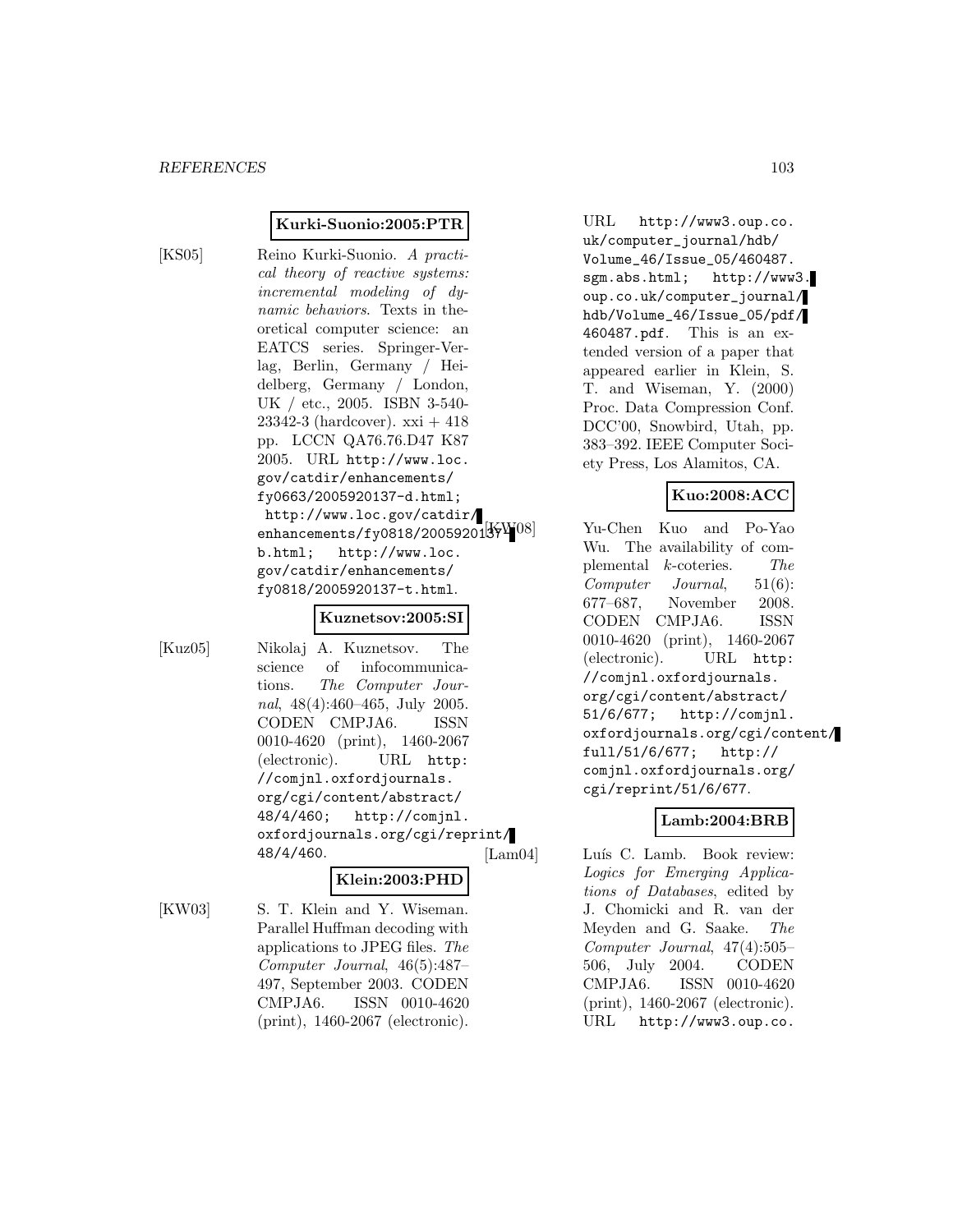uk/computer\_journal/free\_ pdf/470505a.pdf; http:/ /www3.oup.co.uk/computer\_ journal/hdb/Volume\_47/Issue\_ 04/470505a.sgm.abs.html.

## **Land:2003:BR**

[Lan03] Frank Land. Book review. The Computer Journal, 46(5): 526, September 2003. CODEN CMPJA6. ISSN 0010-4620 (print), 1460-2067 (electronic). URL http://www3.oup.co. uk/computer\_journal/hdb/ Volume\_46/Issue\_05/460526. sgm.abs.html; http://www3. oup.co.uk/computer\_journal/ hdb/Volume\_46/Issue\_05/pdf/ 460526.pdf.

### **Lano:2005:ASD**

[Lan05] K. Lano. Advanced systems design with Java, UML, and MDA. Elsevier Butterworth-Heinemann, Amsterdam, The Netherlands, 2005. ISBN 0- 7506-6496-7. viii + 378 pp. LCCN QA76.76.D47 L37 2005; QA76.76.D47 L375 2005.

## **Land:2006:LIM**

[Lan06] Frank Land. Leo II and the Model T Ford. The Computer Journal, 49(6): 650–656, November 2006. CODEN CMPJA6. ISSN 0010-4620 (print), 1460-2067 (electronic). URL http: //comjnl.oxfordjournals. org/cgi/content/abstract/ 49/6/650; http://comjnl. oxfordjournals.org/cgi/content/ full/49/6/650; http://

comjnl.oxfordjournals.org/ cgi/reprint/49/6/650.

## **Lavington:2009:ADS**

[Lav09] Simon Lavington. An appreciation of Dina St Johnston (1930– 2007) founder of the UK's first software house. The Computer Journal, 52(3):378–387, May 2009. CODEN CMPJA6. ISSN 0010-4620 (print), 1460- 2067 (electronic). URL http: //comjnl.oxfordjournals. org/cgi/content/abstract/ 52/3/378; http://comjnl. oxfordjournals.org/cgi/content/ full/52/3/378; http:// comjnl.oxfordjournals.org/ cgi/reprint/52/3/378.

## **Losada:2001:LMI**

[LB01] David E. Losada and Alvaro Barreiro. A logical model for information retrieval based on propositional logic and belief revision. The Computer Journal, 44(5):410– 424, ???? 2001. CODEN CMPJA6. ISSN 0010-4620 (print), 1460-2067 (electronic). URL http://www3.oup.co. uk/computer\_journal/hdb/ Volume\_44/Issue\_05/440410. sgm.abs.html; http://www3. oup.co.uk/computer\_journal/ hdb/Volume\_44/Issue\_05/pdf/ 440410.pdf.

### **Levene:2007:CTO**

[LBI07] Mark Levene and Judit Bar-Ilan. Comparing typical opening move choices made by humans and chess engines.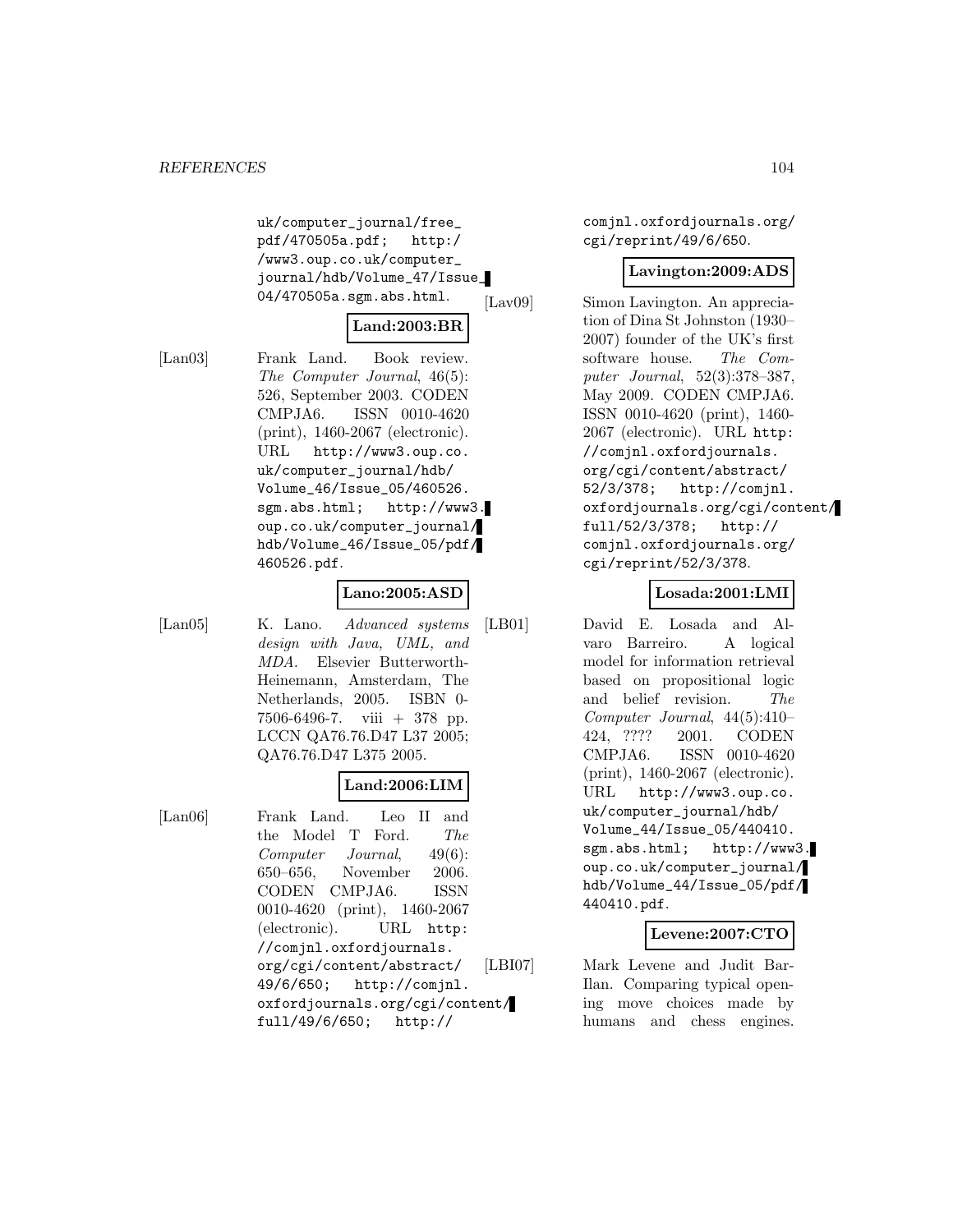The Computer Journal, 50 (5):567–573, September 2007. CODEN CMPJA6. ISSN 0010-4620 (print), 1460-2067 (electronic). URL http: //comjnl.oxfordjournals. org/cgi/content/abstract/ 50/5/567; http://comjnl. oxfordjournals.org/cgi/content/ full/50/5/567; http:// comjnl.oxfordjournals.org/ cgi/reprint/50/5/567.

## **Laufer:2000:SSC**

[LBR00] Konstantin Läufer, Gerald Baumgartner, and Vincent F. Russo. Safe structural conformance for Java. The Computer Journal, 43(6):469– 481, ???? 2000. CODEN CMPJA6. ISSN 0010-4620 (print), 1460-2067 (electronic). URL http://www3.oup.co. uk/computer\_journal/hdb/ Volume\_43/Issue\_06/430469. sgm.abs.html; http://www3. oup.co.uk/computer\_journal/ hdb/Volume\_43/Issue\_06/pdf/ 430469.pdf.

# **Li:2007:CDW**

[LC07] Der-Chiang Li and Fengming M. Chang. An in–out combined dynamic weighted round-robin method for network load balancing. The Computer Journal, 50(5): 555–566, September 2007. CODEN CMPJA6. ISSN 0010-4620 (print), 1460-2067 (electronic). URL http: //comjnl.oxfordjournals. org/cgi/content/abstract/

50/5/555; http://comjnl. oxfordjournals.org/cgi/content/ full/50/5/555; http:// comjnl.oxfordjournals.org/ cgi/reprint/50/5/555.

# **Lee:2004:RBS**

Byung Suk Lee, Li Chen, Jeff Buzas, and Vinod Kannoth. Regression-based selftuning modeling of smooth user-defined function costs for an object-relational database management system query optimizer. The Computer Journal, 47(6):673–693, November 2004. CODEN CM-PJA6. ISSN 0010-4620 (print), 1460-2067 (electronic). URL http://www3.oup.co. uk/computer\_journal/hdb/ Volume\_47/Issue\_06/470673. sgm.abs.html; http://www3. oup.co.uk/computer\_journal/ hdb/Volume\_47/Issue\_06/pdf/ 470673.pdf.

# **Lacks:2009:DED**

[LCK09] Daniel Lacks, Mainak Chatterjee, and Taskin Kocak. Design and evaluation of a distributed clustering algorithm for mobile ad hoc networks. The Computer Journal, 52(6):656–670, August 2009. CODEN CMPJA6. ISSN 0010-4620 (print), 1460- 2067 (electronic). URL http: //comjnl.oxfordjournals. org/cgi/content/abstract/ 52/6/656; http://comjnl. oxfordjournals.org/cgi/reprint/ 52/6/656.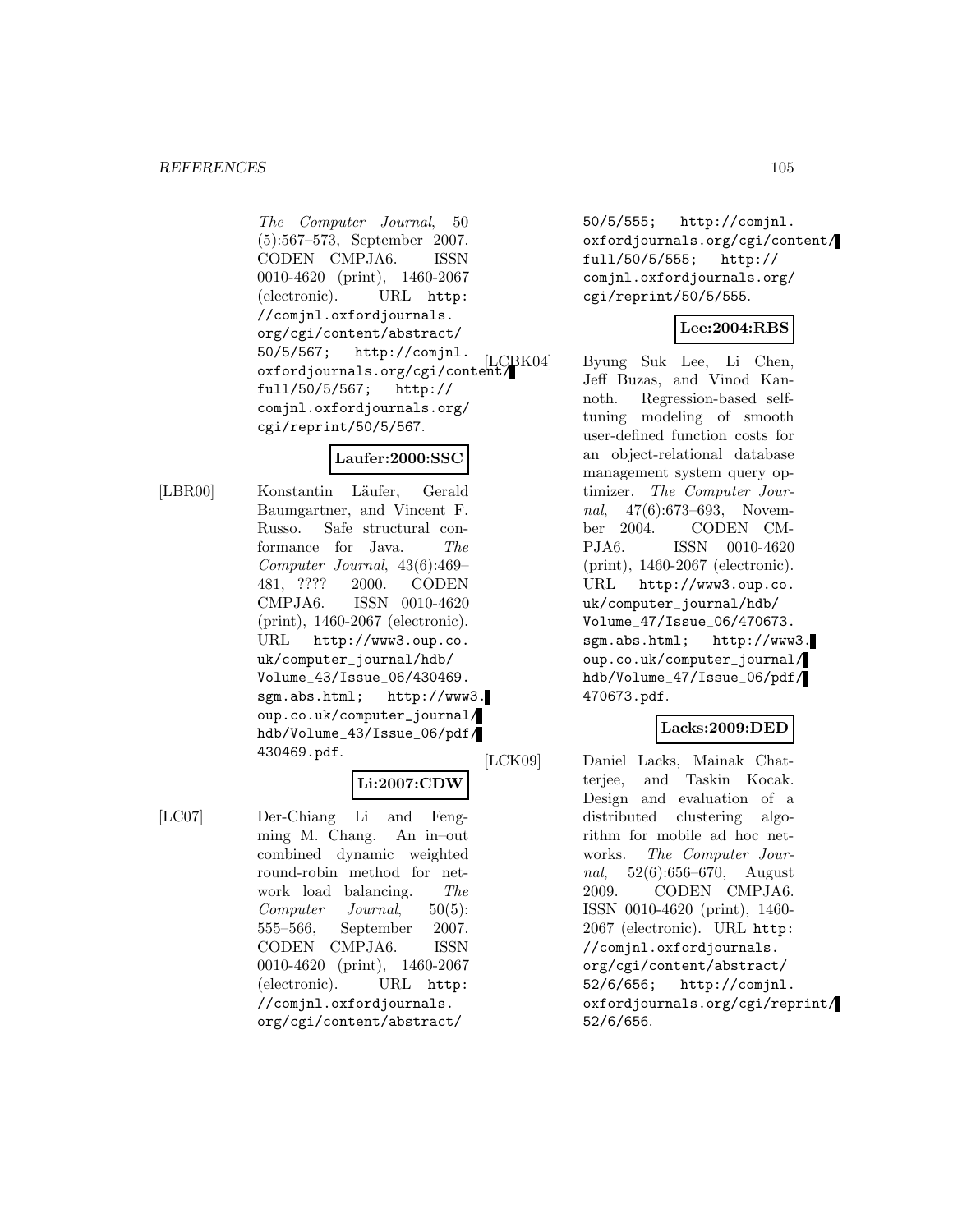# **Lau:2001:AMP**

[LCT01] F. C. M. Lau, P. K. W. Cheng, and S. S. H. Tse. An algorithm for the 2-median problem on two-dimensional meshes. The Computer Journal, 44(2):101– 108, ???? 2001. CODEN CMPJA6. ISSN 0010-4620 (print), 1460-2067 (electronic). URL http://www3.oup.co. uk/computer\_journal/hdb/ Volume\_44/Issue\_02/440101. sgm.abs.html; http://www3. oup.co.uk/computer\_journal/ hdb/Volume\_44/Issue\_02/pdf/ 440101.pdf.

### **Luck:2001:CFA**

[Ld01] Michael Luck and Mark d'Inverno. A conceptual framework for agent definition and development. The Computer Journal, 44(1):1–20, ???? 2001. CODEN CMPJA6. ISSN 0010-4620 (print), 1460-2067 (electronic). URL http://www3.oup.co. uk/computer\_journal/hdb/ Volume\_44/Issue\_01/440001. sgm.abs.html; http://www3. oup.co.uk/computer\_journal/ hdb/Volume\_44/Issue\_01/pdf/ 440001.pdf.

#### **Lent:2006:DMT**

[Len06] Ricardo Lent. Design of a MANET testbed management system. The Computer Journal, 49(2):171–179, March 2006. CODEN CMPJA6. ISSN 0010-4620 (print), 1460- 2067 (electronic). URL http: //comjnl.oxfordjournals. org/cgi/content/abstract/

49/2/171; http://comjnl. oxfordjournals.org/cgi/content/ full/49/2/171; http:// comjnl.oxfordjournals.org/ cgi/reprint/49/2/171.

#### **Leonardi:2003:BR**

[Leo03] Emilio Leonardi. Book review. The Computer Journal, 46(3):334, May 2003. CODEN CMPJA6. ISSN 0010-4620 (print), 1460-2067 (electronic). URL http://www3.oup.co. uk/computer\_journal/hdb/ Volume\_46/Issue\_03/460334. sgm.abs.html; http://www3. oup.co.uk/computer\_journal/ hdb/Volume\_46/Issue\_03/pdf/ 460334.pdf.

### **Levin:2005:ATB**

[Lev05] Leonid A. Levin. Aperiodic tilings: Breaking translational symmetry. The Computer Journal, 48(6): 642–645, November 2005. CODEN CMPJA6. ISSN 0010-4620 (print), 1460-2067 (electronic). URL http: //comjnl.oxfordjournals. org/cgi/content/abstract/ 48/6/642; http://comjnl. oxfordjournals.org/cgi/content/ full/48/6/642; http:// comjnl.oxfordjournals.org/ cgi/content/full/bxh124/ DC1; http://comjnl.oxfordjournals. org/cgi/reprint/48/6/642.

#### **Levene:2006:ISE**

[Lev06a] M. (Mark) Levene. An introduction to search engines and Web navigation. Addison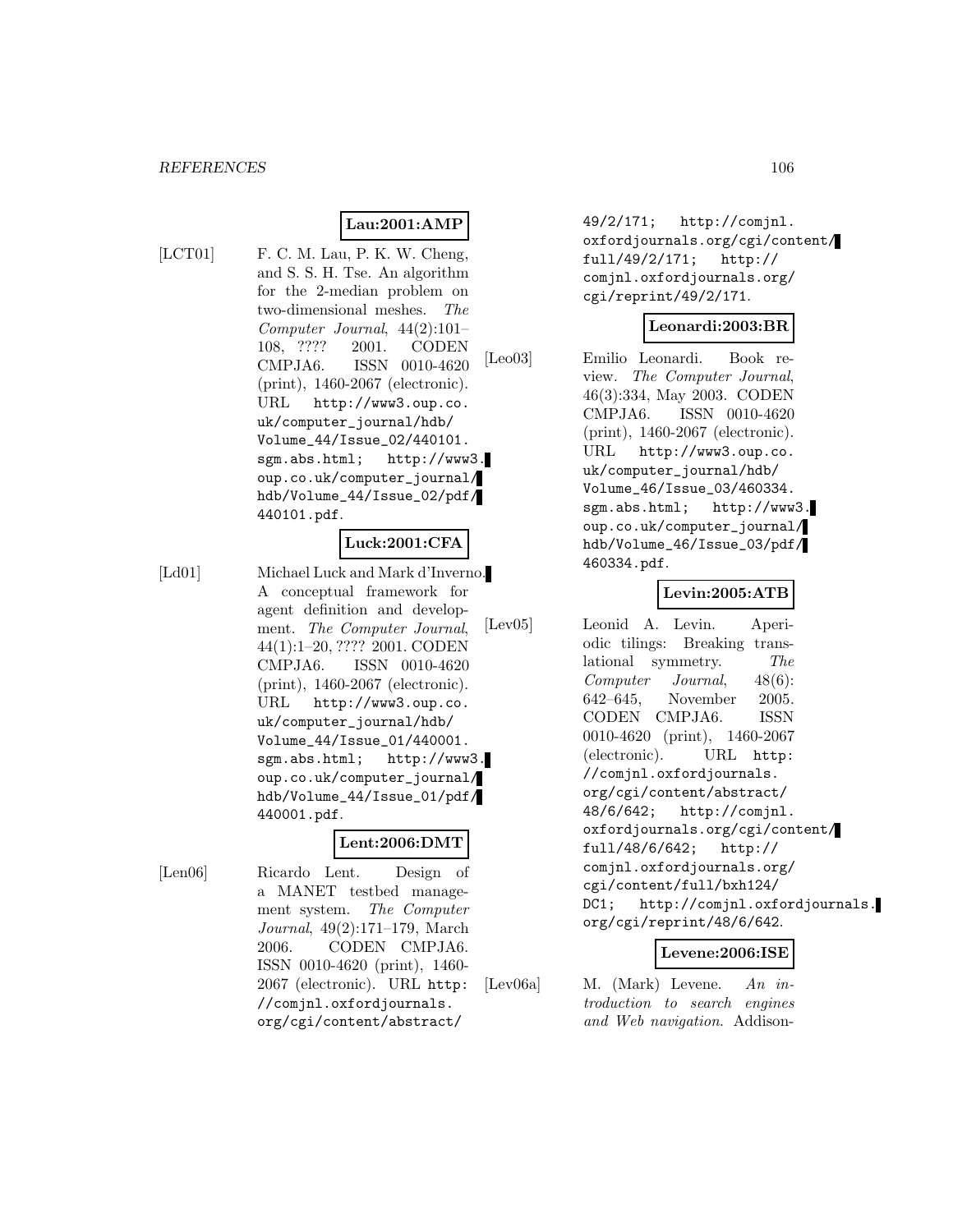Wesley, Reading, MA, USA, 2006. ISBN 0-321-30677-5 (paperback).  $xxvi + 365$  pp. LCCN TK5105.884 .L48 2006.

### **Levene:2006:BRS**

[Lev06b] Mark Levene. Book review: A. Spink and B. J. Jansen, Web Search: Public Searching of the Web. Information Science & Knowledge Management, Vol. 6. Kluwer Academic Publishers (2004). ISBN 1-4020-2268-9. 100. 199 pp. Hardcover. The Computer Journal, 49(1):128–129, January 2006. CODEN CMPJA6. ISSN 0010-4620 (print), 1460- 2067 (electronic). URL http: //comjnl.oxfordjournals. org/cgi/content/full/49/ 1/128; http://comjnl.oxfordjournals. org/cgi/reprint/49/1/128.

## **Levene:2007:AIG**

[Lev07] Mark Levene. Artificial intelligence for games. series in interactive 3D technology. The Computer Journal, 50(3):371, May 2007. CODEN CMPJA6. ISSN 0010-4620 (print), 1460- 2067 (electronic). URL http: //comjnl.oxfordjournals. org/cgi/content/full/50/ 3/371; http://comjnl.oxfordjournals. org/cgi/reprint/50/3/371.

### **Lano:2000:SCF**

[LFB00] K. Lano, R. France, and J.-M. Bruel. A semantic comparison of fusion and syntropy. The Computer Journal, 43(6): 451–468, ???? 2000. CODEN

CMPJA6. ISSN 0010-4620 (print), 1460-2067 (electronic). URL http://www3.oup.co. uk/computer\_journal/hdb/ Volume\_43/Issue\_06/430451. sgm.abs.html; http://www3. oup.co.uk/computer\_journal/ hdb/Volume\_43/Issue\_06/pdf/ 430451.pdf.

### **Lema:2003:AMO**

- $[LFG<sup>+</sup>03]$  José Antonio Cotelo Lema, Luca Forlizzi, Ralf Hartmut Güting, Enrico Nardelli, and Markus Schneider. Algorithms for moving objects databases. The Computer Journal, 46(6):680–712, November 2003. CODEN CMPJA6. ISSN 0010-4620 (print), 1460-2067 (electronic).
	- URL http://www3.oup.co. uk/computer\_journal/hdb/ Volume\_46/Issue\_06/460680. sgm.abs.html; http://www3. oup.co.uk/computer\_journal/ hdb/Volume\_46/Issue\_06/pdf/ 460680.pdf.

## **Lee:2001:UPC**

[LH01] SangKeun Lee and Chong-Sun Hwang. Unified protocols of concurrency control and recovery in distributed object-based databases. The Computer Journal, 44(3):201– 213, ???? 2001. CODEN CMPJA6. ISSN 0010-4620 (print), 1460-2067 (electronic). URL http://www3.oup.co. uk/computer\_journal/hdb/ Volume\_44/Issue\_03/440201. sgm.abs.html; http://www3.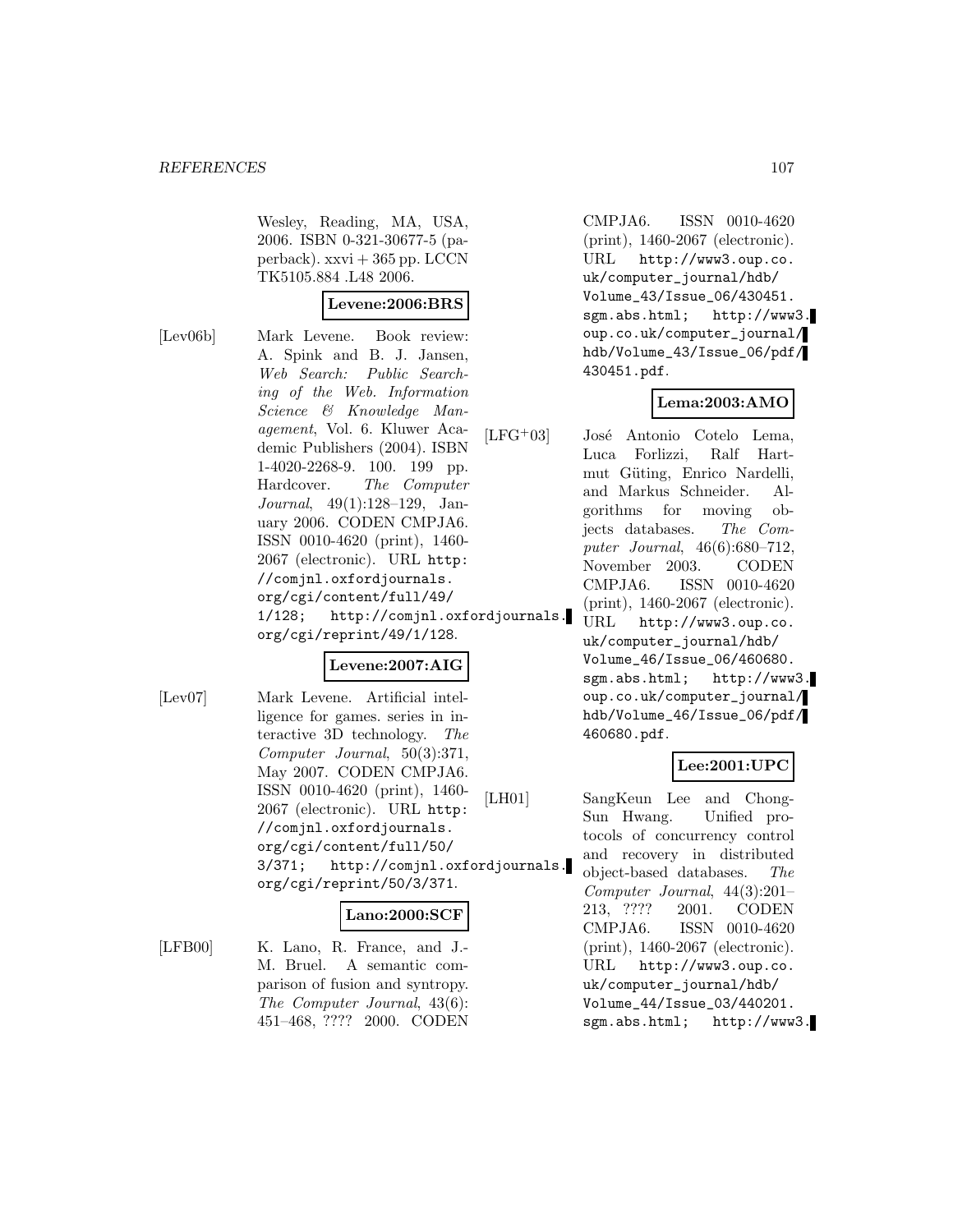oup.co.uk/computer\_journal/ hdb/Volume\_44/Issue\_03/pdf/ 440201.pdf.

#### **Lhoussaine:2004:BRB**

[Lho04] Cdric Lhoussaine. Book review: The Pi-Calculus  $- A$ Theory of Mobile Processes, by D. Sangiorgi and D. Walker. The Computer Journal, 47(3): 396, May 2004. CODEN CMPJA6. ISSN 0010-4620 (print), 1460-2067 (electronic). URL http://www3.oup.co. uk/computer\_journal/free\_ pdf/470396.pdf; http:// www3.oup.co.uk/computer\_ journal/hdb/Volume\_47/Issue\_ 03/470396.sgm.abs.html.

#### **Li:2003:SPP**

[Li03] Keqin Li. Speed-up of parallel processing of divisible loads on k-dimensional meshes and tori. The Computer Journal, 46(6):625–631, November 2003. CODEN CMPJA6. ISSN 0010-4620 (print), 1460-2067 (electronic). URL http://www3.oup.co. uk/computer\_journal/hdb/ Volume\_46/Issue\_06/460625. sgm.abs.html; http://www3. oup.co.uk/computer\_journal/ hdb/Volume\_46/Issue\_06/pdf/ 460625.pdf.

### **Li:2007:RCI**

[Li07] Wei Li. R-calculus: An inference system for belief revision. The Computer Journal, 50(4):378–390, July 2007. CODEN CMPJA6. ISSN

0010-4620 (print), 1460-2067 (electronic). URL http: //comjnl.oxfordjournals. org/cgi/content/abstract/ 50/4/378; http://comjnl. oxfordjournals.org/cgi/content/ full/50/4/378; http:// comjnl.oxfordjournals.org/ cgi/reprint/50/4/378.

## **Li:2008:ACP**

[Li08] Keqin Li. Average-case performance analysis of online non-clairvoyant scheduling of parallel tasks with precedence constraints. The Computer Journal, 51(2):216–226, March 2008. CODEN CMPJA6. ISSN 0010-4620 (print), 1460- 2067 (electronic). URL http: //comjnl.oxfordjournals. org/cgi/content/abstract/ 51/2/216; http://comjnl. oxfordjournals.org/cgi/content/ full/51/2/216; http:// comjnl.oxfordjournals.org/ cgi/reprint/51/2/216.

### **Limb:2002:BR**

[Lim02] Rowan Limb. Book review. The Computer Journal, 45(3): 373–374, ???? 2002. CODEN CMPJA6. ISSN 0010-4620 (print), 1460-2067 (electronic). URL http://www3.oup.co. uk/computer\_journal/hdb/ Volume\_45/Issue\_03/450373b. sgm.abs.html; http://www3. oup.co.uk/computer\_journal/ hdb/Volume\_45/Issue\_03/pdf/ 450364.pdf.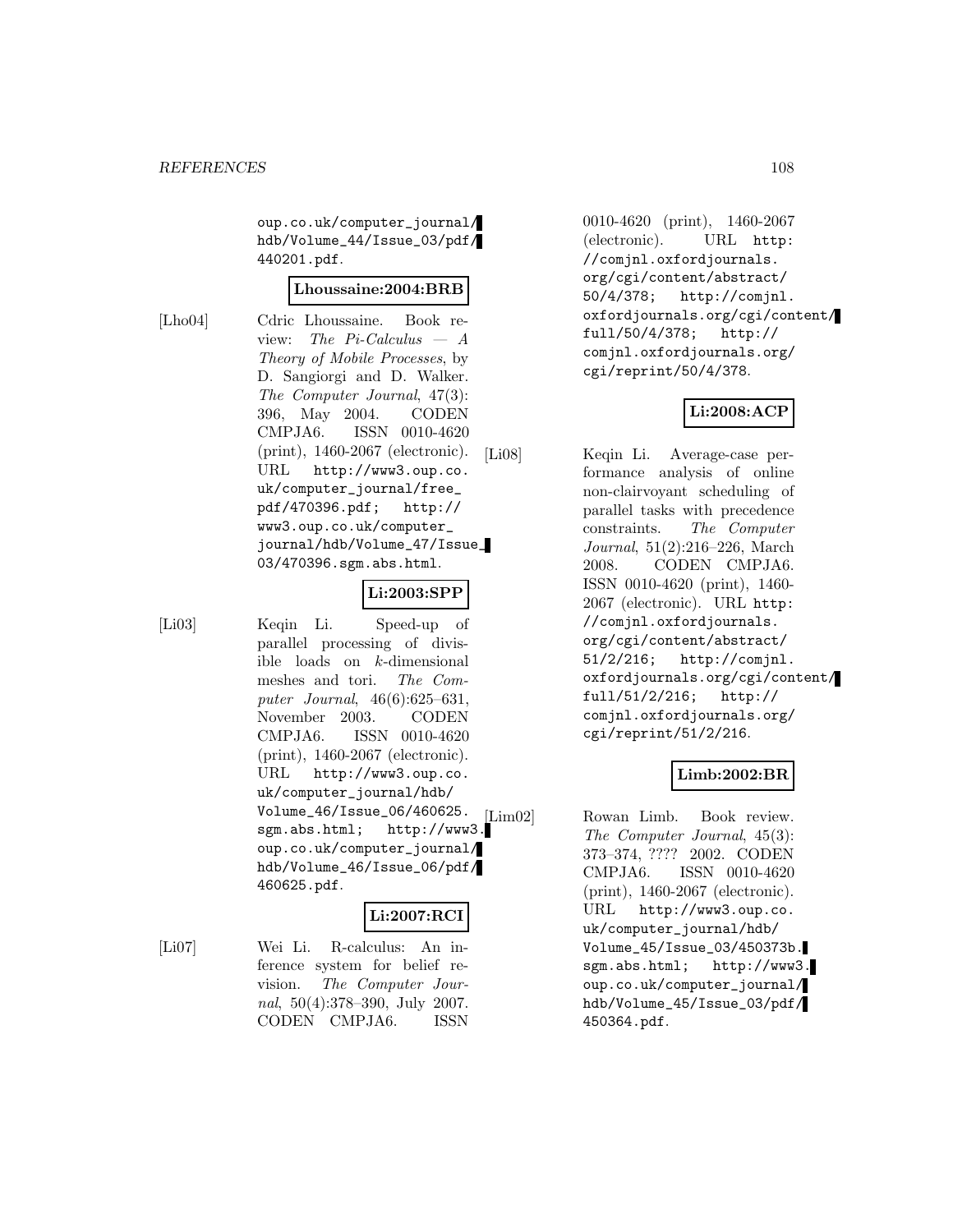#### *REFERENCES* 109

## **Lioy:2003:BRa**

[Lio03a] Antonio Lioy. Book review. The Computer Journal, 46(2):223– 224, February 2003. CODEN CMPJA6. ISSN 0010-4620 (print), 1460-2067 (electronic). URL http://www3.oup.co. uk/computer\_journal/hdb/ Volume\_46/Issue\_02/460223a. sgm.abs.html; http://www3. oup.co.uk/computer\_journal/ hdb/Volume\_46/Issue\_02/pdf/ 460223a.pdf.

#### **Lioy:2003:BRb**

[Lio03b] Antonio Lioy. Book review. The Computer Journal, 46(5): 524, September 2003. CODEN CMPJA6. ISSN 0010-4620 (print), 1460-2067 (electronic). URL http://www3.oup.co. uk/computer\_journal/hdb/ Volume\_46/Issue\_05/460524. sgm.abs.html; http://www3. oup.co.uk/computer\_journal/ hdb/Volume\_46/Issue\_05/pdf/ 460524.pdf.

### **Lai:2001:PED**

[LIPP01] C.-H. Lai, C. S. Ierotheou, C. J. Palansuriya, and K. A. Pericleous. Performance evaluation of a distributed algorithm for an inverse heat conduction problem. The Computer Journal, 44(3):214– 220, ???? 2001. CODEN CMPJA6. ISSN 0010-4620 (print), 1460-2067 (electronic). URL http://www3.oup.co. uk/computer\_journal/hdb/ Volume\_44/Issue\_03/440214. sgm.abs.html; http://www3.LLH00

oup.co.uk/computer\_journal/ hdb/Volume\_44/Issue\_03/pdf/ 440214.pdf.

## **Lopez:2009:IWS**

[LKCK09] Tomás Sánchez López, Daeyoung Kim, Gonzalo Huerta Canepa, and Koudjo Koumadi. Integrating wireless sensors and RFID tags into energyefficient and dynamic context networks. The Computer Journal, 52(2):240–267, March 2009. CODEN CMPJA6. ISSN 0010-4620 (print), 1460- 2067 (electronic). URL http: //comjnl.oxfordjournals. org/cgi/content/abstract/ 52/2/240; http://comjnl. oxfordjournals.org/cgi/content/ full/52/2/240; http:// comjnl.oxfordjournals.org/ cgi/reprint/52/2/240.

## **Liu:2007:SOA**

[LL07] Tzong-Jye Liu and Chia-Lin Lee. State-optimal alternator for uniform synchronous rings. The Computer Journal, 50(3):341–347, May 2007. CODEN CMPJA6. ISSN 0010-4620 (print), 1460-2067 (electronic). URL http: //comjnl.oxfordjournals. org/cgi/content/abstract/ 50/3/341; http://comjnl. oxfordjournals.org/cgi/content/ full/50/3/341; http:// comjnl.oxfordjournals.org/ cgi/reprint/50/3/341.

#### **Liu:2000:CVD**

Duen-Ren Liu, Chen-Hsien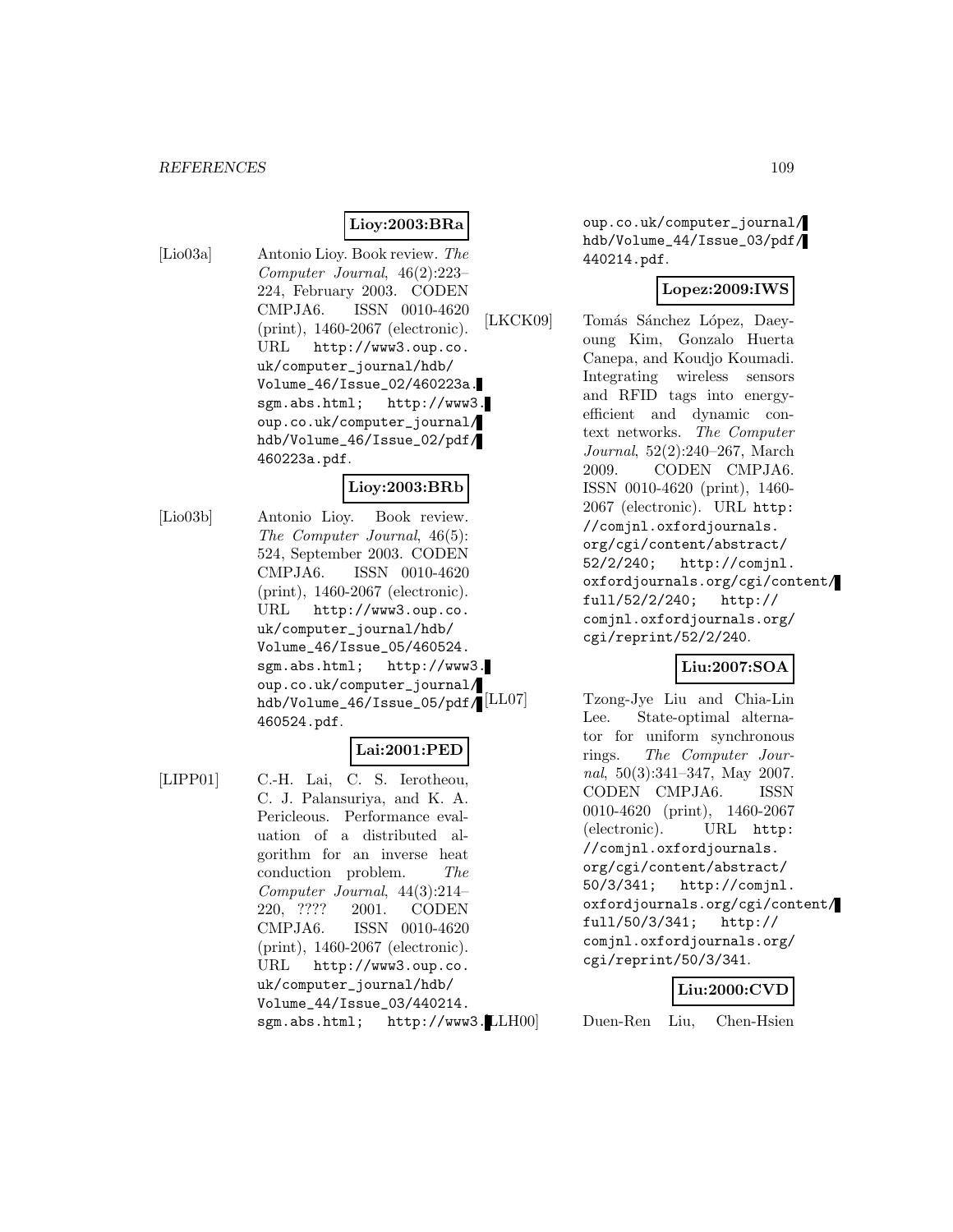Lin, and Jing-Jang Hwang. Classifying video documents by hierarchical structure of video contents. The Computer Journal, 43(5):396–410, ???? 2000. CODEN CM-PJA6. ISSN 0010-4620 (print), 1460-2067 (electronic). URL http://www3.oup.co. uk/computer\_journal/hdb/ Volume\_43/Issue\_05/430396. sgm.abs.html; http://www3. oup.co.uk/computer\_journal/ hdb/Volume\_43/Issue\_05/pdf/ 430396.pdf.

## **Lee:2007:HSL**

[LLL07] Jaesung Lee, Hyuk-Jae Lee, and Chanho Lee. A high-speed link layer architecture for low latency and memory cost reduction. The Computer Journal, 50(5):616–628, September 2007. CODEN CMPJA6. ISSN 0010-4620 (print), 1460- 2067 (electronic). URL http: //comjnl.oxfordjournals. org/cgi/content/abstract/ 50/5/616; http://comjnl. oxfordjournals.org/cgi/content/ full/50/5/616; http:// comjnl.oxfordjournals.org/ cgi/reprint/50/5/616.

## **Lee:2009:PBA**

[LLL09] Jaesung Lee, Hyuk-Jae Lee, and Chanho Lee. A phasebased approach for on-chip bus architecture optimization. The Computer Journal, 52(6):626–645, August 2009. CODEN CMPJA6. ISSN 0010-4620 (print), 14602067 (electronic). URL http: //comjnl.oxfordjournals. org/cgi/content/abstract/ 52/6/626; http://comjnl. oxfordjournals.org/cgi/reprint/ 52/6/626.

### **Lee:2002:CCU**

[LLS02] Victor C. S. Lee, Kwok-Wa Lam, and Sang H. Son. Concurrency control using timestamp ordering in broadcast environments. The Computer Journal, 45(4):410–422, ???? 2002. CODEN CM-PJA6. ISSN 0010-4620 (print), 1460-2067 (electronic). URL http://www3.oup.co. uk/computer\_journal/hdb/ Volume\_45/Issue\_04/450410. sgm.abs.html; http://www3. oup.co.uk/computer\_journal/ hdb/Volume\_45/Issue\_04/pdf/ 450410.pdf.

## **Lam:2005:UHS**

[LLZ05] Kam-Yiu Lam, BiYu Liang, and ChuanLin Zhang. On using handoff statistics and velocity for location management in cellular wireless networks. The Computer Journal, 48(1):84– 100, January 2005. CODEN CMPJA6. ISSN 0010-4620 (print), 1460-2067 (electronic). URL http://www3.oup.co. uk/computer\_journal/hdb/ Volume\_48/Issue\_01/bxh063. sgm.abs.html; http://www3. oup.co.uk/computer\_journal/ hdb/Volume\_48/Issue\_01/pdf/ bxh063.pdf.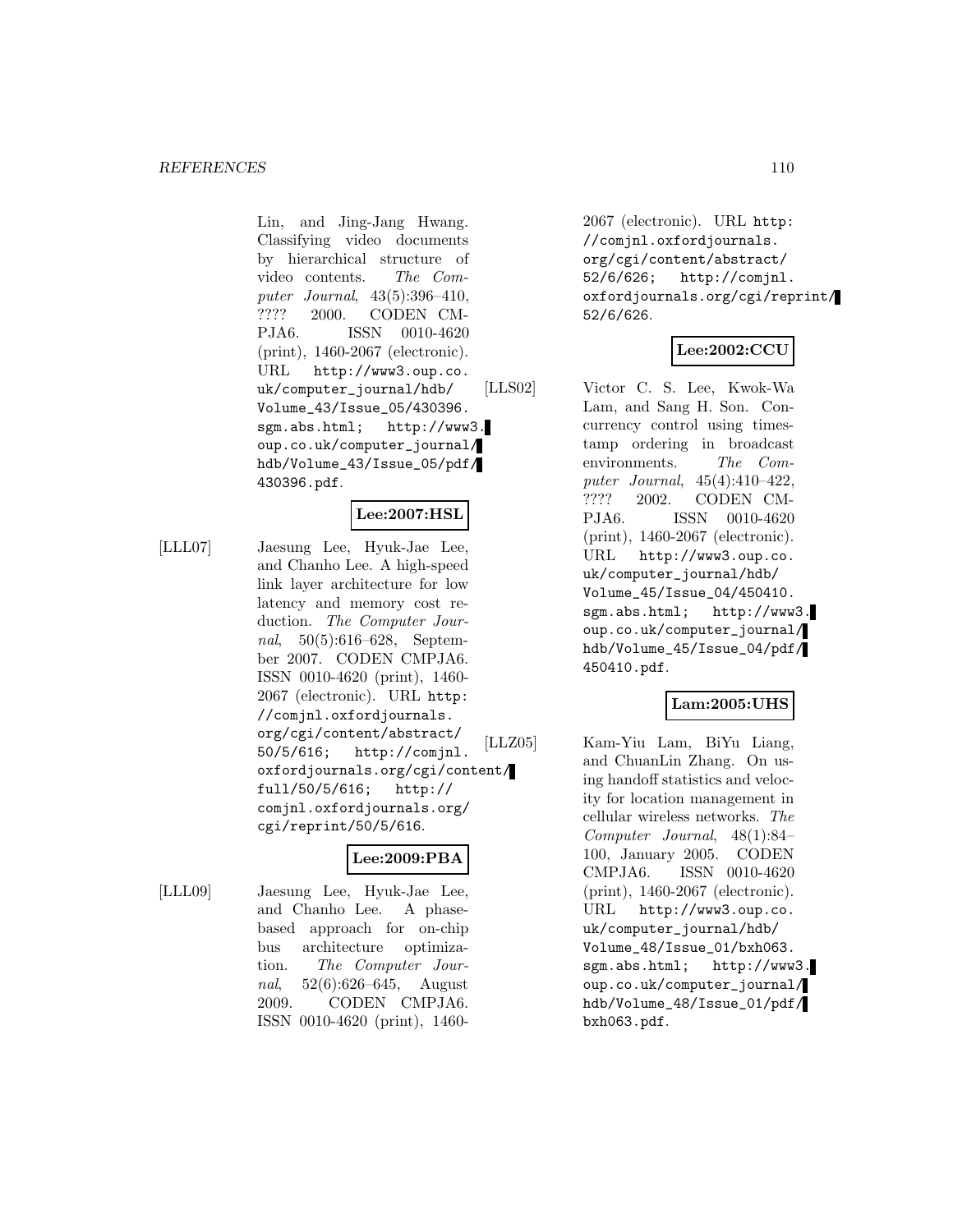## **Luccio:2000:MIR**

[LMOP00] F. Luccio, M. Mahafzah, M. Omari, and L. Pagli. Masked interval routing: a new routing scheme. The Computer Journal, 43(2):121– 129, ???? 2000. CODEN CMPJA6. ISSN 0010-4620 (print), 1460-2067 (electronic). URL http://www3.oup.co. uk/computer\_journal/hdb/ Volume\_43/Issue\_02/430121. sgm.abs.html; http://www3. oup.co.uk/computer\_journal/ hdb/Volume\_43/Issue\_02/pdf/ 430121.pdf.

#### **Lamma:2004:SMF**

[LMR04] Evelina Lamma, Paola Mello, and Fabrizio Riguzzi. A system for measuring function points from an ER-DFD specification. The Computer Journal, 47(3): 358–372, May 2004. CODEN CMPJA6. ISSN 0010-4620 (print), 1460-2067 (electronic).

### **Li:2007:QSR**

[LN07] Sanjiang Li and Bernhard Nebel. Qualitative spatial representation and reasoning: a hierarchical approach. The Computer Journal, 50(4):391–402, July 2007. CODEN CMPJA6. ISSN 0010-4620 (print), 1460- 2067 (electronic). URL http: //comjnl.oxfordjournals. org/cgi/content/abstract/ 50/4/391; http://comjnl. oxfordjournals.org/cgi/content/ full/50/4/391; http:// comjnl.oxfordjournals.org/ cgi/reprint/50/4/391.

## **Lieberherr:2003:ACC**

[LO03] David H. Lorenz Karl Lieberherr and Johan Ovlinger. Aspectual collaborations: Combining modules and aspects. The Computer Journal, 46 (5):542–565, September 2003. CODEN CMPJA6. ISSN 0010-4620 (print), 1460-2067 (electronic). URL http:/ /www3.oup.co.uk/computer\_ journal/hdb/Volume\_46/Issue\_ 05/460542.sgm.abs.html; http://www3.oup.co.uk/computer\_ journal/hdb/Volume\_46/Issue\_ 05/pdf/460542.pdf.

## **Locatelli:2002:BR**

[Loc02] Marco Locatelli. Book review. The Computer Journal, 45(2): 253, ???? 2002. CODEN CMPJA6. ISSN 0010-4620 (print), 1460-2067 (electronic). URL http://www3.oup.co. uk/computer\_journal/hdb/ Volume\_45/Issue\_02/450253. sgm.abs.html; http://www3. oup.co.uk/computer\_journal/ hdb/Volume\_45/Issue\_02/pdf/ 450249.pdf.

#### **Lomonaco:2002:QCG**

[Lom02] Samuel J. Lomonaco, Jr., editor. Quantum computation: a grand mathematical challenge for the Twenty-First Century and the Millennium: American Mathematical Society, Short Course, January 17–18, 2000, Washington, DC, volume 58 of Proceedings of symposia in applied mathematics; AMS short course lecture notes. American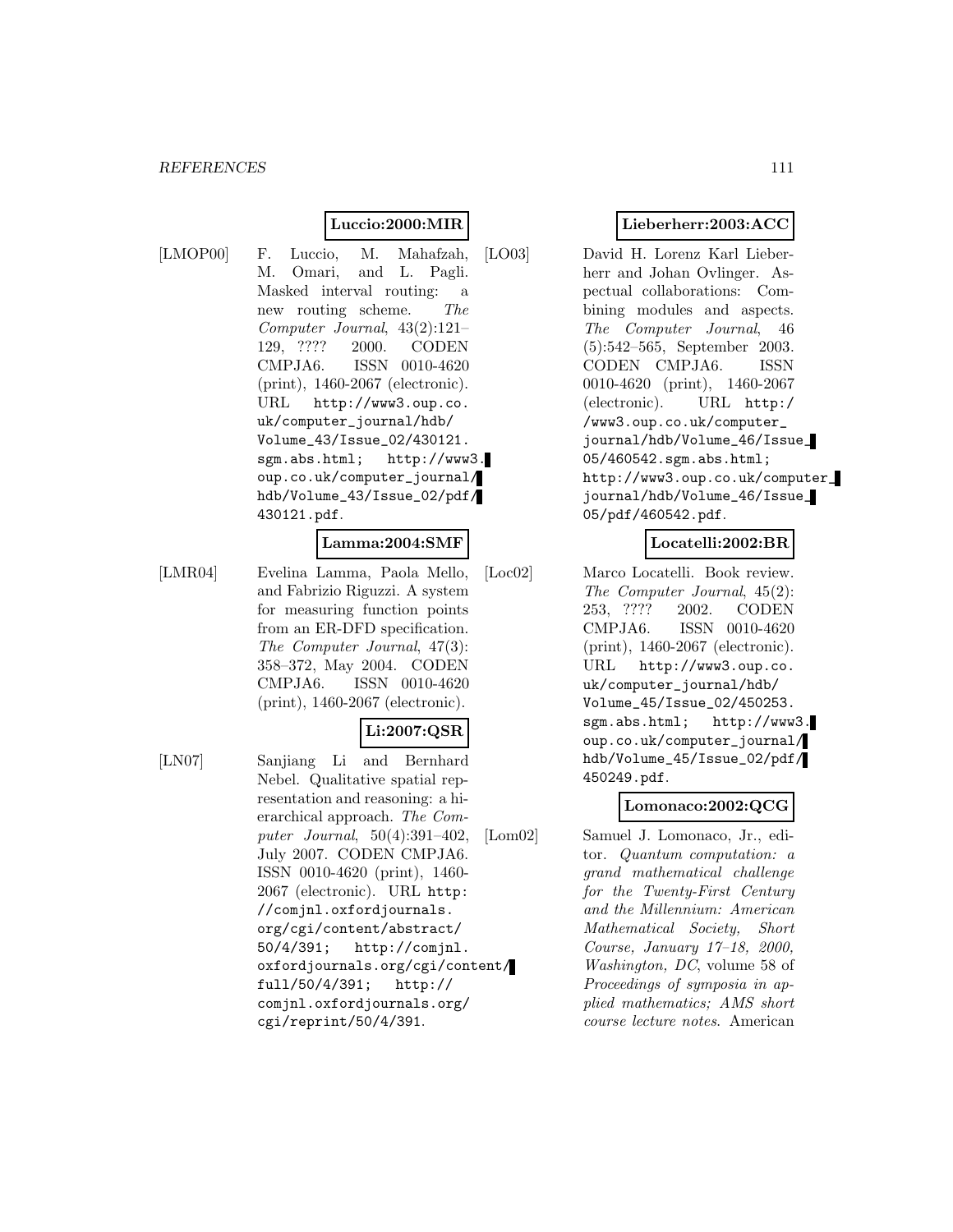Mathematical Society, Providence, RI, USA, 2002. ISBN 0-8218-2084-2. ISSN 0160-7634. xvi + 358 pp. LCCN QA76.889 .A44 2000. URL http://www. loc.gov/catdir/toc/fy034/ 2001055366.html.

## **Lombardo:2003:BR**

[Lom03] Vincenzo Lombardo. Book review. The Computer Journal, 46(1):117–119, January 2003. CODEN CMPJA6. ISSN 0010-4620 (print), 1460-2067 (electronic). URL http:/ /www3.oup.co.uk/computer\_ journal/hdb/Volume\_46/Issue\_ 01/460117b.sgm.abs.html; http://www3.oup.co.uk/computer\_ journal/hdb/Volume\_46/Issue\_ 01/pdf/460117b.pdf.

# **Li:2009:OAF**

[LPC09] Yamin Li, Shietung Peng, and Wanming Chu. Optimal algorithms for finding a trunk on a tree network and its applications. The Computer Journal, 52(2):268–275, March 2009. CODEN CMPJA6. ISSN 0010-4620 (print), 1460- 2067 (electronic). URL http: //comjnl.oxfordjournals. org/cgi/content/abstract/ 52/2/268; http://comjnl. oxfordjournals.org/cgi/content/ full/52/2/268; http:// comjnl.oxfordjournals.org/ cgi/reprint/52/2/268.

#### **Langston:2008:ICM**

[LPS<sup>+</sup>08] Michael A. Langston, Andy D. Perkins, Arnold M. Saxton,

Jon A. Scharff, and Brynn H. Voy. Innovative computational methods for transcriptomic data analysis: a case study in the use of FPT for practical algorithm design and implementation. The Computer Journal, 51(1):26–38, January 2008. CODEN CMPJA6. ISSN 0010-4620 (print), 1460- 2067 (electronic). URL http: //comjnl.oxfordjournals. org/cgi/content/abstract/ 51/1/26; http://comjnl. oxfordjournals.org/cgi/content/ full/51/1/26; http://comjnl. oxfordjournals.org/cgi/reprint/ 51/1/26.

## **Law:2004:PCA**

[LS04] K. L. Eddie Law and Sunny So. Pervasive computing on active networks. The Computer Journal, 47(4):418– 431, July 2004. CODEN CMPJA6. ISSN 0010-4620 (print), 1460-2067 (electronic). URL http://www3.oup.co. uk/computer\_journal/hdb/ Volume\_47/Issue\_04/470418. sgm.abs.html; http://www3. oup.co.uk/computer\_journal/ hdb/Volume\_47/Issue\_04/pdf/ 470418.pdf.

## **Li:2006:DEL**

[LS06] Guohui Li and LihChyun Shu. Design and evaluation of a lowlatency checkpointing scheme for mobile computing systems. The Computer Journal, 49(5):527–540, September 2006. CODEN CMPJA6.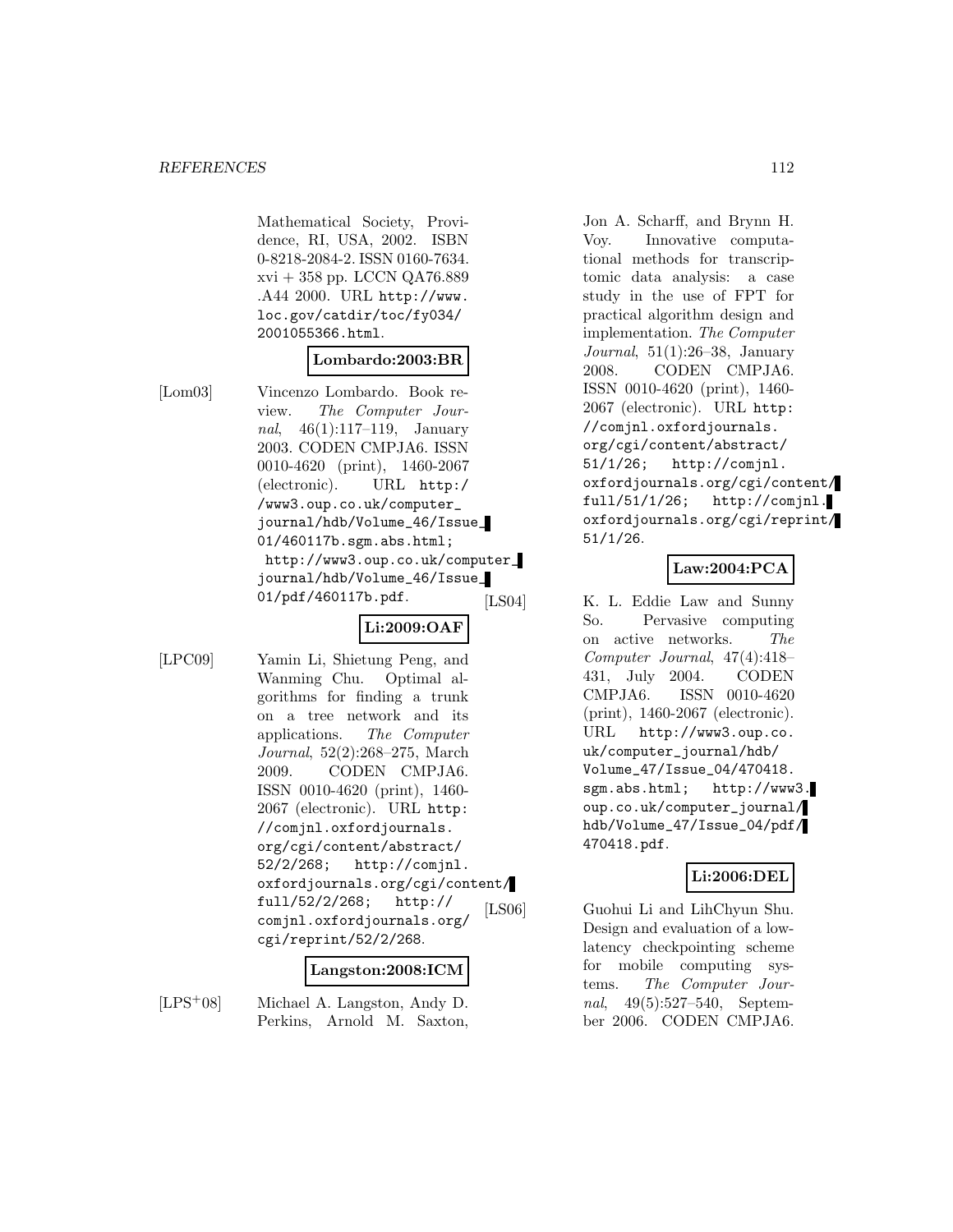ISSN 0010-4620 (print), 1460- 2067 (electronic). URL http: //comjnl.oxfordjournals. org/cgi/content/abstract/ 49/5/527; http://comjnl. oxfordjournals.org/cgi/content/ full/49/5/527; http:// comjnl.oxfordjournals.org/ cgi/reprint/49/5/527.

#### **Latif-Shabgahi:2004:MEF**

[LSBB04] G. Latif-Shabgahi, J. M. Bass, and S. Bennett. Multiple error filtering in cyclic systems. The Computer Journal, 47(3):299– 308, May 2004. CODEN CM-PJA6. ISSN 0010-4620 (print), 1460-2067 (electronic).

### **Little:2002:UBF**

[LSS02] M. C. Little, S. K. Shrivastava, and N. A. Speirs. Using Bloom filters to speed-up name lookup in distributed systems. The Computer Journal, 45(6): 645–652, ???? 2002. CODEN CMPJA6. ISSN 0010-4620 (print), 1460-2067 (electronic). URL http://www3.oup.co. uk/computer\_journal/hdb/ Volume\_45/Issue\_06/450645. sgm.abs.html; http://www3. oup.co.uk/computer\_journal/ hdb/Volume\_45/Issue\_06/pdf/ 450645.pdf.

## **Liu:2005:TFD**

[LSY05] Wei Yi Liu, Ning Song, and Hong Yao. Temporal functional dependencies and temporal nodes Bayesian networks. The Computer Journal, 48(1): 30–41, January 2005. CODEN

CMPJA6. ISSN 0010-4620 (print), 1460-2067 (electronic). URL http://www3.oup.co. uk/computer\_journal/hdb/ Volume\_48/Issue\_01/bxh066. sgm.abs.html; http://www3. oup.co.uk/computer\_journal/ hdb/Volume\_48/Issue\_01/pdf/ bxh066.pdf.

## **Lin:2004:ELP**

[LTL04] Ting-Yu Lin, Yu-Chee Tseng, and Yuan-Ting Lu. An efficient link polling policy by pattern matching for Bluetooth Piconets. The Computer Journal, 47(2):169–178, March 2004. CODEN CM-PJA6. ISSN 0010-4620 (print), 1460-2067 (electronic). URL http://www3.oup.co. uk/computer\_journal/hdb/ Volume\_47/Issue\_02/470169. sgm.abs.html; http://www3. oup.co.uk/computer\_journal/ hdb/Volume\_47/Issue\_02/pdf/ 470169.pdf.

## **Lucas:2004:UBT**

[Luc04] Joan M. Lucas. Untangling binary trees via rotations. The Computer Journal, 47(2):259– 269, March 2004. CODEN CMPJA6. ISSN 0010-4620 (print), 1460-2067 (electronic). URL http://www3.oup.co. uk/computer\_journal/hdb/ Volume\_47/Issue\_02/470259. sgm.abs.html; http://www3. oup.co.uk/computer\_journal/ hdb/Volume\_47/Issue\_02/pdf/ 470259.pdf.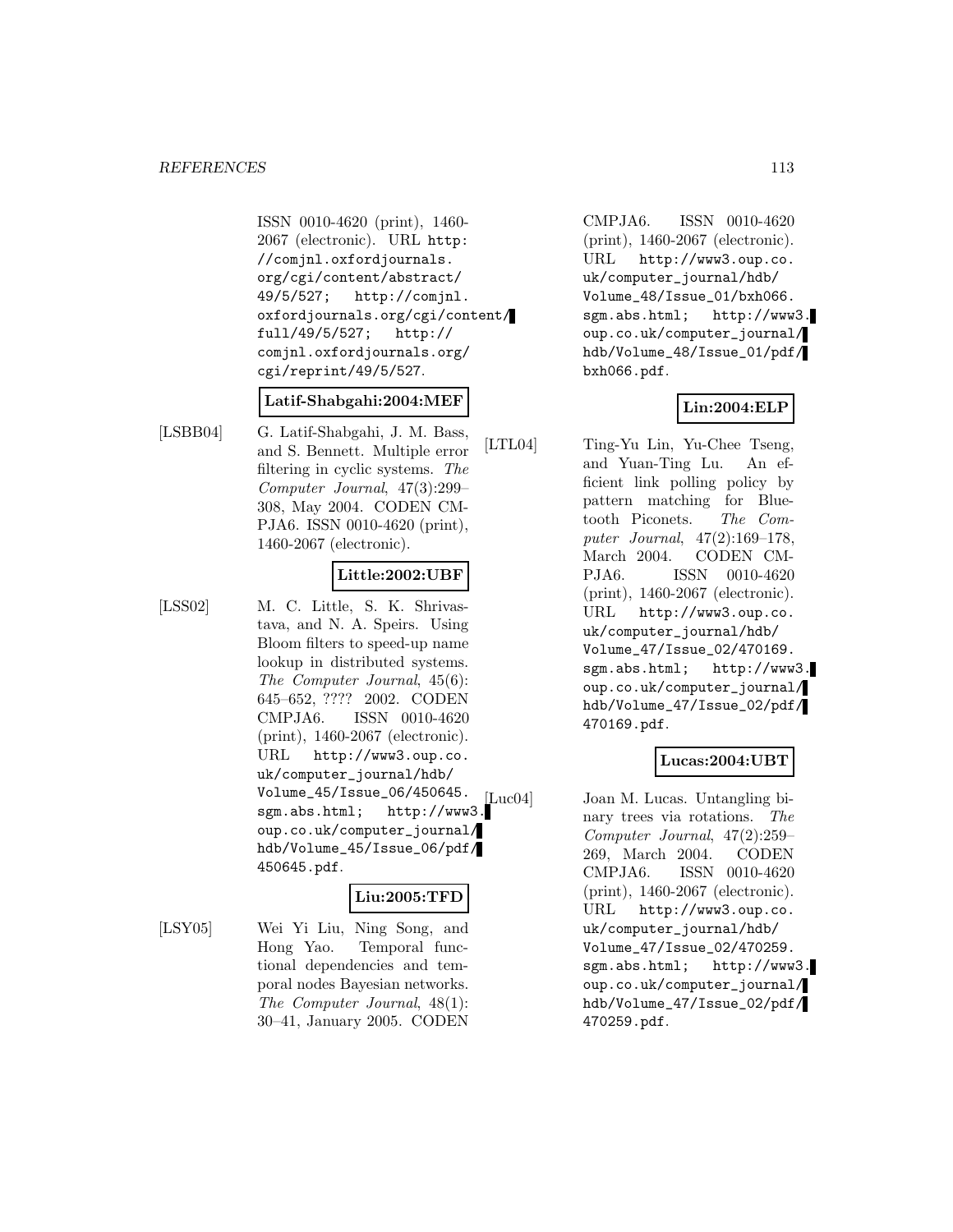#### *REFERENCES* 114

## **Luigi:2003:BR**

- 
- [Lui03] Liquori Luigi. Book review. The Computer Journal, 46(6): 661, November 2003. CODEN CMPJA6. ISSN 0010-4620 (print), 1460-2067 (electronic). URL http://www3.oup.co. uk/computer\_journal/hdb/ Volume\_46/Issue\_06/460661. sgm.abs.html; http://www3. oup.co.uk/computer\_journal/ hdb/Volume\_46/Issue\_06/pdf/ 460661.pdf.

### **Luk:2001:CMD**

[Luk01] Robert W. P. Luk. Compact morphic directed acyclic word graphs. The Computer Journal, 44(5):425–434, ???? 2001. CODEN CM-PJA6. ISSN 0010-4620 (print), 1460-2067 (electronic). URL http://www3.oup.co. uk/computer\_journal/hdb/ Volume\_44/Issue\_05/440425. sgm.abs.html; http://www3. oup.co.uk/computer\_journal/ hdb/Volume\_44/Issue\_05/pdf/ 440425.pdf.

#### **Lorentzos:2006:RFM**

[LV06] Nikos A. Lorentzos and Jose R. R. Viqueira. Relational formalism for the management of spatial data. The Computer Journal, 49(1):62–81, January 2006. CODEN CMPJA6. ISSN 0010-4620 (print), 1460- 2067 (electronic). URL http: //comjnl.oxfordjournals. org/cgi/content/abstract/ 49/1/62; http://comjnl. oxfordjournals.org/cgi/content/ full/49/1/62; http://comjnl. oxfordjournals.org/cgi/reprint/ 49/1/62.

## **Liang:2007:UOF**

[LWY07] Hongli Liang, Jue Wang, and Yiyu Yao. User-oriented feature selection for machine learning. The Computer Journal, 50(4):421–434, July 2007. CODEN CMPJA6. ISSN 0010-4620 (print), 1460-2067 (electronic). URL http: //comjnl.oxfordjournals. org/cgi/content/abstract/ 50/4/421; http://comjnl. oxfordjournals.org/cgi/content/ full/50/4/421; http:// comjnl.oxfordjournals.org/ cgi/reprint/50/4/421.

#### **Laurentowski:2004:EIE**

[LZ04a] Aleksander Laurentowski and Krzysztof Zieliński. Experiences from implementation and evaluation of event processing and distribution of notifications in an object monitoring service. The Computer Journal, 47(2): 205–220, March 2004. CODEN CMPJA6. ISSN 0010-4620 (print), 1460-2067 (electronic). URL http://www3.oup.co. uk/computer\_journal/hdb/ Volume\_47/Issue\_02/470205. sgm.abs.html; http://www3. oup.co.uk/computer\_journal/ hdb/Volume\_47/Issue\_02/pdf/ 470205.pdf.

#### **Li:2004:CAB**

[LZ04b] Hua Li and Chang N. Zhang. A cellular automata based recon-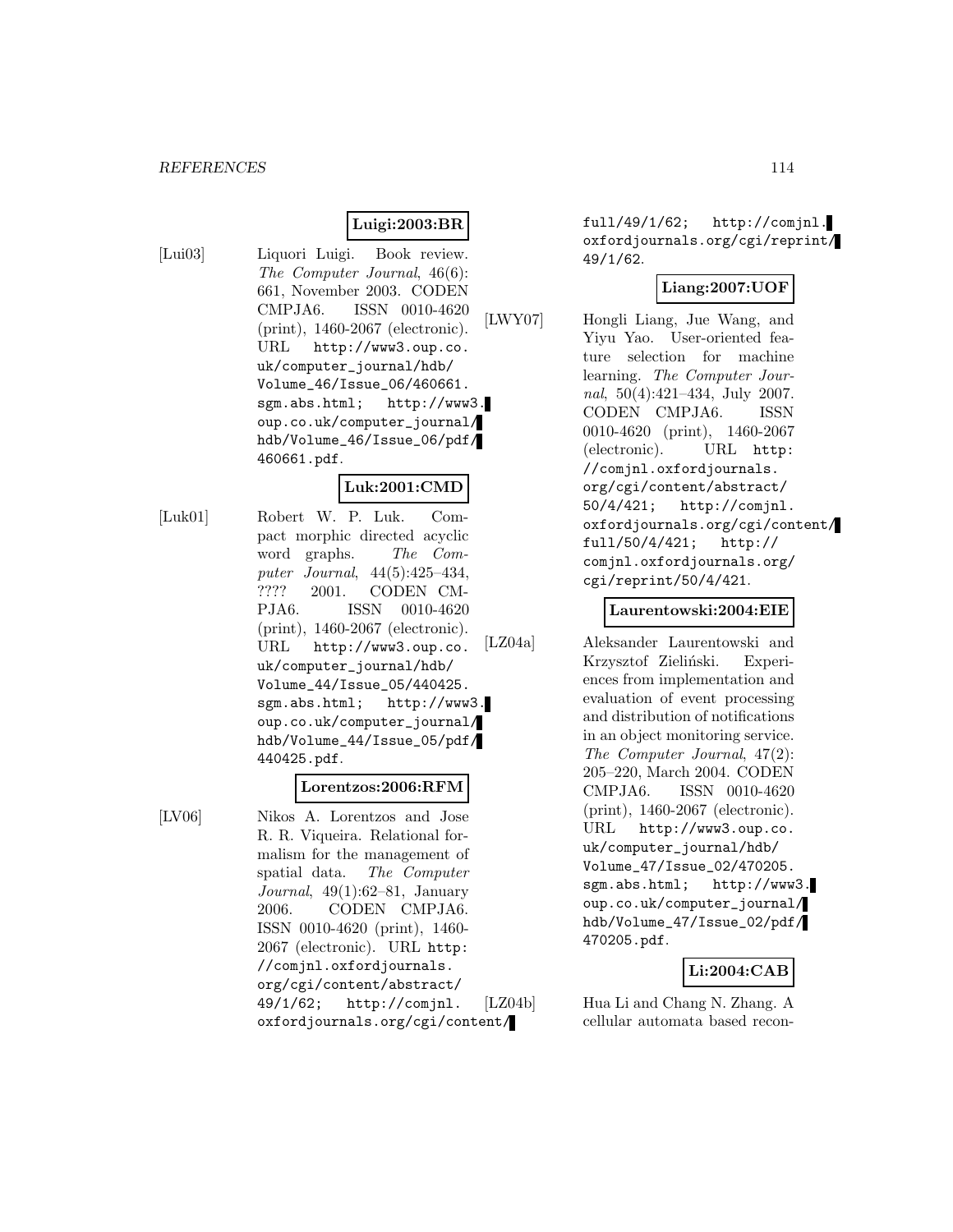figurable architecture for hybrid cryptosystems. The Computer Journal, 47(3):320–328, May 2004. CODEN CMPJA6. ISSN 0010-4620 (print), 1460- 2067 (electronic).

## **Lu:2007:GES**

[LZ07] Ruqian Lu and Zhi-Hua Zhou. Guest editorial to the special issue on advances of artificial intelligence and knowledge engineering in China. The Computer Journal, 50(4):377, July 2007. CODEN CMPJA6. ISSN 0010-4620 (print), 1460- 2067 (electronic). URL http: //comjnl.oxfordjournals. org/cgi/content/full/50/ 4/377; http://comjnl.oxfordjournals. org/cgi/reprint/50/4/377.

### **Martin:2006:AH**

[MA06] Duncan Martin and Helen Ashman. Atomic hypermedia. The Computer Journal, 49(1):20–31, January 2006. CODEN CMPJA6. ISSN 0010-4620 (print), 1460-2067 (electronic). URL http: //comjnl.oxfordjournals. org/cgi/content/abstract/ 49/1/20; http://comjnl. oxfordjournals.org/cgi/content/ full/49/1/20; http://comjnl. oxfordjournals.org/cgi/reprint/ 49/1/20.

## **Macii:2003:BR**

[Mac03] Enrico Macii. Book review. The Computer Journal, 46(1):115– 116, January 2003. CODEN CMPJA6. ISSN 0010-4620

(print), 1460-2067 (electronic). URL http://www3.oup.co. uk/computer\_journal/hdb/ Volume\_46/Issue\_01/460115c. sgm.abs.html; http://www3. oup.co.uk/computer\_journal/ hdb/Volume\_46/Issue\_01/pdf/ 460115c.pdf.

### **McGough:2005:MGP**

[MAD<sup>+</sup>05] Andrew Stephen McGough, Ali Afzal, John Darlington, Nathalie Furmento, Anthony Mayer, and Laurie Young. Making the grid predictable through reservations and performance modelling. The Computer Journal, 48(3):358–368, May 2005. CODEN CMPJA6. ISSN 0010-4620 (print), 1460- 2067 (electronic). URL http: //comjnl.oxfordjournals. org/cgi/content/abstract/ 48/3/358; http://comjnl. oxfordjournals.org/cgi/reprint/ 48/3/358.

### **Mahdoum:2006:BRF**

[Mah06] Ali Mahdoum. Book review: Franz Rothlauf, Representations for Genetic and Evolutionary Algorithms. Springer-Verlag (2006, second edition). ISBN 3-540-25059-X. \$103.95/\$129.00/£77.00. 325 pp. Hardbound. The Computer Journal, 49(5):629, September 2006. CODEN CMPJA6. ISSN 0010-4620 (print), 1460- 2067 (electronic). URL http: //comjnl.oxfordjournals. org/cgi/content/full/49/ 5/629; http://comjnl.oxfordjournals.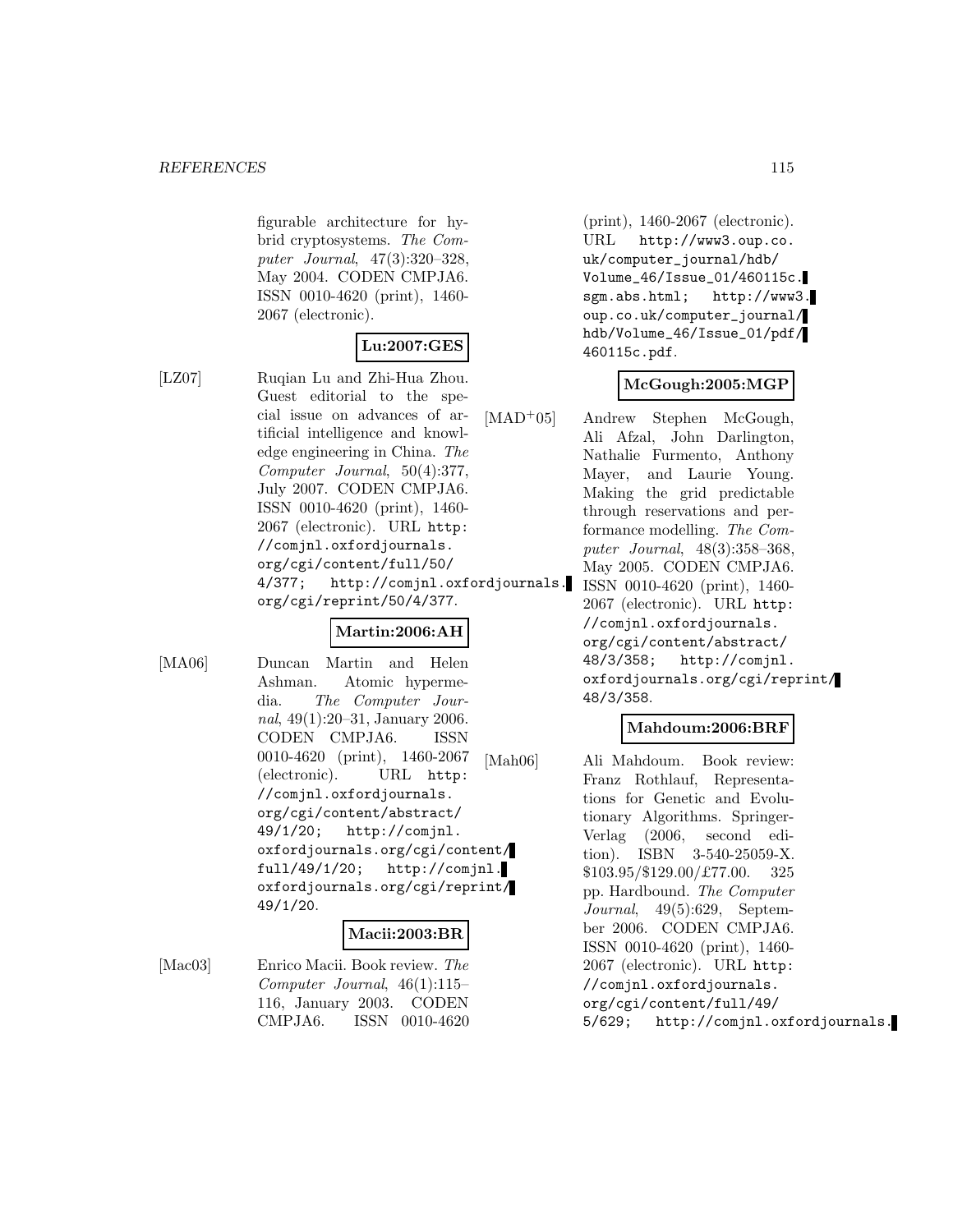org/cgi/reprint/49/5/629. See [Rot06].

## **Mairs:2007:IED**

[Mai07] Chris Mairs. Inclusion and exclusion in the digital world: Turing Lecture 2006. The Computer Journal, 50(3):274–280, May 2007. CODEN CMPJA6. ISSN 0010-4620 (print), 1460- 2067 (electronic). URL http: //comjnl.oxfordjournals. org/cgi/content/abstract/ 50/3/274; http://comjnl. oxfordjournals.org/cgi/content/ full/50/3/274; http:// comjnl.oxfordjournals.org/ cgi/reprint/50/3/274.

#### **Makinen:2001:CFM**

[Mäk01] Erkki Mäkinen. Comment on 'A Framework for Modelling Trojans and Computer Virus Infection'. The Computer Journal, 44(4):321–323, ???? 2001. CODEN CM-PJA6. ISSN 0010-4620 (print), 1460-2067 (electronic). URL http://www3.oup.co. uk/computer\_journal/hdb/ Volume\_44/Issue\_04/440321. sgm.abs.html; http://www3. oup.co.uk/computer\_journal/ hdb/Volume\_44/Issue\_04/pdf/ 440321.pdf. See [TAC98, TAC01, Coh01].

### **Manolopoulos:2003:ISS**

[Man03] Yannis Manolopoulos. Introduction to the special section on spatiotemporal databases. The Computer Journal, 46 (6):662–663, November 2003.

CODEN CMPJA6. ISSN 0010-4620 (print), 1460-2067 (electronic). URL http:/ /www3.oup.co.uk/computer\_ journal/hdb/Volume\_46/Issue\_ 06/460662.sgm.abs.html; http://www3.oup.co.uk/computer\_ journal/hdb/Volume\_46/Issue\_ 06/pdf/460662.pdf.

### **Manzanares:2007:PPT**

[Man07] Antonio Izquierdo Manzanares. Professional pen testing for Web applications — programmer to programmer series (P2P). The Computer Journal, 50(4):500, July 2007. CODEN CMPJA6. ISSN 0010-4620 (print), 1460-2067 (electronic). URL http: //comjnl.oxfordjournals. org/cgi/content/full/50/ 4/500; http://comjnl.oxfordjournals. org/cgi/reprint/50/4/500.

## **Martin:2000:TCC**

[Mar00] Jeremy M. R. Martin. A tool for checking the CSP **sat** property. The Computer Journal, 43(1):13–23, ???? 2000. CODEN CMPJA6. ISSN 0010-4620 (print), 1460- 2067 (electronic). URL http: //comjnl.oxfordjournals. org/content/43/1/13.full. pdf+html; http://www3. oup.co.uk/computer\_journal/ hdb/Volume\_43/Issue\_01/430013. sgm.abs.html.

### **Mares:2005:BRB**

[Mar05] Peter Mares. Book review: Art of Java Web Develop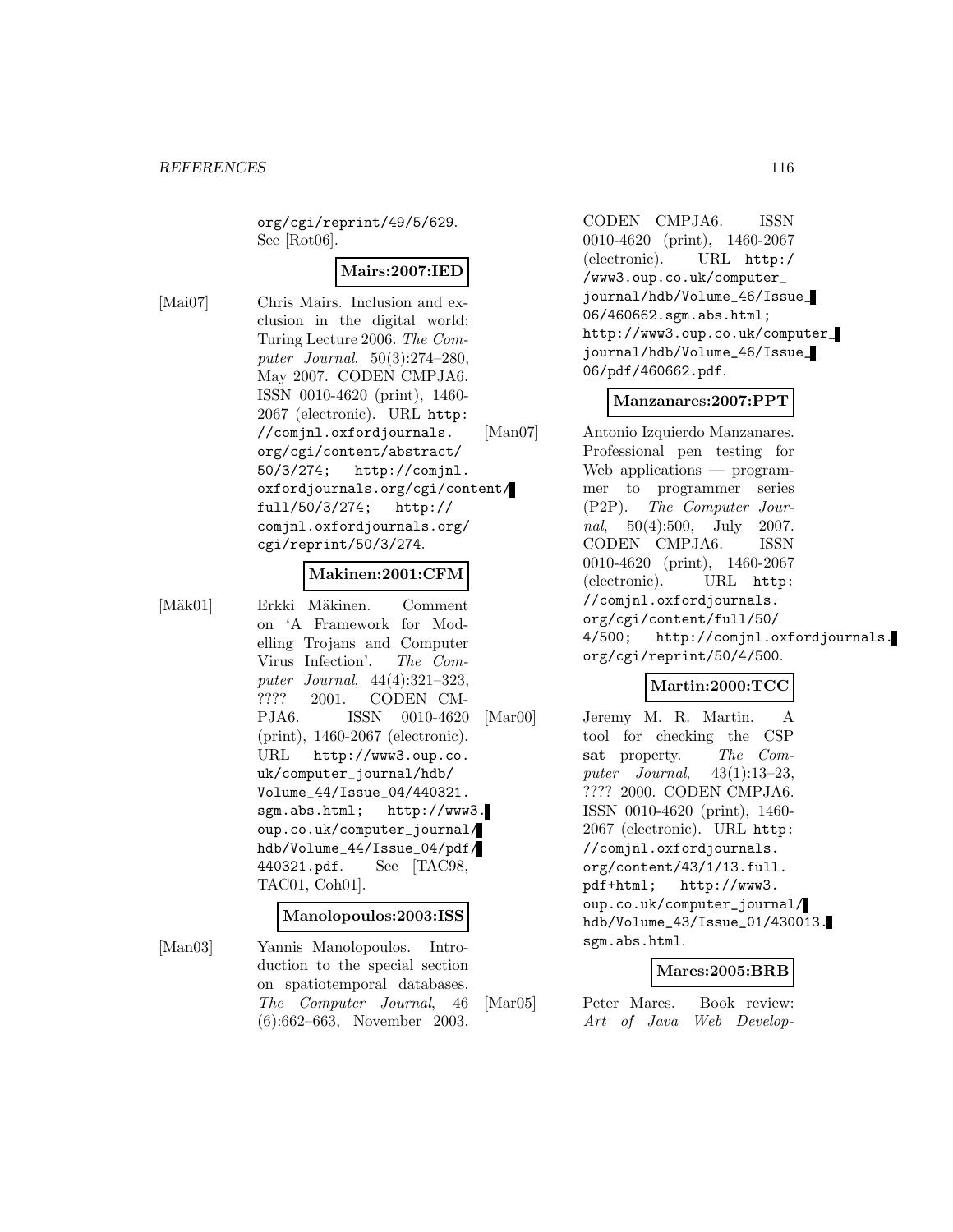ment, by N. Ford. The Computer Journal, 48(2):253, March 2005. CODEN CM-PJA6. ISSN 0010-4620 (print), 1460-2067 (electronic). URL http://www3.oup.co. uk/computer\_journal/free\_ pdf/bxh071.pdf; http:// www3.oup.co.uk/computer\_ journal/hdb/Volume\_48/Issue\_ 02/bxh071.sgm.abs.html.

### **Martins:2008:BEB**

[Mar08a] Manuel A. Martins. On the behavioral equivalence between kdata structures. The Computer Journal, 51(2):181–191, March 2008. CODEN CMPJA6. ISSN 0010-4620 (print), 1460- 2067 (electronic). URL http: //comjnl.oxfordjournals. org/cgi/content/abstract/ 51/2/181; http://comjnl. oxfordjournals.org/cgi/content/ full/51/2/181; http:// comjnl.oxfordjournals.org/ cgi/reprint/51/2/181.

### **Marx:2008:PCA**

[Mar08b] Dániel Marx. Parameterized complexity and approximation algorithms. The Computer Journal, 51(1):60–78, January 2008. CODEN CMPJA6. ISSN 0010-4620 (print), 1460- 2067 (electronic). URL http: //comjnl.oxfordjournals. org/cgi/content/abstract/ 51/1/60; http://comjnl. oxfordjournals.org/cgi/content/ full/51/1/60; http://comjnl. oxfordjournals.org/cgi/reprint/ 51/1/60.

## **Marecek:2009:BRY**

[Mar09] Jakub Marecek. Book review: Yves Pochet and Laurence A. Wolsey, Production Planning Using Mixed Integer Programming, Springer (2006). ISBN-13 978-0-387- 29959-4. £38.50/\$59.95. 477 pp. Hardbound. The Computer Journal, 52(6):724–725, August 2009. CODEN CMPJA6. ISSN 0010-4620 (print), 1460- 2067 (electronic). URL http: //comjnl.oxfordjournals. org/cgi/reprint/52/6/724.

## **McGettrick:2005:GCC**

[MBI<sup>+</sup>05] Andrew McGettrick, Roger Boyle, Roland Ibbett, John Lloyd, Gillian Lovegrove, and Keith Mander. Grand challenges in computing: Education — a summary. The Computer Journal, 48(1):42– 48, January 2005. CODEN CMPJA6. ISSN 0010-4620 (print), 1460-2067 (electronic). URL http://www3.oup.co. uk/computer\_journal/hdb/ Volume\_48/Issue\_01/bxh064. sgm.abs.html; http://www3. oup.co.uk/computer\_journal/ hdb/Volume\_48/Issue\_01/pdf/ bxh064.pdf.

### **Meier:2005:TDE**

[MC05] René Meier and Vinny Cahill. Taxonomy of distributed eventbased programming systems. The Computer Journal, 48 (5):602–626, September 2005. CODEN CMPJA6. ISSN 0010-4620 (print), 1460-2067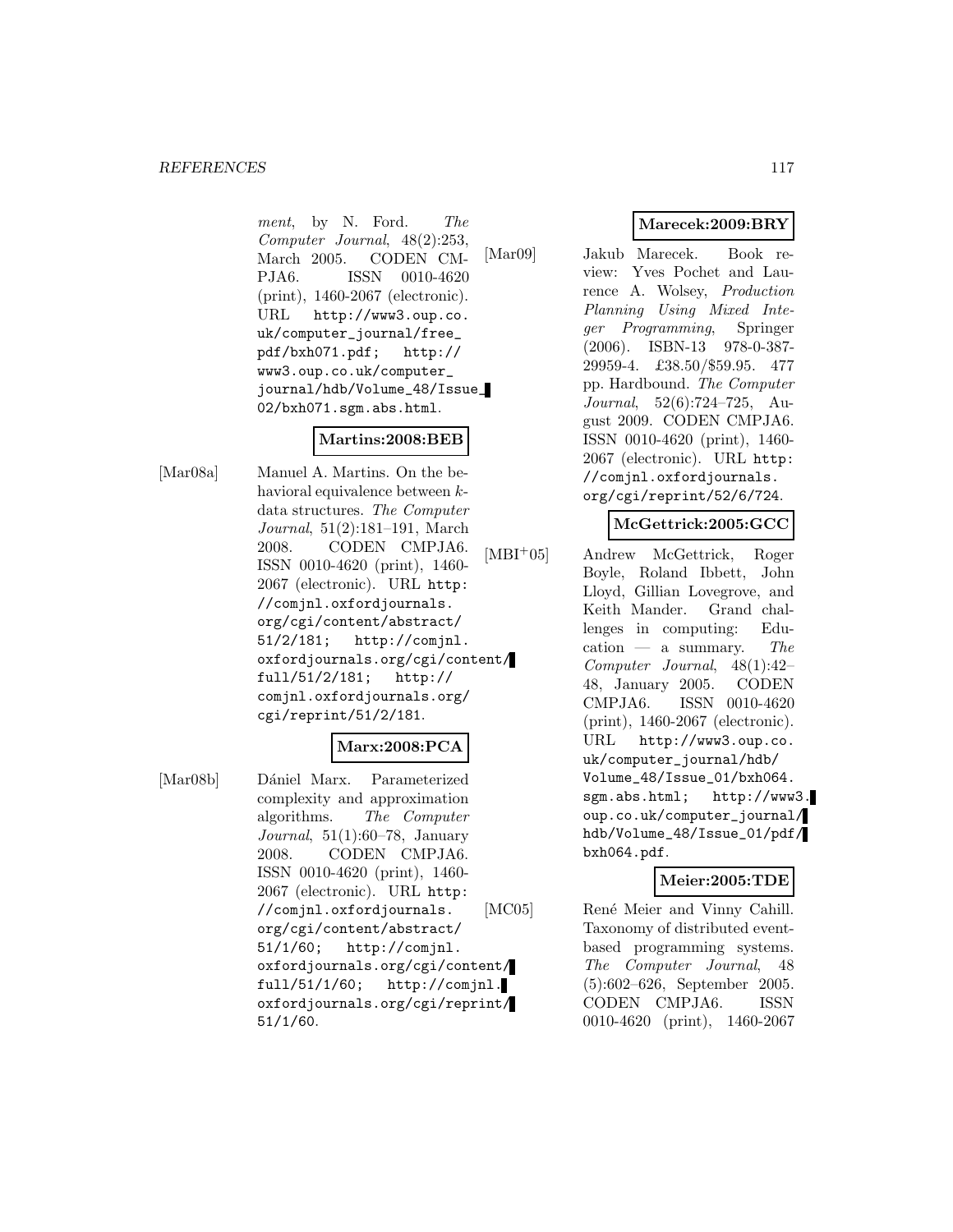(electronic). URL http: //comjnl.oxfordjournals. org/cgi/content/abstract/ 48/5/602; http://comjnl. oxfordjournals.org/cgi/reprint/ 48/5/602.

#### **McCue:2007:DMP**

[McC07] Colleen McCue. Data mining and predictive analysis: intelligence gathering and crime analysis. Butterworth-Heinemann, Amsterdam, The Netherlands, 2007. ISBN 0- 7506-7796-1 (paperback). xxxi + 332 pp. LCCN HV7936.C88 M37 2007. URL http://www. loc.gov/catdir/enhancements/ fy0646/2006040568-d.html.

#### **Mohammad-Djafari:2009:SRS**

[MD09] Ali Mohammad-Djafari. Superresolution: a short review, A new method based on hidden Markov modeling of HR image and future challenges. The Computer Journal, 52(1):126–141, January 2009. CODEN CMPJA6. ISSN 0010-4620 (print), 1460- 2067 (electronic). URL http: //comjnl.oxfordjournals. org/cgi/content/abstract/ 52/1/126; http://comjnl. oxfordjournals.org/cgi/content/ full/52/1/126; http:// comjnl.oxfordjournals.org/ cgi/reprint/52/1/126.

#### **Meghanathan:2009:LPB**

[Meg09] Natarajan Meghanathan. A location prediction-based reactive routing protocol to minimize the number of route discoveries and hop count per path in mobile ad hoc networks. The Computer Journal, 52(4):461–482, July 2009. CODEN CMPJA6. ISSN 0010-4620 (print), 1460-2067 (electronic). URL http: //comjnl.oxfordjournals. org/cgi/content/abstract/ 52/4/461; http://comjnl. oxfordjournals.org/cgi/reprint/ 52/4/461.

## **Menzies:2002:BR**

[Men02] David Menzies. Book review. The Computer Journal, 45(3): 374–375, ???? 2002. CODEN CMPJA6. ISSN 0010-4620 (print), 1460-2067 (electronic). URL http://www3.oup.co. uk/computer\_journal/hdb/ Volume\_45/Issue\_03/450374a. sgm.abs.html; http://www3. oup.co.uk/computer\_journal/ hdb/Volume\_45/Issue\_03/pdf/ 450364.pdf.

### **Meo:2003:BRa**

[Meo03a] Rosa Meo. Book review. The Computer Journal, 46(2): 223, February 2003. CODEN CMPJA6. ISSN 0010-4620 (print), 1460-2067 (electronic). URL http://www3.oup.co. uk/computer\_journal/hdb/ Volume\_46/Issue\_02/460223. sgm.abs.html; http://www3. oup.co.uk/computer\_journal/ hdb/Volume\_46/Issue\_02/pdf/ 460223.pdf.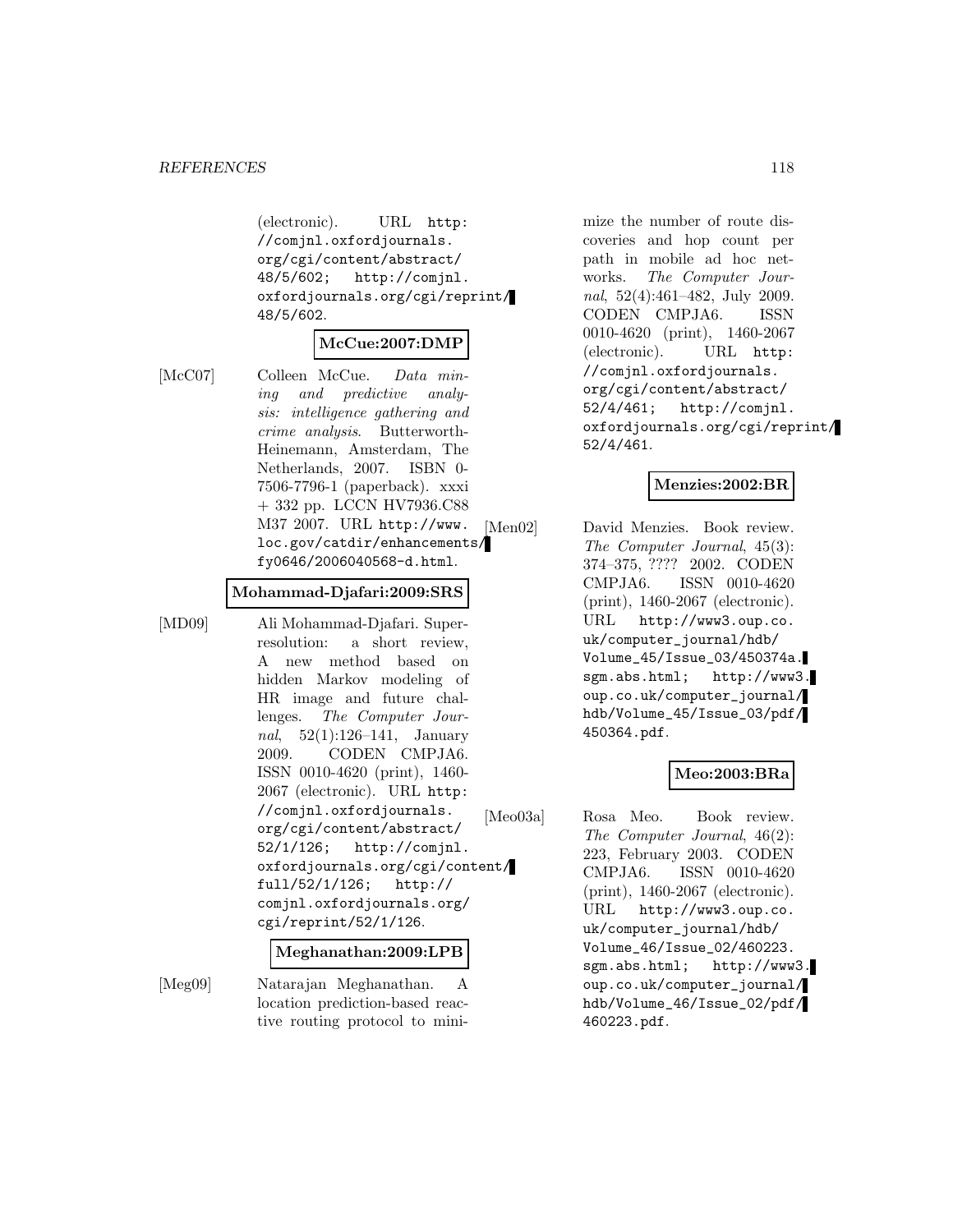#### *REFERENCES* 119

## **Meo:2003:BRb**

[Meo03b] Rosa Meo. Book review. The Computer Journal, 46(6): 661, November 2003. CODEN CMPJA6. ISSN 0010-4620 (print), 1460-2067 (electronic). URL http://www3.oup.co. uk/computer\_journal/hdb/ Volume\_46/Issue\_06/460661a. sgm.abs.html; http://www3. oup.co.uk/computer\_journal/ hdb/Volume\_46/Issue\_06/pdf/ 460661a.pdf.

#### **Ma:2006:PIV**

[MH06] Jixin Ma and Pat Hayes. Primitive intervals versus pointbased intervals: Rivals or allies? The Computer Journal, 49(1):32–41, January 2006. CODEN CMPJA6. ISSN 0010-4620 (print), 1460-2067 (electronic). URL http: //comjnl.oxfordjournals. org/cgi/content/abstract/ 49/1/32; http://comjnl. oxfordjournals.org/cgi/content/ full/49/1/32; http://comjnl. oxfordjournals.org/cgi/reprint/ 49/1/32.

#### **Michaelson:2003:BR**

[Mic03] Greg Michaelson. Book review. The Computer Journal, 46(5): 525, September 2003. CODEN CMPJA6. ISSN 0010-4620 (print), 1460-2067 (electronic). URL http://www3.oup.co. uk/computer\_journal/hdb/ Volume\_46/Issue\_05/460525. sgm.abs.html; http://www3. oup.co.uk/computer\_journal/

hdb/Volume\_46/Issue\_05/pdf/ 460525.pdf.

#### **Milner:2006:UCS**

[Mil06] Robin Milner. Ubiquitous computing: Shall we understand it? The Computer Journal, 49(4):383–389, July 2006. CODEN CMPJA6. ISSN 0010-4620 (print), 1460- 2067 (electronic). URL http: //comjnl.oxfordjournals. org/cgi/content/full/49/ 4/383; http://comjnl.oxfordjournals. org/cgi/reprint/49/4/383.

### **Mishra:2003:BR**

[Mis03] Alok Mishra. Book review. The Computer Journal, 46(6): 660, November 2003. CODEN CMPJA6. ISSN 0010-4620 (print), 1460-2067 (electronic). URL http://www3.oup.co. uk/computer\_journal/hdb/ Volume\_46/Issue\_06/460660. sgm.abs.html; http://www3. oup.co.uk/computer\_journal/ hdb/Volume\_46/Issue\_06/pdf/ 460660.pdf.

### **Mishra:2004:BRBb**

[Mis04a] Alok Mishra. Book review: Software Quality Assurance — From Theory to Implementation, by D. Galin. The Computer Journal, 47(6):728, November 2004. CODEN CMPJA6. ISSN 0010-4620 (print), 1460-2067 (electronic). URL http://www3.oup.co. uk/computer\_journal/free\_ pdf/470728.pdf; http:// www3.oup.co.uk/computer\_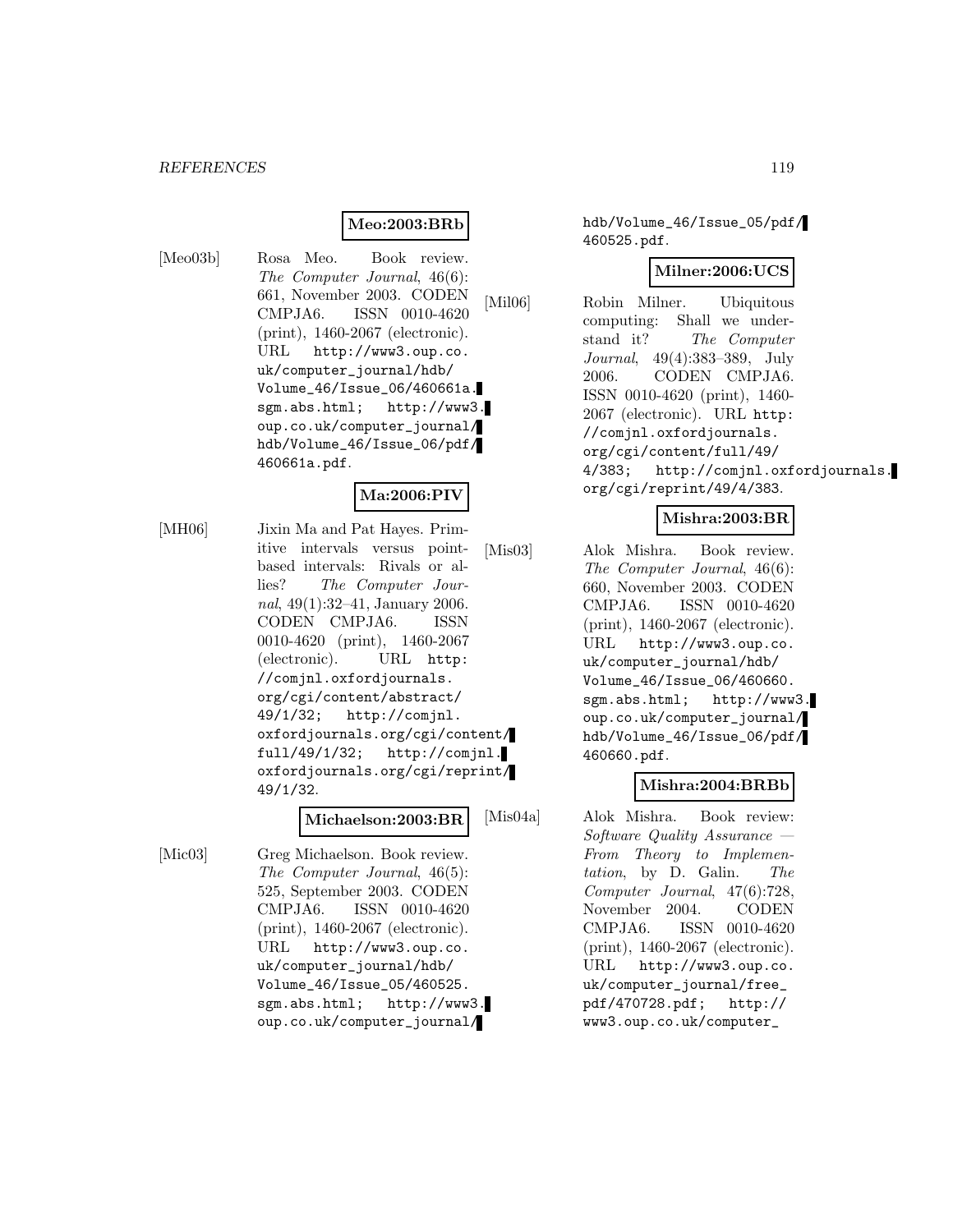journal/hdb/Volume\_47/Issue\_ 06/470728.sgm.abs.html.

#### **Mishra:2004:BRBa**

[Mis04b] Alok Mishra. Book review: *UML Xtra-Light* How to Specify Your Software Requirements, by M. Kratochvíl and B. McGibbon. The Computer Journal, 47 (4):507, July 2004. CODEN CMPJA6. ISSN 0010-4620 (print), 1460-2067 (electronic). URL http://www3.oup.co. uk/computer\_journal/free\_ pdf/470507a.pdf; http:/ /www3.oup.co.uk/computer\_ journal/hdb/Volume\_47/Issue\_ 04/470507a.sgm.abs.html.

#### **Ma:2003:RDI**

[MK03] Jixin Ma and Brian Knight. Representing the dividing instant. The Computer Journal, 46(2):213–222, February 2003. CODEN CM-PJA6. ISSN 0010-4620 (print), 1460-2067 (electronic). URL http://www3.oup.co. uk/computer\_journal/hdb/ Volume\_46/Issue\_02/460213. sgm.abs.html; http://www3. oup.co.uk/computer\_journal/ hdb/Volume\_46/Issue\_02/pdf/ 460213.pdf.

#### **Martin-Lof:2006:YZA**

[ML06] Per Martin-Löf. 100 years of Zermelo's Axiom of Choice: what was the problem with it? The Computer Journal, 49(3):345–350, May 2006. CODEN CMPJA6. ISSN

0010-4620 (print), 1460-2067 (electronic). URL http: //comjnl.oxfordjournals. org/cgi/content/full/49/ 3/345; http://comjnl.oxfordjournals. org/cgi/reprint/49/3/345.

#### **Manousaka:2000:FAT**

[MM00] Antigoni Manousaka and Yannis Manolopoulos. Fringe analysis of 2-3 trees with lazy parent split. The Computer Journal, 43(5):420– 429, ???? 2000. CODEN CMPJA6. ISSN 0010-4620 (print), 1460-2067 (electronic). URL http://www3.oup.co. uk/computer\_journal/hdb/ Volume\_43/Issue\_05/430420. sgm.abs.html; http://www3. oup.co.uk/computer\_journal/ hdb/Volume\_43/Issue\_05/pdf/ 430420.pdf.

### **Marinescu:2007:BLQ**

[MM07] Dan C. Marinescu and Gabriela M. Marinescu. The Boole Lecture: Quantum information: a glimpse at the strange and intriguing future of information. The Computer Journal, 50(5):505–521, September 2007. CODEN CMPJA6. ISSN 0010-4620 (print), 1460- 2067 (electronic). URL http: //comjnl.oxfordjournals. org/cgi/content/abstract/ 50/5/505; http://comjnl. oxfordjournals.org/cgi/content/ full/50/5/505; http:// comjnl.oxfordjournals.org/ cgi/reprint/50/5/505.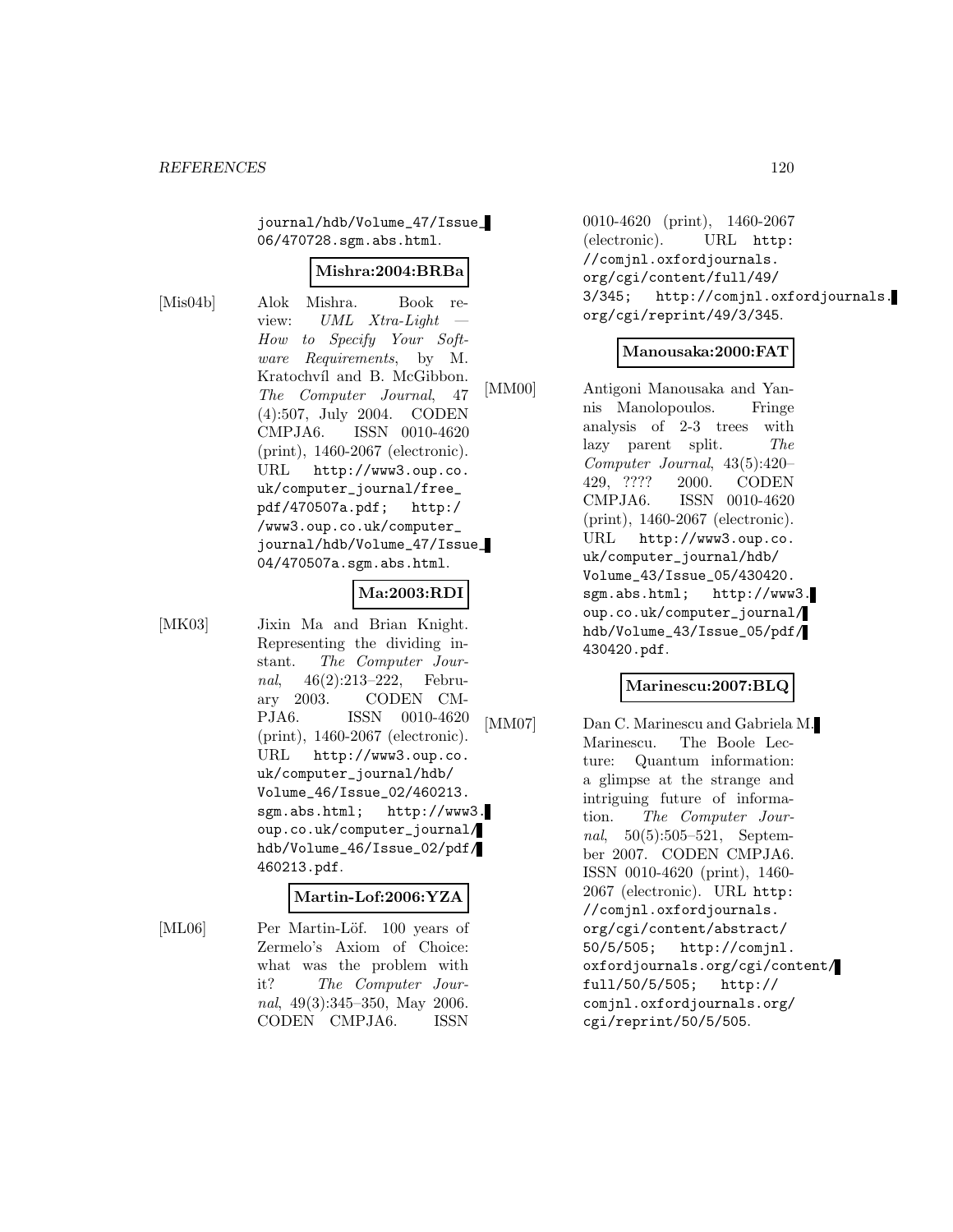## **Moller:2002:EFM**

[Mol02] Faron G. Moller. Editorial: Formal methods in computation. The Computer Journal, 45(1):1, ???? 2002. CODEN CMPJA6. ISSN 0010-4620 (print), 1460-2067 (electronic). URL http://www3.oup.co. uk/computer\_journal/hdb/ Volume\_45/Issue\_01/450001. sgm.abs.html; http://www3. oup.co.uk/computer\_journal/ hdb/Volume\_45/Issue\_01/pdf/ 450001.pdf.

#### **Montuschi:2002:BRa**

[Mon02a] Paolo Montuschi. Book review. The Computer Journal, 45(4):475, ???? 2002. CODEN CMPJA6. ISSN 0010-4620 (print), 1460-2067 (electronic). URL http://www3.oup.co. uk/computer\_journal/hdb/ Volume\_45/Issue\_04/450475b. sgm.abs.html; http://www3. oup.co.uk/computer\_journal/ hdb/Volume\_45/Issue\_04/pdf/ 450475b.pdf.

#### **Montuschi:2002:BRb**

[Mon02b] Paolo Montuschi. Book review. The Computer Journal, 45(5):579, ???? 2002. CODEN CMPJA6. ISSN 0010-4620 (print), 1460-2067 (electronic). URL http://www3.oup.co. uk/computer\_journal/hdb/ Volume\_45/Issue\_05/450579. sgm.abs.html; http://www3. oup.co.uk/computer\_journal/ hdb/Volume\_45/Issue\_05/pdf/ 450579.pdf.

## **Morrison:2006:BRK**

[Mor06] Ronald Morrison. Book review: K. C. Tan, E. F. Khor and T. H. Lee, Multiobjective Evolutionary Algorithms and Applications. Series: Advanced Information & Knowledge Processing. Springer-Verlag (2005). ISBN 1-85233-836-9. \$89.95/ \$99.95/£50.00. 295 pp. Hardbound. The Computer Journal, 49(2):252–253, March 2006. CODEN CMPJA6. ISSN 0010-4620 (print), 1460- 2067 (electronic). URL http: //comjnl.oxfordjournals. org/cgi/content/full/49/ 2/252; http://comjnl.oxfordjournals. org/cgi/reprint/49/2/252.

## **Moth:2002:BR**

[Mot02] Daniel D. G. Moth. Book review. The Computer Journal, 45(4):473–474, ???? 2002. CODEN CMPJA6. ISSN 0010-4620 (print), 1460-2067 (electronic). URL http:/ /www3.oup.co.uk/computer\_ journal/hdb/Volume\_45/Issue\_ 04/450473b.sgm.abs.html; http://www3.oup.co.uk/computer\_ journal/hdb/Volume\_45/Issue\_ 04/pdf/450473b.pdf.

### **Martin:2006:ACM**

[MPXT06] Patrick Martin, Wendy Powley, Xiaoyi Xu, and Wenhu Tian. Automated configuration of multiple buffer pools. The Computer Journal, 49(4):487–499, July 2006. CODEN CMPJA6. ISSN 0010-4620 (print), 1460-2067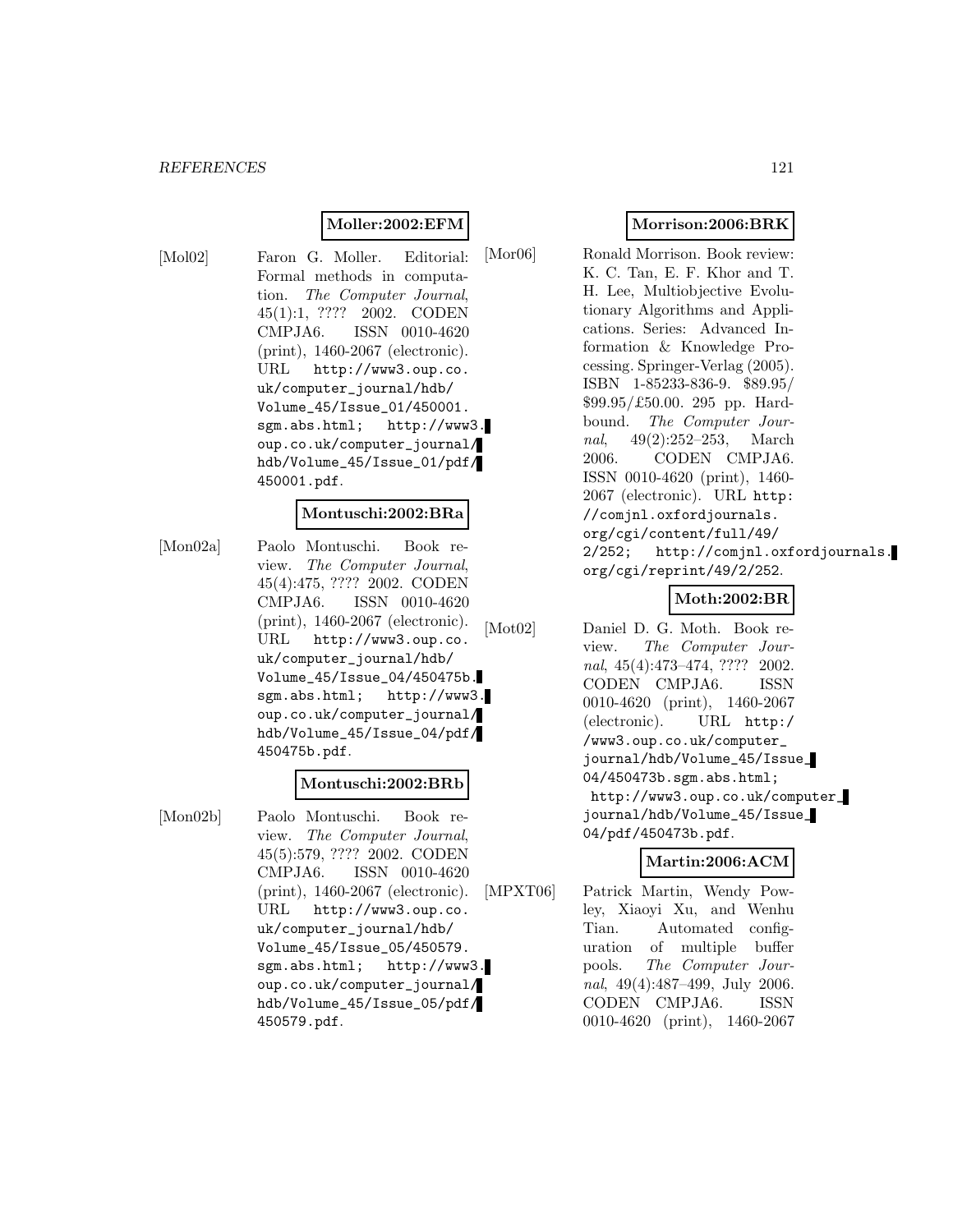(electronic). URL http: //comjnl.oxfordjournals. org/cgi/content/abstract/ 49/4/487; http://comjnl. oxfordjournals.org/cgi/content $\mathcal{A}_{\text{NO2}}$ full/49/4/487; http:// comjnl.oxfordjournals.org/ cgi/reprint/49/4/487.

#### **Mitianoudis:2007:JFB**

[MS07] Nikolaos Mitianoudis and Tania Stathaki. Joint fusion and blind restoration for multiple image scenarios with missing data. The Computer Journal, 50(6):660–673, November 2007. CODEN CMPJA6. ISSN 0010-4620 (print), 1460- 2067 (electronic). URL http: //comjnl.oxfordjournals. org/cgi/content/abstract/ 50/6/660; http://comjnl. oxfordjournals.org/cgi/content/ full/50/6/660; http:// comjnl.oxfordjournals.org/ cgi/reprint/50/6/660.

### **Murtagh:2000:OCD**

[MSB00] Fionn Murtagh, Jean-Luc Starck, and Michael W. Berry. Overcoming the curse of dimensionality in clustering by means of the wavelet transform. The Computer Journal, 43(2): 107–120, ???? 2000. CODEN CMPJA6. ISSN 0010-4620 (print), 1460-2067 (electronic). URL http://www3.oup.co. uk/computer\_journal/hdb/ Volume\_43/Issue\_02/430107. sgm.abs.html; http://www3. oup.co.uk/computer\_journal/

hdb/Volume\_43/Issue\_02/pdf/ 430107.pdf.

### **Mahmud:2002:FTH**

Syed Masud Mahmud, L. Tissa Samaratunga, and Shilpa Kommidi. Fault-tolerant hierarchical networks for shared memory multiprocessors and their bandwidth analysis. The Computer Journal, 45(2):147– 161, ???? 2002. CODEN CMPJA6. ISSN 0010-4620 (print), 1460-2067 (electronic). URL http://www3.oup.co. uk/computer\_journal/hdb/ Volume\_45/Issue\_02/450147. sgm.abs.html; http://www3. oup.co.uk/computer\_journal/ hdb/Volume\_45/Issue\_02/pdf/ 450147.pdf.

### **Mahmood:2007:AMD**

[MTO<sup>+</sup>07] Asher Mahmood, Philip M. Tudor, William Oxford, Robert Hansford, James D. B. Nelson, Nicholas G. Kingsbury, Antonis Katartzis, M. Petrou, N. Mitianoudis, T. Stathaki, Alin Achim, David Bull, Nishan Canagarajah, Stavri Nikolov, Artur Loza, and Nedeljko Cvejic. Applied multi-dimensional fusion. The Computer Journal, 50(6):646–659, November 2007. CODEN CMPJA6. ISSN 0010-4620 (print), 1460- 2067 (electronic). URL http: //comjnl.oxfordjournals. org/cgi/content/abstract/ 50/6/646; http://comjnl. oxfordjournals.org/cgi/content/ full/50/6/646; http://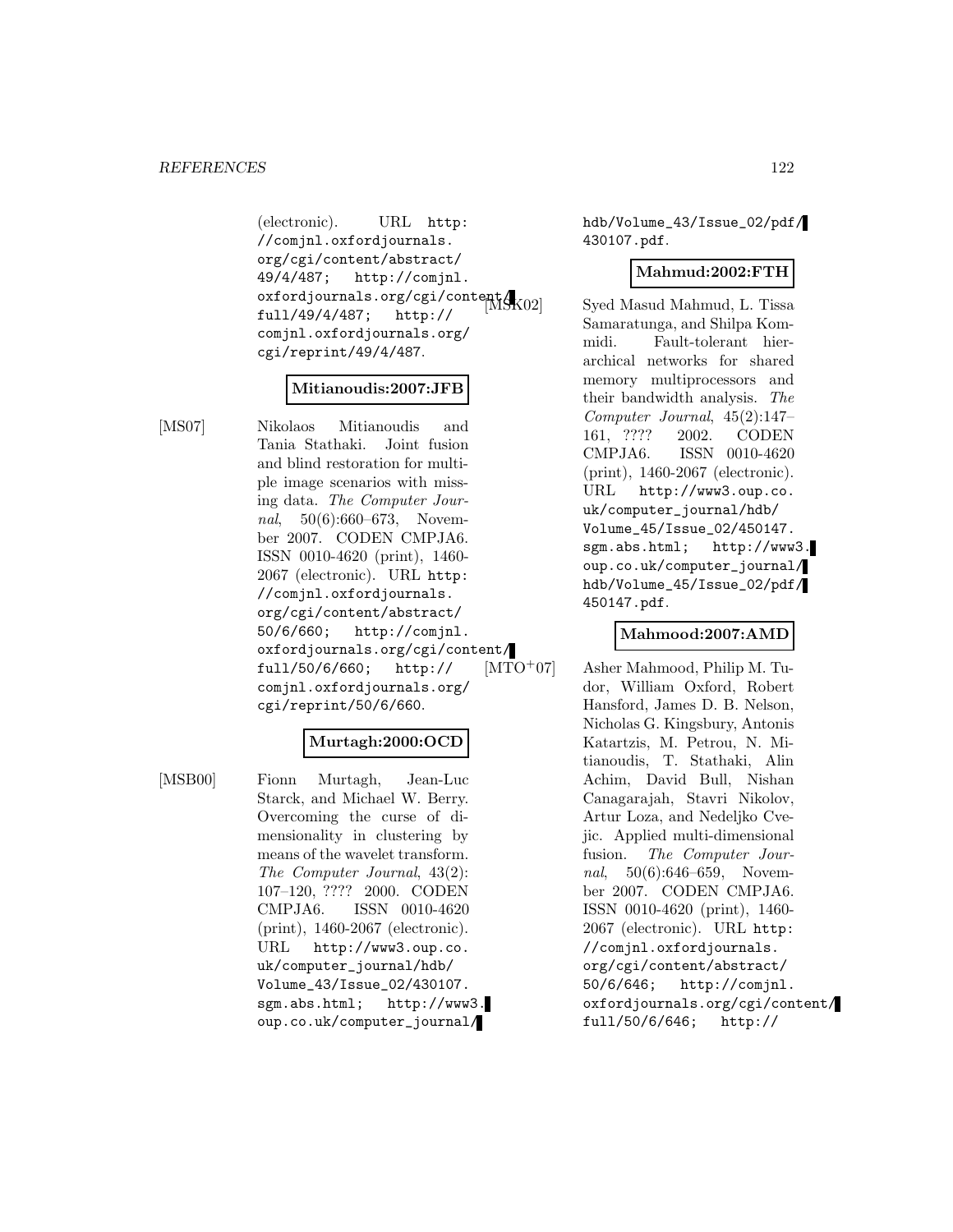comjnl.oxfordjournals.org/ cgi/reprint/50/6/646.

#### **Mumford:2003:RHS**

[Mum03] Enid Mumford. Redesigning human systems. Information Science Publishing, Hershey, PA, 2003. ISBN 1-59140- 118-6 (hardcover), 1-59140-119- 4 (ebook). ix  $+292$  pp. LCCN HD58.8 .M85 2003.

## **Munro:2002:BR**

[Mun02] Barry Munro. Book review. The Computer Journal, 45(3): 373, ???? 2002. CODEN CMPJA6. ISSN 0010-4620 (print), 1460-2067 (electronic). URL http://www3.oup.co. uk/computer\_journal/hdb/ Volume\_45/Issue\_03/450373a. sgm.abs.html; http://www3. oup.co.uk/computer\_journal/ hdb/Volume\_45/Issue\_03/pdf/ 450364.pdf.

#### **Murtagh:2002:EST**

[Mur02] Fionn Murtagh. Editorial: Statistics and trends. The Computer Journal, 45(3): 259, ???? 2002. CODEN CMPJA6. ISSN 0010-4620 (print), 1460-2067 (electronic). URL http://www3.oup.co. uk/computer\_journal/hdb/ Volume\_45/Issue\_03/pdf/450259. pdf.

#### **Murtagh:2003:MRN**

[Mur03] Fionn Murtagh. In memoriam: Roger Needham. The Computer Journal, 46(3):227, May 2003. CODEN CM-PJA6. ISSN 0010-4620

(print), 1460-2067 (electronic). URL http://www3.oup.co. uk/computer\_journal/hdb/ Volume\_46/Issue\_03/pdf/460227. pdf.

### **Murtagh:2005:E**

[Mur05] Fionn Murtagh. Editorial. The Computer Journal, 48(4):381, July 2005. CODEN CMPJA6. ISSN 0010-4620 (print), 1460- 2067 (electronic). URL http: //comjnl.oxfordjournals. org/cgi/reprint/48/4/381.

#### **Murtagh:2006:E**

[Mur06] Fionn Murtagh. Editorial. The Computer Journal, 49(2):134–135, March 2006. CODEN CMPJA6. ISSN 0010-4620 (print), 1460-2067 (electronic). URL http: //comjnl.oxfordjournals. org/cgi/content/full/49/ 2/134; http://comjnl.oxfordjournals. org/cgi/reprint/49/2/134.

## **Murtagh:2008:E**

[Mur08] Fionn Murtagh. Editorial. The Computer Journal, 51 (6):612–614, November 2008. CODEN CMPJA6. ISSN 0010-4620 (print), 1460-2067 (electronic). URL http: //comjnl.oxfordjournals. org/cgi/content/full/51/ 6/612; http://comjnl.oxfordjournals. org/cgi/reprint/51/6/612.

#### **Moussiades:2005:PCA**

[MV05] Lefteris Moussiades and Athena Vakali. PDetect: a clustering approach for detect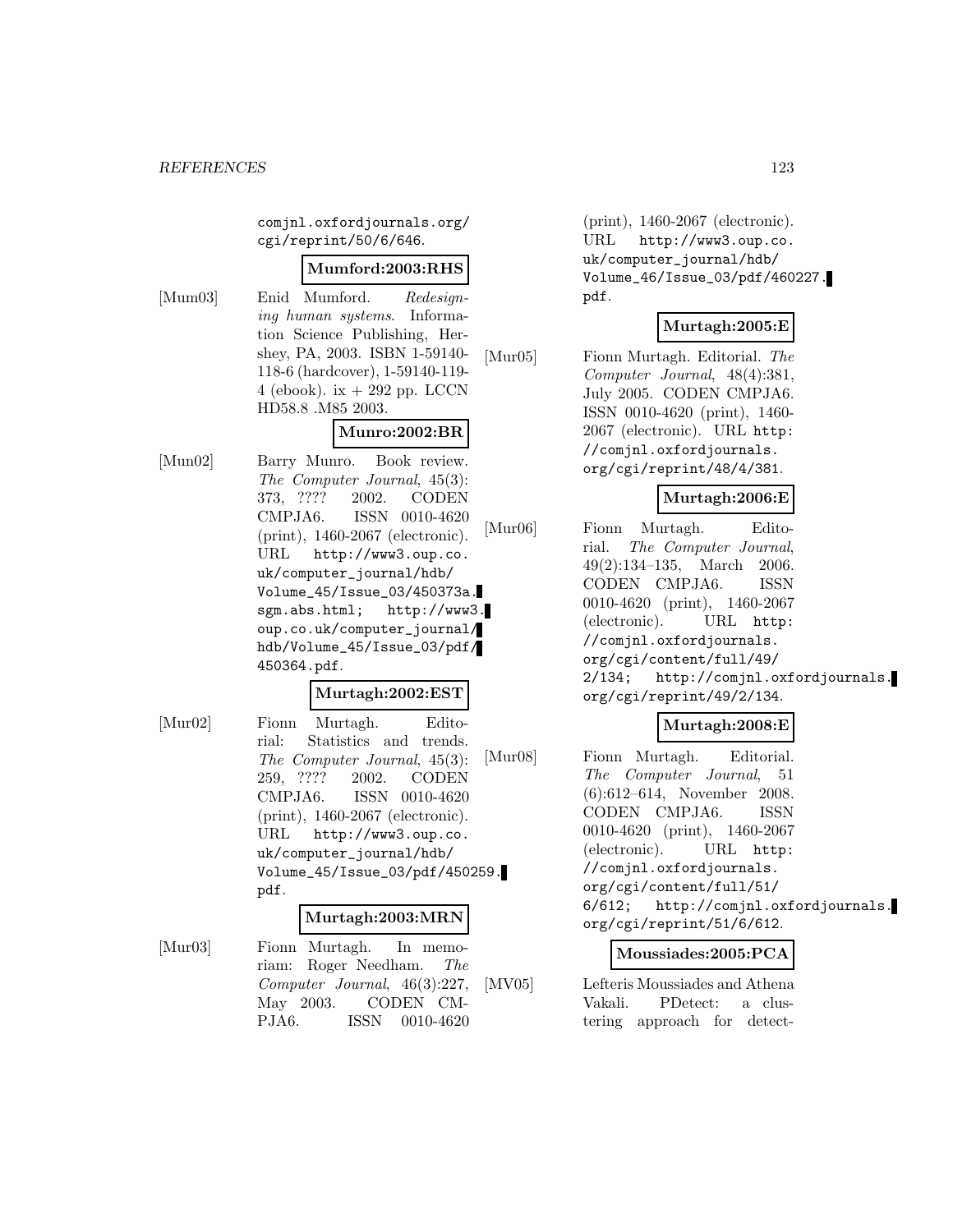ing plagiarism in source code datasets. The Computer Journal, 48(6):651–661, November 2005. CODEN CMPJA6. ISSN 0010-4620 (print), 1460- 2067 (electronic). URL http: //comjnl.oxfordjournals. org/cgi/content/abstract/ 48/6/651; http://comjnl. oxfordjournals.org/cgi/content/ full/48/6/651; http:// comjnl.oxfordjournals.org/ cgi/reprint/48/6/651.

### **Nixon:2002:FEI**

[NA02] Mark S. Nixon and Alberto S. Aguado. Feature extraction and image processing. Newnes, Oxford, UK, 2002. ISBN 0-7506- 5078-8. xii + 350 pp. LCCN TA1637 .N58 2002.

## **Napoli:2002:BR**

[Nap02] Margherita Napoli. Book review. The Computer Journal, 45(3):375–376, ???? 2002. CODEN CMPJA6. ISSN 0010-4620 (print), 1460-2067 (electronic). URL http:/ /www3.oup.co.uk/computer\_ journal/hdb/Volume\_45/Issue\_ 03/450375a.sgm.abs.html; http://www3.oup.co.uk/computer\_ journal/hdb/Volume\_45/Issue\_ 03/pdf/450364.pdf.

## **Nguyen:2001:CBT**

[Ngu01] Ngoc Thanh Nguyen. Consensusbased timestamps in distributed temporal databases. The Computer Journal, 44(5): 398–409, ???? 2001. CODEN CMPJA6. ISSN 0010-4620

(print), 1460-2067 (electronic). URL http://www3.oup.co. uk/computer\_journal/hdb/ Volume\_44/Issue\_05/440398. sgm.abs.html; http://www3. oup.co.uk/computer\_journal/ hdb/Volume\_44/Issue\_05/pdf/ 440398.pdf.

## **Ng:2007:MIT**

[NLGP07] William Ng, Jack Li, Simon Godsill, and Sze Kim Pang. Multitarget initiation, tracking and termination using Bayesian Monte Carlo methods. The Computer Journal, 50(6):674–693, November 2007. CODEN CMPJA6. ISSN 0010-4620 (print), 1460- 2067 (electronic). URL http: //comjnl.oxfordjournals. org/cgi/content/abstract/ 50/6/674; http://comjnl. oxfordjournals.org/cgi/content/ full/50/6/674; http:// comjnl.oxfordjournals.org/ cgi/reprint/50/6/674.

## **Noble:2000:AR**

James Noble. Arguments and results. The Computer Journal, 43(6):439–450, ???? 2000. CODEN CM-PJA6. ISSN 0010-4620 (print), 1460-2067 (electronic). URL http://www3.oup.co. uk/computer\_journal/hdb/ Volume\_43/Issue\_06/430439. sgm.abs.html; http://www3. oup.co.uk/computer\_journal/ hdb/Volume\_43/Issue\_06/pdf/ 430439.pdf.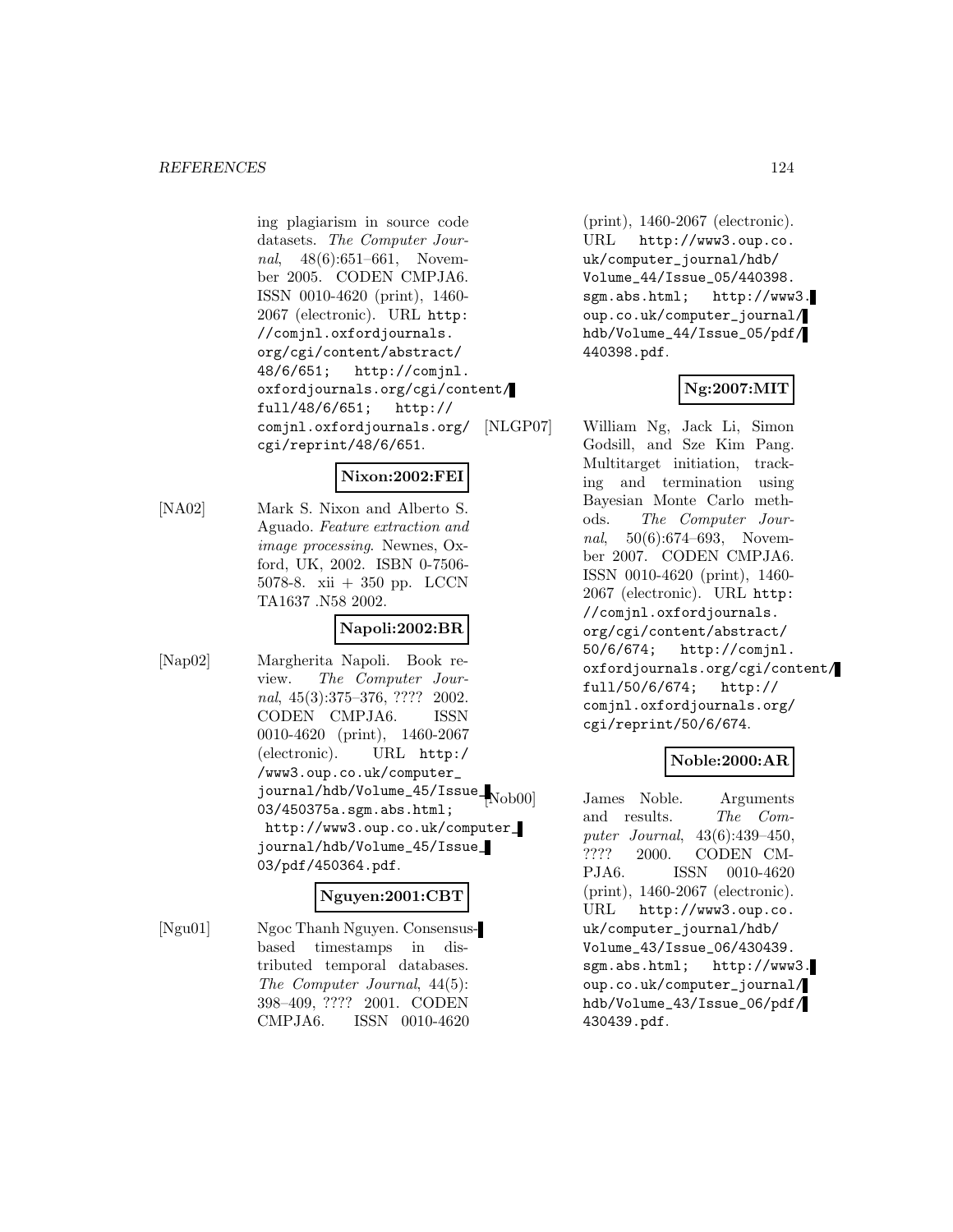#### **Nikmehr:2007:FRF**

[NPL07] Hooman Nikmehr, Braden Phillips, and Cheng-Chew Lim. A fast radix-4 floating-point divider with quotient digit selection by comparison multiples. The Computer Journal, 50(1):81–92, January 2007. CODEN CMPJA6. ISSN 0010-4620 (print), 1460-2067 (electronic). URL http: //comjnl.oxfordjournals. org/cgi/content/abstract/ 50/1/81; http://comjnl. oxfordjournals.org/cgi/content/ full/50/1/81; http://comjnl. oxfordjournals.org/cgi/reprint/ 50/1/81.

#### **Norrish:2002:THD**

[NS02] Michael Norrish and Konrad Slind. A thread of HOL development. The Computer Journal, 45(1):37– 45, ???? 2002. CODEN CMPJA6. ISSN 0010-4620 (print), 1460-2067 (electronic). URL http://www3.oup.co. uk/computer\_journal/hdb/ Volume\_45/Issue\_01/450037. sgm.abs.html; http://www3. oup.co.uk/computer\_journal/ hdb/Volume\_45/Issue\_01/pdf/ 450037.pdf.

#### **Older:2002:FMA**

[OC02] Susan Older and Shiu-Kai Chin. Formal methods for assuring security of protocols. The Computer Journal, 45(1): 46–54, ???? 2002. CODEN CMPJA6. ISSN 0010-4620 (print), 1460-2067 (electronic).

URL http://www3.oup.co. uk/computer\_journal/hdb/ Volume\_45/Issue\_01/450046. sgm.abs.html; http://www3. oup.co.uk/computer\_journal/ hdb/Volume\_45/Issue\_01/pdf/ 450046.pdf.

#### **ONeill:2005:PCL**

[OFW<sup>+</sup>05] Paul O'Neill, Karl Fraser, Zidong Wang, Paul Kellam, Joost N. Kok, and Xiaohui Liu. Pyramidic clustering of large-scale microarray images. The Computer Journal, 48(4):466–479, July 2005. CODEN CMPJA6. ISSN 0010-4620 (print), 1460- 2067 (electronic). URL http: //comjnl.oxfordjournals. org/cgi/content/abstract/ 48/4/466; http://comjnl. oxfordjournals.org/cgi/reprint/ 48/4/466.

### **OKeefe:2002:BR**

[O'K02] R. A. O'Keefe. Book review. The Computer Journal, 45(2): 253–254, ???? 2002. CODEN CMPJA6. ISSN 0010-4620 (print), 1460-2067 (electronic). URL http://www3.oup.co. uk/computer\_journal/hdb/ Volume\_45/Issue\_02/450253a. sgm.abs.html; http://www3. oup.co.uk/computer\_journal/ hdb/Volume\_45/Issue\_02/pdf/ 450249.pdf.

#### **OLeary:2005:RBS**

[O'L05] Daniel O'Leary. Review: Ontologies: A Silver Bullet for Knowledge Management and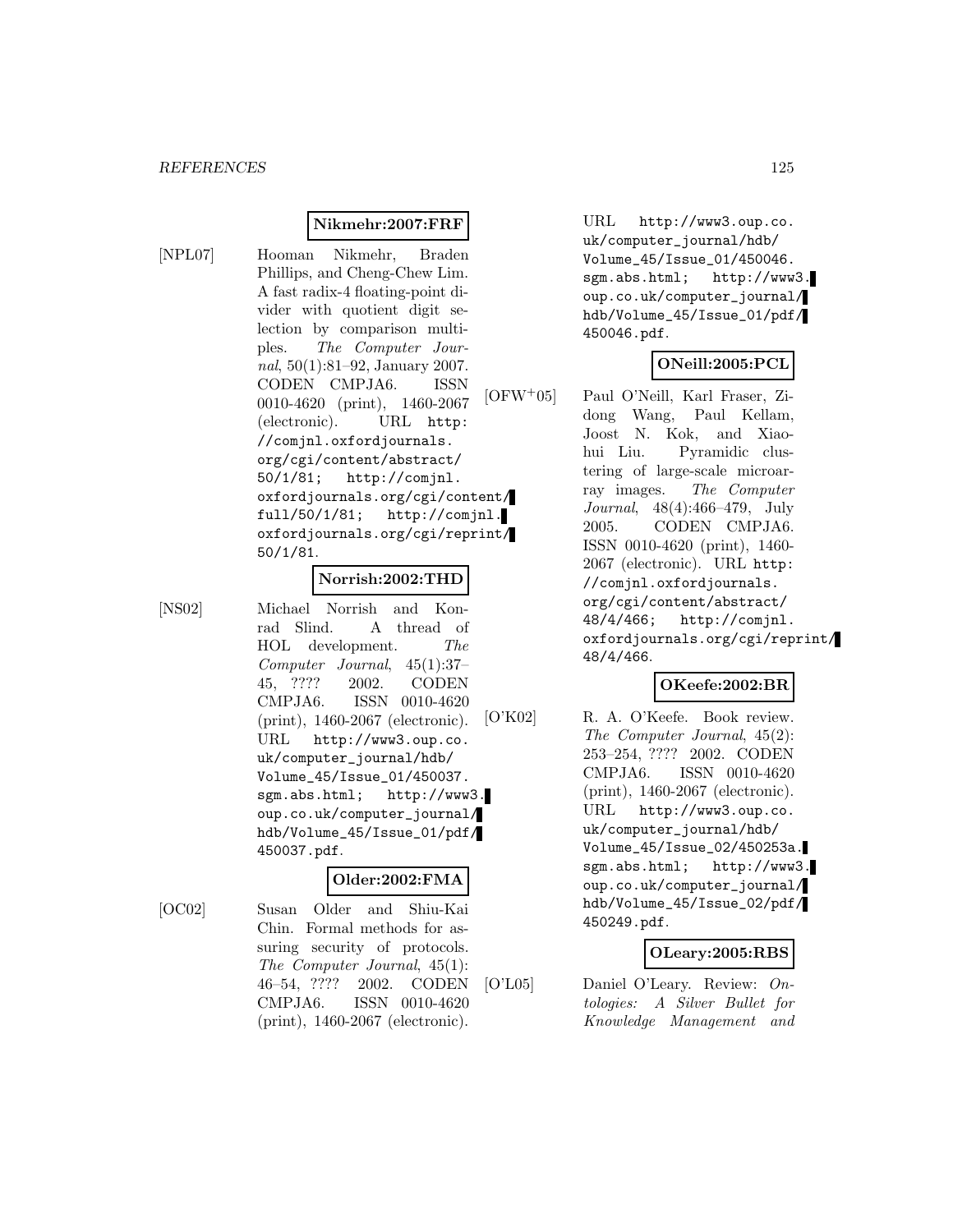Electronic Commerce. The Computer Journal, 48(4):498, July 2005. CODEN CMPJA6. ISSN 0010-4620 (print), 1460- 2067 (electronic). URL http: //comjnl.oxfordjournals. org/cgi/reprint/48/4/498.

## **Oke:2007:DSD**

 $|\text{O}L07|$  Gülay  $\text{Oke}$  and Georgios Loukas. A denial of service detector based on maximum likelihood detection and the random neural network. The Computer Journal, 50 (6):717–727, November 2007. CODEN CMPJA6. ISSN 0010-4620 (print), 1460-2067 (electronic). URL http: //comjnl.oxfordjournals. org/cgi/content/abstract/ 50/6/717; http://comjnl. oxfordjournals.org/cgi/content/ full/50/6/717; http:// comjnl.oxfordjournals.org/ cgi/reprint/50/6/717.

### **Oommen:2002:EHL**

[OR02] B. John Oommen and Luis G. Rueda. The efficiency of histogram-like techniques for database query optimization. The Computer Journal, 45(5): 494–510, ???? 2002. CODEN CMPJA6. ISSN 0010-4620 (print), 1460-2067 (electronic). URL http://www3.oup.co. uk/computer\_journal/hdb/ Volume\_45/Issue\_05/450494. sgm.abs.html; http://www3. oup.co.uk/computer\_journal/ hdb/Volume\_45/Issue\_05/pdf/ 450494.pdf.

## **Outram:2002:BR**

[Out02] Matthew Outram. Book review. The Computer Journal, 45(4):474, ???? 2002. CODEN CMPJA6. ISSN 0010-4620 (print), 1460-2067 (electronic). URL http://www3.oup.co. uk/computer\_journal/hdb/ Volume\_45/Issue\_04/450474a. sgm.abs.html; http://www3. oup.co.uk/computer\_journal/ hdb/Volume\_45/Issue\_04/pdf/ 450474a.pdf.

## **Owei:2003:DCQ**

[Owe03] Vesper Owei. Development of a conceptual query language: Adopting the usercentered methodology. The Computer Journal, 46(6):602– 624, November 2003. CODEN CMPJA6. ISSN 0010-4620 (print), 1460-2067 (electronic). URL http://www3.oup.co. uk/computer\_journal/hdb/ Volume\_46/Issue\_06/460602. sgm.abs.html; http://www3. oup.co.uk/computer\_journal/ hdb/Volume\_46/Issue\_06/pdf/ 460602.pdf.

## **OReilly:2005:GPT**

[OYRW05] Una-May O'Reilly, Tina Yu, Rick Riolo, and Bill Worzel, editors. Genetic programming theory and practice II, volume GPEM 08 of Genetic programming series. Springer-Verlag, Berlin, Germany / Heidelberg, Germany / London, UK / etc., 2005. ISBN 0-387- 23253-2. xiv + 320 pp. LCCN QA76.623 .G49 2005. URL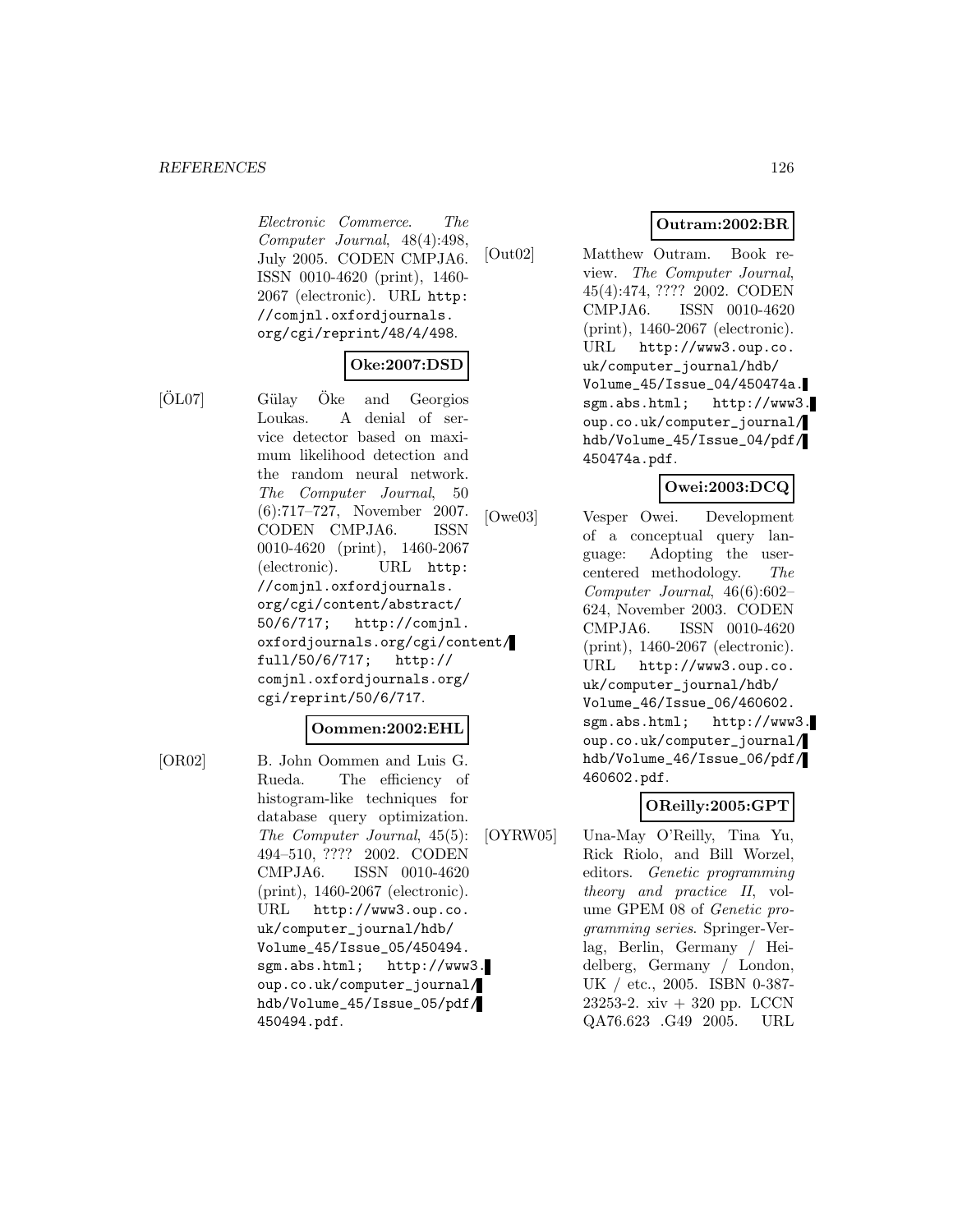ftp://uiarchive.cso.uiuc. edu/pub/etext/gutenberg/; http://www.loc.gov/catdir/ toc/fy053/2004058923.html.

#### **Pallis:2006:BRR**

[Pal06a] George Pallis. Book review: Robert J. Glushko and T. Im. McGrath, Document Engineer $ing$  – Analyzing and Designing Document for Business Informatics and Web Services. The MIT Press (2005). ISBN 0-262-07261-0 . £21.95. 703 pp. Hardbound. The Computer Journal, 49(3):376, May 2006. CODEN CMPJA6. ISSN 0010-4620 (print), 1460- 2067 (electronic). URL http: //comjnl.oxfordjournals. org/cgi/content/full/49/ 3/376; http://comjnl.oxfordjournals. org/cgi/reprint/49/3/376.

## **Pallis:2006:BRX**

[Pal06b] George Pallis. Book review: Xiaofang Zhou, Stanley Su, Mike P. Papazoglou, Maria E. Orlowska and Keith G. Jeffery, Web Information Systems Engineering — WISE 2004. Springer-Proceedings Series: Lecture Notes in Computer Science, Vol. 3306 (2004). ISBN 3-540-23894-8. £34.55/ US\$117.00. 745 pp. Softbound. The Computer Journal, 49(4):501, July 2006. CODEN CMPJA6. ISSN 0010-4620 (print), 1460-2067 (electronic). URL http: //comjnl.oxfordjournals. org/cgi/content/full/49/

4/501; http://comjnl.oxfordjournals. org/cgi/reprint/49/4/501.

## **Pan:2005:RBS**

[Pan05] Yi Pan. Review: Active Services: Concepts, Architecture and Implementation. The Computer Journal, 48(4):498–499, July 2005. CODEN CMPJA6. ISSN 0010-4620 (print), 1460- 2067 (electronic). URL http: //comjnl.oxfordjournals. org/cgi/reprint/48/4/498 a.

## **Papadopoulos:2002:ETL**

[Pap02] Constantinos Papadopoulos. An extended temporal logic for CSCW. The Computer Journal, 45(4):453–472, ???? 2002. CODEN CM-PJA6. ISSN 0010-4620 (print), 1460-2067 (electronic). URL http://www3.oup.co. uk/computer\_journal/hdb/ Volume\_45/Issue\_04/450453. sgm.abs.html; http://www3. oup.co.uk/computer\_journal/ hdb/Volume\_45/Issue\_04/pdf/ 450453.pdf.

#### **Parimala:2002:EOS**

[Par02] N. Parimala. Explicit operation specification for component databases. The Computer Journal, 45(2):202–212, ???? 2002. CODEN CM-PJA6. ISSN 0010-4620 (print), 1460-2067 (electronic). URL http://www3.oup.co. uk/computer\_journal/hdb/ Volume\_45/Issue\_02/450202. sgm.abs.html; http://www3.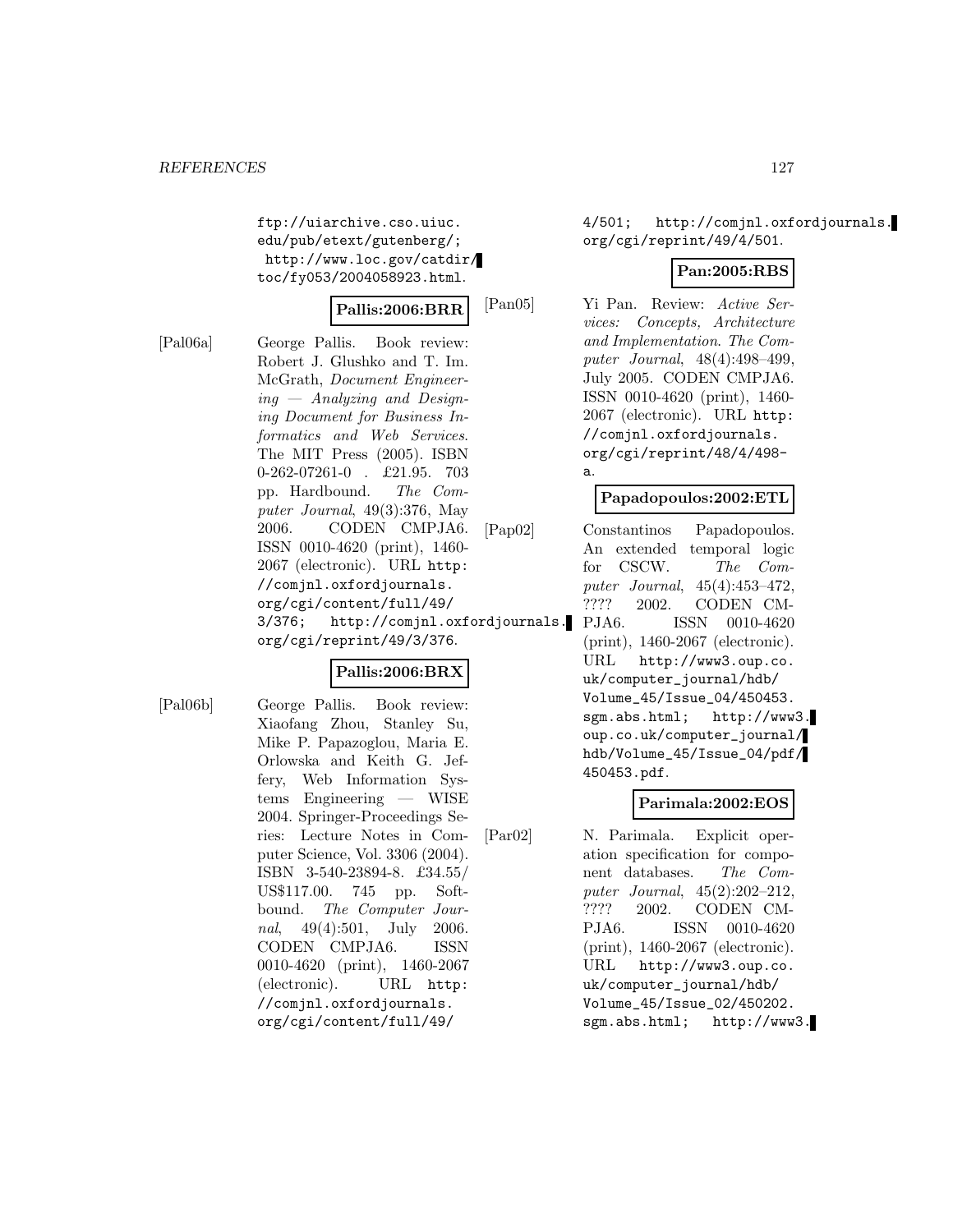oup.co.uk/computer\_journal/ hdb/Volume\_45/Issue\_02/pdf/ 450202.pdf.

#### **Parmar:2005:RBM**

[Par05] Minaz Parmar. Review: Distributed Multimedia Database Technologies Supported by MPEG-7 and MPEG-21. The Computer Journal, 48(5): 563–564, September 2005. CODEN CMPJA6. ISSN 0010-4620 (print), 1460-2067 (electronic). URL http: //comjnl.oxfordjournals. org/cgi/reprint/48/5/563 a.

#### **Pickup:2009:BMI**

[PCRZ09] Lyndsey C. Pickup, David P. Capel, Stephen J. Roberts, and Andrew Zisserman. Bayesian methods for image superresolution. The Computer Journal, 52(1):101–113, January 2009. CODEN CMPJA6. ISSN 0010-4620 (print), 1460- 2067 (electronic). URL http: //comjnl.oxfordjournals. org/cgi/content/abstract/ 52/1/101; http://comjnl. oxfordjournals.org/cgi/content/ full/52/1/101; http:// comjnl.oxfordjournals.org/ cgi/reprint/52/1/101.

## **Poernomo:2005:APP**

[PCW05] Iman Hafiz Poernomo, John N. Crossley, and M. (Martin) Wirsing. Adapting proofs-asprograms: the Curry–Howard protocol. Monographs in computer science. Springer-Verlag,

Berlin, Germany / Heidelberg, Germany / London, UK / etc., 2005. ISBN 0-387-23759-3  $(hardback)$ . xi  $+420$  pp. LCCN QA9.54 .P64 2005.

## **Peters:2007:CIP**

[Pet07] Jan Peters. Computational intelligence: Principles, techniques and applications. The Computer Journal, 50(6): 758, November 2007. CO-DEN CMPJA6. ISSN 0010- 4620 (print), 1460-2067 (electronic). URL http://comjnl. oxfordjournals.org/cgi/content/ full/50/6/758; http:// comjnl.oxfordjournals.org/ cgi/reprint/50/6/758.

### **Pitoura:2001:DLD**

[PF01] Evaggelia Pitoura and Ioannis Fudos. Distributed location databases for tracking highly mobile objects. The Computer Journal, 44(2):75– 91, ???? 2001. CODEN CMPJA6. ISSN 0010-4620 (print), 1460-2067 (electronic). URL http://www3.oup.co. uk/computer\_journal/hdb/ Volume\_44/Issue\_02/440075. sgm.abs.html; http://www3. oup.co.uk/computer\_journal/ hdb/Volume\_44/Issue\_02/pdf/ 440075.pdf.

#### **PereiraeSilva:2009:MEU**

[PF09] Ricardo Pereira e Silva and Evandro César Freiberger. Metrics to evaluate the use of object oriented frameworks. The Computer Journal, 52(3):288–304,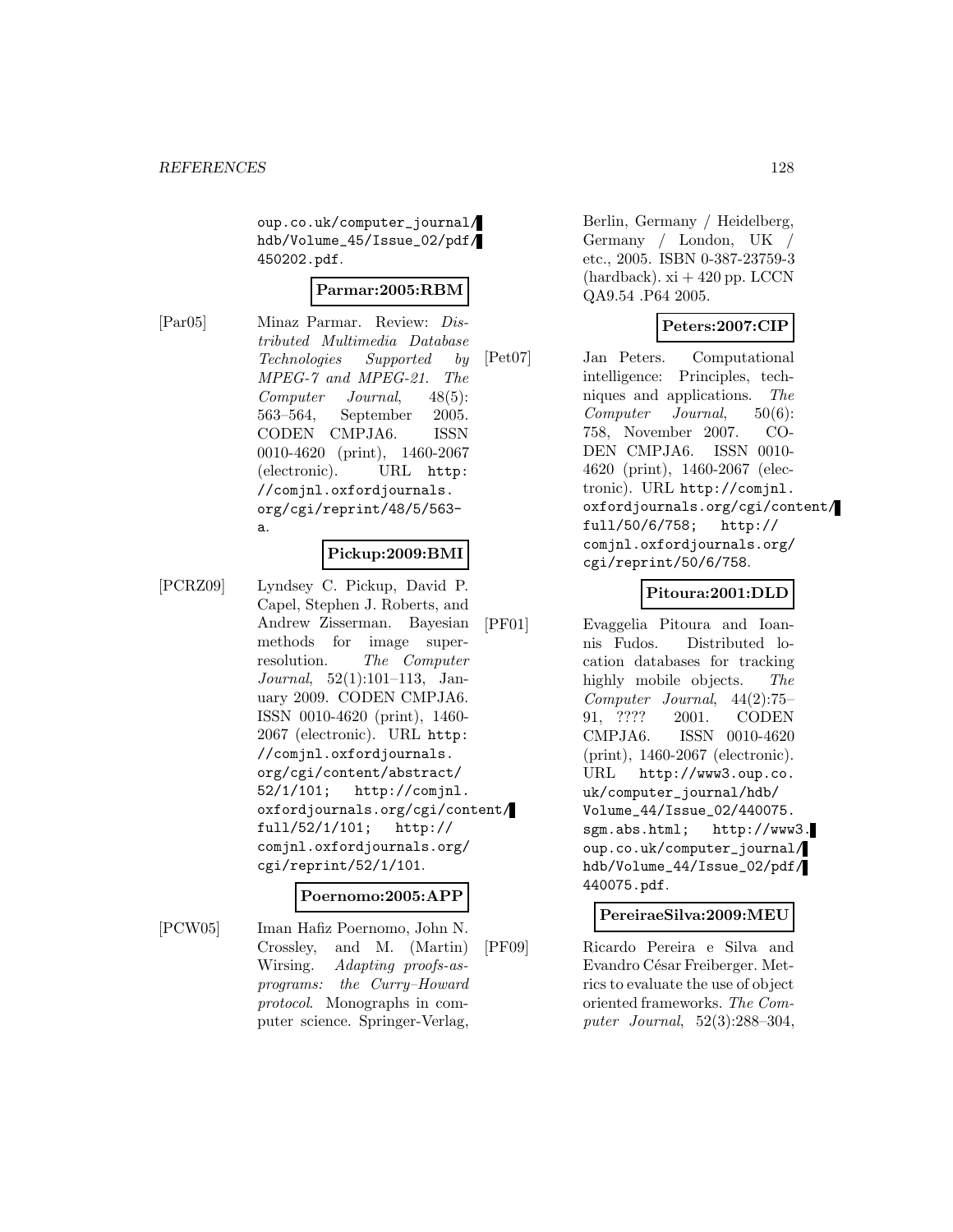May 2009. CODEN CMPJA6. ISSN 0010-4620 (print), 1460- 2067 (electronic). URL http: //comjnl.oxfordjournals. org/cgi/content/abstract/ 52/3/288; http://comjnl. oxfordjournals.org/cgi/content/ full/52/3/288; http:// comjnl.oxfordjournals.org/ cgi/reprint/52/3/288.

# **Pinto:2005:DCA**

[PFT05] M´onica Pinto, Lidia Fuentes, and José María Troya. A dynamic component and aspectoriented platform. The Computer Journal, 48(4):401–420, July 2005. CODEN CMPJA6. ISSN 0010-4620 (print), 1460- 2067 (electronic). URL http: //comjnl.oxfordjournals. org/cgi/content/abstract/ 48/4/401; http://comjnl. oxfordjournals.org/cgi/reprint/ 48/4/401.

### **Politopoulos:2001:PCS**

[PGT01] Kostas Politopoulos, George F. Georgakopoulos, and Panagiotis Tsanakas. Precedence constrained scheduling: a case in P. The Computer Journal, 44(3):163– 173, ???? 2001. CODEN CMPJA6. ISSN 0010-4620 (print), 1460-2067 (electronic). URL http://www3.oup.co. uk/computer\_journal/hdb/ Volume\_44/Issue\_03/440163. sgm.abs.html; http://www3.Pip05 oup.co.uk/computer\_journal/ hdb/Volume\_44/Issue\_03/pdf/ 440163.pdf.

## **Phillips:2004:BRB**

[Phi04] Nigel Phillips. Book review: Mobile Communications, by Jochen Schiller. The Computer Journal, 47(5):622, September 2004. CODEN CMPJA6. ISSN 0010-4620 (print), 1460-2067 (electronic). URL http://www3.oup.co. uk/computer\_journal/free\_ pdf/470622.pdf; http:// www3.oup.co.uk/computer\_ journal/hdb/Volume\_47/Issue\_ 05/470622.sgm.abs.html.

## **Pengelly:2000:QMI**

[PI00] A. D. Pengelly and D. C. Ince. Quotient machines, the interface equation and protocol conversion. The Computer Journal, 43(1):24– 39, ???? 2000. CODEN CMPJA6. ISSN 0010-4620 (print), 1460-2067 (electronic). URL http://www3.oup.co. uk/computer\_journal/hdb/ Volume\_43/Issue\_01/430024. sgm.abs.html.

### **Pierce:2005:ATT**

[Pie05] Benjamin C. Pierce, editor. Advanced topics in types and programming languages. MIT Press, Cambridge, MA, USA, 2005. ISBN 0-262-16228-8. xiii + 574 pp. LCCN QA76.7 .A36 2005.

### **Piper:2005:TLC**

Fred Piper. Turing Lecture: Cyberworld security — the good, the bad and the ugly. The Computer Journal, 48(2):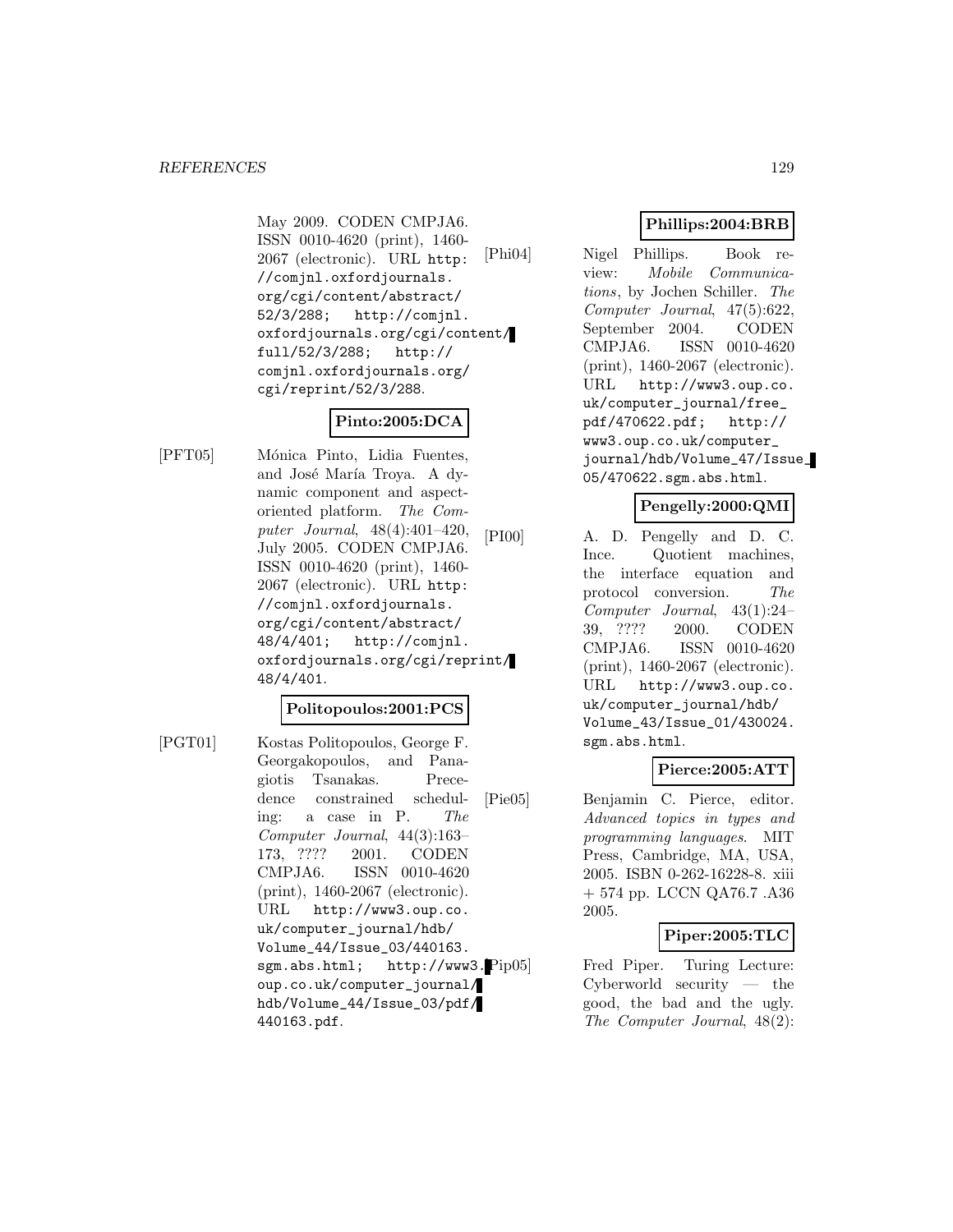145–156, March 2005. CODEN CMPJA6. ISSN 0010-4620 (print), 1460-2067 (electronic). URL http://www3.oup.co. uk/computer\_journal/hdb/ Volume\_48/Issue\_02/bxh076. sgm.abs.html; http://www3. oup.co.uk/computer\_journal/ hdb/Volume\_48/Issue\_02/pdf/ bxh076.pdf.

## **Pitt:2006:VMA**

[PKSA06] Jeremy Pitt, Lloyd Kamara, Marek Sergot, and Alexander Artikis. Voting in multiagent systems. The Computer Journal, 49(2):156–170, March 2006. CODEN CMPJA6. ISSN 0010-4620 (print), 1460- 2067 (electronic). URL http: //comjnl.oxfordjournals. org/cgi/content/abstract/ 49/2/156; http://comjnl. oxfordjournals.org/cgi/content/ full/49/2/156; http:// comjnl.oxfordjournals.org/ cgi/reprint/49/2/156.

## **Pan:2002:CTA**

[PL02] Tien-Tai Pan and Shun-Shii Lin. Constant-time algorithms for minimum spanning tree and related problems on processor array with reconfigurable bus systems. The Computer Journal, 45(2):174– 186, ???? 2002. CODEN CMPJA6. ISSN 0010-4620 (print), 1460-2067 (electronic). URL http://www3.oup.co. uk/computer\_journal/hdb/ Volume\_45/Issue\_02/450174. sgm.abs.html; http://www3.

oup.co.uk/computer\_journal/ hdb/Volume\_45/Issue\_02/pdf/ 450174.pdf.

## **Papadopoulos:2006:PDJ**

Apostolos N. Papadopoulos, Alexandros Nanopoulos, and Yannis Manolopoulos. Processing distance join queries with constraints. The Computer Journal, 49(3):281–296, May 2006. CODEN CMPJA6. ISSN 0010-4620 (print), 1460- 2067 (electronic). URL http: //comjnl.oxfordjournals. org/cgi/content/abstract/ 49/3/281; http://comjnl. oxfordjournals.org/cgi/content/ full/49/3/281; http:// comjnl.oxfordjournals.org/ cgi/reprint/49/3/281.

### **Poernomo:2006:BRY**

Iman Hafiz Poernomo. Book review: Yves Bertot and Pierre Castéran, Interactive Theorem Proving and Program Development (Coq'Art: The Calculus of Inductive Constructions). Texts in Theoretical Computer Science. An EATCS Series. (2004). ISBN 3-540-20854-2. 469pp. Hardcover. The Computer Journal, 49(1):130–131, January 2006. CODEN CMPJA6. ISSN 0010-4620 (print), 1460- 2067 (electronic). URL http: //comjnl.oxfordjournals. org/cgi/content/full/49/ 1/130-a; http://comjnl. oxfordjournals.org/cgi/reprint/ 49/1/130-a.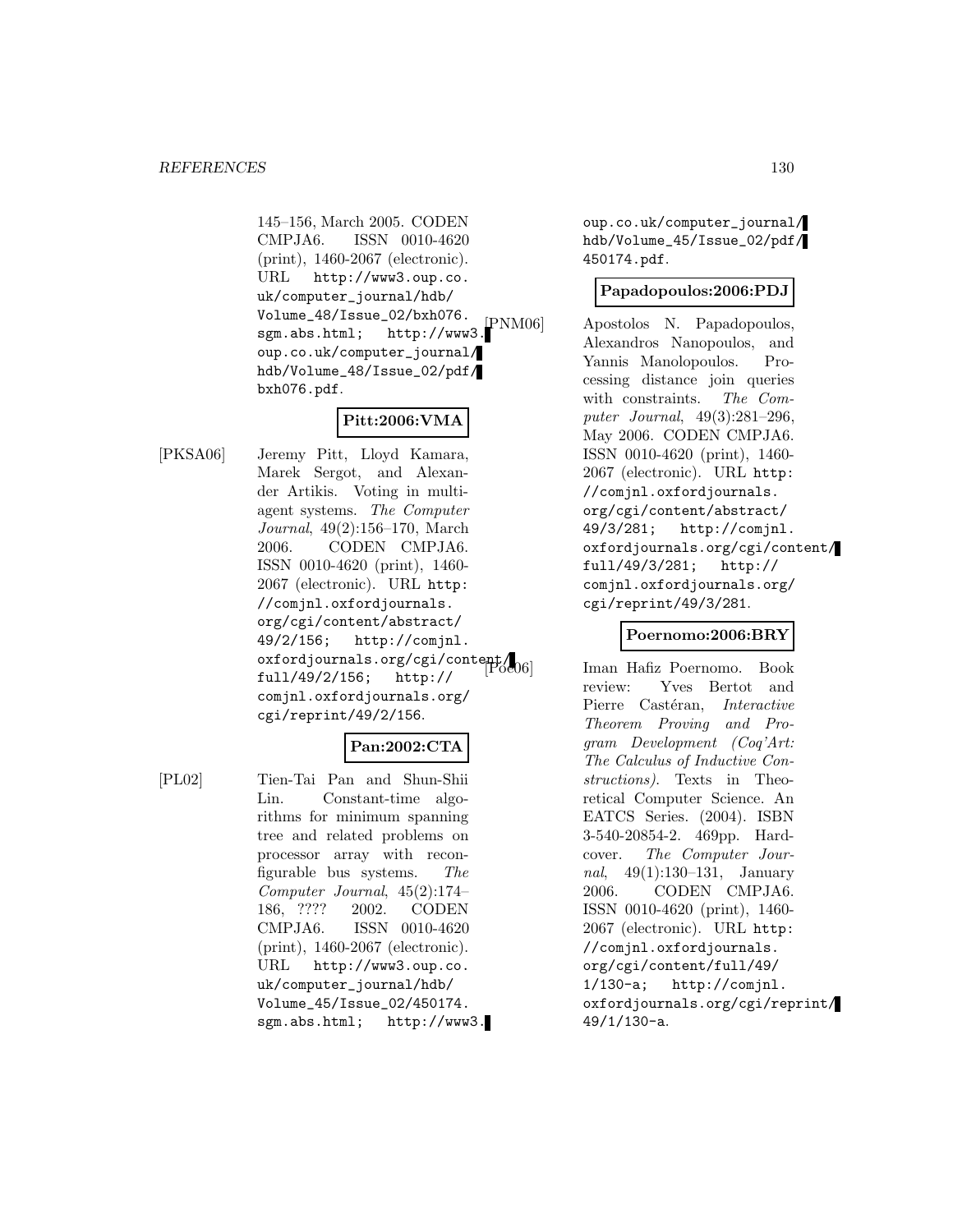#### **Polkowski:2006:BRM**

[Pol06] Lech Polkowski. Book review: Una-May O'Reilly, Tina Yu, Rick Riolo and Bill Worzel (eds), Genetic Programming Theory and Practice II, Springer Science+Business Media, Inc. (2005). ISBN 0- 387-23253-2. \$129.00. 320 pp. Hardbound. The Computer Journal, 49(1):127–128, January 2006. CODEN CMPJA6. ISSN 0010-4620 (print), 1460- 2067 (electronic). URL http: //comjnl.oxfordjournals. org/cgi/content/full/49/ 1/127-a; http://comjnl. oxfordjournals.org/cgi/reprint/ 49/1/127-a.

# **Pomerance:2002:BR**

[Pom02] Carl Pomerance. Book review. The Computer Journal, 45(2): 256, ???? 2002. CODEN CMPJA6. ISSN 0010-4620 (print), 1460-2067 (electronic). URL http://www3.oup.co. uk/computer\_journal/hdb/ Volume\_45/Issue\_02/450256. sgm.abs.html; http://www3. oup.co.uk/computer\_journal/ hdb/Volume\_45/Issue\_02/pdf/ 450255.pdf.

## **Pont:2002:BR**

[Pon02] M. J. Pont. Book review. The Computer Journal, 45(6):685– 686, ???? 2002. CODEN CMPJA6. ISSN 0010-4620 (print), 1460-2067 (electronic). URL http://www3.oup.co. uk/computer\_journal/hdb/ Volume\_45/Issue\_06/450685.

sgm.abs.html; http://www3. oup.co.uk/computer\_journal/ hdb/Volume\_45/Issue\_06/pdf/ 450685.pdf.

## **Portinale:2003:BRa**

[Por03a] Luigi Portinale. Book review. The Computer Journal, 46(3): 332–333, May 2003. CODEN CMPJA6. ISSN 0010-4620 (print), 1460-2067 (electronic). URL http://www3.oup.co. uk/computer\_journal/hdb/ Volume\_46/Issue\_03/460332b. sgm.abs.html; http://www3. oup.co.uk/computer\_journal/ hdb/Volume\_46/Issue\_03/pdf/ 460332b.pdf.

#### **Portinale:2003:BRb**

[Por03b] Luigi Portinale. Book review. The Computer Journal, 46(3): 333–334, May 2003. CODEN CMPJA6. ISSN 0010-4620 (print), 1460-2067 (electronic). URL http://www3.oup.co. uk/computer\_journal/hdb/ Volume\_46/Issue\_03/460333. sgm.abs.html; http://www3. oup.co.uk/computer\_journal/ hdb/Volume\_46/Issue\_03/pdf/ 460333.pdf.

#### **Pastrana:2008:CSA**

[PPK08] J. L. Pastrana, E. Pimentel, and M. Katrib. Composition of self-adapting components for customizable systems. The Computer Journal, 51(4):481–496, July 2008. CODEN CMPJA6. ISSN 0010-4620 (print), 1460-2067 (electronic). URL http: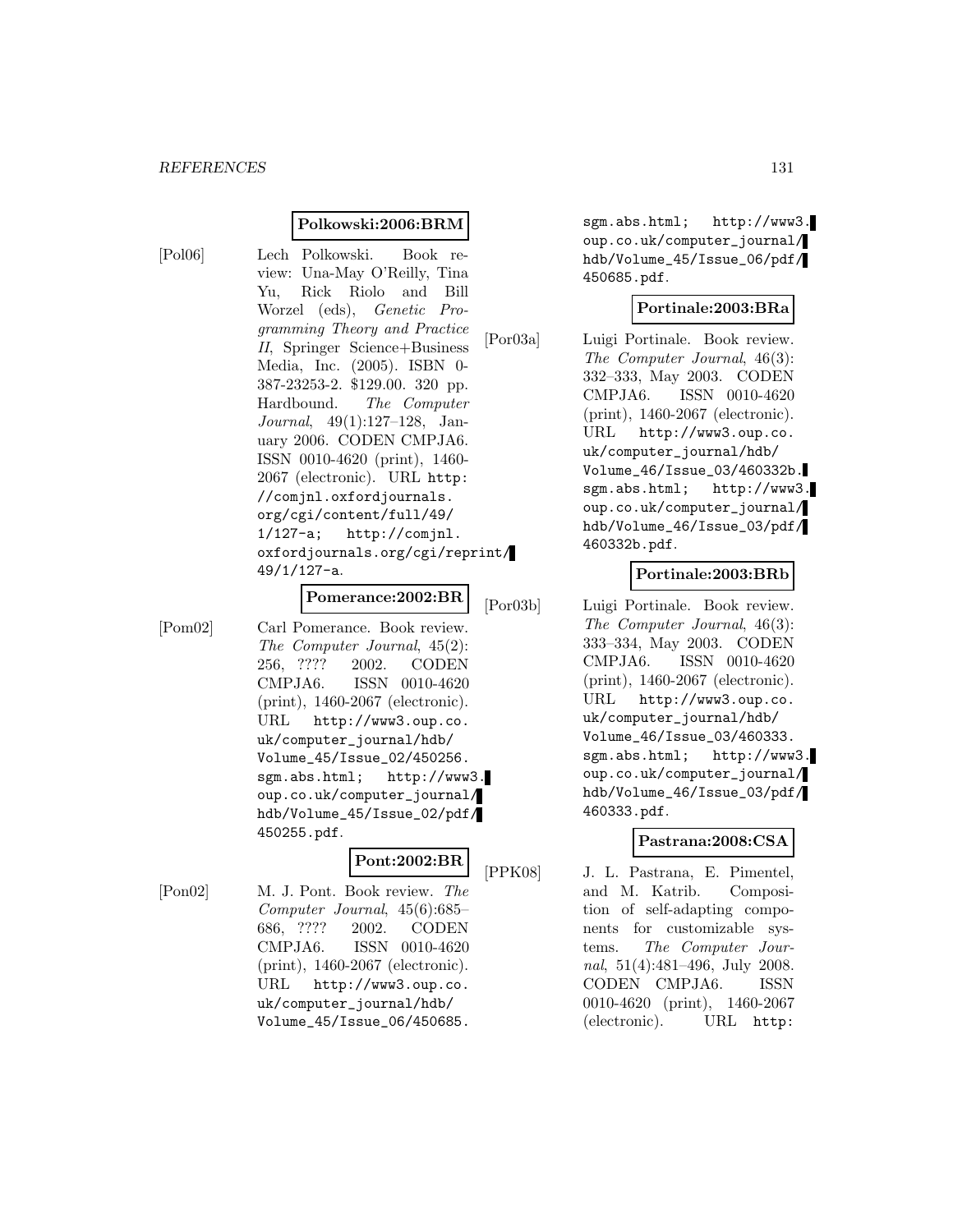//comjnl.oxfordjournals. org/cgi/content/abstract/ 51/4/481; http://comjnl. oxfordjournals.org/cgi/content/ full/51/4/481; http:// comjnl.oxfordjournals.org/ cgi/reprint/51/4/481.

## **Pultorak:2003:MPG**

[PQA<sup>+</sup>03] Dave Pultorak, Pete Quagliariello, Rolf Akker, Jan van Bon, Mike Pieper, and Jan Schaap. MOF pocket guide: IT service operations management. Van Haren Publishing, Zaltbommel, The Netherlands, 2003. ISBN 90- 77212-14-0. 96 pp. LCCN ????

### **Prencipe:2002:BR**

[Pre02] Giuseppe Prencipe. Book review. The Computer Journal, 45(5):574–575, ???? 2002. CODEN CMPJA6. ISSN 0010-4620 (print), 1460-2067 (electronic). URL http:/ /www3.oup.co.uk/computer\_ journal/hdb/Volume\_45/Issue\_ 05/450574a.sgm.abs.html; http://www3.oup.co.uk/computer\_ journal/hdb/Volume\_45/Issue\_ 05/pdf/450574a.pdf.

#### **Paterno:2003:SRA**

[PS03] Fabio Patern`o and Carmen Santoro. Support for reasoning about interactive systems through human-computer interaction designers' representations. The Computer Journal, 46(4):340–357, July 2003. CODEN CM-PJA6. ISSN 0010-4620 (print), 1460-2067 (electronic).

URL http://www3.oup.co. uk/computer\_journal/hdb/ Volume\_46/Issue\_04/460340. sgm.abs.html; http://www3. oup.co.uk/computer\_journal/ hdb/Volume\_46/Issue\_04/pdf/ 460340.pdf.

## **Perkins:2005:RDC**

S. Perkins and D. H. Smith. Robust data compression: Variable length codes and burst errors. The Computer Journal, 48(3):315–322, May 2005. CODEN CMPJA6. ISSN 0010-4620 (print), 1460-2067 (electronic). URL http: //comjnl.oxfordjournals. org/cgi/content/abstract/ 48/3/315; http://comjnl. oxfordjournals.org/cgi/reprint/ 48/3/315.

### **Perkins:2004:RDC**

[PSR04] S. Perkins, D. H. Smith, and A. Ryley. Robust data compression: Consistency checking in the synchronization of variable length codes. The Computer Journal, 47(3):309–319, May 2004. CODEN CMPJA6. ISSN 0010-4620 (print), 1460- 2067 (electronic).

### **Power:2009:FNR**

[PSS09] David Power, Mark Slaymaker, and Andrew Simpson. On formalizing and normalizing role-based access control systems. The Computer Journal, 52(3):305–325, May 2009. CODEN CMPJA6. ISSN 0010-4620 (print), 1460-2067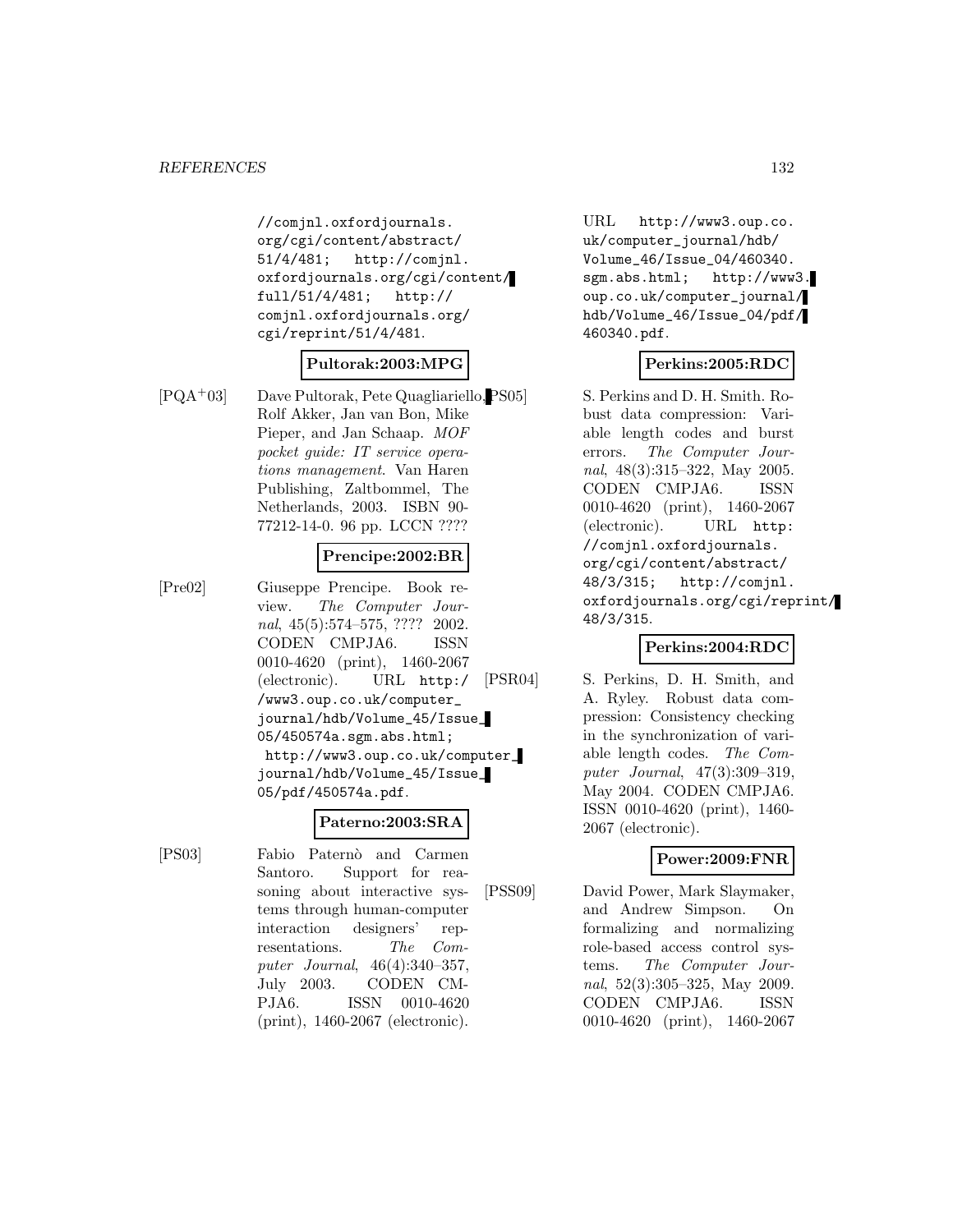(electronic). URL http: //comjnl.oxfordjournals. org/cgi/content/abstract/ 52/3/305; http://comjnl. oxfordjournals.org/cgi/content/ full/52/3/305; http:// comjnl.oxfordjournals.org/ cgi/reprint/52/3/305.

#### **Papatriantafilou:2000:WFH**

[PT00] Marina Papatriantafilou and Phillippas Tsigas. Waitfree handshaking using rainbow colouring. The Computer Journal, 43(2):130–137, ???? 2000. CODEN CM-PJA6. ISSN 0010-4620 (print), 1460-2067 (electronic). URL http://www3.oup.co. uk/computer\_journal/hdb/ Volume\_43/Issue\_02/430130. sgm.abs.html; http://www3. oup.co.uk/computer\_journal/ hdb/Volume\_43/Issue\_02/pdf/ 430130.pdf.

#### **Puustjarvi:2001:WCC**

[Puu01] Juha Puustjärvi. Workflow concurrency control. The Computer Journal, 44(1):42– 53, ???? 2001. CODEN CMPJA6. ISSN 0010-4620 (print), 1460-2067 (electronic). URL http://www3.oup.co. uk/computer\_journal/hdb/ Volume\_44/Issue\_01/440042. sgm.abs.html; http://www3. oup.co.uk/computer\_journal/ hdb/Volume\_44/Issue\_01/pdf/ 440042.pdf.

#### **Pagnia:2003:FE**

[PVG03] Henning Pagnia, Holger Vogt,

and Felix C. Gärtner. Fair exchange. The Computer Journal, 46(1):55–75, January 2003. CODEN CM-PJA6. ISSN 0010-4620 (print), 1460-2067 (electronic). URL http://www3.oup.co. uk/computer\_journal/hdb/ Volume\_46/Issue\_01/460055. sgm.abs.html; http://www3. oup.co.uk/computer\_journal/ hdb/Volume\_46/Issue\_01/pdf/ 460055.pdf.

#### **Pochet:2006:PPM**

[PW06] Yves Pochet and Laurence A. Wolsey. Production planning by mixed integer programming. Springer series in operations research and financial engineering. Springer-Verlag, Berlin, Germany / Heidelberg, Germany / London, UK / etc., 2006. ISBN 0- 387-29959-9 (hardcover). xxiii + 499 pp. LCCN TS176 .P57 2006; MLCM 2006/40914 (T). URL http://www.loc. gov/catdir/enhancements/ fy0663/2005935294-d.html; http://www.loc.gov/catdir/ enhancements/fy0814/2005935294 t.html.

### **Randell:2000:TML**

[Ran00] Brian Randell. Turing Memorial Lecture: Facing up to faults. The Computer Journal, 43(2):95–106, ???? 2000. CODEN CMPJA6. ISSN 0010-4620 (print), 1460-2067 (electronic). URL http:/ /www3.oup.co.uk/computer\_ journal/hdb/Volume\_43/Issue\_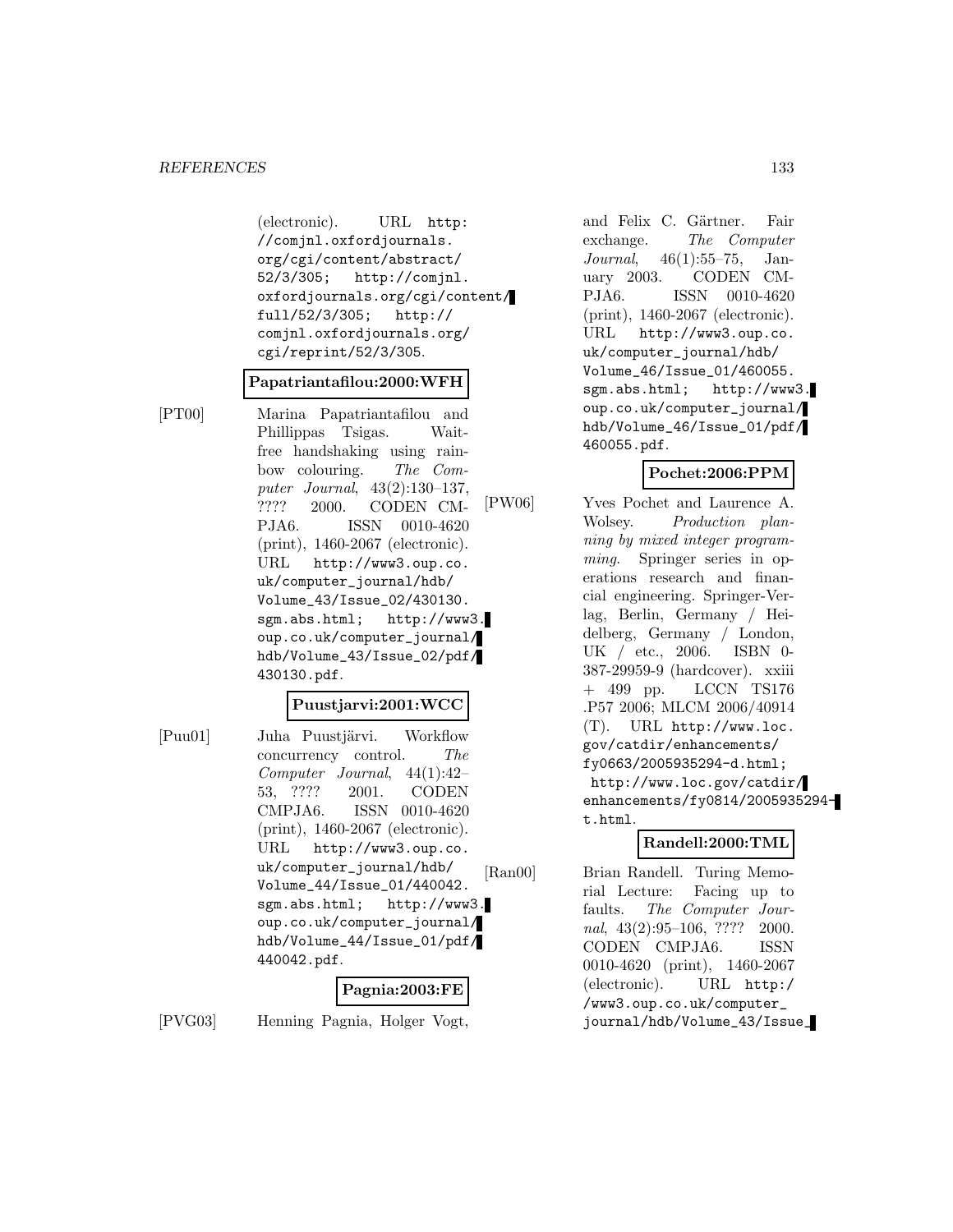02/430095.pdf; http:// www3.oup.co.uk/computer\_ journal/hdb/Volume\_43/Issue\_ 02/430095.sgm.abs.html.

## **Rashid:2003:EAO**

[RB03] Awais Rashid and Lynne Blair. Editorial: Aspect-oriented programming and separation of crosscutting concerns. The Computer Journal, 46(5):527– 528, September 2003. CODEN CMPJA6. ISSN 0010-4620 (print), 1460-2067 (electronic). URL http://www3.oup.co. uk/computer\_journal/hdb/ Volume\_46/Issue\_05/460527. sgm.abs.html; http://www3. oup.co.uk/computer\_journal/ hdb/Volume\_46/Issue\_05/pdf/ 460527.pdf.

## **Refaat:2009:BRC**

[Ref09] Mamdouh Refaat. Book review: Colleen Mccue, Data Mining and Predictive Analytics: Intelligence Gathering and Crime Analysis, Elsevier (2007). ISBN 0-7506- 7796-1. 28.99 GBP. 332 pp. Paperback. The Computer Journal, 52(6):725–726, August 2009. CODEN CMPJA6. ISSN 0010-4620 (print), 1460- 2067 (electronic). URL http: //comjnl.oxfordjournals. org/cgi/reprint/52/6/725 a.

#### **Reinhard:2004:TAM**

[Rei04] Erik Reinhard. Tomas Akenine-Möller and Eric Haines: Real-Time Rendering, 2nd edition.

The Computer Journal, 47(1): 134–??, January 2004. CODEN CMPJA6. ISSN 0010-4620 (print), 1460-2067 (electronic). URL http://www3.oup.co. uk/computer\_journal/free\_ pdf/470134.pdf; http:// www3.oup.co.uk/computer\_ journal/hdb/Volume\_47/Issue\_ 01/470134.sgm.abs.html.

#### **reviews:2005:CR**

[rev05] Capsule reviews. Capsule reviews. The Computer Journal, 48(2):127–129, March 2005. CODEN CMPJA6. ISSN 0010-4620 (print), 1460-2067 (electronic). URL http:/ /www3.oup.co.uk/computer\_ journal/free\_pdf/bxh095. pdf.

### **Rae:2005:IFA**

[RF05] Andrew Rae and Colin Fidge. Information flow analysis for fail-secure devices. The Computer Journal, 48(1):17– 26, January 2005. CODEN CMPJA6. ISSN 0010-4620 (print), 1460-2067 (electronic). URL http://www3.oup.co. uk/computer\_journal/hdb/ Volume\_48/Issue\_01/bxh056. sgm.abs.html; http://www3. oup.co.uk/computer\_journal/ hdb/Volume\_48/Issue\_01/pdf/ bxh056.pdf.

### **Robinson:2009:ORA**

[RFM09] Dirk Robinson, Sina Farsiu, and Peyman Milanfar. Optimal registration of aliased images using variable projec-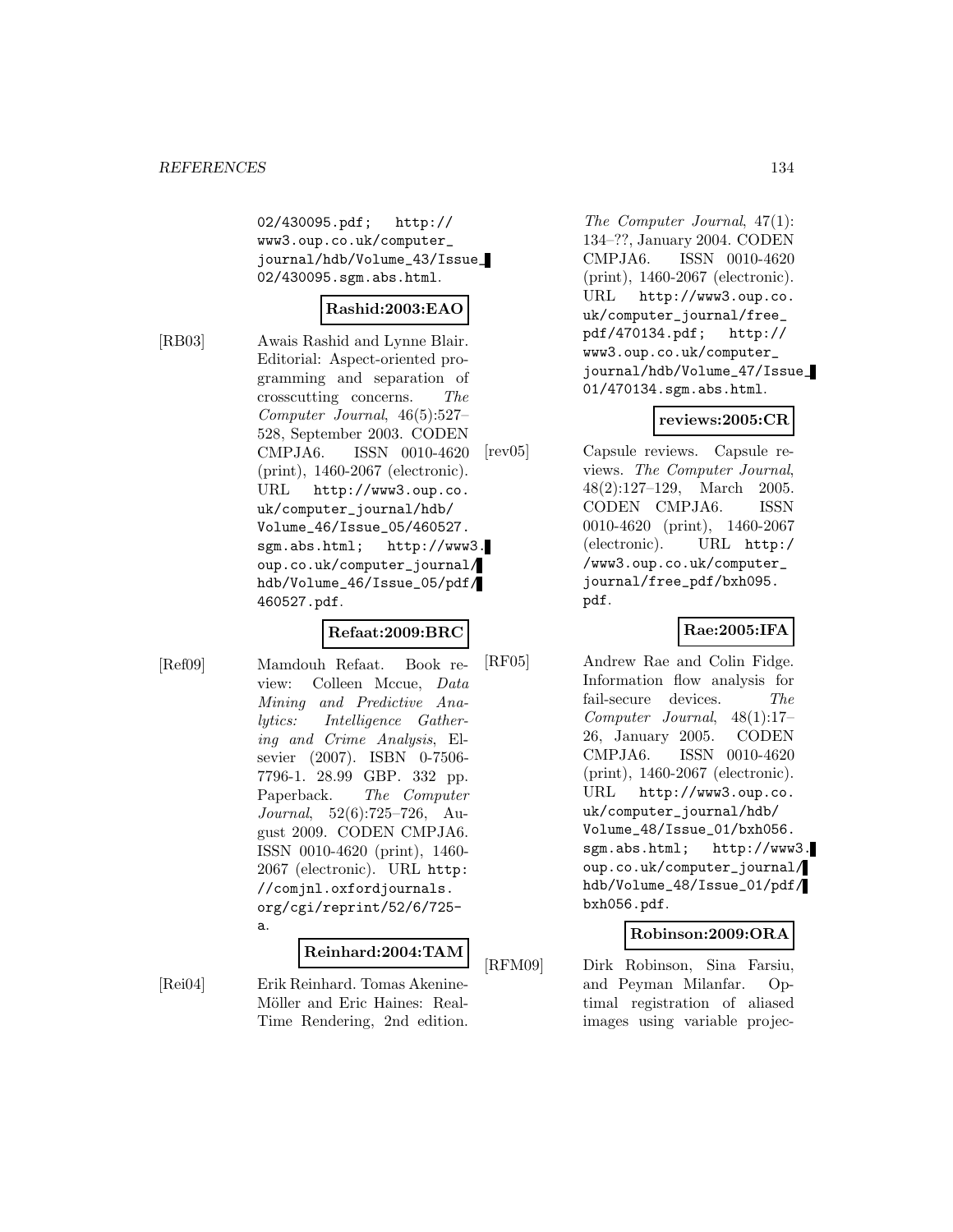tion with applications to superresolution. The Computer Journal,  $52(1):31-42$ , January 2009. CODEN CMPJA6. ISSN 0010-4620 (print), 1460- 2067 (electronic). URL http: //comjnl.oxfordjournals. org/cgi/content/abstract/ 52/1/31; http://comjnl. oxfordjournals.org/cgi/content/ full/52/1/31; http://comjnl. oxfordjournals.org/cgi/reprint/ 52/1/31.

### **Raymond:2002:RCG**

[RGW02] John W. Raymond, Eleanor J. Gardiner, and Peter Willett. RASCAL: Calculation of graph similarity using maximum common edge subgraphs. The Computer Journal, 45(6):631– 644, ???? 2002. CODEN CMPJA6. ISSN 0010-4620 (print), 1460-2067 (electronic). URL http://www3.oup.co. uk/computer\_journal/hdb/ Volume\_45/Issue\_06/450631. sgm.abs.html; http://www3. oup.co.uk/computer\_journal/ hdb/Volume\_45/Issue\_06/pdf/ 450631.pdf.

## **Rice:2008:IRL**

[Ric08] J. E. Rice. An introduction to reversible latches. The Computer Journal, 51 (6):700–709, November 2008. CODEN CMPJA6. ISSN 0010-4620 (print), 1460-2067 (electronic). URL http: //comjnl.oxfordjournals. org/cgi/content/abstract/ 51/6/700; http://comjnl. oxfordjournals.org/cgi/content/ full/51/6/700; http:// comjnl.oxfordjournals.org/ cgi/reprint/51/6/700.

#### **Rinderknecht:2003:AVA**

[Rin03] Christian Rinderknecht. An algorithm for validating ASN.1 (X.680) specifications using set constraints. The Computer Journal, 46(4):401–420, July 2003. CODEN CM-PJA6. ISSN 0010-4620 (print), 1460-2067 (electronic). URL http://www3.oup.co. uk/computer\_journal/hdb/ Volume\_46/Issue\_04/460401. sgm.abs.html; http://www3. oup.co.uk/computer\_journal/ hdb/Volume\_46/Issue\_04/pdf/ 460401.pdf.

## **Rissanen:2006:SFD**

[Ris06] J. Rissanen. The structure function and distinguishable models of data. The Computer Journal, 49 (6):657–664, November 2006. CODEN CMPJA6. ISSN 0010-4620 (print), 1460-2067 (electronic). URL http: //comjnl.oxfordjournals. org/cgi/content/full/49/ 6/657; http://comjnl.oxfordjournals. org/cgi/reprint/49/6/657.

### **Raskovic:2004:MMA**

[RMJ04] Dejan Raskovic, Thomas Martin, and Emil Jovanov. Medical monitoring applications for wearable computing. The Computer Journal, 47(4):495– 504, July 2004. CODEN CMPJA6. ISSN 0010-4620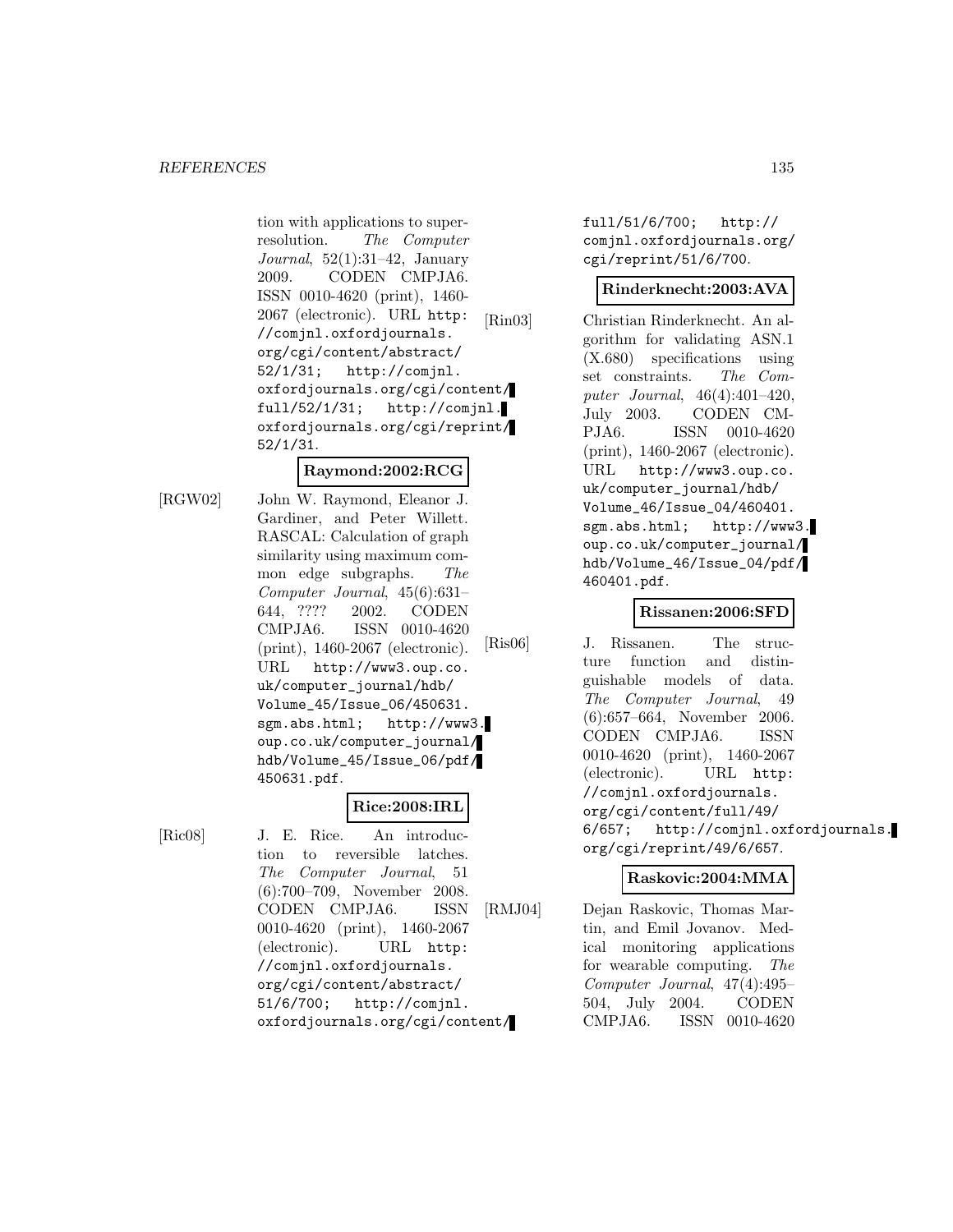(print), 1460-2067 (electronic). URL http://www3.oup.co. uk/computer\_journal/hdb/ Volume\_47/Issue\_04/470495. sgm.abs.html; http://www3. oup.co.uk/computer\_journal/ hdb/Volume\_47/Issue\_04/pdf/ 470495.pdf.

#### **Rocca:2004:BRA**

[Roc04] Simona Ronchi Della Rocca. Book review: Abstract State Machines — A Method for High-Level System Design and Analysis, by Egon Boerger and Robert Staerk. The Computer Journal, 47(2):270– 271, March 2004. CODEN CMPJA6. ISSN 0010-4620 (print), 1460-2067 (electronic). URL http://www3.oup.co. uk/computer\_journal/free\_ pdf/470270a.pdf; http:/ /www3.oup.co.uk/computer\_ journal/hdb/Volume\_47/Issue\_ 02/470270a.sgm.abs.html.

#### **Rothlauf:2006:RGE**

[Rot06] Franz Rothlauf. Representations for genetic and evolutionary algorithms. Springer-Verlag, Berlin, Germany / Heidelberg, Germany / London, UK / etc., second edition, 2006. ISBN 3-540-25059-X. xvii + 325 pp. LCCN QA76.623 .R68 2006.

## **Rai:2003:ESM**

[RS03] Siddhartha Rai and Priti Shankar. Efficient statistical modeling for the compression of tree structured inter-

mediate code. The Computer Journal, 46(5):476–486, September 2003. CODEN CMPJA6. ISSN 0010-4620 (print), 1460-2067 (electronic). URL http://www3.oup.co. uk/computer\_journal/hdb/ Volume\_46/Issue\_05/460476. sgm.abs.html; http://www3. oup.co.uk/computer\_journal/ hdb/Volume\_46/Issue\_05/pdf/ 460476.pdf.

## **Roberts:2002:LBO**

[RSW02] Alan Roberts, Antonios Symvonis, and David R. Wood. Lower bounds for one-to-one packet routing on trees using hot-potato algorithms. The Computer Journal, 45(4):423– 435, ???? 2002. CODEN CMPJA6. ISSN 0010-4620 (print), 1460-2067 (electronic). URL http://www3.oup.co. uk/computer\_journal/hdb/ Volume\_45/Issue\_04/450423. sgm.abs.html; http://www3. oup.co.uk/computer\_journal/ hdb/Volume\_45/Issue\_04/pdf/ 450423.pdf.

### **Romero:2008:MOC**

[RTV08] José Raúl Romero, José M. Troya, and Antonio Vallecillo. Modeling ODP computational specifications using UML. The Computer Journal, 51(4):435–450, July 2008. CODEN CMPJA6. ISSN 0010-4620 (print), 1460- 2067 (electronic). URL http: //comjnl.oxfordjournals. org/cgi/content/abstract/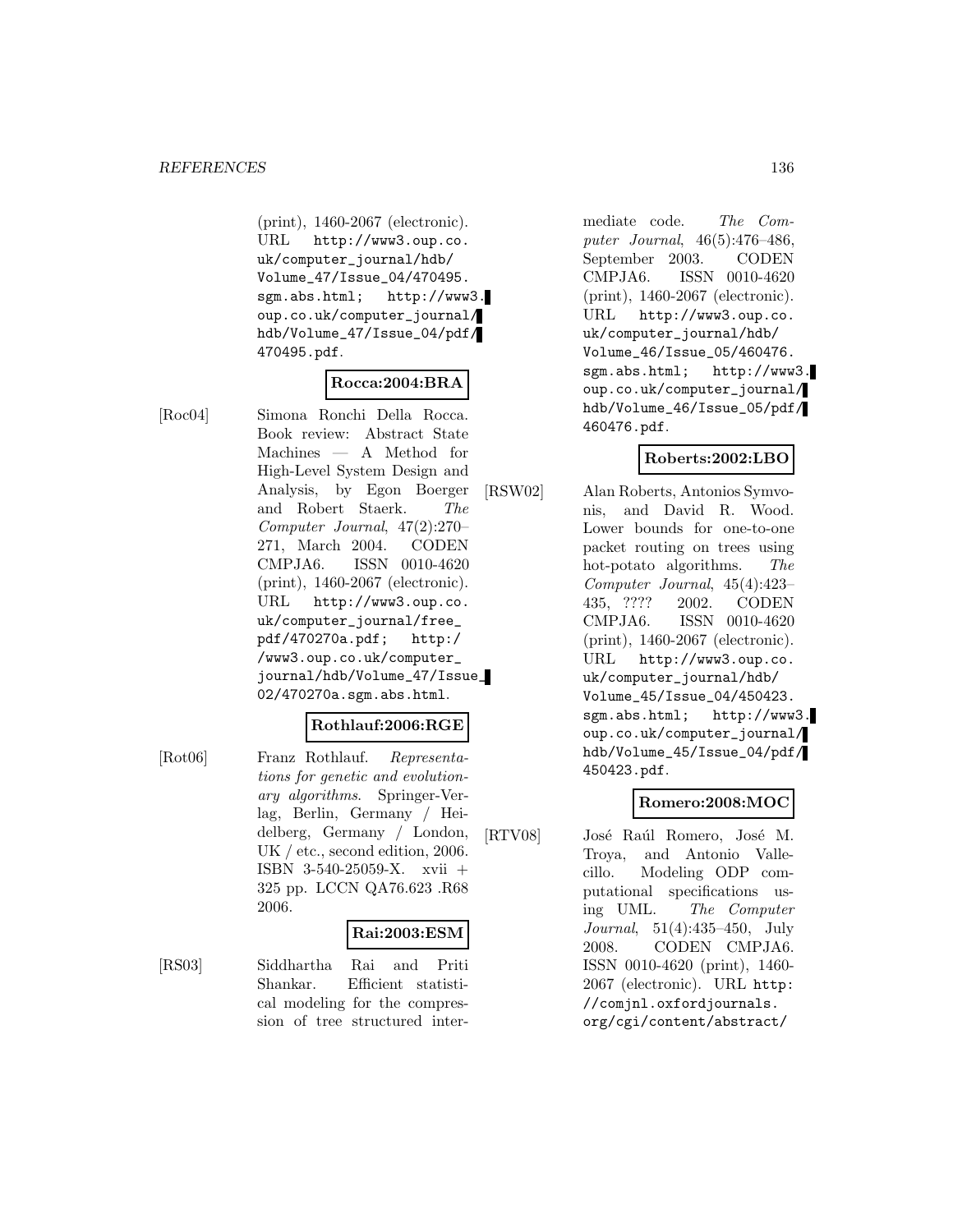51/4/435; http://comjnl. oxfordjournals.org/cgi/content/ full/51/4/435; http:// comjnl.oxfordjournals.org/ cgi/reprint/51/4/435.

#### **Rudiger:2007:QPL**

[Rüd07] Roland Rüdiger. Quantum programming languages: An introductory overview. The Computer Journal, 50 (2):134–150, March 2007. CODEN CMPJA6. ISSN 0010-4620 (print), 1460-2067 (electronic). URL http: //comjnl.oxfordjournals. org/cgi/content/abstract/ 50/2/134; http://comjnl. oxfordjournals.org/cgi/content/ full/50/2/134; http:// comjnl.oxfordjournals.org/ cgi/reprint/50/2/134.

## **Rusu:2006:VAP**

[Rus06] Vlad Rusu. Verifying an ATM protocol using a combination of formal techniques. The Computer Journal, 49 (6):710–730, November 2006. CODEN CMPJA6. ISSN 0010-4620 (print), 1460-2067 (electronic). URL http: //comjnl.oxfordjournals. org/cgi/content/abstract/ 49/6/710; http://comjnl. oxfordjournals.org/cgi/content/ full/49/6/710; http:// comjnl.oxfordjournals.org/ cgi/reprint/49/6/710.

#### **Rubino:2006:CMQ**

[RVB06] Gerardo Rubino, Martín Varela, and Jean-Marie Bonnin. Con-

trolling multimedia QoS in the future home network using the PSQA metric. The Computer Journal, 49(2):137–155, March 2006. CODEN CMPJA6. ISSN 0010-4620 (print), 1460- 2067 (electronic). URL http: //comjnl.oxfordjournals. org/cgi/content/abstract/ 49/2/137; http://comjnl. oxfordjournals.org/cgi/content/ full/49/2/137; http:// comjnl.oxfordjournals.org/ cgi/reprint/49/2/137.

## **Reuven:2006:MTS**

[RW06] Moses Reuven and Yair Wiseman. Medium-term scheduler as a solution for the thrashing effect. The Computer Journal, 49(3):297–309, May 2006. CODEN CMPJA6. ISSN 0010-4620 (print), 1460- 2067 (electronic). URL http: //comjnl.oxfordjournals. org/cgi/content/abstract/ 49/3/297; http://comjnl. oxfordjournals.org/cgi/content/ full/49/3/297; http:// comjnl.oxfordjournals.org/ cgi/reprint/49/3/297.

# **Sofokleous:2009:DSV**

[SA09] Anastasis A. Sofokleous and Marios C. Angelides. Dynamic selection of a video content adaptation strategy from a Pareto front. The Computer Journal, 52(4):413–428, July 2009. CODEN CMPJA6. ISSN 0010-4620 (print), 1460- 2067 (electronic). URL http: //comjnl.oxfordjournals.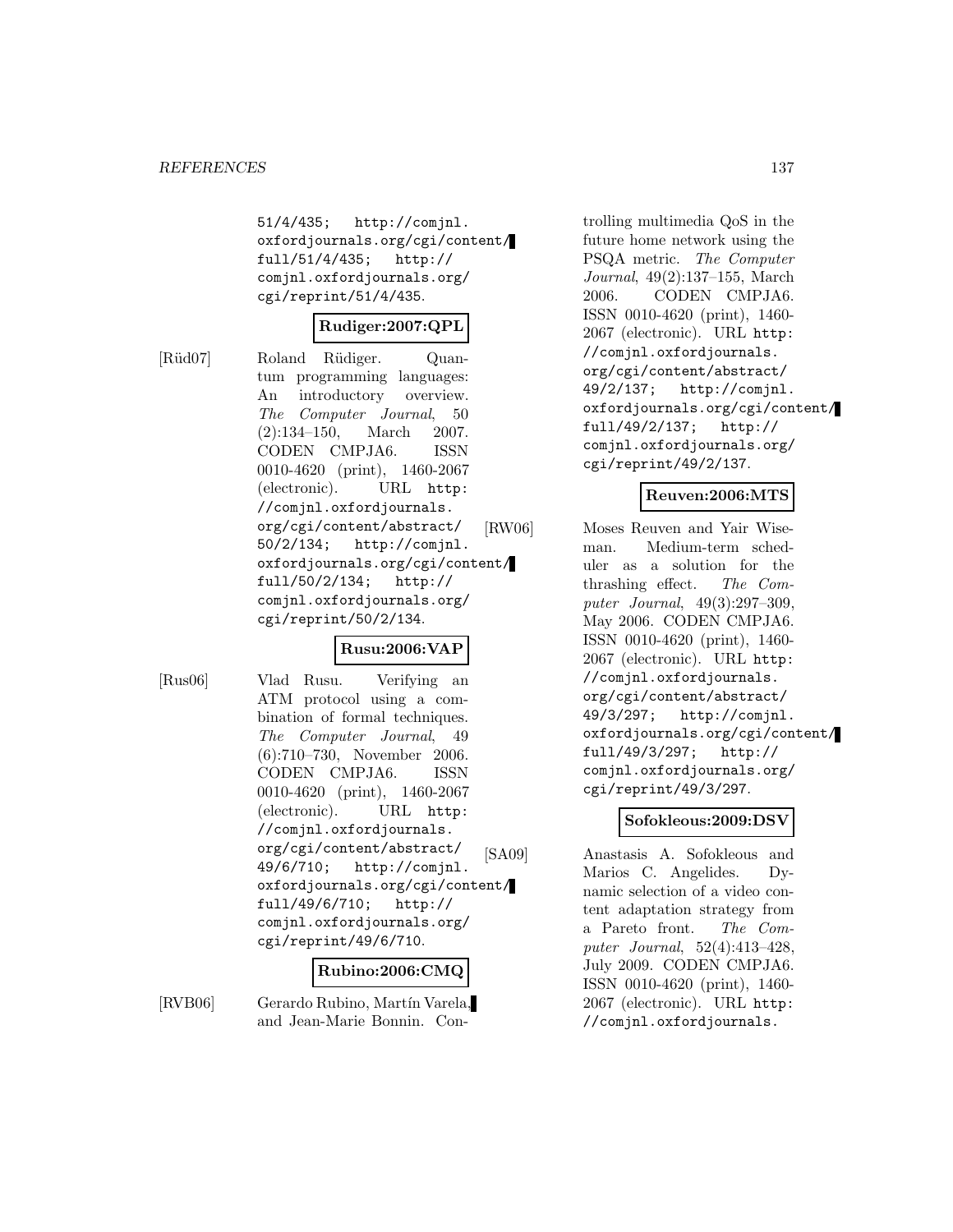org/cgi/content/abstract/ 52/4/413; http://comjnl. oxfordjournals.org/cgi/reprint/ 52/4/413.

### **Savsar:2006:RDA**

[SAA06] Mehmet Savsar and Fawaz S. Al-Anzi. Reliability of data allocation on a centralized service configuration with distributed servers. The Computer Journal, 49(3):258–267, May 2006. CODEN CMPJA6. ISSN 0010-4620 (print), 1460- 2067 (electronic). URL http: //comjnl.oxfordjournals. org/cgi/content/abstract/ 49/3/258; http://comjnl. oxfordjournals.org/cgi/content/ full/49/3/258; http:// comjnl.oxfordjournals.org/ cgi/reprint/49/3/258.

### **Sanders:2002:RRI**

[San02a] Peter Sanders. Randomized receiver initiated loadbalancing algorithms for treeshaped computations. The Computer Journal, 45(5):561– 573, ???? 2002. CODEN CMPJA6. ISSN 0010-4620 (print), 1460-2067 (electronic). URL http://www3.oup.co. uk/computer\_journal/hdb/ Volume\_45/Issue\_05/450561. sgm.abs.html; http://www3. oup.co.uk/computer\_journal/ hdb/Volume\_45/Issue\_05/pdf/ 450561.pdf.

### **Sanna:2002:BR**

[San02b] Andrea Sanna. Book review. The Computer Journal, 45(4):

474, ???? 2002. CODEN CMPJA6. ISSN 0010-4620 (print), 1460-2067 (electronic). URL http://www3.oup.co. uk/computer\_journal/hdb/ Volume\_45/Issue\_04/450474b. sgm.abs.html; http://www3. oup.co.uk/computer\_journal/ hdb/Volume\_45/Issue\_04/pdf/ 450474b.pdf.

#### **Sarbazi-Azad:2000:MLH**

[SAOKM00] H. Sarbazi-Azad, M. Ould-Khaoua, and L. M. Mackenzie. Message latency in hypercubes in the presence of matrix-transpose traffic. The Computer Journal, 43(5):411– 419, ???? 2000. CODEN CMPJA6. ISSN 0010-4620 (print), 1460-2067 (electronic). URL http://www3.oup.co. uk/computer\_journal/hdb/ Volume\_43/Issue\_05/430411. sgm.abs.html; http://www3. oup.co.uk/computer\_journal/ hdb/Volume\_43/Issue\_05/pdf/ 430411.pdf.

## **Sapino:2003:BR**

[Sap03] M. L. Sapino. Book review. The Computer Journal, 46(1): 116, January 2003. CODEN CMPJA6. ISSN 0010-4620 (print), 1460-2067 (electronic). URL http://www3.oup.co. uk/computer\_journal/hdb/ Volume\_46/Issue\_01/460116. sgm.abs.html; http://www3. oup.co.uk/computer\_journal/ hdb/Volume\_46/Issue\_01/pdf/ 460116.pdf.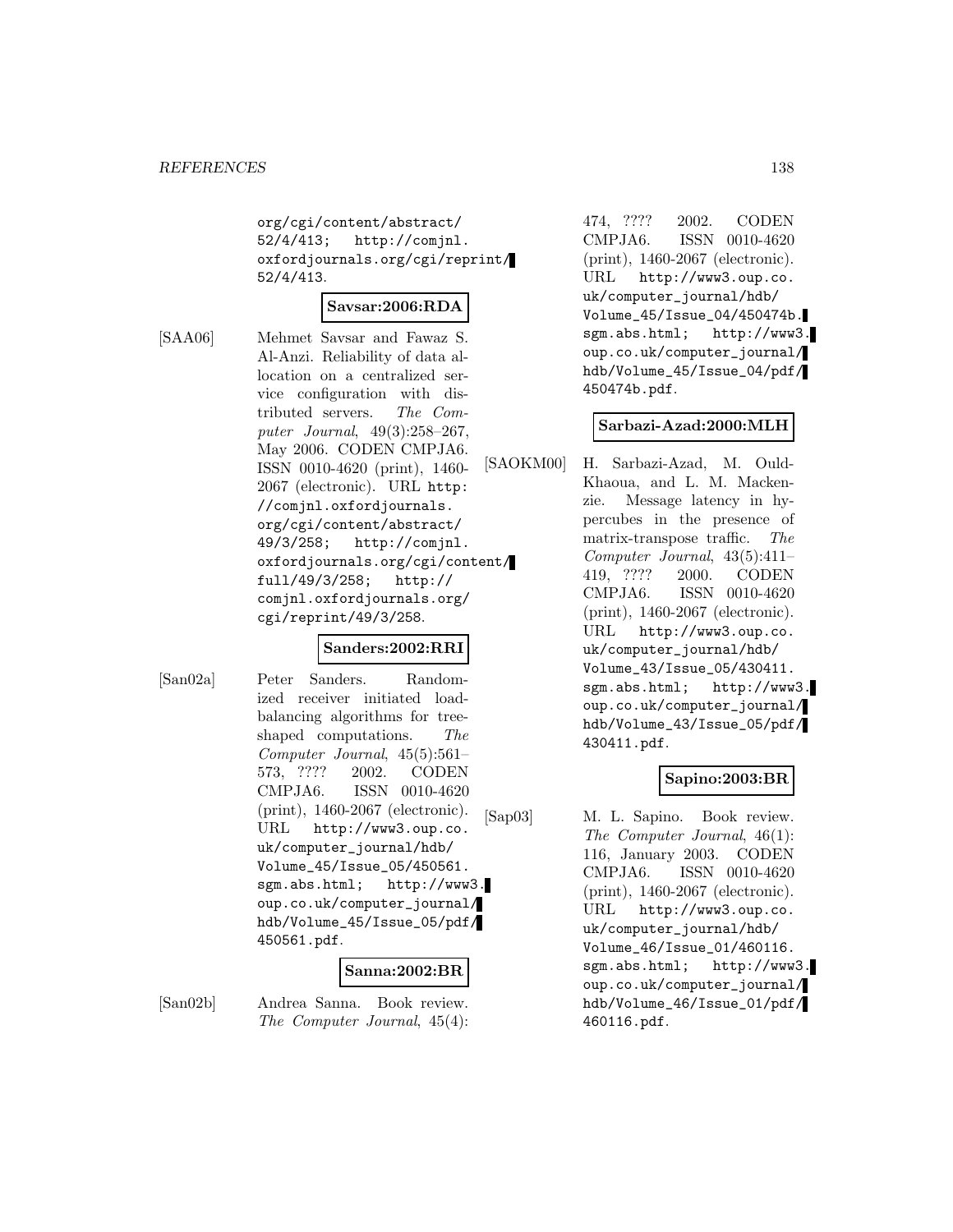#### **Sapir:2004:THF**

[Sap04] Amir Sapir. The Tower of Hanoi with forbidden moves. The Computer Journal, 47(1): 20–??, January 2004. CODEN CMPJA6. ISSN 0010-4620 (print), 1460-2067 (electronic). URL http://www3.oup.co. uk/computer\_journal/hdb/ Volume\_47/Issue\_01/470020. sgm.abs.html; http://www3. oup.co.uk/computer\_journal/ hdb/Volume\_47/Issue\_01/pdf/ 470020.pdf.

#### **Shatnawi:2002:OSD**

[SAS02] Ali Shatnawi, M. O. Ahmad, and M. N. S. Swamy. Optimal scheduling of digital signal processing data-flow graphs using shortest-path algorithms. The Computer Journal, 45(1): 88–100, ???? 2002. CODEN CMPJA6. ISSN 0010-4620 (print), 1460-2067 (electronic). URL http://www3.oup.co. uk/computer\_journal/hdb/ Volume\_45/Issue\_01/450088. sgm.abs.html; http://www3. oup.co.uk/computer\_journal/ hdb/Volume\_45/Issue\_01/pdf/ 450088.pdf.

### **Stewart:2001:BSC**

[SC01] A. Stewart and M. Clint. BSP-style computation: a semantic investigation. The Computer Journal, 44(3):174– 185, ???? 2001. CODEN CMPJA6. ISSN 0010-4620 (print), 1460-2067 (electronic). URL http://www3.oup.co. uk/computer\_journal/hdb/

Volume\_44/Issue\_03/440174. sgm.abs.html; http://www3. oup.co.uk/computer\_journal/ hdb/Volume\_44/Issue\_03/pdf/ 440174.pdf.

#### **Szymanski:2008:CTN**

[SC08] Boleslaw K. Szymanski and Gilbert G. Chen. Computing with time: From neural networks to sensor networks. The Computer Journal, 51(4):511–522, July 2008. CODEN CMPJA6. ISSN 0010-4620 (print), 1460-2067 (electronic). URL http: //comjnl.oxfordjournals. org/cgi/content/abstract/ 51/4/511; http://comjnl. oxfordjournals.org/cgi/content/ full/51/4/511; http:// comjnl.oxfordjournals.org/ cgi/reprint/51/4/511.

#### **Schiller:2003:MC**

[Sch03a] Jochen H. Schiller. Mobile communications. Addison-Wesley, Reading, MA, USA, second edition, 2003. ISBN 0-321-12381- 6 (paperback). xviii  $+492$  pp. LCCN TK6570.M6 S35 2003.

#### **Schneier:2003:BFT**

[Sch03b] Bruce Schneier. Beyond fear: thinking sensibly about security in an uncertain world. Copernicus Books, New York, NY, USA, 2003. ISBN 0-387-02620- 7. 295 pp. LCCN HV6432 .S36 2003.

## **Schiller:2004:BRM**

[Sch04] Jochen Schiller. Book review: Mobile Commerce and Wireless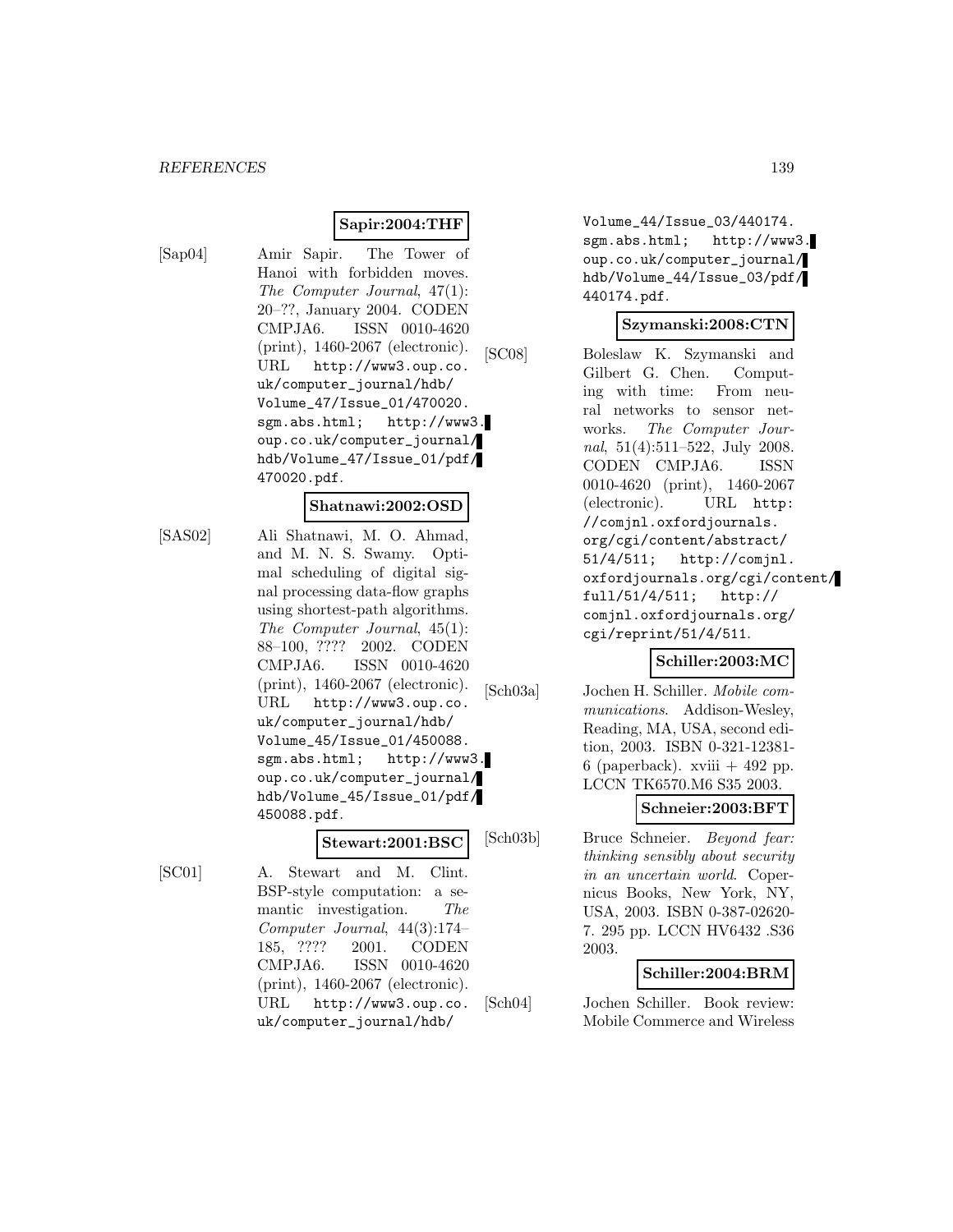Computing Systems by Nigel Phillips and Geoffrey Elliott. The Computer Journal, 47(2): 272–273, March 2004. CODEN CMPJA6. ISSN 0010-4620 (print), 1460-2067 (electronic). URL http://www3.oup.co. uk/computer\_journal/free\_ pdf/470272.pdf; http:// www3.oup.co.uk/computer\_ journal/hdb/Volume\_47/Issue\_ 02/470272.sgm.abs.html.

### **Schneider:2006:BRR**

[Sch06] Klaus Schneider. Book review: R. Kurki-Suonio, A Practical Theory of Reactive Systems. Springer-Verlag (2005). ISBN 3-540-23342-3. 49.95/£38.50. 418 pp. Hardbound. The Computer Journal, 49(6):762, November 2006. CODEN CMPJA6. ISSN 0010-4620 (print), 1460-2067 (electronic). URL http: //comjnl.oxfordjournals. org/cgi/content/full/49/ 6/762; http://comjnl.oxfordjournals. org/cgi/reprint/49/6/762.

### **Schroder:2007:BRM**

[Sch07] Lutz Schröder. Book review: L. M. G. Feijs and H. B. M. Jonkers, Formal Specification and Design. Cambridge University Press (2005). ISBN-13 978-0-521-43592-5, ISBN-10 0-521-43592-7. £29.00/\$50.00. Softbound. The Computer Journal, 50(1):129–130, January 2007. CODEN CMPJA6. ISSN 0010-4620 (print), 1460- 2067 (electronic). URL http:

//comjnl.oxfordjournals. org/cgi/content/full/50/ 1/129-a; http://comjnl. oxfordjournals.org/cgi/reprint/ 50/1/129-a.

### **Spooner:2005:PAW**

 $[SCJ+05]$  D. P. Spooner, J. Cao, S. A. Jarvis, L. He, and G. R. Nudd. Performance-aware workflow management for grid computing. The Computer Journal, 48(3):347–357, May 2005. CODEN CMPJA6. ISSN 0010-4620 (print), 1460- 2067 (electronic). URL http: //comjnl.oxfordjournals. org/cgi/content/abstract/ 48/3/347; http://comjnl. oxfordjournals.org/cgi/reprint/ 48/3/347.

## **Seetharaman:2004:BRB**

[See04] Priya Seetharaman. Book review: Beyond Fear Thinking Sensibly About Security in an Uncertain World, by Bruce Schneier. The Computer Journal, 47(3):397, May 2004. CODEN CM-PJA6. ISSN 0010-4620 (print), 1460-2067 (electronic). URL http://www3.oup.co. uk/computer\_journal/free\_ pdf/470397.pdf; http:// www3.oup.co.uk/computer\_ journal/hdb/Volume\_47/Issue\_ 03/470397.sgm.abs.html.

### **Segnan:2007:WDM**

[Seg07] Marino Segnan. Web data management practices — emerging techniques and technologies. The Computer Journal,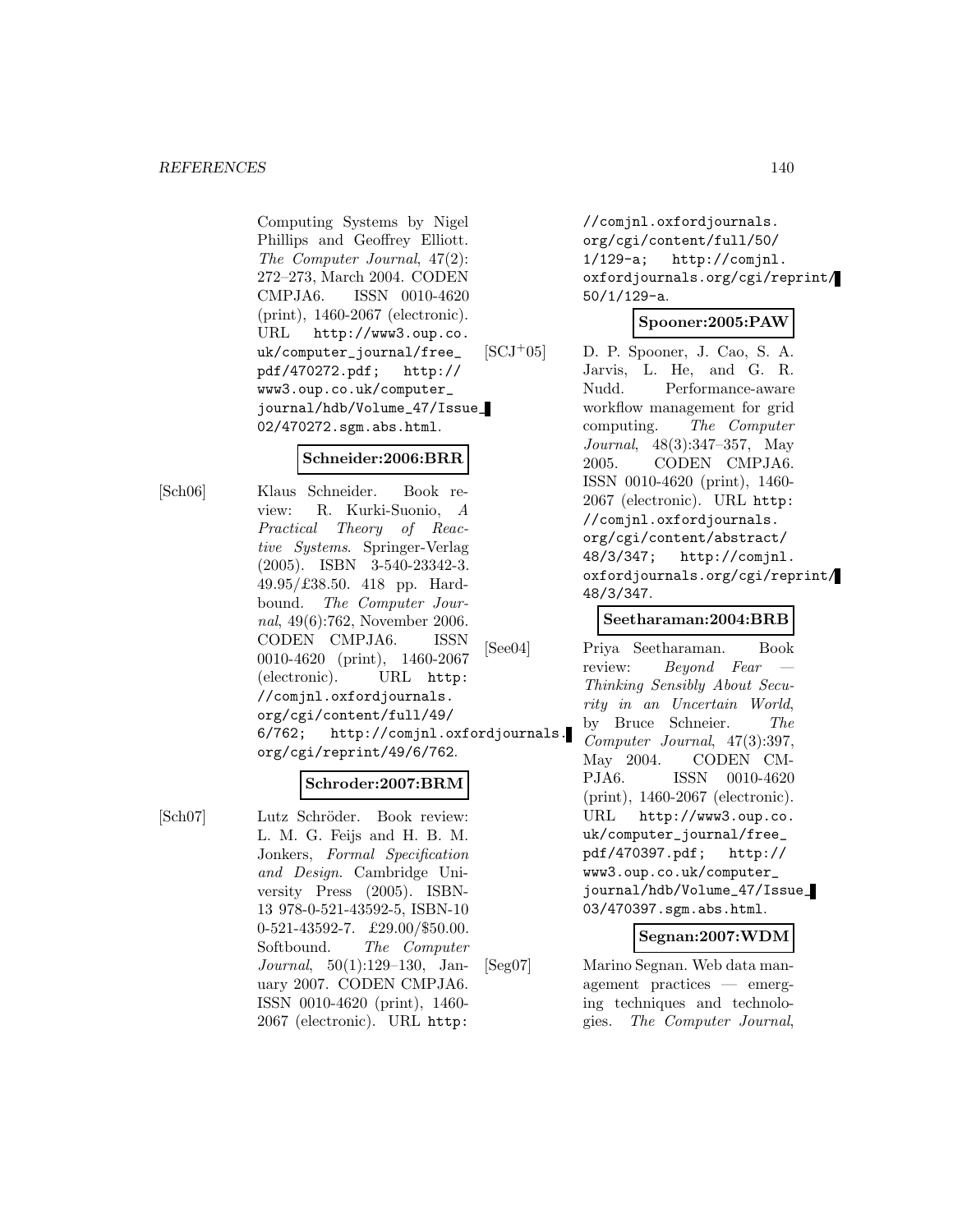50(2):249–250, March 2007. CODEN CMPJA6. ISSN 0010-4620 (print), 1460-2067 (electronic). URL http: //comjnl.oxfordjournals. org/cgi/content/full/50/ 2/249-a; http://comjnl. oxfordjournals.org/cgi/reprint/ 50/2/249-a.

# **Sehgal:2004:BRB**

[Seh04] Satish K. Sehgal. Book review: Understanding Agent Systems, by Mark d'Inverno and Michael Luck. The Computer Journal, 47(5):623, September 2004. CODEN CMPJA6. ISSN 0010-4620 (print), 1460-2067 (electronic). URL http://www3.oup.co. uk/computer\_journal/free\_ pdf/470623.pdf; http:// www3.oup.co.uk/computer\_ journal/hdb/Volume\_47/Issue\_ 05/470623.sgm.abs.html.

#### **Sereno:2003:BR**

[Ser03] Matteo Sereno. Book review. The Computer Journal, 46(1): 114, January 2003. CODEN CMPJA6. ISSN 0010-4620 (print), 1460-2067 (electronic). URL http://www3.oup.co. uk/computer\_journal/hdb/ Volume\_46/Issue\_01/460114. sgm.abs.html; http://www3. oup.co.uk/computer\_journal/ hdb/Volume\_46/Issue\_01/pdf/ 460114.pdf.

#### **Sethuraman:2005:RBR**

[Set05] J. Sethuraman. Review: Network Recovery: Protec-

tion and Restoration of Optical, SONET-SDH, IP, and MPLS. The Computer Journal, 48(4):499–500, July 2005. CODEN CMPJA6. ISSN 0010-4620 (print), 1460-2067 (electronic). URL http: //comjnl.oxfordjournals. org/cgi/reprint/48/4/499.

## **Sharafat:2004:FAD**

[SF04] Ahmad R. Sharafat and Mehran S. Fallah. A framework for the analysis of denial of service attacks. The Computer Journal, 47(2):179– 192, March 2004. CODEN CMPJA6. ISSN 0010-4620 (print), 1460-2067 (electronic). URL http://www3.oup.co. uk/computer\_journal/hdb/ Volume\_47/Issue\_02/470179. sgm.abs.html; http://www3. oup.co.uk/computer\_journal/ hdb/Volume\_47/Issue\_02/pdf/ 470179.pdf.

### **Sroubek:2009:SRB**

[SFC09] Filip Sroubek, Jan Flusser, and Gabriel Cristóbal. Superresolution and blind deconvolution for rational factors with an application to color images. The Computer Journal, 52(1):142–152, January 2009. CODEN CMPJA6. ISSN 0010-4620 (print), 1460- 2067 (electronic). URL http: //comjnl.oxfordjournals. org/cgi/content/abstract/ 52/1/142; http://comjnl. oxfordjournals.org/cgi/content/ full/52/1/142; http://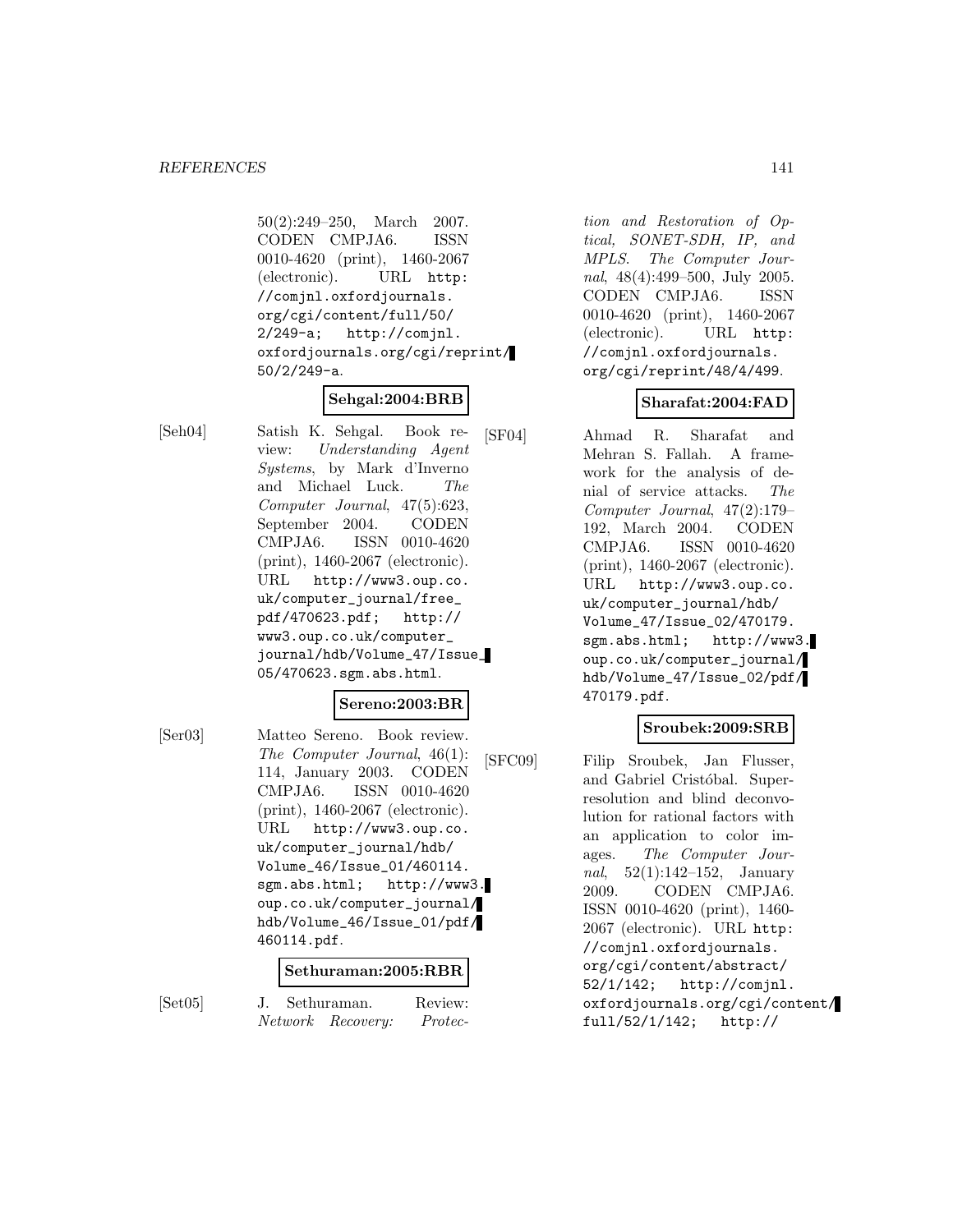comjnl.oxfordjournals.org/ cgi/content/full/bxm098/ DC1; http://comjnl.oxfordj $\delta\Omega$ uls. org/cgi/reprint/52/1/142.

#### **Schoenberg:2003:IDT**

[SFL03] Frederic Paik Schoenberg, Thomas Ferguson, and Cheng Li. Inverting Dirichlet tessellations. The Computer Journal, 46(1):76–83, January 2003. CODEN CM-PJA6. ISSN 0010-4620 (print), 1460-2067 (electronic). URL http://www3.oup.co. uk/computer\_journal/hdb/ Volume\_46/Issue\_01/460076. sgm.abs.html; http://www3. oup.co.uk/computer\_journal/ hdb/Volume\_46/Issue\_01/pdf/ 460076.pdf.

## **Sierra:2006:DOP**

[SFVFM06] José Luis Sierra, Alfredo Fernández-Valmayor, and Baltasar Fernández-Manjón. A document-oriented paradigm for the construction of contentintensive applications. The Computer Journal, 49(5): 562–584, September 2006. CODEN CMPJA6. ISSN 0010-4620 (print), 1460-2067 (electronic). URL http: //comjnl.oxfordjournals. org/cgi/content/abstract/ 49/5/562; http://comjnl. oxfordjournals.org/cgi/content/ full/49/5/562; http:// comjnl.oxfordjournals.org/ cgi/reprint/49/5/562.

## **Song:2000:GAV**

Suk-Kyu Song and Narasimhaiah Gorla. A genetic algorithm for vertical fragmentation and access path selection. The Computer Journal, 43(1): 81–93, ???? 2000. CODEN CMPJA6. ISSN 0010-4620 (print), 1460-2067 (electronic). URL http://www3.oup.co. uk/computer\_journal/hdb/ Volume\_43/Issue\_01/430081. sgm.abs.html.

#### **Scoble:2006:NCH**

[SI06] Robert Scoble and Shel Israel. Naked conversations: how blogs are changing the way businesses talk with customers. Wiley, New York, NY, USA, 2006. ISBN 0-471- 74719-X (cloth).  $x + 251$ pp. LCCN TK5105.8884 .S26 2006. URL http://www.loc. gov/catdir/enhancements/ fy0623/2005027678-d.html; http://www.loc.gov/catdir/ enhancements/fy0740/2005027678 b.html; http://www.loc. gov/catdir/toc/ecip061/2005027678. html.

## **Skyt:2002:PVM**

[SJ02] Janne Skyt and Christian S. Jensen. Persistent views — A mechanism for managing ageing data. The Computer Journal, 45(5):481– 493, ???? 2002. CODEN CMPJA6. ISSN 0010-4620 (print), 1460-2067 (electronic). URL http://www3.oup.co. uk/computer\_journal/hdb/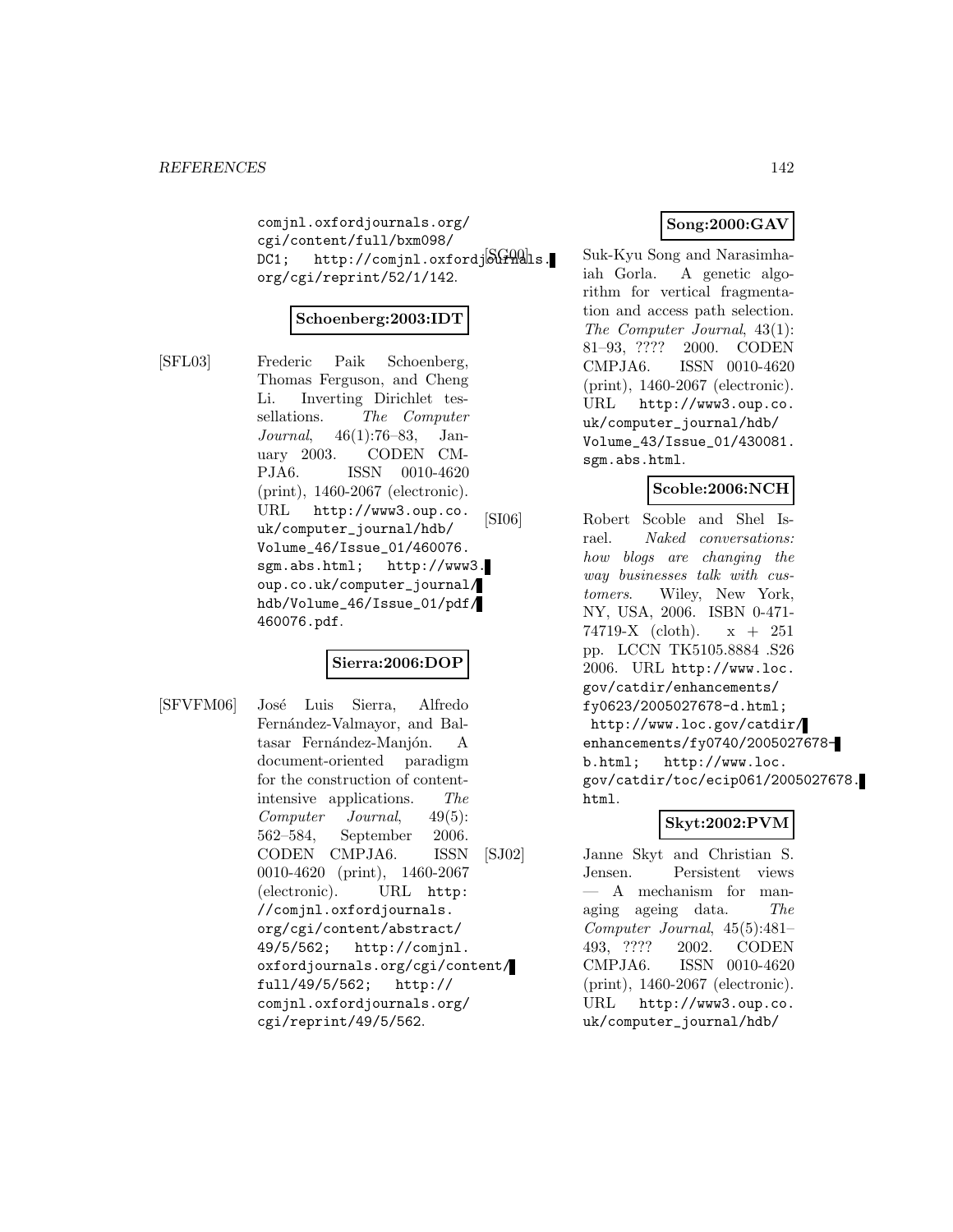Volume\_45/Issue\_05/450481. sgm.abs.html; http://www3. oup.co.uk/computer\_journal/ hdb/Volume\_45/Issue\_05/pdf/ 450481.pdf.

## **Spink:2004:WSP**

[SJ04] Amanda Spink and Bernard J. Jansen. Web search: public searching on the Web, volume 6 of Information science and knowledge management. Kluwer Academic Publishers Group, Norwell, MA, USA, and Dordrecht, The Netherlands, 2004. ISBN 1-4020-2268- 9 (hardback), 1-4020-2269-7 (ebook).  $xiii + 198$  pp. LCCN ZA4230 .S65 2004.

## **Scott:2005:GBP**

[SJ05] Elizabeth Scott and Adrian Johnstone. Generalized bottom up parsers with reduced stack activity. The Computer Journal, 48(5):565–587, September 2005. CODEN CMPJA6. ISSN 0010-4620 (print), 1460- 2067 (electronic). URL http: //comjnl.oxfordjournals. org/cgi/content/abstract/ 48/5/565; http://comjnl. oxfordjournals.org/cgi/reprint/ 48/5/565.

### **Sihman:2003:SAO**

[SK03] Marcelo Sihman and Shmuel Katz. Superimpositions and aspect-oriented programming. The Computer Journal, 46 (5):529–541, September 2003. CODEN CMPJA6. ISSN 0010-4620 (print), 1460-2067

(electronic). URL http:/ /www3.oup.co.uk/computer\_ journal/hdb/Volume\_46/Issue\_ 05/460529.sgm.abs.html; http://www3.oup.co.uk/computer\_ journal/hdb/Volume\_46/Issue\_ 05/pdf/460529.pdf.

## **Siltaneva:2002:CRB**

[SM02] Jarmo Siltaneva and Erkki Mäkinen. A comparison of random binary tree generators. The Computer Journal, 45(6): 653–660, ???? 2002. CODEN CMPJA6. ISSN 0010-4620 (print), 1460-2067 (electronic). URL http://www3.oup.co. uk/computer\_journal/hdb/ Volume\_45/Issue\_06/450653. sgm.abs.html; http://www3. oup.co.uk/computer\_journal/ hdb/Volume\_45/Issue\_06/pdf/ 450653.pdf.

### **Smith:2002:BR**

[Smi02] Edward Smith. Book review. The Computer Journal, 45(2): 252–253, ???? 2002. CODEN CMPJA6. ISSN 0010-4620 (print), 1460-2067 (electronic). URL http://www3.oup.co. uk/computer\_journal/hdb/ Volume\_45/Issue\_02/450252a. sgm.abs.html; http://www3. oup.co.uk/computer\_journal/ hdb/Volume\_45/Issue\_02/pdf/ 450249.pdf.

### **Smith:2006:BRM**

[Smi06] Marc L. Smith. Book review: Mark Burgin, Super-Recursive Algorithms. Series: Monographs in Computer Sci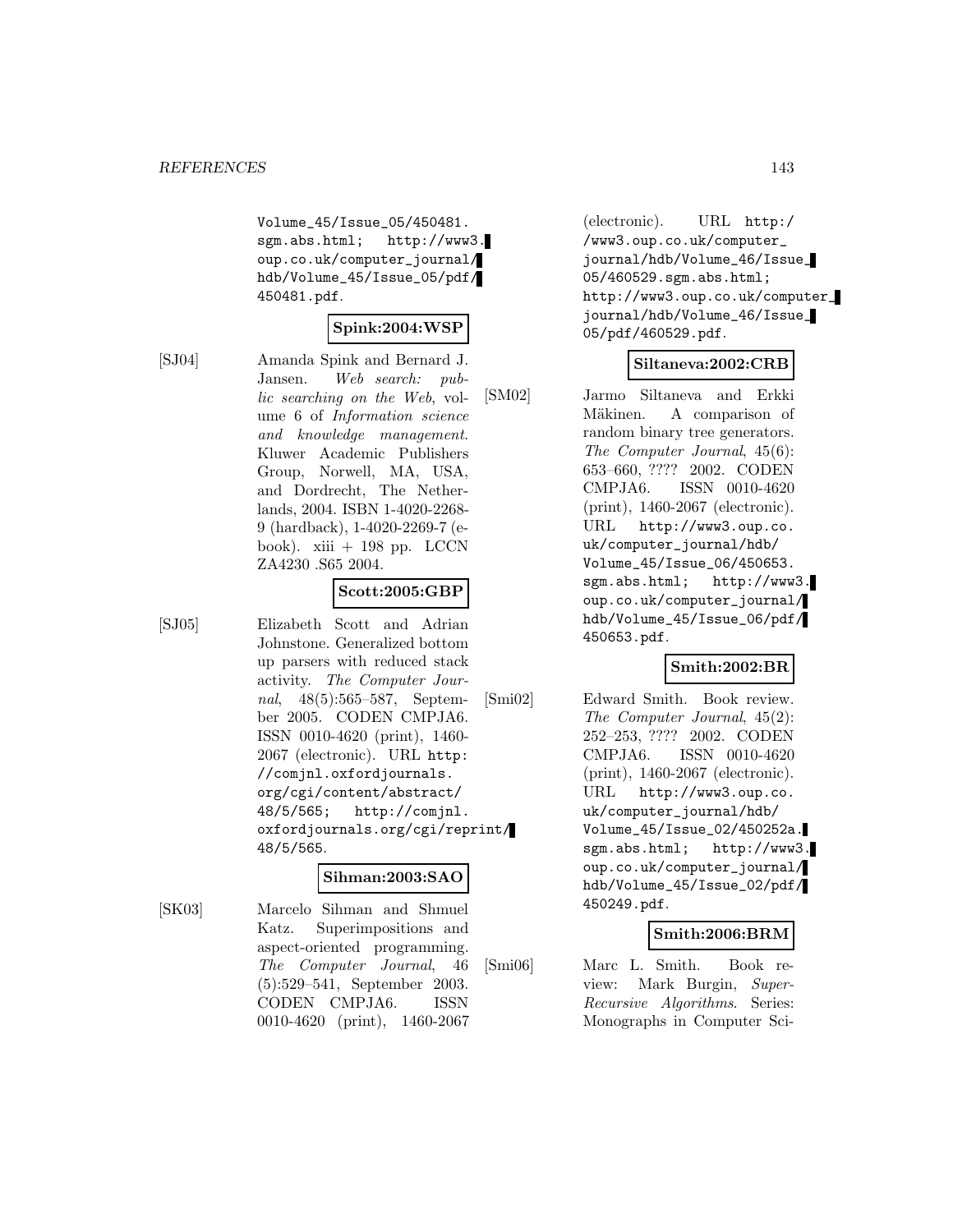ence. Springer-Verlag (2005). ISBN 0-387-95569-0. \$79.95/ £61.50. 304 pp. Hardbound. The Computer Journal, 49 (6):762–763, November 2006. CODEN CMPJA6. ISSN 0010-4620 (print), 1460-2067 (electronic). URL http: //comjnl.oxfordjournals. org/cgi/content/full/49/ 6/762-a; http://comjnl. oxfordjournals.org/cgi/reprint/ 49/6/762-a.

#### **Snedaker:2006:SIS**

[Sne06] Susan Snedaker. Syngress IT Security Project Management Handbook. Syngress Publishing, Inc., Rockland, MA, USA, 2006. ISBN 1-59749-076-8. 612 (est.) pp. LCCN ????

## **Shen:2009:SRR**

[SNLZ09] Huanfeng Shen, Michael K. Ng, Pingxiang Li, and Liangpei Zhang. Super-resolution reconstruction algorithm to MODIS remote sensing images. The Computer Journal,  $52(1):90-100$ , January 2009. CODEN CMPJA6. ISSN 0010-4620 (print), 1460- 2067 (electronic). URL http: //comjnl.oxfordjournals. org/cgi/content/abstract/ 52/1/90; http://comjnl. oxfordjournals.org/cgi/content/ full/52/1/90; http://comjnl. oxfordjournals.org/cgi/reprint/ 52/1/90.

#### **Sofokleous:2005:RBM**

[Sof05] Anastasis Sofokleous. Review: H.264 and MPEG-4

Video Compression: Video Coding for Next-generation Multimedia. The Computer Journal, 48(5):563, September 2005. CODEN CMPJA6. ISSN 0010-4620 (print), 1460- 2067 (electronic). URL http: //comjnl.oxfordjournals. org/cgi/reprint/48/5/563.

### **Solomonoff:2003:KLU**

[Sol03] Ray J. Solomonoff. The Kolmogorov Lecture: The universal distribution and machine learning. The Computer Journal, 46(6):598–601, November 2003. CODEN CMPJA6. ISSN 0010-4620 (print), 1460-2067 (electronic). URL http://www3.oup.co. uk/computer\_journal/hdb/ Volume\_46/Issue\_06/460598. sgm.abs.html; http://www3. oup.co.uk/computer\_journal/ hdb/Volume\_46/Issue\_06/pdf/ 460598.pdf.

### **Solomonoff:2008:TKP**

[Sol08] Ray J. Solomonoff. Three kinds of probabilistic induction: Universal distributions and convergence theorems. The Computer Journal, 51 (5):566–570, September 2008. CODEN CMPJA6. ISSN 0010-4620 (print), 1460-2067 (electronic). URL http: //comjnl.oxfordjournals. org/cgi/content/abstract/ 51/5/566; http://comjnl. oxfordjournals.org/cgi/content/ full/51/5/566; http://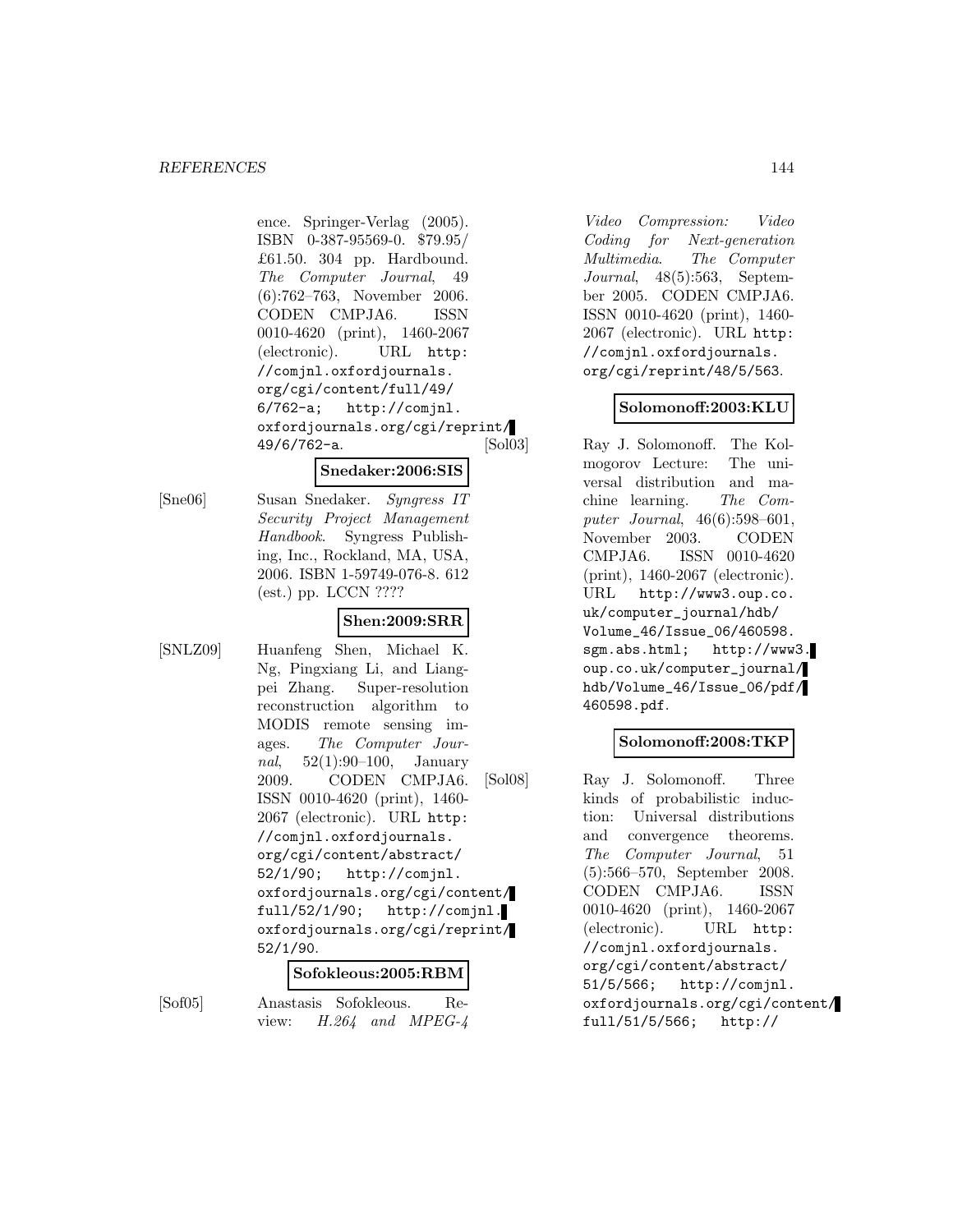comjnl.oxfordjournals.org/ cgi/reprint/51/5/566.

### **Spector:2004:AQC**

[Spe04] Lee C. Spector. Automatic quantum computer programming: a genetic programming approach, volume 7 of Genetic programming series. Kluwer Academic Publishers Group, Norwell, MA, USA, and Dordrecht, The Netherlands, 2004. ISBN 1-4020-7894-3.  $x + 153$ pp. LCCN QA76.889 .S64 2004.

### **Smart:2007:ATD**

[SRS<sup>+</sup>07] Paul R. Smart, Alistair Russell, Nigel R. Shadbolt, m. c. schraefel, and Leslie A. Carr. AKTiveSA: a technical demonstrator system for enhanced situation awareness. The Computer Journal, 50(6): 703–716, November 2007. CODEN CMPJA6. ISSN 0010-4620 (print), 1460-2067 (electronic). URL http: //comjnl.oxfordjournals. org/cgi/content/abstract/ 50/6/703; http://comjnl. oxfordjournals.org/cgi/content/ full/50/6/703; http:// comjnl.oxfordjournals.org/ cgi/reprint/50/6/703.

#### **Shapira:2005:PDF**

[SS05] Dana Shapira and James A. Storer. In place differential file compression. The Computer Journal, 48(6): 677–691, November 2005. CODEN CMPJA6. ISSN 0010-4620 (print), 1460-2067

(electronic). URL http: //comjnl.oxfordjournals. org/cgi/content/abstract/ 48/6/677; http://comjnl. oxfordjournals.org/cgi/content/ full/48/6/677; http:// comjnl.oxfordjournals.org/ cgi/reprint/48/6/677.

### **Su:2007:MCT**

[SSL07] Kaile Su, Abdul Sattar, and Xiangyu Luo. Model checking temporal logics of knowledge via OBDDs. The Computer Journal, 50(4):403–420, July 2007. CODEN CMPJA6. ISSN 0010-4620 (print), 1460- 2067 (electronic). URL http: //comjnl.oxfordjournals. org/cgi/content/abstract/ 50/4/403; http://comjnl. oxfordjournals.org/cgi/content/ full/50/4/403; http:// comjnl.oxfordjournals.org/ cgi/reprint/50/4/403.

### **Shutler:2008:ALT**

[SSL08] Paul M. E. Shutler, Seok Woon Sim, and Wei Yin Selina Lim. Analysis of linear time sorting algorithms. The Computer Journal, 51(4):451–469, July 2008. CODEN CMPJA6. ISSN 0010-4620 (print), 1460- 2067 (electronic). URL http: //comjnl.oxfordjournals. org/cgi/content/abstract/ 51/4/451; http://comjnl. oxfordjournals.org/cgi/content/ full/51/4/451; http:// comjnl.oxfordjournals.org/ cgi/reprint/51/4/451.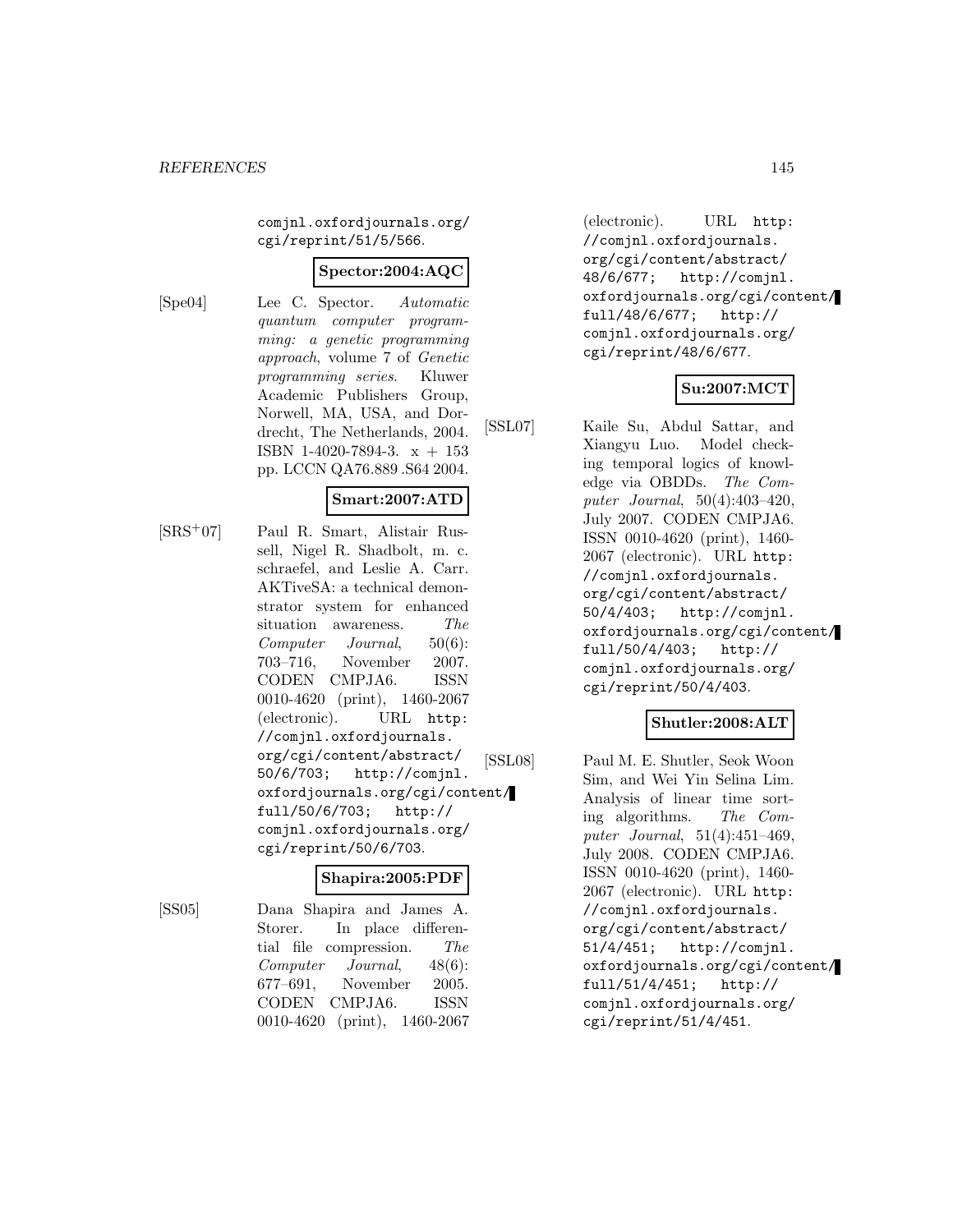### **Susilo:2000:NEF**

- 
- [SSNGS00] Willy Susilo, Rei Safavi-Naini, Marc Gysin, and Jennifer Seberry. A new and efficient failstop signature scheme. The Computer Journal, 43(5):430– 437, ???? 2000. CODEN CMPJA6. ISSN 0010-4620 (print), 1460-2067 (electronic). URL http://www3.oup.co. uk/computer\_journal/hdb/ Volume\_43/Issue\_05/430430. sgm.abs.html; http://www3. oup.co.uk/computer\_journal/ hdb/Volume\_43/Issue\_05/pdf/ 430430.pdf.

#### **Shu:2004:ABP**

[SSS04] Lih Chyun Shu, John A. Stankovic, and Sang H. Son. Achieving bounded and predictable recovery using realtime logging. The Computer Journal, 47(3):373–394, May 2004. CODEN CMPJA6. ISSN 0010-4620 (print), 1460-2067 (electronic).

### **Sloper:2008:OTD**

[ST08] Christian Sloper and Jan Arne Telle. An overview of techniques for designing parameterized algorithms. The Computer Journal, 51(1):122–136, January 2008. CODEN CMPJA6. ISSN 0010-4620 (print), 1460- 2067 (electronic). URL http: //comjnl.oxfordjournals. org/cgi/content/abstract/ 51/1/122; http://comjnl. oxfordjournals.org/cgi/content/ full/51/1/122; http://

comjnl.oxfordjournals.org/ cgi/reprint/51/1/122.

### **Stakhov:2002:BTP**

[Sta02] Alexey Stakhov. Brousentsov's ternary principle, Bergman's number system and ternary mirror-symmetrical arithmetic. The Computer Journal, 45(2): 221–236, ???? 2002. CODEN CMPJA6. ISSN 0010-4620 (print), 1460-2067 (electronic). URL http://www3.oup.co. uk/computer\_journal/hdb/ Volume\_45/Issue\_02/450221. sgm.abs.html; http://www3. oup.co.uk/computer\_journal/ hdb/Volume\_45/Issue\_02/pdf/ 450221.pdf.

### **Saffre:2009:ADO**

[STH<sup>+</sup>09] Fabrice Saffre, Richard Tate-

son, José Halloy, Mark Shackleton, and Jean Louis Deneubourg. Aggregation dynamics in overlay networks and their implications for self-organized distributed applications. The Computer Journal, 52(4): 397–412, July 2009. CO-DEN CMPJA6. ISSN 0010- 4620 (print), 1460-2067 (electronic). URL http://comjnl. oxfordjournals.org/cgi/content/ abstract/52/4/397; http: //comjnl.oxfordjournals. org/cgi/reprint/52/4/397.

#### **Subramani:2005:CFS**

[Sub05] K. Subramani. A comprehensive framework for specifying clairvoyance, constraints and periodicity in real-time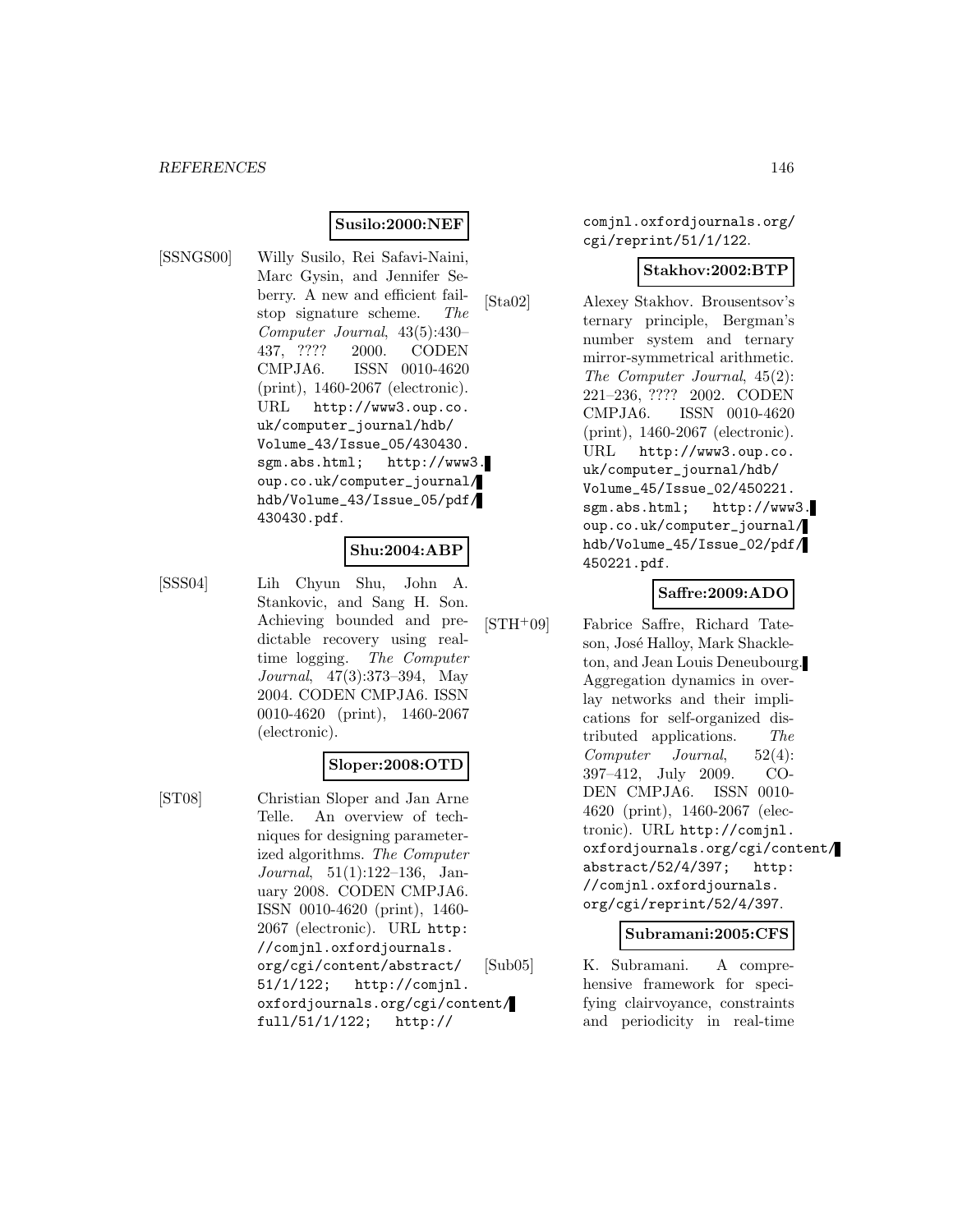scheduling. The Computer Journal, 48(3):259–272, May 2005. CODEN CMPJA6. ISSN 0010-4620 (print), 1460- 2067 (electronic). URL http: //comjnl.oxfordjournals. org/cgi/content/abstract/ 48/3/259; http://comjnl. oxfordjournals.org/cgi/reprint/ 48/3/259.

# **Sangiorgi:2001:PCT**

[SW01] Davide Sangiorgi and David Walker. The [pi]-calculus: a theory of mobile processes. Cambridge University Press, Cambridge, [England], 2001. ISBN 0-521-78177-9. xii + 580 pp. LCCN QA76.59.S36 2001; QA76.59.S36.

### **Syropoulos:2006:FS**

[Syr06] Apostolos Syropoulos. Fuzzifying P systems. The Computer Journal, 49(5): 619–628, September 2006. CODEN CMPJA6. ISSN 0010-4620 (print), 1460-2067 (electronic). URL http: //comjnl.oxfordjournals. org/cgi/content/abstract/ 49/5/619; http://comjnl. oxfordjournals.org/cgi/content/ full/49/5/619; http:// comjnl.oxfordjournals.org/ cgi/reprint/49/5/619.

### **Shan:2009:GSC**

[SZ09] Lijun Shan and Hong Zhu. Generating structurally complex test cases by data mutation: a case study of testing an automated modelling

tool. The Computer Journal, 52(5):571–588, August 2009. CODEN CMPJA6. ISSN 0010-4620 (print), 1460- 2067 (electronic). URL http: //comjnl.oxfordjournals. org/cgi/content/abstract/ 52/5/571; http://comjnl. oxfordjournals.org/cgi/reprint/ 52/5/571.

## **Tabaka:2006:CEF**

[Tab06] Jean Tabaka. Collaboration explained: facilitation skills for software project leaders. The Agile software development series. Addison-Wesley, Reading, MA, USA, 2006. ISBN 0-321-  $26877-6$  (paperback). xxxvi + 412 pp. LCCN QA76.76.D47 T32 2006. URL http: //www.loc.gov/catdir/toc/ ecip0519/2005027650.html.

## **Thimbleby:1998:FMT**

[TAC98] Harold Thimbleby, Stuart Anderson, and Paul Cairns. A framework for modelling Trojans and computer virus infection. The Computer Journal, 41(7):445–458, ???? 1998. CODEN CMPJA6. ISSN 0010-4620 (print), 1460-2067 (electronic). URL http:/ /www3.oup.co.uk/computer\_ journal/Volume\_41/Issue\_ 07/Vol41\_07.body.html#AbstractThimbleby. See comments [Mäk01, TAC01, Coh01].

### **Thimbleby:2001:RCF**

[TAC01] H. Thimbleby, S. O. Anderson, and P. A. Cairns. Re-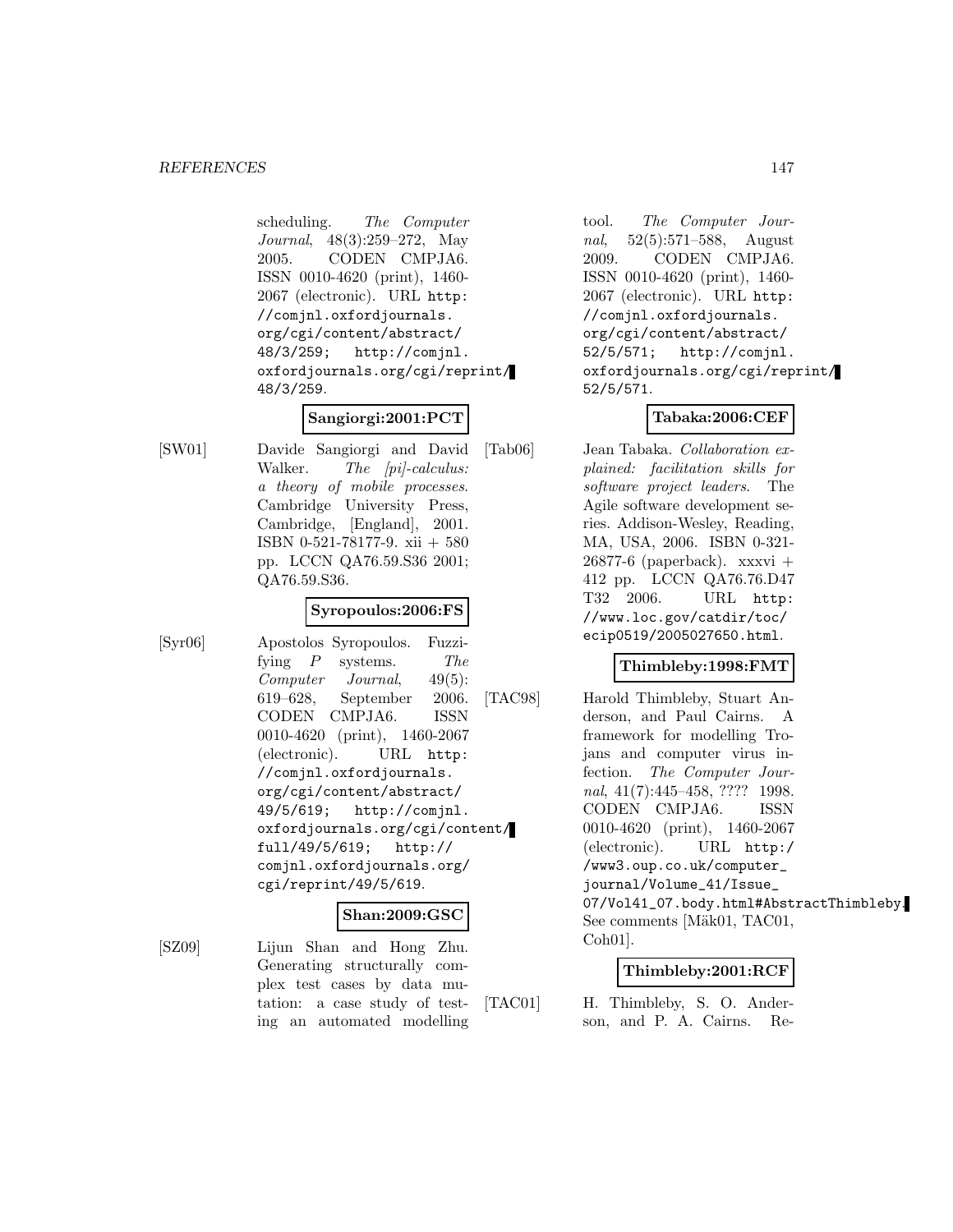ply to "Comment on 'A Framework for Modelling Trojans and Computer Virus Infection' by E. Mäkinen".  $The$ Computer Journal, 44(4):324– 325, ???? 2001. CODEN CMPJA6. ISSN 0010-4620 (print), 1460-2067 (electronic). URL http://www3.oup.co. uk/computer\_journal/hdb/ Volume\_44/Issue\_04/440324. sgm.abs.html; http://www3. oup.co.uk/computer\_journal/ hdb/Volume\_44/Issue\_04/pdf/ 440324.pdf. See [TAC98, Mäk01, Coh01].

### **Tadjouddine:2008:VOA**

[Tad08] E. M. Tadjouddine. Vertexordering algorithms for automatic differentiation of computer codes. The Computer Journal,  $51(6):688-$ 699, November 2008. CO-DEN CMPJA6. ISSN 0010- 4620 (print), 1460-2067 (electronic). URL http://comjnl. oxfordjournals.org/cgi/content/ abstract/51/6/688; http: //comjnl.oxfordjournals. org/cgi/content/full/51/ 6/688; http://comjnl.oxfordjournals. org/cgi/reprint/51/6/688.

#### **Tambouratzis:2000:CCT**

[Tam00] Tatiana Tambouratzis. Counterclustering for training pattern selection. The Computer Journal, 43(3):177–190, ???? 2000. CODEN CM-PJA6. ISSN 0010-4620 (print), 1460-2067 (electronic). URL http://www3.oup.co.

uk/computer\_journal/hdb/ Volume\_43/Issue\_03/430177. sgm.abs.html; http://www3. oup.co.uk/computer\_journal/ hdb/Volume\_43/Issue\_03/pdf/ 430177.pdf.

### **Tang:2007:SGK**

[Tan07] Qiang Tang. On the security of a group key agreement protocol. The Computer Journal, 50(5):589–590, September 2007. CODEN CMPJA6. ISSN 0010-4620 (print), 1460- 2067 (electronic). URL http: //comjnl.oxfordjournals. org/cgi/content/abstract/ 50/5/589; http://comjnl. oxfordjournals.org/cgi/content/ full/50/5/589; http:// comjnl.oxfordjournals.org/ cgi/reprint/50/5/589.

#### **Tartaro:2002:BR**

[Tar02] Ing. Felice Tartaro. Book review. The Computer Journal, 45(4):476–477, ???? 2002. CODEN CMPJA6. ISSN 0010-4620 (print), 1460-2067 (electronic). URL http:/ /www3.oup.co.uk/computer\_ journal/hdb/Volume\_45/Issue\_ 04/450476c.sgm.abs.html; http://www3.oup.co.uk/computer\_ journal/hdb/Volume\_45/Issue\_ 04/pdf/450476c.pdf.

### **Tseng:2003:CSR**

[TC03] Hsien-Wen Tseng and Chin-Chen Chang. Construction of symmetrical reversible variable length codes using backtracking. The Computer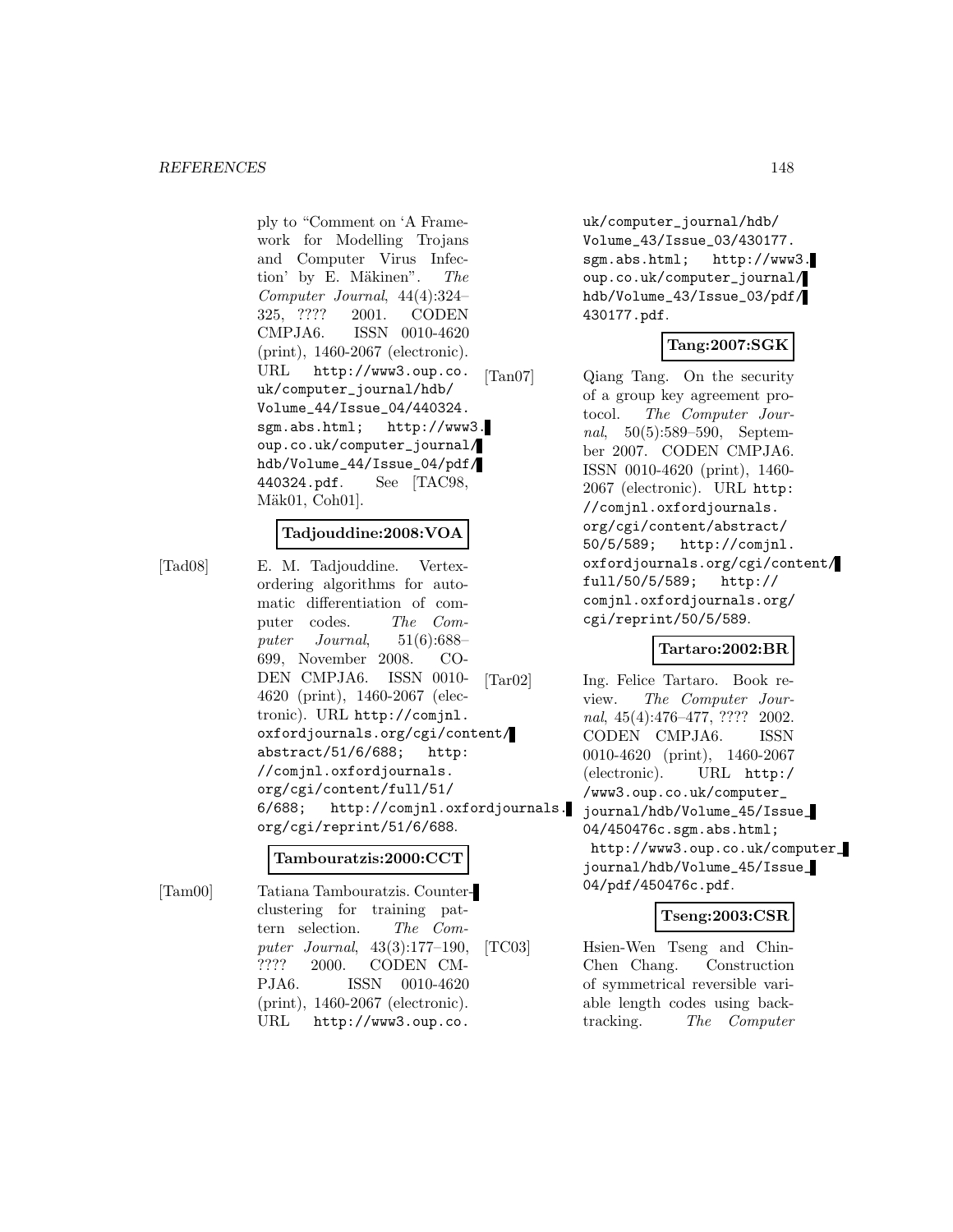Journal, 46(1):100–105, January 2003. CODEN CM-PJA6. ISSN 0010-4620 (print), 1460-2067 (electronic). URL http://www3.oup.co. uk/computer\_journal/hdb/ Volume\_46/Issue\_01/460100. sgm.abs.html; http://www3. oup.co.uk/computer\_journal/ hdb/Volume\_46/Issue\_01/pdf/ 460100.pdf.

# **Tseng:2004:BBA**

[TC04] Hsien-Wen Tseng and Chin-Chen Chang. A branch-andbound algorithm for the construction of reversible variable length codes. The Computer Journal, 47(6):701–707, November 2004. CODEN CMPJA6. ISSN 0010-4620 (print), 1460-2067 (electronic). URL http://www3.oup.co. uk/computer\_journal/hdb/ Volume\_47/Issue\_06/470701. sgm.abs.html; http://www3. oup.co.uk/computer\_journal/ hdb/Volume\_47/Issue\_06/pdf/ 470701.pdf.

# **Teuhola:2009:TCI**

[Teu09] Jukka Teuhola. Tournament coding of integer sequences. The Computer Journal, 52(3):368–377, May 2009. CODEN CMPJA6. ISSN 0010-4620 (print), 1460-2067 (electronic). URL http: //comjnl.oxfordjournals. org/cgi/content/abstract/ 52/3/368; http://comjnl. oxfordjournals.org/cgi/content/ full/52/3/368; http://

comjnl.oxfordjournals.org/ cgi/reprint/52/3/368.

### **Thomasian:2007:ARP**

[TFN07] Alexander Thomasian, Gang Fu, and Spencer W. Ng. Analysis of rebuild processing in RAID5 disk arrays. The Computer Journal, 50 (2):217–231, March 2007. CODEN CMPJA6. ISSN 0010-4620 (print), 1460-2067 (electronic). URL http: //comjnl.oxfordjournals. org/cgi/content/abstract/ 50/2/217; http://comjnl. oxfordjournals.org/cgi/content/ full/50/2/217; http:// comjnl.oxfordjournals.org/ cgi/reprint/50/2/217.

# **Tian:2005:PCT**

[TGBS05] Xinmin Tian, Milind Girkar, Aart Bik, and Hideki Saito. Practical compiler techniques on efficient multithreaded code generation for OpenMP programs. The Computer Journal, 48(5):588–601, September 2005. CODEN CMPJA6. ISSN 0010-4620 (print), 1460- 2067 (electronic). URL http: //comjnl.oxfordjournals. org/cgi/content/abstract/ 48/5/588; http://comjnl. oxfordjournals.org/cgi/reprint/ 48/5/588.

### **Thawani:2007:CAT**

[TGSR07] Amit Thawani, Srividya Gopalan, V. Sridhar, and Krithi Ramamritham. Context-aware timely information delivery in mo-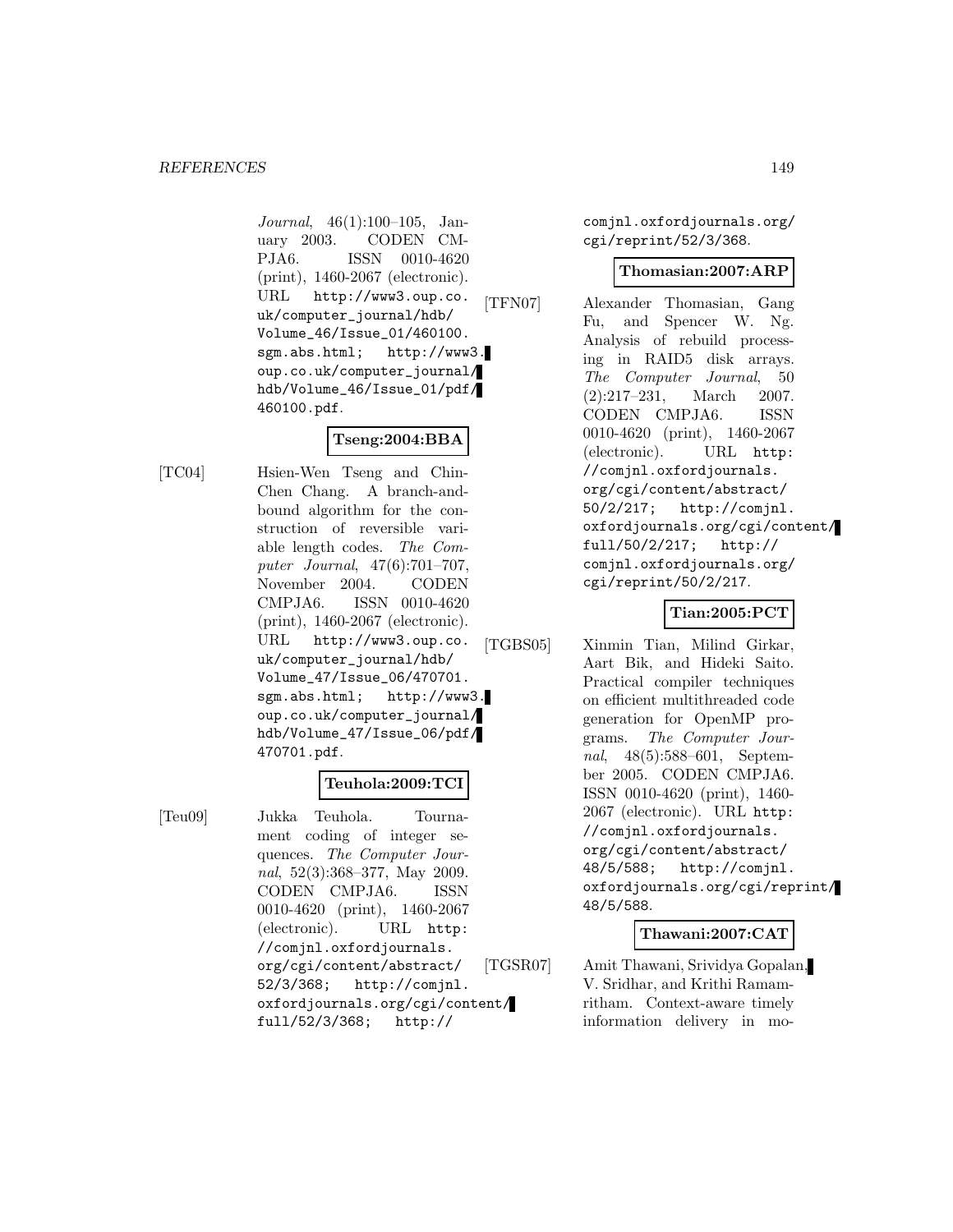#### *REFERENCES* 150

bile environments. The Computer Journal, 50(4):460–472, July 2007. CODEN CMPJA6. ISSN 0010-4620 (print), 1460- 2067 (electronic). URL http: //comjnl.oxfordjournals. org/cgi/content/abstract/ 50/4/460; http://comjnl. oxfordjournals.org/cgi/content/ full/50/4/460; http:// comjnl.oxfordjournals.org/ cgi/reprint/50/4/460.

### **Thomasian:2005:ABR**

[TH05] Alexander Thomasian and Chunqi Han. Affinity-based routing in zoned mirrored disks. The Computer Journal, 48(3):292–299, May 2005. CODEN CMPJA6. ISSN 0010-4620 (print), 1460-2067 (electronic). URL http: //comjnl.oxfordjournals. org/cgi/content/abstract/ 48/3/292; http://comjnl. oxfordjournals.org/cgi/reprint/ 48/3/292.

#### **Theodoridis:2003:TBD**

[The03] Yannis Theodoridis. Ten benchmark database queries for location-based services. The Computer Journal, 46(6):713– 725, November 2003. CODEN CMPJA6. ISSN 0010-4620 (print), 1460-2067 (electronic). URL http://www3.oup.co. uk/computer\_journal/hdb/ Volume\_46/Issue\_06/460713. sgm.abs.html; http://www3. oup.co.uk/computer\_journal/ hdb/Volume\_46/Issue\_06/pdf/ 460713.pdf.

# **Thomas:2005:EGP**

[Tho05a] Nigel Thomas. Editorial: Grid performability. The Computer Journal, 48(3):323–324, May 2005. CODEN CMPJA6. ISSN 0010-4620 (print), 1460- 2067 (electronic). URL http: //comjnl.oxfordjournals. org/cgi/reprint/48/3/323.

## **Thomasian:2005:CRA**

[Tho05b] Alexander Thomasian. Clustered RAID arrays and their access costs. The Computer Journal, 48(6):702–713, November 2005. CODEN CMPJA6. ISSN 0010-4620 (print), 1460- 2067 (electronic). URL http: //comjnl.oxfordjournals. org/cgi/content/abstract/ 48/6/702; http://comjnl. oxfordjournals.org/cgi/content/ full/48/6/702; http:// comjnl.oxfordjournals.org/ cgi/reprint/48/6/702.

### **Timmis:2003:BR**

[Tim03] Jon Timmis. Book review. The Computer Journal, 46(5):524– 525, September 2003. CODEN CMPJA6. ISSN 0010-4620 (print), 1460-2067 (electronic). URL http://www3.oup.co. uk/computer\_journal/hdb/ Volume\_46/Issue\_05/460524a. sgm.abs.html; http://www3. oup.co.uk/computer\_journal/ hdb/Volume\_46/Issue\_05/pdf/ 460524a.pdf.

## **Tsai:2001:MVH**

Jeffrey J. P. Tsai and Eric Y. T. Juan. Modeling and verifica-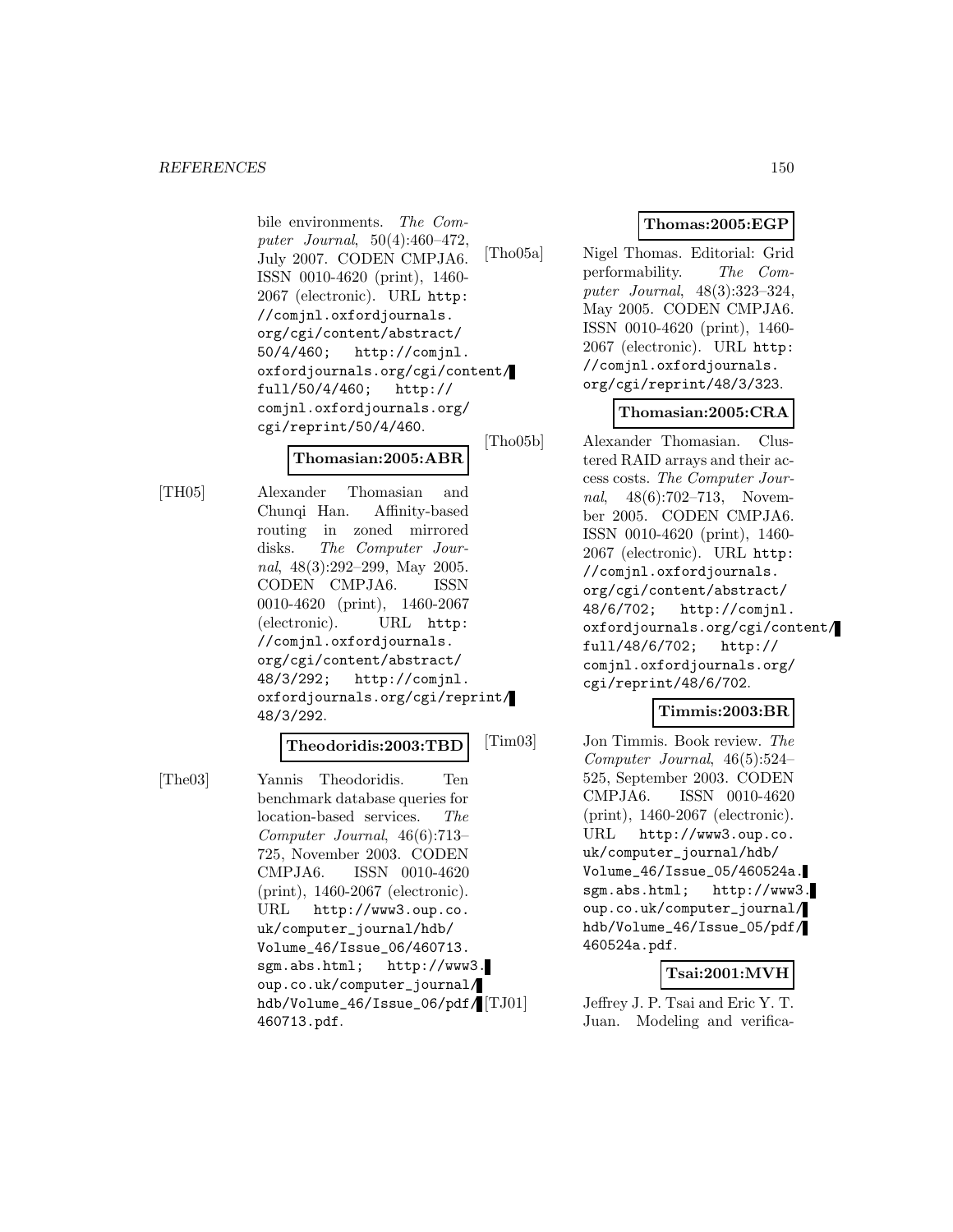tion of high-assurance properties of safety-critical systems. The Computer Journal, 44(6): 504–530, ???? 2001. CODEN CMPJA6. ISSN 0010-4620 (print), 1460-2067 (electronic). URL http://www3.oup.co. uk/computer\_journal/hdb/ Volume\_44/Issue\_06/440504. sgm.abs.html; http://www3. oup.co.uk/computer\_journal/ hdb/Volume\_44/Issue\_06/pdf/ 440504.pdf.

### **Tan:2005:MEA**

[TKL05] K. C. Tan, E. F. Khor, and T. H. (Tong H.) Lee. Multiobjective evolutionary algorithms and applications. Advanced information and knowledge processing. Springer-Verlag, Berlin, Germany / Heidelberg, Germany / London, UK / etc., 2005. ISBN 1-85233-836-9.  $x + 295$  pp. LCCN QA76.9.A43 T36 2005.

#### **Tseng:2004:LTW**

[TKLH04] Yu-Chee Tseng, Sheng-Po Kuo, Hung-Wei Lee, and Chi-Fu Huang. Location tracking in a wireless sensor network by mobile agents and its data fusion strategies. The Computer Journal, 47(4):448– 460, July 2004. CODEN CMPJA6. ISSN 0010-4620 (print), 1460-2067 (electronic). URL http://www3.oup.co. uk/computer\_journal/hdb/ Volume\_47/Issue\_04/470448. sgm.abs.html; http://www3. oup.co.uk/computer\_journal/

hdb/Volume\_47/Issue\_04/pdf/ 470448.pdf.

#### **Tousidou:2000:IMS**

[TNM00] Eleni Tousidou, Alex Nanopoulos, and Yannis Manolopoulos. Improved methods for signature-tree construction. The Computer Journal, 43(4): 301–314, ???? 2000. CODEN CMPJA6. ISSN 0010-4620 (print), 1460-2067 (electronic). URL http://www3.oup.co. uk/computer\_journal/hdb/ Volume\_43/Issue\_04/430301. sgm.abs.html; http://www3. oup.co.uk/computer\_journal/ hdb/Volume\_43/Issue\_04/pdf/ 430301.pdf.

### **Tofts:2002:TMP**

[Tof02] C. Tofts. Traffic modelling and probabilistic process abstraction. The Computer Journal, 45 (1):62–67, ???? 2002. CODEN CMPJA6. ISSN 0010-4620 (print), 1460-2067 (electronic). URL http://www3.oup.co. uk/computer\_journal/hdb/ Volume\_45/Issue\_01/450062. sgm.abs.html; http://www3. oup.co.uk/computer\_journal/ hdb/Volume\_45/Issue\_01/pdf/ 450062.pdf.

#### **Torres:2005:MDE**

[TS05] Manuel Torres and José Samos. A methodology to define external schemas in ODMG databases. The Computer Journal, 48(6):714–736, November 2005. CODEN CMPJA6. ISSN 0010-4620 (print), 1460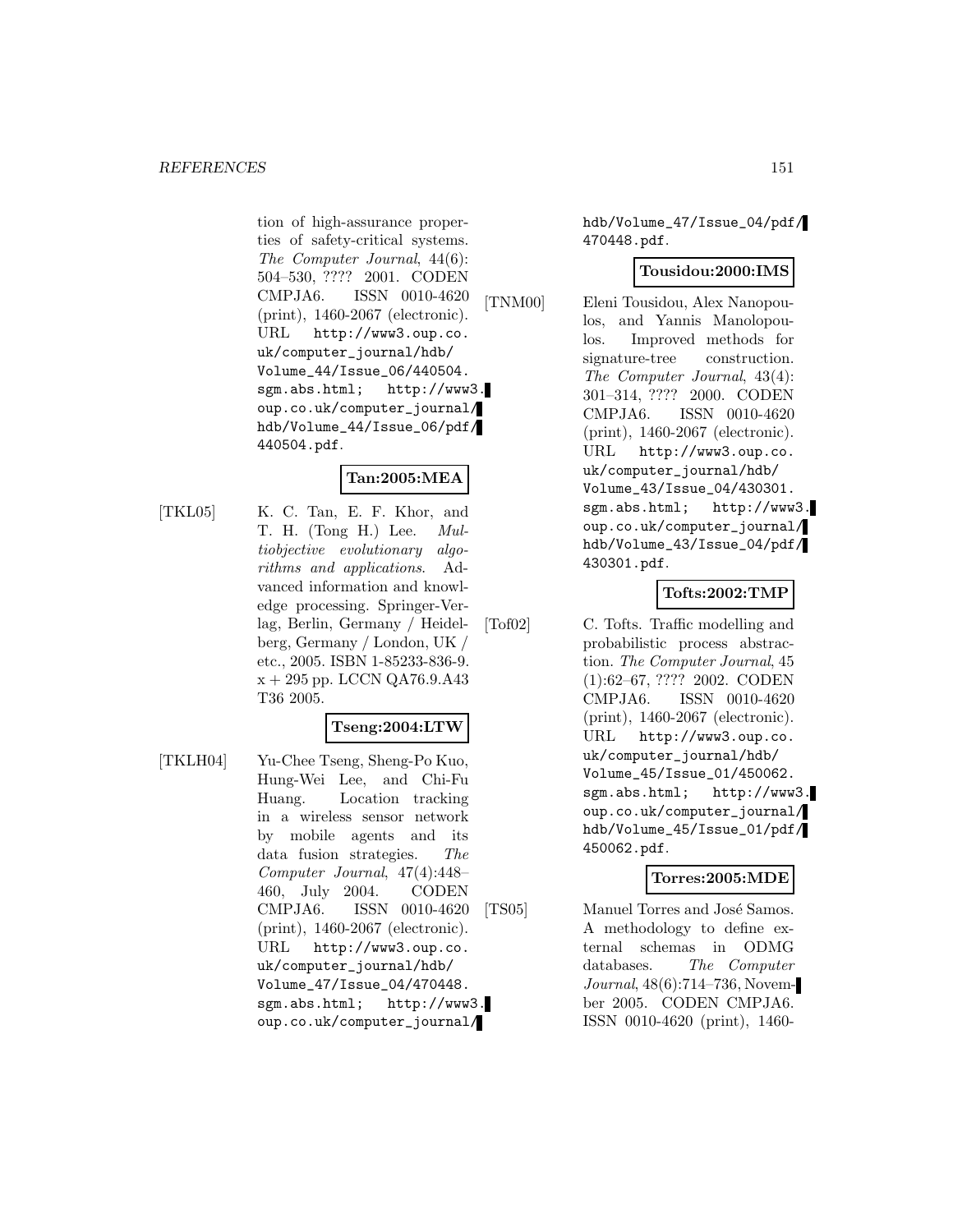2067 (electronic). URL http: //comjnl.oxfordjournals. org/cgi/content/abstract/ 48/6/714; http://comjnl. oxfordjournals.org/cgi/content/ full/48/6/714; http:// comjnl.oxfordjournals.org/ cgi/reprint/48/6/714.

### **Tseng:2005:RMP**

[Tse05] Yuh-Min Tseng. A robust multi-party key agreement protocol resistant to malicious participants. The Computer Journal, 48(4):480–487, July 2005. CODEN CMPJA6. ISSN 0010-4620 (print), 1460- 2067 (electronic). URL http: //comjnl.oxfordjournals. org/cgi/content/abstract/ 48/4/480; http://comjnl. oxfordjournals.org/cgi/reprint/ 48/4/480.

### **Tseng:2007:SAG**

[Tse07] Yuh-Min Tseng. A secure authenticated group key agreement protocol for resourcelimited mobile devices. The Computer Journal, 50(1):41– 52, January 2007. CO-DEN CMPJA6. ISSN 0010- 4620 (print), 1460-2067 (electronic). URL http://comjnl. oxfordjournals.org/cgi/content/ abstract/50/1/41; http: //comjnl.oxfordjournals. org/cgi/content/full/50/ 1/41; http://comjnl.oxfordjournals. org/cgi/reprint/50/1/41.

#### **Tzouramanis:2000:OLQ**

[TVM00] Theodoros Tzouramanis, Michael

Vassilakopoulos, and Yannis Manolopoulos. Overlapping linear quadtrees and spatiotemporal query processing. The Computer Journal, 43(4):325– 324, ???? 2000. CODEN CMPJA6. ISSN 0010-4620 (print), 1460-2067 (electronic). URL http://www3.oup.co. uk/computer\_journal/hdb/ Volume\_43/Issue\_04/430325. sgm.abs.html; http://www3. oup.co.uk/computer\_journal/ hdb/Volume\_43/Issue\_04/pdf/ 430325.pdf.

## **Tucker:2002:BR**

[TVT02] J. V. Tucker, Sergei Vorobyov, and Chris Tofts. Book reviews. The Computer Journal, 45(1): 68–71, ???? 2002. CODEN CMPJA6. ISSN 0010-4620 (print), 1460-2067 (electronic). URL http://www3.oup.co. uk/computer\_journal/hdb/ Volume\_45/Issue\_01/450068. sgm.abs.html; http://www3. oup.co.uk/computer\_journal/ hdb/Volume\_45/Issue\_01/pdf/ 450068.pdf.

### **Tian:2008:DRS**

[TWN08] Ye Tian, Di Wu, and Kam-Wing Ng. On distributed rating systems for peer-topeer networks. The Computer Journal, 51(2):162–180, March 2008. CODEN CMPJA6. ISSN 0010-4620 (print), 1460- 2067 (electronic). URL http: //comjnl.oxfordjournals. org/cgi/content/abstract/ 51/2/162; http://comjnl.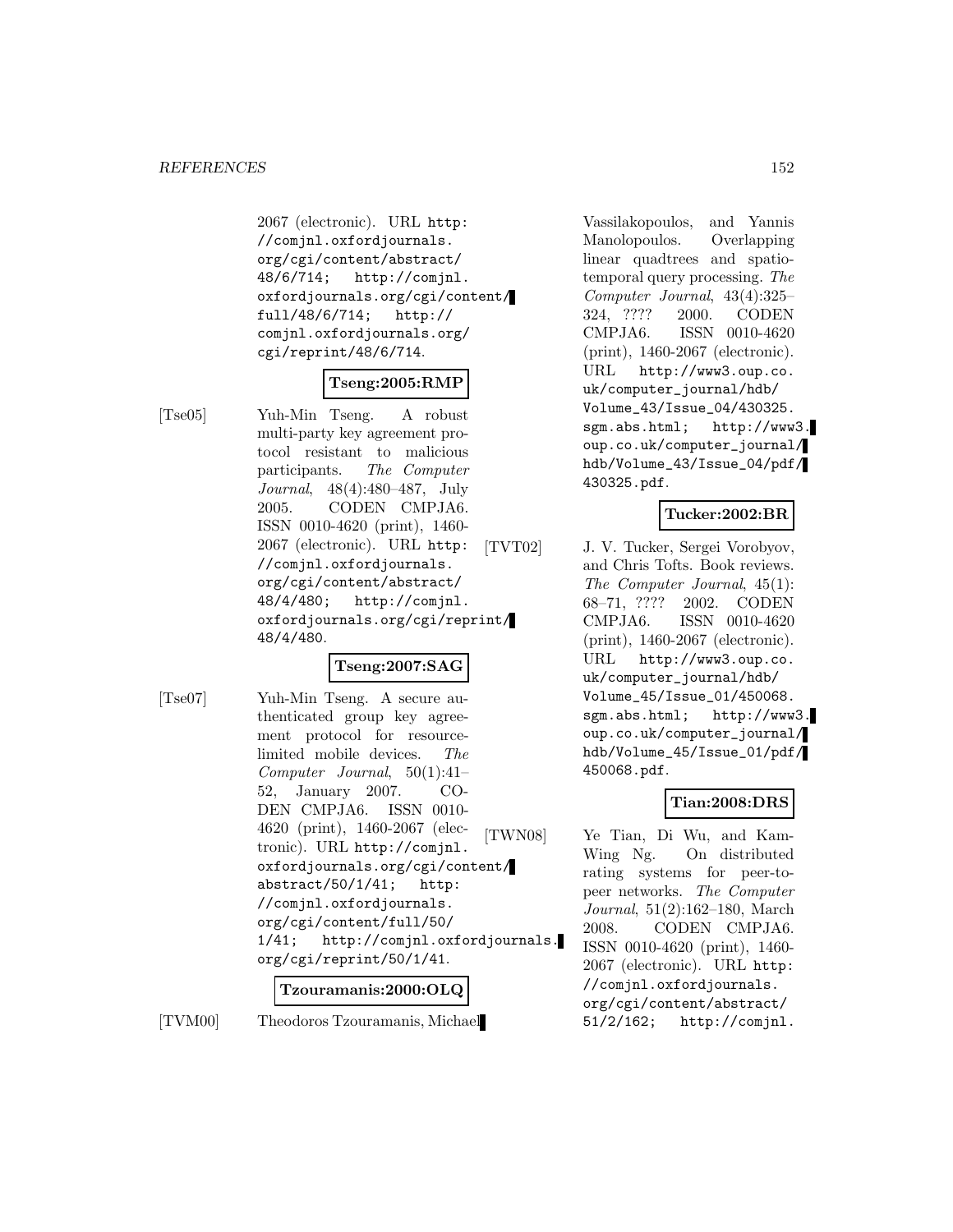oxfordjournals.org/cgi/content/ full/51/2/162; http:// comjnl.oxfordjournals.org/ cgi/reprint/51/2/162.

### **Thomasian:2008:RPM**

[TX08] Alexander Thomasian and Jun Xu. Reliability and performance of mirrored disk organizations. The Computer Journal, 51(6):615–629, November 2008. CODEN CMPJA6. ISSN 0010-4620 (print), 1460- 2067 (electronic). URL http: //comjnl.oxfordjournals. org/cgi/content/abstract/ 51/6/615; http://comjnl. oxfordjournals.org/cgi/content/ full/51/6/615; http:// comjnl.oxfordjournals.org/ cgi/reprint/51/6/615.

# **Tong:2004:ERL**

[TYH04] Sheau-Ru Tong, Yuan-Tse Yu, and Chung-Ming Huang. Efficient region layouts for regionbased video servers employing multi-zone disks. The Computer Journal, 47(2):153– 168, March 2004. CODEN CMPJA6. ISSN 0010-4620 (print), 1460-2067 (electronic). URL http://www3.oup.co. uk/computer\_journal/hdb/ Volume\_47/Issue\_02/470153. sgm.abs.html; http://www3. oup.co.uk/computer\_journal/ hdb/Volume\_47/Issue\_02/pdf/ 470153.pdf.

### **Thomasian:2006:PSD**

[TZ06a] Alexander Thomasian and Lijuan Zhang. Persistent semi-

dynamic ordered partition index. The Computer Journal, 49(6):670–684, November 2006. CODEN CMPJA6. ISSN 0010-4620 (print), 1460- 2067 (electronic). URL http: //comjnl.oxfordjournals. org/cgi/content/abstract/ 49/6/670; http://comjnl. oxfordjournals.org/cgi/content/ full/49/6/670; http:// comjnl.oxfordjournals.org/ cgi/reprint/49/6/670.

## **Thomasian:2006:SDI**

[TZ06b] Alexander Thomasian and Lijuan Zhang. The Stepwise Dimensionality Increasing (SDI) index for high-dimensional data. The Computer Journal, 49(5):609–618, September 2006. CODEN CMPJA6. ISSN 0010-4620 (print), 1460- 2067 (electronic). URL http: //comjnl.oxfordjournals. org/cgi/content/abstract/ 49/5/609; http://comjnl. oxfordjournals.org/cgi/content/ full/49/5/609; http:// comjnl.oxfordjournals.org/ cgi/reprint/49/5/609.

# **Uren:2002:HWC**

[UA02] Victoria S. Uren and Thomas R. Addis. How weak categorizers based upon different principles strengthen performance. The Computer Journal, 45(5): 511–524, ???? 2002. CODEN CMPJA6. ISSN 0010-4620 (print), 1460-2067 (electronic). URL http://www3.oup.co. uk/computer\_journal/hdb/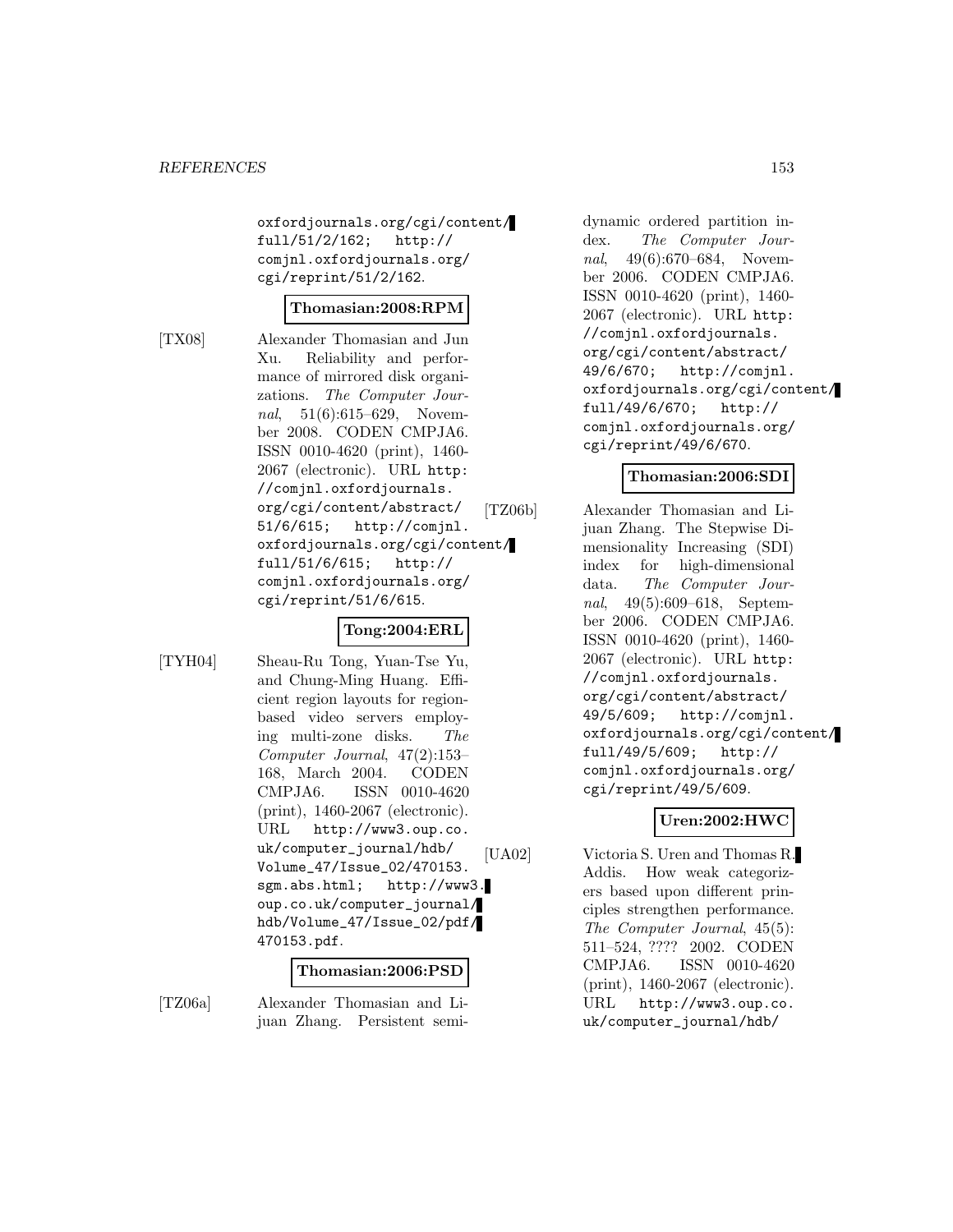Volume\_45/Issue\_05/450511. sgm.abs.html; http://www3. oup.co.uk/computer\_journal/ hdb/Volume\_45/Issue\_05/pdf/ 450511.pdf.

### **Ungerer:2002:MP**

[URŠ02] Theo Ungerer, Borut Robič, and Jurij Šilc. Multithreaded processors. The Computer Journal, 45(3):320– 348, ???? 2002. CODEN CMPJA6. ISSN 0010-4620 (print), 1460-2067 (electronic). URL http://www3.oup.co. uk/computer\_journal/hdb/ Volume\_45/Issue\_03/450320. sgm.abs.html; http://www3. oup.co.uk/computer\_journal/ hdb/Volume\_45/Issue\_03/pdf/ 450320.pdf.

# **Uzun:2004:BRB**

[Uzu04] Isa Servan Uzun. Book review: Cryptographic Security Architecture — Design and Verification, by Peter Gutmann. The Computer Journal, 47(5):622– 623, September 2004. CODEN CMPJA6. ISSN 0010-4620 (print), 1460-2067 (electronic). URL http://www3.oup.co. uk/computer\_journal/free\_ pdf/470622a.pdf; http:/ /www3.oup.co.uk/computer\_ journal/hdb/Volume\_47/Issue\_ 05/470622a.sgm.abs.html.

### **Vakali:2006:BRB**

[Vak06] Athena Vakali. Book review: S. Bressan, S. Ceri, E. Hunt, Z. G. Ives, Z. Bellahséne, M. Rys and R. Unland,

(EDS) Database and XML Technologies. Third International XML Database Symposium, XSym 2005, Trondheim, Norway, August 28–29, 2005, Proceedings. Series: Lecture Notes in Computer Science, Vol. 3671. Springer-Verlag (2005). ISBN 3-540-28583-0. 44.94/£32.50/US\$58.00. 236 pp. Softbound. The Computer Journal, 49(3):376–377, May 2006. CODEN CMPJA6. ISSN 0010-4620 (print), 1460- 2067 (electronic). URL http: //comjnl.oxfordjournals. org/cgi/content/full/49/ 3/376-a; http://comjnl. oxfordjournals.org/cgi/reprint/ 49/3/376-a.

### **Valente:2002:BR**

[Val02] Andrea Valente. Book review. The Computer Journal, 45(6): 686–687, ???? 2002. CODEN CMPJA6. ISSN 0010-4620 (print), 1460-2067 (electronic). URL http://www3.oup.co. uk/computer\_journal/hdb/ Volume\_45/Issue\_06/450686a. sgm.abs.html; http://www3. oup.co.uk/computer\_journal/ hdb/Volume\_45/Issue\_06/pdf/ 450686a.pdf.

### **VandeSompel:2005:AMS**

[VBL<sup>+</sup>05] Herbert Van de Sompel, Jeroen Bekaert, Xiaoming Liu, Luda Balakireva, and Thorsten Schwander. aDORe: a modular, standards-based digital object repository. The Computer Journal, 48(5):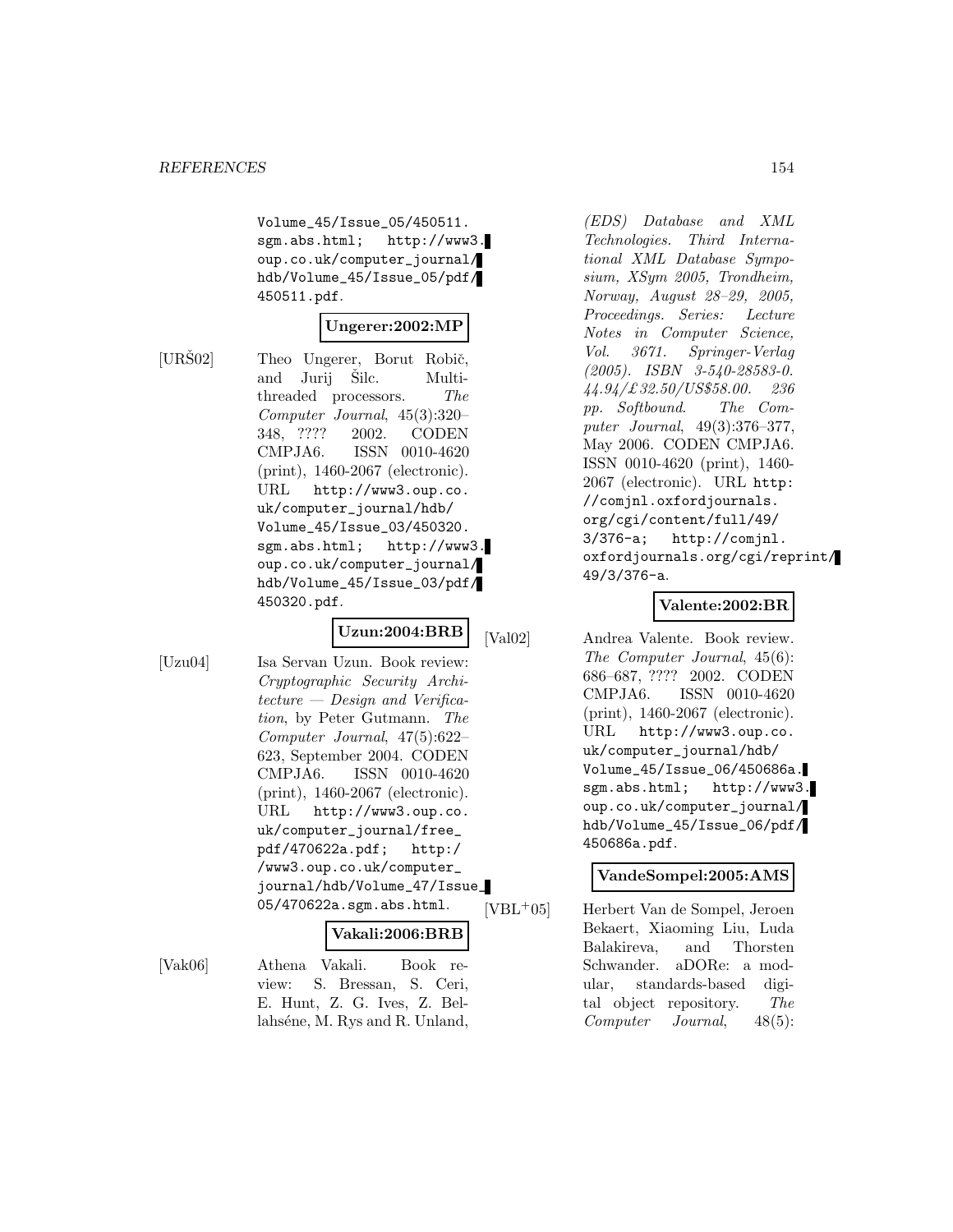514–535, September 2005. CODEN CMPJA6. 0010-4620 (print), 1460-2067 (electronic). URL http: //comjnl.oxfordjournals. org/cgi/content/abstract/ 48/5/514; http://comjnl. oxfordjournals.org/cgi/reprint/ 48/5/514.

# **Verbeek:2001:DWP**

[VBvdA01] H. M. W. Verbeek, T. Basten, and W. M. P. van der Aalst. Diagnosing workflow processes using Woflan. The Computer Journal, 44(4):246– 279, ???? 2001. CODEN CMPJA6. ISSN 0010-4620 (print), 1460-2067 (electronic). URL http://www3.oup.co. uk/computer\_journal/hdb/ Volume\_44/Issue\_04/440246. sgm.abs.html; http://www3. oup.co.uk/computer\_journal/ hdb/Volume\_44/Issue\_04/pdf/ 440246.pdf.

#### **Vandierendonck:2004:GSI**

[VD04] Hans Vandierendonck and Koen De Bosschere. On generating set index functions for randomized caches. The Computer Journal, 47(2):245– 258, March 2004. CODEN CMPJA6. ISSN 0010-4620 (print), 1460-2067 (electronic). URL http://www3.oup.co. uk/computer\_journal/hdb/ Volume\_47/Issue\_02/470245. sgm.abs.html; http://www3. oup.co.uk/computer\_journal/ hdb/Volume\_47/Issue\_02/pdf/ 470245.pdf.

### **Vernitski:2006:CUM**

[Ver06] Alexei Vernitski. Can unbreakable mean incomputable? The Computer Journal, 49 (1):108–112, January 2006. CODEN CMPJA6. ISSN 0010-4620 (print), 1460-2067 (electronic). URL http: //comjnl.oxfordjournals. org/cgi/content/abstract/ 49/1/108; http://comjnl. oxfordjournals.org/cgi/content/ full/49/1/108; http:// comjnl.oxfordjournals.org/ cgi/reprint/49/1/108.

#### **Ertvelde:2008:AEC**

[VHE08] Luk Van Ertvelde, Filip Hellebaut, and Lieven Eeckhout. Accurate and efficient cache warmup for sampled processor simulation through NSL– BLRL. The Computer Journal, 51(2):192–206, March 2008. CODEN CMPJA6. ISSN 0010-4620 (print), 1460- 2067 (electronic). URL http: //comjnl.oxfordjournals. org/cgi/content/abstract/ 51/2/192; http://comjnl. oxfordjournals.org/cgi/content/ full/51/2/192; http:// comjnl.oxfordjournals.org/ cgi/reprint/51/2/192.

### **Viroli:2003:TPA**

[Vir03] Mirko Viroli. A type-passing approach for the implementation of parametric methods in Java. The Computer Journal, 46(3):263–294, May 2003. CODEN CM-PJA6. ISSN 0010-4620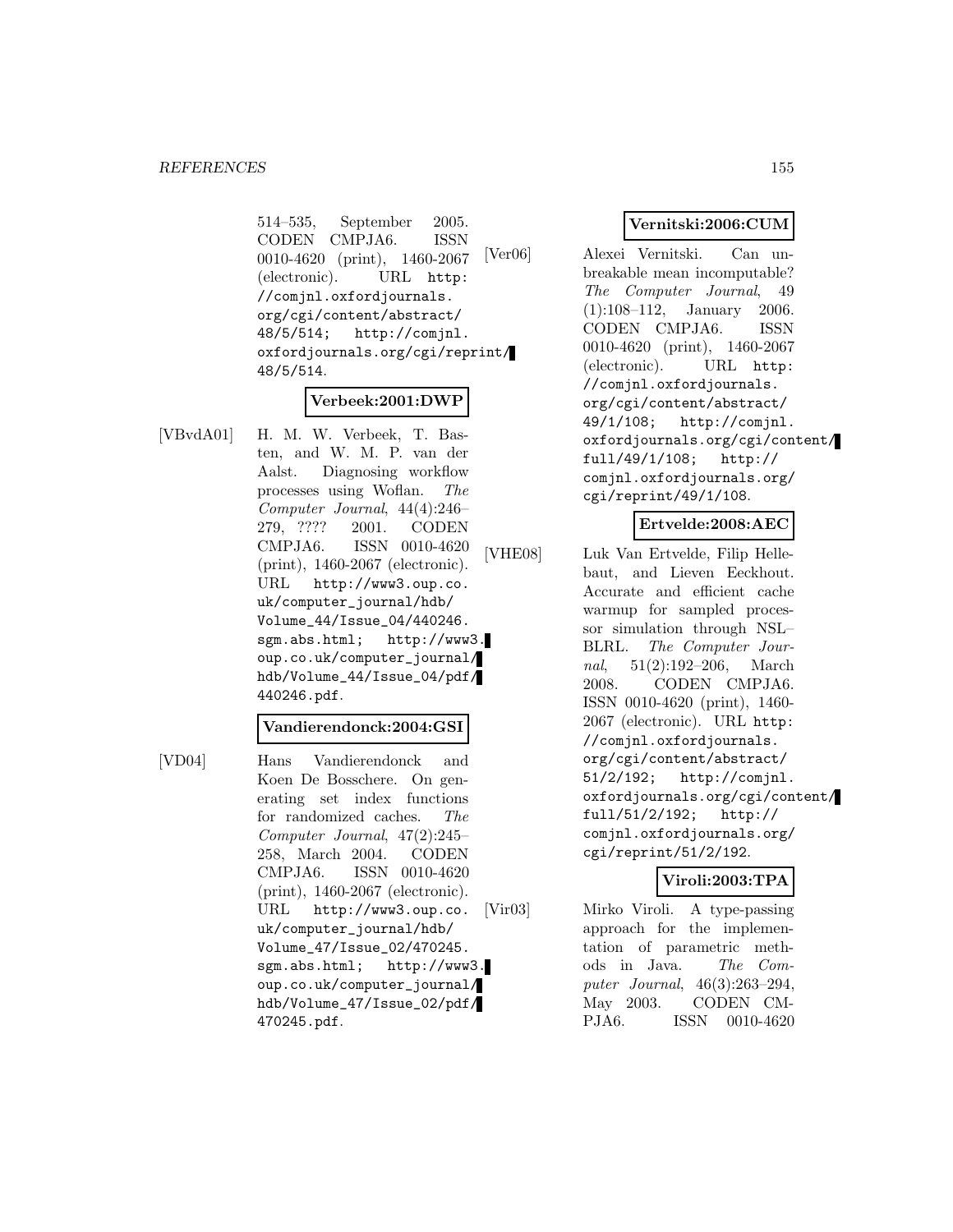(print), 1460-2067 (electronic). URL http://www3.oup.co. uk/computer\_journal/hdb/ Volume\_46/Issue\_03/460263. sgm.abs.html; http://www3. oup.co.uk/computer\_journal/ hdb/Volume\_46/Issue\_03/pdf/ 460263.pdf.

#### **vanMoorsel:2005:GMS**

[vM05] Aad P. A. van Moorsel. Grid, management and selfmanagement. The Computer Journal, 48(3):325–332, May 2005. CODEN CMPJA6. ISSN 0010-4620 (print), 1460- 2067 (electronic). URL http: //comjnl.oxfordjournals. org/cgi/content/abstract/ 48/3/325; http://comjnl. oxfordjournals.org/cgi/reprint/ 48/3/325.

### **Vega:2009:SRM**

[VMMK09] M. Vega, J. Mateos, R. Molina, and A. K. Katsaggelos. Superresolution of multispectral images. The Computer Journal, 52(1):153–167, January 2009. CODEN CMPJA6. ISSN 0010-4620 (print), 1460- 2067 (electronic). URL http: //comjnl.oxfordjournals. org/cgi/content/abstract/ 52/1/153; http://comjnl. oxfordjournals.org/cgi/content/ full/52/1/153; http:// comjnl.oxfordjournals.org/ cgi/reprint/52/1/153.

#### **Vega-Rodriguez:2004:BRF**

[VR04] Miguel A. Vega-Rodriguez. Book review: Feature Ex-

traction and Image Processing, by Mark S. Nixon and Alberto S. Aguado. The Computer Journal, 47(2):271– 272, March 2004. CODEN CMPJA6. ISSN 0010-4620 (print), 1460-2067 (electronic). URL http://www3.oup.co. uk/computer\_journal/free\_ pdf/470271a.pdf; http:/ /www3.oup.co.uk/computer\_ journal/hdb/Volume\_47/Issue\_ 02/470271a.sgm.abs.html.

### **vanRooij:2008:PCC**

[vRW08] Iris van Rooij and Todd Wareham. Parameterized complexity in cognitive modeling: Foundations, applications and opportunities. The Computer Journal, 51(3):385–404, May 2008. CODEN CMPJA6. ISSN 0010-4620 (print), 1460- 2067 (electronic). URL http: //comjnl.oxfordjournals. org/cgi/content/abstract/ 51/3/385; http://comjnl. oxfordjournals.org/cgi/content/ full/51/3/385; http:// comjnl.oxfordjournals.org/ cgi/reprint/51/3/385.

# **Verbeek:2007:VWC**

[VvdAtH07] H. M. W. Verbeek, W. M. P. van der Aalst, and A. H. M. ter Hofstede. Verifying workflows with cancellation regions and OR-joins: An approach based on relaxed soundness and invariants. The Computer Journal, 50(3):294–314, May 2007. CODEN CMPJA6. ISSN 0010-4620 (print), 1460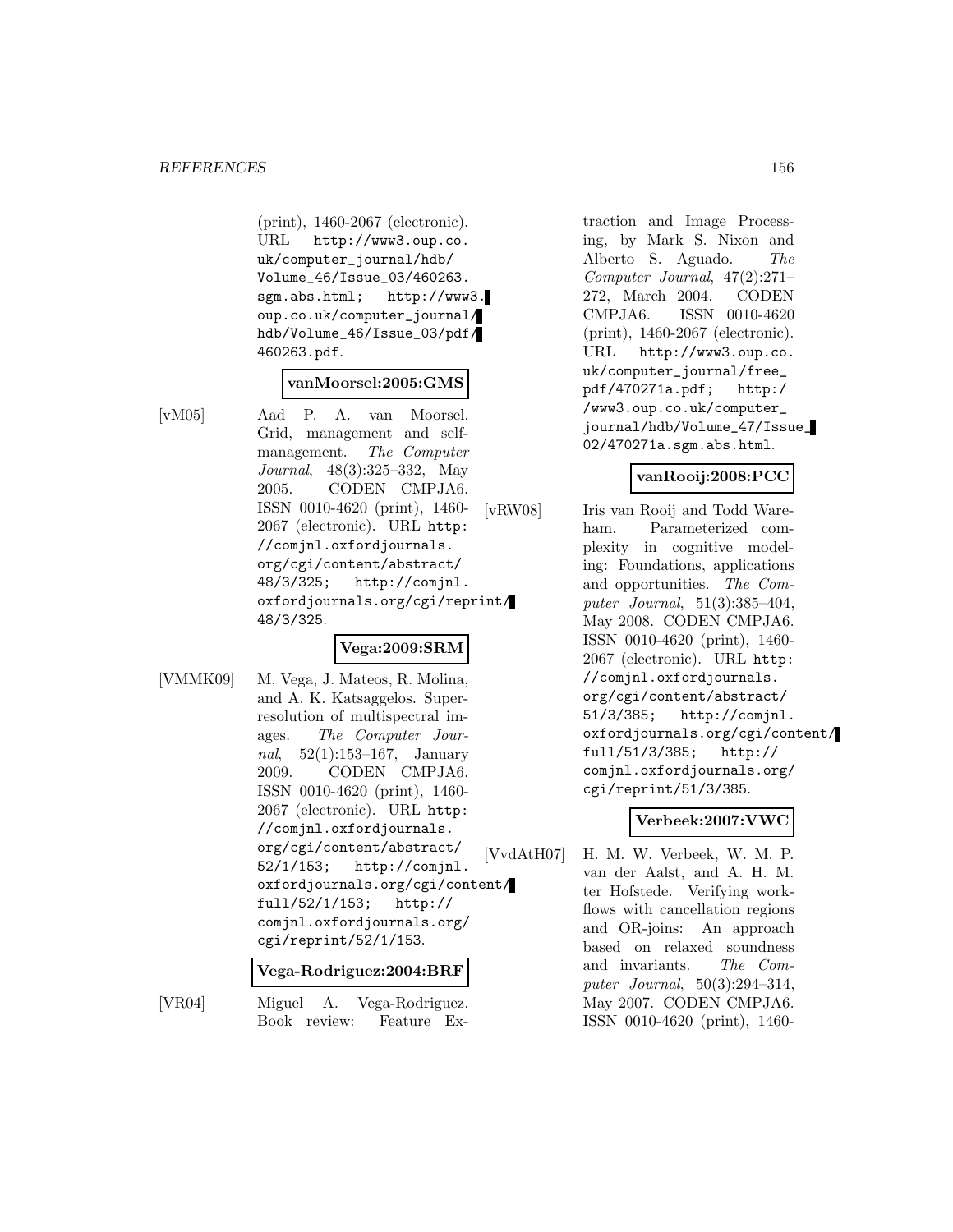2067 (electronic). URL http: //comjnl.oxfordjournals. org/cgi/content/abstract/ 50/3/294; http://comjnl. oxfordjournals.org/cgi/content/ full/50/3/294; http:// comjnl.oxfordjournals.org/ cgi/reprint/50/3/294.

### **vanWezel:2006:PIS**

[vWJM06] Wout van Wezel, Rene Jorna, and A. (Alex) Meystel, editors. Planning in intelligent systems: aspects, motivations, and methods. Wiley-Interscience, New York, NY, USA, 2006. ISBN 0- 471-73427-6 (hardback). xii + 574 pp. LCCN QA76.76.E95 P533 2006. URL http: //www.loc.gov/catdir/toc/ ecip0516/2005021353.html.

#### **Ware:2001:IDP**

[War01] Willis H. Ware. Introduction to Davies' paper. The Computer Journal, 44(3):151, ???? 2001. CODEN CM-PJA6. ISSN 0010-4620 (print), 1460-2067 (electronic). URL http://www3.oup.co. uk/computer\_journal/hdb/ Volume\_44/Issue\_03/440151. sgm.abs.html; http://www3. oup.co.uk/computer\_journal/ hdb/Volume\_44/Issue\_03/pdf/ 440151.pdf.

### **Wang:2004:ENN**

[WB04] Hui Wang and David Bell. Extended k-nearest neighbours based on evidence theory. The Computer Journal, 47(6):662– 672, November 2004. CODEN

CMPJA6. ISSN 0010-4620 (print), 1460-2067 (electronic). URL http://www3.oup.co. uk/computer\_journal/hdb/ Volume\_47/Issue\_06/470662. sgm.abs.html; http://www3. oup.co.uk/computer\_journal/ hdb/Volume\_47/Issue\_06/pdf/ 470662.pdf.

### **Wegener:2003:BR**

[Weg03] Ingo Wegener. Book review. The Computer Journal, 46(3): 332, May 2003. CODEN CMPJA6. ISSN 0010-4620 (print), 1460-2067 (electronic). URL http://www3.oup.co. uk/computer\_journal/hdb/ Volume\_46/Issue\_03/460332. sgm.abs.html; http://www3. oup.co.uk/computer\_journal/ hdb/Volume\_46/Issue\_03/pdf/ 460332.pdf.

### **Wegner:2004:NMC**

[Weg04] Peter Wegner. New models of computation. The Computer Journal, 47(1):4– ??, January 2004. CODEN CMPJA6. ISSN 0010-4620 (print), 1460-2067 (electronic). URL http://www3.oup.co. uk/computer\_journal/hdb/ Volume\_47/Issue\_01/470004. sgm.abs.html; http://www3. oup.co.uk/computer\_journal/ hdb/Volume\_47/Issue\_01/pdf/ 470004.pdf.

### **Wang:2004:SSC**

[WH04] Chian Wang and Chung-Ming Huang. Synchronization schemes for controlling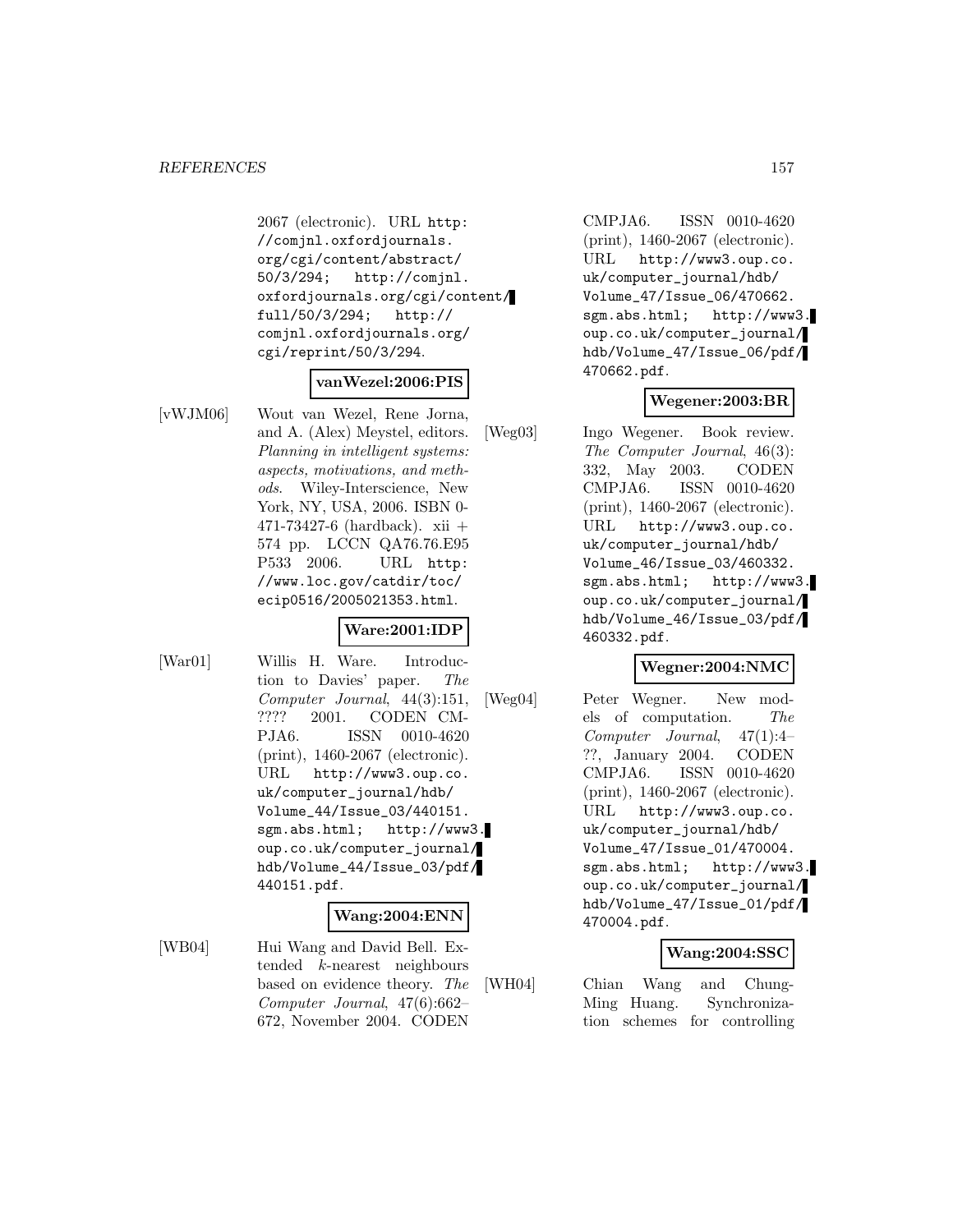VCR-like user interactions in interactive Multimedia-on-Demand (MOD) systems. The Computer Journal, 47(2):140– 152, March 2004. CODEN CMPJA6. ISSN 0010-4620 (print), 1460-2067 (electronic). URL http://www3.oup.co. uk/computer\_journal/hdb/ Volume\_47/Issue\_02/470140. sgm.abs.html; http://www3. oup.co.uk/computer\_journal/ hdb/Volume\_47/Issue\_02/pdf/ 470140.pdf.

### **Wu:2003:RCP**

[WKwH03] Jun Wu, Tei-Wei Kuo, and Chih wen Hsueh. R.C.P.C.P.: a ceiling-based protocol for multiple-disk environments. The Computer Journal, 46(2): ??, February 2003. CODEN CMPJA6. ISSN 0010-4620 (print), 1460-2067 (electronic). This paper is an extended version of a paper that appeared in the Proceedings of the 5th International Conference on Real-Time Computing Systems and Applications, 1999.

### **Wong:2006:EDA**

[WLLW06] T. Y. Wong, K. T. Law, John C. S. Lui, and M. H. Wong. An efficient distributed algorithm to identify and traceback DDoS traffic. The Computer Journal, 49(4):418–442, July 2006. CODEN CMPJA6. ISSN 0010-4620 (print), 1460- 2067 (electronic). URL http: //comjnl.oxfordjournals. org/cgi/content/abstract/

49/4/418; http://comjnl. oxfordjournals.org/cgi/content/ full/49/4/418; http:// comjnl.oxfordjournals.org/ cgi/reprint/49/4/418.

## **Wang:2001:SFB**

[WMS01] Yuke Wang, Carl McCrosky, and Xiaoyu Song. Singlefaced Boolean functions and their minimization. The Computer Journal, 44(4):280– 291, ???? 2001. CODEN CMPJA6. ISSN 0010-4620 (print), 1460-2067 (electronic). URL http://www3.oup.co. uk/computer\_journal/hdb/ Volume\_44/Issue\_04/440280. sgm.abs.html; http://www3. oup.co.uk/computer\_journal/ hdb/Volume\_44/Issue\_04/pdf/ 440280.pdf.

### **Wheeler:1995:TTE**

[WN95] D. J. Wheeler and R. M. Needham. TEA, a tiny encryption algorithm. Lecture Notes in Computer Science, 1008:363– ??, 1995. CODEN LNCSD9. ISSN 0302-9743.

### **Waldron:2007:ICS**

[WPMK07] Samuel M. Waldron, John Patrick, Phillip L. Morgan, and Sophia King. Influencing cognitive strategy by manipulating information access. The Computer Journal, 50(6):694–702, November 2007. CODEN CMPJA6. ISSN 0010-4620 (print), 1460- 2067 (electronic). URL http: //comjnl.oxfordjournals.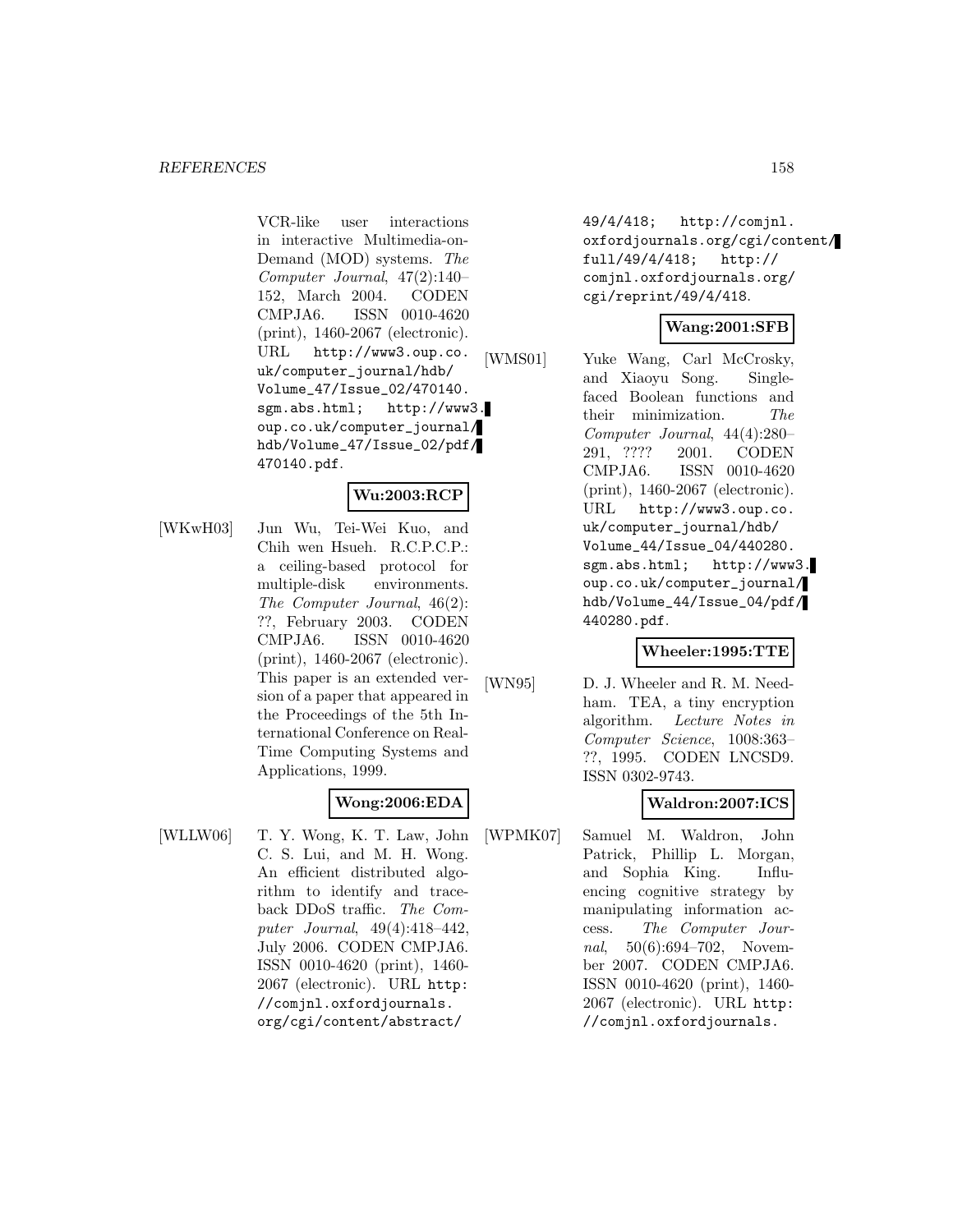org/cgi/content/abstract/ 50/6/694; http://comjnl. oxfordjournals.org/cgi/content/ [WTSS01] San-Yuan Wang, Yu-Chee full/50/6/694; http:// comjnl.oxfordjournals.org/ cgi/reprint/50/6/694.

## **Welch:2003:RES**

[WS03] Ian S. Welch and Robert J. Stroud. Re-engineering security as a crosscutting concern. The Computer Journal, 46(5):578– 589, September 2003. CODEN CMPJA6. ISSN 0010-4620 (print), 1460-2067 (electronic). URL http://www3.oup.co. uk/computer\_journal/hdb/ Volume\_46/Issue\_05/460578. sgm.abs.html; http://www3.  $\sup$ .co.uk/computer\_journal/ $\lim_{|W=102|}$ hdb/Volume\_46/Issue\_05/pdf/ 460578.pdf.

# **Wu:2002:MCM**

[WTLS02] Shih-Lin Wu, Yu-Chee Tseng, Chih-Yu Lin, and Jang-Ping Sheu. A multi-channel MAC protocol with power control for multi-hop mobile ad hoc networks. The Computer Journal, 45(1):101–110, ???? 2002. CODEN CM-PJA6. ISSN 0010-4620 (print), 1460-2067 (electronic). URL http://www3.oup.co. uk/computer\_journal/hdb/ Volume\_45/Issue\_01/450101. sgm.abs.html; http://www3. oup.co.uk/computer\_journal/ hdb/Volume\_45/Issue\_01/pdf/ 450101.pdf.

# **Wang:2001:BTL**

Tseng, Ching-Sung Shiu, and Jang-Ping Sheu. Balancing traffic load for multinode multicast in a wormhole 2-D torus/mesh. The Computer Journal, 44(5):354– 367, ???? 2001. CODEN CMPJA6. ISSN 0010-4620 (print), 1460-2067 (electronic). URL http://www3.oup.co. uk/computer\_journal/hdb/ Volume\_44/Issue\_05/440354. sgm.abs.html; http://www3. oup.co.uk/computer\_journal/ hdb/Volume\_44/Issue\_05/pdf/ 440354.pdf.

## **Wu:2002:FTA**

Jie Wu. A fault-tolerant adaptive and minimal routing scheme in  $n-D$  meshes. The Computer Journal, 45(3):349– 363, ???? 2002. CODEN CMPJA6. ISSN 0010-4620 (print), 1460-2067 (electronic). URL http://www3.oup.co. uk/computer\_journal/hdb/ Volume\_45/Issue\_03/450349. sgm.abs.html; http://www3. oup.co.uk/computer\_journal/ hdb/Volume\_45/Issue\_03/pdf/ 450349.pdf.

### **Wu:2004:CWW**

[Wu04] Lin-Yi Wu. Corrigendum: "WGSN: WLAN-based GPRS Support Node with Push Mechanism". The Computer Journal, 47(5):624, September 2004. CODEN CM-PJA6. ISSN 0010-4620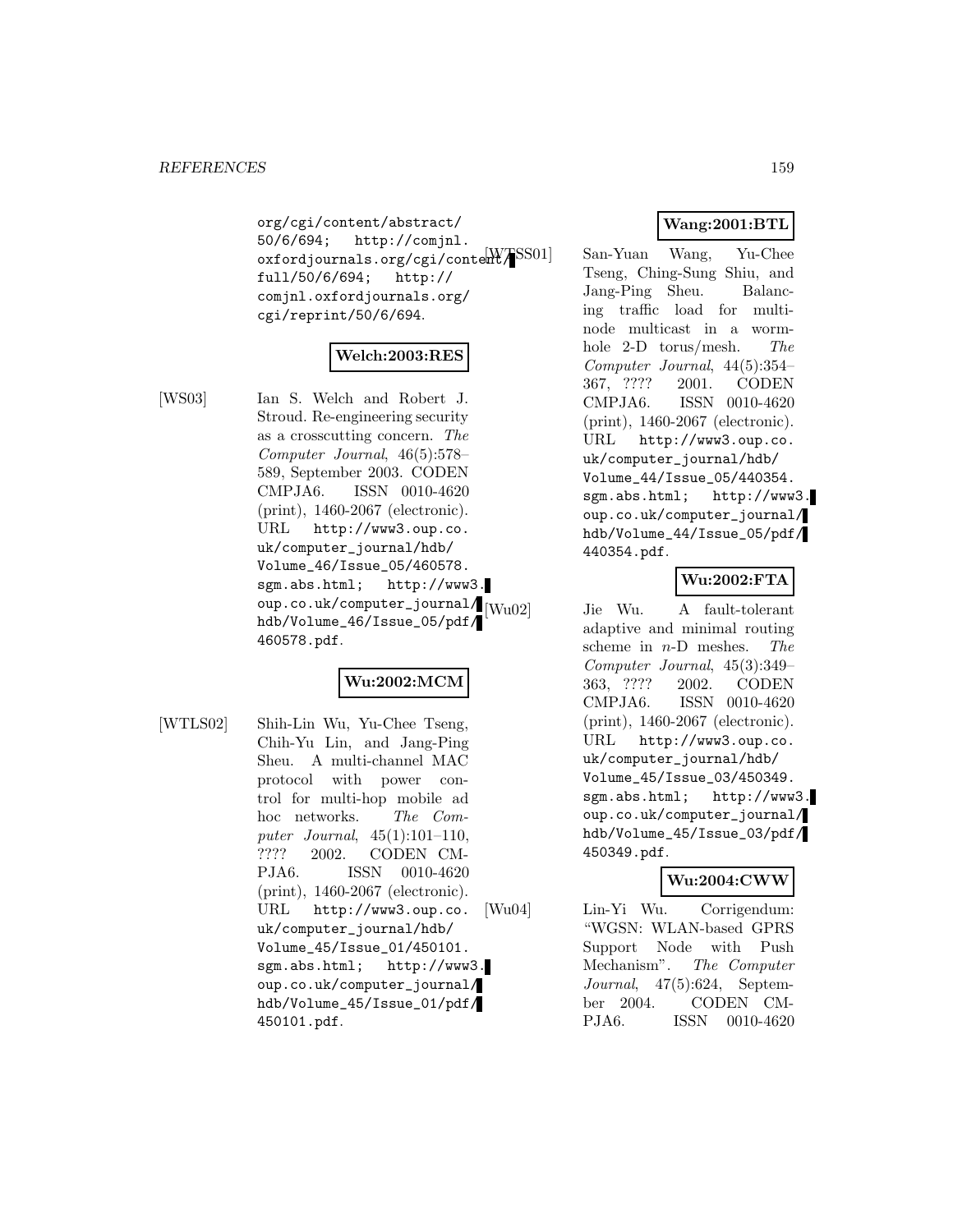(print), 1460-2067 (electronic). URL http://www3.oup.co. uk/computer\_journal/hdb/ Volume\_47/Issue\_05/470624. sgm.abs.html; http://www3. oup.co.uk/computer\_journal/ hdb/Volume\_47/Issue\_05/pdf/ 470624.pdf.

### **Xia:2006:EPS**

[XCWG06] Jinchun Xia, Carl K. Chang, Jeff Wise, and Yujia Ge. An empirical performance study on PSIM. The Computer Journal, 49(5):509–526, September 2006. CODEN CMPJA6. ISSN 0010-4620 (print), 1460- 2067 (electronic). URL http: //comjnl.oxfordjournals. org/cgi/content/abstract/ 49/5/509; http://comjnl. oxfordjournals.org/cgi/content/ full/49/5/509; http:// comjnl.oxfordjournals.org/ cgi/reprint/49/5/509.

# **Xu:2001:SQP**

[XK01] Zhiwei Xu and Taghi M. Khoshgoftaar. Software quality prediction for high-assurance network telecommunications systems. The Computer Journal, 44(6):557–568, ???? 2001. CODEN CMPJA6. ISSN 0010-4620 (print), 1460-2067 (electronic). URL http:/ /www3.oup.co.uk/computer\_ journal/hdb/Volume\_44/Issue\_ 06/440557.sgm.abs.html; http://www3.oup.co.uk/computer\_ journal/hdb/Volume\_44/Issue\_ 06/pdf/440557.pdf.

# **Xiang:2001:TAC**

[XU01] Limin Xiang and Kazuo Ushijima. On  $O(1)$  time algorithms for combinatorial generation. The Computer Journal, 44(4): 292–302, ???? 2001. CODEN CMPJA6. ISSN 0010-4620 (print), 1460-2067 (electronic). URL http://www3.oup.co. uk/computer\_journal/hdb/ Volume\_44/Issue\_04/440292. sgm.abs.html; http://www3. oup.co.uk/computer\_journal/ hdb/Volume\_44/Issue\_04/pdf/ 440292.pdf.

### **Xu:2004:MCF**

[Xu04] Ying Xu. Model checking for a first-order temporal logic using Multiway Decision Graphs (MDGs). The Computer Journal, 47(1):71– ??, January 2004. CODEN CMPJA6. ISSN 0010-4620 (print), 1460-2067 (electronic). URL http://www3.oup.co. uk/computer\_journal/hdb/ Volume\_47/Issue\_01/470071. sgm.abs.html; http://www3. oup.co.uk/computer\_journal/ hdb/Volume\_47/Issue\_01/pdf/ 470071.pdf.

### **Xiang:2000:GRA**

[XUA00] Limin Xiang, Kazuo Ushijima, and Selim G. Akl. Generating regular k-ary trees efficiently. The Computer Journal, 43(4): 290–300, ???? 2000. CODEN CMPJA6. ISSN 0010-4620 (print), 1460-2067 (electronic). URL http://www3.oup.co. uk/computer\_journal/hdb/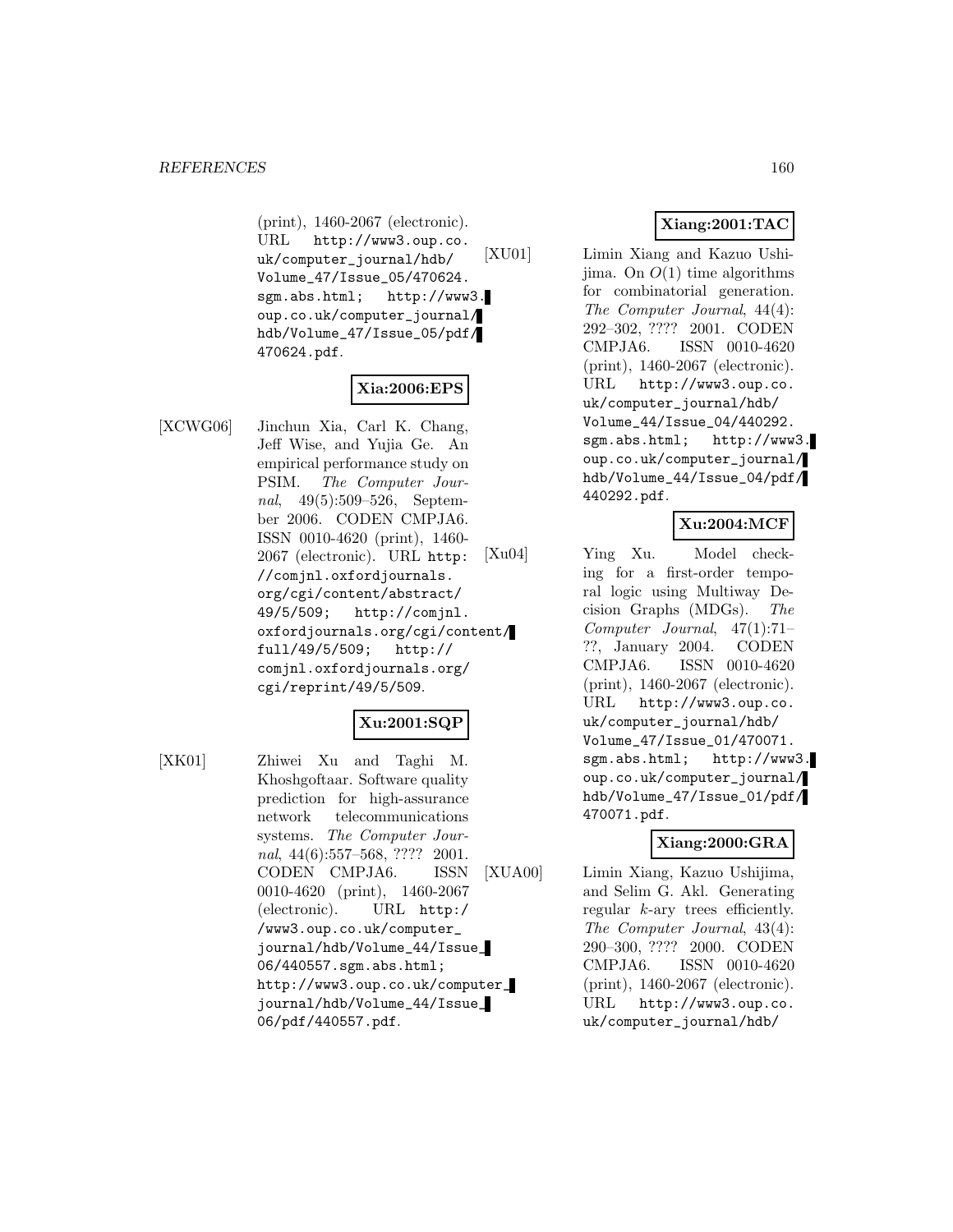Volume\_43/Issue\_04/430290. sgm.abs.html; http://www3. oup.co.uk/computer\_journal/ hdb/Volume\_43/Issue\_04/pdf/ 430290.pdf.

### **Xiao:2001:CNU**

[XZJ01] Jitian Xiao, Yanchun Zhang, and Xiaohua Jia. Clustering non-uniform-sized spatial objects to reduce I/O cost for spatial-join processing. The Computer Journal, 44(5):384– 397, ???? 2001. CODEN CMPJA6. ISSN 0010-4620 (print), 1460-2067 (electronic). URL http://www3.oup.co. uk/computer\_journal/hdb/ Volume\_44/Issue\_05/440384. sgm.abs.html; http://www3. oup.co.uk/computer\_journal/ hdb/Volume\_44/Issue\_05/pdf/ 440384.pdf.

#### **Yilmaz:2005:DDC**

[YE05] Güray Yilmaz and Nadia Erdogan. DCOBE: Distributed composite object-based environment. The Computer Journal, 48(3):273–291, May 2005. CODEN CMPJA6. ISSN 0010-4620 (print), 1460- 2067 (electronic). URL http: //comjnl.oxfordjournals. org/cgi/content/abstract/ 48/3/273; http://comjnl. oxfordjournals.org/cgi/reprint/ 48/3/273.

### **Yen:2007:EOS**

[Yen07] William Chung-Kung Yen. Edge-orienting on split, planar and treelike graphs. The Com-

puter Journal, 50(3):357–368, May 2007. CODEN CMPJA6. ISSN 0010-4620 (print), 1460- 2067 (electronic). URL http: //comjnl.oxfordjournals. org/cgi/content/abstract/ 50/3/357; http://comjnl. oxfordjournals.org/cgi/content/ full/50/3/357; http:// comjnl.oxfordjournals.org/ cgi/reprint/50/3/357.

# **Ye:2006:BBA**

[YLK06] Qizhi Ye, Yu Lei, and David Kung. A blocking-based approach to protocol validation. The Computer Journal, 49(5):541–553, September 2006. CODEN CMPJA6. ISSN 0010-4620 (print), 1460- 2067 (electronic). URL http: //comjnl.oxfordjournals. org/cgi/content/abstract/ 49/5/541; http://comjnl. oxfordjournals.org/cgi/content/ full/49/5/541; http:// comjnl.oxfordjournals.org/ cgi/reprint/49/5/541.

### **Lam:2000:RCP**

[yLKTL00] Kam yiu Lam, Tei-Wei Kuo, Wai-Hung Tsang, and Gary C. K. Law. The reduced ceiling protocol for concurrency control in real-time databases with mixed transactions. The Computer Journal, 43(1):65– 80, ???? 2000. CODEN CMPJA6. ISSN 0010-4620 (print), 1460-2067 (electronic). URL http://www3.oup.co. uk/computer\_journal/hdb/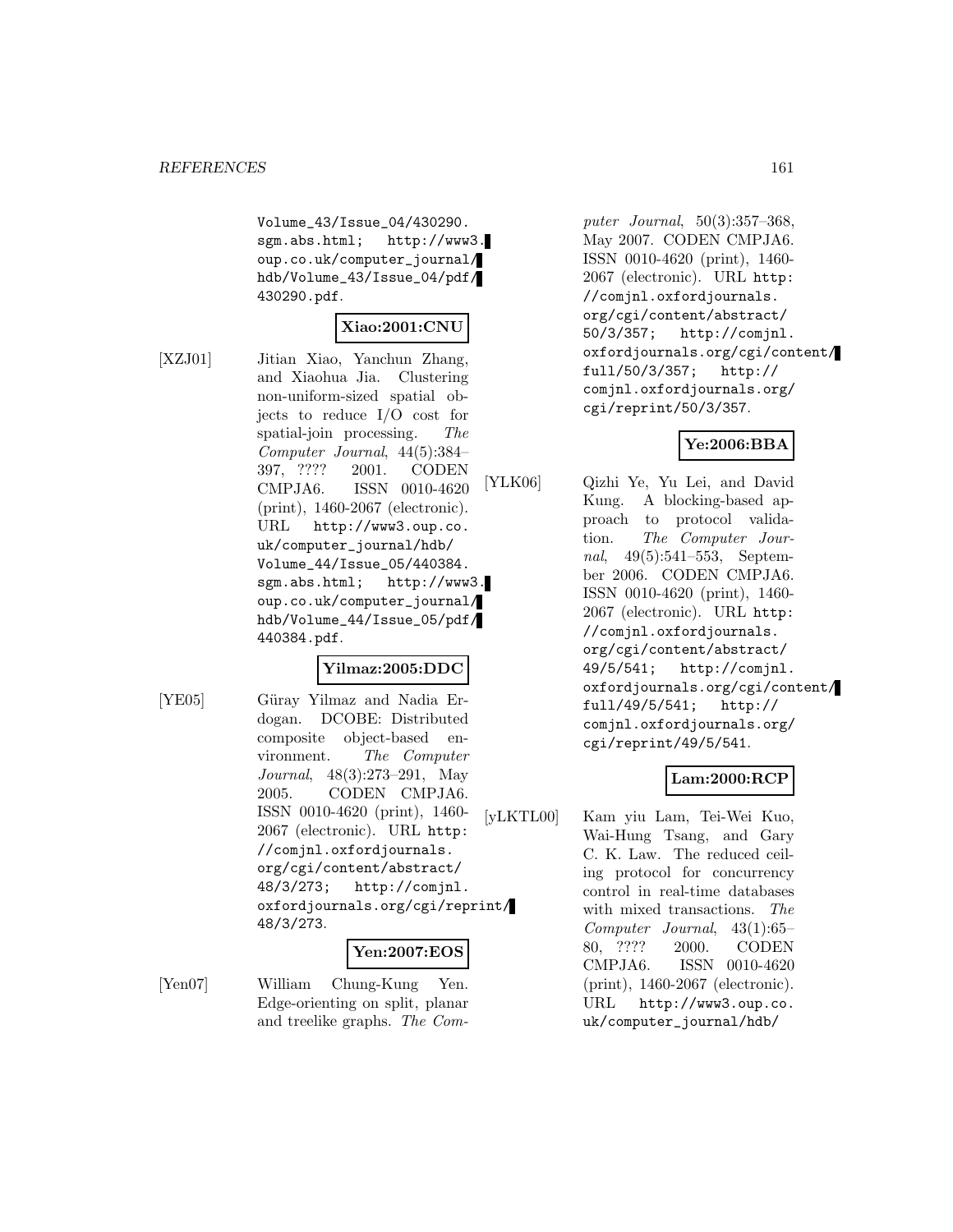Volume\_43/Issue\_01/430065. sgm.abs.html.

### **Yang:2009:SCB**

[YLW09] Qian Yang, J. Jenny Li, and David M. Weiss. A survey of coverage-based testing tools. The Computer Journal, 52(5):589–597, August 2009. CODEN CMPJA6. ISSN 0010-4620 (print), 1460- 2067 (electronic). URL http: //comjnl.oxfordjournals. org/cgi/content/abstract/ 52/5/589; http://comjnl. oxfordjournals.org/cgi/reprint/ 52/5/589.

### **Yamauchi:2009:PFC**

[YMB09] Yukiko Yamauchi, Toshimitsu Masuzawa, and Doina Bein. Preserving the faultcontainment of ring protocols executed on trees. The Computer Journal, 52(4):483–498, July 2009. CODEN CMPJA6. ISSN 0010-4620 (print), 1460- 2067 (electronic). URL http: //comjnl.oxfordjournals. org/cgi/content/abstract/ 52/4/483; http://comjnl. oxfordjournals.org/cgi/reprint/ 52/4/483.

#### **Younessi:2000:AAC**

[You00] Houman Younessi. An algorithm for automatic construction of class diagrams. The Computer Journal, 43(6):482– 490, ???? 2000. CODEN CMPJA6. ISSN 0010-4620 (print), 1460-2067 (electronic). URL http://www3.oup.co.

uk/computer\_journal/hdb/ Volume\_43/Issue\_06/430482. sgm.abs.html; http://www3. oup.co.uk/computer\_journal/ hdb/Volume\_43/Issue\_06/pdf/ 430482.pdf.

### **Yang:2008:BDS**

[YSHP08] Guowu Yang, Xiaoyu Song, William N. N. Hung, and Marek A. Perkowski. Bidirectional synthesis of 4-bit reversible circuits. The Computer Journal, 51(2):207–215, March 2008. CODEN CMPJA6. ISSN 0010-4620 (print), 1460- 2067 (electronic). URL http: //comjnl.oxfordjournals. org/cgi/content/abstract/ 51/2/207; http://comjnl. oxfordjournals.org/cgi/content/ full/51/2/207; http:// comjnl.oxfordjournals.org/ cgi/reprint/51/2/207.

### **Yanovsky:2007:LTC**

[YWB07] Vladimir M. Yanovsky, Israel A. Wagner, and Alfred M. Bruckstein. A lineartime constant-space algorithm for the boundary fill problem. The Computer Journal, 50(4):473–477, July 2007. CODEN CMPJA6. ISSN 0010-4620 (print), 1460-2067 (electronic). URL http: //comjnl.oxfordjournals. org/cgi/content/abstract/ 50/4/473; http://comjnl. oxfordjournals.org/cgi/content/ full/50/4/473; http:// comjnl.oxfordjournals.org/ cgi/reprint/50/4/473.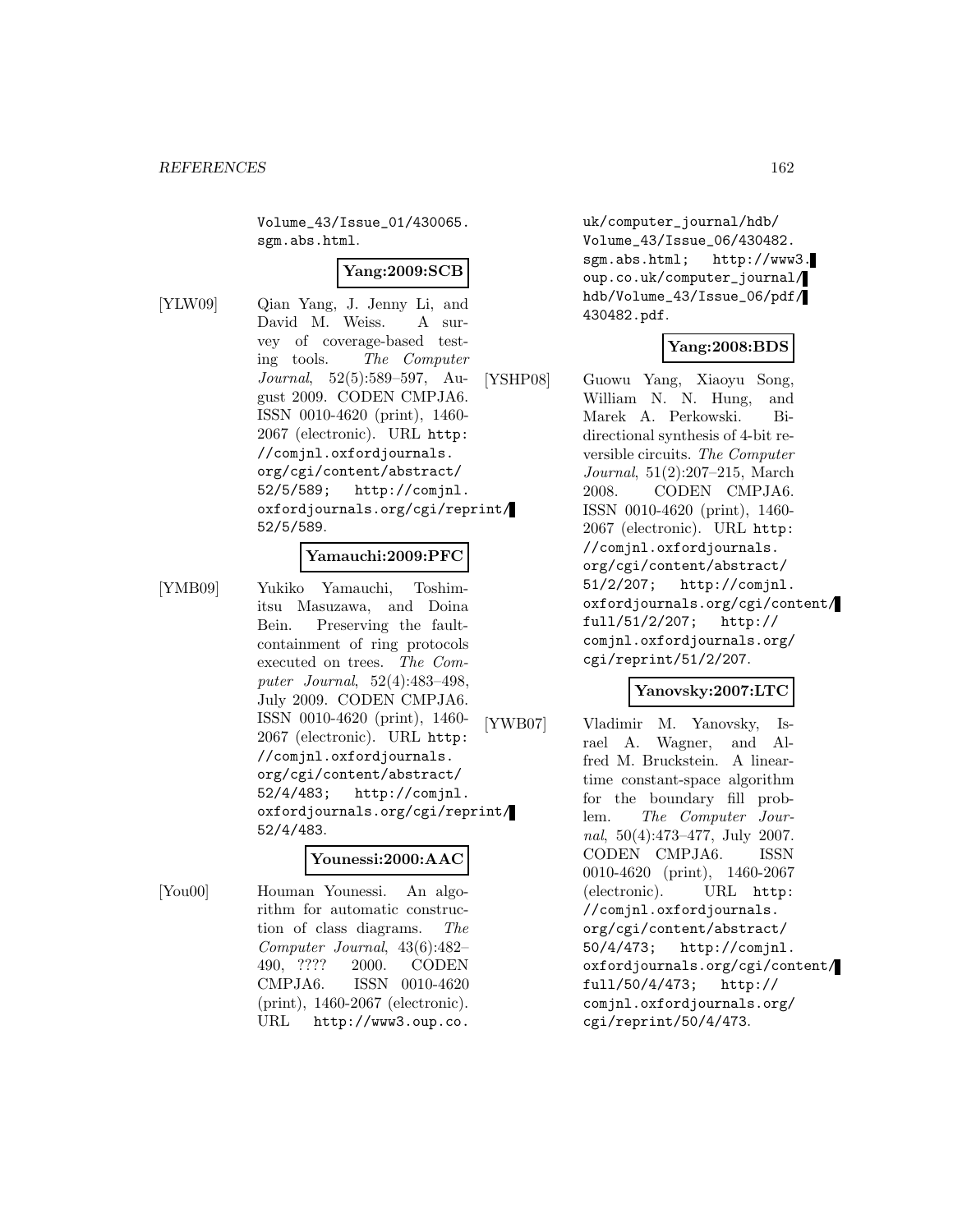## **Yang:2008:VCS**

[YWC08] Ching-Nung Yang, Chung-Chun Wang, and Tse-Shih Chen. Visual cryptography schemes with reversing. The Computer Journal, 51 (6):710–722, November 2008. CODEN CMPJA6. ISSN 0010-4620 (print), 1460-2067 (electronic). URL http: //comjnl.oxfordjournals. org/cgi/content/abstract/ 51/6/710; http://comjnl. oxfordjournals.org/cgi/content/ full/51/6/710; http:// comjnl.oxfordjournals.org/ cgi/reprint/51/6/710.

### **Yan:2009:APU**

[YWW09] Kuo-Qin Yan, Shun-Sheng Wang, and Shu-Ching Wang. The agreement problem in unreliable scale-free networks. The Computer Journal, 52(4): 499–509, July 2009. CO-DEN CMPJA6. ISSN 0010- 4620 (print), 1460-2067 (electronic). URL http://comjnl. oxfordjournals.org/cgi/content/ abstract/52/4/499; http: //comjnl.oxfordjournals. org/cgi/reprint/52/4/499.

#### **Zhenglin:2002:AMP**

[ZC02] Liu Zhenglin and Xu Chongyang. An analytical model for the performance of the DOC-SIS CATV network. The Computer Journal, 45(3):278– 284, ???? 2002. CODEN CMPJA6. ISSN 0010-4620 (print), 1460-2067 (electronic).

URL http://www3.oup.co. uk/computer\_journal/hdb/ Volume\_45/Issue\_03/450278. sgm.abs.html; http://www3. oup.co.uk/computer\_journal/ hdb/Volume\_45/Issue\_03/pdf/ 450278.pdf.

### **Zhu:2009:GES**

[ZCHL09] Hong Zhu, S. C. Cheung, Joseph R. Horgan, and J. Jenny Li. Guest editorial to the special issue on automation of software testing. The Computer Journal, 52(5):513, August 2009. CODEN CMPJA6. ISSN 0010-4620 (print), 1460- 2067 (electronic). URL http: //comjnl.oxfordjournals. org/cgi/reprint/52/5/513.

### **Zhu:2004:PSC**

[ZDL<sup>+</sup>04] Qiang Zhu, Brian Dunkel, Wing Lau, Suyun Chen, and Berni Schiefer. Piggyback statistics collection for query optimization: Towards a self-maintaining database management system. The Computer Journal, 47(2):221– 244, March 2004. CODEN CMPJA6. ISSN 0010-4620 (print), 1460-2067 (electronic). URL http://www3.oup.co. uk/computer\_journal/hdb/ Volume\_47/Issue\_02/470221. sgm.abs.html; http://www3. oup.co.uk/computer\_journal/ hdb/Volume\_47/Issue\_02/pdf/ 470221.pdf.

### **Zeadally:2000:IPQ**

[Zea00] S. Zeadally. Implemen-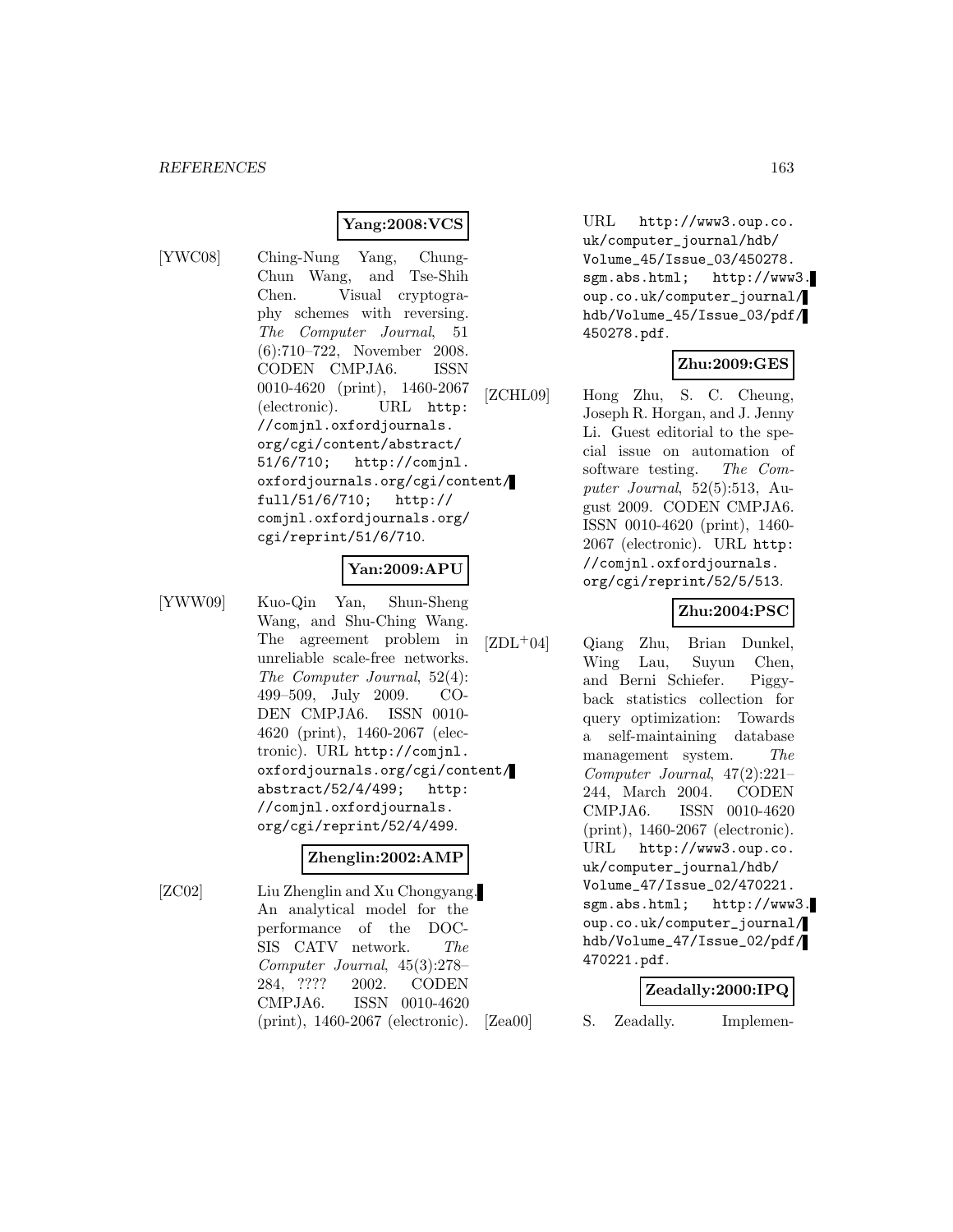tation and performance of QoS-aware Java applications over ATM networks. The Computer Journal, 43(4):266– 273, ???? 2000. CODEN CMPJA6. ISSN 0010-4620 (print), 1460-2067 (electronic). URL http://www3.oup.co. uk/computer\_journal/hdb/ Volume\_43/Issue\_04/430266. sgm.abs.html; http://www3. oup.co.uk/computer\_journal/ hdb/Volume\_43/Issue\_04/pdf/ 430266.pdf.

# **Zhang:2003:SVT**

[Zha03] Kang Zhang, editor. Software visualization: from theory to practice, volume SECS 734 of The Kluwer international series in engineering and computer science. Kluwer Academic Publishers Group, Norwell, MA, USA, and Dordrecht, The Netherlands, 2003. ISBN 1-4020-7448-4. xxvi + 442 pp. LCCN QA76.65 .S565 2003.

# **Zimmer:2003:BR**

[Zim03] Pascal Zimmer. Book review. The Computer Journal, 46(4):461, July 2003. CODEN CMPJA6. ISSN 0010-4620 (print), 1460-2067 (electronic). URL http://www3.oup.co. uk/computer\_journal/hdb/ Volume\_46/Issue\_04/460461. sgm.abs.html; http://www3. oup.co.uk/computer\_journal/ hdb/Volume\_46/Issue\_04/pdf/ 460461.pdf.

# **Zito:2002:BR**

[Zit02] Michele Zito. Book review. The Computer Journal, 45(5): 577–578, ???? 2002. CODEN CMPJA6. ISSN 0010-4620 (print), 1460-2067 (electronic). URL http://www3.oup.co. uk/computer\_journal/hdb/ Volume\_45/Issue\_05/450577a. sgm.abs.html; http://www3. oup.co.uk/computer\_journal/ hdb/Volume\_45/Issue\_05/pdf/ 450577a.pdf.

## **Zhang:2003:DRV**

[ZL03] Chang N. Zhang and Hua Li. Design of reconfigurable VLSI architecture for hybrid arithmetic in  $GF(2^m)$ . The Computer Journal, 46(4):449– 460, July 2003. CODEN CMPJA6. ISSN 0010-4620 (print), 1460-2067 (electronic). URL http://www3.oup.co. uk/computer\_journal/hdb/ Volume\_46/Issue\_04/460449. sgm.abs.html; http://www3. oup.co.uk/computer\_journal/ hdb/Volume\_46/Issue\_04/pdf/ 460449.pdf.

### **Zhang:2001:DWC**

[ZLB01] Sijing Zhang, E. Stewart Lee, and Alan Burns. Determining the worst-case synchronous message response time in FDDI networks. The Computer Journal, 44(1):31– 41, ???? 2001. CODEN CMPJA6. ISSN 0010-4620 (print), 1460-2067 (electronic). URL http://www3.oup.co. uk/computer\_journal/hdb/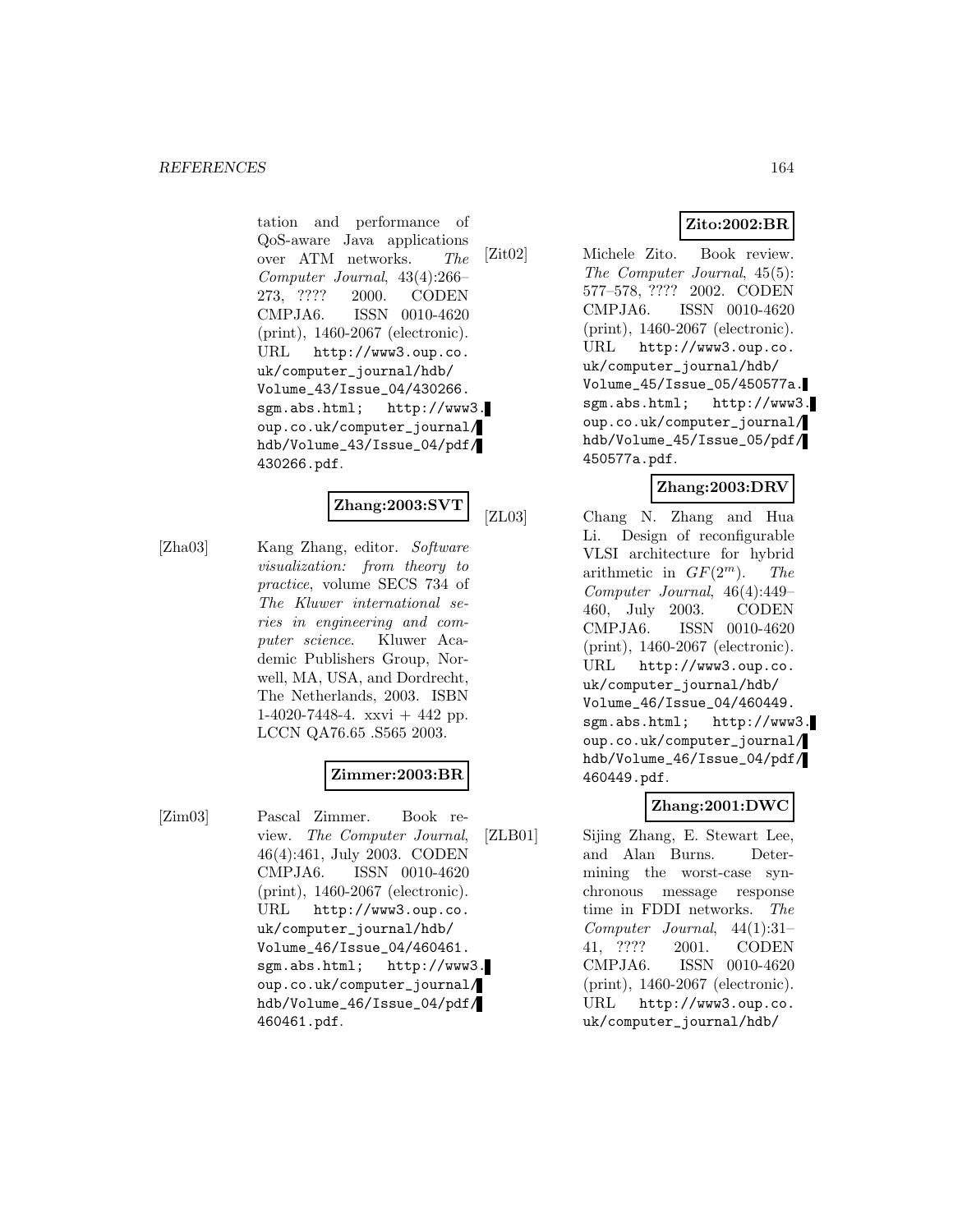Volume\_44/Issue\_01/440031. sgm.abs.html; http://www3. oup.co.uk/computer\_journal/ hdb/Volume\_44/Issue\_01/pdf/ 440031.pdf.

### **Zhu:2008:CIT**

[ZMSH08] Qiang Zhu, Brahim Medjahed, Anshuman Sharma, and Henry Huang. The collective index: a technique for efficient processing of progressive queries. The Computer Journal, 51(6):662–676, November 2008. CODEN CMPJA6. ISSN 0010-4620 (print), 1460- 2067 (electronic). URL http: //comjnl.oxfordjournals. org/cgi/content/abstract/ 51/6/662; http://comjnl. oxfordjournals.org/cgi/content/ full/51/6/662; http:// comjnl.oxfordjournals.org/ cgi/reprint/51/6/662.

### **Zhou:2004:WIS**

[ZSP<sup>+</sup>04] Xiaofang Zhou, Stanley Su, Mike P. Papazoglou, Maria E. Orlowska, and Keith G. Jeffery, editors. Web Information Systems — WISE 2004: 5th International Conference on Web Information Systems Engineering, Brisbane, Australia, November 22–  $24, 2004$ : Proceedings, volume 3306 of Lecture Notes in Computer Science. Springer-Verlag, Berlin, Germany / Heidelberg, Germany / London, UK / etc., 2004. CODEN LNCSD9. ISBN 3-540-23894- 8. ISSN 0302-9743. LCCN TA168 .I5265 2004. URL http://link.springer-ny. com/link/service/series/ 0558/tocs/t3306.htm; http: //www.springerlink.com/openurl. asp?genre=issue&issn=0302- 9743&volume=3306; http: //www.springerlink.com/openurl. asp?genre=volume&id=doi: 10.1007/b103344.

### **Zimmermann:2003:PWS**

[ZTP03] Olaf Zimmermann, Mark Tomlinson, and Stefan Peuser. Perspectives on Web services: applying SOAP, WSDL and UDDI to real-world projects. Springer professional computing. Springer-Verlag, Berlin, Germany / Heidelberg, Germany / London, UK / etc., 2003. ISBN 3-540-00914- 0. xxxii +  $648$  pp. LCCN TK5105.88813 .Z54 2003.

### **Ziavras:2003:VAH**

[ZWP03] Sotirios G. Ziavras, Qian Wang, and Paraskevi Papathanasiou. Viable architectures for highperformance computing. The Computer Journal, 46(1):36– 54, January 2003. CODEN CMPJA6. ISSN 0010-4620 (print), 1460-2067 (electronic). URL http://www3.oup.co. uk/computer\_journal/hdb/ Volume\_46/Issue\_01/460036. sgm.abs.html; http://www3. oup.co.uk/computer\_journal/ hdb/Volume\_46/Issue\_01/pdf/ 460036.pdf.

### **Zuo:2004:SFT**

[ZZ04] Zhihong Zuo and Mingtian